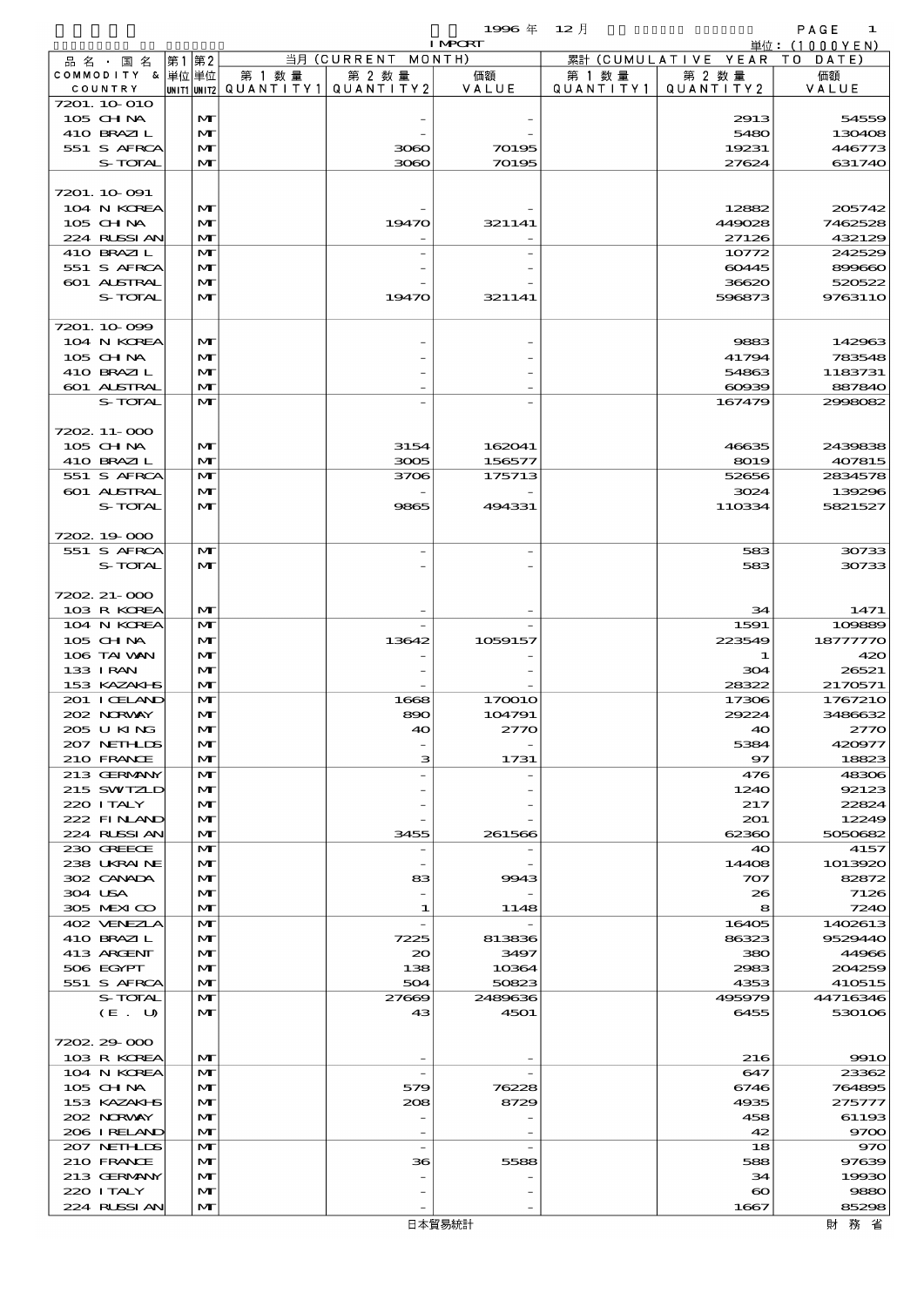|                             |      |                   |                          |                    | 1996年            | $12$ 月    |                      | PAGE<br>$\boldsymbol{z}$  |
|-----------------------------|------|-------------------|--------------------------|--------------------|------------------|-----------|----------------------|---------------------------|
|                             | 第1第2 |                   |                          | 当月 (CURRENT MONTH) | <b>I MPORT</b>   |           | 累計 (CUMULATIVE YEAR) | 単位: (1000YEN)<br>TO DATE) |
| 品名 国名<br>COMMODITY & 単位単位   |      |                   | 第 1 数 量                  | 第 2 数量             | 価額               | 第 1 数 量   | 第 2 数量               | 価額                        |
| COUNTRY                     |      |                   | unit1 unit2  Q∪ANT   TY1 | QUANTITY2          | VALUE            | QUANTITY1 | QUANTITY 2           | VALUE                     |
| 7202.29-000                 |      |                   |                          |                    |                  |           |                      |                           |
| 304 USA<br>410 BRAZIL       |      | M<br>$\mathbf{M}$ |                          | 36<br>303          | 4941<br>31337    |           | 706<br>5126          | 113794<br>438821          |
| 533 ZAIRE                   |      | M                 |                          |                    |                  |           | 20                   | 2638                      |
| 551 S AFRCA                 |      | M                 |                          | 100                | 15027            |           | 376                  | 54031                     |
| S-TOTAL                     |      | M                 |                          | 1262               | 141850           |           | 21639                | 1967838                   |
| (E. U)                      |      | M                 |                          | 36                 | 5588             |           | 742                  | 138119                    |
| 7202.30.000                 |      |                   |                          |                    |                  |           |                      |                           |
| 103 R KOREA                 |      | M                 |                          | 1504               | 82143            |           | 5116                 | 306092                    |
| 105 CH NA                   |      | M                 |                          | 2361               | 130391           |           | 54006                | 3273277                   |
| 123 INIA                    |      | $\mathbf{M}$      |                          |                    |                  |           | 4595                 | 300257                    |
| 153 KAZAKI S<br>202 NRWAY   |      | M<br>M            |                          | $\infty$           | 2342             |           | 2967<br>345          | 180542<br>39771           |
| 218 SPAIN                   |      | $\mathbf{M}$      |                          | 100                | 11123            |           | 951                  | 88076                     |
| 224 RUSSIAN                 |      | M                 |                          |                    |                  |           | 4921                 | 321957                    |
| 231 ROMAN A                 |      | M                 |                          |                    |                  |           | 2983                 | 199125                    |
| 238 UKRAINE<br>402 VENEZIA  |      | M<br>M            |                          | 1712               | 108845           |           | 69497<br>1218        | 4362084<br>63093          |
| 410 BRAZIL                  |      | M                 |                          | 7008               | 377950           |           | 34479                | 2135290                   |
| 551 S AFRCA                 |      | M                 |                          | 1701               | 87982            |           | 30633                | 2003744                   |
| 601 ALSTRAL                 |      | M                 |                          |                    |                  |           | 21566                | 1416968                   |
| S-TOTAL                     |      | M                 |                          | 14406              | 800776           |           | 233277               | 14780276                  |
| (E. U)                      |      | $\mathbf{M}$      |                          | 100                | 11123            |           | 951                  | 88076                     |
| 7202.41-000                 |      |                   |                          |                    |                  |           |                      |                           |
| 105 CH NA                   |      | M                 |                          | 239                | 14571            |           | 51759                | 4103454                   |
| 117 PHLPIN                  |      | M                 |                          |                    |                  |           | 20320                | 1559840                   |
| <b>118 INNSIA</b>           |      | M<br>$\mathbf{M}$ |                          |                    |                  |           | 258                  | 15875                     |
| 123 INIA<br>133 I RAN       |      | M                 |                          | 2977               | 189437           |           | 98601<br>7354        | 7943095<br>451817         |
| 153 KAZAKI S                |      | $\mathbf{M}$      |                          | 4190               | 252453           |           | 79158                | 5270039                   |
| 203 SWIDEN                  |      | $\mathbf{M}$      |                          |                    |                  |           | 18                   | 2131                      |
| 207 NETHLIS                 |      | M                 |                          | 20                 | 1543             |           | 719                  | 80586                     |
| 208 BELGI UM<br>215 SWIZLD  |      | $\mathbf{M}$<br>M |                          | 300                | 17919            |           | 815<br>80            | 51331<br>6113             |
| 222 FINAND                  |      | M                 |                          |                    |                  |           | 9956                 | 793459                    |
| 224 RUSSIAN                 |      | M                 |                          | 259                | 16851            |           | 4931                 | 449700                    |
| 229 ALBAN A                 |      | M                 |                          |                    |                  |           | 1998                 | 189913                    |
| 231 ROMANIA<br>246 SLOVAK   |      | M<br>M            |                          |                    |                  |           | 260<br>507           | 27776<br>61024            |
| 410 BRAZI L                 |      | $\mathbf{M}$      |                          |                    |                  |           | 4720                 | 367591                    |
| 549 ZMBABWE                 |      | M                 |                          |                    |                  |           | 37191                | 2971011                   |
| 551 S AFRCA                 |      | M                 |                          | 31405              | 1563131          |           | 362723               | 24600549                  |
| S-TOTAL                     |      | M                 |                          | 39390              | 2055905          |           | 681368               | 48945304                  |
| (E. U)                      |      | $\mathbf{M}$      |                          | 320                | 19462            |           | 11508                | 927507                    |
| 7202.49-000                 |      |                   |                          |                    |                  |           |                      |                           |
| $105$ CHNA                  |      | M                 |                          | 179                | 28230            |           | 5496                 | 903551                    |
| 153 KAZAKI S                |      | M                 |                          |                    |                  |           | 259                  | 43289                     |
| 207 NETHLIS<br>208 BELGI UM |      | M<br>M            |                          |                    |                  |           | 216<br>19            | 38923<br>1307             |
| 213 GERMANY                 |      | M                 |                          | 52                 | 18637            |           | 718                  | 239662                    |
| 224 RUSSI AN                |      | M                 |                          | 967                | 140846           |           | 6650                 | 985672                    |
| 549 ZNBABVE                 |      | M                 |                          | 516                | 89950            |           | 11649                | 1959577                   |
| 551 S AFRCA<br>S-TOTAL      |      | M<br>M            |                          | 532<br>2246        | 51713<br>329376  |           | 12192<br>37199       | 1640683<br>5812664        |
| (E. U)                      |      | $\mathbf{M}$      |                          | 52                 | 18637            |           | 953                  | 279892                    |
|                             |      |                   |                          |                    |                  |           |                      |                           |
| 7202.50.000                 |      |                   |                          |                    |                  |           |                      |                           |
| 105 CHNA                    |      | M                 |                          | 1997               | 194835           |           | 8649                 | 842402                    |
| 549 ZNBABVIZ<br>551 S AFRCA |      | $\mathbf{M}$<br>M |                          |                    |                  |           | 995<br>498           | 81421<br>44300            |
| S-TOTAL                     |      | M                 |                          | 1997               | 194835           |           | 10142                | 968123                    |
|                             |      |                   |                          |                    |                  |           |                      |                           |
| 7202.60-010                 |      |                   |                          |                    |                  |           |                      |                           |
| 118 I NDSI A<br>618 NEWALD  |      | $\mathbf{M}$<br>M |                          | 2419<br>2954       | 387950<br>691091 |           | 11778<br>34814       | 1872149<br>8382731        |
| S-TOTAL                     |      | M                 |                          | 5373               | 1079041          |           | 46592                | 10254880                  |
|                             |      |                   |                          |                    |                  |           |                      |                           |
| 7202.60-090                 |      |                   |                          |                    |                  |           |                      |                           |
| 207 NETHLIS                 |      | M                 |                          |                    |                  |           | 398                  | 172853                    |
| 224 RUSSIAN<br>244 MACHON   |      | M<br>M            |                          | 415                | 175032           |           | 2788<br>432          | 1234789<br>148774         |
| 304 USA                     |      | M                 |                          |                    |                  |           | 433                  | 185221                    |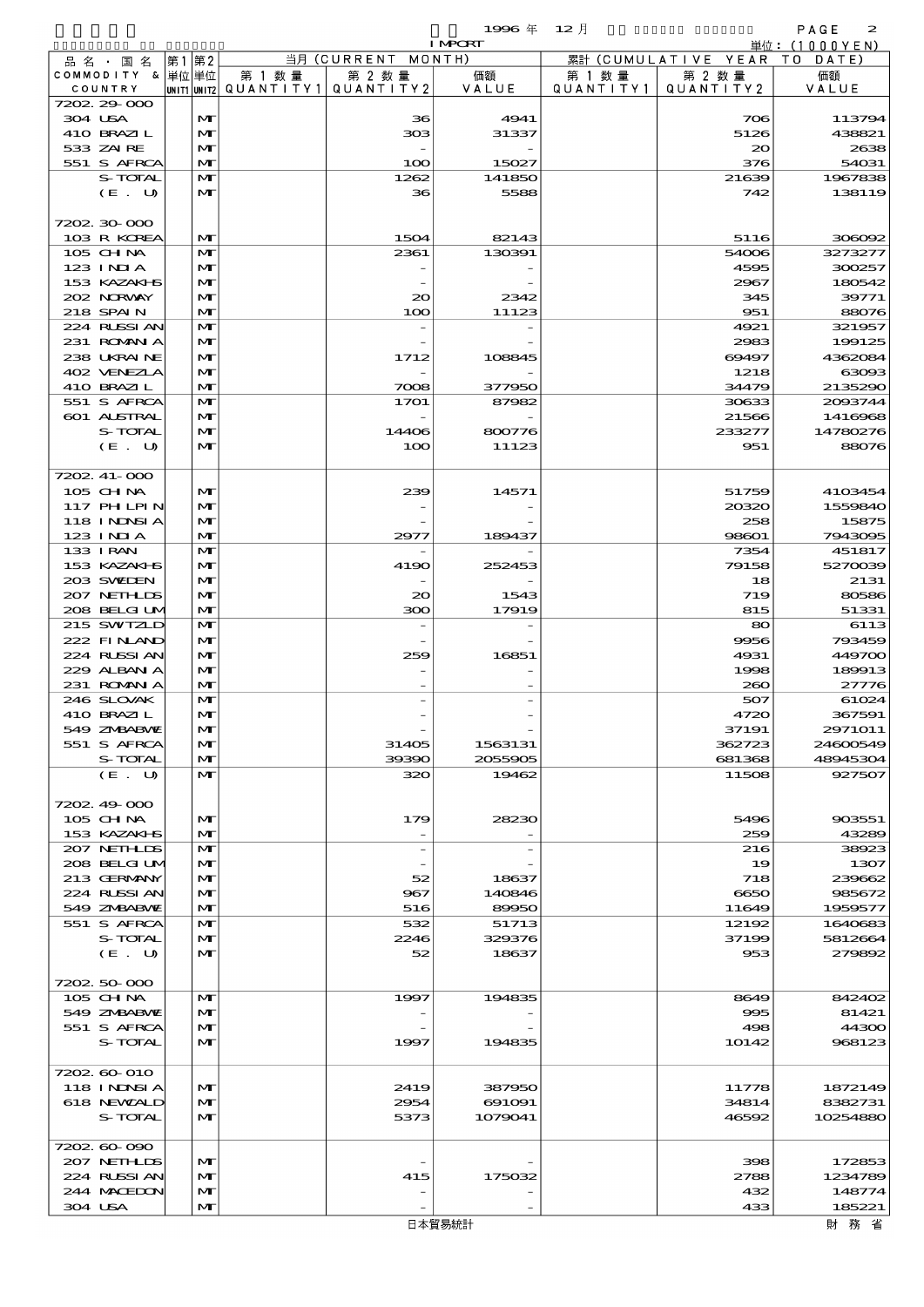$1996 \nless 12 \nless 12$ 

|                              |      |                   |        |                                                  | <b>I MPCRT</b>  |                      |                              | 単位: (1000YEN)     |
|------------------------------|------|-------------------|--------|--------------------------------------------------|-----------------|----------------------|------------------------------|-------------------|
| 品名・国名                        | 第1第2 |                   |        | 当月 (CURRENT MONTH)                               |                 |                      | 累計 (CUMULATIVE YEAR TO DATE) |                   |
| COMMODITY & 単位単位<br>COUNTRY  |      |                   | 第 1 数量 | 第 2 数量<br> UNIT1 UNIT2  QUANT   TY1  QUANT   TY2 | 価額<br>VALUE     | 第 1 数 量<br>QUANTITY1 | 第 2 数量<br>QUANTITY 2         | 価額<br>VALUE       |
| 7202 60 090                  |      |                   |        |                                                  |                 |                      |                              |                   |
| 323 DOMN CA                  |      | $\mathbf{M}$      |        | 845                                              | 244732          |                      | 7694                         | 2517027           |
| 401 COLMBIA                  |      | M                 |        |                                                  |                 |                      | 123                          | 42903             |
| S-TOTAL                      |      | M                 |        | 1260                                             | 419764          |                      | 11868                        | 4301567           |
| (E. U)                       |      | $\mathbf{M}$      |        |                                                  |                 |                      | 398                          | 172853            |
| 7202 70 000                  |      |                   |        |                                                  |                 |                      |                              |                   |
| 103 R KOREA                  |      | M                 |        |                                                  |                 |                      | 17                           | 11179             |
| 105 CHNA                     |      | M                 |        | 157                                              | 109986          |                      | 806                          | 587145            |
| 106 TAI VAN<br>112 SNGAPOR   |      | $\mathbf{M}$<br>M |        |                                                  |                 |                      | 17<br>51                     | 16715<br>31607    |
| 205 U KING                   |      | M                 |        |                                                  |                 |                      | $_{\infty}$                  | 4164              |
| 207 NETHLIS                  |      | M                 |        |                                                  |                 |                      | 85                           | 64677             |
| 208 BELGI UM                 |      | $\mathbf{M}$      |        |                                                  |                 |                      | 113                          | 82431             |
| 304 USA                      |      | M                 |        |                                                  |                 |                      | 446                          | 328325            |
| 409 CHLE<br>S-TOTAL          |      | M<br>M            |        | 102<br>259                                       | 81426<br>191412 |                      | 1030<br>2585                 | 793795<br>1920038 |
| (E. U)                       |      | M                 |        |                                                  |                 |                      | 218                          | 151272            |
|                              |      |                   |        |                                                  |                 |                      |                              |                   |
| 7202 80 010                  |      |                   |        |                                                  |                 |                      |                              |                   |
| 105 CHNA                     |      | M                 |        | 38                                               | 18456<br>10241  |                      | 265                          | 150256            |
| 224 RUSSI AN<br>S-TOTAL      |      | M<br>$\mathbf{M}$ |        | 17<br>55                                         | 28697           |                      | 150<br>415                   | 87823<br>238079   |
|                              |      |                   |        |                                                  |                 |                      |                              |                   |
| 7202 91-000                  |      |                   |        |                                                  |                 |                      |                              |                   |
| 203 SWIDEN                   |      | M                 |        | 18                                               | 5046            |                      | 18                           | 5046              |
| 205 U KING                   |      | M                 |        | 186<br>$\overline{\phantom{a}}$                  | 54332           |                      | 1508                         | 398060            |
| 206 IRELAND<br>207 NETHLIS   |      | M<br>$\mathbf{M}$ |        | 74                                               | 22388           |                      | 16<br>133                    | 11079<br>43373    |
| 210 FRANCE                   |      | $\mathbf{M}$      |        |                                                  |                 |                      | 18                           | 17126             |
| 213 GERMANY                  |      | $\mathbf{M}$      |        | $\overline{\phantom{a}}$                         |                 |                      | 40                           | 10262             |
| 224 RLSSIAN                  |      | M                 |        | 158                                              | 46251           |                      | 1351                         | 332342            |
| 238 UKRAINE<br>304 USA       |      | M<br>$\mathbf{M}$ |        | $\infty$                                         | 6073            |                      | 20<br>18                     | 6073<br>11305     |
| S-TOTAL                      |      | $\mathbf{M}$      |        | 456                                              | 134090          |                      | 3122                         | 834666            |
| (E. U)                       |      | $\mathbf{M}$      |        | 278                                              | 81766           |                      | 1733                         | 484946            |
|                              |      |                   |        |                                                  |                 |                      |                              |                   |
| 7202.92-000                  |      |                   |        |                                                  |                 |                      |                              |                   |
| 103 R KOREA<br>105 CHNA      |      | M<br>M            |        | 51                                               | 69333           |                      | 14<br>273                    | 19227<br>357770   |
| 213 GERMANY                  |      | M                 |        | $\overline{\phantom{a}}$                         |                 |                      | 14                           | 24274             |
| 224 RLSSIAN                  |      | M                 |        | 18                                               | 15859           |                      | $\infty$                     | 80442             |
| 225 ALSTRIA                  |      | $\mathbf{M}$      |        |                                                  |                 |                      | 38                           | 54148             |
| 245 CZECH                    |      | M                 |        | 40                                               | 53311           |                      | 536                          | 708500            |
| 551 S AFRCA<br>S-TOTAL       |      | M<br>M            |        | $\infty$<br>129                                  | 26412<br>164915 |                      | 311<br>1281                  | 403843<br>1648204 |
| (E. U)                       |      | M                 |        |                                                  |                 |                      | 52                           | 78422             |
|                              |      |                   |        |                                                  |                 |                      |                              |                   |
| 7202.93-000                  |      |                   |        |                                                  |                 |                      |                              |                   |
| 208 BELGILM                  |      | M                 |        | 5                                                | 13058           |                      | 29                           | 74178             |
| 213 GERMANY<br>302 CANADA    |      | M<br>M            |        | $\overline{\phantom{a}}$<br>38                   | 38414           |                      | 9<br>415                     | 26527<br>438176   |
| 304 USA                      |      | M                 |        | 19                                               | 19176           |                      | 76                           | 75858             |
| 410 BRAZIL                   |      | M                 |        | 164                                              | 174948          |                      | 4229                         | 4157719           |
| S-TOTAL                      |      | M                 |        | 226                                              | 245596          |                      | 4758                         | 4772458           |
| (E. U)                       |      | $\mathbf{M}$      |        | $\overline{\mathbf{5}}$                          | 13058           |                      | 38                           | 100705            |
| 7202.99-010                  |      |                   |        |                                                  |                 |                      |                              |                   |
| 105 CH NA                    |      | M                 |        | 560                                              | 26525           |                      | 5785                         | 297165            |
| 304 USA                      |      | $\mathbf{M}$      |        |                                                  |                 |                      | $\bf{8}$                     | 5559              |
| S-TOTAL                      |      | $\mathbf{M}$      |        | 560                                              | 26525           |                      | 5881                         | 302724            |
| 7202.99-090                  |      |                   |        |                                                  |                 |                      |                              |                   |
| 103 R KOREA                  |      | M                 |        |                                                  |                 |                      | 1 <sub>O</sub>               | 1987              |
| 105 CH NA                    |      | M                 |        | 322                                              | 60955           |                      | 2877                         | 506825            |
| 205 U KING                   |      | M                 |        | 57                                               | 9545            |                      | 176                          | 33623             |
| 206 I RELAND<br>208 BELGI UM |      | M<br>M            |        | $\overline{\phantom{a}}$                         |                 |                      | 22<br>5                      | 8352<br>1416      |
| 210 FRANCE                   |      | M                 |        | 139                                              | 28399           |                      | 2022                         | 437865            |
| 213 GERMANY                  |      | M                 |        | 34                                               | 6149            |                      | 546                          | 98379             |
| 220 I TALY                   |      | M                 |        | $\overline{\phantom{a}}$                         |                 |                      | 117                          | 16790             |
| 224 RUSSIAN<br>304 USA       |      | M<br>M            |        | 2                                                | 11288           |                      | 40<br>182                    | 76466<br>148065   |
| 410 BRAZIL                   |      | M                 |        | 38                                               | 6615            |                      | 4157                         | 645823            |
| 413 ARCENT                   |      | M                 |        | 18                                               | 3044            |                      | 240                          | 39942             |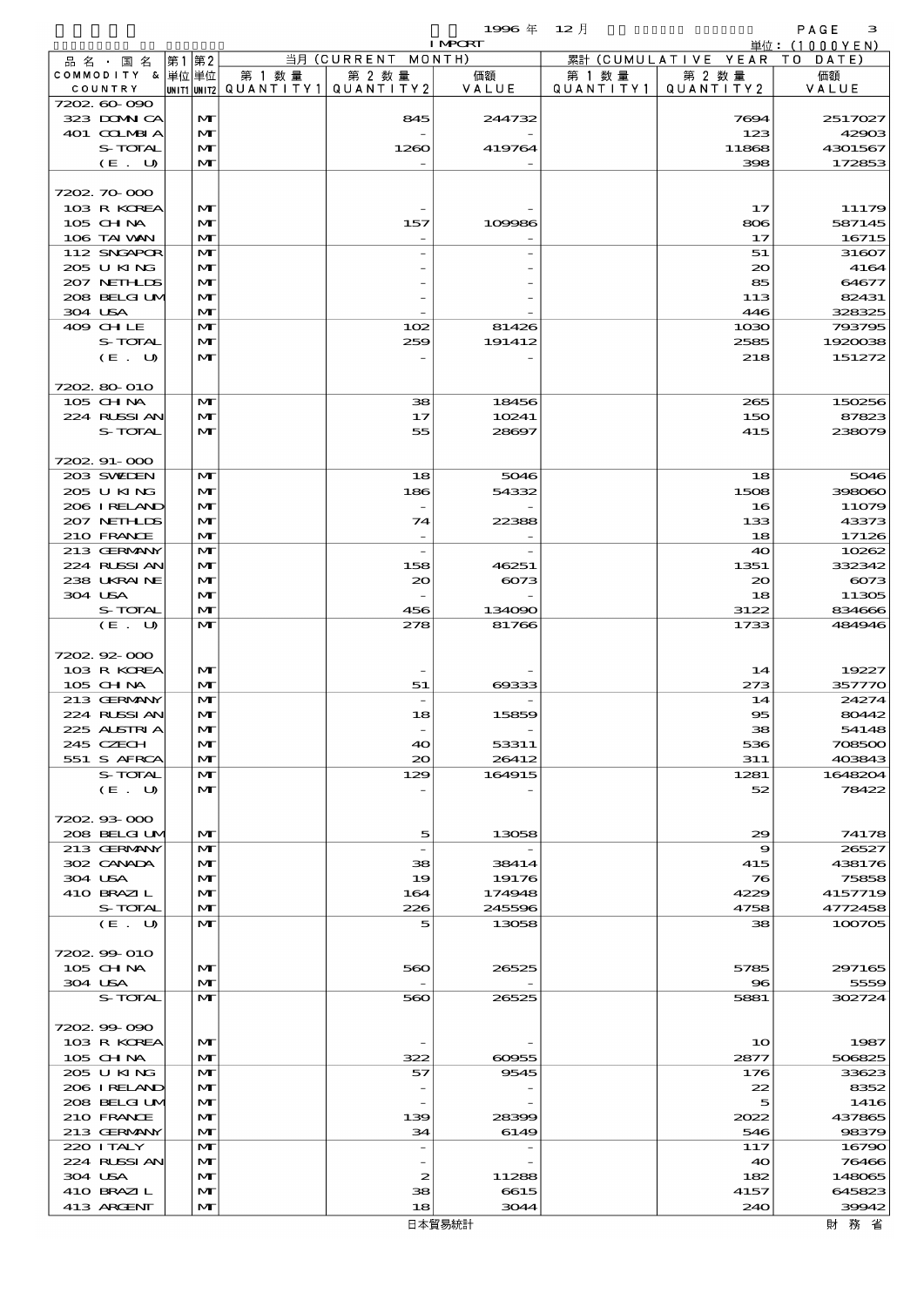|         |                                  |       |                              |                       |                                 | 1996 $#$                 | $12$ 月    |                              | PAGE<br>4                                      |
|---------|----------------------------------|-------|------------------------------|-----------------------|---------------------------------|--------------------------|-----------|------------------------------|------------------------------------------------|
|         |                                  |       |                              |                       | 当月(CURRENT                      | <b>I MPCRT</b><br>MONTH) |           | 累計 (CUMULATIVE YEAR          | $\dot{\mathbb{H}}$ 位: (1000YEN)<br>T O<br>DATE |
|         | 品名・国名<br>COMMODITY & 単位単位        | 第1 第2 |                              | 第 1 数量                | 第 2 数量                          | 価額                       | 第 1 数 量   | 第 2 数量                       | 価額                                             |
| COUNTRY |                                  |       |                              | UNIT1 UNIT2 QUANTITY1 | QUANTITY 2                      | VALUE                    | QUANTITY1 | QUANTITY 2                   | VALUE                                          |
|         | 7202.99-090                      |       |                              |                       |                                 |                          |           |                              |                                                |
|         | 551 S AFRCA                      |       | M                            |                       |                                 |                          |           | 15                           | 3382                                           |
|         | S-TOTAL<br>(E. U)                |       | M<br>M                       |                       | 610<br>230                      | 125995<br>44093          |           | 10409<br>2888                | 2018915<br>596425                              |
|         |                                  |       |                              |                       |                                 |                          |           |                              |                                                |
|         | 7203 10 000                      |       |                              |                       |                                 |                          |           |                              |                                                |
|         | 113 MALYSIA                      |       | $\mathbf{M}$                 |                       | 16500                           | 103016                   |           | 90918                        | 533044                                         |
|         | 305 MEXICO                       |       | M                            |                       |                                 |                          |           | 19987                        | 96965                                          |
|         | 402 VENEZLA<br>551 S AFRCA       |       | $\mathbf{M}$<br>M            |                       |                                 |                          |           | 30<br>2323                   | 337<br>30539                                   |
|         | S-TOTAL                          |       | $\mathbf{M}$                 |                       | 16500                           | 103016                   |           | 113258                       | 660885                                         |
|         |                                  |       |                              |                       |                                 |                          |           |                              |                                                |
|         | 720390000                        |       |                              |                       |                                 |                          |           |                              |                                                |
| 304 USA |                                  |       | M                            |                       |                                 |                          |           | 18                           | 1338                                           |
|         | S-TOTAL                          |       | $\mathbf{M}$                 |                       |                                 |                          |           | 18                           | 1338                                           |
|         | 7204 10 000                      |       |                              |                       |                                 |                          |           |                              |                                                |
|         | 207 NETHLIS                      |       | $\mathbf{M}$                 |                       |                                 |                          |           | 9                            | 566                                            |
|         | S-TOTAL                          |       | M                            |                       |                                 |                          |           | 9                            | 566                                            |
|         | (E. U)                           |       | M                            |                       |                                 |                          |           | 9                            | 566                                            |
|         |                                  |       |                              |                       |                                 |                          |           |                              |                                                |
|         | 7204. 21-000                     |       |                              |                       |                                 |                          |           |                              |                                                |
|         | 103 R KOREA<br>104 N KOREA       |       | M<br>M                       |                       | 2356                            | 212841                   |           | 9185<br>11                   | 820504<br>1391                                 |
|         | 105 CH NA                        |       | M                            |                       | 963                             | 85972                    |           | 6165                         | 549419                                         |
|         | 106 TAI VAN                      |       | M                            |                       | 5130                            | 424757                   |           | 37603                        | 3153245                                        |
|         | 108 HG KONG                      |       | M                            |                       | 1849                            | 170389                   |           | 21966                        | 2084593                                        |
|         | 111 THAILND                      |       | M                            |                       | 1497                            | 129530                   |           | 22842                        | 2058607                                        |
|         | 112 SNGAPOR                      |       | $\mathbf{M}$                 |                       | 802                             | 73331                    |           | 8231                         | 705216                                         |
|         | 113 MALYSIA                      |       | M                            |                       | 626                             | 57214                    |           | 3248                         | 297424                                         |
|         | 117 PH LPIN<br><b>118 INDSIA</b> |       | M<br>$\mathbf{M}$            |                       | 174<br>968                      | 15589<br>85291           |           | 2315<br>7214                 | 216101<br>668057                               |
|         | 137 SU ARAB                      |       | $\mathbf{M}$                 |                       | 16                              | 5698                     |           | 400                          | 44162                                          |
|         | 138 KUWAIT                       |       | $\mathbf{M}$                 |                       | 18                              | 1672                     |           | 32                           | 3105                                           |
|         | 144 JORDAN                       |       | M                            |                       | 17                              | 1580                     |           | 72                           | 7529                                           |
|         | 147 U ARB E                      |       | M                            |                       | 30                              | 2841                     |           | 432                          | 41546                                          |
|         | 149 YEMEN                        |       | $\mathbf{M}$                 |                       |                                 |                          |           | 18                           | 1950                                           |
|         | 202 NORWAY<br>205 U KING         |       | $\mathbf{M}$<br>$\mathbf{M}$ |                       |                                 |                          |           | 16<br>162                    | 1471<br>30619                                  |
|         | 213 GERMANY                      |       | M                            |                       |                                 |                          |           | 16                           | 9457                                           |
|         | 224 RUSSI AN                     |       | M                            |                       | 17                              | 1208                     |           | 135                          | 10000                                          |
|         | 232 BULGAR                       |       | $\mathbf{M}$                 |                       | 18                              | <b>1610</b>              |           | 18                           | <b>1610</b>                                    |
|         | 234 TURKEY                       |       | M                            |                       | 124                             | 11390                    |           | 757                          | 72699                                          |
|         | 302 CANADA                       |       | M                            |                       | 157                             | 15122                    |           | 923                          | 93705                                          |
| 304 USA | 305 MEXICO                       |       | M<br>M                       |                       | 3761<br>637                     | 359286<br>63761          |           | 25670<br>3689                | 2635006<br>388899                              |
|         | 506 EGYPT                        |       | M                            |                       | 40                              | 3621                     |           | 73                           | 6554                                           |
|         | 525 N GER                        |       | M                            |                       | $\infty$                        | 709                      |           | $\infty$                     | $\infty$                                       |
|         | 551 S AFRCA                      |       | M                            |                       | 481                             | 45376                    |           | 2527                         | 253321                                         |
|         | 601 ALSTRAL                      |       | $\mathbf{M}$                 |                       | 1022                            | 90352                    |           | 7513                         | 680564                                         |
|         | 606 NEWELD                       |       | M                            |                       | $\boldsymbol{\alpha}$           | 56293                    |           | 3880                         | 367811                                         |
|         | 618 NEWZALD<br>S-TOTAL           |       | M<br>M                       |                       | 21331                           | 1915433                  |           | 20<br>165153                 | 1982<br>15207256                               |
|         | (E. U)                           |       | M                            |                       |                                 |                          |           | 178                          | 40076                                          |
|         |                                  |       |                              |                       |                                 |                          |           |                              |                                                |
|         | 7204.29-000                      |       |                              |                       |                                 |                          |           |                              |                                                |
|         | 103 R KOREA<br>105 CH NA         |       | M<br>M                       |                       | 50<br>17                        | 11863<br>5360            |           | 538<br>208                   | 133298<br>70464                                |
|         | 106 TAI VAN                      |       | M                            |                       | 59                              | 31244                    |           | 897                          | 331049                                         |
|         | 108 HG KONG                      |       | $\mathbf{M}$                 |                       | 24                              | 7692                     |           | $\infty$                     | 213056                                         |
|         | 111 THAILND                      |       | M                            |                       | з                               | 347                      |           | $\boldsymbol{\alpha}$        | 7425                                           |
|         | 112 SNGAPOR                      |       | M                            |                       | ဓာ                              | 16588                    |           | 639                          | 178522                                         |
|         | 113 MALYSIA                      |       | M                            |                       | 10                              | 3098                     |           | 252                          | 73950                                          |
|         | 118 INNSI A<br>$123$ INIA        |       | M<br>$\mathbf{M}$            |                       | 6<br>18                         | 2263                     |           | 64                           | 11520<br>76821                                 |
|         | 205 U KING                       |       | M                            |                       | $\overline{a}$                  | 6195                     |           | 178<br>$_{\rm ss}$           | 92253                                          |
|         | 207 NETHLIS                      |       | M                            |                       |                                 |                          |           | 103                          | 34430                                          |
|         | 213 GERMANY                      |       | M                            |                       |                                 |                          |           | 23                           | $\epsilon$ 0001                                |
|         | 220 I TALY                       |       | M                            |                       |                                 |                          |           | 37                           | 10781                                          |
|         | 224 RLSSI AN                     |       | $\mathbf{M}$                 |                       |                                 |                          |           | 182                          | 208146                                         |
|         | 302 CANADA                       |       | M                            |                       | 27                              | 2630                     |           | 33                           | 3518                                           |
| 304 USA | 409 CHLE                         |       | M<br>M                       |                       | 179<br>$\overline{\phantom{a}}$ | 20822                    |           | 1880<br>$\blacktriangleleft$ | 228270<br>2125                                 |
|         | 601 ALSTRAL                      |       | M                            |                       | 217                             | 5044                     |           | 724                          | 16546                                          |
|         | S-TOTAL                          |       | M                            |                       | 679                             | 113146                   |           | 6523                         | 1698175                                        |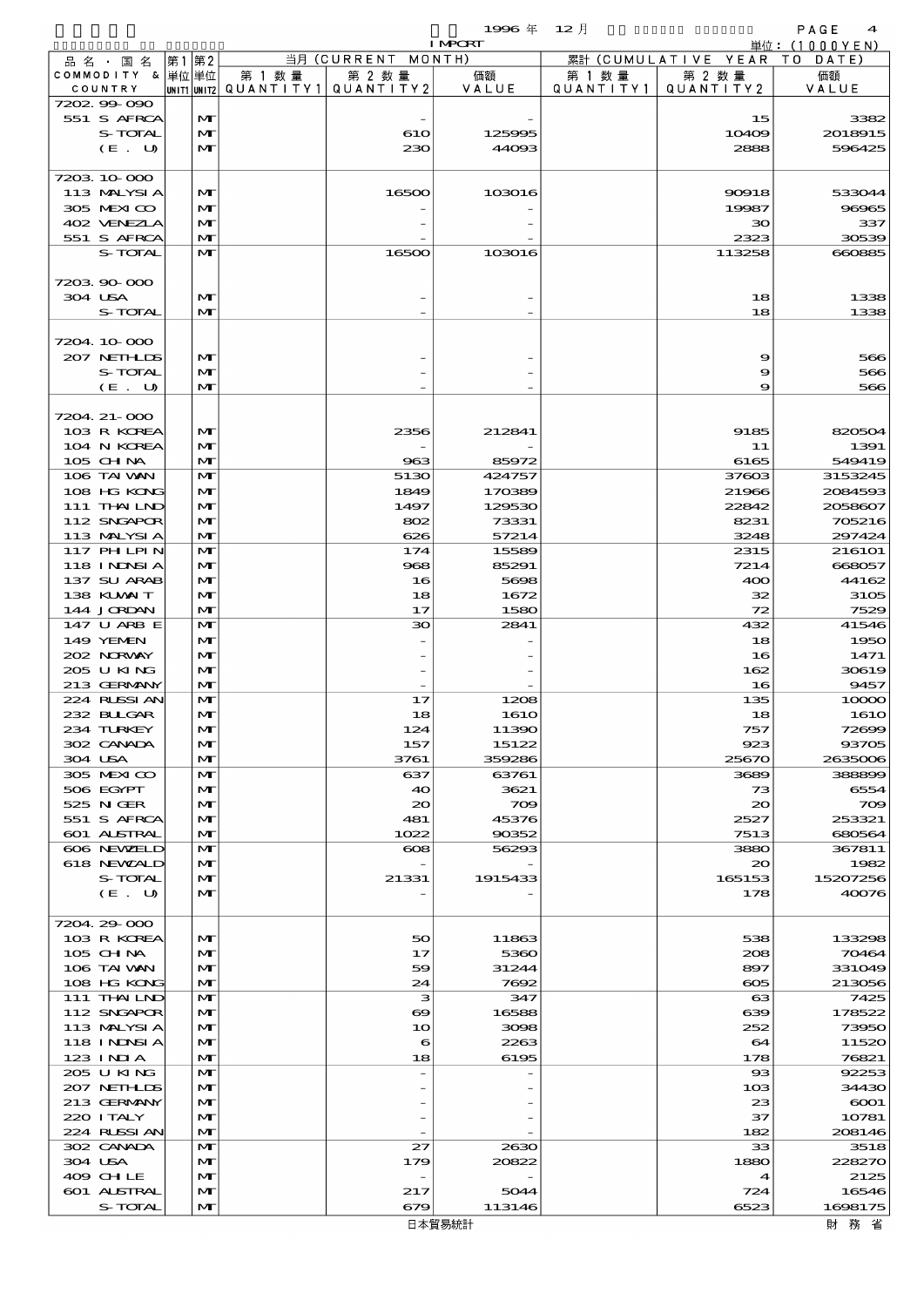$1996 \# 12$   $\frac{1}{2}$   $1 \text{ NRT}$   $\frac{1}{2}$   $\frac{1}{2}$   $\frac{1}{2}$   $\frac{1}{2}$   $\frac{1}{2}$   $\frac{1}{2}$   $\frac{1}{2}$   $\frac{1}{2}$   $\frac{1}{2}$   $\frac{1}{2}$   $\frac{1}{2}$   $\frac{1}{2}$   $\frac{1}{2}$   $\frac{1}{2}$   $\frac{1}{2}$   $\frac{1}{2}$   $\frac{1}{2}$   $\frac{1}{2}$   $\frac{1}{2}$ 

|                             |    |                              |                                                  |                                | <b>I MPORT</b> |                      |                              | 単位: (1000YEN)   |
|-----------------------------|----|------------------------------|--------------------------------------------------|--------------------------------|----------------|----------------------|------------------------------|-----------------|
| 品名・国名                       | 第1 | 第2                           |                                                  | 当月 (CURRENT MONTH)             |                |                      | 累計 (CUMULATIVE YEAR TO DATE) |                 |
| COMMODITY & 単位単位<br>COUNTRY |    |                              | 第 1 数量<br> UNIT1 UNIT2  QUANT I TY1  QUANT I TY2 | 第 2 数量                         | 価額<br>VALUE    | 第 1 数 量<br>QUANTITY1 | 第 2 数量<br>QUANTITY 2         | 価額<br>VALUE     |
| 7204 29 000                 |    |                              |                                                  |                                |                |                      |                              |                 |
| $(E_U U)$                   |    | $\mathbf{M}$                 |                                                  |                                |                |                      | 256                          | 143465          |
|                             |    |                              |                                                  |                                |                |                      |                              |                 |
| 7204 41-000<br>103 R KOREA  |    | $\mathbf{M}$                 |                                                  |                                |                |                      | 73                           | 5069            |
| 105 CH NA                   |    | $\mathbf{M}$                 |                                                  |                                |                |                      | $\infty$                     | 2732            |
| 106 TAI VAN                 |    | M                            |                                                  |                                |                |                      | 18                           | 5957            |
| 108 HG KONG                 |    | $\mathbf{M}$                 |                                                  |                                |                |                      | 677                          | 306678          |
| 112 SNGAPOR                 |    | M                            |                                                  |                                |                |                      | 8                            | 464             |
| 118 INNSI A<br>213 GERMANY  |    | $\mathbf{M}$<br>M            |                                                  | 13                             | 205            |                      | 13<br>14                     | 205<br>14932    |
| 304 USA                     |    | M                            |                                                  |                                |                |                      | 9                            | 682             |
| S-TOTAL                     |    | $\mathbf{M}$                 |                                                  | 13                             | 205            |                      | 832                          | 336719          |
| (E. U)                      |    | $\mathbf{M}$                 |                                                  |                                |                |                      | 14                           | 14932           |
|                             |    |                              |                                                  |                                |                |                      |                              |                 |
| 7204 49 000<br>103 R KOREA  |    | $\mathbf{M}$                 |                                                  | 11                             | 3751           |                      | 1918                         | 85148           |
| 104 N KOREA                 |    | $\mathbf{M}$                 |                                                  |                                |                |                      | 6632                         | 72618           |
| 105 CHNA                    |    | $\mathbf{M}$                 |                                                  | 2737                           | 36253          |                      | 10169                        | 167039          |
| 106 TAI VAN                 |    | $\mathbf{M}$                 |                                                  | $\infty$                       | 940            |                      | 858                          | 25135           |
| 108 HG KONG                 |    | $\mathbf{M}$                 |                                                  | 484                            | 235528         |                      | 10972                        | 2314848         |
| 111 THAILND                 |    | $\mathbf{M}$                 |                                                  |                                |                |                      | 27                           | 663             |
| 112 SNGAPOR<br>113 MALYSIA  |    | $\mathbf{M}$<br>M            |                                                  |                                |                |                      | 2<br>$\boldsymbol{z}$        | 1017<br>529     |
| 117 PHLPIN                  |    | $\mathbf{M}$                 |                                                  |                                |                |                      | 166                          | 455             |
| 213 GERMANY                 |    | M                            |                                                  | 2                              | 534            |                      | 13                           | 3396            |
| 221 MALTA                   |    | $\mathbf{M}$                 |                                                  |                                |                |                      | 265                          | 1015            |
| 224 RLSSIAN                 |    | $\mathbf{M}$                 |                                                  | 8140                           | 111004         |                      | 38800                        | 576348          |
| 225 ALSTRIA                 |    | M                            |                                                  |                                |                |                      | 2                            | 4198            |
| 304 USA<br>311 CST RCA      |    | $\mathbf{M}$<br>$\mathbf{M}$ |                                                  | 22063                          | 347286         |                      | 107574<br>$\infty$           | 1882373<br>240  |
| 312 PANAMA                  |    | $\mathbf{M}$                 |                                                  | 348                            | 835            |                      | 1739                         | 4036            |
| 601 ALSTRAL                 |    | $\mathbf{M}$                 |                                                  |                                |                |                      | 22700                        | 392195          |
| 627 MARIANA                 |    | M                            |                                                  |                                |                |                      | 78                           | 2036            |
| S-TOTAL                     |    | $\mathbf{M}$                 |                                                  | 33805                          | 736131         |                      | 201937                       | 5533289         |
| (E. U)                      |    | $\mathbf{M}$                 |                                                  | 2                              | 534            |                      | 15                           | 7594            |
| 7204 50 020                 |    |                              |                                                  |                                |                |                      |                              |                 |
| 103 R KOREA                 |    | $\mathbf{M}$                 |                                                  |                                |                |                      | 624                          | 36120           |
| S-TOTAL                     |    | $\mathbf{M}$                 |                                                  |                                |                |                      | 624                          | 36120           |
|                             |    |                              |                                                  |                                |                |                      |                              |                 |
| 7205.10.000                 |    |                              |                                                  |                                |                |                      |                              |                 |
| 103 R KOREA<br>105 CHNA     |    | $\mathbf{M}$<br>M            |                                                  | 51<br>120                      | 3317<br>6932   |                      | 825<br>2960                  | 53906<br>169888 |
| 108 HG KONG                 |    | $\mathbf{M}$                 |                                                  |                                |                |                      | $\mathbf o$                  | 267             |
| 205 U KING                  |    | $\mathbf{M}$                 |                                                  | $\overline{\phantom{a}}$       |                |                      | 139                          | 8024            |
| 207 NETHLIDS                |    | $\mathbf{M}$                 |                                                  | $\bullet$                      | 230            |                      | 21                           | 1988            |
| 213 GERMANY                 |    | $\mathbf{M}$                 |                                                  |                                |                |                      | 1                            | 3062            |
| 218 SPAIN<br>220 I TALY     |    | $\mathbf{M}$<br>$\mathbf{M}$ |                                                  | 21<br>$\overline{\phantom{a}}$ | 1815           |                      | $_{\rm cs}$<br>219           | 5024<br>17417   |
| 304 USA                     |    | $\mathbf{M}$                 |                                                  | 139                            | 14508          |                      | 1887                         | 149192          |
| 551 S AFRCA                 |    | $\mathbf{M}$                 |                                                  |                                |                |                      | 290                          | 15791           |
| S-TOTAL                     |    | $\mathbf{M}$                 |                                                  | 331                            | 26802          |                      | 6405                         | 424559          |
| (E. U)                      |    | $\mathbf{M}$                 |                                                  | 21                             | 2045           |                      | 443                          | 35515           |
|                             |    |                              |                                                  |                                |                |                      |                              |                 |
| 7205, 21-010<br>203 SWIEN   |    | $\mathbf{M}$                 |                                                  | 479                            | 95197          |                      | 5860                         | 1124633         |
| 213 GERMANY                 |    | $\mathbf{M}$                 |                                                  |                                |                |                      | 1                            | 495             |
| 304 USA                     |    | M                            |                                                  | $\mathbf o$                    | 1596           |                      | 58                           | 211678          |
| S-TOTAL                     |    | $\mathbf{M}$                 |                                                  | 479                            | 96793          |                      | 5919                         | 1336806         |
| (E. U)                      |    | $\mathbf{M}$                 |                                                  | 479                            | 95197          |                      | 5861                         | 1125128         |
|                             |    |                              |                                                  |                                |                |                      |                              |                 |
| 7205, 21-090<br>$105$ CHNA  |    | $\mathbf{M}$                 |                                                  | 2                              | 1692           |                      | 122                          | 8773            |
| 106 TAI VAN                 |    | $\mathbf{M}$                 |                                                  |                                |                |                      | $\bullet$                    | 326             |
| 203 SWIDEN                  |    | $\mathbf{M}$                 |                                                  | 85                             | 14597          |                      | 790                          | 139513          |
| 205 U KING                  |    | $\mathbf{M}$                 |                                                  |                                |                |                      | 80                           | 4268            |
| 208 BELGI UM                |    | $\mathbf{M}$                 |                                                  |                                |                |                      | 127                          | 77867           |
| 213 GERMANY<br>302 CANADA   |    | $\mathbf{M}$<br>$\mathbf{M}$ |                                                  |                                |                |                      | 129<br>16                    | 23246<br>4236   |
| 304 USA                     |    | $\mathbf{M}$                 |                                                  | 100                            | 451157         |                      | 1437                         | 5297986         |
| S-TOTAL                     |    | $\mathbf{M}$                 |                                                  | 187                            | 467446         |                      | 2701                         | 5556215         |
| (E. U)                      |    | $\mathbf{M}$                 |                                                  | 85                             | 14597          |                      | 1126                         | 244894          |
|                             |    |                              |                                                  |                                |                |                      |                              |                 |
| 7205 29 000                 |    |                              |                                                  |                                |                |                      |                              |                 |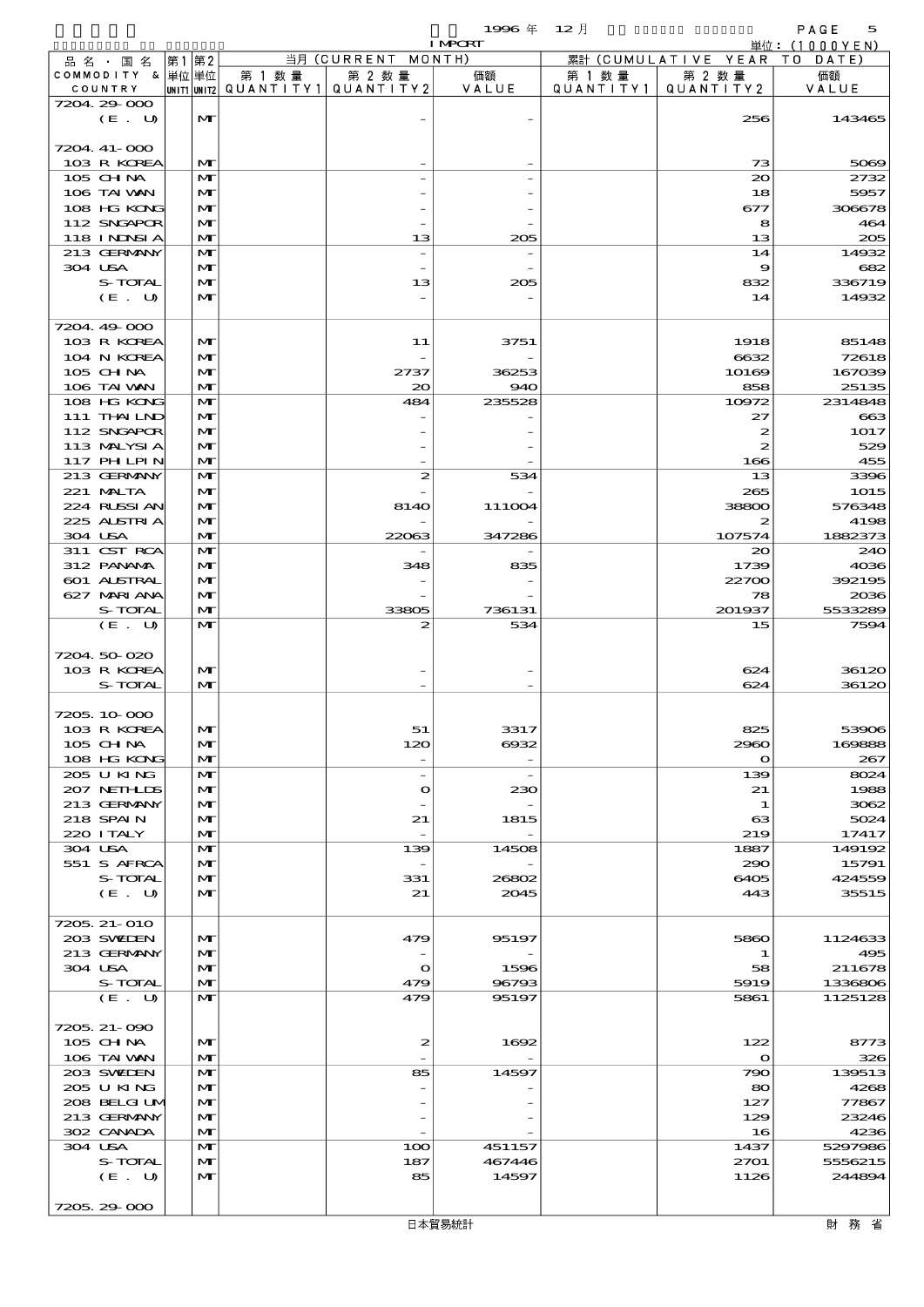$1996 \# 12$   $\frac{1}{2}$   $1 \text{ NRT}$   $\frac{1}{2}$   $\frac{1}{2}$   $\frac{1}{2}$   $\frac{1}{2}$   $\frac{1}{2}$   $\frac{1}{2}$   $\frac{1}{2}$   $\frac{1}{2}$   $\frac{1}{2}$   $\frac{1}{2}$   $\frac{1}{2}$   $\frac{1}{2}$   $\frac{1}{2}$   $\frac{1}{2}$   $\frac{1}{2}$   $\frac{1}{2}$   $\frac{1}{2}$   $\frac{1}{2}$   $\frac{1}{2}$ 

|                    |              |                                       |                    | <b>I MPORT</b>    |           |                              | 単位: (1000YEN) |
|--------------------|--------------|---------------------------------------|--------------------|-------------------|-----------|------------------------------|---------------|
| 品名・国名              | 第1第2         |                                       | 当月 (CURRENT MONTH) |                   |           | 累計 (CUMULATIVE YEAR TO DATE) |               |
| COMMODITY & 単位単位   |              | 第 1 数量                                | 第 2 数量             | 価額                | 第 1 数 量   | 第 2 数量                       | 価額            |
| COUNTRY            |              | UNIT1 UNIT2  QUANT   TY1  QUANT   TY2 |                    | VALUE             | QUANTITY1 | QUANTITY 2                   | VALUE         |
| 7205.29-000        |              |                                       |                    |                   |           |                              |               |
| 103 R KOREA        | $\mathbf{M}$ |                                       | 1                  | 235               |           | 123                          | 5135          |
| 105 CHNA           | $\mathbf{M}$ |                                       | 160                | 7712              |           | 1356                         | 62629         |
| 112 SNGAPOR        | $\mathbf{M}$ |                                       |                    |                   |           | 13                           | 1723          |
| 203 SWIEN          | $\mathbf{M}$ |                                       | 3037               | 211356            |           | 31052                        | 2170972       |
| 205 U KING         | $\mathbf{M}$ |                                       |                    |                   |           | 114                          | 25337         |
| 213 GERMANY        | $\mathbf{M}$ |                                       | з                  | 6815              |           | 201                          | 105199        |
| 302 CANADA         | $\mathbf{M}$ |                                       | 72                 | 6192              |           | 674                          | 53836         |
| 304 USA            | M            |                                       | 89                 | 17933             |           | 1041                         | 353571        |
| 410 BRAZIL         | $\mathbf{M}$ |                                       |                    |                   |           | 126                          | 8517          |
| 551 S AFRCA        | $\mathbf{M}$ |                                       |                    |                   |           | 5                            | 793           |
| S-TOTAL            | $\mathbf{M}$ |                                       | 3362               | 250243            |           | 34705                        | 2787712       |
| (E. U)             | $\mathbf{M}$ |                                       | 3040               | 218171            |           | 31367                        | 2301508       |
|                    |              |                                       |                    |                   |           |                              |               |
| 7206.10.010        |              |                                       |                    |                   |           |                              |               |
| 103 R KOREA        | M            |                                       | 893                | 421 <sub>O1</sub> |           | 1745                         | 86054         |
| 208 BELGI UM       | $\mathbf{M}$ |                                       |                    |                   |           | 57                           | 4533          |
| 304 USA            | $\mathbf{M}$ |                                       |                    |                   |           | 264                          | 34763         |
| S-TOTAL            | M            |                                       | 893                | 421 <sub>O1</sub> |           | 2066                         | 125350        |
| (E. U)             | $\mathbf{M}$ |                                       |                    |                   |           | 57                           | 4533          |
|                    |              |                                       |                    |                   |           |                              |               |
| 7206.90-010        |              |                                       |                    |                   |           |                              |               |
| 103 R KOREA        | $\mathbf{M}$ |                                       |                    |                   |           | 558                          | 49025         |
| 304 USA            | M            |                                       | 13                 | 2493              |           | 584                          | 110564        |
| 551 S AFRCA        | $\mathbf{M}$ |                                       |                    |                   |           | 95                           | 21806         |
| S-TOTAL            | $\mathbf{M}$ |                                       | 13                 | 2493              |           | 1237                         | 181395        |
|                    |              |                                       |                    |                   |           |                              |               |
| 7206.90-020        |              |                                       |                    |                   |           |                              |               |
| 105 CH NA          | $\mathbf{M}$ |                                       |                    |                   |           | $\mathbf o$                  | 492           |
| S-TOTAL            | $\mathbf{M}$ |                                       |                    |                   |           | $\Omega$                     | 492           |
|                    |              |                                       |                    |                   |           |                              |               |
| 7207. 11- 010      |              |                                       |                    |                   |           |                              |               |
| 103 R KOREA        | $\mathbf{M}$ |                                       |                    |                   |           | 8949                         | 255674        |
| $105$ CHNA         | M            |                                       |                    |                   |           | 7834                         | 219160        |
| 106 TAI VAN        | $\mathbf{M}$ |                                       | 271                | 10384             |           | 581                          | 22553         |
| 205 U KING         | $\mathbf{M}$ |                                       | 317                | 23125             |           | 3656                         | 244601        |
| 208 BELGI UM       | $\mathbf{M}$ |                                       | 16                 | 1188              |           | 16                           | 1188          |
| 213 GERMANY        | $\mathbf{M}$ |                                       |                    |                   |           | 172                          | 12234         |
| 304 USA            | M            |                                       |                    |                   |           | 255                          | 17984         |
| 410 BRAZIL         | $\mathbf{M}$ |                                       |                    |                   |           | 30042                        | 824415        |
| 551 S AFRCA        | $\mathbf{M}$ |                                       | $\infty$           | 2789              |           | $\infty$                     | 2789          |
| S-TOTAL            | $\mathbf{M}$ |                                       | 703                | 37486             |           | 51604                        | 1600598       |
| (E. U)             | $\mathbf{M}$ |                                       | 333                | 24313             |           | 3844                         | 258023        |
|                    |              |                                       |                    |                   |           |                              |               |
| 7207.12-010        |              |                                       |                    |                   |           |                              |               |
| 103 R KOREA        | $\mathbf{M}$ |                                       | 17775              | 475042            |           | 174712                       | 4573043       |
| <b>601 ALSTRAL</b> | $\mathbf{M}$ |                                       |                    |                   |           | 16063                        | 384791        |
| S-TOTAL            | $\mathbf{M}$ |                                       | 17775              | 475042            |           | 190775                       | 4957834       |
|                    |              |                                       |                    |                   |           |                              |               |
| 7207.12-090        |              |                                       |                    |                   |           |                              |               |
| 220 I TALY         | $\mathbf{M}$ |                                       |                    |                   |           | 35806                        | 1311504       |
| 302 CANADA         | $\mathbf{M}$ |                                       |                    |                   |           | 2                            | <b>1710</b>   |
| 304 USA            | $\mathbf{M}$ |                                       |                    |                   |           | <b>1O4O</b>                  | 35770         |
| S-TOTAL            | M            |                                       |                    |                   |           | 36848                        | 1348984       |
| (E. U)             | $\mathbf{M}$ |                                       |                    |                   |           | 35806                        | 1311504       |
|                    |              |                                       |                    |                   |           |                              |               |
| 7207.19-000        |              |                                       |                    |                   |           |                              |               |
| 106 TAI VAN        | $\mathbf{M}$ |                                       |                    |                   |           | з                            | 2100          |
| 410 BRAZIL         | M            |                                       |                    |                   |           | $\mathbf o$                  | 639           |
| S-TOTAL            | $\mathbf{M}$ |                                       |                    |                   |           | з                            | 2739          |
|                    |              |                                       |                    |                   |           |                              |               |
| 7207. 20-011       |              |                                       |                    |                   |           |                              |               |
| 103 R KOREA        | KG           |                                       |                    |                   |           | 2668666                      | 74977         |
| $105$ CHNA         | KG           |                                       |                    |                   |           | 400014                       | 11336         |
| 205 U KING         | KG           |                                       |                    |                   |           | <b>40310</b>                 | 2698          |
| 304 USA            | KG           |                                       |                    |                   |           | 5130                         | 367           |
| 410 BRAZIL         | KG           |                                       |                    |                   |           | 548546                       | 15571         |
| S-TOTAL            | KG           |                                       |                    |                   |           | 3662666                      | 104949        |
| (E. U)             | КC           |                                       |                    |                   |           | 40310                        | 2698          |
|                    |              |                                       |                    |                   |           |                              |               |
| 7207. 20-012       |              |                                       |                    |                   |           |                              |               |
| 103 R KOREA        | KG           |                                       |                    |                   |           | 5232200                      | 131762        |
| S-TOTAL            | KG           |                                       |                    |                   |           | 5232200                      | 131762        |
|                    |              |                                       |                    |                   |           |                              |               |
| 7207. 20-019       |              |                                       |                    |                   |           |                              |               |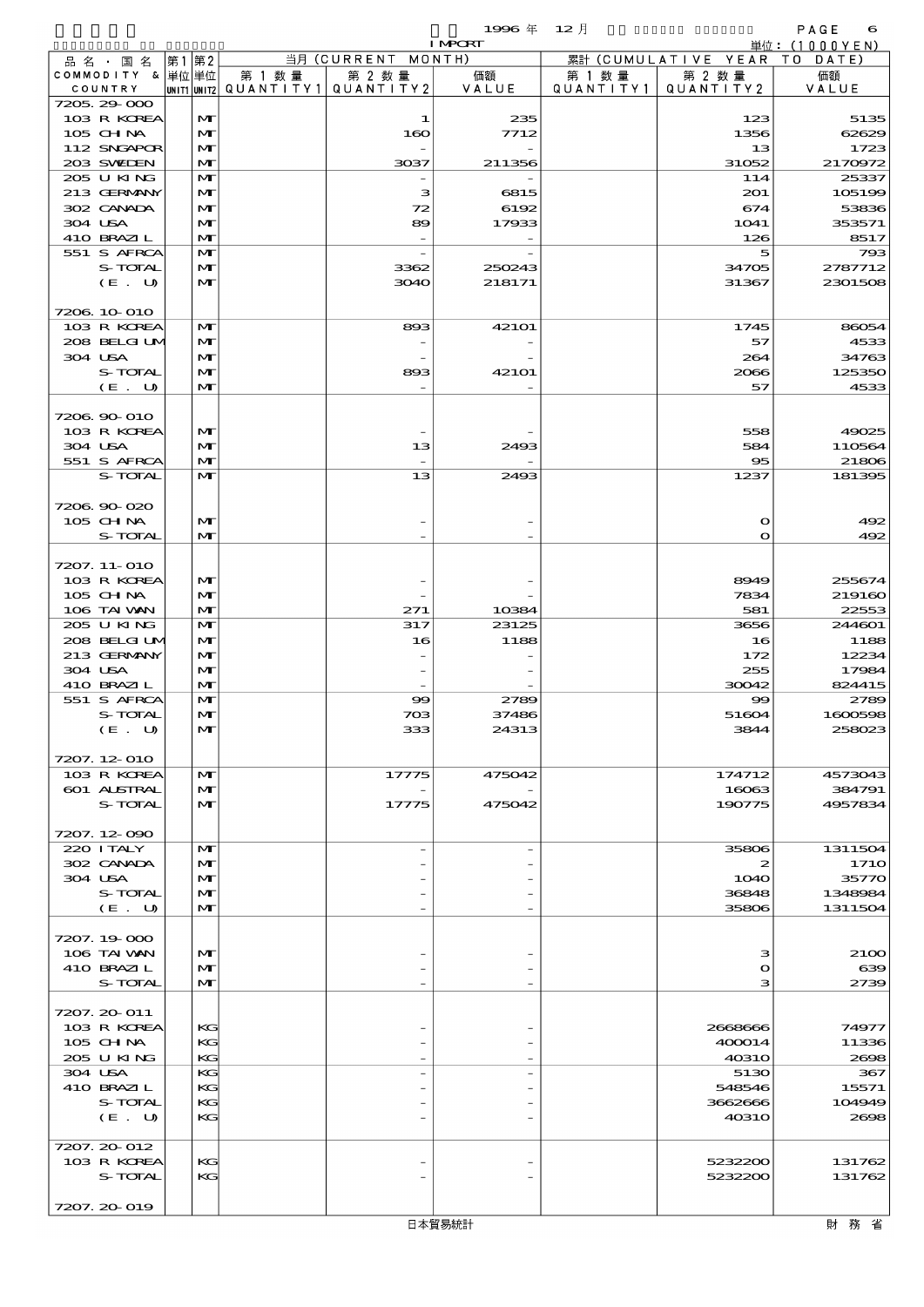$1996 \nleftrightarrow \n12 \nparallel$  PAGE 7

|                             |       |          |        |                                                     | <b>I MPORT</b> |                     |                              | 単位: $(1000YEN)$    |
|-----------------------------|-------|----------|--------|-----------------------------------------------------|----------------|---------------------|------------------------------|--------------------|
| 品 名 ・ 国 名                   | 第1 第2 |          |        | 当月 (CURRENT MONTH)                                  |                |                     | 累計 (CUMULATIVE YEAR TO DATE) |                    |
| COMMODITY & 単位単位<br>COUNTRY |       |          | 第 1 数量 | 第 2 数量<br> UNIT1  UNIT2   QUANT I TY1   QUANT I TY2 | 価額<br>VALUE    | 第 1 数量<br>QUANTITY1 | 第 2 数量<br>QUANTITY 2         | 価額<br>VALUE        |
| 7207. 20-019                |       |          |        |                                                     |                |                     |                              |                    |
| 302 CANADA                  |       | KG       |        |                                                     |                |                     | 21260                        | 943                |
| S-TOTAL                     |       | KG       |        |                                                     |                |                     | 21260                        | 943                |
|                             |       |          |        |                                                     |                |                     |                              |                    |
| 7207.20-020<br>106 TAI VAN  |       |          |        |                                                     |                |                     |                              | 320                |
| 304 USA                     |       | KG<br>KG |        |                                                     |                |                     | 205<br>38027                 | 2991               |
| S-TOTAL                     |       | KG       |        |                                                     |                |                     | 38232                        | 3311               |
|                             |       |          |        |                                                     |                |                     |                              |                    |
| 7208 10 010                 |       |          |        |                                                     |                |                     |                              |                    |
| 205 U KING                  |       | KG       |        |                                                     |                |                     | 9744                         | 778                |
| S-TOTAL<br>(E. U)           |       | KG<br>KG |        |                                                     |                |                     | 9744<br>9744                 | 778<br>778         |
|                             |       |          |        |                                                     |                |                     |                              |                    |
| 7208 10 029                 |       |          |        |                                                     |                |                     |                              |                    |
| 304 USA                     |       | KG       |        | 8004                                                | 2907           |                     | 8004                         | 2907               |
| S-TOTAL                     |       | KG       |        | 8004                                                | 2907           |                     | 8004                         | 2907               |
|                             |       |          |        |                                                     |                |                     |                              |                    |
| 7208 25 011<br>103 R KOREA  |       | KG       |        | 161140                                              | 6527           |                     | 2180940                      | 87081              |
| $105$ CHNA                  |       | KG       |        |                                                     |                |                     | 1970660                      | 67419              |
| 106 TAI VAN                 |       | KG       |        | <b>19410</b>                                        | 750            |                     | <b>19410</b>                 | 750                |
| 123 INIA                    |       | KG       |        |                                                     |                |                     | 469760                       | 16710              |
| 410 BRAZIL                  |       | KG       |        |                                                     |                |                     | 207250                       | 7126               |
| S-TOTAL                     |       | KG       |        | 180550                                              | 7277           |                     | 4848020                      | 179086             |
| 7208 25 019                 |       |          |        |                                                     |                |                     |                              |                    |
| 103 R KOREA                 |       | KG       |        | 92200                                               | 3738           |                     | 185380                       | 7366               |
| 105 CHNA                    |       | KG       |        |                                                     |                |                     | 691880                       | 23556              |
| 410 BRAZIL                  |       | KG       |        |                                                     |                |                     | 106310                       | 3655               |
| 606 NEWELD                  |       | KG       |        |                                                     |                |                     | 568490                       | 19590              |
| S-TOTAL                     |       | KG       |        | 92200                                               | 3738           |                     | 1552060                      | 54167              |
| 7208 26 010                 |       |          |        |                                                     |                |                     |                              |                    |
| 103 R KOREA                 |       | KG       |        | 13032460                                            | 542462         |                     | 112934080                    | 4619365            |
| 105 CHNA                    |       | KG       |        |                                                     |                |                     | 3048740                      | 105204             |
| 106 TAI VAN                 |       | KG       |        | 54640                                               | 2243           |                     | 547335                       | 22062              |
| 123 INIA                    |       | KG       |        |                                                     |                |                     | <b>739810</b>                | 30519              |
| 304 USA                     |       | KG       |        |                                                     |                |                     | 39716                        | 3908               |
| 410 BRAZIL<br>606 NEWELD    |       | KG<br>KG |        | 978240                                              | 35641          |                     | 2965855<br>6771870           | 108534<br>245462   |
| S-TOTAL                     |       | KG       |        | 14065340                                            | 580346         |                     | 127047406                    | 5135054            |
|                             |       |          |        |                                                     |                |                     |                              |                    |
| 7208 26 021                 |       |          |        |                                                     |                |                     |                              |                    |
| 103 R KOREA                 |       | KC       |        |                                                     |                |                     | 128430                       | 5188               |
| S-TOTAL                     |       | KG       |        |                                                     |                |                     | 128430                       | 5188               |
| 7208 26 029                 |       |          |        |                                                     |                |                     |                              |                    |
| 103 R KOREA                 |       | KG       |        | 780590                                              | 30596          |                     | 3349430                      | 136203             |
| S-TOTAL                     |       | KG       |        | 780590                                              | 30596          |                     | 3349430                      | 136203             |
|                             |       |          |        |                                                     |                |                     |                              |                    |
| 7208 27-010                 |       |          |        |                                                     |                |                     |                              |                    |
| 103 R KOREA<br>106 TAI WAN  |       | KG<br>KG |        | 19662380<br>89585                                   | 826210<br>3605 |                     | 246697570<br>4115450         | 10173669<br>171144 |
| $123$ $1$ NIA               |       | KG       |        |                                                     |                |                     | 3487660                      | 140128             |
| 224 RUSSI AN                |       | KG       |        | 119500                                              | 3753           |                     | 119500                       | 3753               |
| 304 USA                     |       | KG       |        | 1578                                                | 617            |                     | 9379                         | 2337               |
| 410 BRAZIL                  |       | KG       |        | 229230                                              | 7945           |                     | 5685695                      | 195507             |
| 606 NEWELD                  |       | KG       |        | 670570                                              | 24708          |                     | 7379390                      | 272949             |
| S-TOTAL                     |       | KG       |        | 20772843                                            | 866838         |                     | 267494644                    | 10959487           |
| 7208 27-021                 |       |          |        |                                                     |                |                     |                              |                    |
| 103 R KOREA                 |       | KC       |        |                                                     |                |                     | 647000                       | 26629              |
| S-TOTAL                     |       | KG       |        |                                                     |                |                     | 647000                       | 26629              |
|                             |       |          |        |                                                     |                |                     |                              |                    |
| 7208 27-029                 |       |          |        |                                                     |                |                     |                              |                    |
| 103 R KOREA                 |       | KG       |        | 984410                                              | 40214          |                     | 7438330                      | 306746             |
| S-TOTAL                     |       | KG       |        | 984410                                              | 40214          |                     | 7438330                      | 306746             |
| 7208 36 010                 |       |          |        |                                                     |                |                     |                              |                    |
| 103 R KOREA                 |       | KG       |        | 7790220                                             | 288741         |                     | 64632400                     | 2429519            |
| $105$ CHNA                  |       | KG       |        | 2161380                                             | 72450          |                     | 10906780                     | 373176             |
| 106 TAI VAN                 |       | KG       |        | 2283370                                             | 82228          |                     | 13266991                     | 484254             |
| 118 I NINSI A<br>205 U KING |       | KG       |        |                                                     |                |                     | 5689630                      | 259340             |
|                             |       | KC       |        |                                                     |                |                     | 5152790                      | 280092             |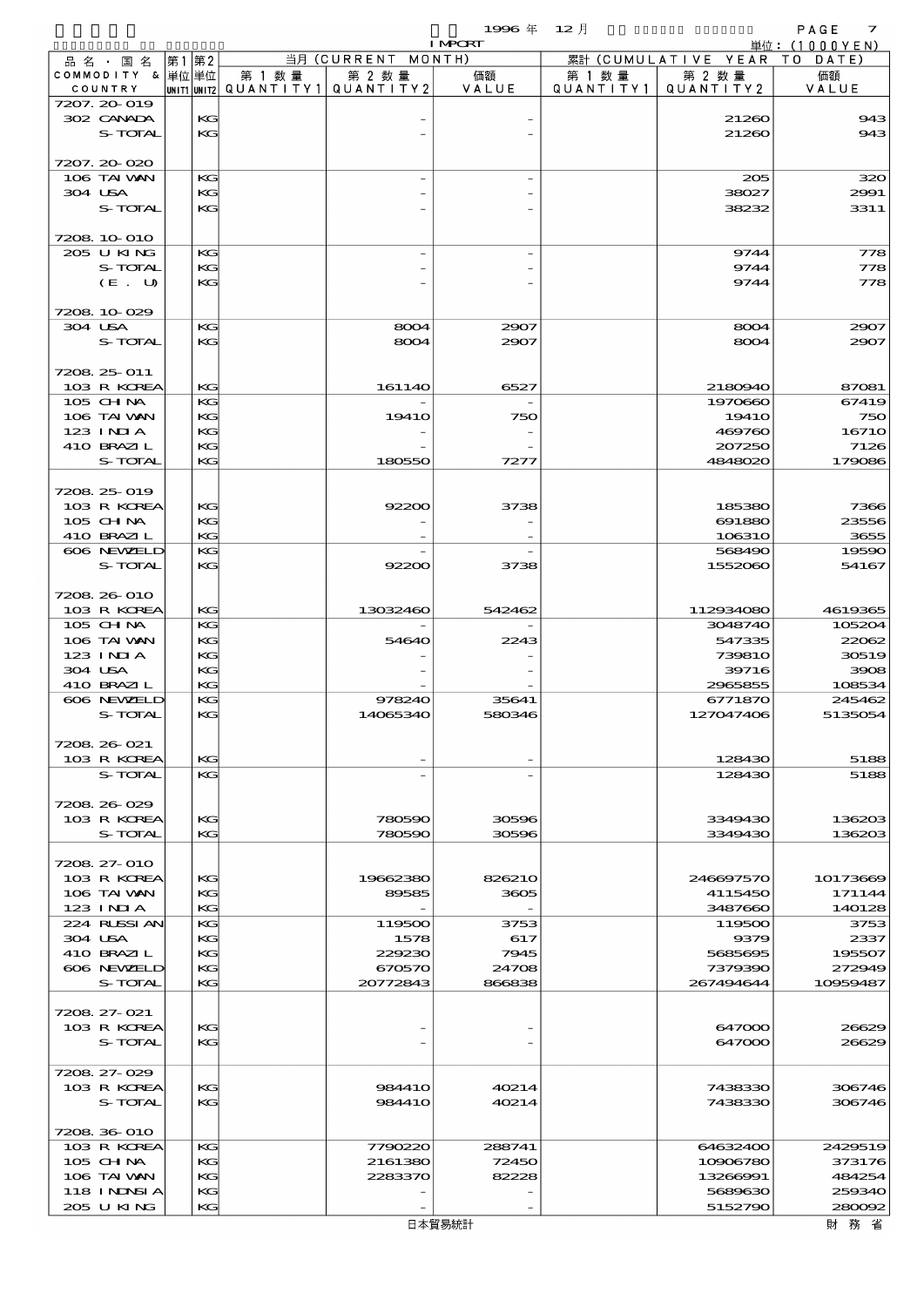$1996 \nless 12 \nless 12 \nless 12$ 

| .       | ___      |
|---------|----------|
| ₽<br>יי |          |
| $100 +$ | $\sim$ / |

|                            |          |                                       |                    | <b>I MPCRT</b> |           |                              | 単位: (1000YEN)     |
|----------------------------|----------|---------------------------------------|--------------------|----------------|-----------|------------------------------|-------------------|
| 品名・国名                      | 第1第2     |                                       | 当月 (CURRENT MONTH) |                |           | 累計 (CUMULATIVE YEAR TO DATE) |                   |
| COMMODITY & 単位単位           |          | 第 1 数量                                | 第 2 数量             | 価額             | 第 1 数 量   | 第 2 数量                       | 価額                |
| COUNTRY                    |          | UNIT1 UNIT2  QUANT   TY1  QUANT   TY2 |                    | VALUE          | QUANTITY1 | QUANTITY 2                   | VALUE             |
| 7208 36 010                |          |                                       |                    |                |           |                              |                   |
| 213 GERMANY                | KG       |                                       |                    |                |           | 10251700                     | 486392            |
| 224 RUSSI AN               | KG       |                                       |                    |                |           | 2138784                      | 68323             |
| 231 ROMAN A                | KG       |                                       |                    |                |           | 425600                       | 15854             |
| 234 TURKEY                 | KG       |                                       |                    |                |           | 466340                       | 15517             |
| 246 SLOVAK                 | KС       |                                       | 496150             | 17051          |           | 496150                       | 17051             |
| 304 USA                    | KG       |                                       | 42173              | 4754           |           | 10300699                     | 399695            |
| 410 BRAZIL<br>551 S AFRCA  | KG       |                                       |                    |                |           | 4531847                      | 151107<br>384389  |
| 606 NEWELD                 | KG<br>KG |                                       | 4130380<br>108360  | 139249<br>3545 |           | 11366820<br>1960140          | 64503             |
| S-TOTAL                    | KG       |                                       |                    |                |           |                              |                   |
| (E. U)                     | KG       |                                       | 17012033           | 608018         |           | 141586671<br>15404490        | 5429212<br>766484 |
|                            |          |                                       |                    |                |           |                              |                   |
| 7208 36 029                |          |                                       |                    |                |           |                              |                   |
| 103 R KOREA                | KG       |                                       |                    |                |           | 2706660                      | 102424            |
| 106 TAI VAN                | KG       |                                       |                    |                |           | 720505                       | 20008             |
| 304 USA                    | KG       |                                       |                    |                |           | 190                          | 266               |
| S-TOTAL                    | KG       |                                       |                    |                |           | 3427355                      | 129598            |
|                            |          |                                       |                    |                |           |                              |                   |
| 7208 37-011                |          |                                       |                    |                |           |                              |                   |
| 103 R KOREA                | KG       |                                       | 5453170            | 196629         |           | 35367549                     | 1307654           |
| 105 CH NA                  | KG       |                                       | 3192280            | 107376         |           | 26872343                     | 901571            |
| 106 TAI VAN                | KG       |                                       | 500850             | 19196          |           | 3791115                      | 142201            |
| $123$ INJA                 | KG       |                                       |                    |                |           | 2322255                      | 91848             |
| 224 RUSSIAN                | KG       |                                       |                    |                |           | 840200                       | 29512             |
| 231 ROMANIA                | KG       |                                       |                    |                |           | 591400                       | 22031             |
| 234 TURKEY                 | KG       |                                       |                    |                |           | 7370400                      | 243400            |
| 304 USA                    | KG       |                                       |                    |                |           | 9752919                      | 375906            |
| 305 MEXICO                 | KG       |                                       |                    |                |           | 7171645                      | 243034            |
| 410 BRAZIL                 | KG       |                                       | 622130             | 21666          |           | 42604837                     | 1400347           |
| 551 S AFRCA                | KG       |                                       | 3036570            | 102376         |           | 10890750                     | 368989            |
| 601 ALSTRAL                | KG       |                                       | 1618680            | 55338          |           | 7854040                      | 273690            |
| 606 NEWELD                 | KG       |                                       | 1672330            | 55029          |           | 21341990                     | 701060            |
| S-TOTAL                    | KG       |                                       | 16096010           | 557610         |           | 176771443                    | 6101243           |
|                            |          |                                       |                    |                |           |                              |                   |
| 7208 37-019                |          |                                       |                    |                |           |                              |                   |
| 103 R KOREA                | KG       |                                       | 10314840           | 358011         |           | 72697148                     | 2687197           |
| 105 CHNA                   | KG       |                                       | 1969760            | 65983          |           | 16641586                     | 559757            |
| 106 TAI VAN                | KG       |                                       | 726615             | 26119          |           | 7967301                      | 292248            |
| $123$ INJA                 | KG       |                                       |                    |                |           | 188885                       | 7992              |
| 224 RUSSI AN               | KG       |                                       |                    |                |           | 648700                       | 22785             |
| 231 ROMANIA                | KG       |                                       |                    |                |           | 1026810                      | 38251             |
| 234 TURKEY                 | KG       |                                       |                    |                |           | 545520                       | 18159             |
| 246 SLOVAK                 | KG       |                                       | 791470             | 27201          |           | 791470                       | 27201             |
| 304 USA                    | KG       |                                       | 113778             | 8951           |           | 13009869                     | 503291            |
| 410 BRAZIL                 | KG       |                                       | 429600             | 14966          |           | 12343845                     | 412828            |
| 551 S AFRCA                | KG       |                                       | 6802040            | 229339         |           | 16331700                     | 552504            |
| <b>601 ALSTRAL</b>         | KG       |                                       |                    |                |           | 979140                       | 34617             |
| 606 NEWELD                 | KG       |                                       | 677450             | 22168          |           | 9974260                      | 328901            |
| S-TOTAL                    | KG       |                                       | 21825553           | 752738         |           | 153146234                    | 5485731           |
|                            |          |                                       |                    |                |           |                              |                   |
| 7208 37-031                |          |                                       |                    |                |           |                              |                   |
| 103 R KOREA                | KG       |                                       | 929540             | 35091          |           | 8759740                      | 308474            |
| 105 CH NA                  | KG       |                                       |                    |                |           | 2466220                      | 84558             |
| S-TOTAL                    | KG       |                                       | 929540             | 35091          |           | 11225960                     | 393032            |
|                            |          |                                       |                    |                |           |                              |                   |
| 7208 37-039<br>103 R KOREA | KG       |                                       | 717740             | 27592          |           | 9305990                      | 331779            |
| 105 CH NA                  | KG       |                                       |                    |                |           | 867980                       | 29894             |
| 106 TAI VAN                | KG       |                                       |                    |                |           | 1347905                      | 50334             |
| S-TOTAL                    | KG       |                                       | 717740             | 27592          |           | 11521875                     | 412007            |
|                            |          |                                       |                    |                |           |                              |                   |
| 7208 38 010                |          |                                       |                    |                |           |                              |                   |
| 103 R KOREA                | КG       |                                       | 26067420           | 964084         |           | 171217370                    | 6484328           |
| $105$ CHNA                 | KG       |                                       | 4999680            | 169082         |           | 41694060                     | 1404744           |
| 106 TAI VAN                | КG       |                                       | 798860             | 30070          |           | 7667705                      | 292826            |
| 118 I NJNSI A              | KG       |                                       |                    |                |           | 358460                       | 13287             |
| 123 INIA                   | KC       |                                       |                    |                |           | 2858730                      | 106657            |
| 224 RUSSI AN               | KG       |                                       |                    |                |           | 1874300                      | 65835             |
| 234 TURKEY                 | KG       |                                       |                    |                |           | 13607760                     | 451606            |
| 304 USA                    | КG       |                                       |                    |                |           | 10793642                     | 428114            |
| 305 MEXICO                 | KG       |                                       |                    |                |           | 8459325                      | 284961            |
| 410 BRAZIL                 | KC       |                                       | 1207370            | 41958          |           | 66005244                     | 2186452           |
| 551 S AFRCA                | КG       |                                       | 1307560            | 44069          |           | 3876580                      | 132379            |
| 601 ALSTRAL                | KG       |                                       | 2116380            | 72354          |           | 14778660                     | 516037            |
|                            |          |                                       |                    | 日 木留 見 紘 計     |           |                              | 时 数 少             |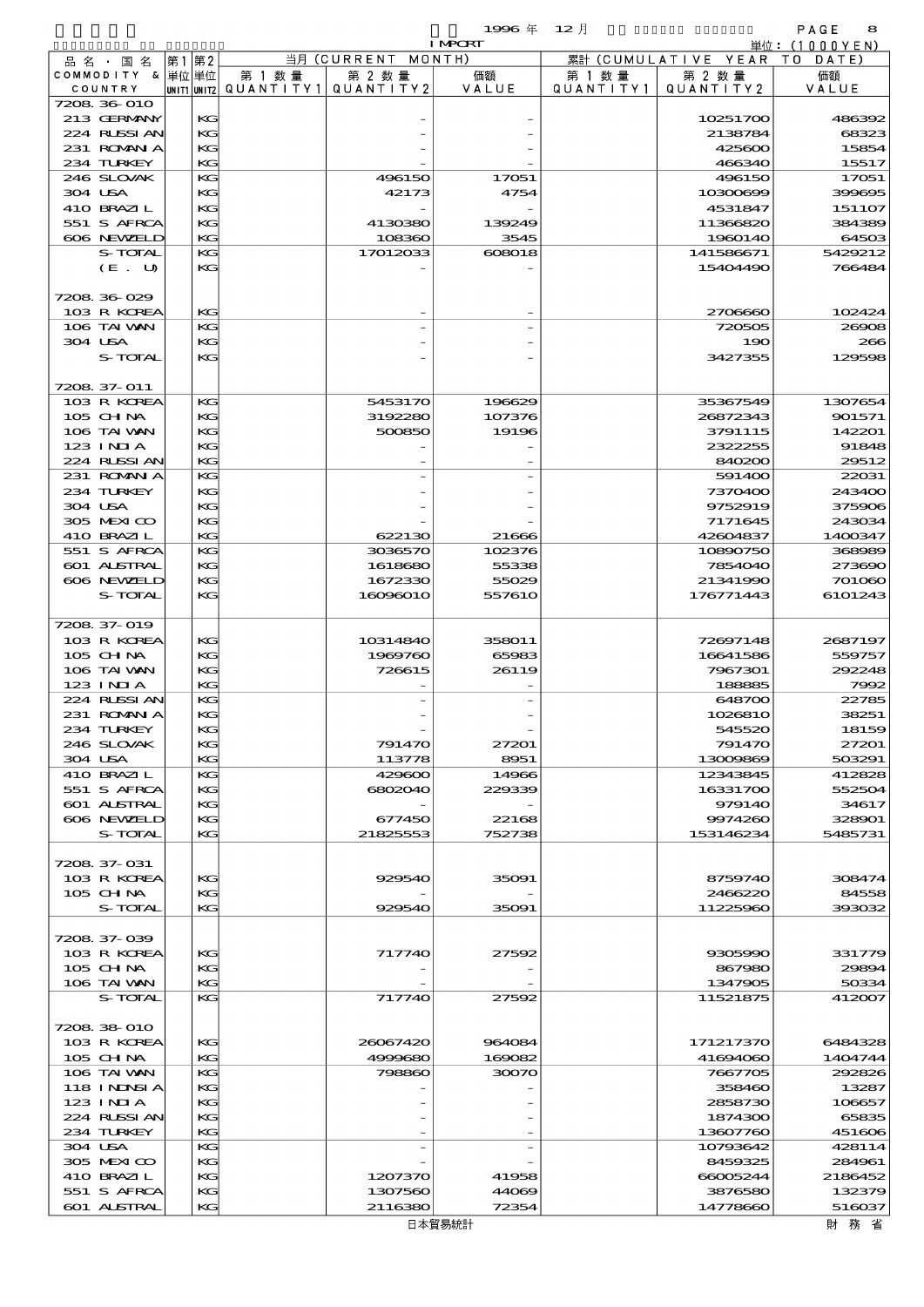|                            |               |                          |                     | 1996年<br><b>I MPORT</b> | - 12月     |                              | PAGE<br>$\Theta$  |
|----------------------------|---------------|--------------------------|---------------------|-------------------------|-----------|------------------------------|-------------------|
|                            | 第1第2          |                          | 当月 (CURRENT         | MONTH)                  |           | 累計 (CUMULATIVE YEAR TO DATE) | 単位: (1000YEN)     |
| 品名・国名<br>COMMODITY & 単位単位  |               | 第 1 数 量                  | 第 2 数量              | 価額                      | 第 1 数 量   | 第 2 数量                       | 価額                |
| COUNTRY                    |               | UNIT1 UNIT2  Q∪ANT   TY1 | QUANTITY2           | VALUE                   | QUANTITY1 | QUANTITY2                    | VALUE             |
| 7208 38 010                |               |                          |                     |                         |           |                              |                   |
| 606 NEWELD                 | KG            |                          | 3608870             | 121092                  |           | 37816510                     | 1263028           |
| S-TOTAL                    | KG            |                          | 40106140            | 1442709                 |           | 381008346                    | 13630254          |
|                            |               |                          |                     |                         |           |                              |                   |
| 7208 38 021                |               |                          |                     |                         |           |                              |                   |
| 106 TAI VAN                | KG            |                          | 223860              | 8064                    |           | 4740985                      | 172652            |
| S-TOTAL                    | KG            |                          | 223860              | 8064                    |           | 4740985                      | 172652            |
|                            |               |                          |                     |                         |           |                              |                   |
| 720838029                  |               |                          |                     |                         |           |                              |                   |
| 103 R KOREA                | $K$ $G$<br>KG |                          | 1363520             | 51064                   |           | 17012460                     | $\alpha$ 8007     |
| 105 CHNA<br>304 USA        | KG            |                          |                     |                         |           | 1187160<br>10560             | 40731<br>3866     |
| S-TOTAL                    | KG            |                          | 1363520             | 51064                   |           | 18210180                     | 653204            |
|                            |               |                          |                     |                         |           |                              |                   |
| 7208 39 010                |               |                          |                     |                         |           |                              |                   |
| 103 R KOREA                | KG            |                          | 43275950            | 1631449                 |           | 479205730                    | 18241802          |
| $105$ CHNA                 | KG            |                          | 1269800             | 42788                   |           | 9859420                      | 337276            |
| 106 TAI VAN                | KG            |                          | 30500885            | 1138172                 |           | 232693619                    | 8819590           |
| 111 THAILND                | КG            |                          |                     |                         |           | 156280                       | 7337              |
| $123$ INIA                 | KG            |                          | 1961800             | 68523                   |           | 7637625                      | 265633            |
| 220 I TALY                 | KG            |                          |                     |                         |           | 24200                        | 2056              |
| 224 RUSSI AN               | KG            |                          |                     |                         |           | 1574400                      | 54884             |
| 234 TURKEY                 | KG            |                          |                     |                         |           | 5071410                      | 168613            |
| 246 SLOVAK                 | KG            |                          | 3709110             | 127474                  |           | 3709110                      | 127474            |
| 302 CANADA                 | KG.           |                          |                     |                         |           | 6529                         | 425               |
| 304 USA                    | KG            |                          |                     |                         |           | 34350365                     | 1332661           |
| 305 MEXICO                 | $K$ $G$       |                          |                     |                         |           | 19711585                     | 660916            |
| 410 BRAZIL                 | KG            |                          | 625930              | 21730                   |           | 74624075                     | 2534207           |
| 551 S AFRCA<br>601 ALSTRAL | КG<br>KG      |                          | 3108750<br>17791940 | 112621<br>608270        |           | 23920050<br>113782900        | 870313<br>3964092 |
| 606 NEWELD                 | KG            |                          | 2200946             | 72464                   |           | 19520336                     | 699425            |
| S-TOTAL                    | KG            |                          | 104445111           | 3823491                 |           | 1025847634                   | 38086715          |
| (E. U)                     | KG            |                          |                     |                         |           | 24200                        | 2059              |
|                            |               |                          |                     |                         |           |                              |                   |
| 7208 39 021                |               |                          |                     |                         |           |                              |                   |
| 103 R KOREA                | KG            |                          |                     |                         |           | 3970610                      | 160867            |
| 106 TAI WAN                | KG            |                          | 2195175             | aks                     |           | 31038345                     | 1163479           |
| 304 USA                    | КG            |                          |                     |                         |           | 117O                         | 233               |
| S-TOTAL                    | КG            |                          | 2195175             | 80235                   |           | 35010125                     | 1324579           |
|                            |               |                          |                     |                         |           |                              |                   |
| 7208.39-029                |               |                          |                     |                         |           |                              |                   |
| 103 R KOREA                | KG            |                          | 1864580             | 70704                   |           | 17082400                     | 615494            |
| 304 USA                    | KG            |                          |                     |                         |           | 6359                         | 2188              |
| S-TOTAL                    | KG            |                          | 1864580             | 70704                   |           | 17088759                     | 617682            |
|                            |               |                          |                     |                         |           |                              |                   |
| 7208 40 011<br>304 USA     | KG            |                          |                     |                         |           | 624                          | 45<               |
| S-TOTAL                    | KG            |                          |                     |                         |           | 624                          | 45<               |
|                            |               |                          |                     |                         |           |                              |                   |
| 7208 40 019                |               |                          |                     |                         |           |                              |                   |
| 231 ROMANIA                | KG            |                          |                     |                         |           | 2577744                      | 107771            |
| S-TOTAL                    | KG            |                          |                     |                         |           | 2577744                      | 107771            |
|                            |               |                          |                     |                         |           |                              |                   |
| 7208 40 039                |               |                          |                     |                         |           |                              |                   |
| 103 R KOREA                | KG            |                          |                     |                         |           | 15670                        | 1185              |
| S-TOTAL                    | KG            |                          |                     |                         |           | 15670                        | 1185              |
|                            |               |                          |                     |                         |           |                              |                   |
|                            |               |                          |                     |                         |           |                              |                   |

| S-TOTAL      | $K$ $G$ |          |         | 15670     | 1183      |
|--------------|---------|----------|---------|-----------|-----------|
|              |         |          |         |           |           |
| 7208 51-011  |         |          |         |           |           |
| 103 R KOREA  | KG      | 13896458 | 579994  | 213804038 | 8692896   |
| $105$ CHNA   | KG      | 24764293 | 890518  | 179302350 | 6273079   |
| 106 TAI WAN  | KG.     | 5545627  | 235303  | 67692800  | 2851880   |
| 111 THAILND  | $K$ $G$ |          |         | 33952     | 1485      |
| 112 SNGAPOR  | $K$ $G$ |          |         | 11498     | 757       |
| 118 INNSIA   | KG      |          |         | 1748210   | 62336     |
| $123$ INIA   | KG      | 14920900 | 559744  | 71651455  | 2577368   |
| 203 SWEDEN   | KG.     | 122566   | 6495    | 3544352   | 137172    |
| 205 U KING   | KG      |          |         | 16292     | 1067      |
| 208 BELGI UM | KG      |          |         | 9960      | 796       |
| 213 GERMANY  | KG      |          |         | 1328565   | 70331     |
| 218 SPAIN    | KG      |          |         | 150067    | 17894     |
| 224 RUSSI AN | KG      | 12702630 | 414558  | 102984463 | 3280996   |
| 231 ROMAN A  | KG      |          |         | 29923176  | 1130576   |
| 232 BLIGAR   | KG      | 8799183  | 297241  | 8799183   | 297241    |
| 234 TURKEY   | KG      |          |         | 1146150   | 38154     |
| 238 UKRAINE  | KG      | 39697668 | 1350655 | 57230900  | 1946974   |
|              |         |          | 口卡契目结扎  |           | 日十 子女 / 少 |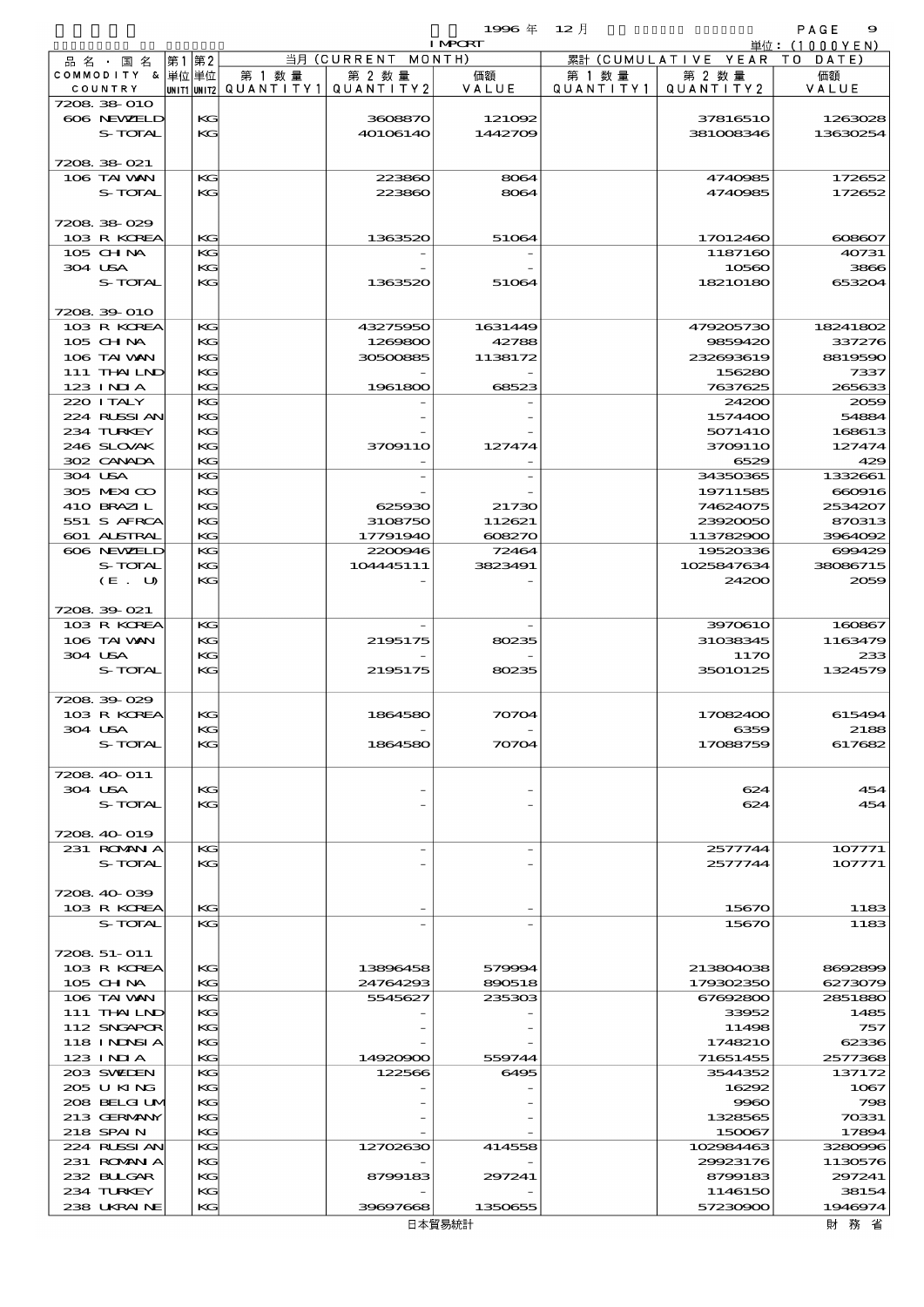$1996 \# 12 \nparallel$  PAGE 10

|         |                           |      |          |        |                                       | <b>I MPORT</b> |        |                              | <u> 単位: (1000YEN)</u> |
|---------|---------------------------|------|----------|--------|---------------------------------------|----------------|--------|------------------------------|-----------------------|
|         | 品名・国名                     | 第1第2 |          |        | 当月 (CURRENT MONTH)                    |                |        | 累計 (CUMULATIVE YEAR TO DATE) |                       |
|         | COMMODITY & 単位単位          |      |          | 第 1 数量 | 第 2 数量                                | 価額             | 第 1 数量 | 第 2 数量                       | 価額                    |
|         | COUNTRY                   |      |          |        | unit1 unit2  Q∪ANT   TY1  Q∪ANT   TY2 | VALUE          |        | QUANTITY1   QUANTITY2        | VALUE                 |
|         | 7208 51-011<br>410 BRAZIL |      | KG       |        | 9748749                               | 367696         |        | 88619685                     | 3321358               |
|         | 551 S AFRCA               |      | KG       |        |                                       |                |        | 5090189                      | 169801                |
|         | 601 ALSTRAL               |      | KG       |        | 460734                                | 16909          |        | 10797425                     | 379582                |
|         | S-TOTAL                   |      | KG       |        | 130658808                             | 4719113        |        | 843884710                    | 31251748              |
|         | (E. U)                    |      | KG       |        | 122566                                | 6495           |        | 5049236                      | 227262                |
|         |                           |      |          |        |                                       |                |        |                              |                       |
|         | 7208 51-019               |      |          |        |                                       |                |        |                              |                       |
|         | 103 R KOREA               |      | KG       |        | 367506                                | 17467          |        | 7547000                      | 301574                |
|         | $105$ CHNA                |      | KG       |        | 10974                                 | 431            |        | 2904805                      | 112106                |
|         | 106 TAI VAN<br>203 SWIEN  |      | KG<br>KG |        | 620231                                | 26919          |        | 11499996<br>5465             | 496123<br>655         |
|         | 213 GERMANY               |      | KG       |        |                                       |                |        | 57125                        | 4994                  |
|         | 410 BRAZIL                |      | KG       |        | 196678                                | 7600           |        | 12665247                     | 547731                |
|         | S-TOTAL                   |      | KG       |        | 1195389                               | 52417          |        | 34679638                     | 1463183               |
|         | (E. U)                    |      | KG       |        |                                       |                |        | 62590                        | 5649                  |
|         |                           |      |          |        |                                       |                |        |                              |                       |
|         | 7208 51-021               |      |          |        |                                       |                |        |                              |                       |
|         | 103 R KOREA               |      | KG       |        |                                       |                |        | 164427                       | 5935                  |
|         | S-TOTAL                   |      | KG       |        |                                       |                |        | 164427                       | 5935                  |
|         | 7208 51-031               |      |          |        |                                       |                |        |                              |                       |
|         | 103 R KOREA               |      | KG       |        | 1591679                               | 90272          |        | 39498669                     | 2173667               |
|         | $105$ CHNA                |      | KG       |        |                                       |                |        | 8340493                      | 270045                |
|         | 106 TAI VAN               |      | KG       |        |                                       |                |        | 700885                       | 29799                 |
|         | 213 GERMANY               |      | KG       |        |                                       |                |        | 200                          | 1109                  |
|         | S-TOTAL                   |      | KG       |        | 1591679                               | 90272          |        | 48540247                     | 2474620               |
|         | (E. U)                    |      | KG       |        |                                       |                |        | 200                          | 11O <sub>2</sub>      |
|         |                           |      |          |        |                                       |                |        |                              |                       |
|         | 7208.51-039               |      |          |        |                                       |                |        |                              |                       |
|         | 106 TAI VAN               |      | KG       |        |                                       |                |        | 127093                       | 5497                  |
|         | 112 SNGAPOR<br>S-TOTAL    |      | KG<br>KG |        |                                       |                |        | 505                          | 316                   |
|         |                           |      |          |        |                                       |                |        | 127598                       | 5813                  |
|         | 7208 52 011               |      |          |        |                                       |                |        |                              |                       |
|         | 103 R KOREA               |      | KG       |        | 95280                                 | 2885           |        | 3028229                      | 120979                |
|         | $105$ CHNA                |      | KG       |        |                                       |                |        | 356900                       | 12512                 |
|         | 106 TAI VAN               |      | KG       |        | 23229                                 | 998            |        | 496570                       | 20765                 |
|         | 203 SWIEN                 |      | KG       |        |                                       |                |        | 85550                        | 5886                  |
| 304 USA |                           |      | KG       |        |                                       |                |        | 54304                        | 2879                  |
|         | 410 BRAZIL                |      | KG       |        | 594046                                | 21768          |        | 594046                       | 21768                 |
|         | S-TOTAL                   |      | KG<br>KG |        | 712555                                | 25651          |        | 4615599<br>85550             | 184789<br>5886        |
|         | (E. U)                    |      |          |        |                                       |                |        |                              |                       |
|         | 7208 52 019               |      |          |        |                                       |                |        |                              |                       |
|         | 103 R KOREA               |      | KG       |        | 3136743                               | 134340         |        | 43123550                     | 1777480               |
|         | $105$ CHNA                |      | KG       |        | 1225784                               | 47662          |        | 12239210                     | 446600                |
|         | 106 TAI VAN               |      | KG       |        | 1514971                               | 64807          |        | 17899664                     | 744627                |
|         | <b>118 INDSIA</b>         |      | KG       |        |                                       |                |        | 316995                       | 11385                 |
|         | $123$ INIA                |      | KG       |        | 1383298                               | 53672          |        | 5746438                      | 213845                |
|         | 203 SWIDEN                |      | KG       |        | 31536                                 | 1671           |        | 455340                       | 53081                 |
|         | 224 RUSSIAN<br>231 ROMNA  |      | KG       |        |                                       |                |        | 507180                       | 16757                 |
|         | 232 BLLGAR                |      | KG<br>KG |        | 1327207                               | 44761          |        | 5598504<br>1327207           | 217273<br>44761       |
|         | 234 TURKEY                |      | KG       |        |                                       |                |        | 1855640                      | 61772                 |
|         | 238 UKRAINE               |      | KG       |        |                                       |                |        | 3150757                      | 131801                |
| 304 USA |                           |      | KG       |        | 1625                                  | 590            |        | 1625                         | 590                   |
|         | 410 BRAZIL                |      | KG       |        | 1914302                               | 72065          |        | 26814016                     | 1000606               |
|         | <b>601 ALSTRAL</b>        |      | KG       |        | 34773                                 | 1276           |        | 1155206                      | 40590                 |
|         | S-TOTAL                   |      | KG       |        | 10570239                              | 420844         |        | 120191332                    | 4761168               |
|         | (E. U)                    |      | KG       |        | 31536                                 | 1671           |        | 455340                       | 53081                 |
|         | 7208 52 029               |      |          |        |                                       |                |        |                              |                       |
|         | 103 R KOREA               |      | КG       |        |                                       |                |        | 74186                        | 3423                  |
|         | S-TOTAL                   |      | KG       |        |                                       |                |        | 74186                        | 3423                  |
|         |                           |      |          |        |                                       |                |        |                              |                       |
|         | 7208 52 031               |      |          |        |                                       |                |        |                              |                       |
| 304 USA |                           |      | КG       |        |                                       |                |        | 343                          | 275                   |
|         | S-TOTAL                   |      | KG.      |        |                                       |                |        | 343                          | 275                   |
|         |                           |      |          |        |                                       |                |        |                              |                       |
|         | 7208.52-039               |      |          |        |                                       |                |        |                              |                       |
|         | 103 R KOREA               |      | KG       |        |                                       |                |        | 973685                       | 47488                 |
|         | $105$ CHNA<br>106 TAI WAN |      | KG<br>KG |        |                                       |                |        | 37915<br>88078               | 2357<br>3745          |
| 304 USA |                           |      | KG       |        | 758                                   | 522            |        | 906                          | 800                   |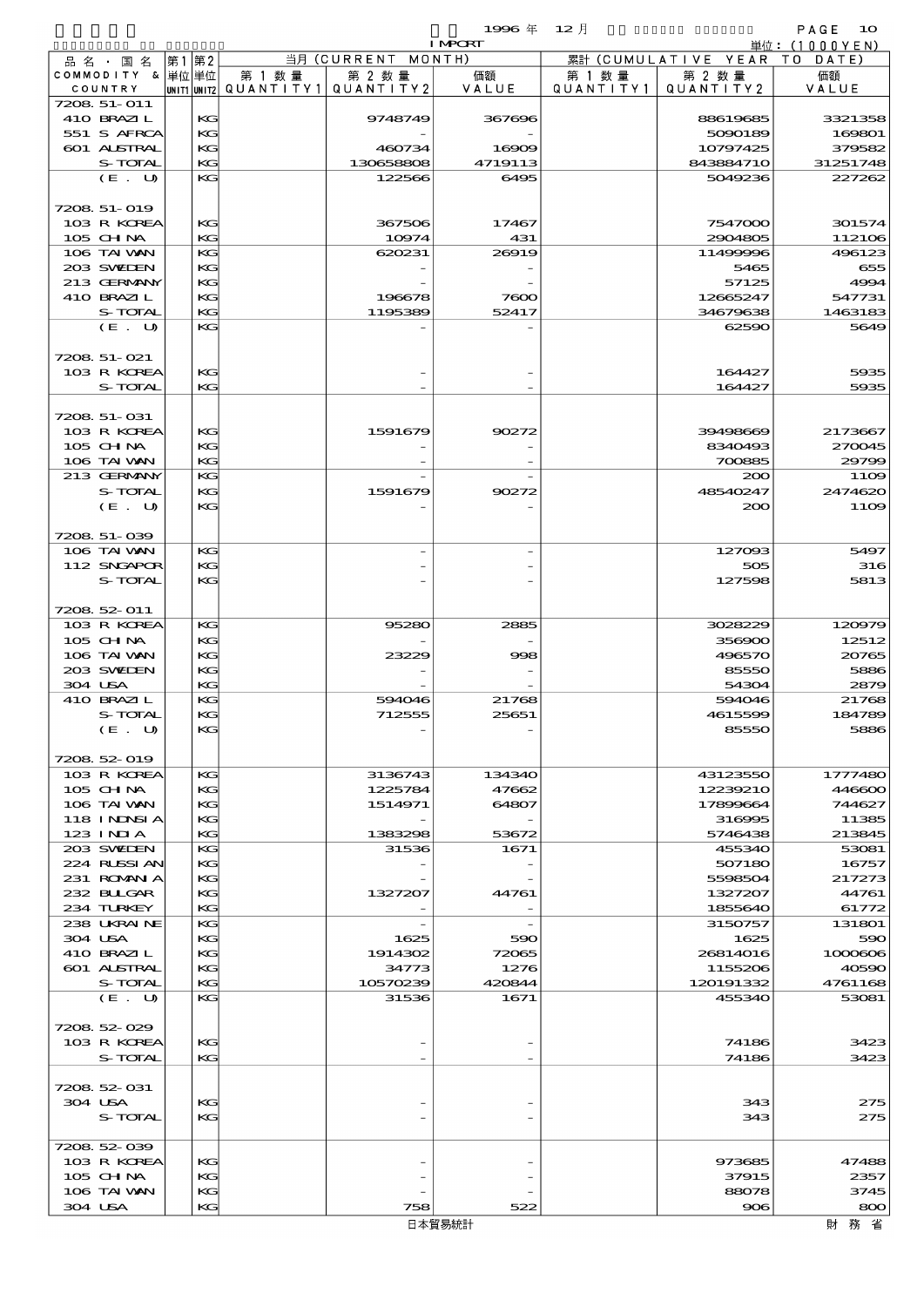品別国別表 輸 入 1996 12 確定 (Fixed Annual) 11

|                             |       |          |        |                                                  | <b>I MPORT</b>           |                      |                              | 単位: $(1000YEN)$  |
|-----------------------------|-------|----------|--------|--------------------------------------------------|--------------------------|----------------------|------------------------------|------------------|
| 品 名 ・ 国 名                   | 第1 第2 |          |        | 当月 (CURRENT MONTH)                               |                          |                      | 累計 (CUMULATIVE YEAR TO DATE) |                  |
| COMMODITY & 単位単位<br>COUNTRY |       |          | 第 1 数量 | 第 2 数量<br> UNIT1 UNIT2  QUANT I TY1  QUANT I TY2 | 価額<br>VALUE              | 第 1 数 量<br>QUANTITY1 | 第 2 数量<br>QUANTITY 2         | 価額<br>VALUE      |
| 7208 52 039                 |       |          |        |                                                  |                          |                      |                              |                  |
| S-TOTAL                     |       | KG       |        | 758                                              | 522                      |                      | 1100584                      | 54390            |
|                             |       |          |        |                                                  |                          |                      |                              |                  |
| 7208 53 010                 |       |          |        |                                                  |                          |                      |                              |                  |
| 103 R KOREA<br>106 TAI VAN  |       | KG<br>KG |        | 13928                                            | 1210                     |                      | 3351071<br>846187            | 140467<br>36785  |
| 203 SWIEN                   |       | KG       |        |                                                  |                          |                      | 68200                        | 6189             |
| 213 GERMANY                 |       | KG       |        |                                                  |                          |                      | 4860                         | 1135             |
| 215 SWIZLD                  |       | KG       |        |                                                  |                          |                      | 711                          | 268              |
| 304 USA                     |       | KG       |        |                                                  |                          |                      | 51509                        | 8808             |
| S-TOTAL<br>(E. U)           |       | KG<br>KG |        | 13928                                            | 1210                     |                      | 4322538<br>73060             | 193652<br>7324   |
|                             |       |          |        |                                                  |                          |                      |                              |                  |
| 7208 53 021                 |       |          |        |                                                  |                          |                      |                              |                  |
| 203 SVELEN                  |       | KG       |        |                                                  |                          |                      | 17680                        | 1548             |
| S-TOTAL                     |       | KG       |        |                                                  |                          |                      | 17680                        | 1548             |
| (E. U)                      |       | KG       |        |                                                  |                          |                      | 17680                        | 1548             |
| 7208 53 029                 |       |          |        |                                                  |                          |                      |                              |                  |
| 304 USA                     |       | KG       |        |                                                  |                          |                      | 1020                         | 475              |
| S-TOTAL                     |       | KG       |        |                                                  |                          |                      | 1020                         | 475              |
|                             |       |          |        |                                                  |                          |                      |                              |                  |
| 7208 54 010                 |       |          |        |                                                  |                          |                      |                              |                  |
| 103 R KOREA<br>106 TAI VAN  |       | KG<br>KG |        | 246281                                           | 10335                    |                      | 2280571<br>95699             | 92918            |
| 205 U KING                  |       | KG       |        | 6257                                             | 2776                     |                      | 33816                        | 4198<br>6266     |
| 213 GERMANY                 |       | KG       |        |                                                  |                          |                      | 258                          | 377              |
| 302 CANADA                  |       | KG       |        |                                                  |                          |                      | 4181                         | 235              |
| 304 USA                     |       | KG       |        | 9913                                             | 679                      |                      | 104215                       | 18603            |
| 601 ALSTRAL                 |       | KG       |        | 7540                                             | 818                      |                      | 32220                        | 3049             |
| S-TOTAL<br>(E. U)           |       | KG<br>KG |        | 269991<br>6257                                   | 14608<br>2776            |                      | 2550960<br>34074             | 125646<br>6643   |
|                             |       |          |        |                                                  |                          |                      |                              |                  |
| 7208 54 021                 |       |          |        |                                                  |                          |                      |                              |                  |
| 304 USA                     |       | KG       |        | 966                                              | 504                      |                      | 966                          | 504              |
| S-TOTAL                     |       | KG       |        | 966                                              | 504                      |                      | 966                          | 504              |
| 7208 54 029                 |       |          |        |                                                  |                          |                      |                              |                  |
| 103 R KOREA                 |       | KC       |        |                                                  |                          |                      | 35062                        | 1504             |
| 205 U KING                  |       | KG       |        |                                                  |                          |                      | 11600                        | 3954             |
| 304 USA                     |       | KG       |        | 1213                                             | 742                      |                      | 40025                        | 15714            |
| S-TOTAL                     |       | KG       |        | 1213                                             | 742                      |                      | 86687                        | 21172            |
| (E. U)                      |       | KG       |        |                                                  |                          |                      | 11600                        | 3954             |
| 7208 90 000                 |       |          |        |                                                  |                          |                      |                              |                  |
| 203 SWIDEN                  |       | KG       |        | $\overline{\phantom{a}}$                         | $\overline{\phantom{a}}$ |                      | 598                          | 2818             |
| 304 USA                     |       | KC       |        | 500                                              | 231                      |                      | 500                          | 231              |
| S-TOTAL                     |       | KG       |        | 500                                              | 231                      |                      | 1098                         | 3049             |
| (E. U)                      |       | KG       |        |                                                  |                          |                      | 598                          | 2818             |
| 7209.15-010                 |       |          |        |                                                  |                          |                      |                              |                  |
| 103 R KOREA                 |       | KG       |        | 275750                                           | 13578                    |                      | 4808560                      | 239171           |
| 105 CH NA                   |       | KC       |        |                                                  |                          |                      | 226945                       | 11979            |
| 106 TAI WAN                 |       | KG       |        | 811045                                           | 42868                    |                      | 10619425                     | 561802           |
| 304 USA<br>S-TOTAL          |       | KG<br>KG |        | 1086795                                          | 56446                    |                      | 240575<br>15895505           | 13886<br>826838  |
|                             |       |          |        |                                                  |                          |                      |                              |                  |
| 7209.15029                  |       |          |        |                                                  |                          |                      |                              |                  |
| 106 TAI WAN                 |       | KG       |        |                                                  |                          |                      | 12175                        | 667              |
| S-TOTAL                     |       | KG       |        |                                                  |                          |                      | 12175                        | 667              |
| 7209.16-010                 |       |          |        |                                                  |                          |                      |                              |                  |
| 103 R KOREA                 |       | KC       |        | 22925640                                         | 1126806                  |                      | 263063050                    | 12959961         |
| 105 CH NA                   |       | KG       |        |                                                  |                          |                      | 608520                       | 28197            |
| 106 TAI VAN                 |       | KG       |        | 10891155                                         | 541952                   |                      | 118161540                    | 5885435          |
| 113 MALYSIA                 |       | KG       |        |                                                  |                          |                      | 369995                       | 17258            |
| 118 I NDSI A                |       | KG       |        |                                                  |                          |                      | 2127230                      | 98670            |
| 205 U KING<br>207 NETHLIS   |       | KC<br>KG |        |                                                  |                          |                      | 50538<br>122231              | 20892<br>13811   |
| 210 FRANCE                  |       | KG       |        |                                                  |                          |                      | 7070                         | 720              |
| 213 GERMANY                 |       | KG       |        |                                                  |                          |                      | 10818                        | 1740             |
| 218 SPAIN                   |       | KG       |        | 400                                              | 481                      |                      | 400                          | 481              |
| 302 CANADA                  |       | KG       |        |                                                  |                          |                      | 50091                        | 3556             |
| 304 USA<br>606 NEWELD       |       | KG<br>KG |        | 1819510                                          | 83941                    |                      | 2536898<br>16077400          | 14511O<br>744233 |
|                             |       |          |        |                                                  |                          |                      |                              |                  |

日本貿易統計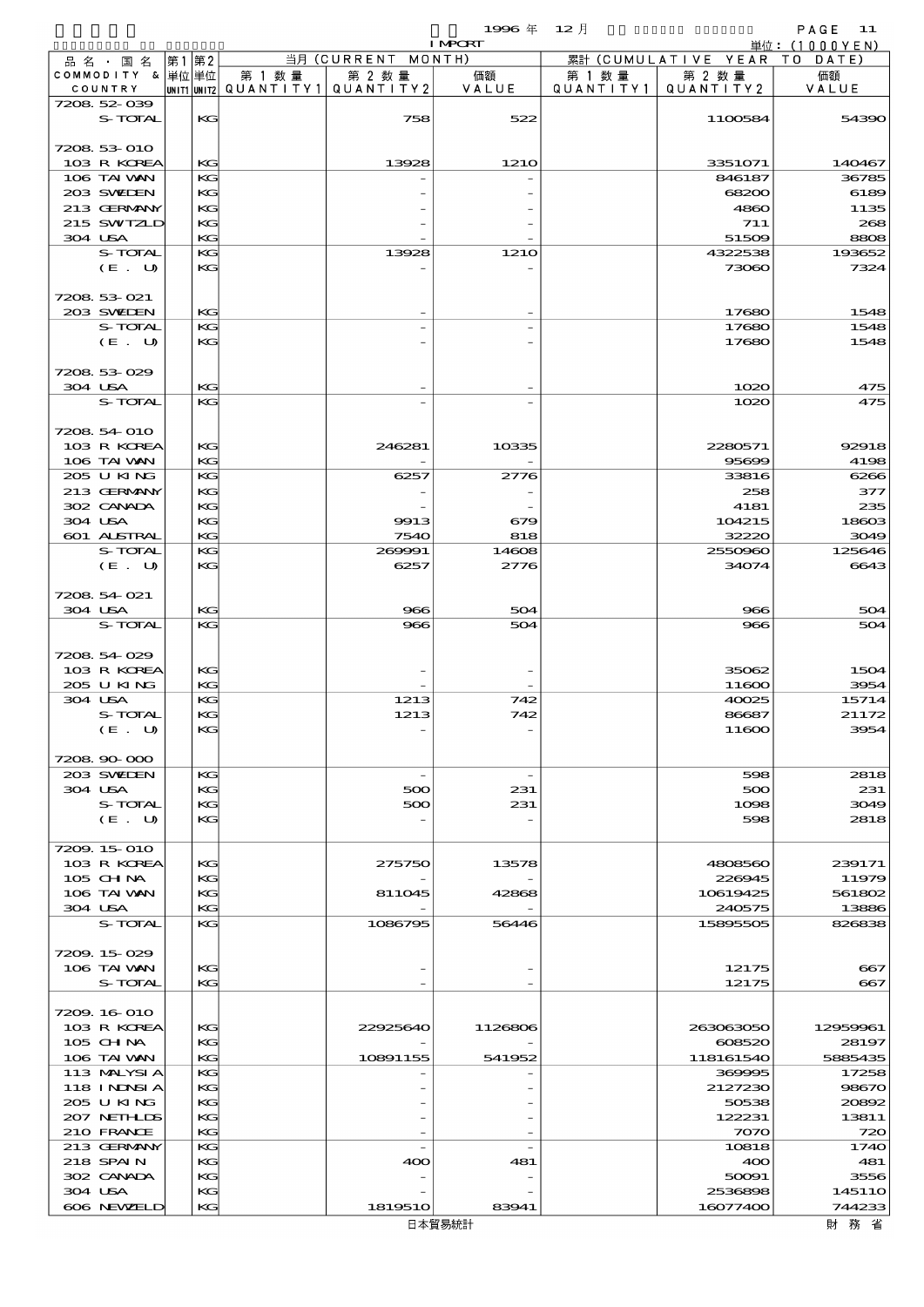$1996 \nleftrightarrow 12 \nparallel$  PAGE 12

|                            |           |        |                                       | <b>I MPORT</b> |           |                              | 単位: (1000YEN)  |
|----------------------------|-----------|--------|---------------------------------------|----------------|-----------|------------------------------|----------------|
| 品 名 ・ 国 名                  | 第1第2      |        | 当月 (CURRENT MONTH)                    |                |           | 累計 (CUMULATIVE YEAR TO DATE) |                |
| COMMODITY & 単位単位           |           | 第 1 数量 | 第 2 数量                                | 価額             | 第 1 数量    | 第 2 数量                       | 価額             |
| COUNTRY                    |           |        | unit1 unit2  QUANT   TY1  QUANT   TY2 | VALUE          | QUANTITY1 | QUANTITY 2                   | VALUE          |
| 7209.16-010<br>S-TOTAL     | KG        |        | 35636705                              | 1753180        |           | 403185781                    | 19920064       |
| (E. U)                     | KG        |        | 400                                   | 481            |           | 191057                       | 37644          |
|                            |           |        |                                       |                |           |                              |                |
| 7209.16.029                |           |        |                                       |                |           |                              |                |
| 103 R KOREA                | KG        |        | 695710                                | 33417          |           | 5161370                      | 255329         |
| 106 TAI WAN                | KG        |        |                                       |                |           | 89485                        | 4567           |
| 304 USA                    | KG        |        |                                       |                |           | 405                          | 287            |
| S-TOTAL                    | KG        |        | 695710                                | 33417          |           | 5251260                      | 260183         |
|                            |           |        |                                       |                |           |                              |                |
| 7209. 17-010               |           |        |                                       |                |           |                              |                |
| 103 R KOREA                | KG        |        | 18810530                              | 933212         |           | 257902668                    | 12884770       |
| 105 CH NA                  | KG        |        |                                       |                |           | 470520                       | 23222          |
| 106 TAI VAN                | KG        |        | 8797840                               | 437924         |           | 107814220                    | 5360984        |
| 113 MALYSIA                | KG        |        |                                       |                |           | 109955                       | 5132           |
| 118 I NJNSI A              | KG        |        |                                       |                |           | 1382565                      | 64859          |
| 154 KYRGYZ                 | КG        |        | 28700                                 | 1457           |           | 28700                        | 1457           |
| 205 U KING                 | KG        |        |                                       |                |           | 27500                        | 2663           |
| 207 NEIHLIS                | KG        |        |                                       |                |           | 118238                       | 12932          |
| 218 SPAIN                  | KG        |        |                                       |                |           | 1000                         | 515            |
| 304 USA                    | KG<br>KG  |        |                                       |                |           | 2220841                      | 126761<br>4128 |
| 402 VENEZIA<br>601 ALSTRAL | KG        |        |                                       |                |           | 81085<br>8390                | 1466           |
| 606 NEWELD                 | KG        |        | 779450                                | 36077          |           | 5489580                      | 254945         |
| S-TOTAL                    | KG        |        | 28416520                              | 1408670        |           | 375655262                    | 18743834       |
| (E. U)                     | KG        |        |                                       |                |           | 146738                       | <b>16110</b>   |
|                            |           |        |                                       |                |           |                              |                |
| 7209.17-029                |           |        |                                       |                |           |                              |                |
| 103 R KOREA                | KG        |        | 521530                                | 26545          |           | 10777370                     | 551551         |
| $105$ CHNA                 | KG        |        |                                       |                |           | 18640                        | 983            |
| 106 TAI VAN                | KG        |        |                                       |                |           | 37035                        | 1861           |
| 210 FRANCE                 | KG        |        |                                       |                |           | 3075                         | 319            |
| 304 USA                    | KG        |        | 1650                                  | 631            |           | 61157                        | 21883          |
| 413 ARCENT                 | KG        |        |                                       |                |           | 2864                         | 1319           |
| S-TOTAL                    | KG        |        | 523180                                | 27176          |           | 10900141                     | 577916         |
| (E. U)                     | KG        |        |                                       |                |           | 3075                         | 319            |
|                            |           |        |                                       |                |           |                              |                |
| 7209.18-010                |           |        |                                       |                |           |                              |                |
| 103 R KOREA                | KG        |        | 3671075                               | 180317         |           | 38794975                     | 1906228        |
| 106 TAI VAN                | KG        |        | 89645                                 | 4466           |           | 4384420                      | 218489         |
| 213 GERMANY                | KG        |        |                                       |                |           | 570423                       | 126507         |
| 304 USA                    | KG<br>KG- |        |                                       |                |           | 47756                        | 6971           |
| S-TOTAL                    | KG        |        | 3760720                               | 18478          |           | 43797574<br>570423           | 2258195        |
| $(E_U U)$                  |           |        |                                       |                |           |                              | 126507         |
| 7209.18-029                |           |        |                                       |                |           |                              |                |
| 103 R KOREA                | KG        |        | 5050                                  | 296            |           | 5050                         | 296            |
| 106 TAI VAN                | KG        |        |                                       |                |           | 22495                        | 1180           |
| 112 SNGAPOR                | KG        |        | 515                                   | 208            |           | 515                          | 208            |
| 304 USA                    | KG        |        |                                       |                |           | 73                           | 717            |
| S-TOTAL                    | KG        |        | 5565                                  | 504            |           | 28133                        | <b>2401</b>    |
|                            |           |        |                                       |                |           |                              |                |
| 7209.25-010                |           |        |                                       |                |           |                              |                |
| 106 TAI VAN                | KG        |        |                                       |                |           | 25550                        | 1090           |
| 203 SWIEN                  | KG        |        |                                       |                |           | 36652                        | 6220           |
| 210 FRANCE                 | KG        |        |                                       |                |           | 5712                         | 1957           |
| 304 USA                    | KG        |        |                                       |                |           | 6801                         | 2289           |
| S-TOTAL                    | KG        |        |                                       |                |           | 74715                        | 11556          |
| (E. U)                     | KG        |        |                                       |                |           | 42364                        | 8177           |
|                            |           |        |                                       |                |           |                              |                |
| 7209.25 021                |           |        |                                       |                |           |                              |                |
| 304 USA<br>S-TOTAL         | KG        |        |                                       |                |           | 250                          | 250            |
|                            | KG        |        |                                       |                |           | 250                          | 250            |
| 7209.25029                 |           |        |                                       |                |           |                              |                |
| 213 GERMANY                | KG        |        | $\overline{\phantom{a}}$              |                |           | 144                          | 234            |
| 304 USA                    | KG        |        |                                       |                |           | 1571                         | 549            |
| S-TOTAL                    | KG        |        |                                       |                |           | 1715                         | 783            |
| (E. U)                     | KG        |        |                                       |                |           | 144                          | 234            |
|                            |           |        |                                       |                |           |                              |                |
| 7209.26-010                |           |        |                                       |                |           |                              |                |
| 103 R KOREA                | KG        |        |                                       |                |           | 549509                       | 29672          |
| 105 CH NA                  | KG        |        |                                       |                |           | 38860                        | 2028           |
| 106 TAI VAN                | KG        |        | 2200                                  | 1136           |           | <b>941010</b>                | 47267          |
| 108 HG KONG                | KG        |        |                                       |                |           | 12470                        | 1740           |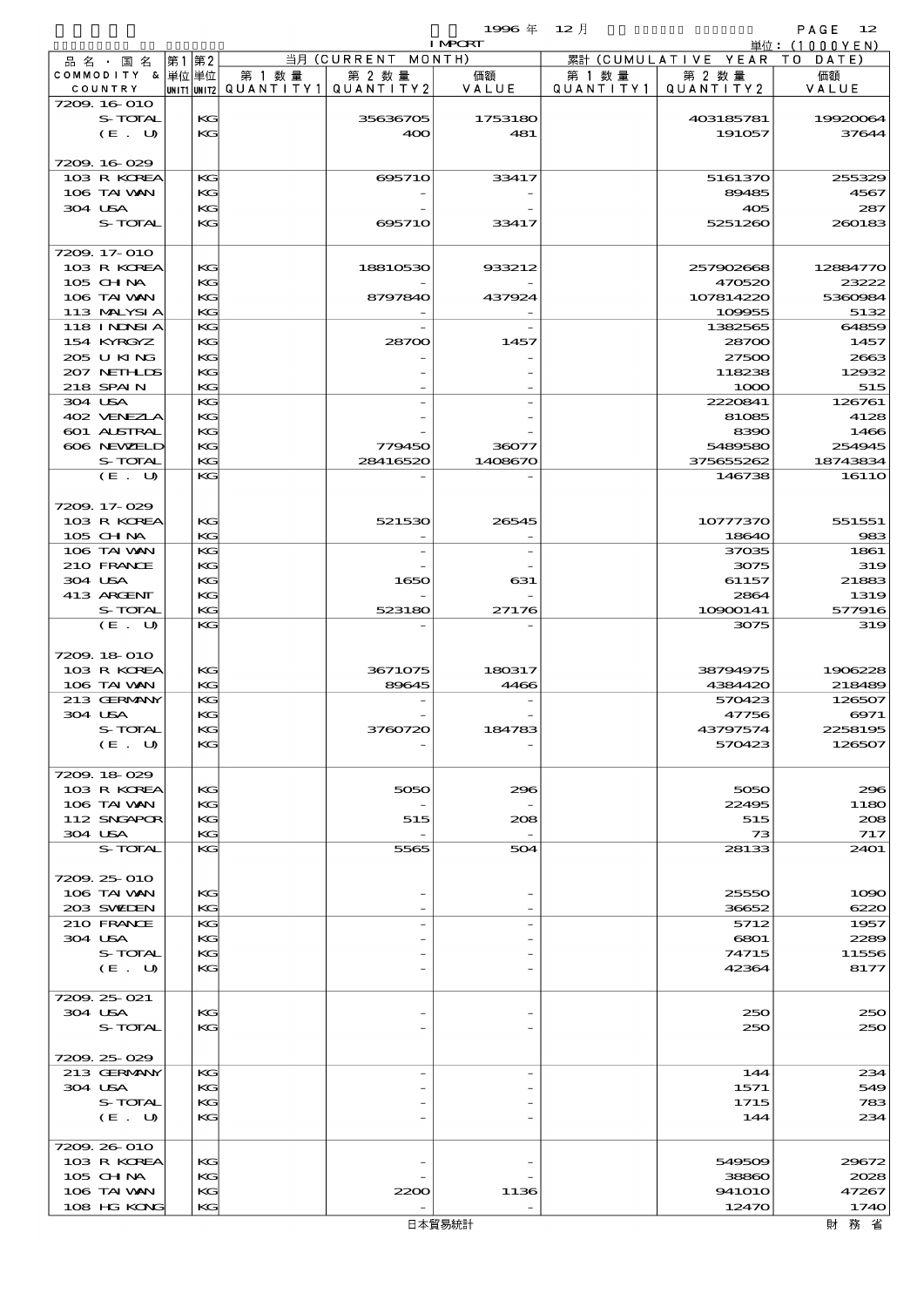$1996 \nleftrightarrow \n\begin{array}{ccc}\n12 & 12\n\end{array}$ 

|                           |          |                          |                    | <b>I MPORT</b> |           |                              | 単位: (1000YEN)        |
|---------------------------|----------|--------------------------|--------------------|----------------|-----------|------------------------------|----------------------|
| 品名・国名                     | 第1 第2    |                          | 当月 (CURRENT MONTH) |                |           | 累計 (CUMULATIVE YEAR TO DATE) |                      |
| COMMODITY & 単位単位          |          | 第 1 数 量                  | 第 2 数量             | 価額             | 第 1 数 量   | 第 2 数量                       | 価額                   |
| COUNTRY                   |          | UNIT1 UNIT2  Q∪ANT   TY1 | QUANTITY2          | VALUE          | QUANTITY1 | QUANTITY 2                   | VALUE                |
| 7209.26-010               |          |                          |                    |                |           |                              |                      |
| 123 INIA                  | KG       |                          |                    |                |           | 3258                         | 291                  |
| 203 SWIDEN                | KG       |                          |                    |                |           | 2392                         | 711                  |
| 205 U KING                | KG       |                          |                    |                |           | 2377                         | 1175                 |
| 207 NETHLIS               | KG       |                          |                    |                |           | 9593                         | 934                  |
| 210 FRANCE<br>218 SPAIN   | KG<br>KG |                          |                    |                |           | 29012<br>800                 | $\cos$<br><b>710</b> |
| 302 CANADA                | KG       |                          |                    |                |           | 16974                        | 2593                 |
| 304 USA                   | KG       |                          | 3396               | 2307           |           | 79275                        | 21619                |
| 601 ALSTRAL               | KG       |                          | 36672              | 4013           |           | 63942                        | 6421                 |
| S-TOTAL                   | KG       |                          | 42268              | 7456           |           | 1749472                      | 121200               |
| (E. U)                    | KG       |                          |                    |                |           | 44174                        | 9569                 |
|                           |          |                          |                    |                |           |                              |                      |
| 7209.26-021               |          |                          |                    |                |           |                              |                      |
| 304 USA                   | KG       |                          |                    |                |           | 599                          | 557                  |
| S-TOTAL                   | KG       |                          |                    |                |           | 599                          | 557                  |
|                           |          |                          |                    |                |           |                              |                      |
| 7209.26.029               |          |                          |                    |                |           |                              |                      |
| 304 USA                   | KG       |                          |                    |                |           | 15278                        | 7380                 |
| S-TOTAL                   | KG       |                          |                    |                |           | 15278                        | 7380                 |
|                           |          |                          |                    |                |           |                              |                      |
| 7209. 27-010              |          |                          |                    |                |           |                              |                      |
| 103 R KOREA               | KG       |                          |                    |                |           | 1113131                      | 75546                |
| 105 CHNA                  | KG       |                          |                    |                |           | 68260                        | 3669                 |
| 106 TAI VAN               | KG       |                          |                    |                |           | 1386965                      | 65897                |
| 108 HG KONG               | KG       |                          |                    |                |           | 2650                         | 353                  |
| 118 I NJNSI A             | KG       |                          |                    |                |           | 810                          | 429                  |
| $123$ INIA                | KG       |                          |                    |                |           | 2750                         | 266                  |
| 203 SWIDEN                | KG       |                          |                    |                |           | 2227                         | 872                  |
| 205 U KING                | KG       |                          |                    |                |           | 40412                        | 5189                 |
| 207 NETHLIS<br>210 FRANCE | KG<br>KG |                          |                    |                |           | 12206<br>3152                | 1317<br>484          |
| 302 CANADA                | KG       |                          |                    |                |           | 9087                         | 987                  |
| 304 USA                   | KG       |                          | 3800               | 1717           |           | 172822                       | 37962                |
| 551 S AFRCA               | KG       |                          |                    |                |           | 2181                         | 311                  |
| 601 ALSTRAL               | KG       |                          | 66858              | 7203           |           | 155212                       | 16311                |
| S-TOTAL                   | KG       |                          | 70658              | 8920           |           | 2971865                      | 209593               |
| (E. U)                    | KG       |                          |                    |                |           | 57997                        | 7862                 |
|                           |          |                          |                    |                |           |                              |                      |
| 7209. 27-029              |          |                          |                    |                |           |                              |                      |
| 108 HG KONG               | KG       |                          |                    |                |           | 2230                         | 626                  |
| 213 GERMANY               | KG       |                          |                    |                |           | 4387                         | 681                  |
| 304 USA                   | KG       |                          |                    |                |           | 14984                        | 7626                 |
| S-TOTAL                   | KG       |                          |                    |                |           | 21601                        | 8933                 |
| (E. U)                    | КG       |                          |                    |                |           | 4387                         | 681                  |
|                           |          |                          |                    |                |           |                              |                      |
| 7209.28-010               |          |                          |                    |                |           |                              |                      |
| 106 TAI VAN               | KG       |                          |                    |                |           | 147380                       | 8005                 |
| 207 NETHLIS               | KG       |                          |                    |                |           | 2808                         | 305                  |
| 304 USA                   | KG       |                          |                    |                |           | 3694                         | 2259                 |
| 410 BRAZIL                | KG       |                          |                    |                |           | 143                          | 200                  |
| S-TOTAL<br>(E. U)         | KG<br>KG |                          |                    |                |           | 154025<br>2808               | 10778<br>305         |
|                           |          |                          |                    |                |           |                              |                      |
| 7209.28-029               |          |                          |                    |                |           |                              |                      |
| 304 USA                   | KG       |                          |                    |                |           | 225                          | 558                  |
| S-TOTAL                   | KG       |                          |                    |                |           | 225                          | 558                  |
|                           |          |                          |                    |                |           |                              |                      |
| 7209.90-000               |          |                          |                    |                |           |                              |                      |
| 203 SWIDEN                | KG       |                          | 2336               | 5115           |           | 27866                        | 61351                |
| 210 FRANCE                | KG       |                          |                    |                |           | 9640                         | 3294                 |
| 213 GERMANY               | KG       |                          |                    |                |           | 556                          | 1O4O                 |
| S-TOTAL                   | KG       |                          | 2336               | 5115           |           | 38062                        | 65685                |
| (E. U)                    | KG       |                          | 2336               | 5115           |           | 38062                        | 65685                |
|                           |          |                          |                    |                |           |                              |                      |
| 7210 11-000               |          |                          |                    |                |           |                              |                      |
| 106 TAI VAN               | KG       |                          |                    |                |           | 34122                        | 3122                 |
| 304 USA                   | KG       |                          |                    |                |           | 18271                        | 4149                 |
| S-TOTAL                   | KG       |                          |                    |                |           | 52393                        | 7271                 |
|                           |          |                          |                    |                |           |                              |                      |
| 7210 12 000               |          |                          |                    |                |           |                              |                      |
| 103 R KOREA               | KG       |                          | 1838665            | 157584         |           | 18848513                     | 1631786              |
| $105$ CHNA<br>106 TAI VAN | KG       |                          |                    |                |           | 203693                       | 21655                |
| 111 THAILND               | KG<br>KG |                          | 549927             | 46516          |           | 3588199<br>114480            | 316994<br>15548      |
|                           |          |                          |                    |                |           |                              |                      |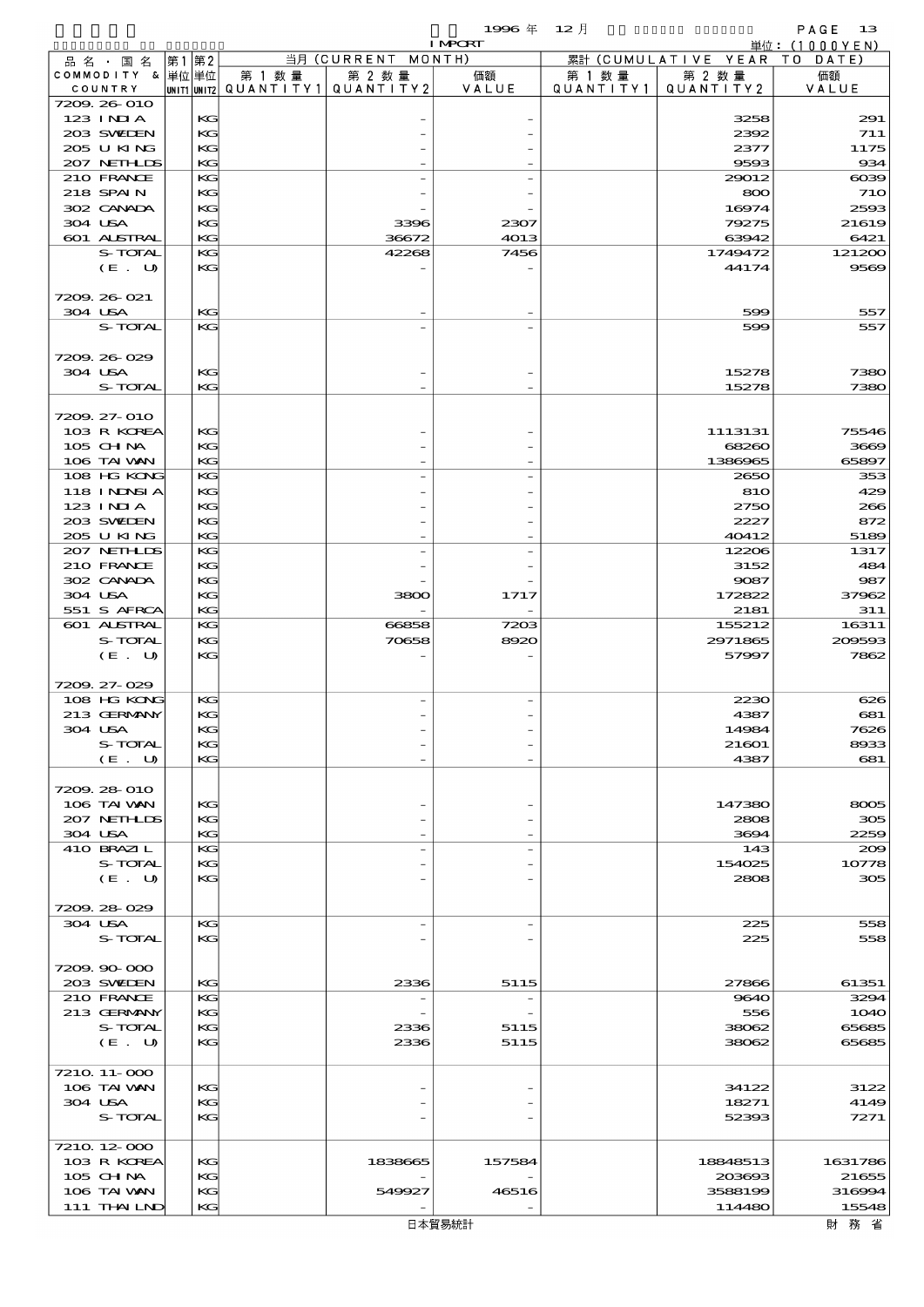$1996 \text{ } \# \quad 12 \text{ } \frac{1}{2}$ 

|         |                            |    |          |                                       |                    | $\sim$<br><b>I MPORT</b> | $\sim$     |                              | .<br>単位: (1000YEN) |
|---------|----------------------------|----|----------|---------------------------------------|--------------------|--------------------------|------------|------------------------------|--------------------|
|         | 品 名 ・ 国 名                  | 第1 | 第2       |                                       | 当月 (CURRENT MONTH) |                          |            | 累計 (CUMULATIVE YEAR TO DATE) |                    |
|         | COMMODITY & 単位単位           |    |          | 第 1 数量                                | 第 2 数量             | 価額                       | 第 1 数 量    | 第 2 数量                       | 価額                 |
|         | COUNTRY                    |    |          | unit1 unit2  QUANT   TY1  QUANT   TY2 |                    | VALUE                    | QUANTITY11 | QUANTITY 2                   | VALUE              |
|         | 7210 12 000<br>S-TOTAL     |    | KG       |                                       | 2388592            | 204100                   |            | 22754885                     | 1985983            |
|         |                            |    |          |                                       |                    |                          |            |                              |                    |
|         | 7210 20 000                |    |          |                                       |                    |                          |            |                              |                    |
| 304 USA |                            |    | KG       |                                       |                    |                          |            | 8318                         | 1722               |
|         | S-TOTAL                    |    | KG.      |                                       |                    |                          |            | 8318                         | 1722               |
|         |                            |    |          |                                       |                    |                          |            |                              |                    |
|         | 7210 30 010<br>103 R KOREA |    | KG       |                                       | 8040290            | 479033                   |            | 106446998                    | 6351215            |
|         | 105 CHNA                   |    | КC       |                                       |                    |                          |            | 49174                        | 6447               |
|         | 106 TAI VAN                |    | KG       |                                       |                    |                          |            | 61843                        | 4499               |
|         | 203 SWIDEN                 |    | KG       |                                       | 11045              | 4674                     |            | 208935                       | 26104              |
|         | 205 U KING                 |    | КC       |                                       | 71478              | 13481                    |            | 294768                       | 41728              |
|         | 208 BELGI UM               |    | KG       |                                       | 2180               | 788                      |            | 3520                         | 1305               |
|         | 210 FRANCE                 |    | КC       |                                       |                    |                          |            | 391168                       | 54607              |
|         | 213 GERMANY                |    | КC       |                                       | 17865              | 2319                     |            | 139611                       | 23184              |
| 304 USA | 302 CANADA                 |    | KG<br>KG |                                       | 2830<br>15552      | 206<br>2056              |            | 337660<br>696207             | 27274<br>142176    |
|         | 413 ARCENT                 |    | KG       |                                       |                    |                          |            | 81580                        | 9827               |
|         | 601 ALSTRAL                |    | КC       |                                       |                    |                          |            | 46000                        | 4504               |
|         | S-TOTAL                    |    | KG       |                                       | 8161240            | 502557                   |            | 108757464                    | 6692870            |
|         | (E. U)                     |    | KG       |                                       | 102568             | 21262                    |            | 1038002                      | 146928             |
|         |                            |    |          |                                       |                    |                          |            |                              |                    |
|         | 7210 30 021                |    |          |                                       |                    |                          |            |                              |                    |
|         | 103 R KOREA                |    | KG<br>KG |                                       |                    |                          |            | 4844                         | 259                |
|         | S-TOTAL                    |    |          |                                       |                    |                          |            | 4844                         | 259                |
|         | 7210 30 029                |    |          |                                       |                    |                          |            |                              |                    |
|         | 103 R KOREA                |    | KG       |                                       | 233030             | 12601                    |            | 3542748                      | 202423             |
|         | 205 U KING                 |    | КC       |                                       |                    |                          |            | 1950                         | 1949               |
| 304 USA |                            |    | КC       |                                       |                    |                          |            | 19432                        | 9462               |
|         | 606 NEWELD                 |    | KG       |                                       |                    |                          |            | 39400                        | 6236               |
|         | S-TOTAL                    |    | KG       |                                       | 233030             | 12601                    |            | 3603530                      | 220070             |
|         | (E. U)                     |    | KG       |                                       |                    |                          |            | 1950                         | 1949               |
|         | 7210 41-000                |    |          |                                       |                    |                          |            |                              |                    |
|         | 103 R KOREA                |    | KG       |                                       |                    |                          |            | 59630                        | 3436               |
|         | S-TOTAL                    |    | КG       |                                       |                    |                          |            | 59630                        | 3436               |
|         |                            |    |          |                                       |                    |                          |            |                              |                    |
|         | 7210 49 000                |    |          |                                       |                    |                          |            |                              |                    |
|         | 103 R KOREA                |    | KG       |                                       | 15036590           | 881461                   |            | 238486399                    | 13884143           |
|         | 105 CH NA                  |    | KG       |                                       |                    |                          |            | 223810                       | 11706              |
|         | 106 TAI VAN                |    | КC       |                                       | 255855             | 14332<br>2378            |            | 5130290                      | 293519             |
|         | 108 HG KONG<br>203 SWIDEN  |    | КG<br>КC |                                       | 16667              |                          |            | 290660<br>336                | 44787<br>388       |
|         | 205 U KING                 |    | КC       |                                       | 3432               | 2373                     |            | 126062                       | 22392              |
|         | 207 NETHLIS                |    | КC       |                                       |                    |                          |            | 12767                        | 1244               |
|         | 208 BELGI UM               |    | КC       |                                       |                    |                          |            | $\cos 70$                    | 6193               |
|         | 210 FRANCE                 |    | КG       |                                       |                    |                          |            | 94901                        | 48860              |
|         | 302 CANADA                 |    | КC       |                                       | 9902               | 4217                     |            | 67012                        | 19611              |
| 304 USA |                            |    | КC       |                                       | 18403              | 8874                     |            | 526940                       | 144947             |
|         | 551 S AFRCA<br>601 ALSTRAL |    | KС<br>КC |                                       | 23248              | 2538                     |            | 16325<br>104261              | 2087<br>13176      |
|         | 606 NEWELD                 |    | KG       |                                       |                    |                          |            | 1283165                      | 66556              |
|         | S-TOTAL                    |    | KG       |                                       | 15364097           | 916173                   |            | 246423298                    | 14559609           |
|         | (E. U)                     |    | KG       |                                       | 3432               | 2373                     |            | 294436                       | 79077              |
|         |                            |    |          |                                       |                    |                          |            |                              |                    |
|         | 7210 50 010                |    |          |                                       |                    |                          |            |                              |                    |
|         | 103 R KOREA                |    | КC       |                                       | 56340              | 3548                     |            | 5246079                      | 384712             |
|         | 106 TAI VAN<br>S-TOTAL     |    | КC<br>КC |                                       | 24752<br>81092     | 1864<br>5412             |            | 91089<br>5337168             | 6925<br>391637     |
|         |                            |    |          |                                       |                    |                          |            |                              |                    |
|         | 7210 50 090                |    |          |                                       |                    |                          |            |                              |                    |
| 304 USA |                            |    | KG       |                                       |                    |                          |            | 1743                         | 1415               |
|         | S-TOTAL                    |    | KG       |                                       |                    |                          |            | 1743                         | 1415               |
|         |                            |    |          |                                       |                    |                          |            |                              |                    |
|         | 7210 61-000                |    |          |                                       |                    |                          |            |                              |                    |
|         | 103 R KOREA                |    | KG       |                                       | 25850              | 2090                     |            | 1031660                      | 74666              |
| 304 USA | 213 GERMANY                |    | KG<br>KG |                                       |                    |                          |            | 2515280<br>10441             | 248235<br>4174     |
|         | S-TOTAL                    |    | KG       |                                       | 25850              | 2090                     |            | 3557381                      | 327075             |
|         | (E. U)                     |    | KG       |                                       |                    |                          |            | 2515280                      | 248235             |
|         |                            |    |          |                                       |                    |                          |            |                              |                    |
|         | 7210 69 000                |    |          |                                       |                    |                          |            |                              |                    |
|         | 103 R KOREA                |    | KG       |                                       | 2408920            | 189405                   |            | 18537750                     | 1472512            |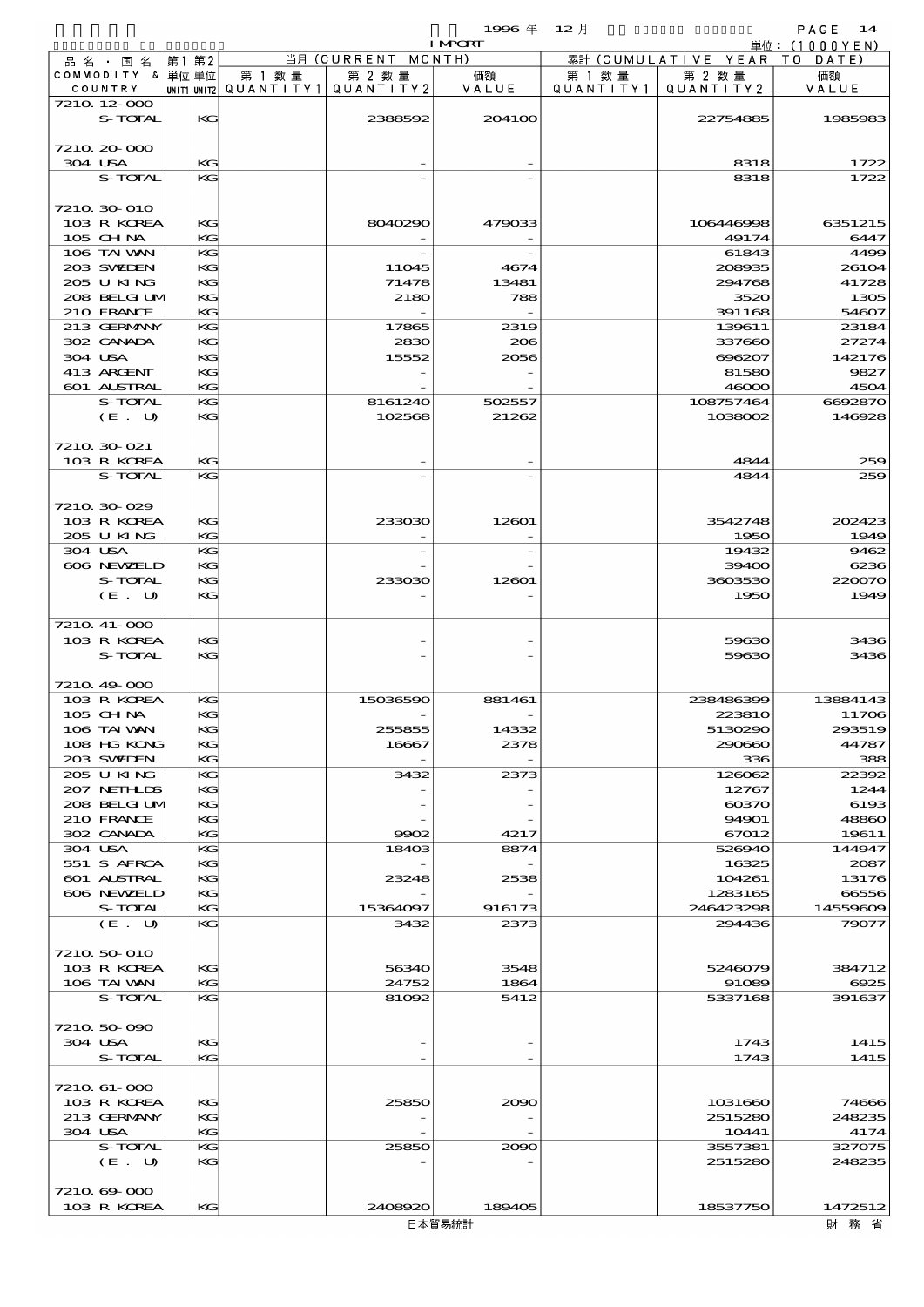$1996 \nsubseteq 12 \nparallel$  PAGE 15

|                            |          |        |                                       | <b>I MPORT</b> |           |                              | 単位: (1000YEN)    |
|----------------------------|----------|--------|---------------------------------------|----------------|-----------|------------------------------|------------------|
| 品名・国名                      | 第1第2     |        | 当月 (CURRENT MONTH)                    |                |           | 累計 (CUMULATIVE YEAR TO DATE) |                  |
| COMMODITY & 単位単位           |          | 第 1 数量 | 第 2 数量                                | 価額             | 第 1 数 量   | 第 2 数量                       | 価額               |
| COUNTRY                    |          |        | UNIT1 UNIT2  QUANT I TY1  QUANT I TY2 | VALUE          | QUANTITY1 | QUANTITY 2                   | VALUE            |
| 7210 69 000<br>213 GERMANY | KG       |        | 467650                                | 46043          |           | 3898655                      | 379164           |
| 218 SPAIN                  | KG       |        | 500                                   | 346            |           | 500                          | 346              |
| 304 USA                    | KG       |        | 2154                                  | 1062           |           | 3955                         | 1418             |
| S-TOTAL                    | KG       |        | 2879224                               | 236856         |           | 22440860                     | 1853440          |
| (E. U)                     | KG       |        | 468150                                | 46389          |           | 3899155                      | 379510           |
|                            |          |        |                                       |                |           |                              |                  |
| 7210 70 000                |          |        |                                       |                |           |                              |                  |
| 103 R KOREA                | KG<br>KG |        | 214911<br>16362                       | 17553          |           | 4963094                      | 464350           |
| 105 CH NA<br>106 TAI VAN   | KG       |        |                                       | 2139           |           | <b>25210</b><br>908297       | 3178<br>133794   |
| $111$ THAILND              | КC       |        |                                       |                |           | 13578                        | 5239             |
| 203 SWIEN                  | KG       |        | 144895                                | 28712          |           | 1390588                      | 277842           |
| 205 U KING                 | KG       |        |                                       |                |           | 49483                        | 12710            |
| 222 FINAND                 | KG       |        |                                       |                |           | 8538                         | 1795             |
| 304 USA                    | KG       |        | 22090                                 | 4013           |           | 91947                        | 38831            |
| S-TOTAL<br>(E. U)          | KG<br>KG |        | 398258<br>144895                      | 52417<br>28712 |           | 7450735<br>1448609           | 937739<br>292347 |
|                            |          |        |                                       |                |           |                              |                  |
| 7210 90 010                |          |        |                                       |                |           |                              |                  |
| 103 R KOREA                | KG       |        | 560                                   | 225            |           | 5925                         | 2706             |
| 106 TAI VAN                | КC       |        |                                       |                |           | 110180                       | 7965             |
| 213 GERMANY                | KG       |        |                                       |                |           | 125699                       | 56047            |
| 225 ALSTRIA<br>304 USA     | KG<br>KG |        |                                       |                |           | 38381<br>951333              | 7596             |
| 551 S AFRCA                | KG       |        | 23601                                 | 8202           |           | 5000                         | 345373<br>208    |
| S-TOTAL                    | KG       |        | 24161                                 | 8427           |           | 1236518                      | 419895           |
| (E. U)                     | KG       |        |                                       |                |           | 164080                       | 63643            |
|                            |          |        |                                       |                |           |                              |                  |
| 7210.90-020                |          |        |                                       |                |           |                              |                  |
| 106 TAI VAN                | KG       |        |                                       |                |           | 2800                         | 1973             |
| 304 USA<br>601 ALSTRAL     | KG<br>KG |        |                                       |                |           | 846<br>16200                 | 642<br>3814      |
| S-TOTAL                    | KG       |        |                                       |                |           | 19846                        | 6429             |
|                            |          |        |                                       |                |           |                              |                  |
| 7211.13-010                |          |        |                                       |                |           |                              |                  |
| 304 USA                    | KG       |        |                                       |                |           | 815                          | 300              |
| 601 ALSTRAL                | KG       |        | 1930                                  | 981            |           | 1930                         | 981              |
| S-TOTAL                    | KG       |        | 1930                                  | 981            |           | 2745                         | 1290             |
| 7211.13-029                |          |        |                                       |                |           |                              |                  |
| 304 USA                    | KG       |        |                                       |                |           | 343                          | 354              |
| S-TOTAL                    | KG       |        |                                       |                |           | 343                          | 354              |
|                            |          |        |                                       |                |           |                              |                  |
| 7211.14 010                |          |        |                                       |                |           |                              |                  |
| 105 CHNA                   | KG<br>KG |        |                                       |                |           | 7980                         | $\infty$         |
| 205 U KING<br>215 SWIZLD   | KG       |        |                                       |                |           | 8400<br>21                   | 3415<br>$\infty$ |
| 218 SPAIN                  | KG       |        |                                       |                |           | 1975                         | 1057             |
| 302 CANADA                 | KG       |        |                                       |                |           | 200                          | 351              |
| 304 USA                    | KG       |        |                                       |                |           | 16485                        | 1886             |
| S-TOTAL                    | KG       |        |                                       |                |           | 35061                        | 7911             |
| (E. U)                     | KG       |        |                                       |                |           | 10375                        | 4472             |
| 7211.14 021                |          |        |                                       |                |           |                              |                  |
| 215 SWIZLD                 | KG       |        | 87                                    | 531            |           | 87                           | 531              |
| S-TOTAL                    | KG       |        | 87                                    | 531            |           | 87                           | 531              |
|                            |          |        |                                       |                |           |                              |                  |
| 7211.14029                 |          |        |                                       |                |           |                              |                  |
| 205 U KING                 | KG       |        |                                       |                |           | $\mathbf o$                  | 248              |
| 304 USA<br>S-TOTAL         | KG<br>KG |        |                                       |                |           | 1890<br>1890                 | 1607<br>1855     |
| (E. U)                     | KG       |        |                                       |                |           | $\Omega$                     | 248              |
|                            |          |        |                                       |                |           |                              |                  |
| 7211.19-010                |          |        |                                       |                |           |                              |                  |
| 205 U KING                 | KG       |        |                                       |                |           | 2806                         | 411              |
| 213 GERMANY                | KG       |        |                                       |                |           | 3854                         | 2672             |
| 302 CANADA<br>304 USA      | KC<br>KG |        | 10888                                 | 1908           |           | 3411<br>964902               | 246<br>88994     |
| S-TOTAL                    | KG       |        | 10888                                 | 1908           |           | 974973                       | 92323            |
| (E. U)                     | KG       |        |                                       |                |           | 6660                         | 3083             |
|                            |          |        |                                       |                |           |                              |                  |
| 7211.19 021                |          |        |                                       |                |           |                              |                  |
| 203 SWIDEN                 | KG       |        |                                       |                |           | 9428                         | 2422             |
| 205 U KING                 | KG       |        |                                       |                |           | 8150                         | 1053             |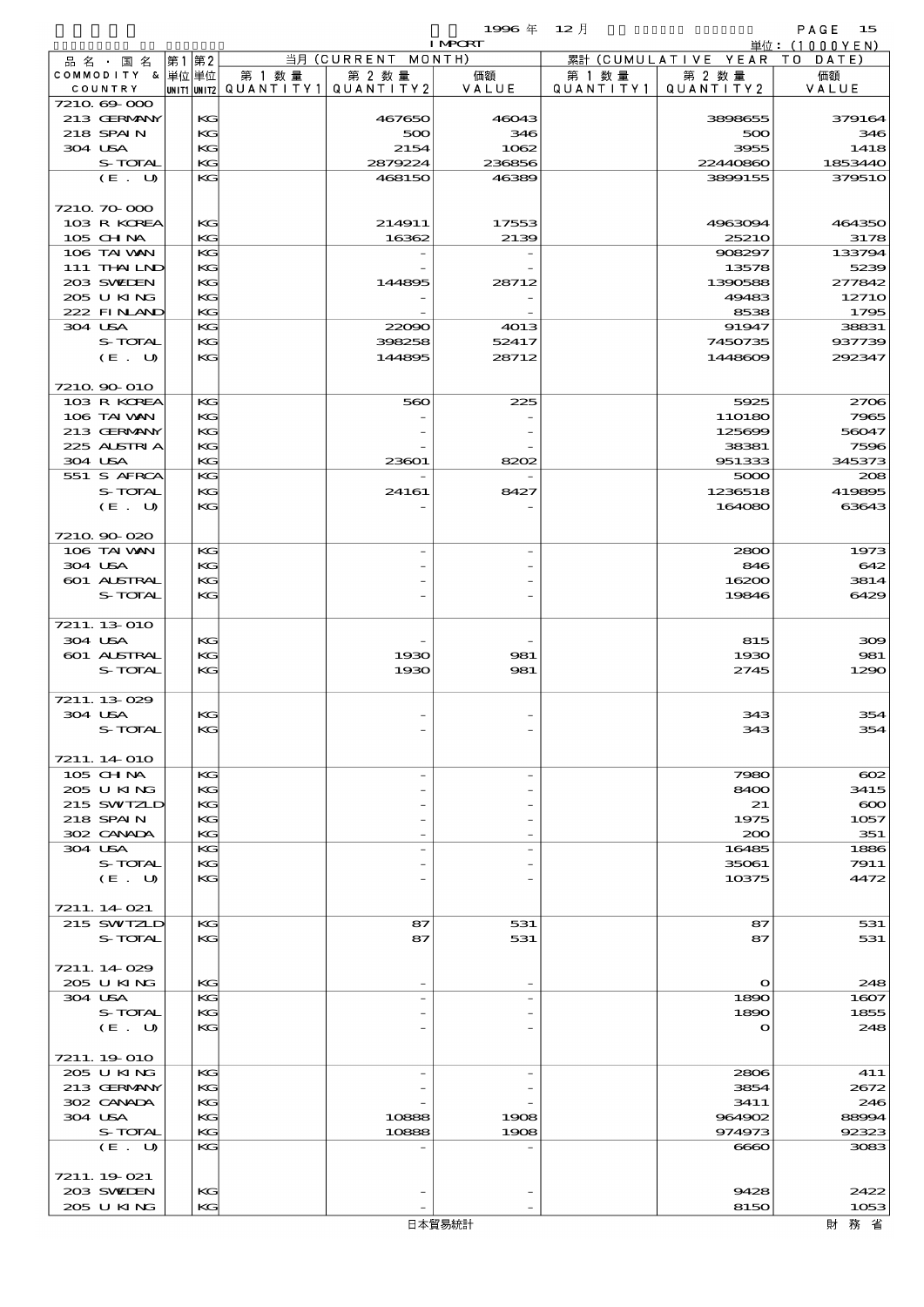|         |                             |    |              |                                                  |                    | 1996年              | $12$ 月               |                        | PAGE<br>16     |
|---------|-----------------------------|----|--------------|--------------------------------------------------|--------------------|--------------------|----------------------|------------------------|----------------|
|         |                             |    |              |                                                  |                    | <b>I MPORT</b>     |                      |                        | 単位: (1000YEN)  |
|         | 品 名 ・ 国 名                   | 第1 | 第2           |                                                  | 当月 (CURRENT MONTH) |                    |                      | 累計 (CUMULATIVE YEAR TO | DATE)          |
|         | COMMODITY & 単位単位<br>COUNTRY |    |              | 第 1 数量<br> unit1 unit2  Q∪ANT   TY1  Q∪ANT   TY2 | 第 2 数量             | 価額<br>VALUE        | 第 1 数 量<br>QUANTITY1 | 第 2 数量<br>QUANTITY2    | 価額<br>VALUE    |
|         | 7211.19 021                 |    |              |                                                  |                    |                    |                      |                        |                |
|         | 213 GERMANY                 |    | KG           |                                                  |                    |                    |                      | 141O                   | 576            |
| 304 USA |                             |    | KG           |                                                  | 5310               | 2581               |                      | 12553                  | 6799           |
|         | S-TOTAL                     |    | KG           |                                                  | 531O               | 2581               |                      | 31541                  | 10850          |
|         | (E. U)                      |    | KG           |                                                  |                    |                    |                      | 18988                  | 4051           |
|         |                             |    |              |                                                  |                    |                    |                      |                        |                |
|         | 7211.19-029                 |    |              |                                                  |                    |                    |                      |                        |                |
|         | 203 SWIEN                   |    | KG           |                                                  | 2040               | 462                |                      | 2040                   | 462            |
|         | 245 CZECH                   |    | KG           |                                                  |                    |                    |                      | 106                    | 231            |
| 304 USA |                             |    | KG           |                                                  | 1562               | 1028               |                      | 15800                  | 11299          |
|         | S-TOTAL                     |    | KG           |                                                  | 3602               | 1490               |                      | 17946                  | 11992          |
|         | (E. U)                      |    | KG           |                                                  | 2040               | 462                |                      | 2040                   | 462            |
|         |                             |    |              |                                                  |                    |                    |                      |                        |                |
|         | 7211.23-000                 |    |              |                                                  |                    |                    |                      |                        |                |
|         | 103 R KOREA                 |    | KG           |                                                  | 52970              | 3753               |                      | 1619702                | 110489         |
|         | $105$ CHNA                  |    | KG           |                                                  |                    |                    |                      | 18183                  | 1784           |
|         | 106 TAI VAN                 |    | KG           |                                                  | 205545             | 11417              |                      | 205545                 | 11417          |
|         | 111 THAILND<br>112 SNGAPOR  |    | KG           |                                                  |                    |                    |                      | 329113                 | 22655          |
|         | 113 MALYSIA                 |    | KG<br>KG     |                                                  |                    |                    |                      | 154661<br>33793        | 12646<br>7231  |
|         | 123 INIA                    |    | KG           |                                                  |                    |                    |                      | 6418                   | 800            |
|         | 203 SWIDEN                  |    | KG           |                                                  |                    |                    |                      | 46900                  | 2554           |
|         | 205 U KING                  |    | KG           |                                                  |                    |                    |                      | $\mathbf o$            | 254            |
|         | 207 NETHLIS                 |    | KG           |                                                  |                    |                    |                      | <b>4910</b>            | 1357           |
|         | 213 GERMANY                 |    | KG           |                                                  | 376                | 379                |                      | 108192                 | 16504          |
|         | 218 SPAIN                   |    | KG           |                                                  | 968                | 526                |                      | 3668                   | 2313           |
|         | 242 SLOVEN                  |    | KG           |                                                  |                    |                    |                      | 2302                   | 359            |
|         | 245 CZECH                   |    | KG           |                                                  |                    |                    |                      | 29000                  | 2537           |
|         | 302 CANADA                  |    | KG           |                                                  | 4264               | 298                |                      | 39801                  | 826            |
| 304 USA |                             |    | KG           |                                                  | 38788              | 16118              |                      | 513241                 | 186086         |
|         | S-TOTAL                     |    | KG           |                                                  | 302911             | 32491              |                      | 3115429                | 379812         |
|         | (E. U)                      |    | KG           |                                                  | 1344               | 905                |                      | 163670                 | 22982          |
|         |                             |    |              |                                                  |                    |                    |                      |                        |                |
|         | 7211.29 010                 |    |              |                                                  |                    |                    |                      |                        |                |
|         | 103 R KOREA                 |    | KG           |                                                  | 64464              | 5294               |                      | 785600                 | 93247          |
|         | 106 TAI VAN                 |    | KG           |                                                  | 6500               | 2407               |                      | 67619                  | 26749          |
|         | 203 SWIEN                   |    | KG           |                                                  | 19355              | 12802              |                      | 353839                 | 197592         |
|         | 205 U KING                  |    | KG           |                                                  | 56096              | 16328              |                      | 438116                 | 86641          |
|         | 213 GERMANY                 |    | KG           |                                                  | 78890              | 22307              |                      | 175674                 | 50450          |
|         | 302 CANADA                  |    | KG           |                                                  |                    |                    |                      | 20552                  | 1475           |
| 304 USA |                             |    | KG           |                                                  | 21316              | 3473               |                      | 84443                  | 14121          |
|         | 502 CET MEI                 |    | KG           |                                                  | 1211               | 1290               |                      | 1211                   | 1290           |
|         | S-TOTAL                     |    | KG           |                                                  | 247832             | 63901              |                      | 1927054                | 471565         |
|         | (E. U)                      |    | KG           |                                                  | 154341             | 51437              |                      | 967629                 | 334683         |
|         |                             |    |              |                                                  |                    |                    |                      |                        |                |
|         | 7211.29-090                 |    |              |                                                  |                    |                    |                      |                        |                |
|         | 103 R KOREA                 |    | KG           |                                                  | 650457             | 32926              |                      | 1275796                | 80107          |
|         | 105 CHNA                    |    | KG           |                                                  |                    |                    |                      | 9984                   | 1496           |
|         | 106 TAI VAN                 |    | KG           |                                                  |                    |                    |                      | 24471                  | 10275          |
|         | 203 SWIEN                   |    | KG           |                                                  | 2902               | 1284               |                      | 45689                  | 27332          |
|         | 205 U KING<br>213 GERMANY   |    | KG           |                                                  | 14250<br>13180     | 6319               |                      | 425187                 | 137118         |
|         | 225 ALSTRIA                 |    | KG<br>KG     |                                                  | 19560              | 915<br>$\infty$ 57 |                      | 54085<br>59351         | 35005<br>18412 |
| 304 USA |                             |    | KG           |                                                  | 1500               | 506                |                      | 117302                 | 28804          |
|         | 601 ALSTRAL                 |    | KG           |                                                  |                    |                    |                      | 3330                   | 254            |
|         | S-TOTAL                     |    | KG           |                                                  | 701849             | 48007              |                      | 2015195                | 338803         |
|         | (E. U)                      |    | KG           |                                                  | 49892              | 14575              |                      | 584312                 | 217867         |
|         |                             |    |              |                                                  |                    |                    |                      |                        |                |
|         | 7211.90 000                 |    |              |                                                  |                    |                    |                      |                        |                |
|         | 103 R KOREA                 |    | KG           |                                                  | 382861             | 25875              |                      | 1752418                | 119791         |
|         | 106 TAI VAN                 |    | KG           |                                                  |                    |                    |                      | 124264                 | 47597          |
|         | 203 SWIDEN                  |    | KG           |                                                  | 25118              | 13505              |                      | 477730                 | 307191         |
|         | 205 U KING                  |    | KG           |                                                  |                    |                    |                      | 71288                  | 25481          |
|         | 213 GERMANY                 |    | KG           |                                                  | 9021               | 4648               |                      | $\cos z$               | 48659          |
|         | 234 TURKEY                  |    | KG           |                                                  |                    |                    |                      | 720                    | 579            |
| 304 USA |                             |    | KG           |                                                  |                    |                    |                      | 31353                  | 5343           |
|         | 601 ALSTRAL                 |    | KG           |                                                  |                    |                    |                      | 13980                  | 2998           |
|         | S-TOTAL                     |    | KG           |                                                  | 417000             | 44028              |                      | 2532125                | 557639         |
|         | (E. U)                      |    | KG           |                                                  | 34139              | 18153              |                      | 609390                 | 381331         |
|         |                             |    |              |                                                  |                    |                    |                      |                        |                |
|         | 7212 10 000                 |    |              |                                                  |                    |                    |                      |                        |                |
|         | 105 CHNA                    |    | $\mathbf{M}$ |                                                  | 19                 | 1759               |                      | 19                     | 1759           |
|         | 106 TAI VAN                 |    | M            |                                                  | 122                | 11153              |                      | 617                    | 57567          |
|         | 205 U KING                  |    | $\mathbf{M}$ |                                                  |                    |                    |                      | 1                      | 490            |
| 304 USA |                             |    | $\mathbf{M}$ |                                                  |                    |                    |                      | 37                     | 4447           |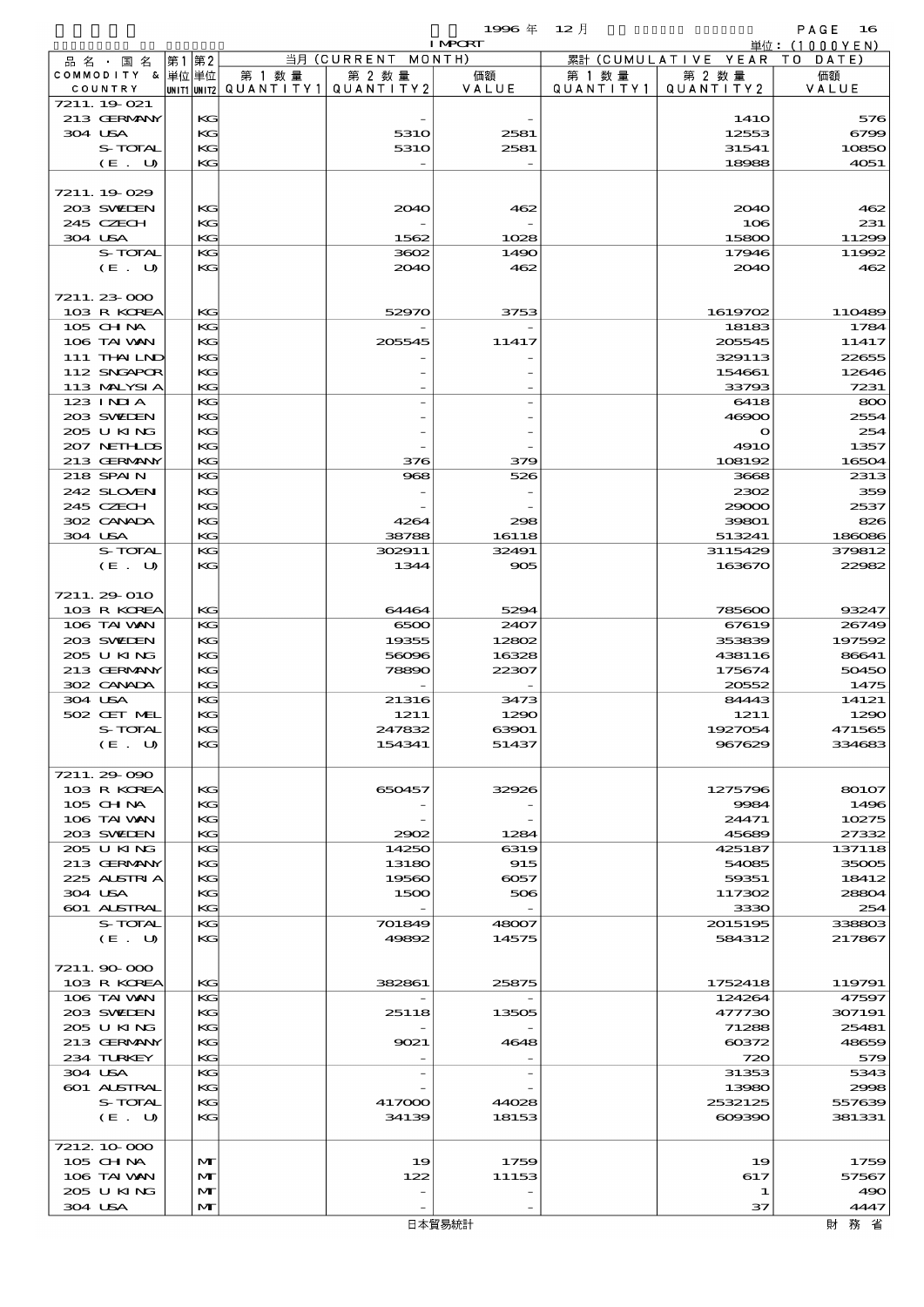$1996 \& 12 \&$ 

|                            |              |        |                                       | <b>I MPORT</b> |         |                              | 単位: (1000YEN)        |
|----------------------------|--------------|--------|---------------------------------------|----------------|---------|------------------------------|----------------------|
| 品 名 ・ 国 名                  | 第1第2         |        | 当月 (CURRENT MONTH)                    |                |         | 累計 (CUMULATIVE YEAR TO DATE) |                      |
| COMMODITY & 単位単位           |              | 第 1 数量 | 第 2 数量                                | 価額             | 第 1 数 量 | 第 2 数量                       | 価額                   |
| COUNTRY<br>7212 10 000     |              |        | UNIT1 UNIT2  QUANT   TY1  QUANT   TY2 | VALUE          |         | QUANTITY1   QUANTITY2        | VALUE                |
| S-TOTAL                    | M            |        | 141                                   | 12912          |         | 674                          | 64263                |
| (E. U)                     | $\mathbf{M}$ |        |                                       |                |         | 1                            | 490                  |
|                            |              |        |                                       |                |         |                              |                      |
| 7212 20 010                |              |        |                                       |                |         |                              |                      |
| 103 R KOREA<br>105 CH NA   | KG<br>KG     |        |                                       |                |         | 268890<br>83462              | 22467<br>7492        |
| 108 HG KONG                | KG           |        | 6442                                  | 662            |         | 61168                        | 7266                 |
| 203 SWIDEN                 | KG           |        |                                       |                |         | 191 <sub>OS</sub>            | 2686                 |
| 205 U KING                 | KG           |        |                                       |                |         | 6562                         | 819                  |
| 210 FRANCE                 | KG           |        |                                       |                |         | 17859                        | 1477                 |
| 213 GERMANY                | KG           |        |                                       |                |         | 9011                         | 1526                 |
| 302 CANADA                 | KG           |        |                                       |                |         | 6796                         | 2712                 |
| 304 USA                    | KG           |        |                                       |                |         | 61133                        | 18756                |
| 410 BRAZIL                 | KG           |        |                                       |                |         | 8088                         | 1 <sub>0</sub> 37    |
| S-TOTAL<br>(E. U)          | KG<br>KG     |        | 6442                                  | 662            |         | 542072<br>52535              | 66238<br>6508        |
|                            |              |        |                                       |                |         |                              |                      |
| 7212 20 021                |              |        |                                       |                |         |                              |                      |
| 103 R KOREA                | KG           |        |                                       |                |         | 15555                        | 4422                 |
| 304 USA                    | KG           |        |                                       |                |         | 14386                        | 1431                 |
| S-TOTAL                    | KG           |        |                                       |                |         | 29941                        | 5853                 |
|                            |              |        |                                       |                |         |                              |                      |
| 7212 20 029                |              |        |                                       |                |         |                              |                      |
| 105 CH NA                  | KG           |        |                                       |                |         | 379                          | 397                  |
| 111 THAILND<br>117 PHLPIN  | KG<br>KG     |        |                                       |                |         | 2209<br>2526                 | 258<br>222           |
| 203 SWIDEN                 | KG           |        |                                       |                |         | $\bf{669}$                   | 226                  |
| 205 U KING                 | KG           |        |                                       |                |         | 51                           | 80B                  |
| 304 USA                    | KG           |        |                                       |                |         | 19633                        | 2946                 |
| S-TOTAL                    | KG           |        |                                       |                |         | 25467                        | 4852                 |
| (E. U)                     | KG           |        |                                       |                |         | 720                          | 1029                 |
|                            |              |        |                                       |                |         |                              |                      |
| 7212 30 000                |              |        |                                       |                |         |                              |                      |
| 103 R KOREA<br>106 TAI VAN | M<br>M       |        | 264                                   | 15380          |         | 2455<br>87                   | 141927<br>4423       |
| 108 HG KONG                | M            |        | 16                                    | 2376           |         | 44                           | 6832                 |
| 117 PHLPIN                 | M            |        | O                                     | 231            |         | $\mathbf o$                  | 231                  |
| 203 SWIDEN                 | M            |        |                                       |                |         | $\mathbf o$                  | 241                  |
| 205 U KING                 | M            |        |                                       |                |         | 23                           | 4622                 |
| 207 NETHLIS                | M            |        |                                       |                |         | 5                            | 706                  |
| 208 BELGI UM               | M            |        | $\mathbf o$                           | 364            |         | 13                           | 1803                 |
| 220 I TALY                 | $\mathbf{M}$ |        |                                       |                |         |                              | 339                  |
| 302 CANADA                 | M            |        |                                       |                |         | $\boldsymbol{z}$             | 684                  |
| 304 USA<br>413 ARGENT      | M<br>M       |        | з                                     | 1486           |         | 12<br>з                      | 11042<br><b>1610</b> |
| S-TOTAL                    | M            |        | 283                                   | 19837          |         | 2646                         | 174460               |
| (E. U)                     | M            |        | $\mathbf{o}$                          | 364            |         | 43                           | 7711                 |
|                            |              |        |                                       |                |         |                              |                      |
| 7212 40 000                |              |        |                                       |                |         |                              |                      |
| 103 R KOREA                | M            |        | 65                                    | 6441           |         | 1063                         | 154857               |
| 105 CHNA                   | M            |        | $\overline{\phantom{0}}$              |                |         | $\infty$                     | 2248                 |
| 123 INIA                   | M            |        |                                       |                |         | $\bullet$                    | 285                  |
| 203 SWIDEN<br>205 U KING   | M<br>M       |        | 10<br>114                             | 2311<br>35134  |         | 142<br>1128                  | 31262<br>328667      |
| 213 GERMANY                | M            |        | 2                                     | 5398           |         | 37                           | 44905                |
| 302 CANADA                 | M            |        | 18                                    | 2517           |         | ഓ                            | 81411                |
| 304 USA                    | M            |        | 18                                    | 6253           |         | 139                          | 50030                |
| 410 BRAZIL                 | M            |        | 1                                     | 429            |         | 1                            | 429                  |
| 601 ALSTRAL                | M            |        | 18                                    | 1881           |         | 107                          | 10899                |
| S-TOTAL                    | M            |        | 246                                   | 60364          |         | 3277                         | 704993               |
| (E. U)                     | $\mathbf{M}$ |        | 126                                   | 42843          |         | 1307                         | 404834               |
| 7212 50 010                |              |        |                                       |                |         |                              |                      |
| 205 U KING                 | KG           |        |                                       |                |         | 10692                        | 3026                 |
| S-TOTAL                    | KG           |        |                                       |                |         | 10692                        | 3026                 |
| (E. U)                     | KG           |        |                                       |                |         | 10692                        | 3026                 |
|                            |              |        |                                       |                |         |                              |                      |
| 721250000                  |              |        |                                       |                |         |                              |                      |
| 103 R KOREA                | KG           |        |                                       |                |         | 66891                        | 6611                 |
| 105 CH NA                  | КG           |        |                                       |                |         | 2622                         | 480                  |
| 205 U KING                 | KС           |        | 34191                                 | 10646          |         | 142754                       | 42350                |
| 213 GERMANY<br>220 I TALY  | KG<br>KG     |        |                                       |                |         | 108266<br>420                | 17846<br>329         |
| 304 USA                    | KG           |        | 15880                                 | 5852           |         | 152464                       | 61475                |
|                            |              |        |                                       |                |         |                              |                      |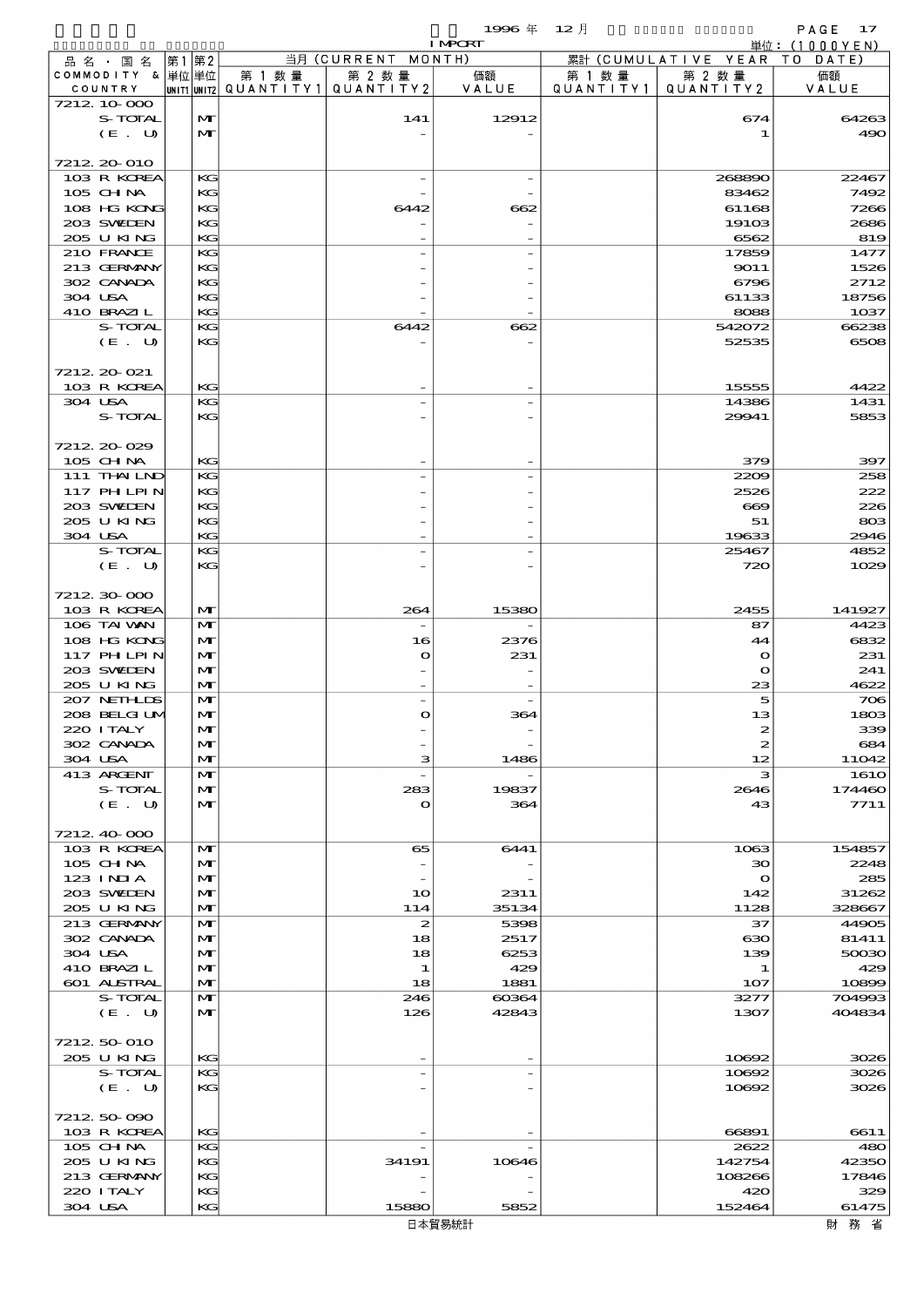$1996 \& 12 \rightarrow$  PAGE 18

|                    |    |              |                                       |                    | <b>I MPORT</b> |        |                              | 単位: (1000YEN) |
|--------------------|----|--------------|---------------------------------------|--------------------|----------------|--------|------------------------------|---------------|
| 品名・国名              | 第1 | 第2           |                                       | 当月 (CURRENT MONTH) |                |        | 累計 (CUMULATIVE YEAR TO DATE) |               |
| COMMODITY & 単位単位   |    |              | 第 1 数量                                | 第 2 数量             | 価額             | 第 1 数量 | 第 2 数量                       | 価額            |
| COUNTRY            |    |              | UNIT1 UNIT2  QUANT   TY1  QUANT   TY2 |                    | VALUE          |        | QUANTITY1   QUANTITY2        | VALUE         |
| 7212 50 090        |    |              |                                       |                    |                |        |                              |               |
| <b>601 ALSTRAL</b> |    | KG           |                                       |                    |                |        | 424523                       | 60232         |
| S-TOTAL            |    | KG           |                                       | 50071              | 16498          |        | 897940                       | 189323        |
| (E. U)             |    | KG           |                                       | 34191              | 10646          |        | 251440                       | 60525         |
|                    |    |              |                                       |                    |                |        |                              |               |
| 7212 60 010        |    |              |                                       |                    |                |        |                              |               |
| 105 CHNA           |    | $\mathbf{M}$ |                                       | 56                 | 18476          |        | 223                          | 71474         |
| 304 USA            |    | $\mathbf{M}$ |                                       | 27                 | 28243          |        | 148                          | 158981        |
| S-TOTAL            |    | $\mathbf{M}$ |                                       | 83                 | 46719          |        | 371                          | 230455        |
|                    |    |              |                                       |                    |                |        |                              |               |
| 7212 60 020        |    |              |                                       |                    |                |        |                              |               |
| 105 CHNA           |    | $\mathbf{M}$ |                                       |                    |                |        | $\mathbf o$                  | 302           |
| 304 USA            |    | $\mathbf{M}$ |                                       |                    |                |        | з                            | 3368          |
| S-TOTAL            |    | $\mathbf{M}$ |                                       |                    |                |        | з                            | 3670          |
|                    |    |              |                                       |                    |                |        |                              |               |
| 7213 91-011        |    |              |                                       |                    |                |        |                              |               |
| 103 R KOREA        |    | KG           |                                       | 4047934            | 147466         |        | 35708597                     | 1362758       |
| 106 TAI VAN        |    | KG           |                                       |                    |                |        | 123049                       | 6921          |
|                    |    |              |                                       |                    |                |        |                              |               |
| $123$ INJA         |    | KG<br>KG     |                                       | 14840              |                |        | 2838478                      | 98791         |
| 208 BELGI UM       |    |              |                                       |                    | 808            |        | 14840                        | 808           |
| 234 TURKEY         |    | KG           |                                       |                    |                |        | 3388195                      | 110227        |
| 245 CZECH          |    | KG           |                                       |                    |                |        | 13755750                     | 468465        |
| 320 TRINDO         |    | KG           |                                       |                    |                |        | 9518520                      | 329617        |
| 410 BRAZIL         |    | KG           |                                       |                    |                |        | 15648115                     | 610550        |
| 506 EGYPT          |    | KG           |                                       | 3783260            | 126156         |        | 3783260                      | 126156        |
| 551 S AFRCA        |    | KG           |                                       |                    |                |        | 3017222                      | 103478        |
| S-TOTAL            |    | KG           |                                       | 7846034            | 274430         |        | 87796026                     | 3217771       |
| (E. U)             |    | KG           |                                       | 1484O              | 808            |        | 14840                        | 808           |
|                    |    |              |                                       |                    |                |        |                              |               |
| 7213 91-019        |    |              |                                       |                    |                |        |                              |               |
| 103 R KOREA        |    | KG           |                                       | 597013             | 24746          |        | 4519515                      | 174270        |
| $105$ CHNA         |    | KG           |                                       |                    |                |        | 2901335                      | 94948         |
| 118 I NDSI A       |    | KG           |                                       |                    |                |        | 3090260                      | 108076        |
| $123$ INIA         |    | KG           |                                       |                    |                |        | 15901286                     | 555128        |
| 234 TURKEY         |    | KG           |                                       |                    |                |        | 40206882                     | 1330036       |
| 245 CZECH          |    | KG           |                                       |                    |                |        | 1646450                      | 56001         |
| 304 USA            |    | KG           |                                       |                    |                |        | 2994                         | 508           |
| 320 TRINDO         |    | KG           |                                       |                    |                |        | 4586299                      | 158819        |
| 410 BRAZIL         |    | KG           |                                       |                    |                |        | 1527765                      | 57766         |
| 506 EGYPT          |    | KG           |                                       | 7637220            | 254639         |        | 7637220                      | 254639        |
| 551 S AFRCA        |    | KG           |                                       | 2996199            | 106455         |        | 6203021                      | 216436        |
| S-TOTAL            |    | KG           |                                       | 11230432           | 385840         |        | 88223027                     | 3004627       |
|                    |    |              |                                       |                    |                |        |                              |               |
| 7213.91-020        |    |              |                                       |                    |                |        |                              |               |
|                    |    | KG           |                                       | 84964              |                |        |                              |               |
| 103 R KOREA        |    | KG           |                                       |                    | 3493           |        | 1961423                      | 86468         |
| $123$ INIA         |    |              |                                       |                    |                |        | 631571                       | 21904         |
| <b>601 ALSTRAL</b> |    | KG           |                                       |                    |                |        | 10058                        | 616           |
| S-TOTAL            |    | KG           |                                       | 84964              | 3493           |        | 2603052                      | 108988        |
|                    |    |              |                                       |                    |                |        |                              |               |
| 7213 91-090        |    |              |                                       |                    |                |        |                              |               |
| 103 R KOREA        |    | KG           |                                       | 2030388            | 88833          |        | 25631777                     | 1154361       |
| <b>118 INNSIA</b>  |    | KG           |                                       |                    |                |        | 908030                       | 41499         |
| $123$ INIA         |    | KG           |                                       |                    |                |        | 766316                       | 26577         |
| 304 USA            |    | KG           |                                       |                    |                |        | 29455                        | 2333          |
| 551 S AFRCA        |    | KG           |                                       | 58436              | 2523           |        | 58436                        | 2523          |
| 601 ALSTRAL        |    | KG           |                                       |                    |                |        | 14206                        | 761           |
| S-TOTAL            |    | KG           |                                       | 2088824            | 91356          |        | 27408220                     | 1228054       |
|                    |    |              |                                       |                    |                |        |                              |               |
| 7213 99 010        |    |              |                                       |                    |                |        |                              |               |
| 103 R KOREA        |    | KG           |                                       |                    |                |        | 106017                       | 5418          |
| 106 TAI VAN        |    | KG           |                                       |                    |                |        | 139200                       | 7492          |
| 320 TRINDO         |    | KG           |                                       |                    |                |        | 1023790                      | 35452         |
| 410 BRAZIL         |    | KG           |                                       |                    |                |        | 2251213                      | 89268         |
| 551 S AFRCA        |    | KG           |                                       |                    |                |        | 488627                       | 16758         |
| S-TOTAL            |    | KG           |                                       |                    |                |        | 4008847                      | 154388        |
|                    |    |              |                                       |                    |                |        |                              |               |
| 7213 99 019        |    |              |                                       |                    |                |        |                              |               |
| 103 R KOREA        |    | KG           |                                       |                    |                |        | 52291                        | 3529          |
| 304 USA            |    | KG           |                                       |                    |                |        | 1050                         | 421           |
| S-TOTAL            |    | KG           |                                       |                    |                |        | 53341                        | 3950          |
|                    |    |              |                                       |                    |                |        |                              |               |
| 7213 99 090        |    |              |                                       |                    |                |        |                              |               |
| 103 R KOREA        |    | KG           |                                       |                    |                |        | 12699                        | 2822          |
| S-TOTAL            |    | KG           |                                       |                    |                |        | 12699                        | 2822          |
|                    |    |              |                                       |                    |                |        |                              |               |
|                    |    |              |                                       |                    |                |        |                              |               |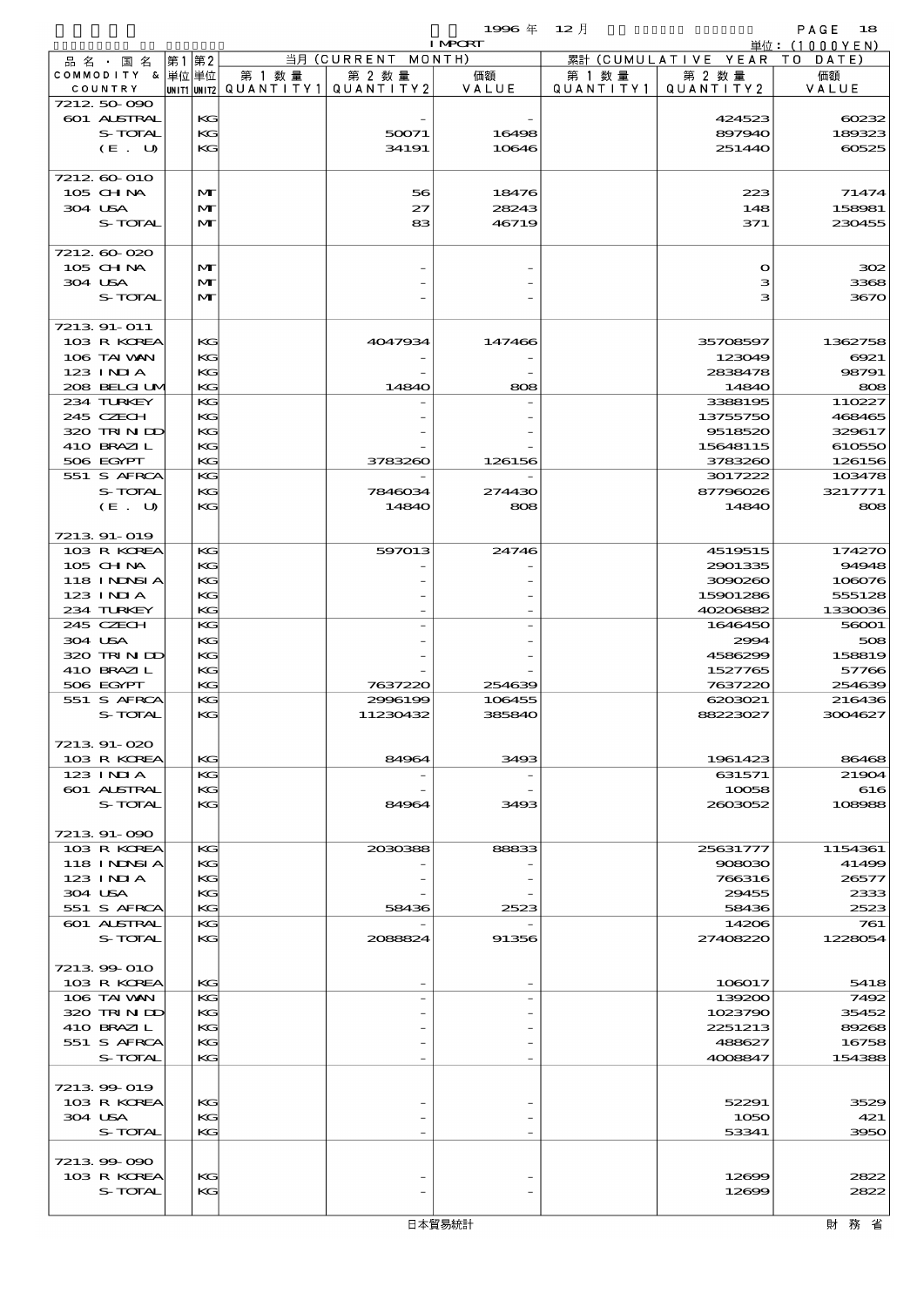$1996 \nrightarrow \quad 12 \nrightarrow$  PAGE 19

|                              |       |          |        |                                                                                                                    | <b>I MPORT</b>           |                      |                              | 単位: (1000YEN)  |
|------------------------------|-------|----------|--------|--------------------------------------------------------------------------------------------------------------------|--------------------------|----------------------|------------------------------|----------------|
| 品名・国名                        | 第1 第2 |          |        | 当月 (CURRENT MONTH)                                                                                                 |                          |                      | 累計 (CUMULATIVE YEAR TO DATE) |                |
| COMMODITY & 単位 単位<br>COUNTRY |       |          | 第 1 数量 | 第 2 数量<br>$\lvert \textsf{UNIT1} \rvert \textsf{UNIT2} \rvert \texttt{QUANTITY1} \rvert \texttt{QUANTITY2} \rvert$ | 価額<br>VALUE              | 第 1 数 量<br>QUANTITY1 | 第 2 数量<br>QUANTITY 2         | 価額<br>VALUE    |
| 7214 10 000                  |       |          |        |                                                                                                                    |                          |                      |                              |                |
| 103 R KOREA                  |       | KG       |        | 297820                                                                                                             | 18172                    |                      | 4048285                      | 249908         |
| 105 CHNA                     |       | KG       |        |                                                                                                                    |                          |                      | 151870                       | 7380           |
| 224 RUSSI AN                 |       | KG       |        |                                                                                                                    |                          |                      | 18750                        | 924            |
| 304 USA<br>601 ALSTRAL       |       | KG<br>KG |        |                                                                                                                    |                          |                      | 100<br>456                   | 230<br>340     |
| S-TOTAL                      |       | KG       |        | 297820                                                                                                             | 18172                    |                      | 4219461                      | 258782         |
|                              |       |          |        |                                                                                                                    |                          |                      |                              |                |
| 7214 20 000                  |       |          |        |                                                                                                                    |                          |                      |                              |                |
| 103 R KOREA                  |       | KG       |        |                                                                                                                    |                          |                      | 234465                       | 9284           |
| S-TOTAL                      |       | KG       |        |                                                                                                                    |                          |                      | 234465                       | 9284           |
| 7214 91-010                  |       |          |        |                                                                                                                    |                          |                      |                              |                |
| 103 R KOREA                  |       | KG       |        |                                                                                                                    |                          |                      | 69566                        | 3412           |
| 205 U KING                   |       | KG       |        |                                                                                                                    |                          |                      | 220                          | 224            |
| 304 USA                      |       | KG       |        |                                                                                                                    |                          |                      | 1250                         | 1090           |
| S-TOTAL                      |       | KG       |        |                                                                                                                    |                          |                      | 71036                        | 4726           |
| (E. U)                       |       | KG       |        |                                                                                                                    |                          |                      | 220                          | 224            |
| 7214 91-019                  |       |          |        |                                                                                                                    |                          |                      |                              |                |
| 103 R KOREA                  |       | KG       |        |                                                                                                                    |                          |                      | 50969                        | 2396           |
| 105 CHNA                     |       | KG       |        |                                                                                                                    |                          |                      | 1000                         | <b>210</b>     |
| 106 TAI VAN                  |       | KG       |        |                                                                                                                    |                          |                      | 32996                        | 2389           |
| 304 USA                      |       | KG       |        |                                                                                                                    |                          |                      | 8971                         | 10561          |
| S-TOTAL                      |       | KG       |        |                                                                                                                    |                          |                      | 93936                        | 15556          |
| 7214 91-090                  |       |          |        |                                                                                                                    |                          |                      |                              |                |
| 103 R KOREA                  |       | KG       |        |                                                                                                                    |                          |                      | 19408                        | 891            |
| 105 CH NA                    |       | KG       |        |                                                                                                                    |                          |                      | 22338                        | 2687           |
| 210 FRANCE                   |       | KG       |        |                                                                                                                    |                          |                      | 1715                         | 615            |
| S-TOTAL                      |       | KG       |        |                                                                                                                    |                          |                      | 43461                        | 4193           |
| (E. U)                       |       | KG       |        |                                                                                                                    |                          |                      | 1715                         | 615            |
| 7214 99 010                  |       |          |        |                                                                                                                    |                          |                      |                              |                |
| 103 R KOREA                  |       | KG       |        | 56265                                                                                                              | 2421                     |                      | 611564                       | 28368          |
| 105 CHNA                     |       | KG       |        |                                                                                                                    |                          |                      | 242252                       | 13077          |
| 205 U KING                   |       | KG       |        | 117572                                                                                                             | 10230                    |                      | 175838                       | 15091          |
| 245 CZECH                    |       | KG       |        |                                                                                                                    |                          |                      | 4050                         | 294            |
| 304 USA<br>S-TOTAL           |       | KG<br>KG |        |                                                                                                                    |                          |                      | 13959                        | 5038           |
| (E. U)                       |       | KG       |        | 173837<br>117572                                                                                                   | 12651<br>10230           |                      | 1047663<br>175838            | 61868<br>15091 |
|                              |       |          |        |                                                                                                                    |                          |                      |                              |                |
| 7214 99 019                  |       |          |        |                                                                                                                    |                          |                      |                              |                |
| 103 R KOREA                  |       | KG       |        | 479384                                                                                                             | 21900                    |                      | 5889824                      | 271256         |
| 105 CH NA                    |       | KG       |        |                                                                                                                    |                          |                      | 204608                       | 9314           |
| 205 U KING<br>210 FRANCE     |       | KG<br>KG |        | $\overline{a}$                                                                                                     | $\overline{\phantom{0}}$ |                      | 1122                         | 667<br>488     |
| 213 GERMANY                  |       | KG       |        | 8565                                                                                                               | 991                      |                      | 1360<br>12036                | 5523           |
| 304 USA                      |       | KG       |        |                                                                                                                    |                          |                      | 21313                        | 4627           |
| 601 ALSTRAL                  |       | KG       |        |                                                                                                                    |                          |                      | 43933                        | 2244           |
| S-TOTAL                      |       | KG       |        | 487949                                                                                                             | 22891                    |                      | 6174196                      | 294119         |
| (E. U)                       |       | KG       |        | 8565                                                                                                               | 991                      |                      | 14518                        | 6678           |
| 7214.99-090                  |       |          |        |                                                                                                                    |                          |                      |                              |                |
| 103 R KOREA                  |       | KG       |        |                                                                                                                    |                          |                      | 537451                       | 25407          |
| 105 CH NA                    |       | KG       |        |                                                                                                                    | $\overline{\phantom{0}}$ |                      | 20142                        | 2703           |
| 213 GERMANY                  |       | KG       |        |                                                                                                                    |                          |                      | 536                          | 787            |
| 304 USA                      |       | KG       |        |                                                                                                                    |                          |                      | 8529                         | 2164           |
| 551 S AFRCA                  |       | KG       |        |                                                                                                                    |                          |                      | 1198781                      | 51022          |
| S-TOTAL<br>(E. U)            |       | KG<br>KG |        |                                                                                                                    |                          |                      | 1765439<br>536               | 82083<br>787   |
|                              |       |          |        |                                                                                                                    |                          |                      |                              |                |
| 7215 10 000                  |       |          |        |                                                                                                                    |                          |                      |                              |                |
| 113 MALYSIA                  |       | KG       |        |                                                                                                                    |                          |                      | 250                          | 298            |
| 213 GERMANY                  |       | KG       |        | 836                                                                                                                | 216                      |                      | 836                          | 216            |
| S-TOTAL                      |       | KG       |        | 836                                                                                                                | 216                      |                      | 1086                         | 514            |
| (E. U)                       |       | KG       |        | 836                                                                                                                | 216                      |                      | 836                          | 216            |
| 7215, 50 010                 |       |          |        |                                                                                                                    |                          |                      |                              |                |
| 103 R KOREA                  |       | KG       |        | 37140                                                                                                              | 2708                     |                      | 480445                       | 32367          |
| 105 CH NA                    |       | KG       |        | 17755                                                                                                              | 2030                     |                      | 118390                       | 9859           |
| 205 U KING                   |       | KG       |        |                                                                                                                    |                          |                      | 162576                       | 18465          |
| 304 USA                      |       | KG       |        | 6972                                                                                                               | 260                      |                      | 42695                        | 5087           |
| 601 ALSTRAL<br>S-TOTAL       |       | KG<br>KG |        | 61867                                                                                                              | 4998                     |                      | 18799<br>822905              | 1631<br>67409  |
|                              |       |          |        |                                                                                                                    |                          |                      |                              |                |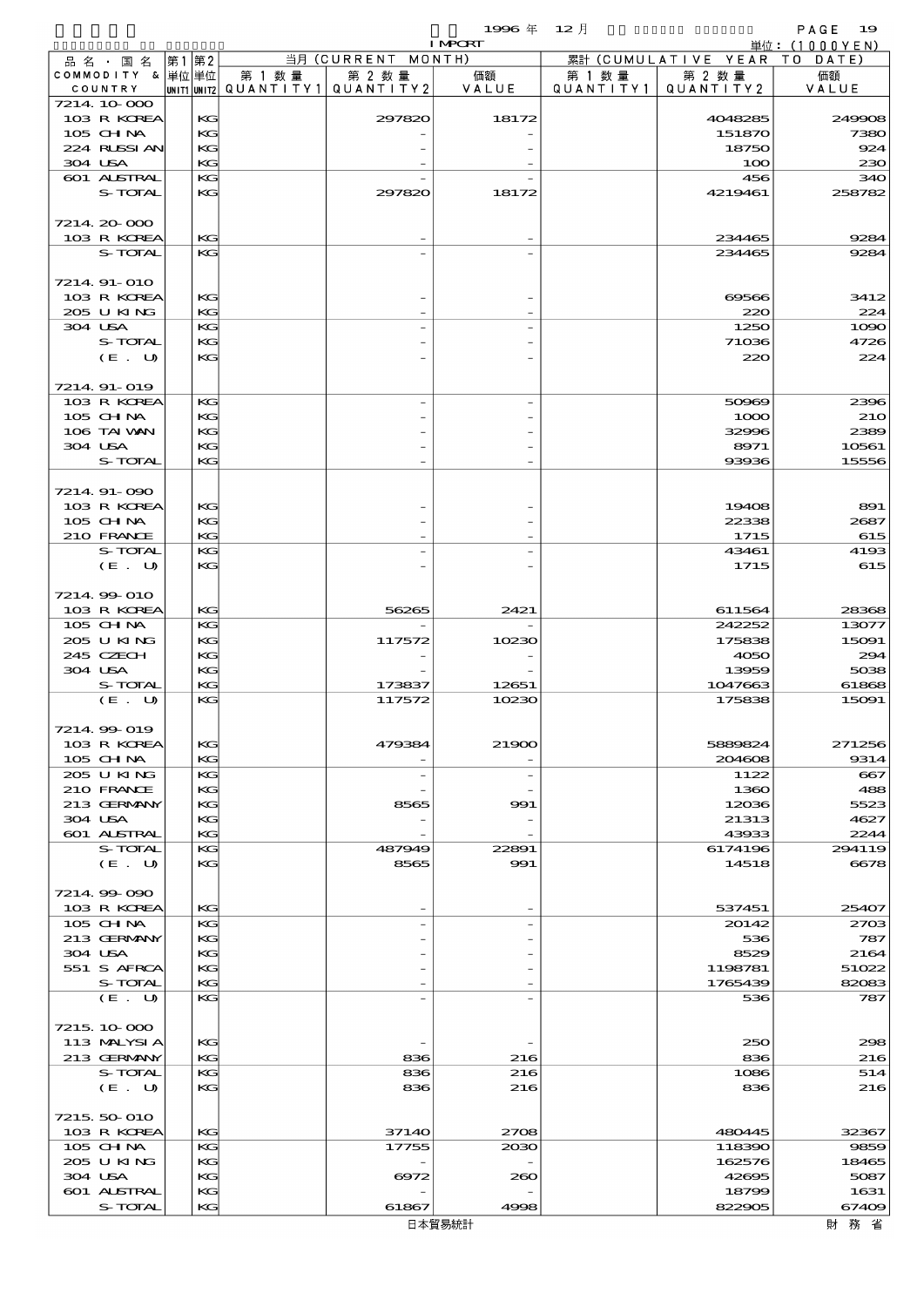|                            |         |      |                              |        | 単位: $(1000YEN)$                       |       |           |                              |               |
|----------------------------|---------|------|------------------------------|--------|---------------------------------------|-------|-----------|------------------------------|---------------|
| 品名・国名                      |         | 第1第2 |                              |        | 当月 (CURRENT MONTH)                    |       |           | 累計 (CUMULATIVE YEAR TO DATE) |               |
| COMMODITY & 単位単位           |         |      |                              | 第 1 数量 | 第 2 数量                                | 価額    | 第 1 数 量   | 第 2 数量                       | 価額            |
| COUNTRY                    |         |      |                              |        | UNIT1 UNIT2  QUANT   TY1  QUANT   TY2 | VALUE | QUANTITY1 | QUANTITY 2                   | VALUE         |
| 7215 50 010                | (E. U)  |      | KG                           |        |                                       |       |           | 162576                       | 18465         |
|                            |         |      |                              |        |                                       |       |           |                              |               |
| 7215 50 019                |         |      |                              |        |                                       |       |           |                              |               |
| 103 R KOREA                |         |      | KG                           |        |                                       |       |           | 225945                       | 14686         |
| 105 CHNA                   |         |      | KG                           |        |                                       |       |           | 11854                        | 861           |
| 106 TAI VAN                |         |      | KG                           |        | 31962                                 | 3376  |           | 421811                       | 49508         |
| 205 U KING                 |         |      | KG                           |        |                                       |       |           | 15840                        | 2194          |
| 304 USA                    |         |      | KG                           |        |                                       |       |           | 5531                         | 3372          |
|                            | S-TOTAL |      | KG                           |        | 31962                                 | 3376  |           | 680981                       | 70621         |
|                            | (E. U)  |      | KG                           |        |                                       |       |           | 15840                        | 2194          |
| 7215 50 090                |         |      |                              |        |                                       |       |           |                              |               |
| 103 R KOREA                |         |      | KG                           |        |                                       |       |           | 10770                        | 656           |
| 106 TAI VAN                |         |      | KG                           |        |                                       |       |           | 50262                        | 5919          |
| 203 SWIEN                  |         |      | KG                           |        |                                       |       |           | 1884                         | 412           |
| 304 USA                    |         |      | KG                           |        | 430                                   | 361   |           | 880                          | 762           |
|                            | S-TOTAL |      | KG                           |        | 430                                   | 361   |           | 63796                        | 7749          |
|                            | (E. U)  |      | KG                           |        |                                       |       |           | 1884                         | 412           |
| 7215 90 010                |         |      |                              |        |                                       |       |           |                              |               |
| 103 R KOREA                |         |      | KG                           |        |                                       |       |           | 10000                        | 387           |
| 210 FRANCE                 |         |      | KG                           |        |                                       |       |           | 532067                       | 131775        |
| 238 UKRAINE                |         |      | KG                           |        |                                       |       |           | 545                          | 348           |
| 304 USA                    |         |      | KG                           |        |                                       |       |           | 43288                        | 8585          |
|                            | S-TOTAL |      | KG                           |        |                                       |       |           | 585900                       | 141095        |
|                            | (E. U)  |      | KG                           |        |                                       |       |           | 532067                       | 131775        |
|                            |         |      |                              |        |                                       |       |           |                              |               |
| 7215 90 020                |         |      |                              |        |                                       |       |           |                              |               |
| 103 R KOREA<br>105 CH NA   |         |      | KG<br>KG                     |        |                                       |       |           | 10540<br>1287                | 766<br>1279   |
| 106 TAI VAN                |         |      | KG                           |        |                                       |       |           | 156                          | 223           |
| 203 SWIEN                  |         |      | KG                           |        |                                       |       |           | 80                           | 428           |
| 210 FRANCE                 |         |      | KG                           |        |                                       |       |           | 20045                        | 7917          |
| 220 I TALY                 |         |      | KG                           |        |                                       |       |           | 242                          | 231           |
| 304 USA                    |         |      | KG                           |        | 220                                   | 221   |           | 8500                         | 3274          |
|                            | S-TOTAL |      | KG                           |        | 220                                   | 221   |           | 40850                        | 14118         |
|                            | (E. U)  |      | KG                           |        |                                       |       |           | 20367                        | 8576          |
| 7216 10 000                |         |      |                              |        |                                       |       |           |                              |               |
| 103 R KOREA                |         |      | M                            |        |                                       |       |           | 348                          | 16679         |
| 213 GERMANY                |         |      | $\mathbf{M}$                 |        |                                       |       |           | $\mathbf o$                  | 217           |
| S-TOTAL                    |         |      | $\mathbf{M}$                 |        |                                       |       |           | 348                          | 16896         |
|                            | (E. U)  |      | M                            |        |                                       |       |           | $\mathbf o$                  | 217           |
|                            |         |      |                              |        |                                       |       |           |                              |               |
| 7216 21-000                |         |      |                              |        |                                       |       |           |                              |               |
| 103 R KOREA                |         |      | $\mathbf{M}$                 |        |                                       |       |           | 464                          | 18751         |
| 105 CHNA                   |         |      | $\mathbf{M}$                 |        |                                       |       |           | 37                           | 2394          |
| 106 TAI VAN                | S-TOTAL |      | M<br>$\mathbf{M}$            |        |                                       |       |           | 17<br>518                    | 1575<br>22720 |
|                            |         |      |                              |        |                                       |       |           |                              |               |
| 7216 22 000                |         |      |                              |        |                                       |       |           |                              |               |
| 105 CHNA                   |         |      | $\mathbf{M}$                 |        |                                       |       |           | 87                           | 8374          |
|                            | S-TOTAL |      | $\mathbf{M}$                 |        |                                       |       |           | 87                           | 8374          |
|                            |         |      |                              |        |                                       |       |           |                              |               |
| 7216 31-000                |         |      |                              |        |                                       |       |           |                              |               |
| 106 TAI VAN<br>213 GERMANY |         |      | $\mathbf{M}$<br>$\mathbf{M}$ |        | 4                                     | 847   |           | 17                           | 1083<br>847   |
| 304 USA                    |         |      | M                            |        |                                       |       |           | 4<br>$\mathbf o$             | 343           |
| 305 MEXICO                 |         |      | $\mathbf{M}$                 |        |                                       |       |           | $\Omega$                     | 729           |
|                            | S-TOTAL |      | M                            |        | 4                                     | 847   |           | 21                           | 3002          |
|                            | (E. U)  |      | $\mathbf{M}$                 |        | 4                                     | 847   |           | 4                            | 847           |
|                            |         |      |                              |        |                                       |       |           |                              |               |
| 7216 32 000                |         |      |                              |        |                                       |       |           |                              |               |
| 213 GERMANY                |         |      | $\mathbf{M}$                 |        |                                       |       |           | 26                           | 2072          |
|                            | S-TOTAL |      | M<br>$\mathbf{M}$            |        |                                       |       |           | 26<br>26                     | 2072          |
|                            | (E. U)  |      |                              |        |                                       |       |           |                              | 2072          |
| 7216 33 010                |         |      |                              |        |                                       |       |           |                              |               |
| 103 R KOREA                |         |      | $\mathbf{M}$                 |        | 541                                   | 19296 |           | 5437                         | 190469        |
| 2009 LUNABRG               |         |      | M                            |        |                                       |       |           | 6                            | 377           |
| 220 I TALY                 |         |      | $\mathbf{M}$                 |        |                                       |       |           | 8                            | 1249          |
| 304 USA                    |         |      | $\mathbf{M}$                 |        |                                       |       |           | $\mathbf o$                  | 207           |
|                            | S-TOTAL |      | $\mathbf{M}$                 |        | 541                                   | 19296 |           | 5451                         | 192302        |
|                            | (E. U)  |      | $\mathbf{M}$                 |        |                                       |       |           | 14                           | 1626          |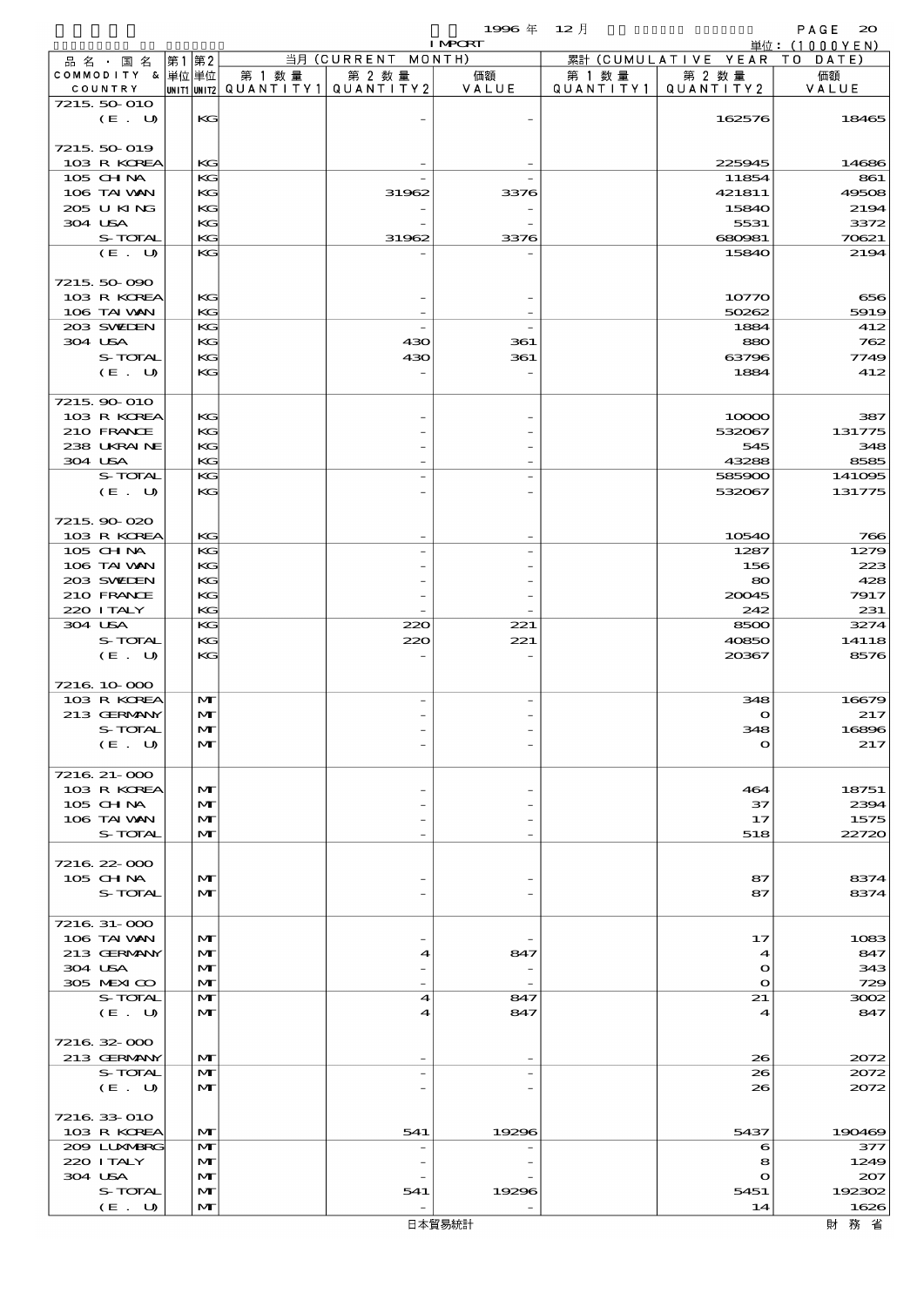$1996 \nless 12 \nless 12$ 

|                            |      |              |        |                                       | <b>I MPORT</b> |         |                              | 単位: (1000YEN)    |
|----------------------------|------|--------------|--------|---------------------------------------|----------------|---------|------------------------------|------------------|
| 品 名 ・ 国 名                  | 第1第2 |              |        | 当月 (CURRENT MONTH)                    |                |         | 累計 (CUMULATIVE YEAR TO DATE) |                  |
| COMMODITY & 単位単位           |      |              | 第 1 数量 | 第 2 数量                                | 価額             | 第 1 数 量 | 第 2 数量                       | 価額               |
| COUNTRY                    |      |              |        | UNIT1 UNIT2  QUANT   TY1  QUANT   TY2 | VALUE          |         | QUANTITY1   QUANTITY2        | VALUE            |
| 7216 33 090<br>103 R KOREA |      | M            |        |                                       | 99627          |         |                              |                  |
| 105 CHNA                   |      | $\mathbf{M}$ |        | 2762                                  |                |         | 30021<br>1515                | 1041554<br>51984 |
| 209 LUNABRG                |      | $\mathbf{M}$ |        |                                       |                |         | 44                           | 2512             |
| S-TOTAL                    |      | M            |        | 2762                                  | 99627          |         | 31580                        | 1096050          |
| (E. U)                     |      | M            |        |                                       |                |         | 44                           | 2512             |
|                            |      |              |        |                                       |                |         |                              |                  |
| 7216 40 000                |      |              |        |                                       |                |         |                              |                  |
| 103 R KOREA                |      | M            |        |                                       |                |         | 2427                         | 118866           |
| 302 CANADA                 |      | M            |        |                                       |                |         | 589                          | 41987            |
| <b>S-TOTAL</b>             |      | M            |        |                                       |                |         | 3016                         | 160853           |
|                            |      |              |        |                                       |                |         |                              |                  |
| 7216 50 000                |      |              |        |                                       |                |         |                              |                  |
| 103 R KOREA                |      | $\mathbf{M}$ |        |                                       |                |         | 689                          | 34139            |
| 205 U KING                 |      | $\mathbf{M}$ |        | 328                                   | 29143          |         | 2106                         | 181529           |
| 213 GERMANY                |      | M            |        | 173                                   | 17665          |         | $\infty$                     | 104712           |
| 220 I TALY                 |      | M            |        |                                       |                |         | 13                           | 1937             |
| 302 CANADA                 |      | M            |        | 145                                   | 9901           |         | 5153                         | 360906           |
| 304 USA                    |      | M            |        |                                       |                |         | 100                          | 8141             |
| S-TOTAL                    |      | $\mathbf{M}$ |        | 646                                   | 56709          |         | 8666                         | 691364           |
| (E. U)                     |      | M            |        | 501                                   | 46808          |         | 2724                         | 288178           |
|                            |      |              |        |                                       |                |         |                              |                  |
| 7216 61-000                |      |              |        |                                       |                |         |                              |                  |
| 103 R KOREA                |      | KG           |        | 647342                                | 26298          |         | 5670744                      | 225215           |
| 106 TAI VAN                |      | KG           |        |                                       |                |         | 7489                         | 1003             |
| 205 U KING                 |      | KG           |        | 2543                                  | 5364           |         | 43143                        | 19735            |
| 213 GERMANY                |      | KG           |        | 4267                                  | 1839           |         | 24824                        | 15813            |
| S-TOTAL                    |      | KG           |        | 654152                                | 33501          |         | 5746200                      | 261766           |
| (E. U)                     |      | KG           |        | 681O                                  | 7203           |         | 67967                        | 35548            |
|                            |      |              |        |                                       |                |         |                              |                  |
| 7216 69 000                |      |              |        |                                       |                |         |                              |                  |
| 106 TAI WAN                |      | KG           |        | 1654                                  | 236            |         | 61470                        | 8670             |
| 205 U KING                 |      | KG           |        |                                       |                |         | 55357                        | 15476            |
| 213 GERMANY                |      | KG           |        | 3120                                  | 1415           |         | 39408                        | 32639            |
| 304 USA                    |      | KG           |        |                                       |                |         | 11414                        | 4669             |
| S-TOTAL                    |      | KG           |        | 4774                                  | 1651           |         | 167649                       | 61454            |
| (E. U)                     |      | KG           |        | 3120                                  | 1415           |         | 94765                        | 48115            |
|                            |      |              |        |                                       |                |         |                              |                  |
| 7216 91-000                |      |              |        |                                       |                |         |                              |                  |
| 106 TAI VAN                |      | KG           |        |                                       |                |         | 5786                         | 781              |
| 213 GERMANY                |      | KG           |        | 3270                                  | 9888           |         | 7730                         | 17190            |
| S-TOTAL                    |      | KG           |        | 3270                                  | 9888           |         | 13516                        | 17971            |
| (E. U)                     |      | KG           |        | 3270                                  | 9888           |         | 7730                         | 17190            |
|                            |      |              |        |                                       |                |         |                              |                  |
| 7216.99.000                |      |              |        |                                       |                |         |                              |                  |
| 103 R KOREA                |      | KG           |        | 20449                                 | 1316           |         | 26749                        | 2822             |
| 205 U KING                 |      | KG           |        |                                       |                |         | 15096                        | 3912             |
| 210 FRANCE                 |      | KG           |        |                                       |                |         | 740                          | 407              |
| 213 GERMANY                |      | КG           |        |                                       |                |         | 595                          | 1271             |
| S-TOTAL                    |      | KG           |        | 20449                                 | 1316           |         | 43180                        | 8412             |
| (E. U)                     |      | KG           |        |                                       |                |         | 16431                        | 5590             |
|                            |      |              |        |                                       |                |         |                              |                  |
| 7217. 10 010               |      |              |        |                                       |                |         |                              |                  |
| 103 R KOREA                |      | КG           |        | 53500                                 | 3257           |         | 942639                       | 63008            |
| $105$ CHNA                 |      | KG           |        | 90000                                 | 9081           |         | 356393                       | 23828            |
| 106 TAI VAN                |      | KG           |        |                                       |                |         | 367318                       | 28979            |
| 113 MALYSIA                |      | KG           |        | 7606                                  | 966            |         | 51606                        | 3613             |
| 210 FRANCE<br>213 GERMANY  |      | KG           |        |                                       |                |         | 59061<br>2227                | 13403            |
| 304 USA                    |      | КG<br>KG     |        |                                       | 2263           |         |                              | 2096             |
| 410 BRAZIL                 |      | KG           |        | 9071<br>17736                         | 1314           |         | 20000<br>17736               | 7230<br>1314     |
| S-TOTAL                    |      | KG           |        | 177913                                | 16881          |         | 1816980                      |                  |
| (E. U)                     |      | KG           |        |                                       |                |         | 61288                        | 143471           |
|                            |      |              |        |                                       |                |         |                              | 15499            |
| 7217. 10 019               |      |              |        |                                       |                |         |                              |                  |
| 103 R KOREA                |      | KG           |        | 6866                                  | 508            |         | 11913                        | 1213             |
| 106 TAI VAN                |      | KG           |        | 17695                                 | 1215           |         | 303399                       | 22967            |
| 208 BELGI UM               |      | KG           |        |                                       |                |         | 2185                         | 5899             |
| 304 USA                    |      | KG           |        |                                       |                |         | 3531                         | 766              |
| 601 ALSTRAL                |      | KG           |        | 79786                                 | 5434           |         | 1125965                      | 74161            |
| S-TOTAL                    |      | KG           |        | 104347                                | 7157           |         | 1446993                      | 105006           |
| (E. U)                     |      | KG           |        |                                       |                |         | 2185                         | 5899             |
|                            |      |              |        |                                       |                |         |                              |                  |
| 7217.10.090                |      |              |        |                                       |                |         |                              |                  |
| 103 R KOREA                |      | KG           |        | 970409                                | 79508          |         | 11004240                     | 894429           |
|                            |      |              |        |                                       |                |         |                              |                  |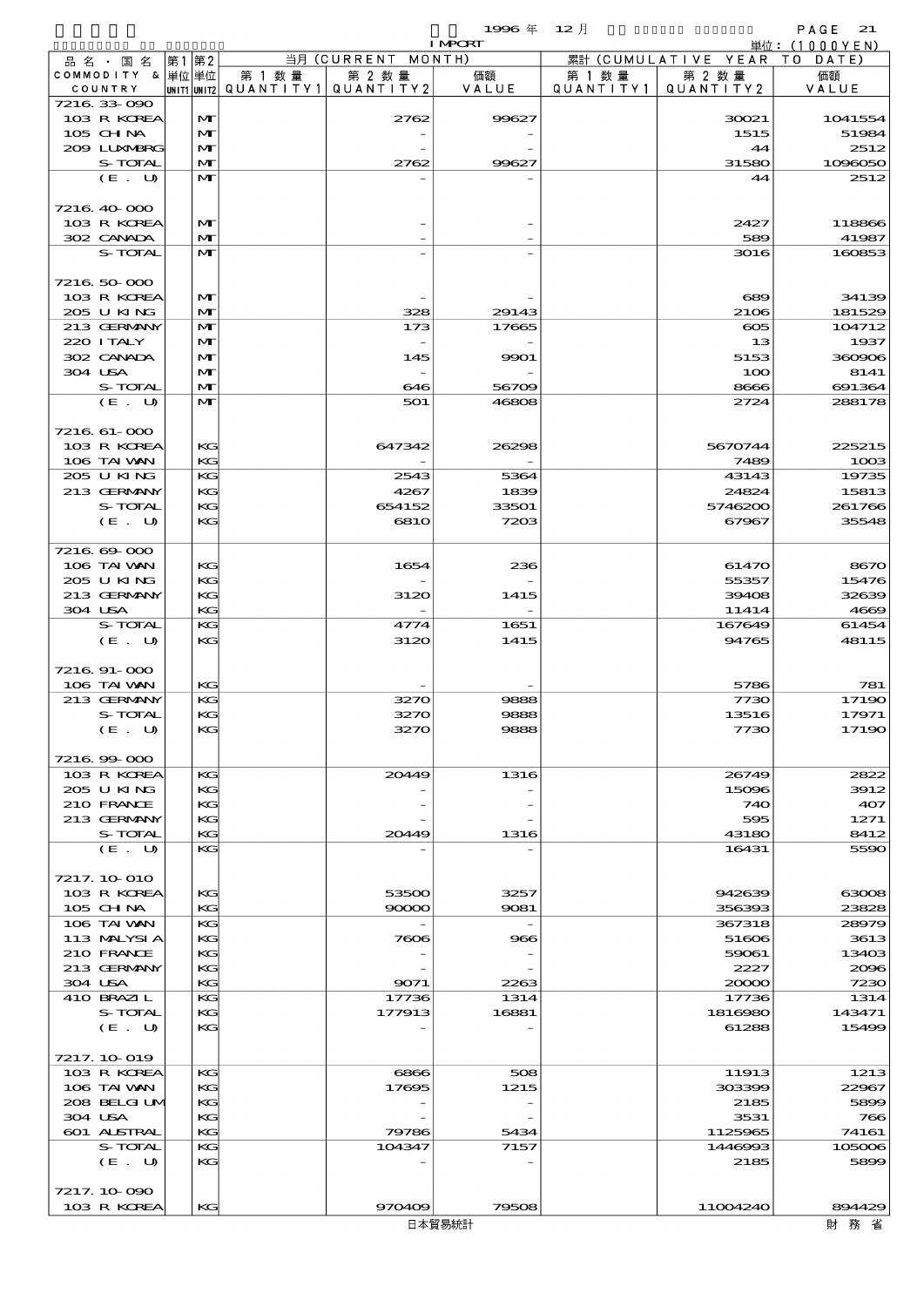|                         |             |    |           |            | 1996年 12月      |                   |            | PAGE<br>22  |
|-------------------------|-------------|----|-----------|------------|----------------|-------------------|------------|-------------|
|                         |             |    |           |            | <b>I MPORT</b> |                   | 単位:        | (1000YEN)   |
| 品名・<br>国名               | 第1          | 第2 |           | 当月(CURRENT | MONTH)         | (CUMULATIVE<br>累計 | YEAR       | T O<br>DATE |
| <b>COMMODITY</b><br>- & | 単位 単位       |    | 第 1 数量    | 第 2 数量     | 価額             | 第 1 数量            | 第 2 数量     | 価額          |
| COUNTRY                 | UNIT1 UNIT2 |    | QUANTITY1 | QUANTITY 2 | VALUE          | QUANTITY1         | QUANTITY 2 | VALUE       |
| 7217.10.090             |             |    |           |            |                |                   |            |             |
| 106 TAI VAN             |             | KG |           | 135112     | 9741           |                   | 1660138    | 12011O      |
| 112 SNGAPOR             |             | KG |           |            |                |                   | 1200       | 438         |
| 113 MALYSIA             |             | KG |           |            |                |                   | 3540       | 432         |
| <b>118 INDSIA</b>       |             | KG |           |            |                |                   | 17693      | 1726        |
| 203 SWIDEN              |             | KG |           | 29974      | 5931           |                   | 90834      | 17408       |
| 205 U KING              |             | KG |           | 381429     | 58549          |                   | 1855881    | 259685      |
| 208 BELGI UM            |             | KG |           |            |                |                   | 2638       | 3971        |
| 210 FRANCE              |             | KG |           |            |                |                   | 5620       | 474         |
| 213 GERMANY             |             | KG |           | 1330       | 918            |                   | 12908      | 9269        |
| 302 CANADA              |             | KG |           |            |                |                   | 13928      | 951         |
| 304 USA                 |             | KG |           |            |                |                   | 58282      | 7353        |
| S-TOTAL                 |             | KG |           | 1518254    | 154647         |                   | 14726902   | 1316246     |
| (E. U)                  |             | KG |           | 412733     | 65398          |                   | 1967881    | 290807      |
|                         |             |    |           |            |                |                   |            |             |
| 7217, 20 010            |             |    |           |            |                |                   |            |             |
| 103 R KOREA             |             | KG |           | 399900     | 38083          |                   | 4793265    | 454616      |
| $105$ CHNA              |             | KG |           | 96345      | 10039          |                   | 1411267    | 154156      |
| 106 TAI VAN             |             | KG |           | 58000      | 4991           |                   | 449400     | 41144       |
|                         |             |    |           |            |                |                   |            |             |

| 302 CANADA   | KG |         |        | 13928    | 951           |
|--------------|----|---------|--------|----------|---------------|
| 304 USA      | KG |         |        | 58282    | 7353          |
| S-TOTAL      | KG | 1518254 | 154647 | 14726902 | 1316246       |
| (E. U)       | KG | 412733  | 65398  | 1967881  | 290807        |
|              |    |         |        |          |               |
| 7217.20-010  |    |         |        |          |               |
| 103 R KOREA  | KG | 399900  | 38083  | 4793265  | 454616        |
| 105 CH NA    | KG | 96345   | 10039  | 1411267  | 154156        |
| 106 TAI VAN  | KG | 58000   | 4991   | 449400   | 41144         |
| 205 U KING   | KG |         |        | 354523   | 38118         |
| 208 BELGI UM | KG |         |        | 17256    | 4307          |
| 210 FRANCE   | KG | 14192   | 4245   | 207927   | 40587         |
| S-TOTAL      | KG | 568437  | 57358  | 7233638  | 732928        |
| (E. U)       | KG | 14192   | 4245   | 579706   | 83012         |
|              |    |         |        |          |               |
| 7217.20-019  |    |         |        |          |               |
| 103 R KOREA  | KG | 1188200 | 81878  | 11180750 | <b>786305</b> |
| 105 CH NA    | KG |         |        | 54900    | 3572          |
| 106 TAI VAN  | KG | 610000  | 40834  | 7125760  | 465857        |
| 205 U KING   | KG | 164433  | 13903  | 268846   | 23987         |
| 208 BELGI UM | KG |         |        | 17248    | 1188          |
| 220 I TALY   | KG |         |        | 6100     | 547           |
| 551 S AFRCA  | KG |         |        | 536268   | 34881         |
| 601 ALSTRAL  | KG | 963162  | 67340  | 10344971 | 692458        |
| 606 NEWELD   | KG |         |        | 5000     | 735           |
| S-TOTAL      | KG | 2925795 | 203955 | 29539843 | 2009530       |
| (E. U)       | KG | 164433  | 13903  | 292194   | 25722         |
|              |    |         |        |          |               |
| 7217.20-090  |    |         |        |          |               |
| 103 R KOREA  | KG | 17100   | 1514   | 492700   | 37577         |
| 106 TAI VAN  | KG |         |        | 63000    | 4086          |
| 205 U KING   | KG | 488249  | 46768  | 3261724  | 305540        |
| 207 NETHLIS  | KG |         |        | 259506   | 23946         |
| 208 BELGI UM | KG | 19732   | 2555   | 241331   | 22385         |
| 210 FRANCE   | KG | 56690   | 8198   | 492975   | 70656         |
| 213 GERMANY  | KG |         |        | 2400     | 922           |
| 304 USA      | KG |         |        | 21290    | 6772          |
| S-TOTAL      | KG | 581771  | 59035  | 4834926  | 471884        |
| (E. U)       | KG | 564671  | 57521  | 4257936  | 423449        |
| 7217.20-099  |    |         |        |          |               |
| 103 R KOREA  | KG | 77936   | 7605   | 1291730  | 114062        |
| 105 CH NA    | KG |         |        | 4898     | 794           |
| 106 TAI VAN  | KG |         |        | 2745     | 295           |
| 123 INIA     | KС |         |        | 7531     | $\infty$      |
| 205 U KING   | KG |         |        | 3153089  | 280449        |
| 208 BELGI UN | KG | 6552    | 1336   | 95952    | 9118          |
| 210 FRANCE   | KG |         |        | 35893    | 3588          |
| 311 CST RCA  | KG |         |        | 7000     | 714           |
| S-TOTAL      | KG | 84488   | 8941   | 4598838  | 409623        |
| (E. U)       | KG | 6552    | 1336   | 3284934  | 293155        |
|              |    |         |        |          |               |
| 7217.30-010  |    |         |        |          |               |
| 304 USA      | KC |         |        | 3769     | 1643          |
| S-TOTAL      | KG |         |        | 3769     | 1643          |
|              |    |         |        |          |               |
| 7217. 30 011 |    |         |        |          |               |
| 103 R KOREA  | KG |         |        | 128700   | 16290         |
| 106 TAI VAN  | KC |         |        | 17280    | 2400          |
| 111 THAILND  | KG |         |        | 791260   | 101063        |
| S-TOTAL      | KC |         |        | 937240   | 119753        |
|              |    |         |        |          |               |
| 7217.30-019  |    |         |        |          |               |
| 103 R KOREA  | KG | 19426   | 9551   | 385443   | 207835        |
| 106 TAI VAN  | KG | 23653   | 15544  | 535584   | 343125        |
|              |    |         | 日本貿易統計 |          | 財 務 省         |
|              |    |         |        |          |               |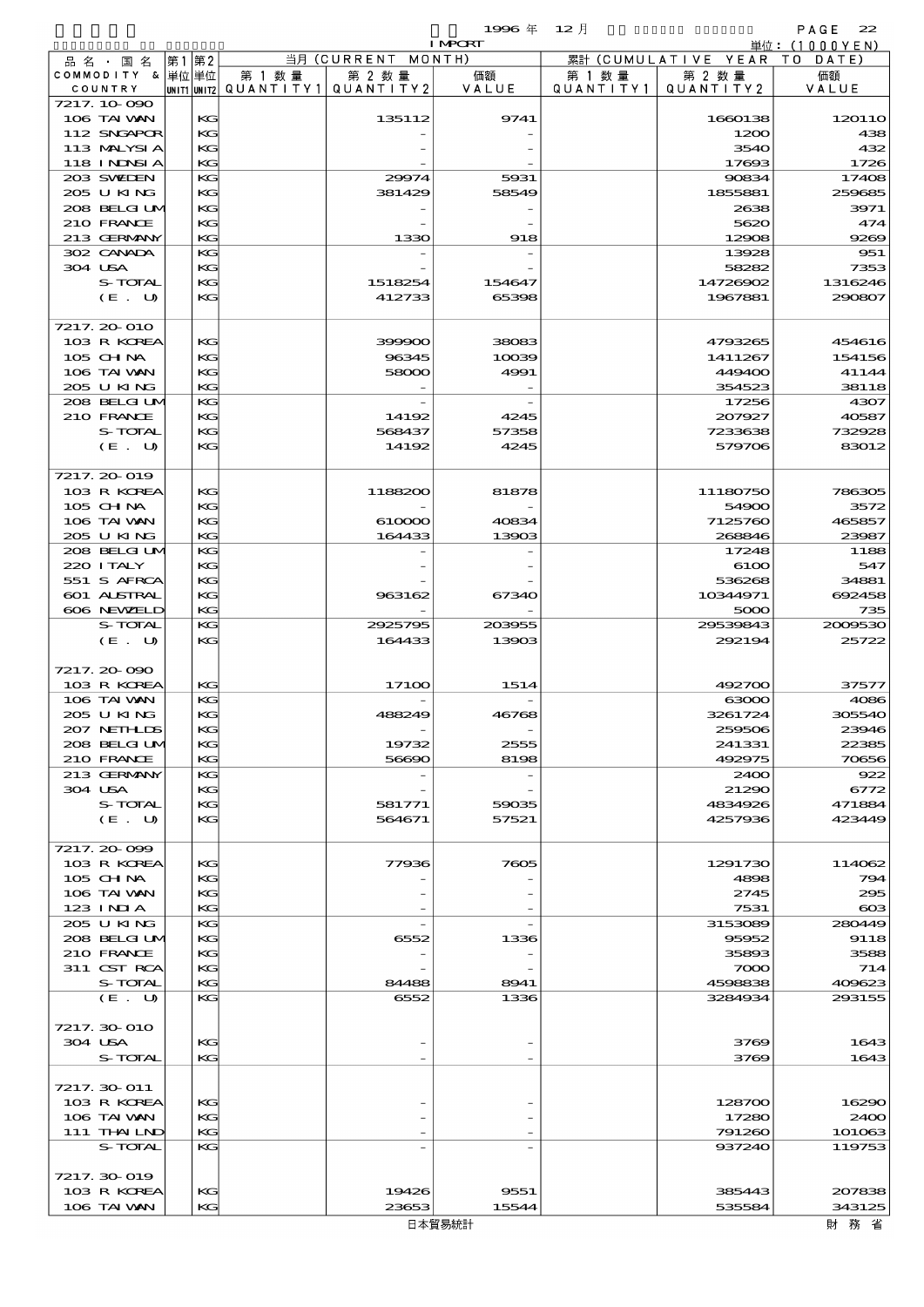|                            |      |              |                                       |                  | 1996年          | $12$ 月               |                              | PAGE<br>23      |
|----------------------------|------|--------------|---------------------------------------|------------------|----------------|----------------------|------------------------------|-----------------|
|                            |      |              |                                       |                  | <b>I MPORT</b> |                      |                              | 単位: $(1000YEN)$ |
| 品名・国名<br>COMMODITY & 単位単位  | 第1第2 |              | 第 1 数量                                | 当月 (CURRENT      | MONTH)         |                      | 累計 (CUMULATIVE YEAR TO DATE) | 価額              |
| COUNTRY                    |      |              | unit1 unit2  Q∪ANT   TY1  Q∪ANT   TY2 | 第 2 数量           | 価額<br>VALUE    | 第 1 数 量<br>QUANTITY1 | 第 2 数量<br>QUANTITY2          | VALUE           |
| 7217. 30-019               |      |              |                                       |                  |                |                      |                              |                 |
| 112 SNGAPOR                |      | KG           |                                       |                  |                |                      | 10365                        | 1420            |
| 208 BELGI UM               |      | KG           |                                       |                  |                |                      | 17280                        | 197C            |
| 210 FRANCE                 |      | KG           |                                       |                  |                |                      | 18003                        | 2928            |
| 213 GERMANY                |      | KC           |                                       |                  |                |                      | 2679                         | 2343            |
| 222 FINAND                 |      | KG           |                                       |                  |                |                      | 1000                         | 48 <sup>°</sup> |
| 304 USA<br><b>S-TOTAL</b>  |      | KG<br>KG     |                                       | 316<br>43395     | 1380<br>26475  |                      | 31877<br>1002231             | 13175<br>573282 |
| (E. U)                     |      | KG           |                                       |                  |                |                      | 38962                        | 7724            |
|                            |      |              |                                       |                  |                |                      |                              |                 |
| 7217.30-090                |      |              |                                       |                  |                |                      |                              |                 |
| 103 R KOREA                |      | KG           |                                       |                  |                |                      | 4700                         | 2844            |
| 106 TAI VAN                |      | KG           |                                       |                  |                |                      | 11043                        | 7597            |
| 304 USA                    |      | KC           |                                       |                  |                |                      | 6784                         | 10632           |
| S-TOTAL                    |      | KG           |                                       |                  |                |                      | 22527                        | 21073           |
| 7217.30-099                |      |              |                                       |                  |                |                      |                              |                 |
| 103 R KOREA                |      | KC           |                                       | 779203           | 85603          |                      | 8640880                      | 929818          |
| 118 INNSI A                |      | KC           |                                       |                  |                |                      | 1485                         | 849             |
| 205 U KING                 |      | KG           |                                       | 35458            | 7882           |                      | 334128                       | 67189           |
| 208 BELGIUM                |      | KG           |                                       |                  |                |                      | 6007                         | 1074            |
| 200 LUNABRG                |      | KG           |                                       |                  |                |                      | 350                          | 235             |
| 220 I TALY                 |      | KG           |                                       |                  |                |                      | 368946                       | $\cos x$        |
| 304 USA                    |      | KG           |                                       |                  |                |                      | 8650                         | 7052            |
| S-TOTAL                    |      | KG           |                                       | 814661           | 93485          |                      | 9360446                      | 1075315         |
| (E. U)                     |      | KG           |                                       | 35458            | 7882           |                      | 709431                       | 137596          |
|                            |      |              |                                       |                  |                |                      |                              |                 |
| 7217.90-011                |      |              |                                       |                  |                |                      |                              |                 |
| 103 R KOREA                |      | KC           |                                       |                  |                |                      | 1206                         | 1200            |
| 106 TAI VAN<br>205 U KING  |      | KG<br>KG     |                                       | 3584             | 3616           |                      | 173035<br>82862              | 19451<br>59322  |
| 206 IRELAND                |      | KG           |                                       |                  |                |                      | 1080                         | 844             |
| 207 NETHLIS                |      | KG           |                                       |                  |                |                      | 784                          | 1149            |
| 208 BELGI UM               |      | KG           |                                       |                  |                |                      | 37357                        | 4621            |
| 215 SWIZLD                 |      | KG           |                                       |                  |                |                      | 1390                         | 1691            |
| S-TOTAL                    |      | KG           |                                       | 3584             | 3616           |                      | 297714                       | 88281           |
| (E. U)                     |      | KG           |                                       | 3584             | 3616           |                      | 122083                       | 65936           |
|                            |      |              |                                       |                  |                |                      |                              |                 |
| 7217.90-019                |      |              |                                       |                  |                |                      |                              |                 |
| 103 R KOREA                |      | KG           |                                       |                  |                |                      | 18000                        | 2160            |
| 106 TAI VAN<br>304 USA     |      | KG<br>KG     |                                       |                  |                |                      | 42417<br>1370                | 6025<br>996     |
| S-TOTAL                    |      | KG           |                                       |                  |                |                      | 61787                        | 9181            |
|                            |      |              |                                       |                  |                |                      |                              |                 |
| 7217.90-090                |      |              |                                       |                  |                |                      |                              |                 |
| 103 R KOREA                |      | KG           |                                       |                  |                |                      | 25480                        | 6796            |
| $105$ CHNA                 |      | KG           |                                       |                  |                |                      | 8800                         | 3496            |
| 106 TAI VAN                |      | KG           |                                       | 989              | 387            |                      | 19702                        | 14119           |
| 118 INNSI A                |      | KC           |                                       | 17955            | 1842           |                      | 17955                        | 1842            |
| 203 SWIEN                  |      | KG           |                                       |                  |                |                      | 30107                        | 3811            |
| 208 BELGI UM               |      | KG           |                                       | 3944             | 994            |                      | 11371                        | 3498            |
| 2009 LUNABRG<br>210 FRANCE |      | KC<br>KG     |                                       |                  |                |                      | 14592<br>629                 | 9706<br>425     |
| 213 GERMANY                |      | KC           |                                       |                  |                |                      | 2937                         | 1853            |
| 304 USA                    |      | KG           |                                       |                  |                |                      | 17370                        | 7237            |
| S-TOTAL                    |      | KG           |                                       | 22888            | 3223           |                      | 148943                       | 52791           |
| (E. U)                     |      | KG           |                                       | 3944             | 994            |                      | 59636                        | 19299           |
|                            |      |              |                                       |                  |                |                      |                              |                 |
| 7218 10 000                |      |              |                                       |                  |                |                      |                              |                 |
| 203 SVELEN                 |      | $\mathbf{M}$ |                                       | 18               | 3690           |                      | 142                          | 31065           |
| 205 U KING                 |      | M            |                                       |                  |                |                      | 4                            | 9527            |
| 304 USA                    |      | M            |                                       | $\boldsymbol{z}$ | 7648           |                      | 59                           | 48225           |
| S-TOTAL                    |      | $\mathbf{M}$ |                                       | $\infty$         | 11338          |                      | 205                          | 88820           |
| (E. U)                     |      | $\mathbf{M}$ |                                       | 18               | 3690           |                      | 146                          | 40592           |
| 7218 91-000                |      |              |                                       |                  |                |                      |                              |                 |
| 106 TAI VAN                |      | KG           |                                       |                  |                |                      | 2029900                      | 280223          |
| 203 SVELEN                 |      | KC           |                                       |                  |                |                      | 550                          | 559             |
| 304 USA                    |      | KC           |                                       |                  |                |                      | 376594                       | 85713           |
| 551 S AFRCA                |      | KG           |                                       |                  |                |                      | 634370                       | 88853           |
| S-TOTAL                    |      | KG           |                                       |                  |                |                      | 3041414                      | 455348          |
| (E. U)                     |      | KG           |                                       |                  |                |                      | 550                          | 559             |
|                            |      |              |                                       |                  |                |                      |                              |                 |
| 7218 99 000                |      |              |                                       |                  |                |                      |                              |                 |

106 TAIWAN KG 17100 3980 4148337 579149<br>日本貿易統計 財務省 財務省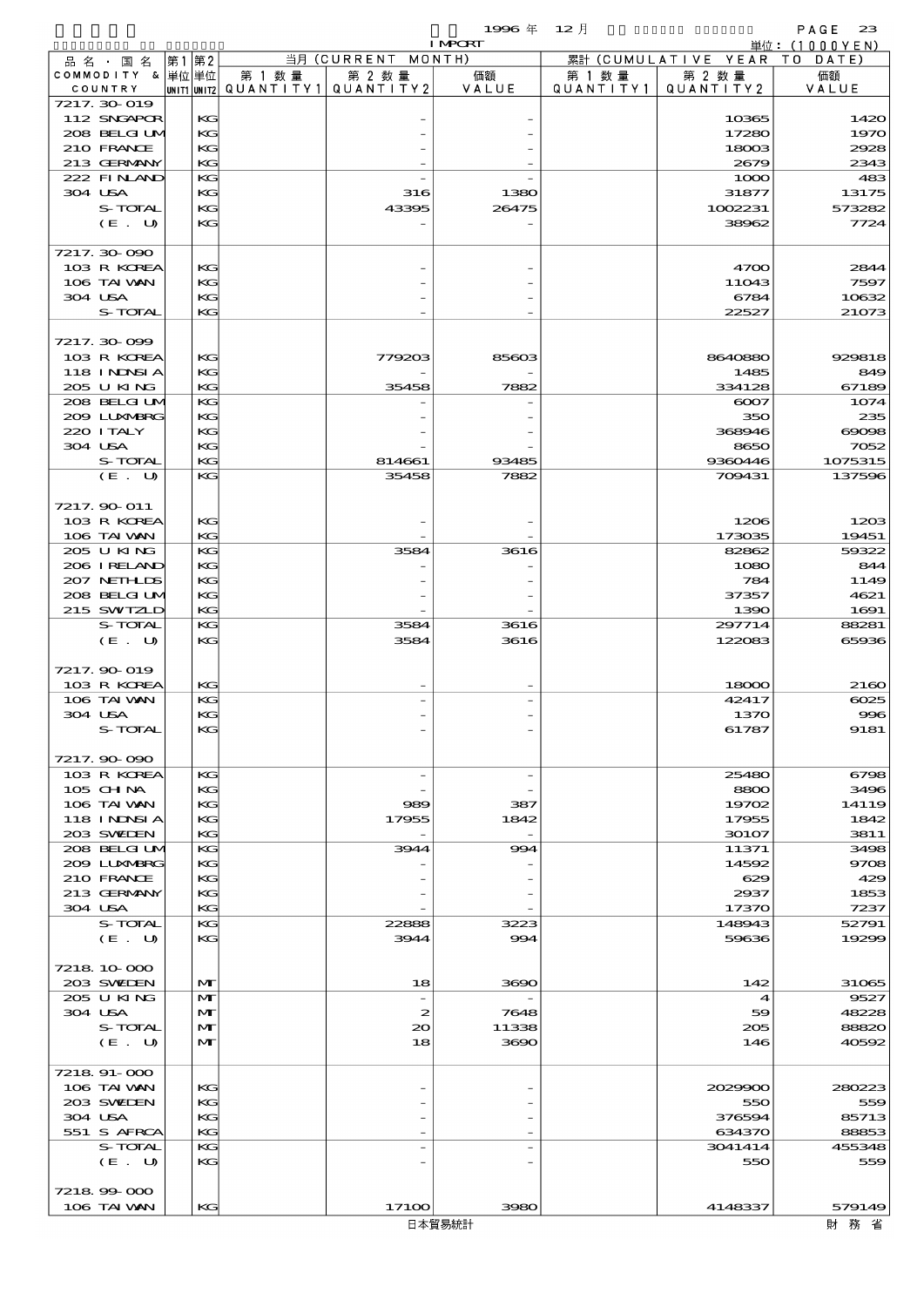$PAGE$  24<br>単位:(1000YFN)

 $1996$   $\#$   $12$   $\#$ 

|                  |      |              |                                       |                          | <b>TMCKT</b>     |         |                              | 里位:(丨 U U U Y L N ) |
|------------------|------|--------------|---------------------------------------|--------------------------|------------------|---------|------------------------------|---------------------|
| 品名・国名            | 第1第2 |              |                                       | 当月 (CURRENT MONTH)       |                  |         | 累計 (CUMULATIVE YEAR TO DATE) |                     |
| COMMODITY & 単位単位 |      |              | 第 1 数 量                               | 第 2 数量                   | 価額               | 第 1 数 量 | 第 2 数量                       | 価額                  |
| COUNTRY          |      |              | UNIT1 UNIT2  QUANT   TY1  QUANT   TY2 |                          | VALUE            |         | QUANTITY1   QUANTITY2        | VALUE               |
| 721899000        |      |              |                                       |                          |                  |         |                              |                     |
| 123 INIA         |      | KG           |                                       |                          |                  |         | 26660                        | 5579                |
|                  |      |              |                                       |                          |                  |         |                              |                     |
| 208 BELGI UM     |      | KG           |                                       | 50                       | 409              |         | 50                           | 409                 |
| 304 USA          |      | KG           |                                       | 18162                    | 5058             |         | 57763                        | 50506               |
| 551 S AFRCA      |      | KG           |                                       | 35160                    | 51 <sub>10</sub> |         | 37020                        | 5364                |
|                  |      |              |                                       |                          |                  |         |                              |                     |
| S-TOTAL          |      | KG           |                                       | 70472                    | 14557            |         | 4269830                      | 641007              |
| (E. U)           |      | KG           |                                       | 50                       | 409              |         | 50                           | 409                 |
|                  |      |              |                                       |                          |                  |         |                              |                     |
|                  |      |              |                                       |                          |                  |         |                              |                     |
| 7219 11-000      |      |              |                                       |                          |                  |         |                              |                     |
| 103 R KOREA      |      | M            |                                       | 7                        | 1814             |         | 26                           | 6578                |
| 304 USA          |      | M            |                                       |                          |                  |         | $\mathbf o$                  | 870                 |
|                  |      |              |                                       |                          |                  |         |                              |                     |
| S-TOTAL          |      | M            |                                       | 7                        | 1814             |         | 26                           | 7448                |
|                  |      |              |                                       |                          |                  |         |                              |                     |
| 7219. 12-000     |      |              |                                       |                          |                  |         |                              |                     |
|                  |      |              |                                       |                          |                  |         |                              |                     |
| 103 R KOREA      |      | M            |                                       | 185                      | 31389            |         | <b>1O11</b>                  | 171028              |
| 106 TAI VAN      |      | M            |                                       |                          |                  |         | 20                           | 3834                |
| 203 SWIEN        |      | M            |                                       |                          |                  |         | 15                           | 20376               |
|                  |      |              |                                       |                          |                  |         |                              |                     |
| 222 FINAND       |      | M            |                                       | 28                       | 5240             |         | 325                          | 65733               |
| 304 USA          |      | M            |                                       |                          |                  |         | $\mathbf o$                  | 838                 |
| S-TOTAL          |      | M            |                                       | 213                      | 36629            |         | 1371                         | 261809              |
|                  |      |              |                                       |                          |                  |         |                              |                     |
| (E. U)           |      | M            |                                       | 28                       | 5240             |         | 340                          | 86109               |
|                  |      |              |                                       |                          |                  |         |                              |                     |
|                  |      |              |                                       |                          |                  |         |                              |                     |
| 7219. 13-000     |      |              |                                       |                          |                  |         |                              |                     |
| 103 R KOREA      |      | M            |                                       | 596                      | 95195            |         | 7877                         | 1189592             |
| 106 TAI VAN      |      | M            |                                       |                          |                  |         | 14                           | 2300                |
| 222 FINAND       |      | $\mathbf{M}$ |                                       | 42                       |                  |         | 477                          | 94205               |
|                  |      |              |                                       |                          | 7906             |         |                              |                     |
| 304 USA          |      | M            |                                       |                          |                  |         | 2                            | 832                 |
| 551 S AFRCA      |      | M            |                                       |                          |                  |         | 400                          | 60590               |
|                  |      |              |                                       |                          |                  |         |                              |                     |
| S-TOTAL          |      | M            |                                       | 638                      | 103101           |         | 8770                         | 1347519             |
| (E. U)           |      | M            |                                       | 42                       | 7906             |         | 477                          | 94205               |
|                  |      |              |                                       |                          |                  |         |                              |                     |
|                  |      |              |                                       |                          |                  |         |                              |                     |
| 7219.14-000      |      |              |                                       |                          |                  |         |                              |                     |
| 103 R KOREA      |      | $\mathbf{M}$ |                                       |                          |                  |         | $\bf{8}$                     | 14437               |
| 222 FINAND       |      | M            |                                       |                          |                  |         | 16                           | 2899                |
|                  |      |              |                                       |                          |                  |         |                              |                     |
| 304 USA          |      | M            |                                       |                          |                  |         | 5                            | 19869               |
| S-TOTAL          |      | M            |                                       |                          |                  |         | 87                           | 37205               |
| (E. U)           |      | $\mathbf{M}$ |                                       |                          |                  |         | 16                           | 2899                |
|                  |      |              |                                       |                          |                  |         |                              |                     |
|                  |      |              |                                       |                          |                  |         |                              |                     |
| 7219 21-000      |      |              |                                       |                          |                  |         |                              |                     |
| 103 R KOREA      |      | M            |                                       | $\boldsymbol{\infty}$    | 15544            |         | 184                          | 46336               |
|                  |      |              |                                       |                          |                  |         |                              |                     |
| 203 SWIDEN       |      | M            |                                       |                          |                  |         | 17                           | 22271               |
| 207 NETHLIS      |      | M            |                                       |                          |                  |         | $\mathbf{o}$                 | 3440                |
| 208 BELGI UM     |      | $\mathbf{M}$ |                                       |                          |                  |         | 59                           | 21206               |
|                  |      |              |                                       |                          |                  |         |                              |                     |
| 218 SPAIN        |      | M            |                                       |                          |                  |         | 51                           | 12064               |
| 304 USA          |      | M            |                                       | 1                        | 1381             |         | 8                            | 16693               |
| S-TOTAL          |      | M            |                                       | 61                       | 16925            |         | 319                          | 122010              |
|                  |      |              |                                       |                          |                  |         |                              |                     |
| (E. U)           |      | M            |                                       |                          |                  |         | 127                          | 58981               |
|                  |      |              |                                       |                          |                  |         |                              |                     |
| 7219 22 000      |      |              |                                       |                          |                  |         |                              |                     |
|                  |      |              |                                       |                          |                  |         |                              |                     |
| 103 R KOREA      |      | M            |                                       | $\mathbf o$              | 4517             |         | 115                          | 26517               |
| 105 CH NA        |      | M            |                                       |                          |                  |         | $\boldsymbol{z}$             | 1144                |
| 203 SWIDEN       |      | M            |                                       |                          |                  |         | 8                            | 9828                |
|                  |      | M            |                                       |                          |                  |         |                              | 8271                |
| 205 U KING       |      |              |                                       |                          |                  |         | $\boldsymbol{z}$             |                     |
| 210 FRANCE       |      | M            |                                       |                          |                  |         | 1                            | 5278                |
| 222 FINAND       |      | M            |                                       |                          |                  |         | 216                          | 44847               |
| 225 ALSTRIA      |      | M            |                                       | 1                        | 2381             |         | 5                            | 13181               |
|                  |      |              |                                       |                          |                  |         |                              |                     |
| 304 USA          |      | M            |                                       | 29                       | 30748            |         | 48                           | 66984               |
| 305 MEXICO       |      | M            |                                       |                          |                  |         | 72                           | 2680                |
| S-TOTAL          |      | M            |                                       | 30                       | 37646            |         | 469                          | 178730              |
|                  |      |              |                                       |                          |                  |         |                              |                     |
| (E. U)           |      | $\mathbf{M}$ |                                       | 1                        | 2381             |         | 232                          | 81405               |
|                  |      |              |                                       |                          |                  |         |                              |                     |
| 7219 23 000      |      |              |                                       |                          |                  |         |                              |                     |
|                  |      |              |                                       |                          |                  |         |                              |                     |
| 103 R KOREA      |      | M            |                                       |                          |                  |         | 266                          | 45171               |
| 105 CHNA         |      | M            |                                       |                          |                  |         | 1                            | 460                 |
| 205 U KING       |      | M            |                                       |                          |                  |         | $\mathbf o$                  | 221                 |
|                  |      |              |                                       |                          |                  |         |                              |                     |
| 210 FRANCE       |      | M            |                                       | $\overline{\phantom{0}}$ |                  |         | 4                            | 9086                |
| 222 FINAND       |      | M            |                                       |                          |                  |         | 165                          | 33356               |
| 304 USA          |      | M            |                                       | $\mathbf o$              | 2178             |         | з                            | $\cos 5$            |
|                  |      |              |                                       |                          |                  |         |                              |                     |
| S-TOTAL          |      | M            |                                       | $\mathbf o$              | 2178             |         | 439                          | 94329               |
| (E. U)           |      | $\mathbf{M}$ |                                       |                          |                  |         | 169                          | 42663               |
|                  |      |              |                                       |                          |                  |         |                              |                     |
|                  |      |              |                                       |                          |                  |         |                              |                     |
| 7219. 24-000     |      |              |                                       |                          |                  |         |                              |                     |
| 105 CHNA         |      | M            |                                       |                          |                  |         | 5                            | 2000                |
| 113 MALYSIA      |      | M            |                                       |                          |                  |         | 4                            | 1260                |
|                  |      |              |                                       |                          |                  |         |                              |                     |
| 205 U KING       |      | $\mathbf{M}$ |                                       |                          |                  |         | 12                           | 16199               |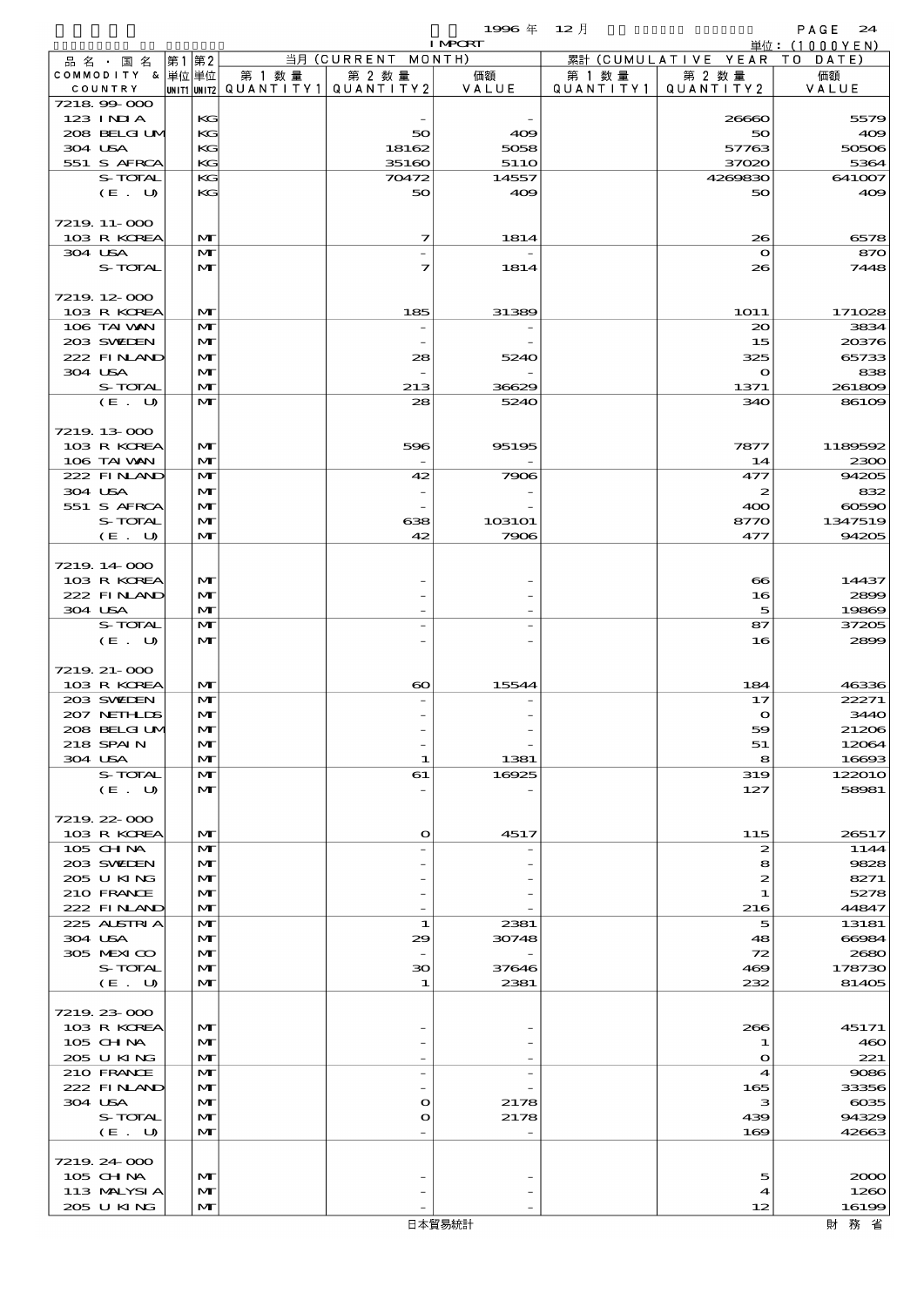$1996 \& 12 \nparallel$  PAGE 25

|                            |                   |        |                                       | <b>I MPORT</b> |            |                              | .<br>単位: $(1000YEN)$ |
|----------------------------|-------------------|--------|---------------------------------------|----------------|------------|------------------------------|----------------------|
| 品名 国名                      | 第1第2              |        | 当月 (CURRENT MONTH)                    |                |            | 累計 (CUMULATIVE YEAR TO DATE) |                      |
| COMMODITY & 単位単位           |                   | 第 1 数量 | 第 2 数量                                | 価額             | 第 1 数 量    | 第 2 数量                       | 価額                   |
| COUNTRY                    |                   |        | unit1 unit2  QUANT   TY1  QUANT   TY2 | VALUE          | QUANTITY11 | QUANTITY 2                   | VALUE                |
| 7219 24 000<br>225 ALSTRIA | M                 |        | $\mathbf o$                           | 3425           |            | 6                            | 43928                |
| 304 USA                    | $\mathbf{M}$      |        | O                                     | 1674           |            | 34                           | 53719                |
| 601 ALSTRAL                | $\mathbf{M}$      |        |                                       |                |            | 5                            | 1628                 |
| S-TOTAL                    | M                 |        | O                                     | 5099           |            | $\bf{8}$                     | 118734               |
| (E. U)                     | M                 |        | $\mathbf o$                           | 3425           |            | 18                           | 60127                |
|                            |                   |        |                                       |                |            |                              |                      |
| 7219. 31-000               |                   |        |                                       |                |            |                              |                      |
| 203 SWIEN<br>205 U KING    | M<br>M            |        | 7                                     | 4652           |            | 143                          | 93631                |
| 220 I TALY                 | M                 |        | $\overline{a}$                        |                |            | $\mathbf o$<br>$\mathbf{o}$  | 738<br>648           |
| 222 FINAND                 | M                 |        | 22                                    | 4577           |            | 622                          | 136942               |
| 225 ALSTRIA                | M                 |        | $\mathbf{o}$                          | 878            |            | $\bullet$                    | 878                  |
| 304 USA                    | $\mathbf{M}$      |        |                                       |                |            | 7                            | 14551                |
| S-TOTAL                    | M                 |        | 29                                    | 1O1O7          |            | 772                          | 247388               |
| (E. U)                     | M                 |        | 29                                    | 10107          |            | 765                          | 232837               |
|                            |                   |        |                                       |                |            |                              |                      |
| 7219.32-000<br>103 R KOREA | M                 |        | 85                                    | 18325          |            | 375                          | 83902                |
| 203 SWIEN                  | $\mathbf{M}$      |        | 35                                    | 10440          |            | 218                          | 59133                |
| 222 FINAND                 | M                 |        | 104                                   | 21781          |            | 1339                         | 289018               |
| 304 USA                    | M                 |        | 1                                     | 2534           |            | 10                           | 20596                |
| S-TOTAL                    | $\mathbf{M}$      |        | 225                                   | 53080          |            | 1942                         | 452649               |
| (E. U)                     | $\mathbf{M}$      |        | 139                                   | 32221          |            | 1557                         | 348151               |
|                            |                   |        |                                       |                |            |                              |                      |
| 7219.33-000                |                   |        |                                       |                |            |                              |                      |
| 103 R KOREA                | $\mathbf{M}$<br>M |        | 890                                   | 181088         |            | 4753                         | 975514<br>3547       |
| 105 CH NA<br>106 TAI VAN   | M                 |        |                                       |                |            | 18<br>82                     | 17941                |
| 203 SWIEN                  | $\mathbf{M}$      |        |                                       |                |            | 108                          | 43279                |
| 204 DENMARK                | M                 |        |                                       |                |            | з                            | 1144                 |
| 205 U KING                 | $\mathbf{M}$      |        |                                       |                |            | $\bullet$                    | 804                  |
| 210 FRANCE                 | M                 |        |                                       |                |            | $\mathbf o$                  | 1314                 |
| 213 GERMANY                | M                 |        |                                       |                |            | 10                           | 5757                 |
| 222 FINAND                 | M                 |        | 188                                   | 37855          |            | 2888                         | 609145               |
| 225 ALSTRIA                | M<br>$\mathbf{M}$ |        |                                       |                |            | $\mathbf{o}$                 | 1276                 |
| 304 USA<br>410 BRAZIL      | M                 |        | 2<br>2                                | 5608<br>252    |            | 14<br>27                     | 53576<br>3007        |
| S-TOTAL                    | M                 |        | 1082                                  | 224803         |            | 7903                         | 1716304              |
| (E. U)                     | M                 |        | 188                                   | 37855          |            | 3009                         | 662719               |
|                            |                   |        |                                       |                |            |                              |                      |
| 7219. 34 000               |                   |        |                                       |                |            |                              |                      |
| 103 R KOREA                | м                 |        | 1883                                  | 407293         |            | 9991                         | 2218304              |
| 106 TAI VAN<br>108 HG KONG | M<br>M            |        |                                       |                |            | 48                           | 12312<br>1059        |
| 111 THAILND                | M                 |        |                                       |                |            | 1<br>94                      | 23178                |
| 203 SWIDEN                 | M                 |        |                                       |                |            | 4                            | 4419                 |
| 2005 U KING                | M                 |        |                                       |                |            | $\mathbf o$                  | 1877                 |
| 213 GERMANY                | M                 |        |                                       |                |            | 5                            | 4216                 |
| 222 FINAND                 | M                 |        | 35                                    | 8192           |            | 1210                         | 276134               |
| 304 USA                    | M                 |        | 1                                     | 2199           |            | 7                            | 29848                |
| 410 BRAZIL                 | M                 |        | з                                     | 413            |            | 112                          | 14409                |
| S-TOTAL<br>(E. U)          | M<br>M            |        | 1922<br>35                            | 418097<br>8192 |            | 11472<br>1219                | 2585756<br>286646    |
|                            |                   |        |                                       |                |            |                              |                      |
| 7219.35-000                |                   |        |                                       |                |            |                              |                      |
| 103 R KOREA                | M                 |        | 139                                   | 35228          |            | 700                          | 181151               |
| 105 CH NA                  | M                 |        |                                       |                |            | $\mathbf o$                  | 395                  |
| 106 TAI VAN                | M                 |        |                                       |                |            | 8                            | 2379                 |
| 304 USA                    | M                 |        | O                                     | 457            |            | 25                           | 58716                |
| 410 BRAZIL                 | M<br>$\mathbf{M}$ |        |                                       |                |            | 22                           | 2558                 |
| S-TOTAL                    |                   |        | 139                                   | 35685          |            | 755                          | 245199               |
| 7219.90-000                |                   |        |                                       |                |            |                              |                      |
| 103 R KOREA                | M                 |        |                                       |                |            | 8                            | 11286                |
| 106 TAI VAN                | M                 |        |                                       |                |            | $\mathbf o$                  | 284                  |
| 108 HG KONG                | M                 |        |                                       |                |            | $\mathbf o$                  | 832                  |
| 203 SWIDEN                 | M                 |        |                                       |                |            | 7                            | 131124               |
| 205 U KING                 | M                 |        |                                       |                |            | з                            | 8552                 |
| 213 GERMANY<br>220 I TALY  | M<br>M            |        |                                       |                |            | 4<br>1                       | 10921<br>4395        |
| 304 USA                    | M                 |        | 1                                     | 2453           |            | 27                           | 37038                |
| S-TOTAL                    | M                 |        | 1                                     | 2453           |            | 50                           | 204432               |
| (E. U)                     | M                 |        |                                       |                |            | 15                           | 154992               |
|                            |                   |        |                                       |                |            |                              |                      |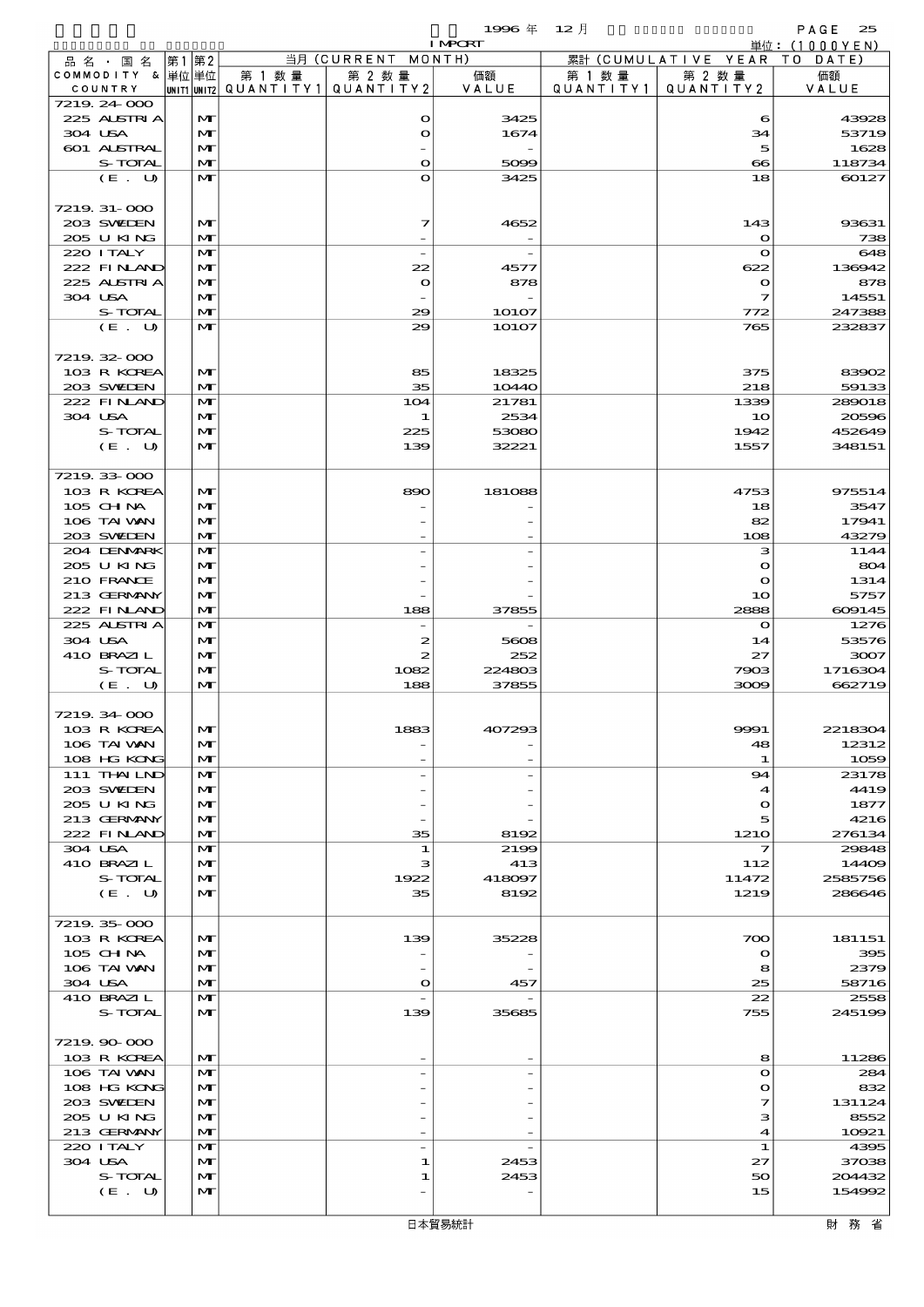$1996 \nless 12 \nless 12$ 

|                          |             |       |              |        |                                 | <b>I MPORT</b> |         |                              | 単位: (1000YEN)              |
|--------------------------|-------------|-------|--------------|--------|---------------------------------|----------------|---------|------------------------------|----------------------------|
| 品名・国名                    |             | 第1 第2 |              |        | 当月 (CURRENT MONTH)              |                |         | 累計 (CUMULATIVE YEAR TO DATE) |                            |
| COMMODITY & 単位単位         |             |       |              | 第 1 数量 | 第 2 数量                          | 価額             | 第 1 数 量 | 第 2 数量                       | 価額                         |
| COUNTRY<br>7220 11-000   |             |       |              |        | UNIT1 UNIT2 QUANTITY1 QUANTITY2 | VALUE          |         | QUANTITY1   QUANTITY2        | VALUE                      |
| 203 SWIEN                |             |       | M            |        |                                 |                |         | 2                            | 1432                       |
| 207 NETHLIS              |             |       | M            |        |                                 |                |         | $\mathbf{\Omega}$            | 643                        |
| 210 FRANCE               |             |       | M            |        | $\mathbf o$                     | 346            |         | $\mathbf o$                  | 346                        |
| 225 ALSTRIA              |             |       | $\mathbf{M}$ |        |                                 |                |         | 4                            | 6846                       |
| 304 USA                  |             |       | $\mathbf{M}$ |        | $\mathbf o$                     | 213            |         | 5                            | 6163                       |
| 606 NEWELD               |             |       | M            |        |                                 |                |         | $\mathbf o$                  | 249                        |
|                          | S-TOTAL     |       | $\mathbf{M}$ |        | $\mathbf o$                     | 559            |         | 11                           | 15679                      |
|                          | $(E_U U)$   |       | $\mathbf{M}$ |        | $\mathbf o$                     | 346            |         | 6                            | 9267                       |
| 7220 12 000              |             |       |              |        |                                 |                |         |                              |                            |
| 205 U KING               |             |       | M            |        |                                 |                |         | 9                            | 4626                       |
| 213 GERMANY              |             |       | M            |        | 2                               | 4027           |         | з                            | 33841                      |
| 225 ALSTRIA              |             |       | $\mathbf{M}$ |        |                                 |                |         | 5                            | 7268                       |
| 304 USA                  |             |       | $\mathbf{M}$ |        | 29                              | 10534          |         | 49                           | 25872                      |
|                          | S-TOTAL     |       | $\mathbf{M}$ |        | 31                              | 14561          |         | $\infty$                     | 71607                      |
|                          | (E. U)      |       | M            |        | 2                               | 4027           |         | 17                           | 45735                      |
|                          |             |       |              |        |                                 |                |         |                              |                            |
| 7220 20 000              |             |       |              |        |                                 |                |         |                              |                            |
| 103 R KOREA              |             |       | M            |        |                                 |                |         | 5                            | $\boldsymbol{\mathrm{co}}$ |
| 105 CHNA                 |             |       | $\mathbf{M}$ |        |                                 |                |         | з                            | 750                        |
| 106 TAI VAN              | 111 THAILND |       | M<br>M       |        |                                 |                |         | 19<br>21                     | 4603<br>14032              |
|                          | 112 SNGAPOR |       | $\mathbf{M}$ |        |                                 |                |         | 8                            | 7875                       |
| 203 SWIDEN               |             |       | $\mathbf{M}$ |        | 31                              | 25048          |         | 431                          | 369130                     |
| 205 U KING               |             |       | $\mathbf{M}$ |        |                                 |                |         | 10                           | $\cos$                     |
| 210 FRANCE               |             |       | M            |        |                                 |                |         | 5                            | 6205                       |
| 213 GERMANY              |             |       | M            |        |                                 |                |         | $\bullet$                    | 727                        |
|                          | 222 FINAND  |       | $\mathbf{M}$ |        | 9                               | 1636           |         | 14O                          | 31441                      |
| 225 ALSTRIA              |             |       | $\mathbf{M}$ |        |                                 |                |         | 7                            | 6237                       |
| 304 USA                  |             |       | $\mathbf{M}$ |        | 2                               | 4084           |         | 84                           | 110259                     |
| 410 BRAZIL               |             |       | M            |        | 11                              | 1395           |         | 11                           | 1395                       |
|                          | S-TOTAL     |       | $\mathbf{M}$ |        | 53                              | 32163          |         | 744                          | 559323                     |
|                          | (E. U)      |       | $\mathbf{M}$ |        | 40                              | 26684          |         | 593                          | 419808                     |
| 7220.90-000              |             |       |              |        |                                 |                |         |                              |                            |
| 203 SVELEN               |             |       | M            |        | 11                              | 21985          |         | 179                          | 337851                     |
| 213 GERMANY              |             |       | M            |        |                                 |                |         | $\bullet$                    | 1089                       |
| 225 ALSTRIA              |             |       | $\mathbf{M}$ |        |                                 |                |         | O                            | 311                        |
| 302 CANADA               |             |       | $\mathbf{M}$ |        |                                 |                |         | -1                           | 1322                       |
| 304 USA                  |             |       | $\mathbf{M}$ |        | 15                              | 22003          |         | 360                          | 454067                     |
|                          | S-TOTAL     |       | M            |        | 26                              | 43988          |         | 540                          | 794640                     |
|                          | (E. U)      |       | $\mathbf{M}$ |        | 11                              | 21985          |         | 179                          | 339251                     |
|                          |             |       |              |        |                                 |                |         |                              |                            |
| 7221.00.000              |             |       |              |        |                                 |                |         |                              |                            |
| 103 R KOREA              |             |       | M            |        | 496                             | 97523          |         | 3483                         | 715745                     |
| 106 TAI WAN              |             |       | M            |        | 17                              | 3737           |         | 320                          | 66000                      |
| 203 SWIDEN<br>210 FRANCE |             |       | M<br>M       |        |                                 |                |         | 526<br>35                    | 157835<br>7643             |
| 220 ITALY                |             |       | M            |        |                                 |                |         | 1                            | 252                        |
| 304 USA                  |             |       | M            |        | $\bullet$                       | 212            |         | $\mathbf o$                  | 2300                       |
|                          | S-TOTAL     |       | M            |        | 513                             | 101472         |         | 4365                         | 949775                     |
|                          | (E. U)      |       | M            |        |                                 |                |         | 562                          | 165730                     |
|                          |             |       |              |        |                                 |                |         |                              |                            |
| 7222. 11-000             |             |       |              |        |                                 |                |         |                              |                            |
|                          | 103 R KOREA |       | KG           |        | 61393                           | 14238          |         | 1323253                      | 297793                     |
| $105$ CHNA               |             |       | KG           |        |                                 |                |         | 118884                       | 15957                      |
| 106 TAI VAN              |             |       | KG           |        |                                 |                |         | 810                          | 424                        |
|                          | 111 THAILND |       | KG           |        |                                 |                |         | 1081                         | 534                        |
| $123$ INIA               | 112 SNGAPOR |       | KG<br>KG     |        | 767                             | 541            |         | 767<br>24841                 | 541<br>6135                |
| 203 SVELEN               |             |       | KG           |        | 22187                           | 5855           |         | 900054                       | 256381                     |
| 205 U KING               |             |       | KG           |        |                                 |                |         | 2049                         | 2569                       |
| 220 I TALY               |             |       | KG           |        |                                 |                |         | 928                          | 440                        |
| 302 CANADA               |             |       | KG           |        | 300                             | 622            |         | 1620                         | 3888                       |
| 304 USA                  |             |       | KG           |        | 7167                            | 8442           |         | 106164                       | 115600                     |
| <b>601 ALSTRAL</b>       |             |       | KG           |        |                                 |                |         | 102                          | 569                        |
|                          | S-TOTAL     |       | KG           |        | 91814                           | 29698          |         | 2480553                      | 700831                     |
|                          | (E. U)      |       | KG           |        | 22187                           | 5855           |         | 903031                       | 259390                     |
|                          |             |       |              |        |                                 |                |         |                              |                            |
| 7222.19.000              |             |       |              |        |                                 |                |         |                              |                            |
| 106 TAI VAN              | 103 R KOREA |       | KG<br>KG     |        | 16590                           | 3719           |         | 160837                       | 38582                      |
| 205 U KING               |             |       | КG           |        |                                 |                |         | 4064<br>1051                 | 1360<br>4100               |
|                          | 213 GERMANY |       | KG           |        |                                 |                |         | 28900                        | 25268                      |
|                          |             |       |              |        |                                 |                |         |                              |                            |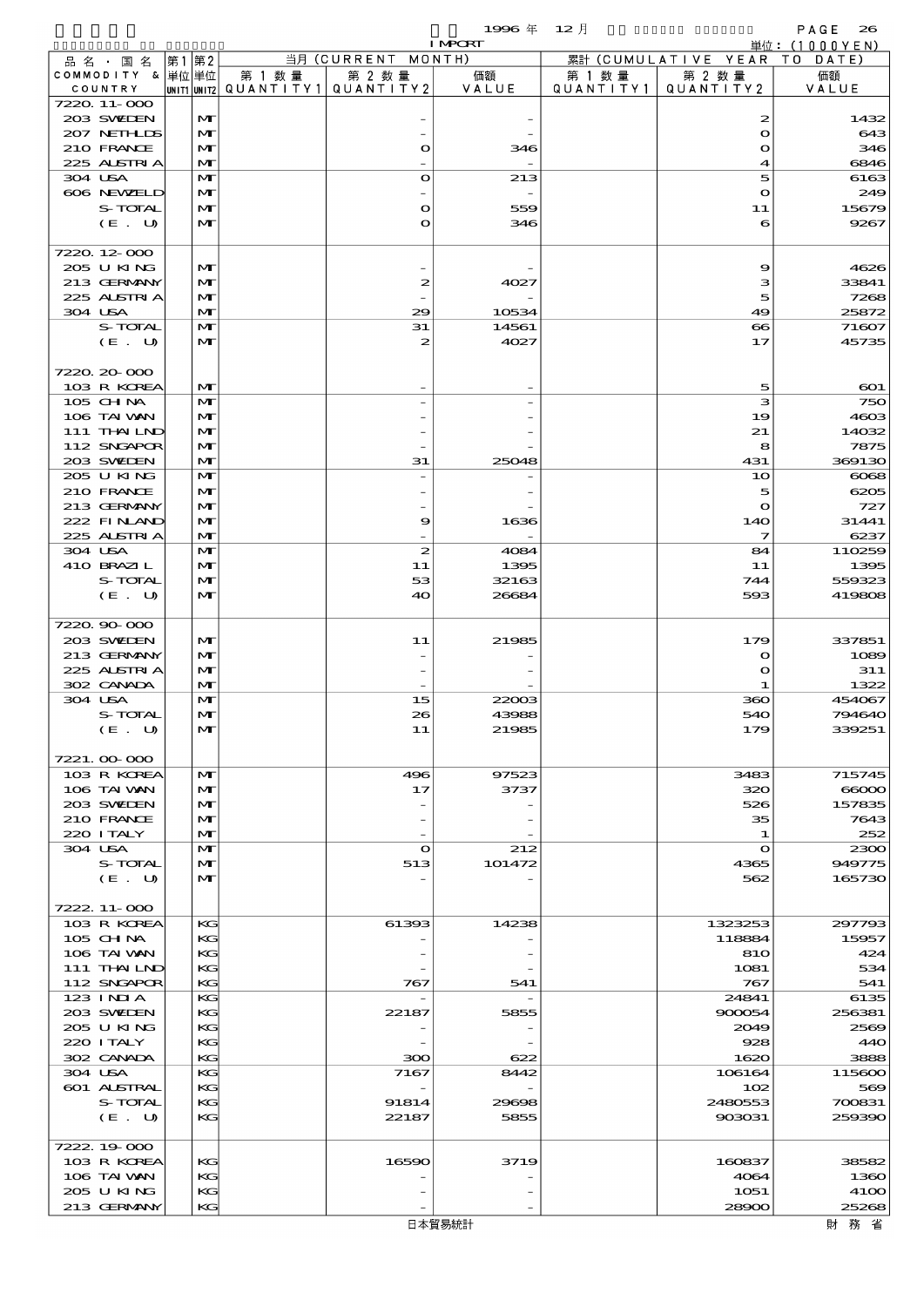|                           |      |              |                          |                                          | 1996年          | $12$ 月    |                           | PAGE<br>27                     |
|---------------------------|------|--------------|--------------------------|------------------------------------------|----------------|-----------|---------------------------|--------------------------------|
| 品名・国名                     | 第1第2 |              |                          | 当月 (CURRENT MONTH)                       | <b>I MPCRT</b> |           | 累計 (CUMULATIVE YEAR)      | 単位: $(1000YEN)$<br>T O<br>DATE |
| COMMODITY & 単位単位          |      |              | 第 1 数 量                  | 第 2 数量                                   | 価額             | 第 1 数 量   | 第 2 数量                    | 価額                             |
| COUNTRY<br>7222.19.000    |      |              | unit1 unit2  Q∪ANT   TY1 | QUANTITY2                                | VALUE          | QUANTITY1 | QUANTITY 2                | VALUE                          |
| 302 CANADA                |      | KG           |                          |                                          |                |           | 293                       | $\cos$                         |
| 304 USA                   |      | KG           |                          |                                          |                |           | 24866                     | 51837                          |
| S-TOTAL                   |      | KG           |                          | 16590                                    | 3719           |           | 220011                    | 121750                         |
| (E. U)                    |      | KG           |                          |                                          |                |           | 29951                     | 29368                          |
| 7222.20000                |      |              |                          |                                          |                |           |                           |                                |
| 103 R KOREA               |      | M            |                          | 16                                       | 3949           |           | 266                       | 72528                          |
| 112 SNGAPOR               |      | M            |                          |                                          |                |           | 15                        | 2714                           |
| $123$ INIA<br>203 SVELEN  |      | M<br>M       |                          | 7                                        | 5057           |           | 4<br>14O                  | <b>1O11</b><br>99029           |
| 205 U KING                |      | M            |                          |                                          |                |           | 6                         | 3484                           |
| 210 FRANCE                |      | M            |                          |                                          |                |           | $\mathbf o$               | 215                            |
| 213 GERMANY               |      | M            |                          |                                          |                |           | O                         | 1086                           |
| 215 SWIZLD<br>225 ALSTRIA |      | M<br>M       |                          | $\overline{\phantom{0}}$                 |                |           | $\mathbf{o}$<br>$\bullet$ | 518<br>521                     |
| 304 USA                   |      | M            |                          | $\bullet$                                | 3262           |           | 61                        | 87643                          |
| S-TOTAL                   |      | M            |                          | 23                                       | 12268          |           | 492                       | 268749                         |
| (E. U)                    |      | $\mathbf{M}$ |                          | 7                                        | 5057           |           | 146                       | 104335                         |
| 7222.30.000               |      |              |                          |                                          |                |           |                           |                                |
| 103 R KOREA               |      | $\mathbf{M}$ |                          |                                          |                |           | 272                       | 60968                          |
| $105$ CHNA                |      | M            |                          | 37                                       | 9851           |           | 45                        | 10884                          |
| 108 HG KONG               |      | M            |                          | $\mathbf o$                              | 533            |           | $\mathbf o$               | 788                            |
| 112 SNGAPOR<br>123 INIA   |      | M<br>M       |                          |                                          |                |           | $\mathbf o$<br>17         | 218<br>4190                    |
| 203 SWIEN                 |      | M            |                          |                                          |                |           | 233                       | 63336                          |
| 205 U KING                |      | M            |                          |                                          |                |           | $\mathbf{\Omega}$         | 2305                           |
| 210 FRANCE                |      | M            |                          |                                          |                |           | O                         | 1493                           |
| 213 GERMANY<br>215 SWIZLD |      | M<br>M       |                          | $\mathbf{o}$<br>$\overline{\phantom{0}}$ | 537            |           | 1<br>$\bullet$            | 1722<br>430                    |
| 304 USA                   |      | $\mathbf{M}$ |                          | $\mathbf{o}$                             | 419            |           | $\boldsymbol{z}$          | 47623                          |
| S-TOTAL                   |      | M            |                          | 37                                       | 11340          |           | 570                       | 193957                         |
| (E. U)                    |      | $\mathbf{M}$ |                          | $\mathbf o$                              | 537            |           | 234                       | 68856                          |
| 7222.40-000               |      |              |                          |                                          |                |           |                           |                                |
| 103 R KOREA               |      | M            |                          | 48                                       | 11668          |           | 739                       | 178233                         |
| 105 CHNA                  |      | M            |                          |                                          |                |           | 401                       | 257188                         |
| 106 TAI VAN               |      | M            |                          | 18                                       | 7344           |           | 18                        | 7344                           |
| 112 SNGAPOR<br>203 SWIDEN |      | M<br>M       |                          |                                          |                |           | з<br>1                    | 956<br>1895                    |
| 213 GERMANY               |      | $\mathbf{M}$ |                          |                                          |                |           |                           | 408                            |
| 304 USA                   |      | M            |                          |                                          |                |           | O                         | 1338                           |
| S-TOTAL                   |      | M            |                          | $\bf{e}\bf{s}$                           | 19012          |           | 1162                      | 447362                         |
| (E. U)                    |      | M            |                          |                                          |                |           | 1                         | 2303                           |
| 7223000000                |      |              |                          |                                          |                |           |                           |                                |
| 103 R KOREA               |      | M            |                          | 377                                      | 131788         |           | 3295                      | 1152957                        |
| $105$ CHNA<br>106 TAI VAN |      | M<br>M       |                          | 251<br>14989                             | 79518<br>32513 |           | 3068<br>15736             | 1006381<br>282917              |
| 108 HG KONG               |      | M            |                          |                                          |                |           | 40                        | 13551                          |
| 111 THAILND               |      | M            |                          | 95                                       | 31165          |           | 1930                      | 660753                         |
| 112 SNGAPOR               |      | M            |                          |                                          |                |           | O                         | 558                            |
| 113 MALYSIA<br>$123$ INIA |      | M<br>M       |                          |                                          |                |           | $\mathbf{\Omega}$<br>58   | 232<br>15359                   |
| 203 SWIDEN                |      | M            |                          | 6                                        | 23832          |           | 393                       | 570020                         |
| 205 U KING                |      | M            |                          |                                          |                |           | з                         | 4241                           |
| 208 BELGI UM              |      | M            |                          |                                          |                |           | 7                         | 37275                          |
| 210 FRANCE<br>213 GERMANY |      | M<br>M       |                          | 1                                        | 5715           |           | 15<br>56                  | 3106<br>140588                 |
| 218 SPAIN                 |      | M            |                          |                                          |                |           | $\bullet$                 | 224                            |
| 220 I TALY                |      | M            |                          |                                          |                |           | 7                         | 4119                           |
| 304 USA                   |      | M            |                          | 1                                        | 8926           |           | 10                        | 91769                          |
| 606 NEWELD<br>S-TOTAL     |      | M<br>M       |                          | 15720                                    | 313457         |           | $\mathbf o$<br>24618      | 264<br>3984314                 |
| (E. U)                    |      | M            |                          | 7                                        | 29547          |           | 481                       | 759573                         |
|                           |      |              |                          |                                          |                |           |                           |                                |
| 7224.10.020               |      |              |                          |                                          |                |           |                           |                                |
| 106 TAI VAN<br>S-TOTAL    |      | M<br>M       |                          |                                          |                |           | з<br>з                    | 595<br>595                     |
|                           |      |              |                          |                                          |                |           |                           |                                |
| 7224.10.030               |      |              |                          |                                          |                |           |                           |                                |
| 103 R KOREA<br>105 CH NA  |      | M<br>M       |                          | 162                                      | 8958           |           | 162<br>50                 | 10384<br>3975                  |
| 106 TAI VAN               |      | M            |                          | 19                                       | 1232           |           | 123                       | 8025                           |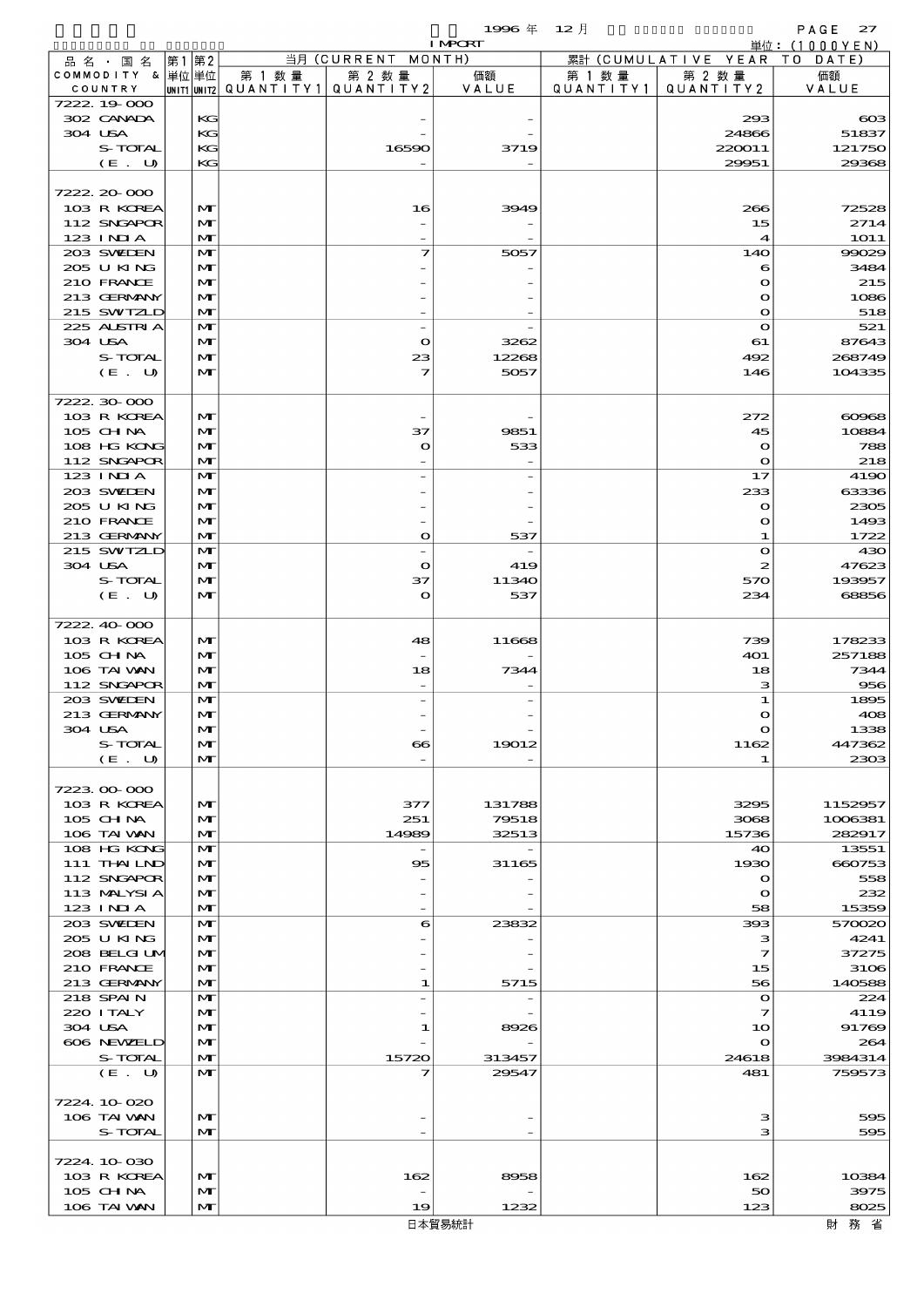$1996 \n& 12 \nparallel$  PAGE 28

|                            |          |        |                                       | <b>I MPORT</b> |           |                              | 単位: (1000YEN)    |
|----------------------------|----------|--------|---------------------------------------|----------------|-----------|------------------------------|------------------|
| 品名・国名                      | 第1 第2    |        | 当月 (CURRENT MONTH)                    |                |           | 累計 (CUMULATIVE YEAR TO DATE) |                  |
| COMMODITY & 単位単位           |          | 第 1 数量 | 第 2 数量                                | 価額             | 第 1 数量    | 第 2 数量                       | 価額               |
| COUNTRY<br>7224.10.030     |          |        | UNIT1 UNIT2  QUANT   TY1  QUANT   TY2 | VALUE          | QUANTITY1 | QUANTITY 2                   | VALUE            |
| 108 HG KONG                | M        |        |                                       |                |           | $\mathbf o$                  | 1043             |
| 205 U KING                 | M        |        | 2                                     | 362            |           | 9                            | 1619             |
| 215 SWIZLD                 | M        |        |                                       |                |           | $\mathbf{o}$                 | 668              |
| 225 ALSTRIA                | M        |        |                                       |                |           | $\Omega$                     | 2926             |
| S-TOTAL                    | M        |        | 183                                   | 10552          |           | 344                          | 28640            |
| (E. U)                     | M        |        | 2                                     | 362            |           | 9                            | 4545             |
|                            |          |        |                                       |                |           |                              |                  |
| 7224.90-030<br>205 U KING  |          |        |                                       |                |           |                              | 17643            |
| 304 USA                    | M<br>M   |        |                                       |                |           | 41<br>6                      | 3284             |
| S-TOTAL                    | M        |        |                                       |                |           | 47                           | 20927            |
| (E. U)                     | M        |        |                                       |                |           | 41                           | 17643            |
|                            |          |        |                                       |                |           |                              |                  |
| 7225.11-000                |          |        |                                       |                |           |                              |                  |
| 103 R KOREA                | KG       |        | 33970                                 | 4973           |           | 747110                       | 113377           |
| 205 U KING                 | KG       |        |                                       |                |           | 1774                         | 376              |
| 210 FRANCE                 | KG       |        |                                       |                |           | 6234                         | 1111             |
| 213 GERMANY<br>223 POLAND  | KG<br>KG |        |                                       |                |           | 176131<br>220470             | 32224<br>35394   |
| 224 RUSSI AN               | KG       |        |                                       |                |           | 19700                        | 3386             |
| S-TOTAL                    | KG       |        | 33970                                 | 4973           |           | 1171419                      | 185868           |
| (E. U)                     | KG       |        |                                       |                |           | 184139                       | 33711            |
|                            |          |        |                                       |                |           |                              |                  |
| 7225.19000                 |          |        |                                       |                |           |                              |                  |
| 103 R KOREA                | KG       |        | 55290                                 | 3280           |           | 5615670                      | 355904           |
| 106 TAI VAN                | KG       |        | 5080                                  | 326            |           | 5080                         | 326              |
| 210 FRANCE                 | KG       |        |                                       |                |           | 122570                       | 16599            |
| 213 GERMANY<br>223 POLAND  | KG<br>KG |        |                                       |                |           | 130985<br>4880               | 14365            |
| S-TOTAL                    | KG       |        | $\cos 70$                             | 3606           |           | 5879185                      | $\cos$<br>387797 |
| (E. U)                     | KG       |        |                                       |                |           | 253555                       | 30964            |
|                            |          |        |                                       |                |           |                              |                  |
| 7225, 20-000               |          |        |                                       |                |           |                              |                  |
| 210 FRANCE                 | KG       |        |                                       |                |           | 2059                         | 5182             |
| 213 GERMANY                | KG       |        |                                       |                |           | 409                          | 1062             |
| 225 ALSTRIA                | KG       |        |                                       |                |           | 2138                         | 1931             |
| 304 USA                    | KG       |        |                                       |                |           | 331                          | 956              |
| S-TOTAL<br>(E. U)          | KG<br>KG |        |                                       |                |           | 4937<br>4606                 | 9131<br>8175     |
|                            |          |        |                                       |                |           |                              |                  |
| 7225, 30, 020              |          |        |                                       |                |           |                              |                  |
| 203 SVEDEN                 | KG       |        |                                       | 268            |           | 12200                        | 268              |
| 304 USA                    | KG       |        |                                       |                |           | 178                          | <b>31O</b>       |
| S-TOTAL                    | KG       |        | 12200                                 | 2682           |           | 12378                        | 2992             |
| (E. U)                     | KG       |        | 12200                                 | 2682           |           | 12200                        | 2682             |
|                            |          |        |                                       |                |           |                              |                  |
| 7225, 40-020<br>$105$ CHNA | KG       |        |                                       |                |           | 16328                        | 1137             |
| 203 SWIEN                  | KG       |        | 12874                                 | 1527           |           | 4775748                      | 508458           |
| 205 U KING                 | KG       |        |                                       |                |           | 142146                       | 34048            |
| 213 GERMANY                | KG       |        |                                       |                |           | 287198                       | 81923            |
| 222 FINAND                 | KG       |        |                                       |                |           | 746                          | 2729             |
| 225 ALSTRIA                | КC       |        |                                       |                |           | 11622                        | 4346             |
| 304 USA                    | KG       |        | 442                                   | 540            |           | 4494                         | 14686            |
| S-TOTAL                    | KG       |        | 13316                                 | 2067           |           | 5238282                      | 647327           |
| (E. U)                     | KG       |        | 12874                                 | 1527           |           | 5217460                      | 631504           |
| 7225, 50 010               |          |        |                                       |                |           |                              |                  |
| 203 SWIEN                  | KG       |        |                                       |                |           | 20520                        | 9372             |
| S-TOTAL                    | KG       |        |                                       |                |           | 20520                        | 9372             |
| (E. U)                     | KG       |        |                                       |                |           | 20520                        | 9372             |
|                            |          |        |                                       |                |           |                              |                  |
| 7225.50-020                |          |        |                                       |                |           |                              |                  |
| 103 R KOREA                | KG       |        |                                       |                |           | 25224                        | 25136            |
| 106 TAI VAN<br>203 SWIEN   | KG<br>KG |        |                                       |                |           | 129105<br>10300              | 6701<br>3359     |
| 210 FRANCE                 | KG       |        |                                       |                |           | 4701                         | 7647             |
| 304 USA                    | KG       |        | 487                                   | 493            |           | 19369                        | 15252            |
| S-TOTAL                    | KG       |        | 487                                   | 493            |           | 188699                       | 58095            |
| (E. U)                     | KG       |        |                                       |                |           | 15001                        | 11006            |
|                            |          |        |                                       |                |           |                              |                  |
| 7225.91-030                |          |        |                                       |                |           |                              |                  |
| 210 FRANCE                 | KG       |        |                                       |                |           | 93930                        | 12915            |
| 304 USA                    | KG       |        |                                       |                |           | 20938                        | 4653             |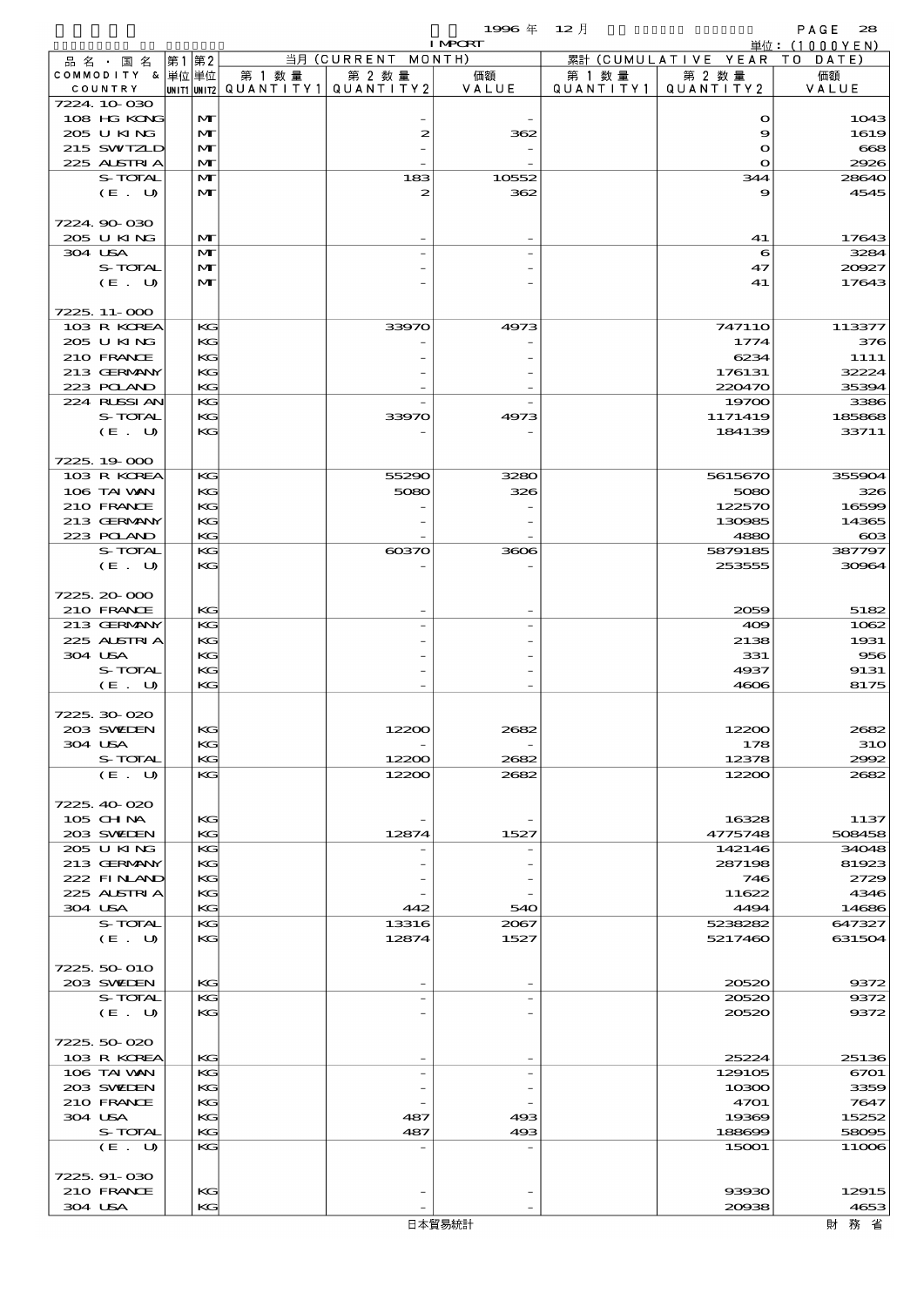$1996 \& 12 \cancel{1}$ 

|                             |                   |        |                                                 | <b>I MPORT</b> |        |                                 | 単位: (1000YEN)  |
|-----------------------------|-------------------|--------|-------------------------------------------------|----------------|--------|---------------------------------|----------------|
| 品名・国名                       | 第1第2              |        | 当月 (CURRENT MONTH)                              |                |        | 累計 (CUMULATIVE YEAR TO DATE)    |                |
| COMMODITY & 単位単位<br>COUNTRY |                   | 第 1 数量 | 第 2 数量<br>UNIT1 UNIT2 QUANT I TY 1 QUANT I TY 2 | 価額<br>VALUE    | 第 1 数量 | 第 2 数量<br>QUANTITY1   QUANTITY2 | 価額<br>VALUE    |
| 7225.91-030                 |                   |        |                                                 |                |        |                                 |                |
| S-TOTAL                     | KG                |        |                                                 |                |        | 114868                          | 17568          |
| (E. U)                      | KG                |        |                                                 |                |        | 93930                           | 12915          |
| 7225.92-030                 |                   |        |                                                 |                |        |                                 |                |
| 205 U KING                  | KG                |        |                                                 |                |        | 78458                           | 8269           |
| 304 USA                     | KG                |        |                                                 |                |        | 81804                           | 8959           |
| S-TOTAL                     | KG                |        |                                                 |                |        | 160262                          | 17228          |
| (E. U)                      | KG                |        |                                                 |                |        | 78458                           | 8269           |
|                             |                   |        |                                                 |                |        |                                 |                |
| 7225.99-030<br>210 FRANCE   | KG                |        |                                                 |                |        | 1405                            | 1845           |
| 304 USA                     | KG                |        |                                                 |                |        | 4792                            | 4795           |
| 601 ALSTRAL                 | KG                |        |                                                 |                |        | 12186                           | 1320           |
| S-TOTAL                     | KG                |        |                                                 |                |        | 18383                           | 7960           |
| (E. U)                      | KG                |        |                                                 |                |        | 1405                            | 1845           |
| 7226.11-000                 |                   |        |                                                 |                |        |                                 |                |
| 103 R KOREA                 | KG                |        |                                                 |                |        | 19420                           | 3088           |
| 106 TAI VAN                 | KG                |        |                                                 |                |        | <b>1100</b>                     | $\infty$       |
| 205 U KING                  | KG                |        |                                                 |                |        | 1042                            | 225            |
| 210 FRANCE                  | KG                |        |                                                 |                |        | 778558                          | 146427         |
| 213 GERMANY                 | KG                |        | 117242                                          | 20691          |        | 2117789                         | 388048         |
| 223 POLAND<br>224 RLSSIAN   | KG<br>KG          |        | 301190                                          | 51340          |        | 2878590<br>5019                 | 505466<br>548  |
| 245 CZECH                   | KG                |        |                                                 |                |        | 1730                            | 367            |
| S-TOTAL                     | KG                |        | 418432                                          | 72031          |        | 5803248                         | 1044769        |
| (E. U)                      | KG                |        | 117242                                          | 20691          |        | 2897389                         | 534700         |
|                             |                   |        |                                                 |                |        |                                 |                |
| 7226.19.000                 |                   |        |                                                 |                |        |                                 |                |
| 103 R KOREA<br>105 CH NA    | KG<br>KG          |        | 31026                                           | 3856           |        | 949863<br>4000                  | 120524<br>328  |
| 108 HG KONG                 | KG                |        |                                                 |                |        | 3328                            | 268            |
| 112 SNGAPOR                 | KG                |        |                                                 |                |        | 78837                           | 8569           |
| 205 U KING                  | KG                |        |                                                 |                |        | 480                             | 416            |
| 210 FRANCE                  | KG                |        |                                                 |                |        | 1251                            | 232            |
| 223 POLAND                  | KG                |        | 1761O                                           | 1584           |        | 22530                           | 2192           |
| 245 CZECH<br>304 USA        | KG<br>KG          |        |                                                 |                |        | 8850<br>1676                    | 925<br>1808    |
| S-TOTAL                     | KG                |        | 48636                                           | 5440           |        | 1070815                         | 135262         |
| (E. U)                      | KG                |        |                                                 |                |        | 1731                            | 648            |
|                             |                   |        |                                                 |                |        |                                 |                |
| 7226.20-000                 |                   |        |                                                 |                |        |                                 |                |
| 203 SWIDEN<br>S-TOTAL       | KG<br>KG          |        | 1418<br>1418                                    | 2323<br>2323   |        | 29463<br>29463                  | 65858<br>65858 |
| (E. U)                      | KG                |        | 1418                                            | 2323           |        | 29463                           | 65858          |
|                             |                   |        |                                                 |                |        |                                 |                |
| 7226 91-010                 |                   |        |                                                 |                |        |                                 |                |
| 105 CH NA                   | $\mathbf{M}$      |        |                                                 |                |        | 11                              | 1642           |
| 106 TAI VAN                 | $\mathbf{M}$      |        |                                                 |                |        | 34                              | 4655           |
| 203 SWIDEN<br>220 I TALY    | M<br>$\mathbf{M}$ |        | $\overline{\phantom{a}}$<br>$\bullet$           | 1451           |        | 13<br>$\mathbf{o}$              | 7594<br>1451   |
| 304 USA                     | $\mathbf{M}$      |        |                                                 |                |        | з                               | 4531           |
| S-TOTAL                     | M                 |        | $\mathbf o$                                     | 1451           |        | 61                              | 19873          |
| (E. U)                      | $\mathbf{M}$      |        | $\mathbf{o}$                                    | 1451           |        | 13                              | 9045           |
|                             |                   |        |                                                 |                |        |                                 |                |
| 7226.91-020<br>105 CH NA    | $\mathbf{M}$      |        |                                                 |                |        | $\mathbf{o}$                    | 747            |
| 203 SWIEN                   | $\mathbf{M}$      |        | $\boldsymbol{z}$                                | 501            |        | 9                               | 3553           |
| 205 U KING                  | $\mathbf{M}$      |        | 14                                              | 1987           |        | 65                              | 9507           |
| 210 FRANCE                  | M                 |        | $\overline{\phantom{a}}$                        |                |        | $\Omega$                        | 344            |
| 213 GERMANY                 | $\mathbf{M}$      |        | $\bullet$                                       | 228            |        | 4                               | 7842           |
| 215 SWIZLD                  | $\mathbf{M}$      |        |                                                 |                |        | O                               | 1336           |
| 222 FINAND<br>304 USA       | M<br>M            |        |                                                 |                |        | $\mathbf o$<br>1                | 2378<br>2332   |
| S-TOTAL                     | M                 |        | 16                                              | 2716           |        | 79                              | 28039          |
| (E. U)                      | $\mathbf{M}$      |        | 16                                              | 2716           |        | 78                              | 23624          |
|                             |                   |        |                                                 |                |        |                                 |                |
| 7226.92-010                 |                   |        |                                                 |                |        |                                 |                |
| 112 SNGAPOR                 | $\mathbf{M}$      |        |                                                 |                |        | $\mathbf{o}$                    | 2558           |
| 203 SWIDEN<br>213 GERMANY   | M<br>M            |        |                                                 |                |        | 124<br>1                        | 80302<br>1223  |
| S-TOTAL                     | $\mathbf{M}$      |        |                                                 |                |        | 125                             | 84083          |
| (E. U)                      | $\mathbf{M}$      |        |                                                 |                |        | 125                             | 81525          |
|                             |                   |        |                                                 |                |        |                                 |                |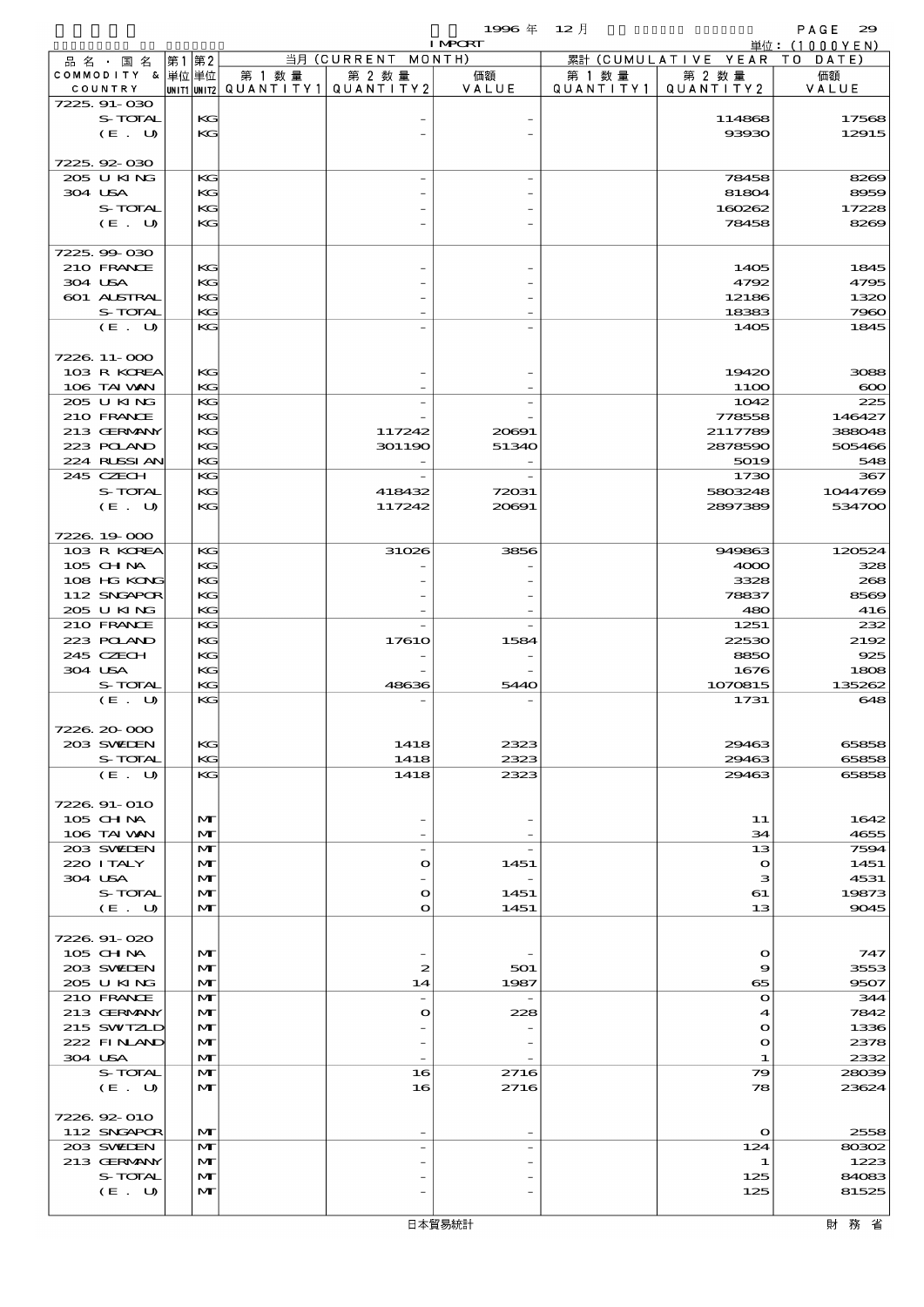$1996 \nleftrightarrow \n\begin{array}{ccc}\n12 & 12\n\end{array}$ 

|                           |      |                   |                                       |                          | <b>I MPORT</b> |        |                              | 単位: (1000YEN)   |
|---------------------------|------|-------------------|---------------------------------------|--------------------------|----------------|--------|------------------------------|-----------------|
| 品名・国名                     | 第1第2 |                   |                                       | 当月 (CURRENT MONTH)       |                |        | 累計 (CUMULATIVE YEAR TO DATE) |                 |
| COMMODITY & 単位単位          |      |                   | 第 1 数量                                | 第 2 数量                   | 価額             | 第 1 数量 | 第 2 数量                       | 価額              |
| COUNTRY<br>7226.92-020    |      |                   | UNIT1 UNIT2  QUANT I TY1  QUANT I TY2 |                          | VALUE          |        | QUANTITY1   QUANTITY2        | VALUE           |
| 103 R KOREA               |      | M                 |                                       |                          |                |        | $\mathbf o$                  | 379             |
| 105 CHNA                  |      | M                 |                                       |                          |                |        | 18                           | 3306            |
| 106 TAI VAN               |      | $\mathbf{M}$      |                                       | 12                       | <b>2210</b>    |        | 231                          | 42444           |
| 108 HG KONG               |      | $\mathbf{M}$      |                                       |                          |                |        | 1                            | 2074            |
| 112 SNGAPOR               |      | $\mathbf{M}$      |                                       |                          |                |        | 4                            | 5556            |
| 203 SWIEN                 |      | M                 |                                       | 8                        | 8676           |        | 227                          | 180600          |
| 205 U KING                |      | M                 |                                       |                          |                |        | з                            | 860             |
| 210 FRANCE<br>213 GERMANY |      | M<br>$\mathbf{M}$ |                                       | $\mathbf o$              | 357            |        | 1                            | 3820            |
| 215 SWIZLD                |      | $\mathbf{M}$      |                                       |                          |                |        | 109<br>$\mathbf o$           | 23613<br>762    |
| 225 ALSTRIA               |      | M                 |                                       |                          |                |        | $\mathbf o$                  | 2028            |
| 304 USA                   |      | M                 |                                       | 10                       | 16209          |        | 94                           | 134778          |
| S-TOTAL                   |      | $\mathbf{M}$      |                                       | 30                       | 27452          |        | 688                          | 400220          |
| (E. U)                    |      | $\mathbf{M}$      |                                       | 8                        | 9033           |        | 340                          | 210921          |
|                           |      |                   |                                       |                          |                |        |                              |                 |
| 7226.93-030               |      |                   |                                       |                          |                |        |                              |                 |
| 112 SNGAPOR               |      | KG                |                                       |                          |                |        | 570                          | 496             |
| 213 GERMANY               |      | KG                |                                       | 444                      | 205            |        | 2549                         | 1313            |
| S-TOTAL<br>(E. U)         |      | KG<br>KG          |                                       | 444<br>444               | 205<br>205     |        | 3119<br>2549                 | 1809<br>1313    |
|                           |      |                   |                                       |                          |                |        |                              |                 |
| 7226.94.030               |      |                   |                                       |                          |                |        |                              |                 |
| 304 USA                   |      | KG                |                                       |                          |                |        | 2261                         | 362             |
| S-TOTAL                   |      | KG                |                                       |                          |                |        | 2261                         | 362             |
|                           |      |                   |                                       |                          |                |        |                              |                 |
| 7226.99-010               |      |                   |                                       |                          |                |        |                              |                 |
| 113 MALYSIA               |      | KG                |                                       |                          |                |        | 276                          | 1428            |
| 203 SWIEN                 |      | KG                |                                       |                          |                |        | 483                          | 1158            |
| 210 FRANCE                |      | KG                |                                       | 191                      | 766            |        | 15019                        | 31798           |
| 304 USA<br>S-TOTAL        |      | KG                |                                       | 6686                     | 15040          |        | 60657                        | 169739          |
| (E. U)                    |      | KG<br>KG          |                                       | 6877<br>191              | 15806<br>766   |        | 76435<br>15502               | 204123<br>32956 |
|                           |      |                   |                                       |                          |                |        |                              |                 |
| 7226.99-020               |      |                   |                                       |                          |                |        |                              |                 |
| 111 THAIND                |      | M                 |                                       | $\bullet$                | 269            |        | 14                           | 11980           |
| 203 SWIEN                 |      | $\mathbf{M}$      |                                       |                          |                |        | $\bullet$                    | 652             |
| 205 U KING                |      | M                 |                                       | 10                       | 3380           |        | 58                           | 23630           |
| 225 ALSTRIA               |      | $\mathbf{M}$      |                                       |                          |                |        | 17                           | 24949           |
| 304 USA                   |      | $\mathbf{M}$      |                                       |                          |                |        | 49                           | 57257           |
| 601 ALSTRAL               |      | M                 |                                       |                          |                |        | 1                            | 1217            |
| S-TOTAL                   |      | M<br>$\mathbf{M}$ |                                       | 10                       | 3649           |        | 139<br>75                    | 119685          |
| (E. U)                    |      |                   |                                       | 1 <sub>O</sub>           | 3380           |        |                              | 49231           |
| 7226.99-030               |      |                   |                                       |                          |                |        |                              |                 |
| 113 MALYSIA               |      | M                 |                                       | $\overline{\phantom{a}}$ |                |        | 1                            | 1768            |
| 203 SWIDEN                |      | M                 |                                       | $\mathbf{o}$             | 896            |        | $\mathbf o$                  | 1579            |
| 210 FRANCE                |      | M                 |                                       | 113                      | 14469          |        | 1031                         | 137420          |
| 225 ALSTRIA               |      | M                 |                                       |                          |                |        | 7                            | 9137            |
| 304 USA                   |      | $\mathbf{M}$      |                                       |                          |                |        | $\mathbf o$                  | 3873            |
| <b>601 ALSTRAL</b>        |      | M                 |                                       | $\overline{\phantom{a}}$ |                |        | 4                            | 438             |
| S-TOTAL                   |      | M                 |                                       | 113                      | 15365          |        | 1043                         | 154215          |
| (E. U)                    |      | M                 |                                       | 113                      | 15365          |        | 1038                         | 148136          |
| 7227.20-000               |      |                   |                                       |                          |                |        |                              |                 |
| 106 TAI VAN               |      | M                 |                                       |                          |                |        | 62                           | 6263            |
| S-TOTAL                   |      | $\mathbf{M}$      |                                       |                          |                |        | 62                           | 6263            |
|                           |      |                   |                                       |                          |                |        |                              |                 |
| 7227.90-020               |      |                   |                                       |                          |                |        |                              |                 |
| 103 R KOREA               |      | M                 |                                       | 268                      | 13465          |        | 4422                         | 218829          |
| 213 GERMANY               |      | M                 |                                       |                          |                |        | $\mathbf o$                  | 239             |
| 304 USA                   |      | M                 |                                       |                          |                |        | 5                            | 14141           |
| S-TOTAL                   |      | M                 |                                       | 268                      | 13465          |        | 4427                         | 233209          |
| (E. U)                    |      | M                 |                                       |                          |                |        | o                            | 239             |
| 7228 10 000               |      |                   |                                       |                          |                |        |                              |                 |
| 106 TAI VAN               |      | KG                |                                       | 144                      | 705            |        | 14272                        | 8517            |
| 112 SNGAPOR               |      | KG                |                                       | 3579                     | 2225           |        | 5860                         | 7535            |
| 117 PH LPIN               |      | KG                |                                       |                          |                |        | 17506                        | 24977           |
| $123$ INIA                |      | KG                |                                       |                          |                |        | 1057                         | 286             |
| 203 SVELEN                |      | KG                |                                       | 2596                     | 5752           |        | 41658                        | 117004          |
| 210 FRANCE                |      | KG                |                                       | 5478                     | 4243           |        | 207002                       | 223341          |
| 213 GERMANY               |      | KG                |                                       | 1442                     | 1097           |        | 21799                        | 17421           |
| 220 I TALY                |      | KG                |                                       |                          |                |        | 751                          | 2147            |
| 225 ALSTRIA               |      | KG                |                                       | 3048                     | 1722           |        | 26878                        | 14821           |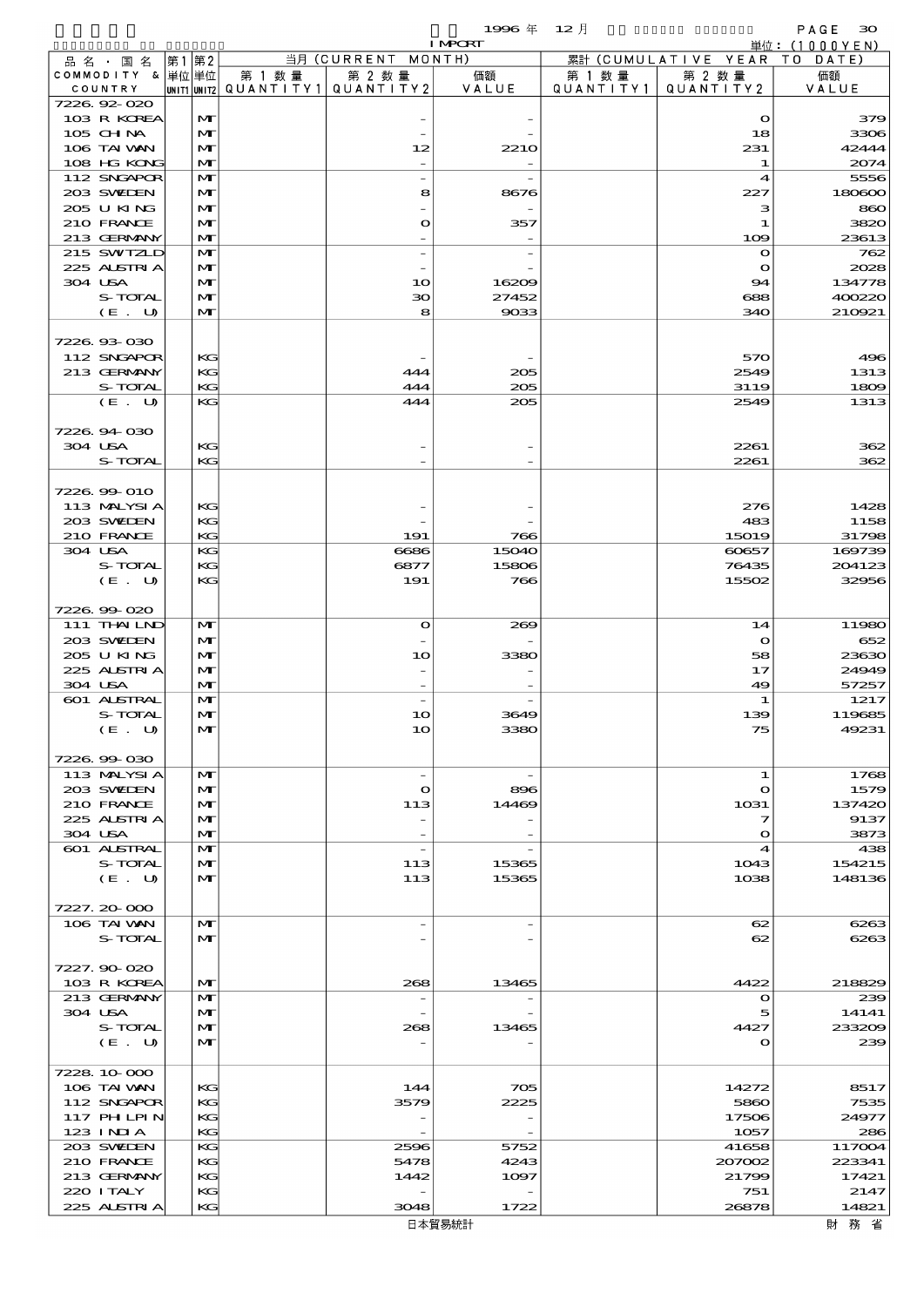$\begin{array}{cccc}\n & & \mathsf{PAGE} & \mathsf{31} \\
\boxplus \textit{fit}: & (1000 \text{YEN})\n\end{array}$ 

| 1996 年<br>12 月 |  |
|----------------|--|
|----------------|--|

|                             |       |                              |        |                                                  | <b>I MPCRT</b>           |                      |                        | 単位: (1000YEN) |
|-----------------------------|-------|------------------------------|--------|--------------------------------------------------|--------------------------|----------------------|------------------------|---------------|
| 品 名 ・ 国 名                   | 第1 第2 |                              |        | 当月 (CURRENT MONTH)                               |                          |                      | 累計 (CUMULATIVE YEAR TO | DATE)         |
| COMMODITY & 単位単位<br>COUNTRY |       |                              | 第 1 数量 | 第 2 数量<br> UNIT1 UNIT2  QUANT   TY1  QUANT   TY2 | 価額<br>VALUE              | 第 1 数 量<br>QUANTITY1 | 第 2 数量<br>QUANTITY 2   | 価額<br>VALUE   |
| 7228 10 000                 |       |                              |        |                                                  |                          |                      |                        |               |
| 302 CANADA                  |       | KG                           |        |                                                  |                          |                      | 435                    | 2263          |
| 304 USA                     |       | KG                           |        |                                                  |                          |                      | 144577                 | 209409        |
| 410 BRAZIL                  |       | KG                           |        |                                                  |                          |                      | 4443                   | 3256          |
| S-TOTAL                     |       | KG                           |        | 16287                                            | 15744                    |                      | 486238                 | 630977        |
| (E. U)                      |       | KG                           |        | 12564                                            | 12814                    |                      | 298088                 | 374734        |
| 7228 30 010                 |       |                              |        |                                                  |                          |                      |                        |               |
| 103 R KOREA                 |       | M                            |        |                                                  |                          |                      | 9                      | 3002          |
| 105 CHNA                    |       | $\mathbf{M}$                 |        |                                                  |                          |                      | 133                    | 24016         |
| 203 SWIEN                   |       | $\mathbf{M}$                 |        |                                                  |                          |                      | 14                     | 5842          |
| 304 USA                     |       | $\mathbf{M}$                 |        |                                                  |                          |                      | 73                     | 22797         |
| S-TOTAL                     |       | $\mathbf{M}$                 |        |                                                  |                          |                      | 229                    | 55657         |
| (E. U)                      |       | $\mathbf{M}$                 |        |                                                  |                          |                      | 14                     | 5842          |
| 7228 30 020                 |       |                              |        |                                                  |                          |                      |                        |               |
| 103 R KOREA                 |       | M                            |        | 1282                                             | 68708                    |                      | 11348                  | 606466        |
| 105 CHNA                    |       | M                            |        | 115                                              | 5347                     |                      | 269                    | 16830         |
| 106 TAI VAN                 |       | $\mathbf{M}$                 |        | $\overline{\phantom{a}}$                         |                          |                      | 2                      | 249           |
| $123$ INIA                  |       | $\mathbf{M}$                 |        | 508                                              | 32180                    |                      | 3384                   | 213507        |
| 203 SWIEN                   |       | M                            |        | 1                                                | 487                      |                      | 7                      | 2354          |
| 205 U KING                  |       | $\mathbf{M}$                 |        | 117                                              | 10160                    |                      | 1391                   | 116299        |
| 210 FRANCE                  |       | M                            |        | 112                                              | 8503                     |                      | 1018                   | 82549         |
| 213 GERMANY<br>225 ALSTRIA  |       | $\mathbf{M}$<br>$\mathbf{M}$ |        | $\overline{\phantom{a}}$<br>$\mathbf{o}$         | 438                      |                      | 2<br>2                 | 604<br>2337   |
| 304 USA                     |       | $\mathbf{M}$                 |        | 1                                                | 4757                     |                      | 42                     | 32637         |
| S-TOTAL                     |       | $\mathbf{M}$                 |        | 2136                                             | 130580                   |                      | 17465                  | 1073832       |
| (E. U)                      |       | $\mathbf{M}$                 |        | 230                                              | 19588                    |                      | 2420                   | 204143        |
|                             |       |                              |        |                                                  |                          |                      |                        |               |
| 7228 40 010                 |       |                              |        |                                                  |                          |                      |                        |               |
| 103 R KOREA                 |       | M                            |        |                                                  |                          |                      | з                      | 564           |
| 106 TAI VAN                 |       | $\mathbf{M}$                 |        |                                                  |                          |                      | 2                      | 711           |
| S-TOTAL                     |       | $\mathbf{M}$                 |        |                                                  |                          |                      | 5                      | 1275          |
| 7228 40 020                 |       |                              |        |                                                  |                          |                      |                        |               |
| 103 R KOREA                 |       | M                            |        | 10                                               | 748                      |                      | 133                    | 12201         |
| 105 CHNA                    |       | $\mathbf{M}$                 |        |                                                  |                          |                      | 178                    | 20255         |
| 302 CANADA                  |       | $\mathbf{M}$                 |        |                                                  |                          |                      | 1                      | 1923          |
| S-TOTAL                     |       | $\mathbf{M}$                 |        | 10                                               | 748                      |                      | 312                    | 34379         |
|                             |       |                              |        |                                                  |                          |                      |                        |               |
| 7228 50 010                 |       |                              |        |                                                  |                          |                      |                        |               |
| 112 SNGAPOR<br>203 SVELEN   |       | $\mathbf{M}$<br>$\mathbf{M}$ |        |                                                  |                          |                      | $\Omega$<br>113        | 1297<br>ന്നമാ |
| 218 SPAIN                   |       | $\mathbf{M}$                 |        |                                                  |                          |                      | $\mathbf o$            | 735           |
| 225 ALSTRIA                 |       | M                            |        |                                                  |                          |                      | $\bullet$              | 293           |
| S-TOTAL                     |       | M                            |        |                                                  |                          |                      | 113                    | 69251         |
| (E. U)                      |       | M                            |        |                                                  |                          |                      | 113                    | 67954         |
|                             |       |                              |        |                                                  |                          |                      |                        |               |
| 7228 50 020                 |       |                              |        |                                                  |                          |                      |                        |               |
| 103 R KOREA                 |       | M                            |        | з                                                | 223                      |                      | 85                     | 6717          |
| 105 CH NA<br>203 SWIDEN     |       | M<br>$\mathbf{M}$            |        | $\overline{\phantom{0}}$<br>9                    | 5318                     |                      | з<br>102               | 865<br>56133  |
| 205 U KING                  |       | M                            |        |                                                  |                          |                      | 73                     | $\infty$      |
| 210 FRANCE                  |       | $\mathbf{M}$                 |        |                                                  |                          |                      | 92                     | $\infty$      |
| 213 GERMANY                 |       | $\mathbf{M}$                 |        |                                                  |                          |                      | 9                      | 4611          |
| 225 ALSTRIA                 |       | M                            |        | $\overline{\phantom{a}}$                         | $\overline{\phantom{a}}$ |                      | $\mathbf{o}$           | 2032          |
| 231 ROMANIA                 |       | $\mathbf{M}$                 |        |                                                  |                          |                      | $\mathbf o$            | 535           |
| 304 USA                     |       | M                            |        | $\bullet$                                        | 1504                     |                      | 17                     | 34582         |
| S-TOTAL                     |       | $\mathbf{M}$                 |        | 12                                               | 7045                     |                      | 381                    | 118574        |
| (E. U)                      |       | M                            |        | 9                                                | 5318                     |                      | 276                    | 75875         |
| 7228 60 010                 |       |                              |        |                                                  |                          |                      |                        |               |
| 111 THAILND                 |       | M                            |        | 5                                                | 4141                     |                      | 28                     | 27421         |
| 203 SWIEN                   |       | M                            |        | $\mathbf o$                                      | 1783                     |                      | $\mathbf{o}$           | 5403          |
| 205 U KING                  |       | $\mathbf{M}$                 |        |                                                  |                          |                      | $\mathbf{o}$           | 523           |
| 304 USA                     |       | $\mathbf{M}$                 |        | $\overline{\phantom{a}}$                         | $\overline{\phantom{a}}$ |                      | $\mathbf{o}$           | 1078          |
| S-TOTAL                     |       | $\mathbf{M}$                 |        | 5                                                | 5924                     |                      | 28                     | 34425         |
| (E. U)                      |       | M                            |        | $\mathbf O$                                      | 1783                     |                      | $\mathbf{o}$           | 5926          |
| 7228 60 020                 |       |                              |        |                                                  |                          |                      |                        |               |
| 105 CH NA                   |       | M                            |        | $\overline{\phantom{0}}$                         | $\overline{\phantom{a}}$ |                      | 53                     | 5683          |
| 205 U KING                  |       | $\mathbf{M}$                 |        |                                                  |                          |                      | 204                    | 16859         |
| 213 GERMANY                 |       | M                            |        |                                                  |                          |                      | $\mathbf{o}$           | 615           |
| 225 ALSTRIA                 |       | M                            |        |                                                  |                          |                      | $\mathbf o$            | 1499          |
| 302 CANADA                  |       | $\mathbf{M}$                 |        |                                                  |                          |                      | 5                      | 5120          |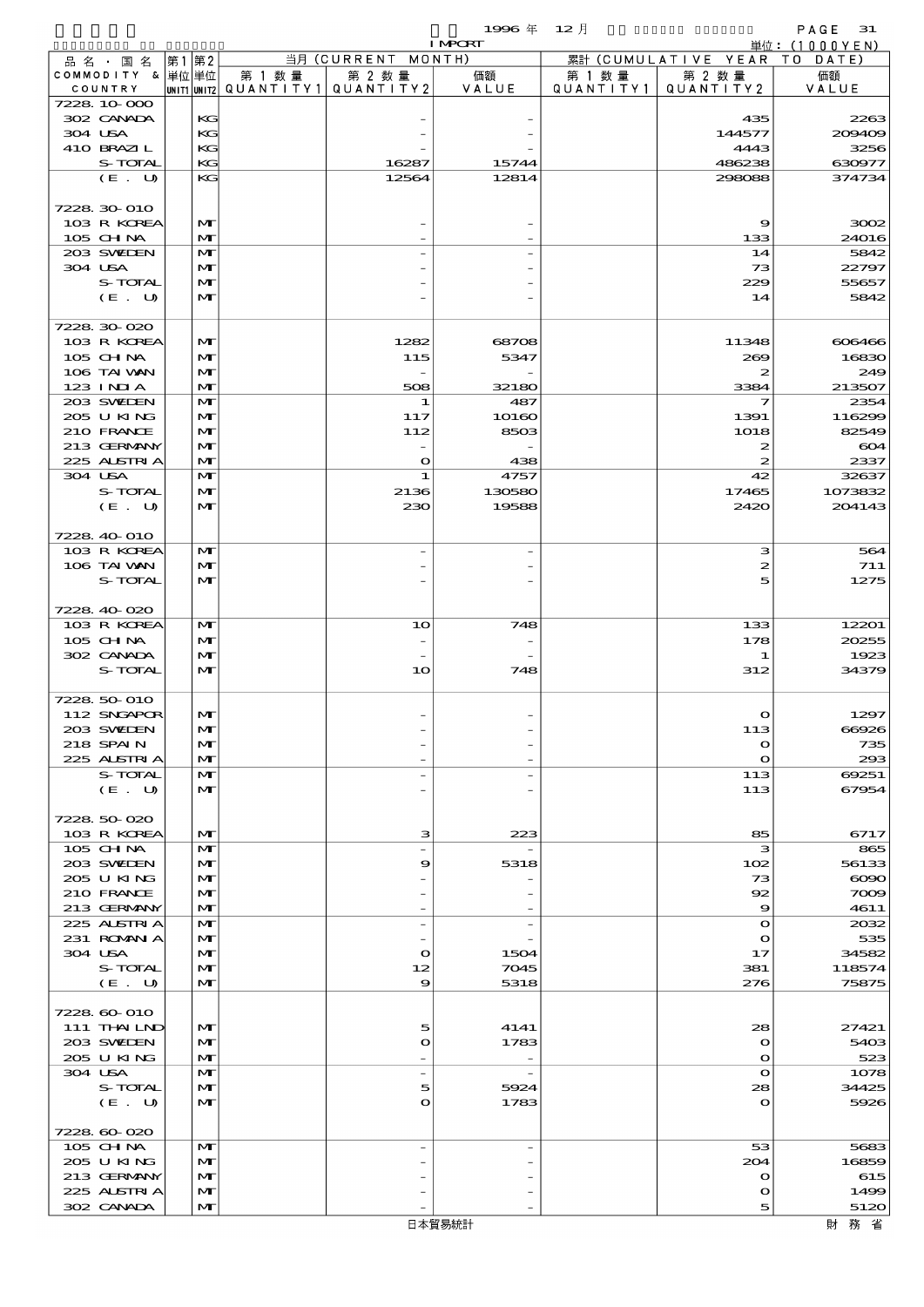$1996 \n& 12 \nparallel$  PAGE 32

|                    |              |        |                                          | <b>I MPCRT</b> |         |                              | 単位: (1000YEN) |
|--------------------|--------------|--------|------------------------------------------|----------------|---------|------------------------------|---------------|
| 品名・国名              | 第1第2         |        | 当月 (CURRENT MONTH)                       |                |         | 累計 (CUMULATIVE YEAR TO DATE) |               |
| COMMODITY & 単位単位   |              | 第 1 数量 | 第 2 数量                                   | 価額             | 第 1 数 量 | 第 2 数量                       | 価額            |
| COUNTRY            |              |        | UNIT1 UNIT2  QUANT I TY 1   QUANT I TY 2 | VALUE          |         | QUANTITY1   QUANTITY2        | VALUE         |
| 7228 60 020        |              |        |                                          |                |         |                              |               |
| 304 USA            | M            |        | $\mathbf{\Omega}$                        | 1763           |         | 8                            | 28575         |
| S-TOTAL            | M            |        | $\mathbf o$                              | 1763           |         | 270                          | 58351         |
| (E. U)             | $\mathbf{M}$ |        |                                          |                |         | 204                          | 18973         |
|                    |              |        |                                          |                |         |                              |               |
| 7228 70 020        |              |        |                                          |                |         |                              |               |
| 106 TAI VAN        | M            |        |                                          |                |         | 4                            | 11414         |
| 205 U KING         | M            |        |                                          |                |         | 683                          | 49532         |
| 304 USA            | $\mathbf{M}$ |        |                                          |                |         | $\mathbf o$                  | 293           |
| S-TOTAL            | $\mathbf{M}$ |        |                                          |                |         | 687                          | 61239         |
| (E. U)             | $\mathbf{M}$ |        |                                          |                |         | 683                          | 49532         |
|                    |              |        |                                          |                |         |                              |               |
| 7228 80 000        |              |        |                                          |                |         |                              |               |
| 203 SWIEN          | M            |        | 76                                       | 17752          |         | 726                          | 172875        |
| 210 FRANCE         | $\mathbf{M}$ |        | 1                                        | 7774           |         | з                            | 95423         |
| S-TOTAL            | $\mathbf{M}$ |        | $\mathcal{T}$                            | 25526          |         | 729                          | 268298        |
| (E. U)             | M            |        | $\tau$                                   | 25526          |         | 729                          | 268298        |
|                    |              |        |                                          |                |         |                              |               |
| 7229.10.000        |              |        |                                          |                |         |                              |               |
| 203 SWIEN          | KG           |        | 550                                      | 1508           |         | 3354                         | 8984          |
| 205 U KING         | KG           |        |                                          |                |         | 165                          | 509           |
| S-TOTAL            | KG           |        | 550                                      | 1508           |         | 3519                         | 9493          |
| (E. U)             | KG           |        | 550                                      | 1508           |         | 3519                         | 9493          |
|                    |              |        |                                          |                |         |                              |               |
| 7229.20-000        |              |        |                                          |                |         |                              |               |
| 103 R KOREA        | $\mathbf{M}$ |        | 205                                      | 26646          |         | 2016                         | 267408        |
| 106 TAI VAN        | M            |        | 246                                      | 24628          |         | 1669                         | 178298        |
| 234 TURKEY         | M            |        |                                          |                |         | 16                           | 1661          |
| S-TOTAL            | $\mathbf{M}$ |        | 451                                      | 51274          |         | 3701                         | 447367        |
|                    |              |        |                                          |                |         |                              |               |
| 7229.90-010        |              |        |                                          |                |         |                              |               |
|                    |              |        |                                          |                |         |                              |               |
| 103 R KOREA        | M            |        |                                          |                |         | 49                           | 5964          |
| 207 NETHLIS        | M            |        | $\mathbf o$                              | 2116           |         | $\bullet$                    | 2116          |
| 304 USA            | $\mathbf{M}$ |        |                                          |                |         | $\mathbf o$                  | 380           |
| S-TOTAL            | $\mathbf{M}$ |        | $\mathbf{o}$                             | 2116           |         | 49                           | 8460          |
| (E. U)             | $\mathbf{M}$ |        | $\bullet$                                | 2116           |         | $\mathbf o$                  | 2116          |
|                    |              |        |                                          |                |         |                              |               |
| 7229.90-020        |              |        |                                          |                |         |                              |               |
| 103 R KOREA        | M            |        | 2939                                     | 359879         |         | 26816                        | 3352202       |
| 105 CHNA           | $\mathbf{M}$ |        | 50                                       | 6611           |         | 235                          | 30985         |
| 106 TAI VAN        | $\mathbf{M}$ |        | 459                                      | 55102          |         | 6238                         | 750676        |
| 111 THAILND        | M            |        | $\bf{8}$                                 | 12213          |         | 794                          | 105278        |
| 112 SNGAPOR        | $\mathbf{M}$ |        | $\Omega$                                 | 317            |         | 43                           | 8709          |
| 113 MALYSIA        | M            |        |                                          |                |         | $\mathbf o$                  | 4116          |
| $123$ INIA         | M            |        |                                          |                |         | 16                           | 1934          |
| 203 SWIDEN         | M            |        |                                          |                |         | 32                           | 8272          |
| 205 U KING         | M            |        |                                          |                |         | 34                           | 5063          |
| 207 NETHLIS        | M            |        |                                          |                |         | $\mathbf{o}$                 | 21248         |
| 210 FRANCE         | M            |        | $\mathbf o$                              | 3906           |         | 12                           | 6994          |
| 213 GERMANY        | $\mathbf{M}$ |        | з                                        | 3141           |         | 57                           | 43973         |
| 217 PORTUGL        | $\mathbf{M}$ |        | 17                                       | 1970           |         | 201                          | 23498         |
| 220 I TALY         | M            |        | 120                                      | 12919          |         | 4200                         | 470390        |
| 222 FINAND         | M            |        |                                          |                |         | $\mathbf o$                  | 307           |
| 225 ALSTRIA        | M            |        |                                          |                |         | 1                            | 309           |
| 234 TURKEY         | M            |        | 16                                       | 1695           |         | 16                           | 1695          |
| 304 USA            | M            |        | 1                                        | 2158           |         | 54                           | 39828         |
| 410 BRAZIL         | M            |        |                                          |                |         | 102                          | 27358         |
| S-TOTAL            | M            |        | 3701                                     | 459911         |         | 38851                        | 4902835       |
| (E. U)             | M            |        | 140                                      | 21936          |         | 4537                         | 580054        |
|                    |              |        |                                          |                |         |                              |               |
| 7301. 10 010       |              |        |                                          |                |         |                              |               |
| 204 DENMARK        | M            |        |                                          |                |         | $\mathbf o$                  | 396           |
| S-TOTAL            | M            |        |                                          |                |         | o                            | 396           |
| (E. U)             | $\mathbf{M}$ |        |                                          |                |         | O                            | 396           |
|                    |              |        |                                          |                |         |                              |               |
| 7301.10-020        |              |        |                                          |                |         |                              |               |
| 103 R KOREA        | M            |        | 7334                                     | 394880         |         | 52451                        | 2890740       |
| $105$ CHNA         | M            |        |                                          |                |         | 47                           | 3516          |
| 210 FRANCE         | M            |        |                                          |                |         | 545                          | 48159         |
|                    | $\mathbf{M}$ |        |                                          |                |         | 1                            |               |
| 304 USA<br>S-TOTAL |              |        |                                          |                |         |                              | 763           |
|                    | M            |        | 7334                                     | 394880         |         | 53044                        | 2943178       |
| (E. U)             | M            |        |                                          |                |         | 545                          | 48159         |
|                    |              |        |                                          |                |         |                              |               |
| 7301. 20-000       |              |        |                                          |                |         |                              |               |
| 103 R KOREA        | M            |        |                                          |                |         | 251                          | 13318         |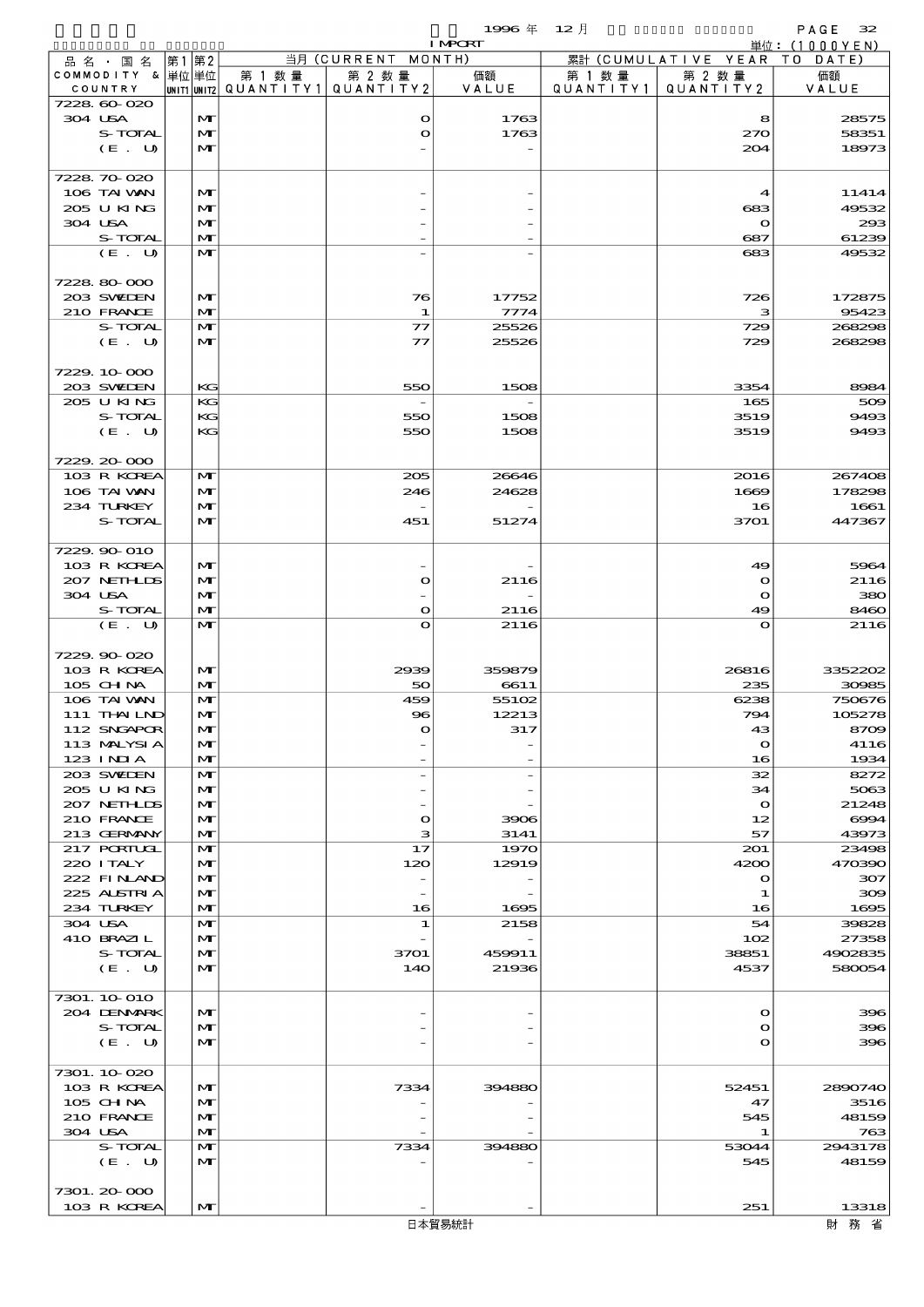$1996 \# 12 \nparallel$  PAGE 33

|         |                           |      |                              |        |                                          | <b>I MPORT</b> |           |                              | 単位: (1000YEN)   |
|---------|---------------------------|------|------------------------------|--------|------------------------------------------|----------------|-----------|------------------------------|-----------------|
|         | 品 名 ・ 国 名                 | 第1第2 |                              |        | 当月 (CURRENT MONTH)                       |                |           | 累計 (CUMULATIVE YEAR TO DATE) |                 |
|         | COMMODITY & 単位単位          |      |                              | 第 1 数量 | 第 2 数量                                   | 価額             | 第 1 数量    | 第 2 数量<br>QUANTITY 2         | 価額              |
|         | COUNTRY<br>7301. 20-000   |      |                              |        | UNIT1  UNIT2   QUANT I TY1   QUANT I TY2 | VALUE          | QUANTITY1 |                              | VALUE           |
|         | 112 SNGAPOR               |      | M                            |        |                                          |                |           | 126                          | 9366            |
|         | 224 RUSSIAN               |      | $\mathbf{M}$                 |        |                                          |                |           | 1195                         | 37928           |
| 304 USA |                           |      | $\mathbf{M}$                 |        |                                          |                |           | 57                           | 2015            |
|         | S-TOTAL                   |      | $\mathbf{M}$                 |        |                                          |                |           | 1629                         | 62627           |
|         |                           |      |                              |        |                                          |                |           |                              |                 |
|         | 7302 10 000               |      |                              |        |                                          |                |           |                              |                 |
|         | 103 R KOREA<br>$105$ CHNA |      | $\mathbf{M}$<br>M            |        | 202                                      | 13254          |           | 1303                         | 88912<br>4747   |
|         | 106 TAI VAN               |      | M                            |        |                                          |                |           | 10<br>$\boldsymbol{4}$       | 1535            |
|         | 203 SWIEN                 |      | $\mathbf{M}$                 |        |                                          |                |           | $\mathbf o$                  | 399             |
|         | 205 U KING                |      | M                            |        |                                          |                |           | $\mathbf o$                  | 437             |
|         | 2009 LUNABRG              |      | $\mathbf{M}$                 |        |                                          |                |           | 217                          | 33795           |
|         | 213 GERMANY               |      | M                            |        |                                          |                |           | 250                          | 49564           |
|         | 225 ALSTRIA               |      | $\mathbf{M}$                 |        |                                          |                |           | 7                            | 1208            |
| 304 USA | S-TOTAL                   |      | $\mathbf{M}$<br>M            |        | $\mathbf{o}$                             | 676            |           | 76                           | 20355           |
|         | (E. U)                    |      | $\mathbf{M}$                 |        | 202                                      | 13930          |           | 1867<br>474                  | 200952<br>85403 |
|         |                           |      |                              |        |                                          |                |           |                              |                 |
|         | 7302.20-000               |      |                              |        |                                          |                |           |                              |                 |
| 304 USA |                           |      | $\mathbf{M}$                 |        |                                          |                |           | $\boldsymbol{z}$             | <b>1510</b>     |
|         | S-TOTAL                   |      | $\mathbf{M}$                 |        |                                          |                |           | 2                            | <b>1510</b>     |
|         |                           |      |                              |        |                                          |                |           |                              |                 |
|         | 7302 40 000               |      |                              |        |                                          |                |           |                              |                 |
|         | 103 R KOREA<br>105 CHNA   |      | $\mathbf{M}$<br>$\mathbf{M}$ |        |                                          |                |           | $\mathbf o$<br>9             | 469             |
|         | 205 U KING                |      | $\mathbf{M}$                 |        |                                          |                |           | 108                          | 959<br>26895    |
|         | 302 CANADA                |      | M                            |        |                                          |                |           | $\bullet$                    | 477             |
| 304 USA |                           |      | $\mathbf{M}$                 |        |                                          |                |           | з                            | 1550            |
|         | S-TOTAL                   |      | $\mathbf{M}$                 |        |                                          |                |           | 120                          | 30350           |
|         | (E. U)                    |      | $\mathbf{M}$                 |        |                                          |                |           | 108                          | 26895           |
|         |                           |      |                              |        |                                          |                |           |                              |                 |
|         | 7302.90-000               |      |                              |        |                                          |                |           |                              |                 |
|         | 103 R KOREA<br>105 CH NA  |      | M<br>$\mathbf{M}$            |        | 87                                       | 13156          |           | 818<br>19                    | 128769<br>5717  |
|         | 106 TAI VAN               |      | $\mathbf{M}$                 |        |                                          |                |           | 51                           | 5397            |
|         | 112 SNGAPOR               |      | $\mathbf{M}$                 |        |                                          |                |           | $\boldsymbol{z}$             | 3261            |
|         | 205 U KING                |      | $\mathbf{M}$                 |        | 73                                       | 25845          |           | 1138                         | 389188          |
|         | 210 FRANCE                |      | $\mathbf{M}$                 |        |                                          |                |           | 331                          | 102073          |
|         | 213 GERMANY               |      | $\mathbf{M}$                 |        |                                          |                |           | 8                            | 8200            |
|         | 225 ALSTRIA               |      | $\mathbf{M}$                 |        |                                          |                |           | $\mathbf o$                  | 393             |
|         | 302 CANADA                |      | M                            |        |                                          |                |           | 5                            | 7219            |
| 304 USA | S-TOTAL                   |      | $\mathbf{M}$<br>M            |        | 52<br>212                                | 9053<br>48054  |           | 214<br>2586                  | 47083<br>697300 |
|         | (E. U)                    |      | $\mathbf{M}$                 |        | 73                                       | 25845          |           | 1477                         | 499854          |
|         |                           |      |                              |        |                                          |                |           |                              |                 |
|         | 7303 00 000               |      |                              |        |                                          |                |           |                              |                 |
|         | 103 R KOREA               |      | $\mathbf{M}$                 |        | $\mathbf{o}$                             | 250            |           | $\mathbf{\Omega}$            | 250             |
|         | 105 CH NA                 |      | $\mathbf{M}$                 |        | 12                                       | 1192           |           | 354                          | 170315          |
|         | 113 MALYSIA               |      | $\mathbf{M}$                 |        | 22                                       | 2957           |           | 720                          | 94075           |
|         | 213 GERMANY<br>220 I TALY |      | $\mathbf{M}$<br>M            |        | $\overline{\phantom{a}}$<br>4            | 2897           |           | $\mathbf{o}$<br>16           | 965<br>21792    |
| 304 USA |                           |      | $\mathbf{M}$                 |        |                                          |                |           | 120                          | 26548           |
|         | 601 ALSTRAL               |      | M                            |        |                                          |                |           | 122                          | 19433           |
|         | S-TOTAL                   |      | $\mathbf{M}$                 |        | 38                                       | 7296           |           | 1332                         | 333378          |
|         | (E. U)                    |      | $\mathbf{M}$                 |        | 4                                        | 2897           |           | 16                           | 22757           |
|         |                           |      |                              |        |                                          |                |           |                              |                 |
|         | 7304 10 010               |      |                              |        |                                          |                |           |                              |                 |
|         | 202 NORWAY                |      | $\mathbf{M}$                 |        |                                          |                |           | $\mathbf o$                  | 1535            |
| 304 USA | 210 FRANCE                |      | M<br>$\mathbf{M}$            |        |                                          |                |           | $\mathbf{o}$<br>286          | 616<br>410391   |
|         | S-TOTAL                   |      | M                            |        |                                          |                |           | 286                          | 412542          |
|         | (E. U)                    |      | $\mathbf{M}$                 |        |                                          |                |           | $\bullet$                    | 616             |
|         |                           |      |                              |        |                                          |                |           |                              |                 |
|         | 7304.10.020               |      |                              |        |                                          |                |           |                              |                 |
|         | 103 R KOREA               |      | M                            |        | $\overline{\phantom{a}}$                 |                |           | 689                          | 31280           |
|         | 105 CH NA                 |      | M                            |        | 405                                      | 30833          |           | 405                          | 30833           |
|         | 118 INDSIA<br>218 SPAIN   |      | $\mathbf{M}$<br>$\mathbf{M}$ |        |                                          |                |           | 16<br>$\mathbf o$            | 1729<br>257     |
|         | 220 I TALY                |      | $\mathbf{M}$                 |        |                                          |                |           | $\mathbf o$                  | 293             |
| 304 USA |                           |      | $\mathbf{M}$                 |        | $\overline{a}$                           |                |           | $\mathbf o$                  | 4990            |
|         | S-TOTAL                   |      | M                            |        | 405                                      | 30833          |           | 111O                         | 69382           |
|         | (E. U)                    |      | M                            |        |                                          |                |           | $\bullet$                    | 550             |
|         |                           |      |                              |        |                                          |                |           |                              |                 |
|         | 7304. 21-010              |      |                              |        |                                          |                |           |                              |                 |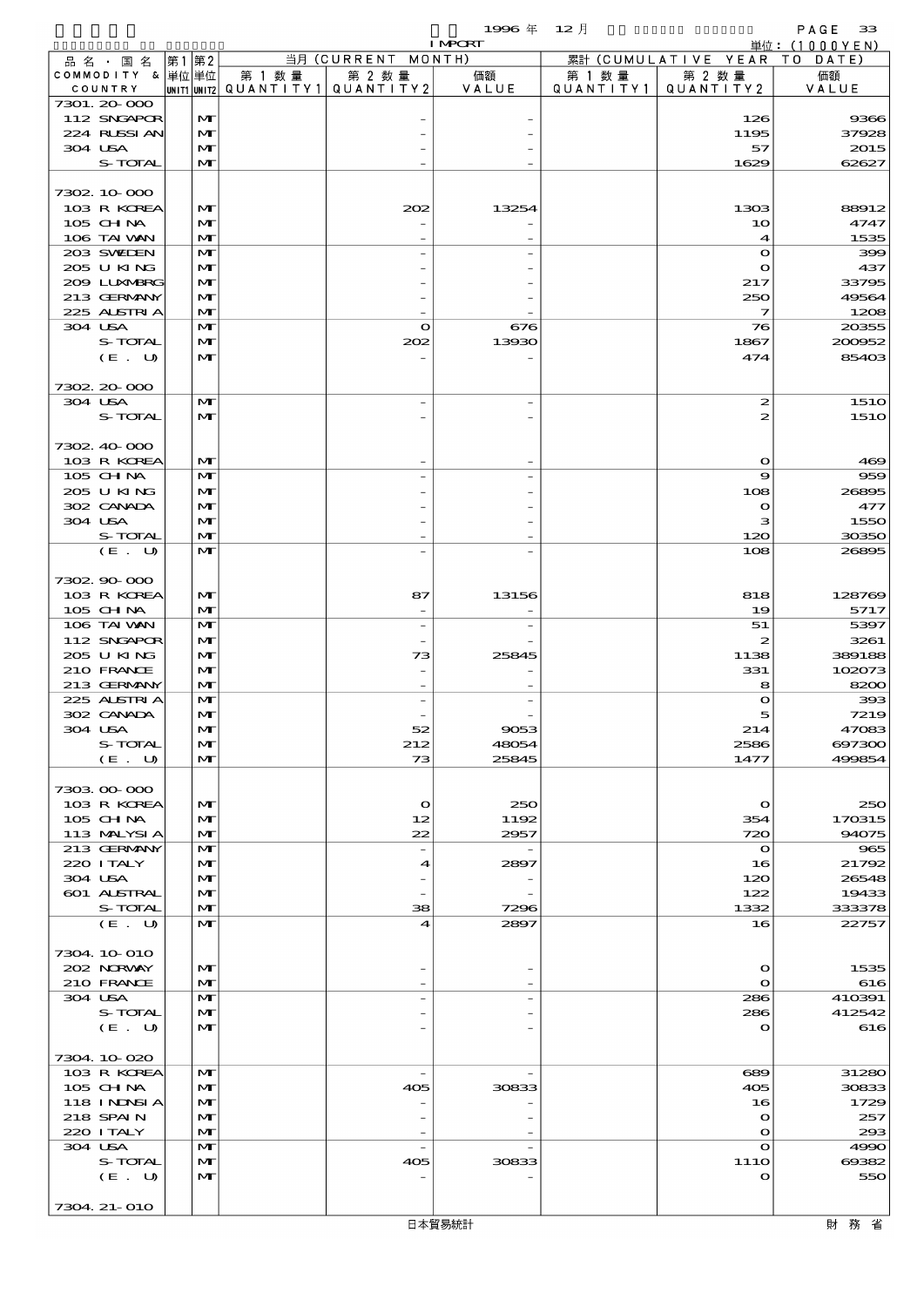|                             |      |                              |                                         |                          | 1996年          | $12$ 月    |                                        | PAGE<br>34            |
|-----------------------------|------|------------------------------|-----------------------------------------|--------------------------|----------------|-----------|----------------------------------------|-----------------------|
|                             |      |                              |                                         | 当月 (CURRENT MONTH)       | <b>I MPCRT</b> |           |                                        | 単位:(1000YEN)          |
| 品名・国名<br>COMMODITY & 単位単位   | 第1第2 |                              | 第 1 数 量                                 | 第 2 数量                   | 価額             | 第 1 数 量   | 累計 (CUMULATIVE YEAR TO DATE)<br>第 2 数量 | 価額                    |
| COUNTRY                     |      |                              | UNIT1 UNIT2   QUANT   TY1   QUANT   TY2 |                          | VALUE          | QUANTITY1 | QUANTITY2                              | VALUE                 |
| 7304 21-010                 |      |                              |                                         |                          |                |           |                                        |                       |
| 112 SNGAPOR<br>304 USA      |      | KG<br>KG                     |                                         |                          |                |           | 119280<br>87321                        | 27640<br><b>34310</b> |
| <b>S-TOTAL</b>              |      | KG                           |                                         |                          |                |           | 206601                                 | 61950                 |
|                             |      |                              |                                         |                          |                |           |                                        |                       |
| 7304. 21-090<br>112 SNGAPOR |      | KG                           |                                         | 22800                    | 6402           |           | 103503                                 |                       |
| 304 USA                     |      | KG                           |                                         |                          |                |           | 117463                                 | 33088<br>41635        |
| S-TOTAL                     |      | KG                           |                                         | 22800                    | 6402           |           | 220966                                 | 74723                 |
|                             |      |                              |                                         |                          |                |           |                                        |                       |
| 7304.29-090<br>138 KUWAIT   |      | KG                           |                                         |                          |                |           | 1491 <sub>00</sub>                     | 1372                  |
| 205 U KING                  |      | KG                           |                                         |                          |                |           | 684                                    | 656                   |
| 213 GERMANY                 |      | KG                           |                                         |                          |                |           | 489                                    | $\infty$              |
| 304 USA                     |      | KG                           |                                         |                          |                |           | 328                                    | 2273                  |
| S-TOTAL<br>(E. U)           |      | KG<br>KG                     |                                         |                          |                |           | 150601<br>1173                         | 4907<br>1262          |
|                             |      |                              |                                         |                          |                |           |                                        |                       |
| 7304 31-010                 |      |                              |                                         |                          |                |           |                                        |                       |
| 213 GERMANY                 |      | M                            |                                         | 10 <sup>3</sup>          | 21542          |           | 1020                                   | 222653                |
| 304 USA                     |      | M                            |                                         |                          |                |           | $\mathbf o$                            | 569                   |
| S-TOTAL<br>(E. U)           |      | $\mathbf{M}$<br>$\mathbf{M}$ |                                         | 10B<br>10 <sub>3</sub>   | 21542<br>21542 |           | 1020<br>1020                           | 223222<br>222653      |
|                             |      |                              |                                         |                          |                |           |                                        |                       |
| 7304. 31-020                |      |                              |                                         |                          |                |           |                                        |                       |
| 103 R KOREA                 |      | $\mathbf{M}$                 |                                         | 28                       | 4089           |           | 223                                    | 31560                 |
| $105$ CHNA<br>106 TAI WAN   |      | $\mathbf{M}$<br>$\mathbf{M}$ |                                         | 57                       | 8858           |           | 308<br>27                              | 46231<br>7502         |
| 111 THAILND                 |      | $\mathbf{M}$                 |                                         |                          |                |           | 29                                     | 5456                  |
| 112 SNGAPOR                 |      | M                            |                                         |                          |                |           | 63                                     | 3102                  |
| 203 SWIEN                   |      | $\mathbf{M}$                 |                                         | $\mathbf o$              | 1868           |           | $\boldsymbol{z}$                       | 3451                  |
| 213 GERMANY                 |      | $\mathbf{M}$                 |                                         |                          |                |           | 2                                      | 2360                  |
| 215 SWIZLD<br>220 I TALY    |      | $\mathbf{M}$<br>$\mathbf{M}$ |                                         | $\mathbf o$              | 1701           |           | $\mathbf o$<br>$\mathbf o$             | 1701<br>226           |
| 302 CANADA                  |      | $\mathbf{M}$                 |                                         |                          |                |           | $\mathbf o$                            | 319                   |
| 304 USA                     |      | M                            |                                         | 16                       | 8912           |           | $\infty$                               | 117971                |
| S-TOTAL                     |      | M                            |                                         | <b>1O1</b>               | 25428          |           | 753                                    | 219879<br>$\cos$      |
| (E. U)                      |      | $\mathbf{M}$                 |                                         | $\mathbf o$              | 1868           |           | 4                                      |                       |
| 7304.39.020                 |      |                              |                                         |                          |                |           |                                        |                       |
| 103 R KOREA                 |      | M                            |                                         | 8                        | 897            |           | 1846                                   | 114769                |
| 105 CHNA                    |      | $\mathbf{M}$<br>$\mathbf{M}$ |                                         |                          |                |           | 1100                                   | 94443                 |
| 106 TAI VAN<br>111 THAILND  |      | M                            |                                         |                          |                |           | 216<br>$\mathbf{o}$                    | 39026<br>283          |
| 112 SNGAPOR                 |      | $\mathbf{M}$                 |                                         |                          |                |           | 81                                     | 5566                  |
| 203 SWIDEN                  |      | $\mathbf{M}$                 |                                         | 14                       | 2980           |           | 82                                     | 21257                 |
| 204 DENMARK<br>205 U KING   |      | $\mathbf{M}$<br>$\mathbf{M}$ |                                         | 1                        | 572            |           | 1<br>42                                | 988<br>13228          |
| 207 NETHLIS                 |      | M                            |                                         |                          |                |           | 9                                      | 6530                  |
| 210 FRANCE                  |      | $\mathbf{M}$                 |                                         |                          |                |           | 5                                      | 3365                  |
| 213 GERMANY                 |      | $\mathbf{M}$                 |                                         | $\overline{\phantom{0}}$ |                |           | 39                                     | 7515                  |
| 220 I TALY<br>222 FINAND    |      | M<br>$\mathbf{M}$            |                                         | 67<br>21                 | 6345<br>23618  |           | <b>31O</b><br>22                       | 57968<br>25957        |
| 246 SLOVAK                  |      | M                            |                                         |                          |                |           | 78                                     | 12196                 |
| 304 USA                     |      | $\mathbf{M}$                 |                                         | 20                       | 18242          |           | 121                                    | 66325                 |
| 413 ARGENT                  |      | $\mathbf{M}$                 |                                         | $\overline{\phantom{a}}$ |                |           | 9                                      | 1061                  |
| S-TOTAL<br>(E. U)           |      | M<br>$\mathbf{M}$            |                                         | 131<br>103               | 52654<br>33515 |           | 3961<br>510                            | 470477<br>136808      |
|                             |      |                              |                                         |                          |                |           |                                        |                       |
| 7304. 41-020                |      |                              |                                         |                          |                |           |                                        |                       |
| 103 R KOREA                 |      | M                            |                                         | 17                       | 13856          |           | 252                                    | 191122                |
| $105$ CHNA<br>111 THAILND   |      | M<br>M                       |                                         | 23                       | 16060          |           | 84<br>243                              | 39719<br>175111       |
| 112 SNGAPOR                 |      | $\mathbf{M}$                 |                                         |                          |                |           | $\mathbf{o}$                           | 597                   |
| 202 NORWAY                  |      | $\mathbf{M}$                 |                                         |                          |                |           | $\mathbf{o}$                           | 1573                  |
| 203 SWIEN                   |      | $\mathbf{M}$                 |                                         | 18                       | 109555         |           | 266                                    | 469283                |
| 205 U KING<br>213 GERMANY   |      | $\mathbf{M}$<br>M            |                                         | O<br>O                   | 3201<br>467    |           | 76<br>$\overline{\textbf{5}}$          | 115078<br>42163       |
| 215 SWIZLD                  |      | $\mathbf{M}$                 |                                         |                          |                |           | $\mathbf{\Omega}$                      | 345                   |
| 218 SPAIN                   |      | $\mathbf{M}$                 |                                         |                          |                |           | 10                                     | 8844                  |
| 220 I TALY                  |      | $\mathbf{M}$                 |                                         |                          |                |           | $\bullet$                              | 1947                  |
| 222 FINAND<br>225 ALSTRIA   |      | $\mathbf{M}$<br>M            |                                         |                          |                |           | $\mathbf o$<br>$\mathbf o$             | 459<br>240            |
| 245 CZECH                   |      | M                            |                                         | 79                       | 95323          |           | 79                                     | 95323                 |
| 302 CANADA                  |      | $\mathbf{M}$                 |                                         |                          |                |           | $\mathbf{o}$                           | 575                   |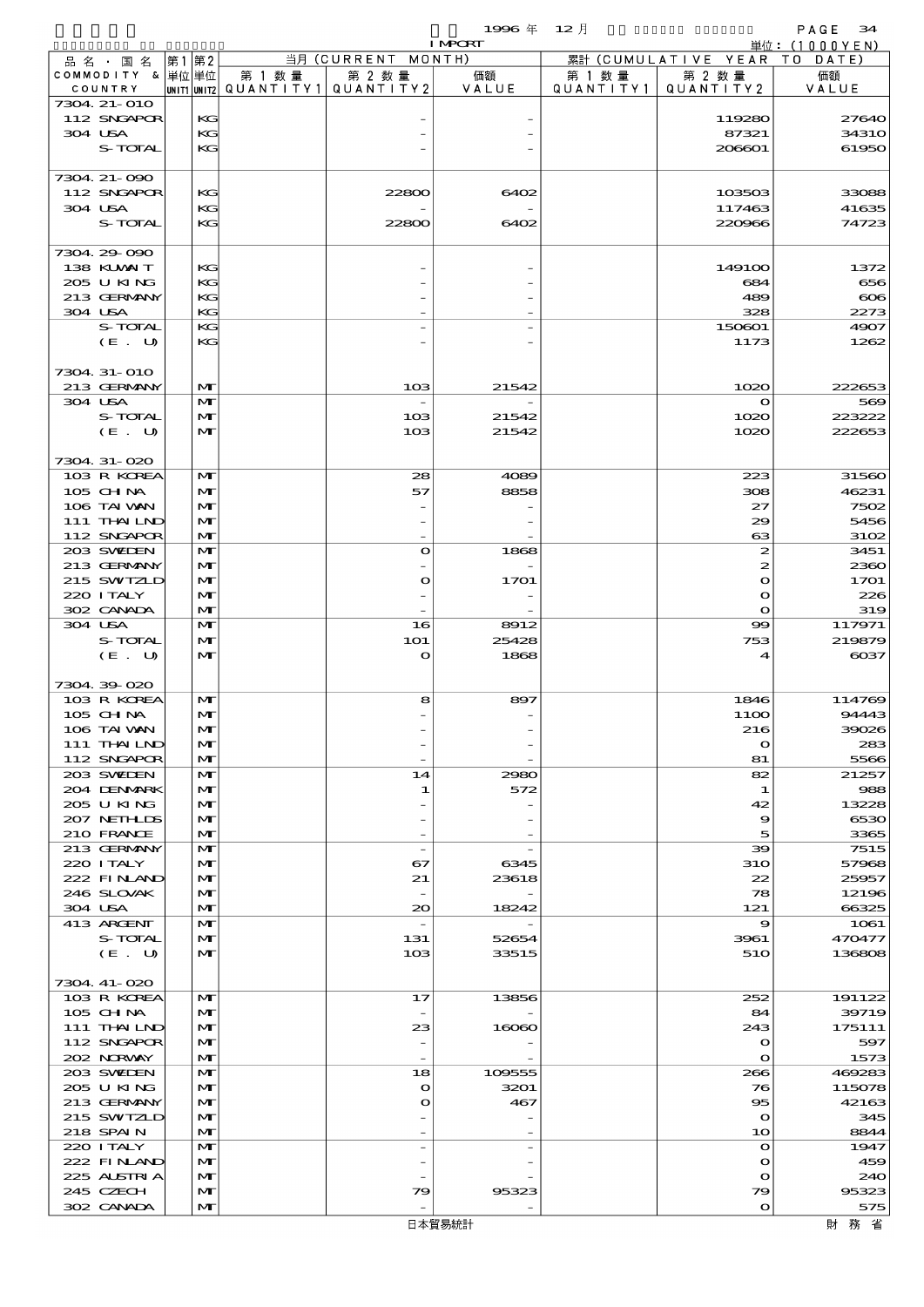$1996 \nless 12 \nless 12$ 

|                            |      |              |        |                                                 | <b>I MPORT</b> |         |                              | 単位: (1000YEN) |
|----------------------------|------|--------------|--------|-------------------------------------------------|----------------|---------|------------------------------|---------------|
| 品名・国名                      | 第1第2 |              |        | 当月 (CURRENT MONTH)                              |                |         | 累計 (CUMULATIVE YEAR TO DATE) |               |
| COMMODITY & 単位単位           |      |              | 第 1 数量 | 第 2 数量                                          | 価額             | 第 1 数 量 | 第 2 数量                       | 価額            |
| COUNTRY                    |      |              |        | $ $ UNIT1 $ $ UNIT2 $ $ QUANTITY1 $ $ QUANTITY2 | VALUE          |         | QUANTITY1 QUANTITY2          | VALUE         |
| 7304. 41-020<br>304 USA    |      | M            |        | $\mathbf o$                                     | 7186           |         | 22                           | 222198        |
| S-TOTAL                    |      | M            |        | 137                                             | 245648         |         | 1127                         | 1364577       |
| (E. U)                     |      | $\mathbf{M}$ |        | 18                                              | 113223         |         | 447                          | 638014        |
|                            |      |              |        |                                                 |                |         |                              |               |
| 7304 49 010                |      |              |        |                                                 |                |         |                              |               |
| 215 SWIZLD                 |      | M            |        |                                                 |                |         | $\mathbf o$                  | 1014          |
| S-TOTAL                    |      | $\mathbf{M}$ |        |                                                 |                |         | $\mathbf{o}$                 | 1014          |
|                            |      |              |        |                                                 |                |         |                              |               |
| 7304.49-020                |      |              |        |                                                 |                |         |                              |               |
| 103 R KOREA                |      | M            |        |                                                 |                |         | 41                           | 20768         |
| 105 CH NA                  |      | M            |        | з                                               | 2085           |         | з                            | 2085          |
| 106 TAI VAN                |      | M            |        | $\mathbf o$                                     | 3951           |         | 41                           | 17294         |
| 112 SNGAPOR                |      | $\mathbf{M}$ |        |                                                 |                |         | 13                           | 15782         |
| 203 SWIEN                  |      | $\mathbf{M}$ |        | 18                                              | 11153          |         | 1566                         | 877258        |
| 205 U KING                 |      | $\mathbf{M}$ |        |                                                 |                |         | 13                           | 2731O         |
| 207 NETHLIS                |      | M            |        |                                                 |                |         | $\mathbf o$                  | 206           |
| 210 FRANCE                 |      | M            |        |                                                 |                |         | $\mathbf{\Omega}$            | 4503          |
| 213 GERMANY                |      | $\mathbf{M}$ |        |                                                 |                |         | $\mathbf{o}$                 | 3717          |
| 215 SWIZLD                 |      | $\mathbf{M}$ |        |                                                 |                |         | $\mathbf o$                  | 274           |
| 218 SPAIN                  |      | $\mathbf{M}$ |        |                                                 |                |         | $\bullet$                    | 321           |
| 220 I TALY                 |      | M            |        |                                                 |                |         | $\mathbf o$                  | 2524          |
| 225 ALSTRIA                |      | M            |        |                                                 |                |         | $\mathbf{o}$                 | 229           |
| 304 USA                    |      | $\mathbf{M}$ |        | $\mathbf{o}$                                    | 4946           |         | 219                          | 222820        |
| S-TOTAL                    |      | $\mathbf{M}$ |        | 21                                              | 22135          |         | 1896                         | 1195091       |
| (E. U)                     |      | $\mathbf{M}$ |        | 18                                              | 11153          |         | 1579                         | 916068        |
|                            |      |              |        |                                                 |                |         |                              |               |
| 7304 51-010                |      |              |        |                                                 |                |         |                              |               |
| 304 USA                    |      | M            |        |                                                 |                |         | 2                            | 2012          |
| S-TOTAL                    |      | $\mathbf{M}$ |        |                                                 |                |         | $\boldsymbol{z}$             | 2012          |
|                            |      |              |        |                                                 |                |         |                              |               |
| 7304.51-020<br>106 TAI VAN |      |              |        |                                                 |                |         |                              |               |
| 205 U KING                 |      | M<br>M       |        |                                                 |                |         | 15<br>$\mathbf o$            | 3208<br>8286  |
| 210 FRANCE                 |      | $\mathbf{M}$ |        |                                                 |                |         | 333                          | 9381O         |
| 213 GERMANY                |      | $\mathbf{M}$ |        |                                                 |                |         | $\mathbf o$                  | 777           |
| 304 USA                    |      | M            |        | $\mathbf o$                                     | 5010           |         | 10                           | 55513         |
| 601 ALSTRAL                |      | M            |        |                                                 |                |         | 8                            | 6233          |
| S-TOTAL                    |      | $\mathbf{M}$ |        | $\mathbf o$                                     | 5010           |         | 366                          | 167827        |
| (E. U)                     |      | $\mathbf{M}$ |        |                                                 |                |         | 333                          | 102873        |
|                            |      |              |        |                                                 |                |         |                              |               |
| 7304 59 010                |      |              |        |                                                 |                |         |                              |               |
| 210 FRANCE                 |      | $\mathbf{M}$ |        |                                                 |                |         | റ                            | 221           |
| 213 GERMANY                |      | M            |        |                                                 |                |         | O                            | 639           |
| S-TOTAL                    |      | M            |        |                                                 |                |         | $\mathbf o$                  | 860           |
| (E. U)                     |      | $\mathbf{M}$ |        |                                                 |                |         | $\mathbf o$                  | 860           |
|                            |      |              |        |                                                 |                |         |                              |               |
| 7304 59 020                |      |              |        |                                                 |                |         |                              |               |
| 103 R KOREA                |      | M            |        |                                                 |                |         | 1288                         | 100322        |
| 205 U KING                 |      | M            |        |                                                 |                |         | 266                          | 95036         |
| 210 FRANCE                 |      | $\mathbf{M}$ |        | $\mathbf o$                                     | 8099           |         | 1262                         | 451993        |
| 213 GERMANY                |      | M            |        |                                                 |                |         | $\mathbf o$                  | 1174          |
| 220 I TALY                 |      | M            |        |                                                 |                |         | 153                          | 55361         |
| 304 USA                    |      | M            |        |                                                 |                |         | з                            | 12791         |
| S-TOTAL                    |      | $\mathbf{M}$ |        | $\bullet$                                       | 8099           |         | 2972                         | 716677        |
| (E. U)                     |      | $\mathbf{M}$ |        | $\mathbf o$                                     | 8099           |         | 1681                         | 603564        |
|                            |      |              |        |                                                 |                |         |                              |               |
| 7304 90 010                |      |              |        |                                                 |                |         |                              |               |
| 203 SWIDEN                 |      | КG           |        | 6997                                            | 5696           |         | 129093                       | 101317        |
| 206 I RELAND               |      | KG           |        | 1635                                            | 1165           |         | 32366                        | 22398         |
| 210 FRANCE                 |      | KG           |        | 5560                                            | 3560           |         | 22588                        | 14425         |
| 302 CANADA<br>304 USA      |      | KG<br>KG     |        | 1264<br>1376                                    | 829<br>951     |         | 44012                        | 31873<br>1534 |
| S-TOTAL                    |      | KG           |        | 16832                                           | 12201          |         | 2378<br>230437               | 171547        |
| (E. U)                     |      | KG           |        | 14192                                           | 10421          |         | 184047                       | 138140        |
|                            |      |              |        |                                                 |                |         |                              |               |
| 7304.90-020                |      |              |        |                                                 |                |         |                              |               |
| 203 SWIEN                  |      | KG           |        |                                                 |                |         | 217                          | 210           |
| 302 CANADA                 |      | KG           |        |                                                 |                |         | 1589                         | 1254          |
| 601 ALSTRAL                |      | KG           |        |                                                 |                |         | $\boldsymbol{\infty}$        | 656           |
| S-TOTAL                    |      | KG           |        |                                                 |                |         | 1875                         | 2120          |
| (E. U)                     |      | KG           |        |                                                 |                |         | 217                          | <b>210</b>    |
|                            |      |              |        |                                                 |                |         |                              |               |
| 7304.90-030                |      |              |        |                                                 |                |         |                              |               |
| 207 NETHLIS                |      | M            |        |                                                 |                |         | $\mathbf o$                  | 433           |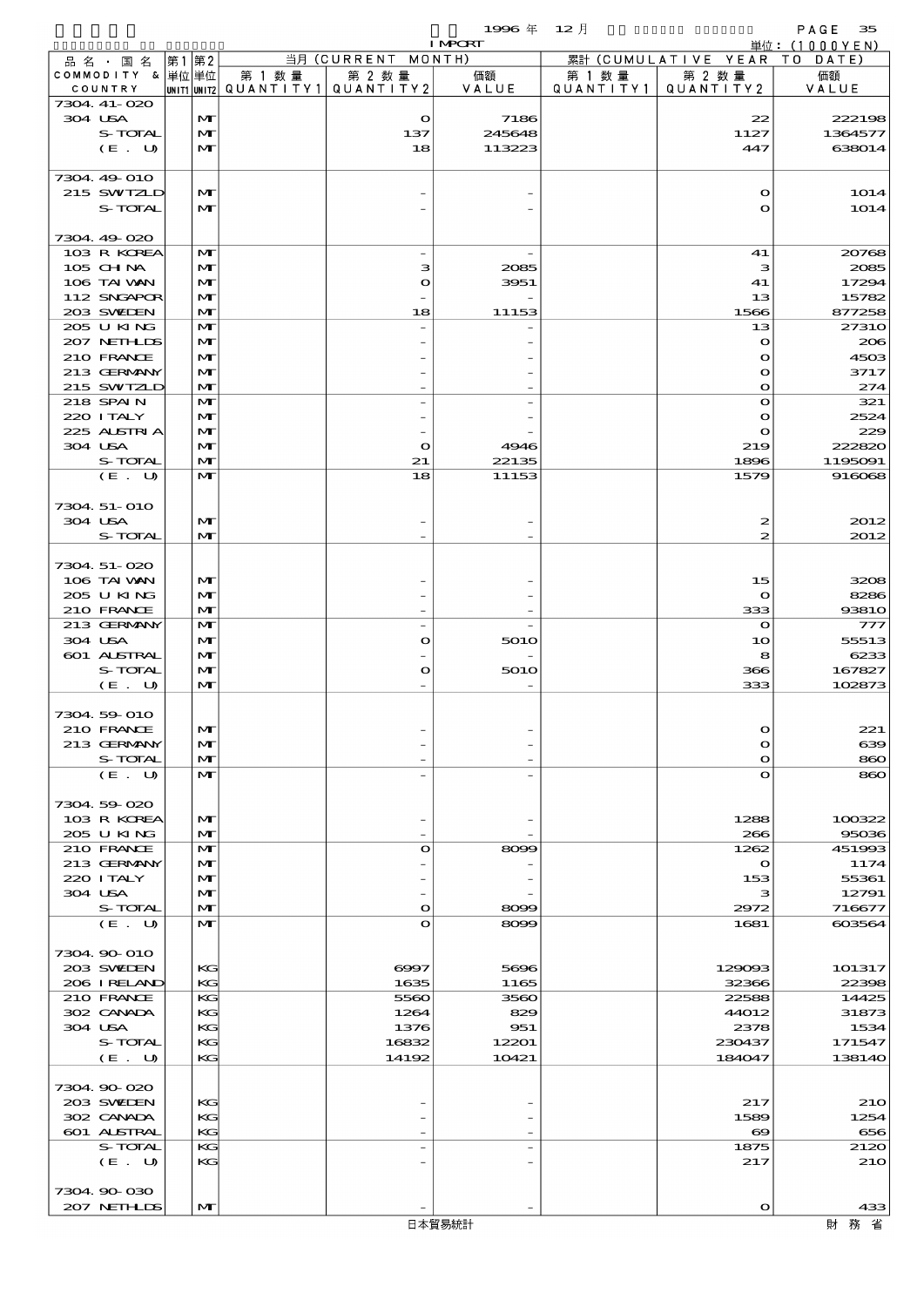$1996 \n& 12 \nparallel$  PAGE 36

|                            |                              |        |                                 | <b>I MPCRT</b> |         |                                        | 単位: $(1000YEN)$      |
|----------------------------|------------------------------|--------|---------------------------------|----------------|---------|----------------------------------------|----------------------|
| 品名・国名<br>COMMODITY & 単位 単位 | 第1第2                         | 第 1 数量 | 当月 (CURRENT MONTH)<br>第 2 数量    |                |         | 累計 (CUMULATIVE YEAR TO DATE)<br>第 2 数量 | 価額                   |
| COUNTRY                    |                              |        | UNIT1 UNIT2 QUANTITY1 QUANTITY2 | 価額<br>VALUE    | 第 1 数 量 | QUANTITY1   QUANTITY2                  | VALUE                |
| 7304.90-030                |                              |        |                                 |                |         |                                        |                      |
| 210 FRANCE<br>213 GERMANY  | $\mathbf{M}$                 |        |                                 |                |         | $\mathbf o$                            | 258                  |
| 215 SWIZLD                 | $\mathbf{M}$<br>$\mathbf{M}$ |        | $\Omega$                        | 334            |         | $\bullet$<br>$\bullet$                 | 1154<br>223          |
| 304 USA                    | $\mathbf{M}$                 |        | $\bullet$                       | 3154           |         | $\bullet$                              | 9791                 |
| S-TOTAL                    | $\mathbf{M}$                 |        | $\Omega$                        | 3488           |         | $\mathbf o$                            | 11859                |
| (E. U)                     | $\mathbf{M}$                 |        | O                               | 334            |         | $\mathbf o$                            | 1845                 |
| 7304 90 040                |                              |        |                                 |                |         |                                        |                      |
| 105 CH NA                  | M                            |        |                                 |                |         | з                                      | 974                  |
| 111 THAILND                | $\mathbf{M}$                 |        |                                 |                |         | ${\bf 1}$                              | $\infty$             |
| 204 DENMARK                | M                            |        |                                 |                |         | $\mathbf o$                            | 255                  |
| 205 U KING<br>207 NETHLIS  | $\mathbf{M}$<br>$\mathbf{M}$ |        | $\mathbf o$                     | 111O           |         | $\mathbf{o}$<br>$\bullet$              | 111O<br>335          |
| 208 BELGI UM               | $\mathbf{M}$                 |        |                                 |                |         | $\mathbf{o}$                           | 1013                 |
| 213 GERMANY                | $\mathbf{M}$                 |        | $\bullet$                       | 827            |         | 50                                     | 12128                |
| 215 SWIZLD                 | $\mathbf{M}$                 |        | $\mathbf o$                     | 1544           |         | $\mathbf o$                            | 1544                 |
| 220 I TALY<br>304 USA      | $\mathbf{M}$<br>$\mathbf{M}$ |        | $\mathbf{o}$                    | 802            |         | $\mathcal I$<br>22                     | 1980<br>12170        |
| S-TOTAL                    | $\mathbf{M}$                 |        | $\Omega$                        | 4283           |         | 83                                     | 32115                |
| (E. U)                     | $\mathbf{M}$                 |        | $\mathbf o$                     | 1937           |         | 57                                     | 16821                |
|                            |                              |        |                                 |                |         |                                        |                      |
| 7305.19-020                |                              |        |                                 |                |         |                                        |                      |
| 304 USA<br>S-TOTAL         | $\mathbf{M}$<br>$\mathbf{M}$ |        | $\Omega$<br>$\mathbf{o}$        | 302<br>302     |         | $\mathbf o$<br>$\mathbf{o}$            | 507<br>507           |
|                            |                              |        |                                 |                |         |                                        |                      |
| 7305.20-020                |                              |        |                                 |                |         |                                        |                      |
| 207 NETHLIS                | $\mathbf{M}$                 |        |                                 |                |         | $\bullet$                              | $\infty$             |
| S-TOTAL<br>(E. U)          | $\mathbf{M}$<br>$\mathbf{M}$ |        |                                 |                |         | $\mathbf o$<br>$\mathbf{o}$            | $\infty$<br>$\infty$ |
|                            |                              |        |                                 |                |         |                                        |                      |
| 7305, 31-010               |                              |        |                                 |                |         |                                        |                      |
| 105 CH NA                  | $\mathbf{M}$                 |        |                                 |                |         | 15                                     | 6811                 |
| S-TOTAL                    | $\mathbf{M}$                 |        |                                 |                |         | 15                                     | 6811                 |
| 7305, 31-020               |                              |        |                                 |                |         |                                        |                      |
| 103 R KOREA                | M                            |        | 49                              | 6785           |         | 1115                                   | 65507                |
| 106 TAI VAN                | $\mathbf{M}$                 |        |                                 |                |         | 35                                     | 9803                 |
| 112 SNGAPOR<br>S-TOTAL     | $\mathbf{M}$<br>$\mathbf{M}$ |        | 49                              | 6785           |         | 9<br>1159                              | 1530<br>76840        |
|                            |                              |        |                                 |                |         |                                        |                      |
| 7305.39-020                |                              |        |                                 |                |         |                                        |                      |
| 103 R KOREA                | $\mathbf{M}$                 |        |                                 |                |         | 4138                                   | 306981               |
| 304 USA<br>S-TOTAL         | $\mathbf{M}$<br>$\mathbf{M}$ |        |                                 |                |         | $\mathbf o$<br>4138                    | 5167<br>312148       |
|                            |                              |        |                                 |                |         |                                        |                      |
| 7305.90-020                |                              |        |                                 |                |         |                                        |                      |
| 213 GERMANY                | $\mathbf{M}$                 |        |                                 |                |         | $\mathbf o$                            | 240                  |
| 304 USA                    | M                            |        |                                 |                |         | $\mathbf o$                            | 242                  |
| S-TOTAL<br>(E. U)          | $\mathbf{M}$<br>$\mathbf{M}$ |        |                                 |                |         | $\mathbf o$<br>$\mathbf o$             | 482<br>240           |
|                            |                              |        |                                 |                |         |                                        |                      |
| 7306 10 010                |                              |        |                                 |                |         |                                        |                      |
| 304 USA<br>S-TOTAL         | $\mathbf{M}$<br>$\mathbf{M}$ |        |                                 |                |         | $\mathbf o$                            | 1753                 |
|                            |                              |        |                                 |                |         | $\mathbf o$                            | 1753                 |
| 7306.10.020                |                              |        |                                 |                |         |                                        |                      |
| 103 R KOREA                | $\mathbf{M}$                 |        |                                 |                |         | <b>1O1</b>                             | 4423                 |
| S-TOTAL                    | M                            |        |                                 |                |         | 1O1                                    | 4423                 |
| 7306 20 010                |                              |        |                                 |                |         |                                        |                      |
| 304 USA                    | $\mathbf{M}$                 |        |                                 |                |         | 25                                     | 7003                 |
| S-TOTAL                    | $\mathbf{M}$                 |        |                                 |                |         | 25                                     | 7003                 |
|                            |                              |        |                                 |                |         |                                        |                      |
| 7306.20-020<br>105 CH NA   | $\mathbf{M}$                 |        |                                 |                |         | 1057                                   | <b>83810</b>         |
| 304 USA                    | $\mathbf{M}$                 |        |                                 |                |         | $\mathbf o$                            | 472                  |
| S-TOTAL                    | $\mathbf{M}$                 |        |                                 |                |         | 1057                                   | 84282                |
|                            |                              |        |                                 |                |         |                                        |                      |
| 7306 30 011<br>103 R KOREA | $\mathbf{M}$                 |        | 979                             | 58869          |         | 9725                                   | 606765               |
| 112 SNGAPOR                | $\mathbf{M}$                 |        |                                 |                |         | 1                                      | 299                  |
| 203 SWIEN                  | $\mathbf{M}$                 |        |                                 |                |         | $\mathbf o$                            | 217                  |
| S-TOTAL                    | M                            |        | 979                             | 58869          |         | 9726                                   | 607281               |
| (E. U)                     | $\mathbf{M}$                 |        |                                 |                |         | $\mathbf o$                            | 217                  |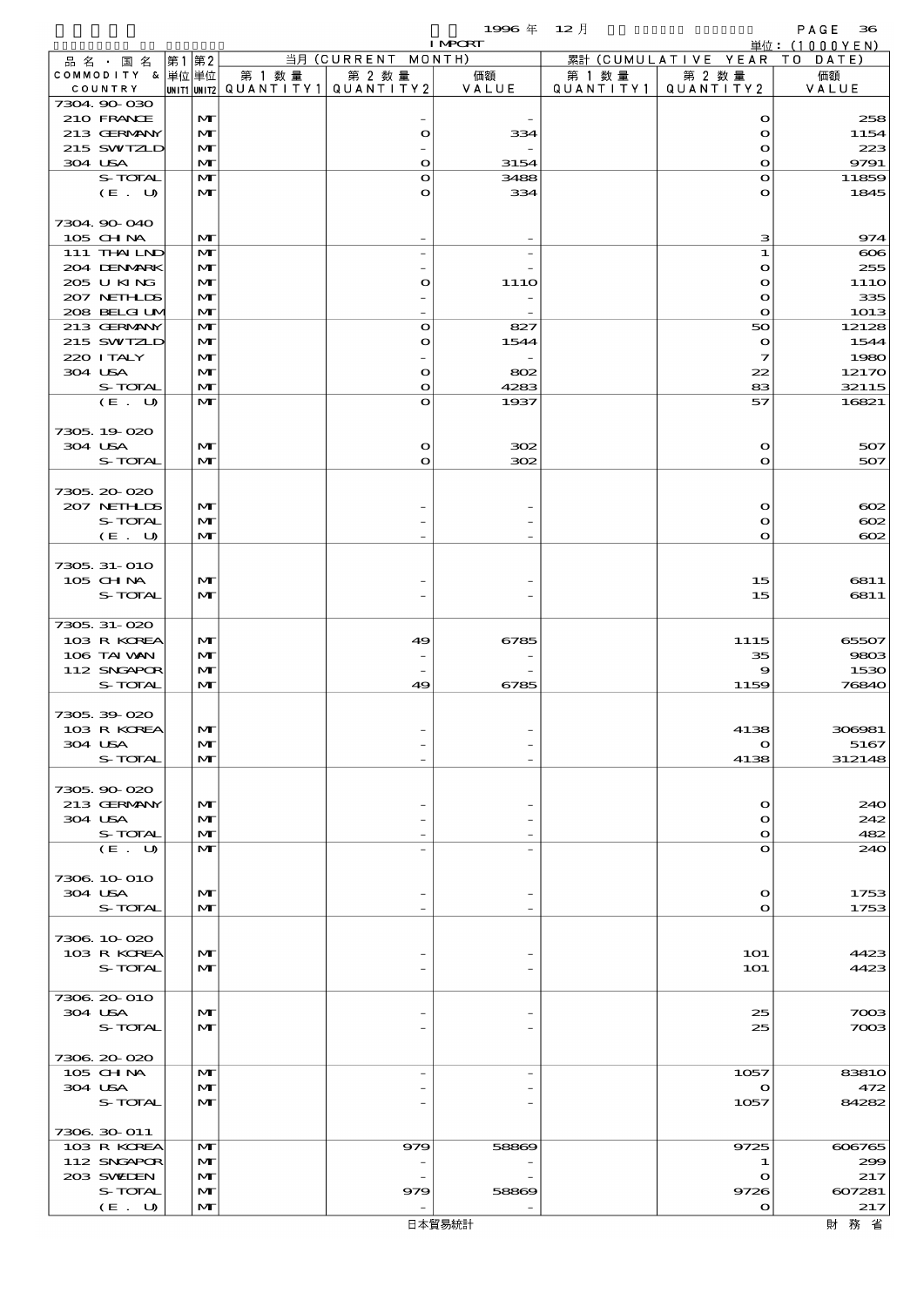$1996 \# 12 \nparallel$  PAGE 37

|                             |                              |        |                                                  | <b>I MPCRT</b> |         |                                 | 単位: (1000 Y E N) |
|-----------------------------|------------------------------|--------|--------------------------------------------------|----------------|---------|---------------------------------|------------------|
| 品名・国名                       | 第1 第2                        |        | 当月 (CURRENT MONTH)                               |                |         | 累計 (CUMULATIVE YEAR TO DATE)    |                  |
| COMMODITY & 単位単位<br>COUNTRY |                              | 第 1 数量 | 第 2 数量<br> UNIT1 UNIT2  QUANT   TY1  QUANT   TY2 | 価額<br>VALUE    | 第 1 数 量 | 第 2 数量<br>QUANTITY1   QUANTITY2 | 価額<br>VALUE      |
| 7306 30 019                 |                              |        |                                                  |                |         |                                 |                  |
| 103 R KOREA                 | M                            |        | 3284                                             | 159039         |         | 35198                           | 1723312          |
| 105 CHNA<br>106 TAI VAN     | $\mathbf{M}$<br>M            |        |                                                  |                |         | 28<br>149                       | 12342<br>7333    |
| 111 THAILND                 | $\mathbf{M}$                 |        | 9                                                | 2849           |         | $\boldsymbol{\Theta}$           | 2849             |
| 204 DENMARK                 | M                            |        |                                                  |                |         | 1                               | 305              |
| 205 U KING                  | M                            |        |                                                  |                |         | 25                              | 8465             |
| 304 USA<br><b>S-TOTAL</b>   | $\mathbf{M}$<br>M            |        | 3293                                             | 161888         |         | $\mathbf{o}$<br><b>35410</b>    | 3035<br>1757641  |
| (E. U)                      | $\mathbf{M}$                 |        |                                                  |                |         | 26                              | 8770             |
|                             |                              |        |                                                  |                |         |                                 |                  |
| 7306.30-021                 |                              |        |                                                  |                |         |                                 |                  |
| 103 R KOREA<br>106 TAI VAN  | $\mathbf{M}$<br>M            |        | 9335                                             | 532885<br>508  |         | 68398                           | 3957996          |
| 108 HG KONG                 | $\mathbf{M}$                 |        | 2                                                |                |         | 141<br>38                       | 11182<br>4741    |
| 111 THAILND                 | M                            |        |                                                  |                |         | 50                              | 2830             |
| 118 I NDSI A                | M                            |        |                                                  |                |         | 19                              | 1654             |
| S-TOTAL                     | $\mathbf{M}$                 |        | 9337                                             | 533393         |         | 68646                           | 3978403          |
| 7306.30-029                 |                              |        |                                                  |                |         |                                 |                  |
| 103 R KOREA                 | $\mathbf{M}$                 |        | 4784                                             | 221538         |         | 47381                           | 2262668          |
| 106 TAI VAN                 | M                            |        |                                                  |                |         | 114O                            | 54831            |
| 111 THAILND                 | $\mathbf{M}$                 |        | 18                                               | 3021           |         | 755                             | 63439            |
| 205 U KING                  | M                            |        |                                                  |                |         | 7                               | 1299             |
| 220 I TALY<br>304 USA       | $\mathbf{M}$<br>$\mathbf{M}$ |        | $\mathbf{o}$                                     | 254            |         | $\mathbf o$<br>1                | 254<br>2181      |
| S-TOTAL                     | M                            |        | 4802                                             | 224813         |         | 49284                           | 2384672          |
| (E. U)                      | $\mathbf{M}$                 |        | $\mathbf{o}$                                     | 254            |         | っ                               | 1553             |
|                             |                              |        |                                                  |                |         |                                 |                  |
| 7306 30 090                 |                              |        |                                                  |                |         |                                 |                  |
| 103 R KOREA<br>105 CH NA    | M<br>$\mathbf{M}$            |        | 121                                              | 8558           |         | $\cos$<br>$\tau\tau$            | 42460<br>20295   |
| 106 TAI VAN                 | $\mathbf{M}$                 |        |                                                  |                |         | 49                              | 10758            |
| 108 HG KONG                 | M                            |        |                                                  |                |         | $\mathbf{\Omega}$               | 615              |
| 111 THAILND                 | $\mathbf{M}$                 |        | 1563                                             | 146850         |         | 20213                           | 1900044          |
| 203 SWIDEN<br>205 U KING    | M<br>$\mathbf{M}$            |        |                                                  |                |         | 13<br>$\mathbf{o}$              | 6852<br>995      |
| 207 NETHLIS                 | $\mathbf{M}$                 |        | $\mathbf{o}$                                     | 719            |         | $\mathbf{o}$                    | 719              |
| 210 FRANCE                  | M                            |        |                                                  |                |         | 13                              | 5491             |
| 213 GERMANY                 | $\mathbf{M}$                 |        |                                                  |                |         | $\mathbf o$                     | 2670             |
| 215 SWIZLD<br>218 SPAIN     | M<br>M                       |        |                                                  |                |         | 1<br>$\mathbf o$                | 633<br>459       |
| 304 USA                     | $\mathbf{M}$                 |        |                                                  | 833            |         | 44                              | 17553            |
| 601 ALSTRAL                 | M                            |        |                                                  |                |         | 14                              | 493              |
| S-TOTAL                     | M                            |        | 1685                                             | 156960         |         | 21032                           | 2010037          |
| (E. U)                      | $\mathbf{M}$                 |        | $\mathbf o$                                      | 719            |         | 26                              | 17186            |
| 7306 40 000                 |                              |        |                                                  |                |         |                                 |                  |
| 103 R KOREA                 | $\mathbf{M}$                 |        | 201                                              | 56296          |         | 971                             | 279406           |
| $105$ CHNA                  | M                            |        |                                                  |                |         | $\mathbf o$                     | 554              |
| 106 TAI VAN                 | $\mathbf{M}$                 |        | 26                                               | 7404           |         | 167                             | 50593            |
| 111 THAILND<br>112 SNGAPOR  | $\mathbf{M}$<br>$\mathbf{M}$ |        | 232<br>61                                        | 91947<br>21187 |         | 2152<br>722                     | 882005<br>253747 |
| 118 I NDSI A                | M                            |        | 56                                               | 19440          |         | 464                             | 164658           |
| 203 SWIDEN                  | $\mathbf{M}$                 |        |                                                  |                |         | 1                               | 19255            |
| 204 DENMARK                 | M                            |        |                                                  |                |         | $\mathbf{o}$                    | 1735             |
| 205 U KING<br>207 NETHLIS   | $\mathbf{M}$<br>$\mathbf{M}$ |        |                                                  |                |         | 11<br>4                         | 17374<br>23905   |
| 210 FRANCE                  | M                            |        |                                                  |                |         | $\mathbf o$                     | 893              |
| 213 GERMANY                 | $\mathbf{M}$                 |        | $\bullet$                                        | 858            |         | 2                               | 12404            |
| 215 SWIZLD                  | M                            |        |                                                  |                |         | $\Omega$                        | 204              |
| 218 SPAIN                   | $\mathbf{M}$                 |        | $\mathbf{o}$                                     | 636            |         | $\mathbf o$                     | 636              |
| 220 I TALY<br>222 FINAND    | $\mathbf{M}$<br>M            |        |                                                  |                |         | O<br>O                          | 1824<br>917      |
| 302 CANADA                  | $\mathbf{M}$                 |        | 1                                                | 958            |         | 2                               | <b>1510</b>      |
| 304 USA                     | M                            |        | 53                                               | 32815          |         | 251                             | 171225           |
| 601 ALSTRAL                 | $\mathbf{M}$                 |        |                                                  |                |         | 94                              | 78796            |
| S-TOTAL<br>(E. U)           | M<br>$\mathbf{M}$            |        | ഓ<br>$\mathbf o$                                 | 231541<br>1494 |         | 4841<br>18                      | 1961641<br>78943 |
|                             |                              |        |                                                  |                |         |                                 |                  |
| 7306.50-000                 |                              |        |                                                  |                |         |                                 |                  |
| 103 R KOREA                 | $\mathbf{M}$                 |        |                                                  |                |         | з                               | 941              |
| 105 CH NA                   | M<br>$\mathbf{M}$            |        | 52                                               | 8931           |         | 617                             | 118408<br>11522  |
| 111 THAILND<br>213 GERMANY  | $\mathbf{M}$                 |        |                                                  |                |         | 15<br>$\Omega$                  | 10412            |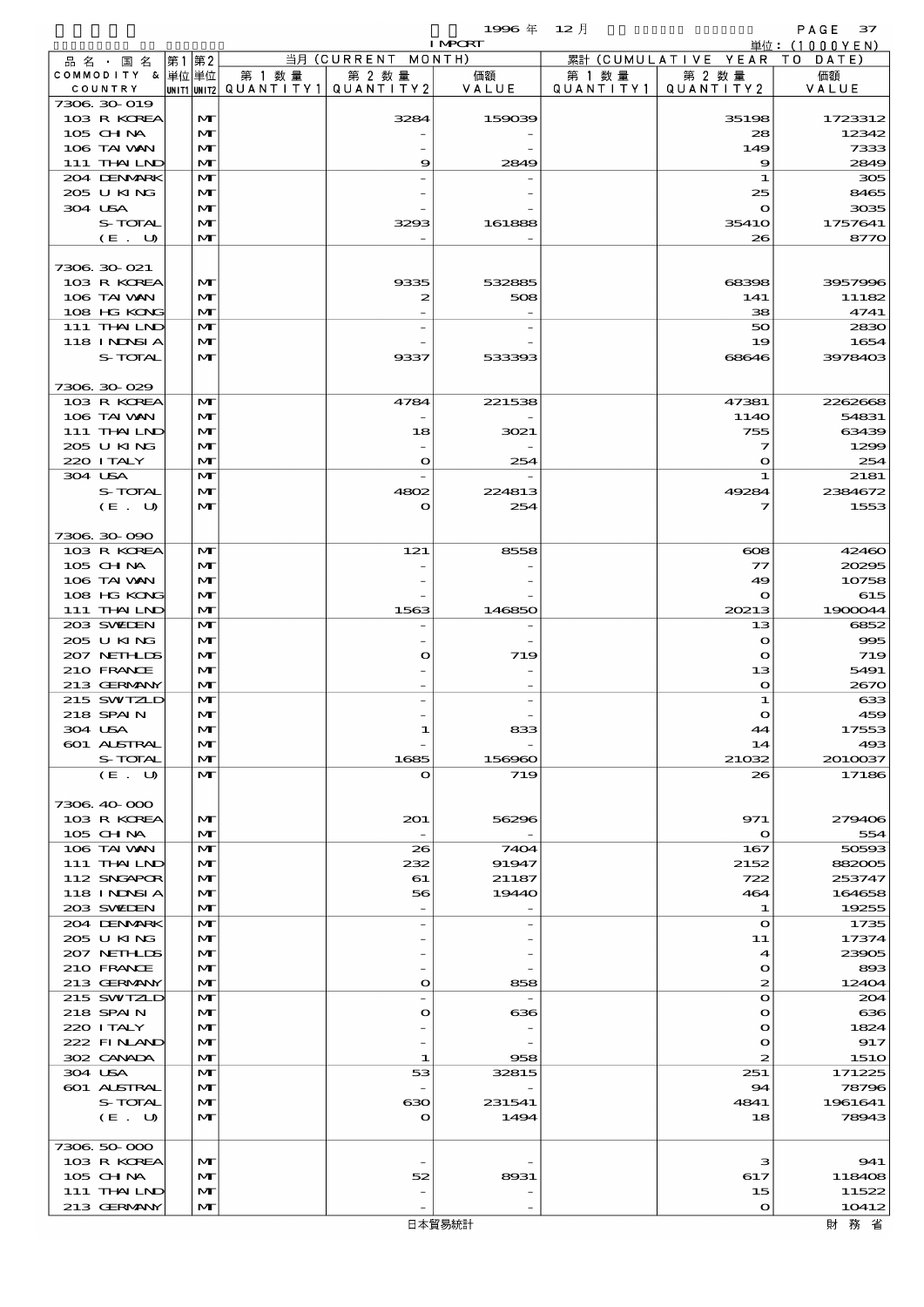$1996 \nless 12 \nless 12 \nless 138$ 

|                             |       |                   |        |                                                     | <b>I MPORT</b> |                      |                                  | 単位: $(1000YEN)$              |
|-----------------------------|-------|-------------------|--------|-----------------------------------------------------|----------------|----------------------|----------------------------------|------------------------------|
| 品 名 ・ 国 名                   | 第1 第2 |                   |        | 当月 (CURRENT MONTH)                                  |                |                      | 累計 (CUMULATIVE YEAR TO DATE)     |                              |
| COMMODITY & 単位単位<br>COUNTRY |       |                   | 第 1 数量 | 第 2 数量<br> UNIT1  UNIT2   QUANT I TY1   QUANT I TY2 | 価額<br>VALUE    | 第 1 数 量<br>QUANTITY1 | 第 2 数量<br>QUANTITY 2             | 価額<br>VALUE                  |
| 7306 50 000                 |       |                   |        |                                                     |                |                      |                                  |                              |
| 215 SWIZLD                  |       | M                 |        | $\mathbf{o}$                                        | 232            |                      | $\mathbf o$                      | 232                          |
| 304 USA                     |       | M                 |        | $\bullet$                                           | 288            |                      | $\mathbf{o}$                     | 4409                         |
| 601 ALSTRAL                 |       | M<br>$\mathbf{M}$ |        | 52                                                  |                |                      | $\mathbf o$                      | 3327                         |
| S-TOTAL<br>(E. U)           |       | $\mathbf{M}$      |        |                                                     | 9451           |                      | 635<br>$\mathbf o$               | 149251<br>10412              |
|                             |       |                   |        |                                                     |                |                      |                                  |                              |
| 7306 60-010                 |       |                   |        |                                                     |                |                      |                                  |                              |
| 304 USA                     |       | $\mathbf{M}$      |        |                                                     |                |                      | $\mathbf o$                      | 919                          |
| S-TOTAL                     |       | $\mathbf{M}$      |        |                                                     |                |                      | $\mathbf{o}$                     | 919                          |
| 7306 60 021                 |       |                   |        |                                                     |                |                      |                                  |                              |
| 103 R KOREA                 |       | $\mathbf{M}$      |        | 2097                                                | 95192          |                      | 10804                            | 497549                       |
| 213 GERMANY                 |       | M                 |        |                                                     |                |                      | $\mathbf o$                      | 1404                         |
| 304 USA                     |       | $\mathbf{M}$      |        | 1                                                   | 677            |                      | л.                               | 677                          |
| S-TOTAL<br>(E. U)           |       | M<br>$\mathbf{M}$ |        | 2098                                                | 95869          |                      | 10805<br>$\mathbf o$             | 499630<br>1404               |
|                             |       |                   |        |                                                     |                |                      |                                  |                              |
| 7306 60 029                 |       |                   |        |                                                     |                |                      |                                  |                              |
| 103 R KOREA                 |       | $\mathbf{M}$      |        | 1707                                                | 90178          |                      | 14436                            | 744219                       |
| 106 TAI VAN                 |       | $\mathbf{M}$      |        |                                                     |                |                      | 100                              | 6113                         |
| 207 NETHLIS<br>213 GERMANY  |       | M<br>M            |        |                                                     |                |                      | 2<br>162                         | 1041<br>27524                |
| 218 SPAIN                   |       | M                 |        |                                                     |                |                      | $\mathbf o$                      | 973                          |
| 304 USA                     |       | $\mathbf{M}$      |        |                                                     |                |                      | 13                               | 5894                         |
| S-TOTAL                     |       | M                 |        | 1707                                                | 90178          |                      | 14713                            | 785764                       |
| (E. U)                      |       | $\mathbf{M}$      |        |                                                     |                |                      | 164                              | 29538                        |
| 7306 90 010                 |       |                   |        |                                                     |                |                      |                                  |                              |
| 106 TAI VAN                 |       | $\mathbf{M}$      |        |                                                     |                |                      | $\boldsymbol{\infty}$            | 15384                        |
| 203 SWIEN                   |       | $\mathbf{M}$      |        |                                                     |                |                      | $\mathbf o$                      | 322                          |
| 213 GERMANY                 |       | M                 |        | $\bullet$                                           | 667            |                      | $\mathbf o$                      | 1253                         |
| 218 SPAIN                   |       | M                 |        |                                                     |                |                      | $\mathbf o$                      | 40 <sup>3</sup>              |
| 304 USA<br>601 ALSTRAL      |       | M<br>$\mathbf{M}$ |        |                                                     |                |                      | $\boldsymbol{z}$<br>$\mathbf{o}$ | $\Theta$ O $\Theta$ 1<br>349 |
| 606 NEWELD                  |       | M                 |        | $\overline{\phantom{a}}$                            |                |                      | $\mathbf{o}$                     | 414                          |
| S-TOTAL                     |       | M                 |        | $\bullet$                                           | 667            |                      | 71                               | 24216                        |
| (E. U)                      |       | M                 |        | $\mathbf{o}$                                        | 667            |                      | $\mathbf{o}$                     | 1978                         |
|                             |       |                   |        |                                                     |                |                      |                                  |                              |
| 7306 90 020<br>103 R KOREA  |       | $\mathbf{M}$      |        | 4                                                   | 2111           |                      | 934                              | 70390                        |
| 105 CHNA                    |       | $\mathbf{M}$      |        |                                                     |                |                      | 41                               | 9029                         |
| 112 SNGAPOR                 |       | $\mathbf{M}$      |        |                                                     | 11693          |                      | з                                | 12088                        |
| 113 MALYSIA                 |       | M                 |        |                                                     |                |                      | 5                                | 4303                         |
| 202 NRWAY                   |       | M                 |        | $\bullet$                                           | 1513           |                      | $\mathbf{o}$                     | 1941                         |
| 204 DENMARK<br>205 U KING   |       | M<br>$\mathbf{M}$ |        |                                                     |                |                      | $\mathbf o$<br>1                 | 300<br>1456                  |
| 208 BELGI UM                |       | $\mathbf{M}$      |        |                                                     |                |                      | $\mathbf o$                      | 2915                         |
| 210 FRANCE                  |       | M                 |        |                                                     |                |                      | з                                | 7116                         |
| 213 GERMANY                 |       | M                 |        | $\bullet$                                           | 383            |                      | 1                                | 21466                        |
| 215 SWIZLD<br>220 I TALY    |       | M<br>$\mathbf{M}$ |        |                                                     |                |                      | $\mathbf o$<br>$\mathbf o$       | 1013<br>1839                 |
| 222 FINAND                  |       | M                 |        | $\bullet$                                           | 212            |                      | $\mathbf o$                      | 825                          |
| 224 RUSSI AN                |       | M                 |        |                                                     |                |                      | $\mathbf o$                      | <b>210</b>                   |
| 225 ALSTRIA                 |       | M                 |        |                                                     |                |                      | $\mathbf o$                      | 214                          |
| 302 CANADA                  |       | M                 |        | $\overline{\phantom{a}}$                            |                |                      | $\mathbf o$                      | 1042                         |
| 304 USA<br>S-TOTAL          |       | M<br>M            |        | 16<br>23                                            | 4554<br>20466  |                      | 82<br>1070                       | 32642<br>168789              |
| (E. U)                      |       | M                 |        | $\mathbf{\Omega}$                                   | 595            |                      | 5                                | 36131                        |
|                             |       |                   |        |                                                     |                |                      |                                  |                              |
| 7307. 11-000                |       |                   |        |                                                     |                |                      |                                  |                              |
| 103 R KOREA                 |       | KG                |        | 18099                                               | 3137           |                      | 372664                           | 74957                        |
| 105 CH NA<br>106 TAI VAN    |       | KC<br>KG          |        | 600442<br>135009                                    | 72324<br>28901 |                      | 8894353<br>3671148               | 968772<br>652849             |
| 111 THAILND                 |       | KC                |        | 74564                                               | 8732           |                      | 933761                           | 109093                       |
| 112 SNGAPOR                 |       | KG                |        | 7806                                                | 1570           |                      | 184225                           | 36981                        |
| 118 I NDSI A                |       | KG                |        | 20306                                               | 2385           |                      | 206625                           | 23673                        |
| 123 INIA<br>203 SWIDEN      |       | KC<br>KG          |        |                                                     |                |                      | 64392<br>456                     | 21270<br>788                 |
| 205 U KING                  |       | KC                |        |                                                     |                |                      | 2329                             | 5180                         |
| 207 NETHLIS                 |       | KG                |        |                                                     |                |                      | 4462                             | 3477                         |
| 210 FRANCE                  |       | KG                |        |                                                     |                |                      | 1                                | 462                          |
| 213 GERMANY                 |       | KG                |        |                                                     |                |                      | 177                              | 1603                         |
| 304 USA<br>551 S AFRCA      |       | KG<br>KG          |        | 1997                                                | 4082           |                      | 45606<br>190                     | 39937<br>292                 |
|                             |       |                   |        |                                                     |                |                      |                                  |                              |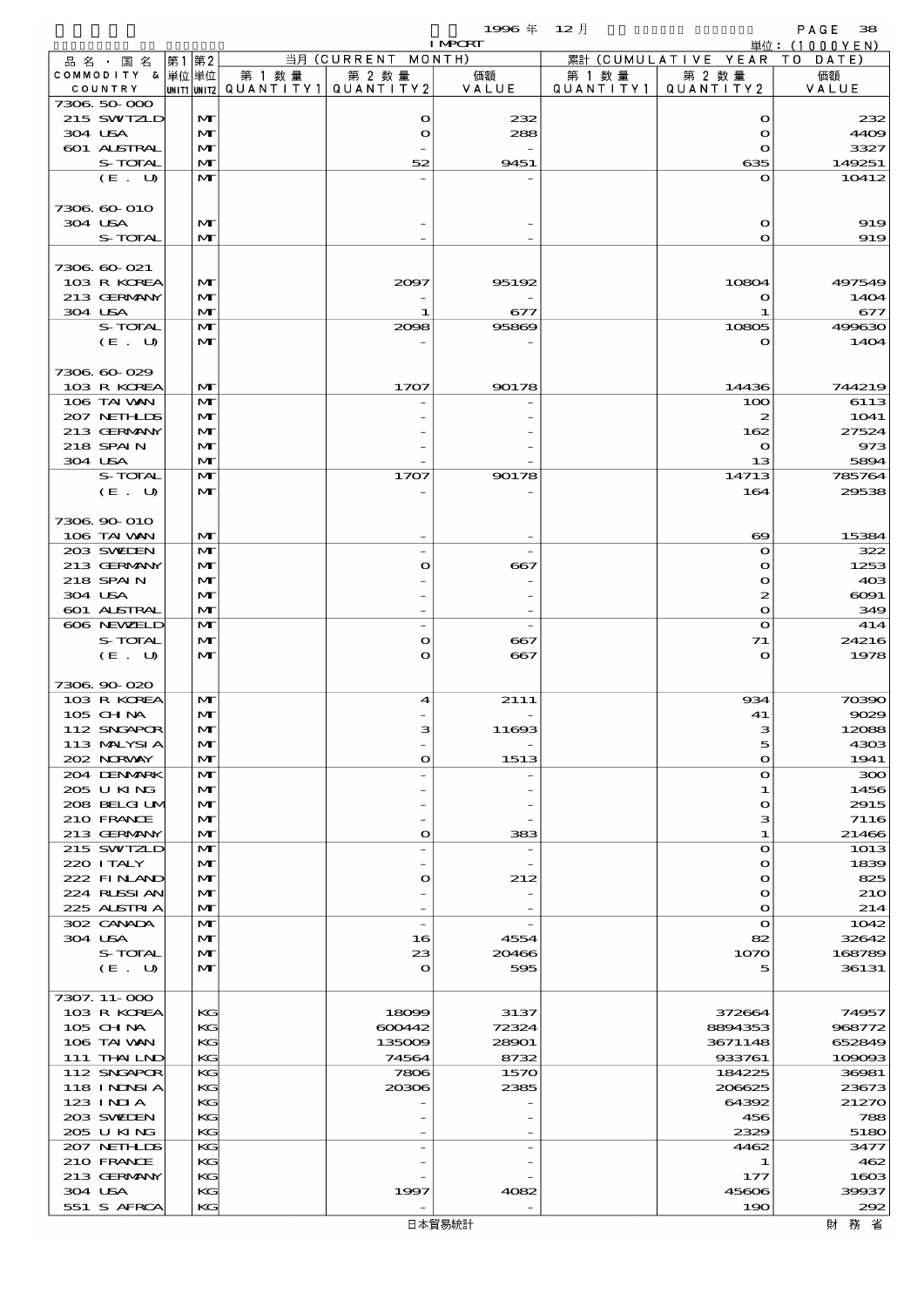$1996 \& 12 \&$ 

|                            |    |          |                                       |                                 | <b>I MPORT</b> |           |                              | 単位: (1000YEN)    |
|----------------------------|----|----------|---------------------------------------|---------------------------------|----------------|-----------|------------------------------|------------------|
| 品名・国名                      | 第1 | 第2       |                                       | 当月(CURRENT                      | MONTH)         |           | 累計 (CUMULATIVE YEAR TO DATE) |                  |
| COMMODITY & 単位単位           |    |          | 第 1 数量                                | 第 2 数量                          | 価額             | 第 1 数 量   | 第 2 数量                       | 価額               |
| COUNTRY                    |    |          | UNIT1 UNIT2  QUANT I TY1  QUANT I TY2 |                                 | VALUE          | QUANTITY1 | QUANTITY 2                   | VALUE            |
| 7307. 11-000               |    |          |                                       |                                 |                |           |                              |                  |
| S-TOTAL                    |    | KG       |                                       | 858223                          | 121131         |           | 14380389                     | 1939334          |
| (E. U)                     |    | KG       |                                       |                                 |                |           | 7425                         | 1151C            |
|                            |    |          |                                       |                                 |                |           |                              |                  |
| 7307.19-000                |    |          |                                       |                                 |                |           |                              |                  |
| 103 R KOREA                |    | KG       |                                       | 46091                           | 10414          |           | 1707866                      | 367393           |
| 105 CH NA                  |    | KG       |                                       | 347303                          | 39806          |           | 3786372                      | 376428           |
| 106 TAI VAN                |    | KG       |                                       | 11045                           | 8727           |           | 455913                       | 254035           |
| 110 VIEINAM<br>111 THAILND |    | KG<br>KG |                                       | 20600                           | 2636           |           | 4912<br>138135               | 4154<br>45274    |
| 112 SNGAPOR                |    | KG       |                                       |                                 |                |           | 1212                         | 3445             |
| 117 PHLPIN                 |    | KG       |                                       |                                 |                |           | 3045                         | 800              |
| 118 INNSI A                |    | KG       |                                       | 16165                           | 3541           |           | 291807                       | 57753            |
| $123$ INIA                 |    | KG       |                                       | 16930                           | 2998           |           | 70251                        | 12045            |
| 143 ISRAEL                 |    | KG       |                                       |                                 |                |           | 18204                        | 5451             |
| 147 U ARB E                |    | KG       |                                       |                                 |                |           | 21600                        | 3653             |
| 202 NORWAY                 |    | KG       |                                       |                                 |                |           | 146400                       | 118323           |
| 203 SWIEN                  |    | KG       |                                       | 25                              | 256            |           | 40                           | 734              |
| 204 DENMARK                |    | KG       |                                       | 1159                            | 2090           |           | 27754                        | 42122            |
| 205 U KING                 |    | KG       |                                       |                                 |                |           | 3890                         | 5986             |
| 210 FRANCE                 |    | KG       |                                       |                                 |                |           | 71                           | 1612             |
| 213 GERMANY                |    | KG       |                                       | 380                             | 2148           |           | 15933                        | 35146            |
| 218 SPAIN                  |    | KG       |                                       |                                 |                |           | 38771                        | 3815             |
| 220 I TALY                 |    | KG       |                                       | 1280                            | 2536           |           | 11216                        | 15072            |
| 304 USA                    |    | KG       |                                       | 4500                            | 7378           |           | 146655                       | 94359            |
| S-TOTAL                    |    | KG       |                                       | 465478                          | 82530          |           | 6890047                      | 1447609          |
| (E. U)                     |    | KG       |                                       | 2844                            | 7030           |           | 97675                        | 104487           |
|                            |    |          |                                       |                                 |                |           |                              |                  |
| 7307. 21-000               |    |          |                                       |                                 |                |           |                              |                  |
| 103 R KOREA                |    | KG       |                                       | 100                             | 204            |           | 520719                       | 75742            |
| 105 CH NA                  |    | KG       |                                       | 184118                          | 42384          |           | 2814600                      | 823839           |
| 106 TAI VAN                |    | KG       |                                       | 22857                           | 21990          |           | 258335                       | 183830           |
| 108 HG KONG                |    | KG       |                                       |                                 |                |           | 120                          | 1055             |
| 111 THAILND                |    | KG       |                                       |                                 |                |           | 948                          | 1349             |
| 112 SNGAPOR                |    | KG       |                                       |                                 |                |           | 277                          | 2065             |
| 117 PH LPIN                |    | KG       |                                       | 11967                           | 4911           |           | 93789                        | 38092            |
| 118 I NDSI A               |    | KG       |                                       |                                 |                |           | 45405                        | 9765             |
| 123 INIA                   |    | KG       |                                       |                                 |                |           | 53128                        | 10748            |
| 202 NORWAY                 |    | KG       |                                       |                                 |                |           | 1111                         | 2166             |
| 203 SWIEN                  |    | KG       |                                       |                                 |                |           | 262                          | 1912             |
| 204 DENMARK                |    | KG       |                                       |                                 |                |           | 560                          | 4496             |
| 205 U KING                 |    | KG<br>KG |                                       | 366                             | 1351           |           | 12773                        | 29391<br>6329    |
| 207 NETHLIS                |    | KG       |                                       | 24                              | 737            |           | 351                          | 4477             |
| 210 FRANCE<br>213 GERMANY  |    | KG       |                                       | 1045<br>2951                    | 592<br>17453   |           | 1200<br>7860                 | 44042            |
| 215 SWIZLD                 |    | KG       |                                       | $\hspace{0.1mm}-\hspace{0.1mm}$ |                |           | 917                          | 9304             |
| 220 I TALY                 |    | KG       |                                       | $\infty$                        | 553            |           | 22633                        | 3201C            |
| 222 FINAND                 |    | KG       |                                       |                                 |                |           | 200                          | 535              |
| 225 ALSTRIA                |    | KG       |                                       | 40                              | 298            |           | 263                          | 1987             |
| 302 CANADA                 |    | KG       |                                       |                                 |                |           | 50                           | 290              |
| 304 USA                    |    | KG       |                                       | 389                             | 4604           |           | 20863                        | 126811           |
| 410 BRAZIL                 |    | KG       |                                       |                                 |                |           | 162                          | 286              |
| 601 ALSTRAL                |    | KG       |                                       |                                 |                |           | 225                          | 449              |
| S-TOTAL                    |    | KG       |                                       | 223947                          | 95077          |           | 3856751                      | 1410973          |
| (E. U)                     |    | KG       |                                       | 4516                            | 20984          |           | 46102                        | 125179           |
|                            |    |          |                                       |                                 |                |           |                              |                  |
| 7307.22-000                |    |          |                                       |                                 |                |           |                              |                  |
| 103 R KOREA                |    | KG       |                                       | 8090                            | 3561           |           | 91565                        | 48591            |
| 104 N KOREA                |    | KG       |                                       | 1320                            | 3562           |           | 23122                        | 46694            |
| $105$ CHNA                 |    | KG       |                                       | 17713                           | 8238           |           | 127474                       | 62397            |
| 106 TAI VAN                |    | KG       |                                       | 63308                           | 76757          |           | 599046                       | 690884           |
| 110 VI EINAM               |    | KG       |                                       |                                 |                |           | 8897                         | <b>7949</b>      |
| 111 THAILND                |    | KG       |                                       | 29709                           | 19875          |           | 318886                       | 215504           |
| 112 SNGAPOR                |    | KG       |                                       | 614                             | 19649          |           | 659                          | 20078            |
| 113 MALYSIA                |    | KG       |                                       |                                 |                |           | 41                           | 278              |
| 203 SWILEN                 |    | KG       |                                       |                                 |                |           | 19                           | 229              |
| 204 DENMARK                |    | KG       |                                       |                                 |                |           | з                            | 216              |
| 205 U KING                 |    | KG       |                                       | 73                              | 1582           |           | 3246                         | 37758            |
| 210 FRANCE                 |    | KG       |                                       | $\boldsymbol{4}$                | 272            |           | 99                           | 1045             |
| 213 GERMANY                |    | KG       |                                       | 78                              | 550            |           | 1088                         | 4944             |
| 215 SWIZLD                 |    | KG       |                                       | 3254                            | 47207          |           | 91963                        | 717985           |
| 220 I TALY<br>225 ALSTRIA  |    | KG<br>KG |                                       |                                 |                |           | 937<br>150                   | 1565             |
| 302 CANADA                 |    | KG       |                                       |                                 |                |           | 307                          | $\infty$<br>3183 |
|                            |    |          |                                       |                                 |                |           |                              |                  |

 $304$  USA  $\begin{array}{|c|c|c|c|c|c|c|c|c|} \hline \text{180557} & & & & \text{208199} & \text{349056} \ \hline \end{array}$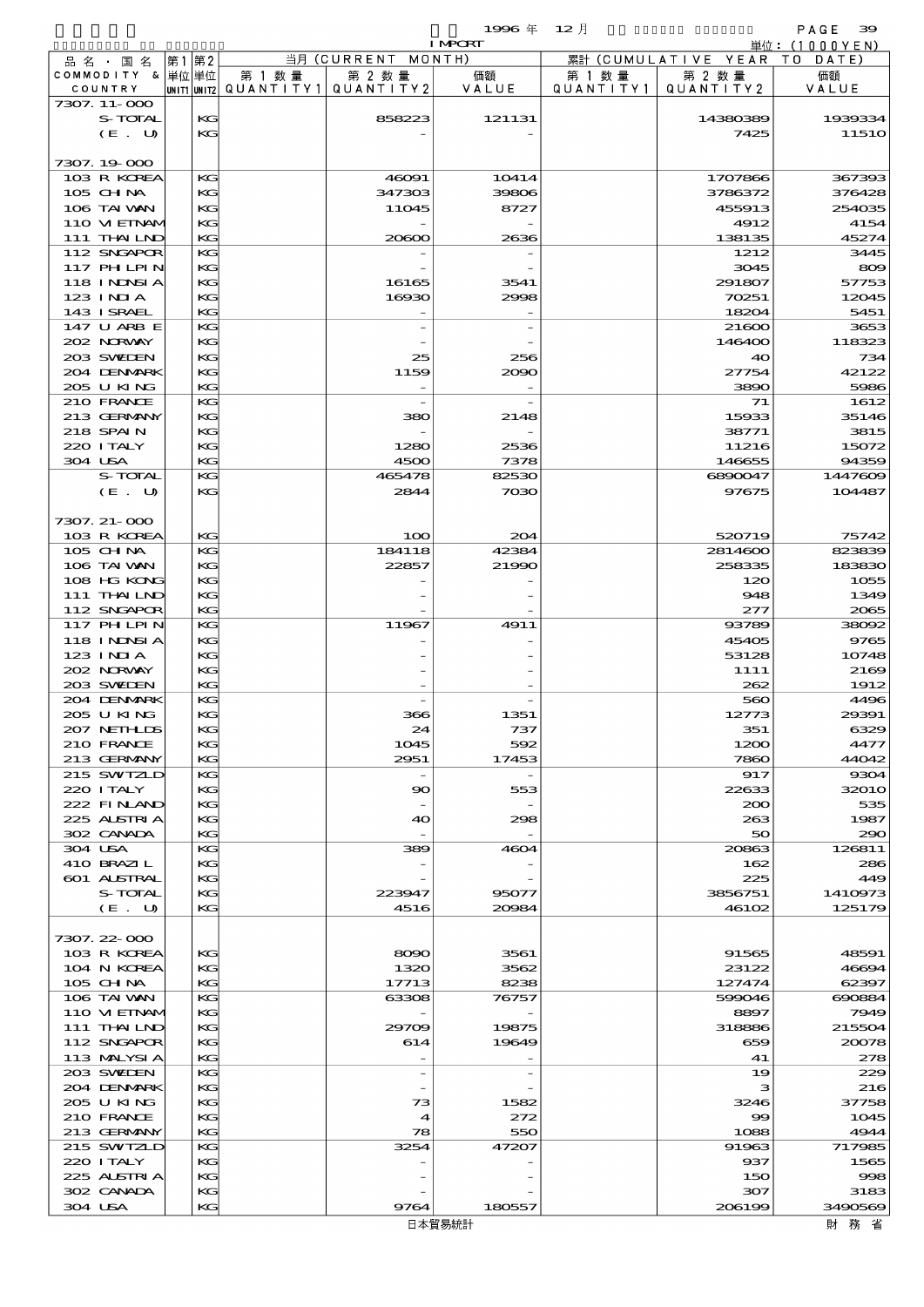$1996 \& 12 \&$ 

|                           |          |                                       |            | <b>I MPORT</b> |                   |                              | 単位:(1000YEN)  |
|---------------------------|----------|---------------------------------------|------------|----------------|-------------------|------------------------------|---------------|
| 品名・国名                     | 第1第2     |                                       | 当月(CURRENT | MONTH)         |                   | 累計 (CUMULATIVE YEAR TO DATE) |               |
| COMMODITY & 単位単位          |          | 第 1 数量                                | 第 2 数量     | 価額             | 第 1 数 量           | 第 2 数量                       | 価額            |
| COUNTRY                   |          | unit1 unit2  QUANT   TY1  QUANT   TY2 |            | VALUE          | Q U A N T I T Y 1 | QUANTITY 2                   | VALUE         |
| 7307.22-000               |          |                                       |            |                |                   |                              |               |
| S-TOTAL                   | KG       |                                       | 133927     | 36181O         |                   | 1473701                      | 5350867       |
| (E. U)                    | KG       |                                       | 155        | 2404           |                   | 5542                         | 46755         |
|                           |          |                                       |            |                |                   |                              |               |
| 7307.23-000               | KG       |                                       |            |                |                   |                              |               |
| 103 R KOREA<br>105 CH NA  | KG       |                                       | 19916      | 6709           |                   | 199202<br>6113               | 75393<br>9941 |
| 106 TAI WAN               | KG       |                                       | 39639      | 41227          |                   | 301819                       | 261096        |
| 111 THAILND               | KG       |                                       | 89190      | 78754          |                   | 1308913                      | 1069204       |
| 112 SNGAPOR               | KG       |                                       |            |                |                   | 154                          | 1395          |
| 113 MALYSIA               | KG       |                                       | 18830      | 17963          |                   | 129204                       | 118194        |
| 203 SWIEN                 | KG       |                                       |            |                |                   | 34                           | 960           |
| 204 DENMARK               | KG       |                                       |            |                |                   | 16                           | 374           |
| 205 U KING                | KG       |                                       | 85         | 788            |                   | 9542                         | 11644         |
| 210 FRANCE                | KG       |                                       |            |                |                   | 548                          | 3019          |
| 213 GERMANY               | KG       |                                       | 183        | 328            |                   | 687                          | 4474          |
| 215 SWIZLD                | KG       |                                       | 14         | 373            |                   | 113                          | 2022          |
| 220 ITALY                 | KG       |                                       | 868        | 1746           |                   | 7225                         | 14597         |
| 304 USA                   | KG       |                                       | 29         | 7640           |                   | 13249                        | 102623        |
| S-TOTAL                   | КG       |                                       | 168754     | 155528         |                   | 1974819                      | 1674936       |
| (E. U)                    | KG       |                                       | 1136       | 2862           |                   | 18052                        | 35068         |
|                           |          |                                       |            |                |                   |                              |               |
| 7307.29 000               |          |                                       |            |                |                   |                              |               |
| 103 R KOREA               | КC       |                                       | 3297       | 1675           |                   | 125611                       | 68463         |
| 104 N KOREA               | KG       |                                       | 76         | 206            |                   | 3350                         | 5179          |
| 105 CH NA                 | КC       |                                       | 42784      | 26465          |                   | 678439                       | 389067        |
| 106 TAI VAN               | KG       |                                       | 93679      | 128052         |                   | 1017451                      | 1313371       |
| 108 HG KONG               | KG       |                                       |            |                |                   | 230                          | 2724          |
| 110 VI EINAM              | KG       |                                       | 19240      | 15727          |                   | 123134                       | 116838        |
| 111 THAILND               | KG       |                                       | 45565      | 38460          |                   | 405662                       | 287605        |
| 112 SNGAPOR               | KG       |                                       |            |                |                   | 7576                         | 9862          |
| 113 MALYSIA<br>117 PHLPIN | KG<br>KG |                                       |            |                |                   | 9760                         | 2844<br>1567  |
| 127 BANCLA                | KG       |                                       | 5046       | 2948           |                   | 1151<br>26414                | 17040         |
| 143 I SRAEL               | KG       |                                       |            |                |                   | 120                          | 685           |
| 202 NORWAY                | KG       |                                       |            |                |                   | 3502                         | 4620          |
| 203 SWIEN                 | KG       |                                       | 183        | 3611           |                   | 2134                         | 15716         |
| 204 DENMARK               | KG       |                                       |            |                |                   | 1580                         | 4197          |
| 205 U KING                | KG       |                                       | 6283       | 5430           |                   | 10593                        | 61805         |
| 207 NETHLIS               | KG       |                                       | 7          | 206            |                   | 851                          | 2066          |
| 208 BELGI UM              | KG       |                                       |            |                |                   | 132                          | 736           |
| 210 FRANCE                | KG       |                                       | 1648       | 15165          |                   | 5911                         | 43424         |
| 213 GERMANY               | KG       |                                       | 1715       | 14717          |                   | 11710                        | 71550         |
| 215 SWIZLD                | КC       |                                       | 289        | 5315           |                   | 4932                         | 80444         |
| 220 I TALY                | KС       |                                       | 420        | 3571           |                   | 8406                         | 20509         |
| 222 FINAND                | КC       |                                       |            |                |                   | 220                          | 1080          |
| 225 ALSTRIA               | KG       |                                       |            |                |                   | 1017                         | 1382          |
| 302 CANADA                | KС       |                                       |            |                |                   | 120                          | 3153          |
| 304 USA                   | KG       |                                       | 23825      | $\alpha$       |                   | 247518                       | 848674        |
| 551 S AFRCA               | KG       |                                       |            |                |                   | 11                           | 391           |
| S-TOTAL                   | КC       |                                       | 244057     | 321838         |                   | 2697535                      | 3374972       |
| (E. U)                    | KG       |                                       | 10256      | 42700          |                   | 42554                        | 222445        |
| 7307.91-000               |          |                                       |            |                |                   |                              |               |
| 103 R KOREA               | KG       |                                       | 396433     | 55903          |                   | 5320501                      | 667002        |
| 105 CH NA                 | КC       |                                       | 1846811    | 206649         |                   | 22280410                     | 2410092       |
| 106 TAI VAN               | KG       |                                       | 67510      | 13770          |                   | 734125                       | 211045        |
| 108 HG KONG               | КC       |                                       |            |                |                   | 881                          | 4895          |
| 111 THAILND               | KG       |                                       | 80869      | 9906           |                   | 820114                       | 98455         |
| 112 SNGAPOR               | КC       |                                       |            |                |                   | 1050                         | 1266          |
| 113 MALYSIA               | КC       |                                       | 9          | 440            |                   | 1211                         | 2382          |
| 117 PH LPIN               | KG       |                                       | 125        | 787            |                   | 425                          | 2919          |
| 118 I NDSI A              | КC       |                                       |            |                |                   | 357096                       | 39839         |
| 123 INIA                  | KG       |                                       | 18740      | 2775           |                   | 134650                       | 20293         |
| 202 NORWAY                | KС       |                                       | 904        | 1626           |                   | 4539                         | 13323         |
| 203 SWIEN                 | КC       |                                       | 156        | 630            |                   | 3155                         | 14629         |
| 204 DENMARK               | KG       |                                       | 880        | 1000           |                   | 3943                         | 5984          |
| 205 U KING                | КC       |                                       | 444        | 1576           |                   | 8945                         | 12481         |
| 207 NETHLIS               | KG       |                                       | 800        | 1205           |                   | 5258                         | 11670         |
| 210 FRANCE                | КC       |                                       |            |                |                   | 12345                        | 7260          |
| 213 GERMANY               | КC       |                                       | 452        | 4265           |                   | 5960                         | 35562         |
| 215 SWIZLD                | KС       |                                       | 13         | 487            |                   | 999                          | 6496          |
| 220 I TALY                | КC       |                                       |            |                |                   | 203613                       | 130385        |
| 222 FINAND                | KG       |                                       |            |                |                   | $\infty$                     | 537           |
| 225 ALSTRIA               | КC       |                                       | 65         | 526            |                   | 395                          | 2362          |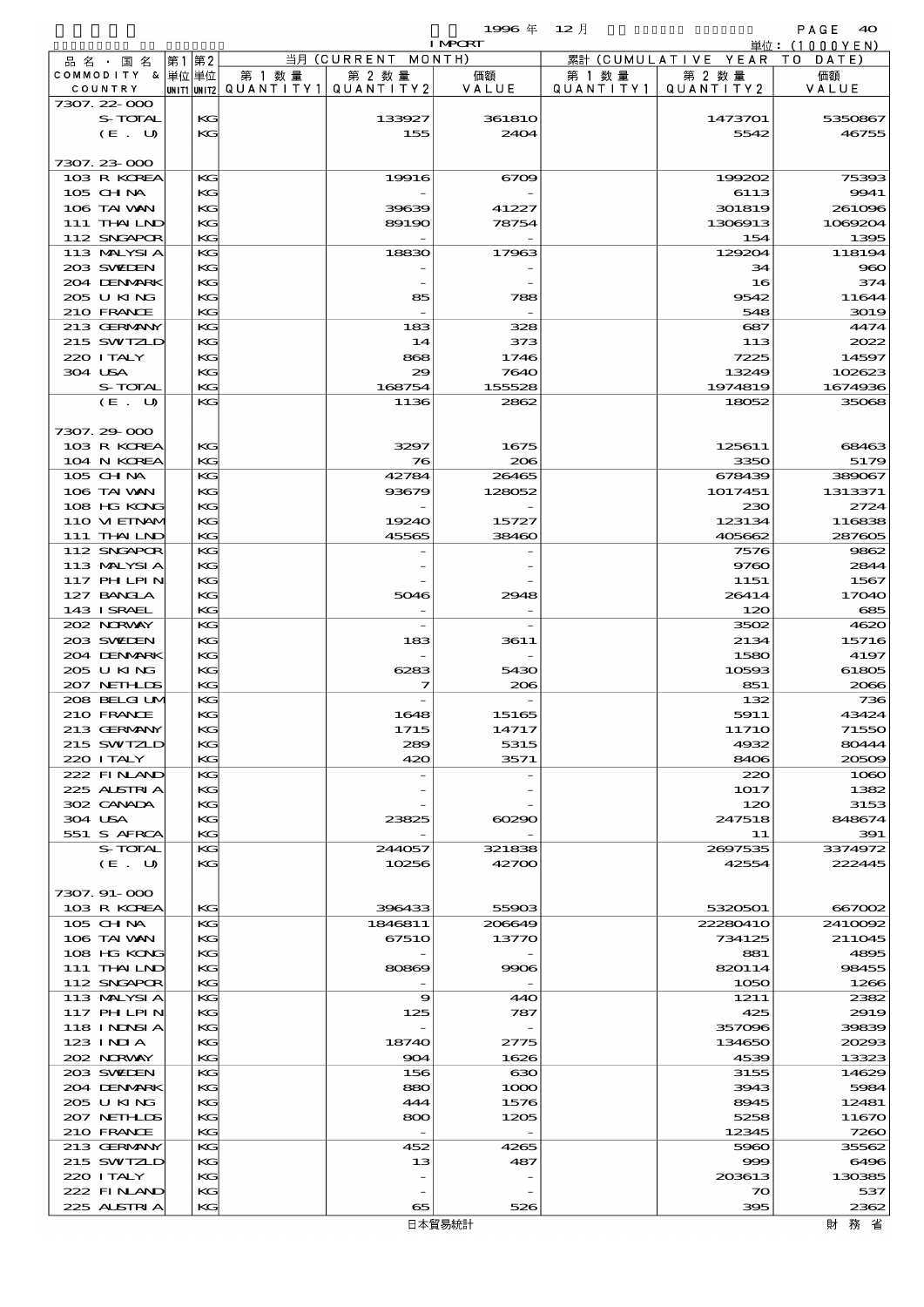$1$ 996  $\overline{4}$   $12\overline{1}$   $12\overline{1}$   $12\overline{1}$   $12\overline{1}$   $12\overline{1}$ 

| $\sim$ | $\sim$ / |  |
|--------|----------|--|
|        |          |  |

|                                 |          |        |                                       | <b>I MPORT</b> |                   |                              | 単位: (1000YEN)   |
|---------------------------------|----------|--------|---------------------------------------|----------------|-------------------|------------------------------|-----------------|
| 品名・国名                           | 第1 第2    |        | 当月 (CURRENT MONTH)                    |                |                   | 累計 (CUMULATIVE YEAR TO DATE) |                 |
| COMMODITY & 単位単位                |          | 第 1 数量 | 第 2 数量                                | 価額             | 第 1 数 量           | 第 2 数量                       | 価額              |
| COUNTRY                         |          |        | UNIT1 UNIT2  QUANT   TY1  QUANT   TY2 | VALUE          | Q U A N T I T Y 1 | QUANTITY 2                   | VALUE           |
| 7307. 91-000                    |          |        |                                       |                |                   |                              |                 |
| 231 ROMANIA<br>302 CANADA       | KG       |        |                                       |                |                   | 585                          | 546             |
| 304 USA                         | KC<br>KC |        | 7408                                  | 15964          |                   | 21002<br>239422              | 2647<br>329641  |
| <b>601 ALSTRAL</b>              | KG       |        | <b>14O</b>                            | 446            |                   | 1303                         | 4421            |
| 606 NEWELD                      | КG       |        |                                       |                |                   | 580                          |                 |
| S-TOTAL                         | КG       |        | 2421759                               | 317955         |                   | 30162577                     | 1134<br>4037266 |
| (E. U)                          | KC       |        | 2797                                  | 9202           |                   | 243684                       | 220870          |
|                                 |          |        |                                       |                |                   |                              |                 |
| 7307.92-000                     |          |        |                                       |                |                   |                              |                 |
| 103 R KOREA                     | KG       |        | 22824                                 | 11793          |                   | 225558                       | 72939           |
| 105 CH NA                       | КG       |        |                                       |                |                   | 10611                        | 4165            |
| 106 TAI VAN                     | KC       |        | 819                                   | 757            |                   | 35072                        | 32697           |
| 108 HG KONG                     | KG       |        |                                       |                |                   | 2639                         | 53048           |
| 111 THAILND                     | KC       |        |                                       |                |                   | 61250                        | 35880           |
| 112 SNGAPOR                     | KG       |        | 340                                   | 592            |                   | 2392                         | 8641            |
| 113 MALYSIA                     | КG       |        |                                       |                |                   | з                            | 582             |
| <b>117 PHLPIN</b>               | KC       |        |                                       |                |                   | 50                           | 284             |
| <b>118 INNSIA</b>               | КG       |        | 24629                                 | 9876           |                   | 92447                        | 37249           |
| 203 SWIEN                       | KG       |        | $\boldsymbol{\mathcal{A}}$            | 218            |                   | 2841                         | 8778            |
| 205 U KING                      | KG       |        | 126                                   | 4070           |                   | 944                          | 12484           |
| 206 IRELAND                     | КG       |        |                                       |                |                   | 7                            | 475             |
| 207 NETHLIS                     | KC       |        |                                       |                |                   | 44                           | 471             |
| 210 FRANCE                      | KG       |        |                                       |                |                   | 11476                        | 5306            |
| 213 GERMANY                     | KG       |        |                                       |                |                   | 51325                        | 44265           |
| 215 SWIZLD                      | KG       |        | 30                                    | 453            |                   | 463                          | 5876            |
| 220 I TALY                      | KG       |        |                                       |                |                   | 1698                         | 7390            |
| 222 FINAND                      | KC       |        |                                       |                |                   | 10                           | 408             |
| 225 ALSTRIA                     | KG       |        |                                       |                |                   | 581                          | 2829            |
| 302 CANADA                      | KG       |        |                                       |                |                   | 2000                         | 1885            |
| 304 USA                         | KG       |        | 6056                                  | 24989          |                   | 175144                       | 306230          |
| 601 ALSTRAL                     | KG       |        |                                       |                |                   | 64                           | 799             |
| S-TOTAL                         | KC       |        | 54828                                 | 52748          |                   | 676619                       | 642681          |
| (E. U)                          | KG       |        | 130                                   | 4288           |                   | 68926                        | 82406           |
|                                 |          |        |                                       |                |                   |                              |                 |
| 7307.93-000<br>103 R KOREA      |          |        |                                       |                |                   |                              |                 |
| 105 CHNA                        | KC<br>KC |        | 66648                                 | 14715          |                   | 698072<br>235639             | 181368<br>49677 |
| 106 TAI VAN                     | KC       |        | 6526                                  | 1305           |                   | 103746                       | 31577           |
| 111 THAILND                     | KG       |        | 452807                                | 98778          |                   | 6296033                      | 1229352         |
| 112 SNGAPOR                     | KG       |        |                                       |                |                   | 3617                         | 1870            |
| 113 MALYSIA                     | KG       |        |                                       |                |                   | 57290                        | 9564            |
| 143 I SRAEL                     | КG       |        |                                       |                |                   | 7064                         | 3738            |
| 202 NORWAY                      | КG       |        |                                       |                |                   | 65                           | 538             |
| 203 SWIDEN                      | KG       |        |                                       |                |                   | 1786                         | 8963            |
| 205 U KING                      | KG       |        |                                       |                |                   | 2530                         | 13613           |
| 207 NETHLIS                     | KG       |        |                                       |                |                   | 32                           | 553             |
| 210 FRANCE                      | KC       |        | 6447                                  | 4922           |                   | 10425                        | 40141           |
| 213 GERMANY                     | КG       |        |                                       |                |                   | 914                          | 5720            |
| 215 SWIZLD                      | KG       |        | 6                                     | 400            |                   | 352                          | 6947            |
| 220 I TALY                      | КG       |        | 5148                                  | 4027           |                   | 9366                         | 6846            |
| 225 ALSTRIA                     | KG       |        | 40                                    | 435            |                   | 659                          | 1205            |
| 302 CANADA                      | KC       |        |                                       |                |                   | 2626                         | 2019            |
| 304 USA                         | КG       |        | 200                                   | 2967           |                   | 37430                        | 66731           |
| 601 ALSTRAL                     | KG       |        |                                       |                |                   | 446                          | 266             |
| S-TOTAL                         | КG       |        | 537882                                | 127549         |                   | 7468092                      | 1660688         |
| (E. U)                          | KG       |        | 11635                                 | 9384           |                   | 25712                        | 77041           |
|                                 |          |        |                                       |                |                   |                              |                 |
| 7307.99-000                     |          |        |                                       |                |                   |                              |                 |
| 103 R KOREA                     | KC       |        | 229914                                | 93547          |                   | 1707475                      | 1080091         |
| 104 N KOREA                     | КG       |        |                                       |                |                   | 17453                        | 4695            |
| 105 CHNA                        | KG       |        | 138396                                | 58490          |                   | 1234986                      | 548841          |
| 106 TAI VAN                     | KG       |        | 80779                                 | 40393          |                   | 528327                       | 336613          |
| 108 HG KONG                     | КG       |        |                                       |                |                   | 1304                         | 422             |
| 111 THAILND                     | KG       |        | 43240                                 | 37977          |                   | 685012                       | 443078          |
| 112 SNGAPOR                     | КG       |        |                                       |                |                   | 727                          | 6265            |
| 113 MALYSIA                     | KG       |        |                                       |                |                   | 828                          | 4083<br>532387  |
| <b>118 INNSIA</b><br>143 ISRAEL | KG<br>КG |        | 304869                                | 42546          |                   | 3664491<br>10                | 205             |
| 202 NRWAY                       | KG       |        | 185                                   | 1995           |                   | 196845                       | 459299          |
| 203 SWIDEN                      | KG       |        | 483                                   | 3587           |                   | 22756                        | 99765           |
| 204 DENMARK                     | KG       |        | 37                                    | 593            |                   | 8516                         | 17643           |
| 205 U KING                      | KC       |        | 3001                                  | 9488           |                   | 39703                        | 103507          |
| 206 I RELAND                    | КG       |        |                                       |                |                   | 51                           | 1506            |
| 207 NETHLIS                     | KC       |        | 13                                    | 211            |                   | 1139                         | 9696            |
|                                 |          |        |                                       | 日木留易統計         |                   |                              | 財 務 省           |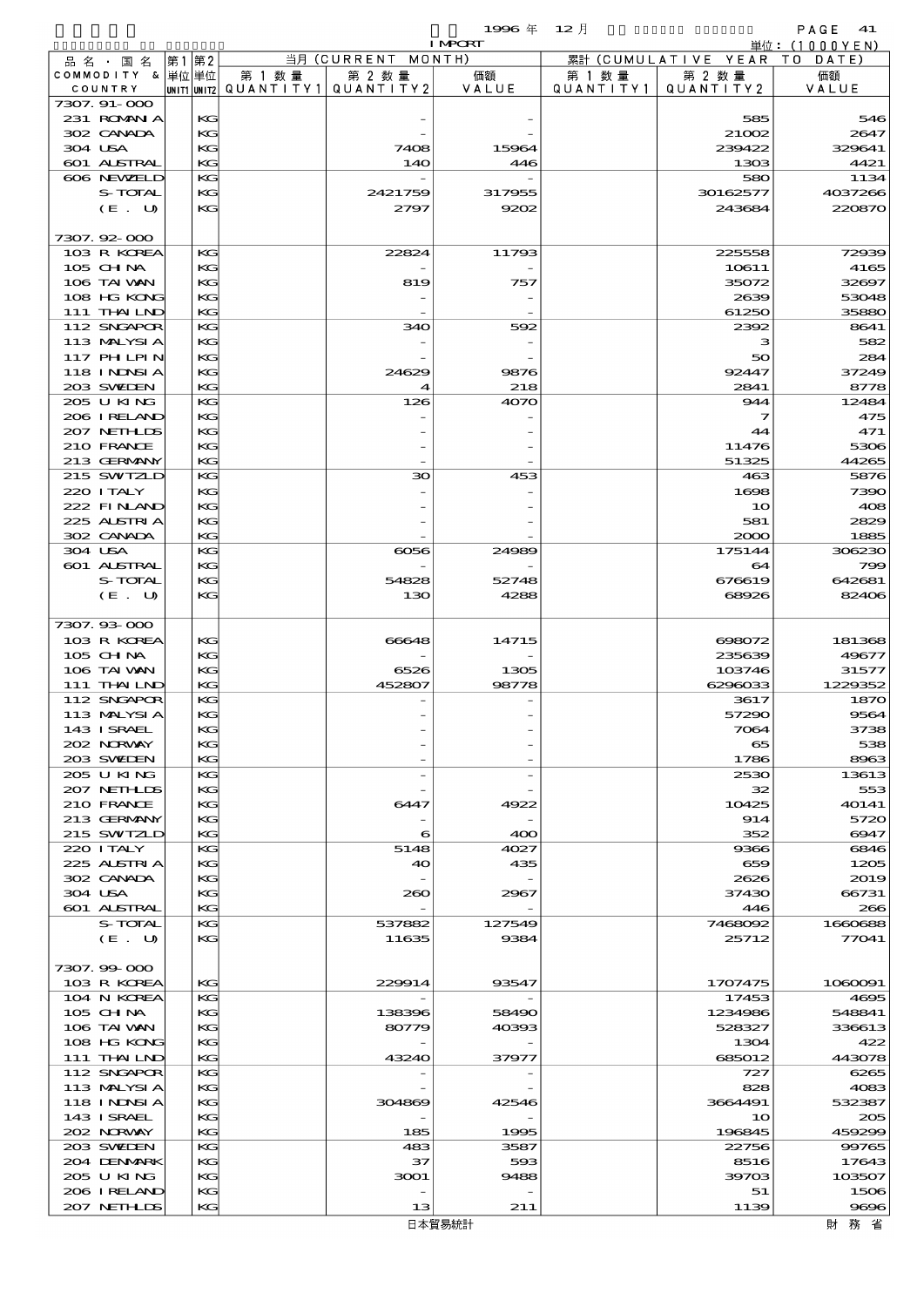|                               |              |      |              |                                       |                              | 1996年          | $12$ 月               |                              | PAGE $42$                       |
|-------------------------------|--------------|------|--------------|---------------------------------------|------------------------------|----------------|----------------------|------------------------------|---------------------------------|
|                               |              |      |              |                                       |                              | <b>I MPORT</b> |                      |                              | $\dot{\mathbb{H}}$ 位: (1000YEN) |
| 品 名 ・ 国 名<br>COMMODITY & 単位単位 |              | 第1第2 |              | 第 1 数量                                | 当月 (CURRENT MONTH)<br>第 2 数量 |                |                      | 累計 (CUMULATIVE YEAR TO DATE) |                                 |
| COUNTRY                       |              |      |              | unit1 unit2  QUANT   TY1  QUANT   TY2 |                              | 価額<br>VALUE    | 第 1 数 量<br>QUANTITY1 | 第 2 数 量<br>QUANTITY2         | 価額<br>VALUE                     |
| 7307.99 000                   |              |      |              |                                       |                              |                |                      |                              |                                 |
| 208 BELGI UM                  |              |      | KG           |                                       | $\infty$                     | 2381           |                      | 1508                         | 7464                            |
| 210 FRANCE                    |              |      | KG           |                                       | 111                          | 3783           |                      | 4484                         | 27859                           |
| 213 GERMANY<br>215 SWIZLD     |              |      | KG<br>KG     |                                       | 573<br>33                    | 4303           |                      | 48719                        | 181798                          |
| 218 SPAIN                     |              |      | KG           |                                       | 76                           | 665<br>334     |                      | 20866<br>76                  | 81576<br>334                    |
| 220 I TALY                    |              |      | KG           |                                       | $\infty$                     | 3275           |                      | 38947                        | 44794                           |
| 222 FINAND                    |              |      | KG           |                                       |                              |                |                      | 20                           | 250                             |
| 225 ALSTRIA                   |              |      | KG           |                                       | 40                           | 285            |                      | 1291                         | 4448                            |
| 302 CANADA                    |              |      | KG           |                                       |                              |                |                      | 1082                         | 6219                            |
| 304 USA                       |              |      | KG           |                                       | 36643                        | 151657         |                      | 489385                       | 1557973                         |
| 305 MEXICO                    |              |      | KG           |                                       | 100                          | 232            |                      | 100                          | 232                             |
| 410 BRAZIL<br>601 ALSTRAL     |              |      | KG<br>KG     |                                       |                              |                |                      | 15<br>241                    | 266<br>572                      |
| 606 NEWELD                    |              |      | KG           |                                       |                              |                |                      | 30                           | 274                             |
|                               | S-TOTAL      |      | KG           |                                       | 839875                       | 455742         |                      | 8716387                      | 5542155                         |
|                               | (E. U)       |      | KG           |                                       | 5716                         | 28240          |                      | 167210                       | 499064                          |
|                               |              |      |              |                                       |                              |                |                      |                              |                                 |
| 7308 10 000                   |              |      |              |                                       |                              |                |                      |                              |                                 |
| 105 CH NA                     |              |      | M            |                                       |                              |                |                      | 27                           | 3156                            |
| 112 SNGAPOR<br>210 FRANCE     |              |      | M<br>M       |                                       |                              |                |                      | 28<br>$\mathbf{o}$           | 750<br>256                      |
|                               | S-TOTAL      |      | M            |                                       |                              |                |                      | 55                           | 4162                            |
|                               | (E. U)       |      | M            |                                       |                              |                |                      | $\mathbf{o}$                 | 256                             |
|                               |              |      |              |                                       |                              |                |                      |                              |                                 |
| 7308.20-000                   |              |      |              |                                       |                              |                |                      |                              |                                 |
| 103 R KOREA                   |              |      | M            |                                       | 25                           | 4424           |                      | 261                          | 52000                           |
| 105 CH NA                     |              |      | M            |                                       |                              |                |                      | 74                           | 55747                           |
| 106 TAI VAN<br>113 MALYSIA    |              |      | M<br>M       |                                       |                              |                |                      | $_{\rm ss}$<br>71            | 22257<br>17307                  |
| 118 I NDSI A                  |              |      | M            |                                       |                              |                |                      | 114                          | 24234                           |
| 205 U KING                    |              |      | M            |                                       |                              |                |                      | $\mathbf{o}$                 | 205                             |
| 304 USA                       |              |      | M            |                                       | $\mathbf o$                  | 429            |                      | 49                           | 43353                           |
|                               | S-TOTAL      |      | M            |                                       | 25                           | 4853           |                      | 662                          | 215103                          |
|                               | (E. U)       |      | M            |                                       | $\overline{\phantom{a}}$     |                |                      | $\mathbf{o}$                 | 205                             |
|                               |              |      |              |                                       |                              |                |                      |                              |                                 |
| 7308 30 000<br>103 R KOREA    |              |      | M            |                                       | 18                           | 12733          |                      | 171                          | 111863                          |
| 105 CH NA                     |              |      | M            |                                       | 47                           | 9744           |                      | 445                          | 124051                          |
| 106 TAI VAN                   |              |      | M            |                                       | $\mathbf o$                  | 747            |                      | 35                           | 33607                           |
| 108 HG KONG                   |              |      | M            |                                       |                              |                |                      | $\mathbf{o}$                 | 1855                            |
| 111 THAILND                   |              |      | M            |                                       |                              |                |                      | R                            | 4111                            |
| 112 SNGAPOR                   |              |      | M            |                                       |                              |                |                      | з                            | 6385                            |
| 113 MALYSIA                   |              |      | M            |                                       |                              |                |                      | 6                            | 9044                            |
| 202 NORWAY<br>203 SWIDEN      |              |      | M<br>M       |                                       | $\bullet$                    | 1124           |                      | $\mathcal I$<br>8            | 13866<br>27428                  |
| 205 U KING                    |              |      | M            |                                       | $\bullet$                    | <b>710</b>     |                      | 1                            | 10319                           |
| 207 NETHLIS                   |              |      | M            |                                       | 2                            | 42430          |                      | 88                           | 206780                          |
|                               | 208 BELGI UM |      | M            |                                       | O                            | 972            |                      | $\mathbf o$                  | 972                             |
| 210 FRANCE                    |              |      | M            |                                       | $\Omega$                     | 744            |                      | 6                            | 22131                           |
| 213 GERMANY                   |              |      | M            |                                       | 7                            | 17925          |                      | 31                           | 102852                          |
| 218 SPAIN<br>220 I TALY       |              |      | M<br>M       |                                       |                              |                |                      | 1<br>8                       | 8716<br>21346                   |
| 222 FINAND                    |              |      | M            |                                       |                              |                |                      | 27                           | 49027                           |
| 223 POLAND                    |              |      | M            |                                       | $\mathbf o$                  | 283            |                      | $\mathbf o$                  | 283                             |
| 302 CANADA                    |              |      | M            |                                       | 11                           | 31124          |                      | 201                          | 187470                          |
| 304 USA                       |              |      | M            |                                       | 47                           | 50274          |                      | 644                          | 508269                          |
| 601 ALSTRAL                   |              |      | M            |                                       | $\mathbf{\Omega}$            | 539            |                      | O                            | 741                             |
|                               | S-TOTAL      |      | M            |                                       | 132                          | 169349         |                      | 1690                         | 1451116                         |
|                               | (E. U)       |      | M            |                                       | 9                            | 63905          |                      | 170                          | 449571                          |
| 7308 40 000                   |              |      |              |                                       |                              |                |                      |                              |                                 |
| 103 R KOREA                   |              |      | M            |                                       | 1201                         | 237117         |                      | 10192                        | 2085434                         |
| $105$ CHNA                    |              |      | M            |                                       | 396                          | 73390          |                      | 4763                         | 745545                          |
| 106 TAI VAN                   |              |      | M            |                                       | 56                           | 11284          |                      | 2303                         | 212646                          |
| 108 HG KONG                   |              |      | M            |                                       | $\bf{8}$                     | 13836          |                      | 1112                         | 173737                          |
|                               | 111 THAILND  |      | M            |                                       | 154                          | 24423          |                      | 2012                         | 317220                          |
| 112 SNGAPOR<br>113 MALYSIA    |              |      | M<br>M       |                                       | 181<br>87                    | 30942<br>13456 |                      | 2743<br>1149                 | 459104<br>176967                |
| 118 I NDSI A                  |              |      | M            |                                       | $\overline{\phantom{a}}$     |                |                      | $\boldsymbol{z}$             | 765                             |
| 203 SWIDEN                    |              |      | M            |                                       |                              |                |                      | $\mathbf{o}$                 | 1120                            |
| 205 U KING                    |              |      | M            |                                       |                              |                |                      | 28                           | 10853                           |
| 210 FRANCE                    |              |      | M            |                                       |                              |                |                      | 21                           | 4821                            |
| 213 GERMANY                   |              |      | M            |                                       | 6                            | 3861           |                      | 34                           | 26615                           |
| 220 I TALY                    |              |      | $\mathbf{M}$ |                                       |                              |                |                      | $\boldsymbol{z}$             | 480                             |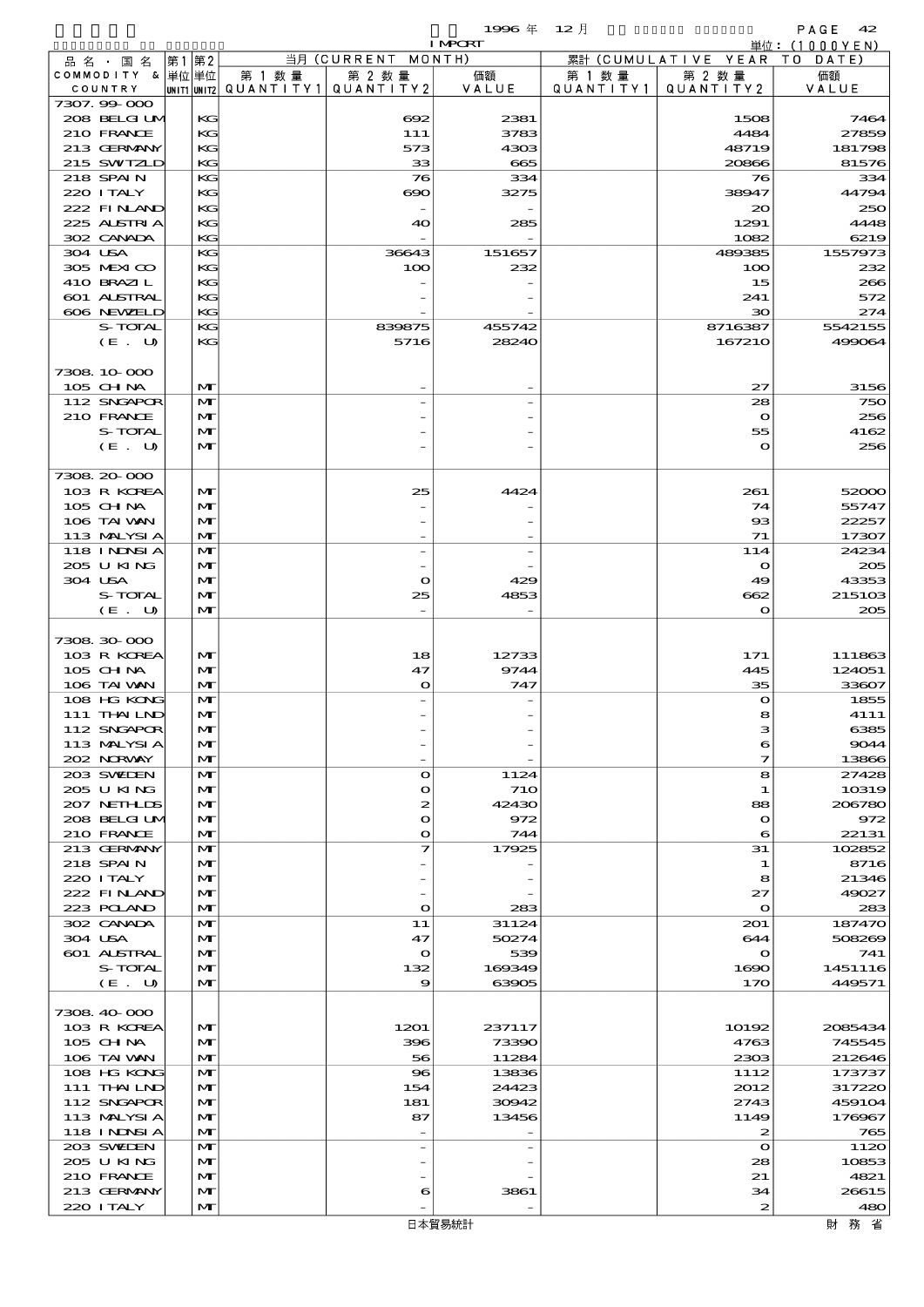$1996 \text{ } \#$   $12 \text{ } \frac{\text{}}{\text{}}$  RAGE 43

|                             |                              |                                                  |                                       | <b>I MPORT</b>    |        |                                 | 単位: (1000 Y E N)    |
|-----------------------------|------------------------------|--------------------------------------------------|---------------------------------------|-------------------|--------|---------------------------------|---------------------|
| 品名・国名                       | 第1 第2                        |                                                  | 当月 (CURRENT MONTH)                    |                   |        | 累計 (CUMULATIVE YEAR TO DATE)    |                     |
| COMMODITY & 単位単位<br>COUNTRY |                              | 第 1 数量<br> UNIT1 UNIT2  QUANT   TY1  QUANT   TY2 | 第 2 数量                                | 価額<br>VALUE       | 第 1 数量 | 第 2 数量<br>QUANTITY1   QUANTITY2 | 価額<br>VALUE         |
| 7308 40 000                 |                              |                                                  |                                       |                   |        |                                 |                     |
| 302 CANADA                  | M                            |                                                  |                                       |                   |        | $\mathbf o$                     | 360                 |
| 304 USA                     | M                            |                                                  | $\bullet$                             | 18935             |        | 55                              | 41241               |
| 601 ALSTRAL                 | $\mathbf{M}$                 |                                                  |                                       |                   |        | 1                               | 530                 |
| 606 NEWELD                  | $\mathbf{M}$                 |                                                  |                                       |                   |        | 4                               | 957                 |
| S-TOTAL<br>(E. U)           | $\mathbf{M}$<br>M            |                                                  | 2177<br>6                             | 427244<br>3861    |        | 24421<br>85                     | 4258395<br>43889    |
|                             |                              |                                                  |                                       |                   |        |                                 |                     |
| 7308 90 010                 |                              |                                                  |                                       |                   |        |                                 |                     |
| 103 R KOREA                 | $\mathbf{M}$                 |                                                  | 1624                                  | 429433            |        | 18952                           | 4548447             |
| 105 CHNA                    | $\mathbf{M}$                 |                                                  | 8887                                  | 483799            |        | 55121                           | 7298359             |
| 106 TAI VAN                 | M                            |                                                  | 56                                    | 34182             |        | 1144                            | 454130              |
| 108 HG KONG<br>110 VIEINAM  | M<br>M                       |                                                  | $\bullet$                             | 431               |        | 1<br>86                         | 2126<br>11163       |
| 111 THAILND                 | $\mathbf{M}$                 |                                                  | 994                                   | 145084            |        | 4570                            | 792521              |
| 112 SNGAPOR                 | M                            |                                                  | 72                                    | 12027             |        | 1303                            | 231082              |
| 113 MALYSIA                 | M                            |                                                  | 16                                    | 17865             |        | 3038                            | 243613              |
| 117 PH LPIN                 | M                            |                                                  | 169                                   | 29660             |        | 3332                            | 510772              |
| <b>118 INDSIA</b>           | M                            |                                                  | 11OO                                  | 116706            |        | 12579                           | 1366706             |
| 122 NYANAR<br>123 INIA      | $\mathbf{M}$<br>$\mathbf{M}$ |                                                  | $\overline{\phantom{a}}$              |                   |        | 15<br>$\mathbf o$               | 1779<br>343         |
| 202 NORWAY                  | M                            |                                                  | 10                                    | 8626              |        | 507                             | 14024               |
| 203 SVELEN                  | $\mathbf{M}$                 |                                                  | $\bullet$                             | 3324              |        | 423                             | 184426              |
| 204 DENMARK                 | M                            |                                                  | 4                                     | $\Theta$ 36       |        | 91                              | 57852               |
| 205 U KING                  | $\mathbf{M}$                 |                                                  | 78                                    | 27021             |        | 438                             | 154160              |
| 207 NETHLIS                 | M                            |                                                  | 7                                     | 8325              |        | 241                             | 170119              |
| 208 BELGI UM                | $\mathbf{M}$                 |                                                  |                                       |                   |        | $\mathbf o$                     | 3595                |
| 210 FRANCE                  | $\mathbf{M}$                 |                                                  | з                                     | 2943              |        | 67                              | 38589               |
| 213 GERMANY<br>215 SWIZLD   | $\mathbf{M}$<br>$\mathbf{M}$ |                                                  | 16<br>$\mathbf{o}$                    | 42993<br>1687     |        | 244<br>64                       | 404862<br>213294    |
| 218 SPAIN                   | $\mathbf{M}$                 |                                                  |                                       |                   |        | 14                              | 18840               |
| 220 I TALY                  | $\mathbf{M}$                 |                                                  | 80                                    | 24055             |        | 784                             | 298285              |
| 222 FINAND                  | $\mathbf{M}$                 |                                                  | 30                                    | 9933              |        | 193                             | 73956               |
| 224 RUSSIAN                 | M                            |                                                  |                                       |                   |        | 1961                            | 25104               |
| 225 ALSTRIA                 | $\mathbf{M}$                 |                                                  |                                       |                   |        | 50                              | 35330               |
| 230 GREECE                  | M                            |                                                  |                                       |                   |        | 185                             | 21438               |
| 231 ROMNA<br>245 CZECH      | $\mathbf{M}$<br>$\mathbf{M}$ |                                                  |                                       |                   |        | з<br>1                          | 381<br>1613         |
| 302 CANADA                  | M                            |                                                  | 116                                   | 12175             |        | 1705                            | 248012              |
| 304 USA                     | $\mathbf{M}$                 |                                                  | 1569                                  | 137048            |        | 33714                           | 2983212             |
| 315 BAHAMA                  | M                            |                                                  |                                       |                   |        | 745                             | 7171                |
| 601 ALSTRAL                 | M                            |                                                  | $\infty$                              | 4522              |        | 681                             | 202524              |
| 606 NEWELD                  | M                            |                                                  | 173                                   | 65683             |        | 2999                            | 1052646             |
| S-TOTAL                     | M<br>M                       |                                                  | 15024<br>218                          | 1624458<br>125530 |        | 145251<br>2730                  | 21670474<br>1461452 |
| (E. U)                      |                              |                                                  |                                       |                   |        |                                 |                     |
| 7308 90 090                 |                              |                                                  |                                       |                   |        |                                 |                     |
| 103 R KOREA                 | $\mathbf{M}$                 |                                                  | 394                                   | 79014             |        | 2350                            | 55481O              |
| 105 CH NA                   | M                            |                                                  | 10B                                   | 20389             |        | 1081                            | 169595              |
| 106 TAI VAN                 | M                            |                                                  | 13                                    | 5380              |        | 178                             | 54670               |
| 108 HG KONG                 | $\mathbf{M}$                 |                                                  | $\overline{a}$                        |                   |        | 33                              | 4973                |
| 110 VIEINAM<br>111 THAILND  | $\mathbf{M}$<br>M            |                                                  | $\bullet$                             | 576               |        | 134<br>19                       | 28362<br>13709      |
| 112 SNGAPOR                 | $\mathbf{M}$                 |                                                  |                                       |                   |        | 23                              | 18897               |
| 113 MALYSIA                 | M                            |                                                  | 18                                    | 11504             |        | 104                             | 59879               |
| 117 PHLPIN                  | $\mathbf{M}$                 |                                                  | з                                     | 1912              |        | 260                             | 148138              |
| 118 I NJNSI A               | $\mathbf{M}$                 |                                                  | $\infty$                              | 6897              |        | 122                             | 36741               |
| 140 QATAR                   | M                            |                                                  |                                       |                   |        | $\boldsymbol{\infty}$           | 4233                |
| 202 NORWAY<br>203 SWIDEN    | $\mathbf{M}$<br>$\mathbf{M}$ |                                                  | $\overline{\phantom{a}}$<br>$\bullet$ | 335               |        | 1<br>1                          | 1599<br>11971       |
| 204 DENMARK                 | M                            |                                                  | $\overline{\phantom{a}}$              |                   |        | $\mathbf{o}$                    | 2197                |
| 205 U KING                  | $\mathbf{M}$                 |                                                  | $\bullet$                             | 698               |        | 56                              | 37873               |
| 206 IRELAND                 | M                            |                                                  |                                       |                   |        | $\mathbf{o}$                    | 797                 |
| 207 NETHLIS                 | $\mathbf{M}$                 |                                                  | 16                                    | 17343             |        | 128                             | 66131               |
| 208 BELGI UM                | M                            |                                                  |                                       |                   |        | 103                             | 40930               |
| 210 FRANCE                  | $\mathbf{M}$                 |                                                  | $\overline{\phantom{a}}$              |                   |        | 9                               | 9896                |
| 213 GERMANY<br>215 SWIZLD   | $\mathbf{M}$<br>M            |                                                  | $\bullet$                             | 396               |        | 131<br>5                        | 106278<br>24767     |
| 218 SPAIN                   | $\mathbf{M}$                 |                                                  | 10                                    | 1656              |        | 141                             | 74395               |
| 220 I TALY                  | M                            |                                                  | $\boldsymbol{z}$                      | 4834              |        | $\epsilon$                      | 16502               |
| 222 FINAND                  | M                            |                                                  | $\overline{a}$                        |                   |        | 230                             | 65848               |
| 225 ALSTRIA                 | $\mathbf{M}$                 |                                                  |                                       |                   |        | $\mathbf o$                     | 383                 |
| 302 CANADA                  | M                            |                                                  | 12                                    | 2378              |        | 129                             | 42049               |
| 304 USA<br>601 ALSTRAL      | M                            |                                                  | 12                                    | 11821             |        | 528                             | 260390              |
|                             | M                            |                                                  |                                       |                   |        | 17                              | 4296                |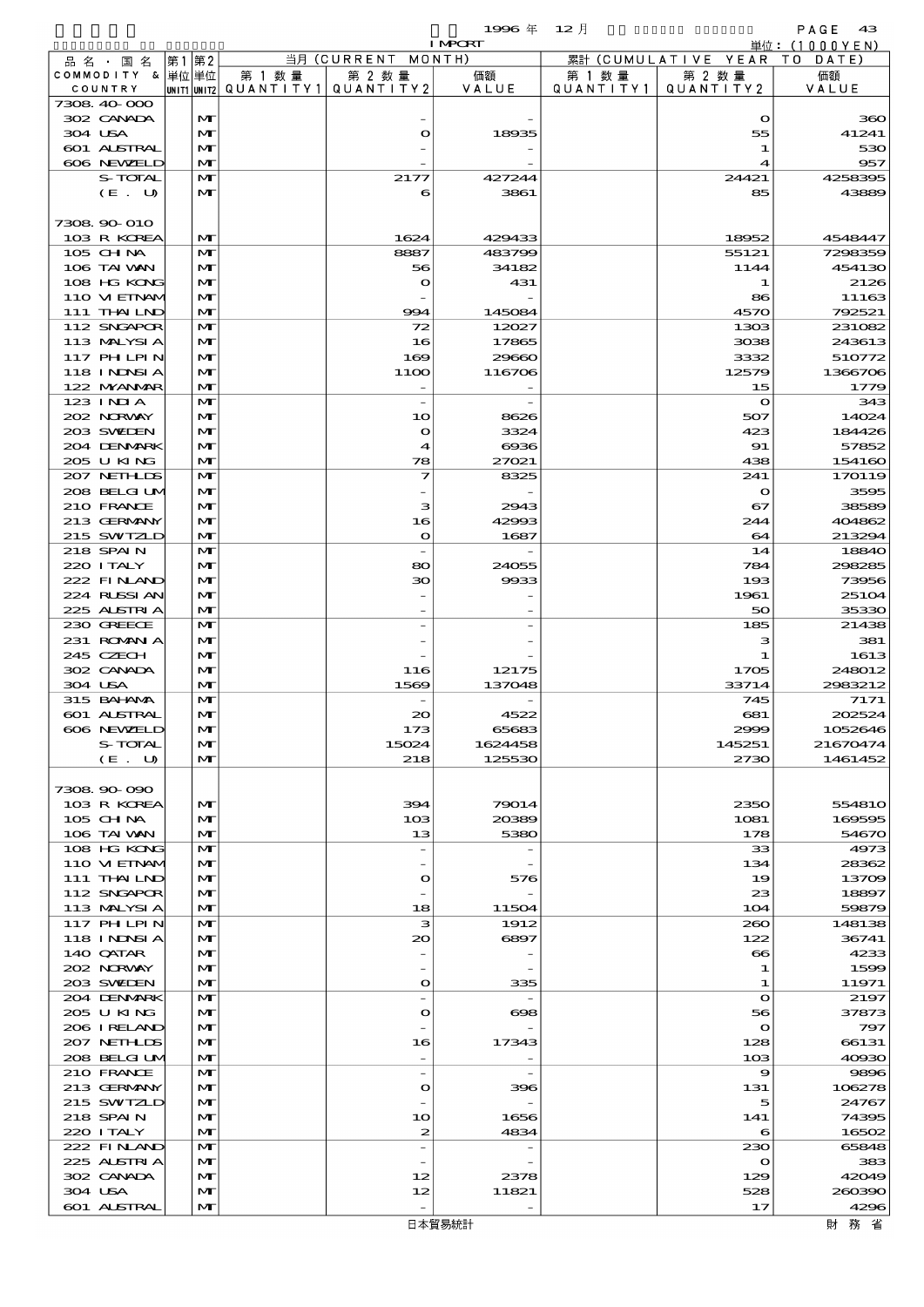$1996 \nexists$   $12 \nexists$ 

|                             |                   |        |                                                  | <b>I MPORT</b> |                     |                              | 単位: (1000YEN)         |
|-----------------------------|-------------------|--------|--------------------------------------------------|----------------|---------------------|------------------------------|-----------------------|
| 品名・国名                       | 第1 第2             |        | 当月 (CURRENT MONTH)                               |                |                     | 累計 (CUMULATIVE YEAR TO DATE) |                       |
| COMMODITY & 単位単位<br>COUNTRY |                   | 第 1 数量 | 第 2 数量<br> UNIT1 UNIT2  QUANT I TY1  QUANT I TY2 | 価額<br>VALUE    | 第 1 数量<br>QUANTITY1 | 第 2 数量<br>QUANTITY 2         | 価額<br>VALUE           |
| 7308 90 090                 |                   |        |                                                  |                |                     |                              |                       |
| 606 NEWELD                  | M                 |        | 31                                               | 8180           |                     | 264                          | 61129                 |
| S-TOTAL                     | M                 |        | 634                                              | 173313         |                     | 6119                         | 1921438               |
| (E. U)                      | $\mathbf{M}$      |        | 28                                               | 25262          |                     | 805                          | 433201                |
|                             |                   |        |                                                  |                |                     |                              |                       |
| 7309.00-000<br>103 R KOREA  | M                 |        | 67                                               | 29505          |                     | 494                          | 186702                |
| 105 CHNA                    | M                 |        | 108                                              | 22070          |                     | 1458                         | 363055                |
| 106 TAI WAN                 | M                 |        | 18                                               | 6976           |                     | 102                          | 44503                 |
| 112 SNGAPOR                 | M                 |        |                                                  |                |                     | 1                            | 2399                  |
| 113 MALYSIA                 | M                 |        | $\overline{a}$                                   |                |                     | $\boldsymbol{\infty}$        | 44363                 |
| 117 PHLPIN                  | M                 |        |                                                  |                |                     | 22                           | 7904                  |
| 118 INNSI A<br>202 NRWAY    | M<br>M            |        | 16                                               | $\cos 1$       |                     | 1786<br>61                   | <b>22101</b><br>76361 |
| 203 SWIEN                   | M                 |        |                                                  |                |                     | $\bullet$                    | 1114                  |
| 204 DENMRK                  | $\mathbf{M}$      |        |                                                  |                |                     | 19                           | 27642                 |
| 205 U KING                  | M                 |        |                                                  |                |                     | 19                           | 44500                 |
| 207 NETHLIS                 | M                 |        |                                                  |                |                     | 1                            | 5196                  |
| 208 BELGI UM                | $\mathbf{M}$      |        |                                                  |                |                     | 8                            | 33511                 |
| 210 FRANCE                  | M                 |        |                                                  |                |                     | 186                          | 111231                |
| 213 GERMANY<br>215 SWIZLD   | $\mathbf{M}$<br>M |        | 8                                                | 13057          |                     | 13<br>26                     | 24472<br>38104        |
| 220 I TALY                  | M                 |        |                                                  |                |                     | $\overline{\mathbf{z}}$      | 21316                 |
| 225 ALSTRIA                 | M                 |        |                                                  |                |                     | з                            | 22985                 |
| 227 H.NGARY                 | M                 |        |                                                  |                |                     | 6                            | 19426                 |
| 245 CZECH                   | $\mathbf{M}$      |        |                                                  |                |                     | 24                           | 67145                 |
| 302 CANADA                  | M                 |        |                                                  |                |                     | 24                           | 13699                 |
| 304 USA                     | M                 |        | 115                                              | 109657         |                     | 1158                         | 777755                |
| 601 ALSTRAL                 | M                 |        | 332                                              |                |                     | 5486                         | 1651                  |
| S-TOTAL<br>(E. U)           | M<br>$\mathbf{M}$ |        |                                                  | 187296         |                     | 256                          | 1957135<br>291967     |
|                             |                   |        |                                                  |                |                     |                              |                       |
| 7310 10 000                 |                   |        |                                                  |                |                     |                              |                       |
| 103 R KOREA                 | KG                |        | 689                                              | 229            |                     | 12190                        | 4841                  |
| 105 CH NA                   | KG                |        |                                                  |                |                     | 132642                       | 26630                 |
| 106 TAI VAN                 | KG                |        |                                                  |                |                     | 6055                         | 1887                  |
| 108 HG KONG<br>110 VI EINAM | KG<br>KG          |        |                                                  |                |                     | 415                          | 308                   |
| 111 THAILND                 | KG                |        | 6182                                             | 2049           |                     | 87<br>6207                   | 613<br>2352           |
| 112 SNGAPOR                 | KG                |        |                                                  |                |                     | 6040                         | 6804                  |
| 113 MALYSIA                 | KG                |        |                                                  |                |                     | 7870                         | 3571                  |
| 203 SWIDEN                  | KG                |        |                                                  |                |                     | 17723                        | 4173                  |
| 204 DENMARK                 | KG                |        |                                                  |                |                     | 45                           | 478                   |
| 205 U KING                  | КC                |        |                                                  |                |                     | 3590                         | 12775                 |
| 207 NETHLIS<br>208 BELGI UM | KG<br>KG          |        |                                                  |                |                     | 1120<br>6875                 | 1393<br>5694          |
| 210 FRANCE                  | КC                |        |                                                  |                |                     | 3885                         | 20168                 |
| 213 GERMANY                 | KG                |        |                                                  |                |                     | 7277                         | 7065                  |
| 220 I TALY                  | KG                |        | 500                                              | 1117           |                     | 15309                        | 7145                  |
| 224 RUSSI AN                | КC                |        |                                                  |                |                     | 2422                         | 2154                  |
| 245 CZECH                   | KG                |        | $\overline{\phantom{a}}$                         |                |                     | 24750                        | 5263                  |
| 302 CANADA<br>304 USA       | КC<br>KG          |        | 40<br>55192                                      | 293<br>29846   |                     | 115<br>810861                | 583<br>471523         |
| 601 ALSTRAL                 | KG                |        |                                                  |                |                     | 130                          | 944                   |
| S-TOTAL                     | KG                |        | 62603                                            | 33534          |                     | 1065608                      | 586364                |
| (E. U)                      | KG                |        | 500                                              | 1117           |                     | 55824                        | 58891                 |
|                             |                   |        |                                                  |                |                     |                              |                       |
| 7310 21-000                 |                   |        |                                                  |                |                     |                              |                       |
| 103 R KOREA                 | КG<br>КC          |        | 584013                                           | 171605         |                     | 3931526                      | 1180473               |
| $105$ CHNA<br>106 TAI VAN   | KG                |        | 125741                                           | 32594          |                     | 350<br>887145                | 404<br>226649         |
| $111$ THAILND               | KG                |        | 172132                                           | 56870          |                     | 1381833                      | 465580                |
| 112 SNGAPOR                 | KG                |        | 5839                                             | 1192           |                     | 44527                        | 8738                  |
| 123 INIA                    | KG                |        |                                                  |                |                     | 34                           | 301                   |
| 213 GERMANY                 | КC                |        |                                                  |                |                     | 15863                        | 5215                  |
| 304 USA                     | KG                |        | 138                                              | 351            |                     | 59378                        | 21012                 |
| S-TOTAL                     | КC                |        | 887863                                           | 262612         |                     | 6320656                      | 1908372               |
| (E. U)                      | KG                |        |                                                  |                |                     | 15863                        | 5215                  |
| 7310 29 000                 |                   |        |                                                  |                |                     |                              |                       |
| 103 R KOREA                 | KG                |        | 326487                                           | 95601          |                     | 2686617                      | 868067                |
| $105$ CHNA                  | КC                |        | 369                                              | 484            |                     | 92557                        | 78450                 |
| 106 TAI VAN                 | KG                |        | 38677                                            | 14143          |                     | 508154                       | 237637                |
| 111 THAILND<br>112 SNGAPOR  | KG<br>KG          |        | 1496<br>3500                                     | 240<br>706     |                     | 13496<br>26476               | 1038<br>5583          |
|                             |                   |        |                                                  |                |                     |                              |                       |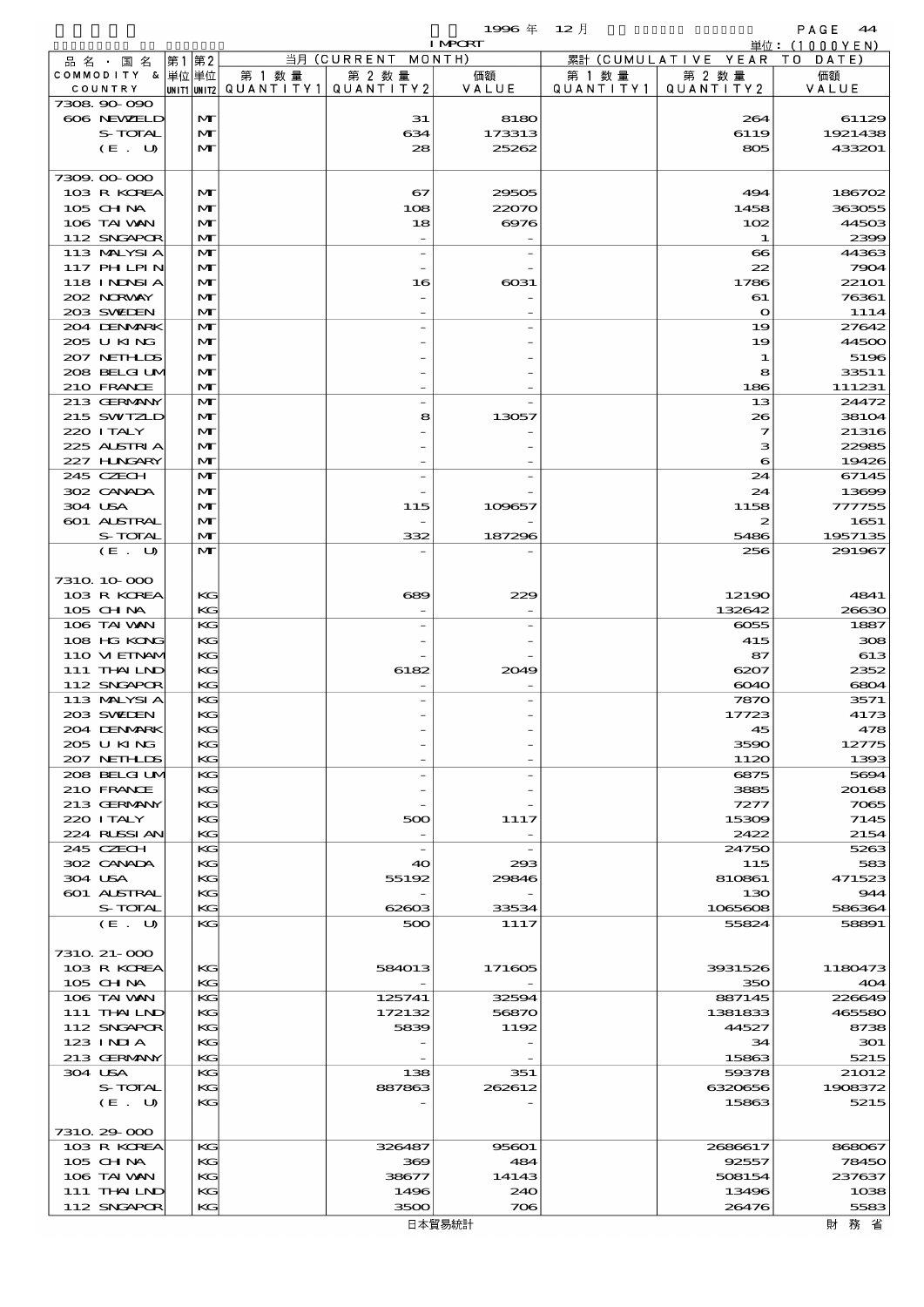|                                        |     |                |                  |                          | 1996年                    | $12$ 月          |                          | PAGE<br>45                     |
|----------------------------------------|-----|----------------|------------------|--------------------------|--------------------------|-----------------|--------------------------|--------------------------------|
|                                        |     |                |                  | 当月 (CURRENT              | <b>I MPORT</b><br>MONTH) |                 | 累計 (CUMULATIVE YEAR      | 単位: $(1000YEN)$<br>T 0<br>DATE |
| 品 名 ・ 国 名<br>COMMODITY & 単位単位          | 第1  | 第2             | 第 1 数量           | 第 2 数量                   | 価額                       | 第 1 数 量         | 第 2 数量                   | 価額                             |
| COUNTRY                                |     | UNIT1 UNIT2    | QUANTITY1        | QUANTITY 2               | VALUE                    | QUANTITY1       | QUANTITY 2               | VALUE                          |
| 7310 29 000                            |     |                |                  |                          |                          |                 |                          |                                |
| 113 MALYSIA                            |     | KG             |                  |                          |                          |                 | 318                      | 1166                           |
| <b>117 PHLPIN</b><br>$123$ INJA        |     | KG<br>KG       |                  |                          |                          |                 | 189<br>272               | 526<br>445                     |
| 133 I RAN                              |     | KG             |                  |                          |                          |                 | 1270                     | 1609                           |
| 202 NRWAY                              |     | KG             |                  |                          |                          |                 | 200                      | 680                            |
| 203 SWIDEN                             |     | KG             |                  |                          |                          |                 | 42241                    | 11438                          |
| 205 U KING                             |     | KG             |                  | 1749                     | 3887                     |                 | 70303                    | 59196                          |
| 206 I RELAND                           |     | KG             |                  | 3456                     | 3603                     |                 | 75816                    | 57386                          |
| 207 NETHLIS<br>208 BELGI UM            |     | KG<br>KG       |                  | $\overline{\phantom{a}}$ |                          |                 | 10885<br>5084            | 13215<br>9001                  |
| 210 FRANCE                             |     | KG             |                  | 50                       | 462                      |                 | 1 <b>001</b>             | 4375                           |
| 213 GERMANY                            |     | KG             |                  | 32652                    | 20210                    |                 | 551572                   | 436156                         |
| 215 SWIZLD                             |     | KG             |                  | 673                      | <b>11OB</b>              |                 | 8286                     | 9689                           |
| 218 SPAIN                              |     | KG             |                  |                          |                          |                 | 20995                    | 28579                          |
| 220 I TALY                             |     | KG             |                  |                          |                          |                 | 15547                    | 13450                          |
| 223 POLAND<br>245 CZECH                |     | KG<br>KG       |                  |                          |                          |                 | 14OO<br>220              | $\bf{60}$                      |
| 302 CANADA                             |     | KG             |                  |                          |                          |                 | 315                      | 677<br>1074                    |
| 304 USA                                |     | KG             |                  | 3372                     | 10913                    |                 | 90878                    | 358760                         |
| 305 MEXICO                             |     | KG             |                  |                          |                          |                 | 791                      | 445                            |
| S-TOTAL                                |     | KG             |                  | 412481                   | 151352                   |                 | 4224883                  | 2199335                        |
| (E. U)                                 |     | KG             |                  | 37907                    | 28162                    |                 | 793444                   | 632796                         |
|                                        |     |                |                  |                          |                          |                 |                          |                                |
| 7311.000000<br>103 R KOREA NO KG       |     |                | 348520           | 83589                    | 27657                    | 1450406         | 1099089                  |                                |
| 105 CHNA                               |     | NO KG          | 51               | 1458                     | 1530                     | 108             | 109983                   | 273719<br>48552                |
| 106 TAI VAN                            |     | NO KG          | 147              | 8205                     | $\bf{696}$               | 3096            | 123022                   | 21341                          |
| 108 HG KONG                            |     | NO KG          |                  |                          |                          | $_{\rm CO2}$    | 26123                    | 12697                          |
| 111 THAILND NO KG                      |     |                |                  |                          |                          | 2141O           | 115665                   | 29255                          |
| 112 SNGAPOR NO KG                      |     |                |                  |                          |                          | 49              | 3430                     | 801                            |
| 113 MALYSIA                            |     | NO KG          |                  |                          |                          | 12              | 31426                    | 11599                          |
| 117 PH LPIN NOKG<br><b>118 INNSIA</b>  |     | NO KG          | з                | 13                       | 435                      | 87<br>2         | 6430<br>11 <sub>10</sub> | 971<br>$\infty$                |
| 123 INIA                               |     | NO KG          | 5                | 44821                    | 22183                    | 5               | 44821                    | 22183                          |
| 202 NORWAY                             |     | NO KG          | 76               | 398                      | 637                      | 10 <sub>3</sub> | 2665                     | 6101                           |
| 203 SWIEN                              |     | NO KG          |                  |                          |                          | 182             | 476                      | 1611                           |
| 204 DENMARK                            |     | NO KG          | 10               | 78                       | 206                      | 82              | 1609                     | 2287                           |
| 205 U KING                             |     | NO KG          | <b>31O</b>       | 18221                    | 8582                     | 3802            | 206287                   | 136145                         |
| 207 NETHLIS NO KG<br>208 BELGI UMNO KG |     |                | 12               | 307                      | 973                      | 70<br>14512     | 970<br>5086              | 777<br>3245                    |
| 210 FRANCE                             | NO. | KG.            | 17               | 2176                     | 1380                     | 3913            | 69305                    | 43592                          |
| 213 GERMANY                            |     | NO KG          |                  |                          |                          | 1993            | 176912                   | 45650                          |
| 220 I TALY                             |     | NO KG          | $\boldsymbol{z}$ | 240                      | 255                      | 279             | 8256                     | 6534                           |
| 225 ALSTRIA                            |     | NO KG          | 86               | 3002                     | 1894                     | 1274            | 29848                    | 24932                          |
| 230 GREECE                             |     | NO KG          |                  |                          |                          | 46              | 2448                     | 285                            |
| 302 CANADA<br>304 USA                  |     | NO KG<br>NO KG | 12575            | 97712                    | 87360                    | 74<br>42615     | 99975<br>1180603         | 123108<br>1180095              |
| 601 ALSTRAL                            |     | NO KG          |                  |                          |                          | 39              | 930                      | 1330                           |
| S-TOTAL                                | NO  | KС             | 361814           | 260220                   | 153788                   | 1544761         | 3346469                  | 1997410                        |
| (E. U)                                 |     | NO KG          | 437              | 24024                    | 13290                    | 26153           | 501197                   | 265058                         |
|                                        |     |                |                  |                          |                          |                 |                          |                                |
| 7312 10 010                            |     |                |                  |                          | 150537                   |                 | 10424                    |                                |
| 103 R KOREA<br>105 CHNA                |     | M<br>M         |                  | 789<br>53                | 5278                     |                 | 442                      | 1554072<br>52484               |
| 106 TAI VAN                            |     | M              |                  | 32                       | 9555                     |                 | 415                      | 113360                         |
| 108 HG KONG                            |     | M              |                  |                          |                          |                 | $\mathbf{o}$             | 224                            |
| 112 SNGAPOR                            |     | M              |                  | 7                        | 4990                     |                 | 111                      | 62272                          |
| 113 MALYSIA                            |     | M              |                  | $\mathbf o$              | 371                      |                 | $\mathbf o$              | 371                            |
| 147 U ARB E<br>202 NORWAY              |     | M<br>M         |                  |                          | $\overline{\phantom{0}}$ |                 | 102<br>$\mathbf o$       | 2706<br>825                    |
| 205 U KING                             |     | M              |                  | $\bullet$                | 296                      |                 | 25                       | 8322                           |
| 207 NETHLIS                            |     | M              |                  |                          |                          |                 | $\mathbf o$              | 1485                           |
| 208 BELGI UM                           |     | M              |                  | 1                        | 2451                     |                 | 76                       | 33451                          |
| 210 FRANCE                             |     | M              |                  |                          |                          |                 | $\mathbf o$              | 1520                           |
| 213 GERMANY                            |     | M              |                  | $\mathbf{o}$             | 223                      |                 | 23                       | 24848                          |
| 215 SWIZLD<br>220 I TALY               |     | M<br>M         |                  | O                        | 2732                     |                 | $\infty$<br>$\mathbf o$  | <b>7910</b><br>4571            |
| 222 FINAND                             |     | M              |                  |                          |                          |                 | $\mathbf o$              | 221                            |
| 223 POLAND                             |     | M              |                  |                          |                          |                 | $\mathbf o$              | 570                            |
| 302 CANADA                             |     | м              |                  |                          |                          |                 | 62                       | 58866                          |
| 304 USA                                |     | M              |                  | 14                       | 25182                    |                 | 518                      | 230721                         |
| 601 ALSTRAL<br>S-TOTAL                 |     | M<br>M         |                  | 896                      | 201615                   |                 | 29<br>12247              | 8602<br>2167401                |
| (E. U)                                 |     | M              |                  | 1                        | 5702                     |                 | 124                      | 74418                          |
|                                        |     |                |                  |                          |                          |                 |                          |                                |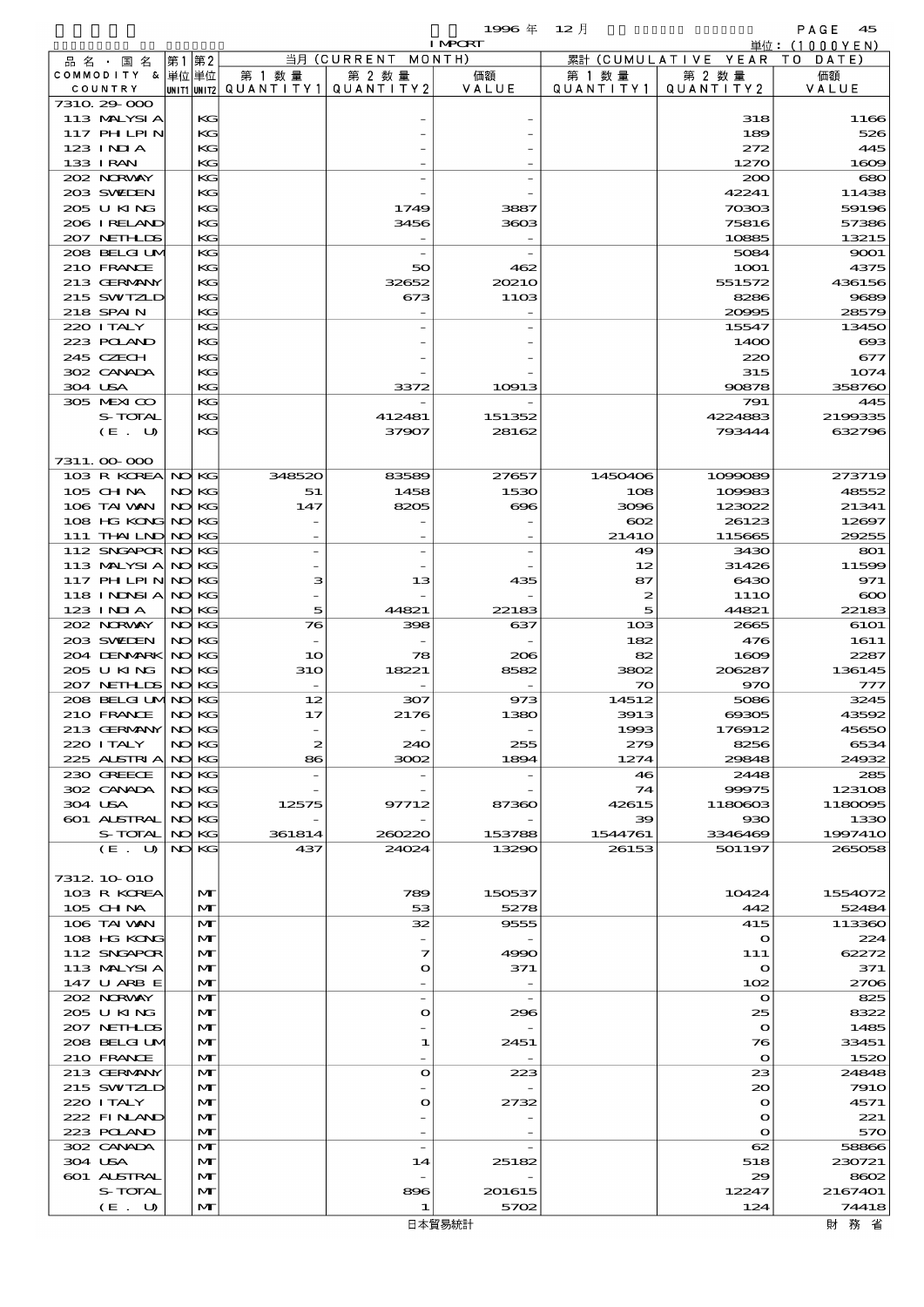|         |                            |       |              |                                                    |                          | 1996年          | $12$ 月    |                             | PAGE<br>46                  |
|---------|----------------------------|-------|--------------|----------------------------------------------------|--------------------------|----------------|-----------|-----------------------------|-----------------------------|
|         | 品名・国名                      | 第1    | 第2           |                                                    | 当月 (CURRENT MONTH)       | <b>I MPCRT</b> |           | 累計 (CUMULATIVE YEAR)        | 単位:(1000YEN)<br>T O<br>DATE |
|         | COMMODITY &                | 単位 単位 |              | 第 1 数 量                                            | 第 2 数量                   | 価額             | 第 1 数 量   | 第 2 数量                      | 価額                          |
| COUNTRY |                            |       |              | $ $ UNIT1 $ $ UNIT2 $ $ Q $\cup$ A N T I T Y 1 $ $ | QUANTITY 2               | VALUE          | QUANTITY1 | QUANTITY 2                  | VALUE                       |
|         | 7312 10 090<br>103 R KOREA |       | M            |                                                    | 455                      | 89338          |           | 4828                        | 915095                      |
|         | $105$ CHNA                 |       | M            |                                                    | <b>11O</b>               | 17175          |           | 829                         | 134576                      |
|         | 106 TAI VAN                |       | M            |                                                    | 113                      | 24209          |           | 779                         | 190648                      |
|         | 108 HG KONG<br>111 THAILND |       | M<br>M       |                                                    | 4                        | 47632          |           | $\boldsymbol{z}$<br>33      | 2766<br>366953              |
|         | 113 MALYSIA                |       | M            |                                                    |                          |                |           | 105                         | 11687                       |
|         | <b>118 INNSIA</b>          |       | M            |                                                    |                          |                |           | $\boldsymbol{z}$            | 5773                        |
|         | $123$ INIA                 |       | M            |                                                    |                          |                |           | 9                           | 1846                        |
|         | 147 U ARB E<br>202 NORWAY  |       | M<br>M       |                                                    |                          |                |           | 7<br>108                    | 1090<br>26545               |
|         | 203 SWIEN                  |       | M            |                                                    | 1                        | 2616           |           | 35                          | 24157                       |
|         | 204 DENMARK                |       | M            |                                                    |                          |                |           | $\mathbf{o}$                | 224                         |
|         | 205 U KING<br>206 I RELAND |       | M<br>M       |                                                    | O                        | 1782           |           | 11<br>$\mathbf o$           | 15721<br>8476               |
|         | 207 NETHLIS                |       | M            |                                                    | $\overline{\phantom{0}}$ |                |           | 155                         | 32948                       |
|         | 208 BELGI UM               |       | M            |                                                    |                          |                |           | $\bullet$                   | 420                         |
|         | 210 FRANCE                 |       | M            |                                                    | $\mathbf o$              | 1509           |           | $\mathbf o$                 | 12255                       |
|         | 213 GERMANY<br>215 SWIZLD  |       | M<br>M       |                                                    | 1<br>$\mathbf o$         | 3422<br>628    |           | 71<br>$\infty$              | 66498<br>34968              |
|         | 220 I TALY                 |       | M            |                                                    |                          |                |           | 23                          | 6117                        |
|         | 222 FINAND                 |       | M            |                                                    |                          |                |           | 2                           | 2993                        |
|         | 225 ALSTRIA                |       | M            |                                                    |                          |                |           | $\mathbf{o}$                | 2877                        |
| 304 USA | 302 CANADA                 |       | M<br>M       |                                                    | 1                        | 18851          |           | $\mathbf o$<br>124          | 2194<br>247900              |
|         | 601 ALSTRAL                |       | M            |                                                    |                          |                |           | $\mathbf{o}$                | 805                         |
|         | 606 NEWELD                 |       | M            |                                                    |                          |                |           | $\mathbf o$                 | 1289                        |
|         | S-TOTAL<br>(E. U)          |       | M<br>M       |                                                    | 685<br>2                 | 207162<br>9329 |           | 7192<br>297                 | 2116821<br>172686           |
|         |                            |       |              |                                                    |                          |                |           |                             |                             |
|         | 7312 90 000                |       |              |                                                    |                          |                |           |                             |                             |
|         | 103 R KOREA                |       | M            |                                                    | 90                       | $\cos z$       |           | 912                         | 62356                       |
|         | $105$ CHNA<br>106 TAI VAN  |       | M<br>M       |                                                    | 94<br>1                  | 16411<br>842   |           | 1265<br>11                  | 231615<br>17739             |
|         | 203 SWIDEN                 |       | M            |                                                    |                          |                |           | $\mathbf o$                 | 739                         |
|         | 205 U KING                 |       | M            |                                                    |                          |                |           | $\bullet$                   | 1772                        |
|         | 208 BELGI UM<br>210 FRANCE |       | M<br>M       |                                                    |                          |                |           | 2<br>$\bullet$              | 5969<br>657                 |
|         | 213 GERMANY                |       | M            |                                                    |                          |                |           | 1                           | 4651                        |
|         | 220 ITALY                  |       | M            |                                                    |                          |                |           | $\mathbf o$                 | 1621                        |
|         | 230 GREECE                 |       | M            |                                                    | 15                       | 1445           |           | $\boldsymbol{\alpha}$       | 5789                        |
| 304 USA | 302 CANADA                 |       | M<br>M       |                                                    | $\mathbf o$              | 82.<br>3586    |           | 7                           | 3686<br>18699               |
|         | 601 ALSTRAL                |       | M            |                                                    |                          |                |           | $\mathbf o$                 | 678                         |
|         | <b>S-TOTAL</b>             |       | M            |                                                    | 201                      | 29139          |           | 2262                        | 355971                      |
|         | (E. U)                     |       | $\mathbf{M}$ |                                                    | 15                       | 1445           |           | $\bullet$                   | 21198                       |
|         | 731300000                  |       |              |                                                    |                          |                |           |                             |                             |
|         | 103 R KOREA                |       | M            |                                                    | 7                        | 863            |           | 155                         | 19668                       |
|         | <b>118 INNSIA</b>          |       | M            |                                                    | 12                       | 929            |           | 120                         | 9381                        |
|         | 213 GERMANY<br>215 SWIZLD  |       | M<br>M       |                                                    | $\overline{\phantom{a}}$ |                |           | $\mathbf{o}$<br>$\mathbf o$ | 254<br>531                  |
| 304 USA |                            |       | M            |                                                    | $\mathbf{o}$             | 765            |           | 1                           | 2745                        |
|         | S-TOTAL                    |       | M            |                                                    | 19                       | 2557           |           | 276                         | 32579                       |
|         | (E. U)                     |       | M            |                                                    |                          |                |           | $\mathbf{o}$                | 254                         |
|         | 7314 12 000                |       |              |                                                    |                          |                |           |                             |                             |
|         | 208 BELGI UM               |       | KG           |                                                    |                          |                |           | 2553                        | 13668                       |
|         | 213 GERMANY                |       | KG           |                                                    |                          |                |           | 890                         | 4001                        |
| 304 USA | 215 SWIZLD                 |       | KG<br>KG     |                                                    |                          |                |           | 57<br>4026                  | 373<br>17278                |
|         | S-TOTAL                    |       | KG           |                                                    |                          |                |           | 7526                        | 35320                       |
|         | (E. U)                     |       | KG           |                                                    |                          |                |           | 3443                        | 17669                       |
|         | 7314 13 000                |       |              |                                                    |                          |                |           |                             |                             |
| 304 USA |                            |       | KG           |                                                    | $\overline{\phantom{0}}$ |                |           | 130                         | 10085                       |
|         | S-TOTAL                    |       | KG           |                                                    |                          |                |           | 130                         | 10085                       |
|         | 7314 14 000                |       |              |                                                    |                          |                |           |                             |                             |
|         | 105 CH NA                  |       | KG           |                                                    | 9864                     | 5423           |           | 88593                       | 42856                       |
|         | 106 TAI VAN                |       | KG           |                                                    | 1012                     | 10735          |           | 4604                        | 31824                       |
|         | 110 VIEINAM                |       | KG           |                                                    |                          |                |           | 1284                        | 2251                        |
|         | 111 THAILND<br>117 PHLPIN  |       | KG<br>KG     |                                                    | 212                      | 285            |           | 36748<br>24                 | 118209<br>280               |
|         | 205 U KING                 |       | KG           |                                                    | $30^{\circ}$             | 335            |           | 98                          | 2295                        |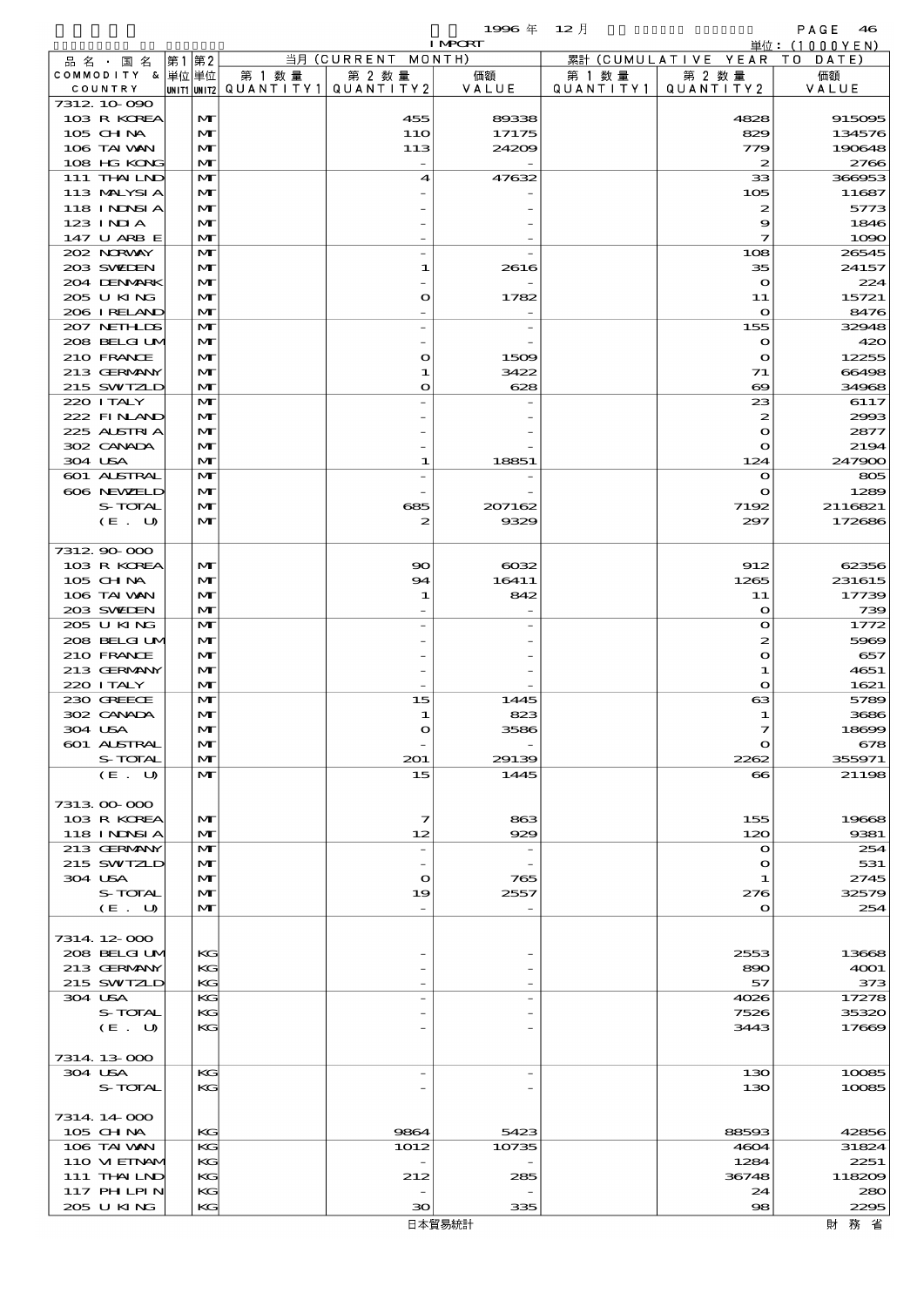$\begin{array}{cc}\n& \text{PAGE} & \textbf{47} \\
\downarrow \text{th}: & (1000 \text{YEN})\n\end{array}$ 

| 12 月<br>1996 年 |  |
|----------------|--|
|----------------|--|

|                  |    |              |                                       |             | <b>I MPORT</b> |                   |                        | 単位: (1000YEN) |
|------------------|----|--------------|---------------------------------------|-------------|----------------|-------------------|------------------------|---------------|
| 品 名 · 国 名        | 第1 | 第2           |                                       | 当月 (CURRENT | MONTH)         |                   | 累計 (CUMULATIVE YEAR TO | DATE          |
| COMMODITY & 単位単位 |    |              | 第 1 数量                                | 第 2 数量      | 価額             | 第 1 数 量           | 第 2 数量                 | 価額            |
| COUNTRY          |    |              | UNIT1 UNIT2  QUANT I TY1  QUANT I TY2 |             | VALUE          | Q U A N T I T Y 1 | QUANTITY 2             | VALUE         |
| 7314 14 000      |    |              |                                       |             |                |                   |                        |               |
| 207 NETHLIS      |    | KG           |                                       |             |                |                   | 159                    | 1337          |
| 208 BELGI UM     |    | KG           |                                       |             |                |                   | 169                    | 4827          |
| 210 FRANCE       |    | KG           |                                       |             |                |                   | $\infty$               | 390           |
| 213 GERMANY      |    | KG           |                                       | 40          | 836            |                   | 267                    | 13985         |
| 215 SWIZLD       |    | KG           |                                       | 872         | 24505          |                   | 7575                   | 246523        |
| 304 USA          |    | KG           |                                       | 234         | 1604           |                   | 1977                   | 37263         |
| S-TOTAL          |    | KG           |                                       | 12264       | 43723          |                   | 141568                 | 502040        |
| (E. U)           |    | KG           |                                       | $\infty$    | 1171           |                   | 763                    | 22834         |
|                  |    |              |                                       |             |                |                   |                        |               |
| 7314 19 000      |    |              |                                       |             |                |                   |                        |               |
| 105 CH NA        |    | KG           |                                       | 51976       | 9086           |                   | 605785                 | 119791        |
| 106 TAI VAN      |    | KG           |                                       |             |                |                   | 28993                  | 11496         |
| 117 PH LPIN      |    | KG           |                                       |             |                |                   | <b>3010</b>            | 3416          |
| 205 U KING       |    | KG           |                                       |             |                |                   | 390                    | 1687          |
| 208 BELGI UM     |    | KG           |                                       |             |                |                   | 700                    | 1256          |
| 213 GERMANY      |    | KG           |                                       |             |                |                   | 148                    | 498           |
| 215 SWIZLD       |    | KG           |                                       |             |                |                   | 98                     | 1497          |
| 304 USA          |    | KG           |                                       |             |                |                   | 10639                  | 18261         |
| S-TOTAL          |    | KG           |                                       | 51976       | 9086           |                   | 649763                 | 157902        |
| (E. U)           |    | KG           |                                       |             |                |                   | 1238                   | 3441          |
|                  |    |              |                                       |             |                |                   |                        |               |
| 7314 20 000      |    |              |                                       |             |                |                   |                        |               |
| 105 CHNA         |    | KG           |                                       |             |                |                   | 15500                  | 2304          |
| 113 MALYSIA      |    | KG           |                                       | 21501       | 1734           |                   | 235097                 | 17550         |
| 213 GERMANY      |    | KG           |                                       |             |                |                   | 2936                   | 1073          |
| 220 I TALY       |    | KG           |                                       |             |                |                   | 86500                  | 6018          |
| S-TOTAL          |    | KG           |                                       | 21501       | 1734           |                   | 340033                 | 26945         |
| (E. U)           |    | KG           |                                       |             |                |                   | 89436                  | 7091          |
|                  |    |              |                                       |             |                |                   |                        |               |
| 7314 31-000      |    |              |                                       |             |                |                   |                        |               |
| $105$ CHNA       |    | KG           |                                       | 4675        | 674            |                   | 350935                 | 43943         |
| 208 BELGI UM     |    | KG           |                                       |             |                |                   | 23283                  | 7133          |
| 213 GERMANY      |    | KG           |                                       |             |                |                   | 232                    | 226           |
| 304 USA          |    | KG           |                                       |             |                |                   | 6250                   | 2790          |
| 601 ALSTRAL      |    | KG           |                                       | 9500        | 1709           |                   | 84591                  | 18582         |
| S-TOTAL          |    | KG           |                                       | 14175       | 2383           |                   | 465291                 | 72674         |
| (E. U)           |    | KG           |                                       |             |                |                   | 23515                  | 7359          |
|                  |    |              |                                       |             |                |                   |                        |               |
| 7314.39-000      |    |              |                                       |             |                |                   |                        |               |
| 105 CH NA        |    | KG           |                                       |             |                |                   | 12938                  | 1997          |
| 106 TAI VAN      |    | KG           |                                       |             |                |                   | 9305                   | 2618          |
| 113 MALYSIA      |    | $\mathbf{K}$ |                                       |             |                |                   | 44569                  | 3438          |
| 123 INIA         |    | KG           |                                       |             |                |                   | 750                    | 951           |
| 208 BELGI UM     |    | KG           |                                       | 27806       | 16615          |                   | 257312                 | 145572        |
| 304 USA          |    | KG           |                                       | 7699        | 3155           |                   | 112758                 | 15895         |
| S-TOTAL          |    | КG           |                                       | 35505       | 19770          |                   | 437632                 | 170471        |
| (E. U)           |    | KG           |                                       | 27806       | 16615          |                   | 257312                 | 145572        |
|                  |    |              |                                       |             |                |                   |                        |               |
| 7314 41-000      |    |              |                                       |             |                |                   |                        |               |
| 103 R KOREA      |    | KG           |                                       | 30000       | 2816           |                   | 315000                 | 28894         |
| 105 CH NA        |    | КG           |                                       | 132557      | 25282          |                   | 1008050                | 194534        |
| 111 THAILND      |    | KG           |                                       |             |                |                   | 1680                   | 750           |
| 210 FRANCE       |    | KG           |                                       |             |                |                   | 1600                   | 1218          |
| 304 USA          |    | KG           |                                       |             |                |                   | 21317                  | 8432          |
| 601 ALSTRAL      |    | KG           |                                       |             |                |                   | 24870                  | 4597          |
| 606 NEWELD       |    | КG           |                                       | 7476        | 1413           |                   | 41626                  | 5226          |
| S-TOTAL          |    | KG           |                                       | 170033      | 29511          |                   | 1414143                | 243651        |
| (E. U)           |    | KG           |                                       |             |                |                   | 1600                   | 1218          |
|                  |    |              |                                       |             |                |                   |                        |               |
| 7314 42 000      |    |              |                                       |             |                |                   |                        |               |
| 105 CHNA         |    | КG           |                                       | 27896       | 10263          |                   | 298882                 | 111793        |
| 106 TAI VAN      |    | KG           |                                       |             |                |                   | 15250                  | 6261          |
| 208 BELGI UM     |    | KG           |                                       | 3519        | 1738           |                   | 3519                   | 1738          |
| 304 USA          |    | KG           |                                       |             |                |                   | 2698                   | 1872          |
| S-TOTAL          |    | KG           |                                       | 31415       | 12001          |                   | 320349                 | 121664        |
| (E. U)           |    | КG           |                                       | 3519        | 1738           |                   | 3519                   | 1738          |
|                  |    |              |                                       |             |                |                   |                        |               |
| 7314.49-000      |    |              |                                       |             |                |                   |                        |               |
| 103 R KOREA      |    | KG           |                                       | 500         | 729            |                   | 17928                  | 17701         |
| 105 CH NA        |    | KG           |                                       | 11555       | 3305           |                   | 53207                  | 18915         |
| 106 TAI VAN      |    | КG           |                                       |             |                |                   | 1701                   | 480           |
| 110 VIEINAM      |    | KG           |                                       |             |                |                   | 37787                  | 26218         |
| 111 THAILND      |    | KG           |                                       | 2385        | 7774           |                   | 5986                   | 17760         |
| 205 U KING       |    | KG           |                                       |             |                |                   | 220                    | 864           |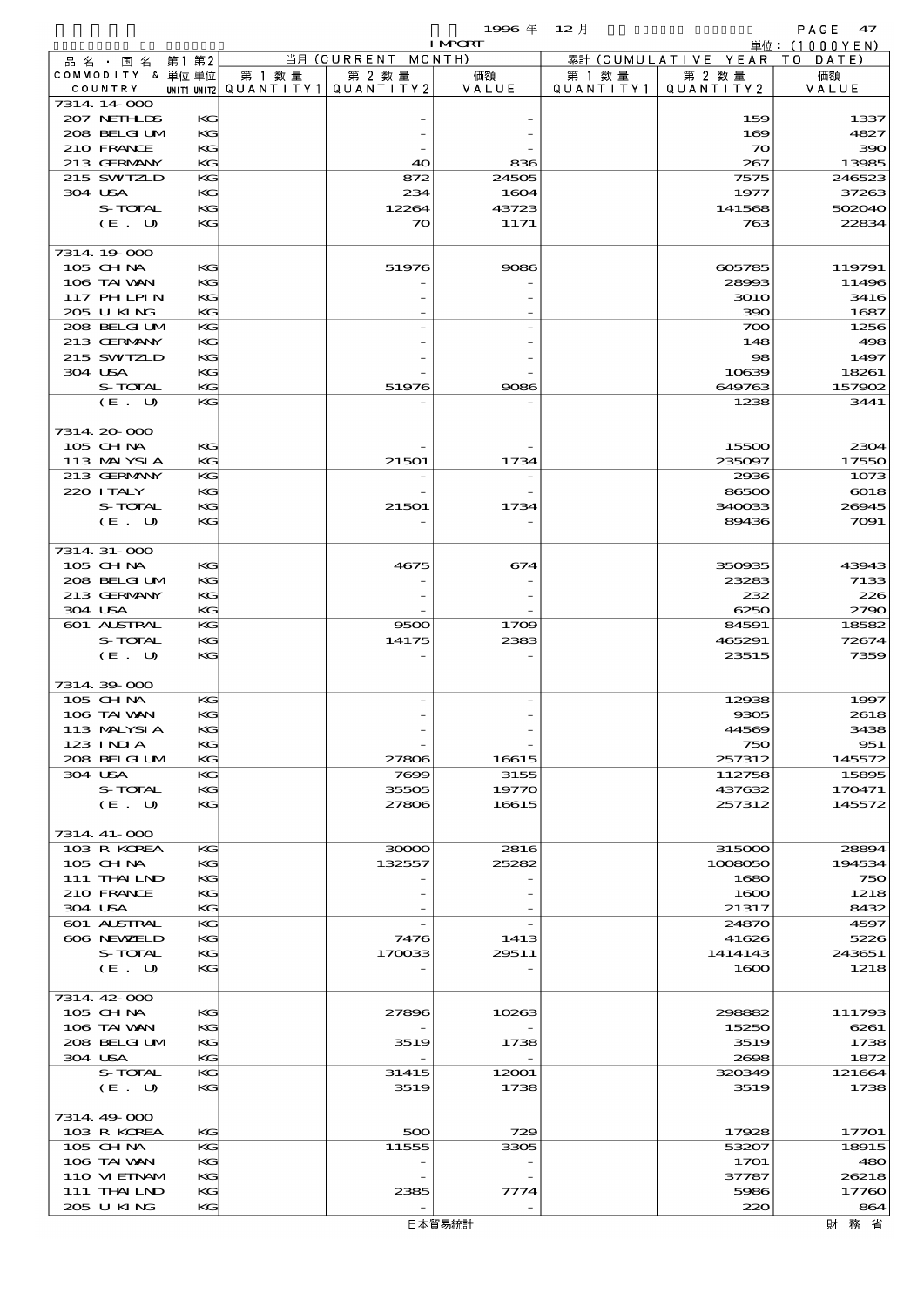|                                                                                    |                    | 1996年 12月    |         |                              | PAGE 48      |
|------------------------------------------------------------------------------------|--------------------|--------------|---------|------------------------------|--------------|
|                                                                                    |                    | <b>LMCRL</b> |         |                              | 単位:(1000YEN) |
| - 品 名 ・ 国 名  第1 第2 _                                                               | 当月 (CURRENT MONTH) |              |         | 累計 (CUMULATIVE YEAR TO DATE) |              |
| COMMODITY & $ \nbox{\Huge{\#}}\nbox{\LARGE{\#}}\nbox{\LARGE{\#}}\nbox{\LARGE{\#}}$ | 第 1 数量<br>第 2 数量   | 価額           | 第 1 数 量 | 第 2 数量                       | 価額           |

|         | 品名・国名            | 第1 第2 |    |                                       | 当月 (CURRENT MONTH) |        |           | 累計 (CUMULATIVE YEAR | T O<br>DATE  |
|---------|------------------|-------|----|---------------------------------------|--------------------|--------|-----------|---------------------|--------------|
|         | COMMODITY & 単位単位 |       |    | 第 1 数 量                               | 第 2 数量             | 価額     | 第 1 数 量   | 第 2 数量              | 価額           |
|         | COUNTRY          |       |    | unit1 unit2  Q∪ANT   TY1  Q∪ANT   TY2 |                    | VALUE  | QUANTITY1 | QUANTITY 2          | VALUE        |
|         | 7314.49-000      |       |    |                                       |                    |        |           |                     |              |
|         | 208 BELGI UM     |       | KG |                                       | 142                | 4597   |           | 134421              | 97878        |
|         | 210 FRANCE       |       | KG |                                       |                    |        |           |                     |              |
|         |                  |       |    |                                       |                    |        |           | 2053                | 3739         |
|         | 213 GERMANY      |       | KC |                                       | 17                 | 243    |           | 992                 | 4124         |
|         | 215 SWIZLD       |       | KG |                                       |                    |        |           | 11                  | 1148         |
|         | 225 ALSTRIA      |       | KG |                                       |                    |        |           | 2463                | 8778         |
|         | 302 CANADA       |       | KG |                                       |                    |        |           | 17097               | 4221         |
| 304 USA |                  |       | KG |                                       | 10                 | 254    |           | 162549              | 43302        |
|         |                  |       |    |                                       |                    |        |           |                     |              |
|         | S-TOTAL          |       | KC |                                       | 14609              | 16902  |           | 436415              | 245128       |
|         | (E. U)           |       | KC |                                       | 159                | 4840   |           | 140149              | 115383       |
|         |                  |       |    |                                       |                    |        |           |                     |              |
|         | 7314 50 000      |       |    |                                       |                    |        |           |                     |              |
|         | 103 R KOREA      |       | KG |                                       | 217815             | 14833  |           | 4020043             | 266864       |
|         | 106 TAI VAN      |       | KG |                                       |                    |        |           | 7360                | 2302         |
|         |                  |       |    |                                       |                    |        |           |                     |              |
| 304 USA |                  |       | KC |                                       | 17658              | 4547   |           | 199167              | 55278        |
|         | S-TOTAL          |       | KG |                                       | 235473             | 19380  |           | 4226570             | 324444       |
|         |                  |       |    |                                       |                    |        |           |                     |              |
|         | 7315, 11-000     |       |    |                                       |                    |        |           |                     |              |
|         | 103 R KOREA      |       | KG |                                       | 551                | 366    |           | 36213               | 12825        |
|         |                  |       |    |                                       |                    |        |           |                     |              |
|         | 105 CHNA         |       | KC |                                       | 159731             | 35844  |           | 1668246             | 390565       |
|         | 106 TAI WAN      |       | KG |                                       | 37006              | 13193  |           | 485304              | 172928       |
|         | 108 HG KONG      |       | KC |                                       |                    |        |           | 19772               | 444C         |
|         | 111 THAILND      |       | KG |                                       |                    |        |           | 3287                | 952          |
|         | 112 SNGAPOR      |       | KG |                                       | 6713               | 6591   |           | 23269               | 27642        |
|         | 203 SWIDEN       |       | KC |                                       | 15                 | 566    |           | 198                 | 2583         |
|         |                  |       |    |                                       |                    |        |           |                     |              |
|         | 204 DENMARK      |       | KG |                                       |                    |        |           | 944                 | 3345         |
|         | 205 U KING       |       | KG |                                       | 3862               | 4352   |           | 30827               | 30974        |
|         | 207 NETHLIS      |       | KG |                                       | 148                | 775    |           | 920                 | 2262         |
|         | 208 BELGI UM     |       | KC |                                       |                    |        |           | 912                 | 464          |
|         | 210 FRANCE       |       | KG |                                       | 181                | 320    |           | 1324                | 5701         |
|         |                  |       |    |                                       |                    |        |           |                     |              |
|         | 213 GERMANY      |       | KG |                                       | 1329               | 5787   |           | 53297               | 81349        |
|         | 215 SWIZLD       |       | KC |                                       | 39                 | 656    |           | $\infty$            | 13360        |
|         | 218 SPAIN        |       | KG |                                       |                    |        |           | 3204                | 5002         |
|         | 220 I TALY       |       | KG |                                       | 711                | 1384   |           | 41575               | 32946        |
|         | 302 CANADA       |       | KC |                                       |                    |        |           | 8                   | 727          |
|         |                  |       |    |                                       |                    |        |           | 94196               | 183318       |
|         |                  |       |    |                                       |                    |        |           |                     |              |
| 304 USA |                  |       | KG |                                       | 13445              | 18336  |           |                     |              |
|         | 305 MEXICO       |       | KG |                                       |                    |        |           | 12                  | 23C          |
|         | S-TOTAL          |       | KG |                                       | 223731             | 88170  |           | 2464108             | 971613       |
|         | (E. U)           |       | KC |                                       | 6246               | 13184  |           | 133201              | 164626       |
|         |                  |       |    |                                       |                    |        |           |                     |              |
|         |                  |       |    |                                       |                    |        |           |                     |              |
|         | 7315, 12-000     |       |    |                                       |                    |        |           |                     |              |
|         | 103 R KOREA      |       | KG |                                       | 9473               | 6859   |           | 95927               | 72780        |
|         | 105 CHNA         |       | KG |                                       | 39418              | 5556   |           | 1334179             | 176209       |
|         | 106 TAI VAN      |       | KG |                                       | 51903              | 8591   |           | 363838              | 66742        |
|         | 108 HG KONG      |       | KG |                                       |                    |        |           | 908                 | 212          |
|         | 111 THAILND      |       | KG |                                       |                    |        |           | 19308               | 11056        |
|         |                  |       |    |                                       |                    |        |           |                     |              |
|         | 112 SNGAPOR      |       | KC |                                       | 53181              | 19796  |           | 832415              | 225882       |
|         | 117 PHLPIN       |       | KG |                                       |                    |        |           | 5000                | 299          |
|         | 127 BANCLA       |       | KG |                                       |                    |        |           | 136907              | 17341        |
|         | 143 ISRAEL       |       | KG |                                       |                    |        |           | 390                 | 3679         |
|         | 203 SWIDEN       |       | KG |                                       |                    |        |           | 77617               | 40369        |
|         | 204 DENMARK      |       | KC |                                       |                    |        |           | 1866                | 3916         |
|         |                  |       | KG |                                       |                    |        |           | 482695              |              |
|         | 205 U KING       |       |    |                                       | 477997             | 113773 |           |                     | 122894       |
|         | 207 NETHLIS      |       | KC |                                       |                    |        |           | 8525                | 8543         |
|         | 208 BELGI UM     |       | KG |                                       |                    |        |           | 997                 | 1019         |
|         | 210 FRANCE       |       | KG |                                       | 100                | 477    |           | 5558                | 5024         |
|         | 213 GERMANY      |       | KC |                                       | 21989              | 16069  |           | 130940              | 94028        |
|         | 215 SWIZLD       |       | KG |                                       | 5113               | 5097   |           | 112161              | 10802C       |
|         |                  |       |    |                                       |                    |        |           |                     |              |
|         | 218 SPAIN        |       | KG |                                       |                    |        |           | 2019                | 1698         |
|         | 220 I TALY       |       | KG |                                       | 61723              | 58788  |           | 232835              | 203005       |
|         | 225 ALSTRIA      |       | KG |                                       | 3648               | 4809   |           | 20900               | 19295        |
|         | 302 CANADA       |       | KC |                                       |                    |        |           | 508                 | 741          |
| 304 USA |                  |       | KG |                                       | 589                | 1347   |           | 640661              | 399646       |
|         | 551 S AFRCA      |       | KC |                                       | 50496              | 7538   |           | 203280              | <b>29930</b> |
|         |                  |       |    |                                       |                    |        |           |                     |              |
|         | S-TOTAL          |       | KG |                                       | 775630             | 248700 |           | 4709434             | 1612329      |
|         | (E. U)           |       | KG |                                       | 565457             | 193916 |           | 963952              | 499792       |
|         |                  |       |    |                                       |                    |        |           |                     |              |
|         | 7315, 19-000     |       |    |                                       |                    |        |           |                     |              |
|         | 103 R KOREA      |       | KG |                                       |                    |        |           | 1332                | 78C          |
|         | 105 CH NA        |       | KG |                                       |                    |        |           | 41098               | 18134        |
|         |                  |       |    |                                       |                    |        |           |                     |              |
|         | 106 TAI VAN      |       | KG |                                       | 93533              | 19492  |           | 888054              | 173438       |
|         | 112 SNGAPOR      |       | KC |                                       | 675                | 720    |           | 675                 | 72C          |
|         | 123 INIA         |       | KG |                                       |                    |        |           | 495                 | 812          |
|         | 203 SWIDEN       |       | KC |                                       |                    |        |           | $\infty$            | 1334         |
|         | 205 U KING       |       | KG |                                       |                    |        |           | 1325                | 1894         |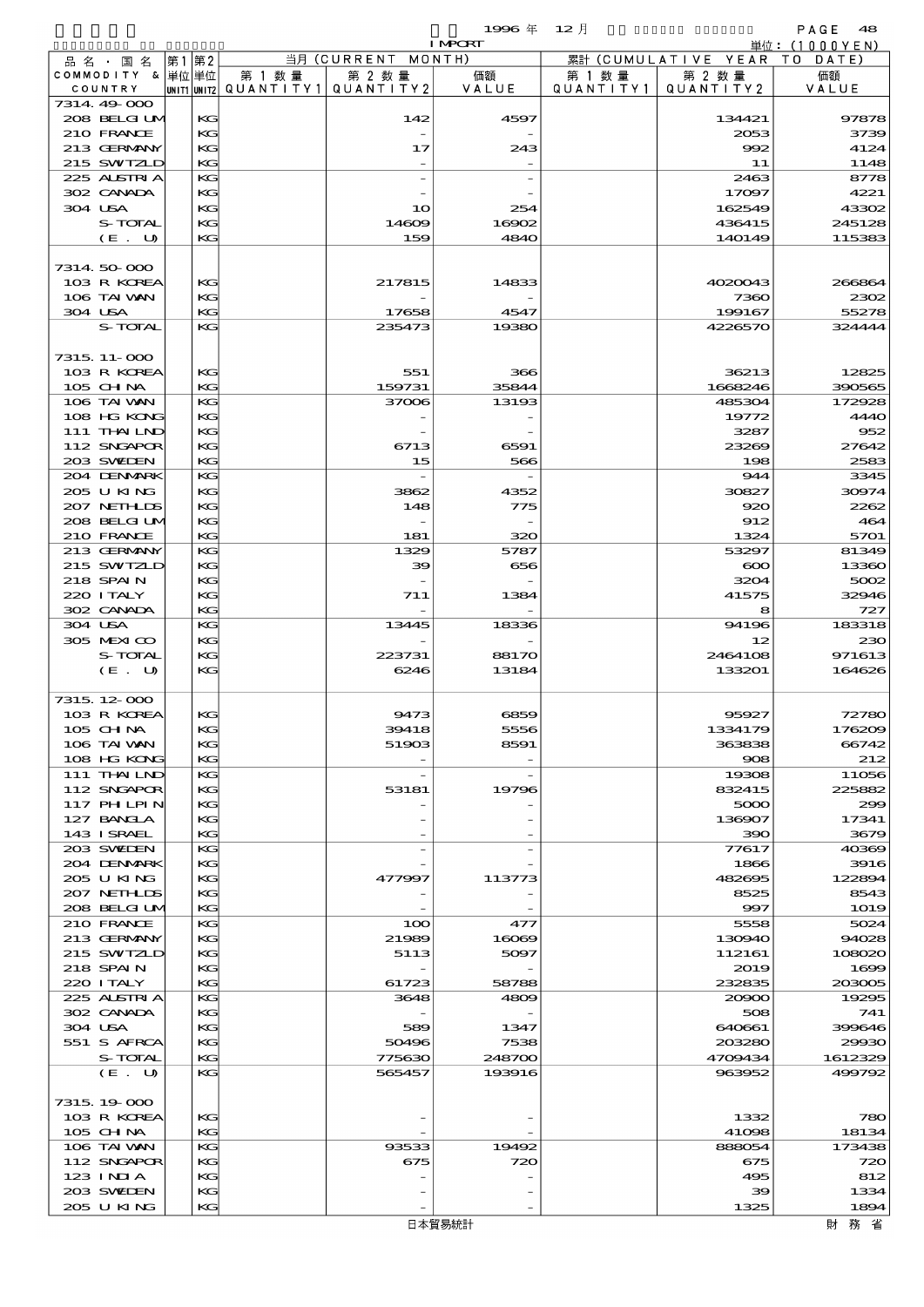$1996 \nleftrightarrow 12 \nparallel$  PAGE 49

|                             |          |                                 |                    | <b>I MPORT</b> |           |                              | 単位: (1000YEN)    |
|-----------------------------|----------|---------------------------------|--------------------|----------------|-----------|------------------------------|------------------|
| 品名・国名                       | 第1第2     |                                 | 当月 (CURRENT MONTH) |                |           | 累計 (CUMULATIVE YEAR TO DATE) |                  |
| COMMODITY & 単位単位            |          | 第 1 数量                          | 第 2 数量             | 価額             | 第 1 数量    | 第 2 数量                       | 価額               |
| COUNTRY                     |          | UNIT1 UNIT2 QUANTITY1 QUANTITY2 |                    | VALUE          | QUANTITY1 | QUANTITY 2                   | VALUE            |
| 7315 19 000<br>207 NETHLIDS | KG       |                                 |                    |                |           | 200                          | 323              |
| 210 FRANCE                  | KG       |                                 |                    |                |           | 884                          | 830              |
| 213 GERMANY                 | KG       |                                 | 135                | 936            |           | 1373                         | 4626             |
| 215 SWIZLD                  | KG       |                                 |                    |                |           | 1066                         | 3307             |
| 220 I TALY                  | KG       |                                 |                    |                |           | 14401                        | 4002             |
| 304 USA                     | KG       |                                 | 227                | 1084           |           | 27963                        | 34367            |
| S-TOTAL                     | KG       |                                 | 94570              | 22232          |           | 978905                       | 244567           |
| (E. U)                      | KG       |                                 | 135                | 936            |           | 18222                        | 13009            |
|                             |          |                                 |                    |                |           |                              |                  |
| 7315 20 000                 |          |                                 |                    |                |           |                              |                  |
| 103 R KOREA                 | KG       |                                 | 14104              | 3028           |           | 99237                        | 22438            |
| 105 CH NA                   | KG       |                                 | 57175              | 17767          |           | 532539                       | 142654           |
| 106 TAI VAN                 | KG       |                                 | 23383              | 22521          |           | 78483                        | 29133            |
| 213 GERMANY<br>215 SWIZLD   | KG<br>KG |                                 | 3858               | 5464           |           | 297224<br>98                 | 303374<br>268    |
| 220 I TALY                  | KG       |                                 | 66403              | 47921          |           | 677697                       | 634042           |
| 225 ALSTRIA                 | KG       |                                 | 1757               | 1921           |           | 38434                        | 39283            |
| 304 USA                     | KG       |                                 |                    |                |           | 2390                         | 5141             |
| S-TOTAL                     | KG       |                                 | 166680             | 98622          |           | 1726102                      | 1176333          |
| (E. U)                      | KG       |                                 | 72018              | 55306          |           | 1013355                      | 976699           |
|                             |          |                                 |                    |                |           |                              |                  |
| 7315, 81-000                |          |                                 |                    |                |           |                              |                  |
| 103 R KOREA                 | KG       |                                 |                    |                |           | 13646                        | 2075             |
| 105 CH NA                   | KG       |                                 |                    |                |           | 3222868                      | 336503           |
| 106 TAI VAN                 | KG       |                                 | 448                | 8690           |           | 1455                         | 28593            |
| 108 HG KONG                 | KG       |                                 |                    |                |           | 810                          | 10904            |
| 127 BANCLA                  | KG       |                                 | 138803             | 1491O          |           | 496665                       | 52155            |
| 205 U KING                  | KG       |                                 |                    |                |           | 257864                       | 36450            |
| 215 SWIZLD                  | KG       |                                 |                    |                |           | 180                          | 237              |
| 218 SPAIN                   | KG       |                                 |                    |                |           | 604861                       | 86936            |
| 220 I TALY                  | KG       |                                 |                    |                |           | 520                          | 907              |
| 304 USA                     | KG       |                                 |                    |                |           | 280                          | 673              |
| S-TOTAL<br>$(E$ .<br>U      | KG<br>KG |                                 | 139251             | 23600          |           | 4598949<br>863245            | 555433<br>124293 |
|                             |          |                                 |                    |                |           |                              |                  |
| 7315, 82-000                |          |                                 |                    |                |           |                              |                  |
| 105 CHNA                    | KG       |                                 | 78420              | 13016          |           | 1095049                      | 229954           |
| 106 TAI VAN                 | KG       |                                 | 26094              | 3983           |           | 230564                       | 38472            |
| 127 BANCLA                  | KG       |                                 |                    |                |           | 5040                         | 745              |
| 203 SWIEN                   | KG       |                                 | 1772               | 704            |           | 18051                        | 7711             |
| 207 NETHLIS                 | KG       |                                 | 1026               | 1303           |           | 1026                         | 1303             |
| 210 FRANCE                  | KG       |                                 |                    |                |           | 3238                         | 4514             |
| 213 GERMANY                 | KG       |                                 |                    |                |           | 2837                         | 16491            |
| 215 SWIZLD                  | KG       |                                 |                    |                |           | 23144                        | 38982            |
| 220 I TALY                  | KG       |                                 | 1938               | 2037           |           | 38871                        | 14144            |
| 225 ALSTRIA                 | KG       |                                 |                    |                |           | 158755                       | 97004            |
| 304 USA                     | KG       |                                 | 22008              | 9823           |           | 356270                       | 133892           |
| <b>601 ALSTRAL</b>          | КC       |                                 |                    |                |           | 331                          | 1024             |
| S-TOTAL<br>(E. U)           | KG<br>KG |                                 | 131258<br>4736     | 30866<br>4044  |           | 1933176<br>222778            | 584236<br>141167 |
|                             |          |                                 |                    |                |           |                              |                  |
| 7315, 89-000                |          |                                 |                    |                |           |                              |                  |
| 103 R KOREA                 | КG       |                                 | 4855               | 6645           |           | 22236                        | 33078            |
| 105 CH NA                   | KG       |                                 | 5202               | 6778           |           | 179699                       | 42399            |
| 106 TAI VAN                 | KG       |                                 | 25018              | 18185          |           | 157812                       | 156793           |
| 112 SNGAPOR                 | KG       |                                 |                    |                |           | 83                           | 300              |
| 203 SWIDEN                  | KG       |                                 |                    |                |           | 4848                         | 2032             |
| 204 DENMARK                 | КC       |                                 |                    |                |           | 1513                         | 826              |
| 205 U KING                  | KG       |                                 | $\infty$           | 278            |           | 433                          | 2991             |
| 207 NETHLIS                 | KG       |                                 |                    |                |           | 5132                         | 5939             |
| 210 FRANCE                  | KG       |                                 | 6                  | 420            |           | 536                          | 1669             |
| 213 GERMANY                 | KG       |                                 | 6357               | 5268           |           | 79866                        | 82453            |
| 215 SWIZLD                  | КC       |                                 | 456                | 4877           |           | 2878                         | 24238            |
| 220 I TALY                  | KG       |                                 |                    |                |           | 180824                       | 138853           |
| 222 FINAND                  | KG       |                                 |                    |                |           | 120                          | 667              |
| 225 ALSTRIA                 | KG       |                                 | 3020               | 3603           |           | 3020                         | 3603             |
| 230 GREECE<br>302 CANADA    | KG<br>КC |                                 |                    |                |           | 27<br>500                    | 206<br>976       |
| 304 USA                     | KG       |                                 | 3956               | 5374           |           | 182684                       | 158181           |
| S-TOTAL                     | KG       |                                 | 48960              | 51428          |           | 822211                       | 655204           |
| (E. U)                      | KG       |                                 | 9473               | 9569           |           | 276319                       | 239239           |
|                             |          |                                 |                    |                |           |                              |                  |
| 7315, 90-000                |          |                                 |                    |                |           |                              |                  |
| 105 CHNA                    | KG       |                                 |                    |                |           | 21557                        | 551O             |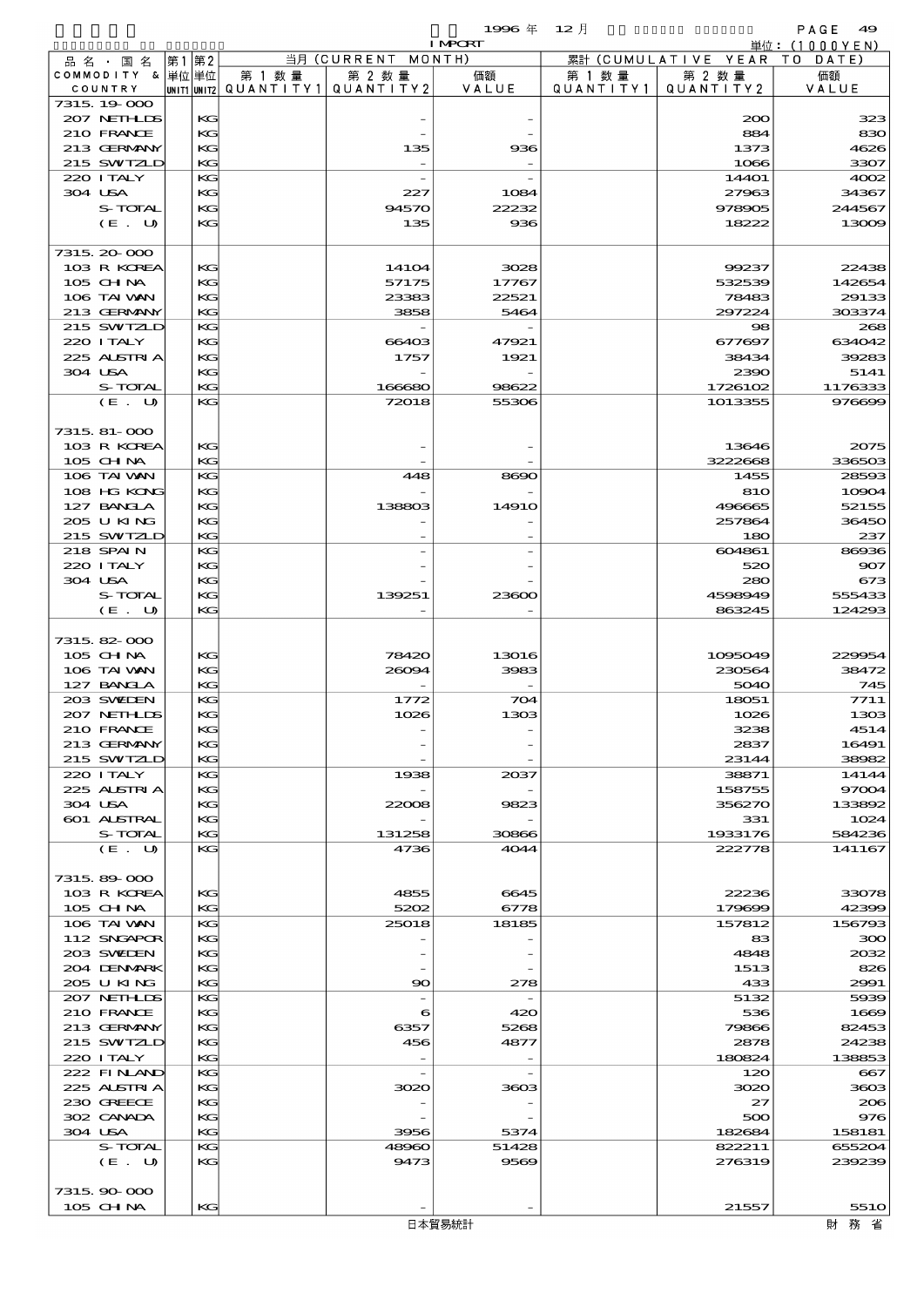|                                  |          |                          |                    | 1996 $#$       | $12$ 月    |                              | PAGE<br>50       |
|----------------------------------|----------|--------------------------|--------------------|----------------|-----------|------------------------------|------------------|
| 品名・国名                            | 第1第2     |                          | 当月 (CURRENT MONTH) | <b>I MPORT</b> |           | 累計 (CUMULATIVE YEAR TO DATE) | 単位:(1000YEN)     |
| COMMODITY & 単位単位                 |          | 第 1 数 量                  | 第 2 数量             | 価額             | 第 1 数 量   | 第 2 数量                       | 価額               |
| COUNTRY                          |          | unit1 unit2  Q∪ANT   TY1 | QUANTITY 2         | VALUE          | QUANTITY1 | QUANTITY2                    | VALUE            |
| 7315, 90-000<br>106 TAI VAN      | KG       |                          |                    |                |           | 3804                         | 4313             |
| 210 FRANCE                       | KG       |                          |                    |                |           | 5594                         | 10226            |
| 213 GERMANY                      | KG       |                          |                    |                |           | $\mathcal{T}$                | 500              |
| 215 SWIZLD<br>218 SPAIN          | KG<br>KG |                          |                    |                |           | 138<br>3566                  | 1953<br>1122     |
| 220 I TALY                       | KG       |                          |                    |                |           | 9035                         | 5799             |
| 225 ALSTRIA                      | KG       |                          |                    |                |           | 174                          | 596              |
| 304 USA                          | KG       |                          |                    |                |           | 1816                         | 9202             |
| S-TOTAL<br>(E. U)                | KG<br>KG |                          |                    |                |           | 45761<br>18446               | 39221<br>18243   |
|                                  |          |                          |                    |                |           |                              |                  |
| 7316 00 000                      |          |                          |                    |                |           |                              |                  |
| 103 R KOREA                      | KG       |                          | 1850<br>163859     | 659            |           | 1850                         | 659              |
| 105 CHNA<br>117 PHLPIN           | KG<br>KG |                          |                    | 18864          |           | 1975891<br>86650             | 205304<br>10704  |
| 205 U KING                       | KG       |                          | 265                | 428            |           | 1601                         | 3364             |
| 207 NETH LIS                     | KG       |                          |                    |                |           | 198495                       | 49288            |
| 210 FRANCE<br>213 GERMANY        | KG<br>KG |                          |                    |                |           | 12726<br>21191               | 1225<br>4654     |
| 215 SWIZLD                       | KG       |                          |                    |                |           | 277                          | 591              |
| 304 USA                          | KG       |                          | 254                | 902            |           | 6268                         | 5637             |
| S-TOTAL                          | KG       |                          | 166228             | 20853          |           | 2304949                      | 281426           |
| (E. U)                           | KG       |                          | 265                | 428            |           | 234013                       | 58531            |
| 7317.00-000                      |          |                          |                    |                |           |                              |                  |
| 103 R KOREA                      | KG       |                          | 821961             | 105666         |           | 7548645                      | 1037449          |
| 104 N KOREA                      | KG       |                          |                    |                |           | 19575                        | 1146             |
| 105 CH NA<br>106 TAI VAN         | KG<br>KG |                          | 330555<br>446302   | 38732<br>79875 |           | 3993481<br>4885832           | 507552<br>814965 |
| 108 HG KONG                      | KG       |                          | 20                 | 537            |           | 20                           | 537              |
| 111 THAILND                      | KG       |                          | 11250              | 5570           |           | 112053                       | 55956            |
| 112 SNGAPOR                      | KG       |                          |                    |                |           | 1895                         | 3324             |
| 113 MALYSIA<br><b>117 PHLPIN</b> | KG<br>KG |                          | 19131<br>38        | 3881<br>395    |           | 24846<br>103                 | 5508<br>620      |
| <b>118 INDNSIA</b>               | KG       |                          | 20111              | 1600           |           | 445536                       | 34883            |
| 203 SWIEN                        | KG       |                          |                    |                |           | 11380                        | 7381             |
| 204 DENMARK                      | KG       |                          |                    |                |           | 80                           | 237              |
| 205 U KING<br>207 NETHLIS        | KG<br>КG |                          | 12050              | 6294           |           | 40041<br>1072                | 20162<br>1701    |
| 210 FRANCE                       | KG       |                          |                    |                |           | 23520                        | 31954            |
| 213 GERMANN                      | KG       |                          |                    |                |           | 124956                       | 38451            |
| 215 SWIZLD                       | КG       |                          | 16794              | 45360          |           | 156529                       | 460886           |
| 218 SPAIN<br>220 I TALY          | KG<br>KG |                          | 1014               | 1247           |           | 276<br>24491                 | 735<br>27669     |
| 225 ALSTRIA                      | KG       |                          |                    |                |           | 274                          | 280              |
| 245 CZECH                        | KG       |                          |                    |                |           | 2923                         | 1614             |
| 302 CANADA<br>304 USA            | KG<br>KG |                          | 8301               | 4504           |           | 8932<br>207442               | 2380<br>115450   |
| <b>601 ALSTRAL</b>               | KG       |                          | 5110               | 1882           |           | 343252                       | 97691            |
| 606 NEWELD                       | KG       |                          |                    |                |           | 1975                         | 485              |
| S-TOTAL                          | KG       |                          | 1692637            | 295543         |           | 17979129                     | 3269016          |
| (E. U)                           | KG       |                          | 13064              | 7541           |           | 226090                       | 128570           |
| 7318 11-000                      |          |                          |                    |                |           |                              |                  |
| 106 TAI VAN                      | KG       |                          | 33391              | 4874           |           | 361605                       | 116200           |
| 113 MALYSIA                      | KG       |                          |                    |                |           | 83456                        | 7743             |
| 204 DENMARK<br>213 GERMANY       | KG<br>KG |                          |                    |                |           | 65<br>3260                   | 283<br>247       |
| 302 CANADA                       | KG       |                          |                    |                |           | 2                            | 263              |
| 304 USA                          | KG       |                          |                    |                |           | 1367                         | 1354             |
| S-TOTAL                          | KG       |                          | 33391              | 4874           |           | 449755                       | 126090           |
| (E. U)                           | KG       |                          |                    |                |           | 3325                         | 530              |
| 7318 12 000                      |          |                          |                    |                |           |                              |                  |
| 103 R KOREA                      | KG       |                          |                    |                |           | 52569                        | 21439            |
| 105 CH NA                        | KG       |                          | 2744               | 1637           |           | 20658                        | 16687            |
| 106 TAI VAN<br>111 THAILND       | KG<br>KG |                          | 440020             | 94007          |           | 3441837<br>4778              | 739850<br>1718   |
| 113 MALYSIA                      | KG       |                          | 5512               | 1273           |           | 5512                         | 1273             |
| 118 I NJNSI A                    | KG       |                          |                    |                |           | 46343                        | 7361             |
| 203 SWIDEN<br>220 I TALY         | KG<br>KG |                          |                    |                |           | 347<br>50                    | 735<br>207       |
| 302 CANADA                       | KG       |                          |                    |                |           | 380                          | 320              |
| 304 USA                          | KG       |                          | 3553               | 2067           |           | 37525                        | 23491            |
|                                  |          |                          |                    | 日本貿易統計         |           |                              | 財務省              |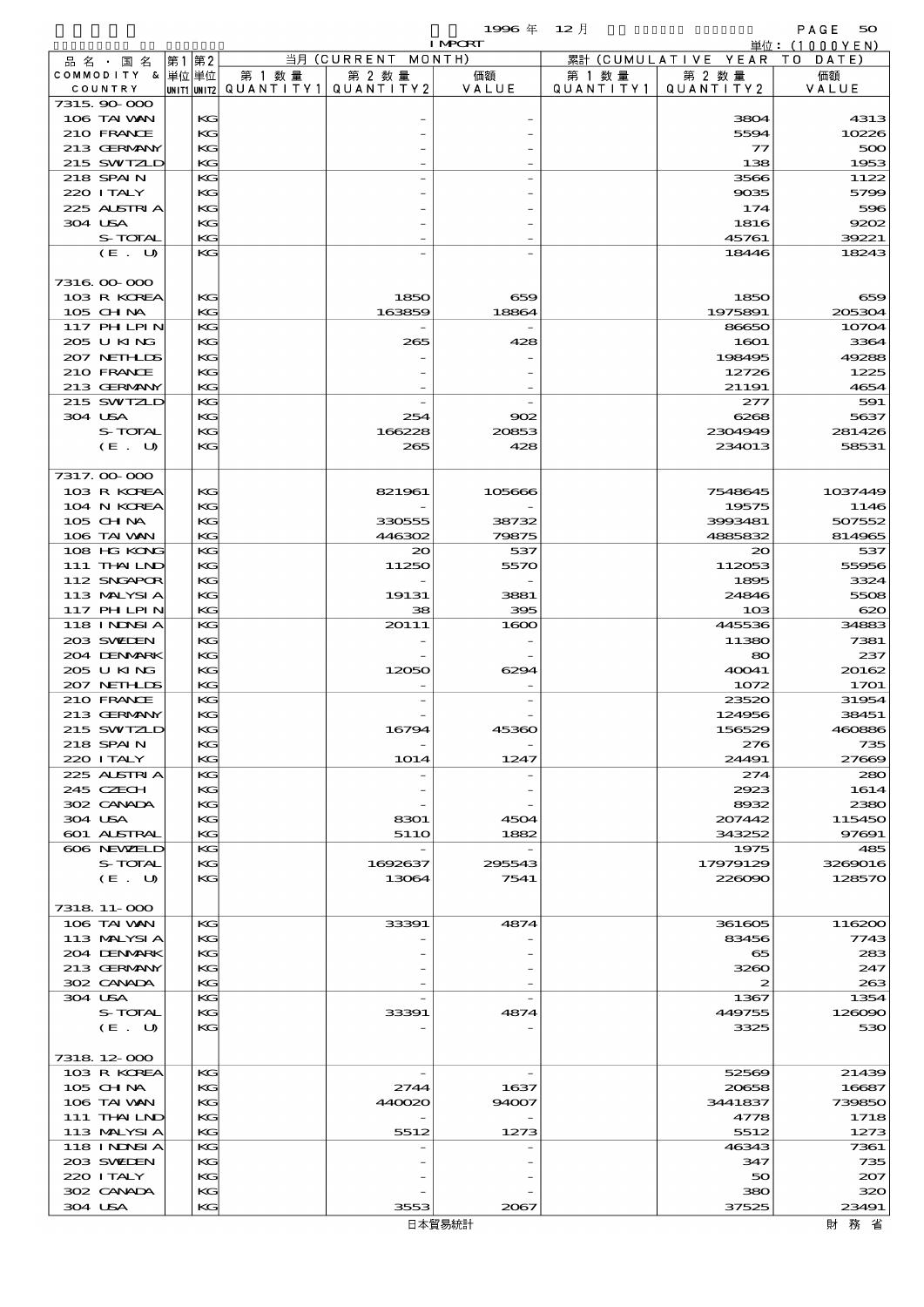|                               |             |           |                       | 1996 $#$        | $12$ 月    |                                | PAGE<br>51        |
|-------------------------------|-------------|-----------|-----------------------|-----------------|-----------|--------------------------------|-------------------|
|                               |             |           |                       | <b>I MPORT</b>  |           |                                | 単位: $(1000YEN)$   |
| 品 名 ・ 国 名<br>COMMODITY & 単位単位 | 第2<br>第1    | 第 1 数 量   | 当月 (CURRENT<br>第 2 数量 | MONTH)<br>価額    | 第 1 数 量   | 累計 (CUMULATIVE YEAR)<br>第 2 数量 | DATE<br>T O<br>価額 |
| COUNTRY                       | UNIT1 UNIT2 | QUANTITY1 | QUANTITY 2            | VALUE           | QUANTITY1 | QUANTITY2                      | VALUE             |
| 7318 12 000                   |             |           |                       |                 |           |                                |                   |
| 601 ALSTRAL                   |             | KG        |                       |                 |           | 150                            | 259               |
| S-TOTAL<br>(E. U)             |             | KG<br>KG  | 451829                | 98984           |           | 3610149<br>397                 | 813340<br>942     |
|                               |             |           |                       |                 |           |                                |                   |
| 7318 13 000                   |             |           |                       |                 |           |                                |                   |
| 105 CH NA                     |             | KG        | 57830                 | 11166           |           | 185061                         | 46259             |
| 106 TAI WAN                   |             | KG        | 30671                 | 12064           |           | 172514                         | $\infty$          |
| 205 U KING                    |             | KG        |                       |                 |           | 136                            | 1460              |
| 213 GERMANY<br>302 CANADA     |             | KG<br>KG  |                       |                 |           | 43                             | 223<br>436        |
| 304 USA                       |             | KG        |                       |                 |           | 151<br>48                      | 705               |
| S-TOTAL                       |             | KG        | 88501                 | 23230           |           | 357953                         | 118085            |
| (E. U)                        |             | KG        |                       |                 |           | 179                            | 1683              |
|                               |             |           |                       |                 |           |                                |                   |
| 7318 14 000                   |             |           |                       |                 |           |                                |                   |
| 103 R KOREA                   |             | KG        | 2282                  | 551             |           | 101762                         | 42507             |
| 105 CHNA<br>106 TAI VAN       |             | KG<br>KG  | 11115<br>157078       | 6927<br>34951   |           | 27129<br>1859049               | 13523<br>489469   |
| 108 HG KONG                   |             | KG        |                       |                 |           | 325                            | 271               |
| 111 THAILND                   |             | KG        |                       |                 |           | 4100                           | 1952              |
| 112 SNGAPOR                   |             | KG        |                       |                 |           | 4329                           | 1904              |
| 113 MALYSIA                   |             | KG        | 11104                 | 4254            |           | 34193                          | 14861             |
| 118 INNSI A                   |             | KG        | 1105                  | 1063            |           | 21721                          | 10248             |
| 203 SWIEN                     |             | KG        |                       |                 |           | 353                            | 950               |
| 207 NETHLIS<br>213 GERMANY    |             | KG<br>KG  |                       |                 |           | 370                            | 460               |
| 215 SWIZLD                    |             | KG        | 167                   | 360             |           | 14089<br>6389                  | 101368<br>14587   |
| 304 USA                       |             | KG        |                       |                 |           | 3624                           | 4577              |
| S-TOTAL                       |             | KG        | 182851                | 48106           |           | 2077433                        | 696677            |
| (E. U)                        |             | KG        |                       |                 |           | 14812                          | 102778            |
|                               |             |           |                       |                 |           |                                |                   |
| 7318 15 010                   |             |           |                       |                 |           |                                |                   |
| 103 R KOREA<br>105 CHNA       |             | KG<br>KG  | 343773<br>1335321     | 77105<br>134602 |           | 3787619<br>13091967            | 880997<br>1389714 |
| 106 TAI VAN                   |             | KG        | 1298085               | 169348          |           | 16078571                       | 2223570           |
| 108 HG KONG                   |             | KG        |                       |                 |           | 393                            | 1160              |
| 110 VI EINAM                  |             | KG        |                       |                 |           | 4151                           | 6286              |
| 111 THAILND                   |             | KG        | 217703                | 74360           |           | 1726817                        | 615731            |
| 112 SNGAPOR                   |             | KG        | 2420                  | 902             |           | 27944                          | 14626             |
| 113 MALYSIA                   |             | KG        | 408469                | 112508          |           | 1657528                        | 475261            |
| 117 PHLPIN<br>118 I NJNSI A   |             | KG<br>КG  | 155894                | 40531           |           | 35025<br>912738                | 5758<br>248509    |
| 123 INIA                      |             | KG        | 313                   | 239             |           | 9836                           | 231O              |
| 125 SRILANK                   |             | KG        |                       |                 |           | 1700                           | 636               |
| 201 I CELAND                  |             | KG        |                       |                 |           | 8                              | 396               |
| 202 NORWAY                    |             | KG        |                       |                 |           | 1017                           | 1922              |
| 203 SWIDEN                    |             | KG        | 1775                  | 3566            |           | 40344                          | 111664            |
| 204 DENMARK                   |             | KG        | 491                   | 533             |           | 4197                           | 5771              |
| 205 U KING<br>207 NETHLIS     |             | KG<br>KG  | 1048<br>1046          | 31127<br>610    |           | 46856<br>7109                  | 286574<br>14638   |
| 208 BELGI UM                  |             | KC        |                       |                 |           | 577                            | 586               |
| 210 FRANCE                    |             | KG        | 655                   | 1603            |           | 22264                          | 44126             |
| 213 GERMANY                   |             | KG        | 5186                  | 15865           |           | 299689                         | 305398            |
| 215 SWIZLD                    |             | KG        | $\cos z$              | 5301            |           | 110696                         | 121719            |
| 218 SPAIN                     |             | KG        |                       |                 |           | 1444                           | 1737              |
| 220 I TALY<br>222 FINAND      |             | KC<br>KG  | 1746                  | 2950            |           | 68529<br>3334                  | 58232<br>2920     |
| 225 ALSTRIA                   |             | KG        | 16                    | 2754            |           | 3378                           | 18878             |
| 230 GREECE                    |             | KG        |                       |                 |           | 184                            | 288               |
| 302 CANADA                    |             | KG        | 783                   | 248             |           | 7688                           | 11283             |
| 304 USA                       |             | KC        | 25617                 | 232109          |           | 387285                         | 2902994           |
| 305 MEXICO                    |             | KG        |                       |                 |           | 78                             | 1164              |
| 601 ALSTRAL                   |             | KG        | 120657                | 18156           |           | 950391                         | 123101            |
| 606 NEWELD<br>S-TOTAL         |             | KG<br>KG  | 3927060               | 924417          |           | 1447<br>39290804               | 1082<br>9879031   |
| (E. U)                        |             | KG        | 11963                 | 59008           |           | 497905                         | 850812            |
|                               |             |           |                       |                 |           |                                |                   |
| 7318 15 090                   |             |           |                       |                 |           |                                |                   |
| 103 R KOREA                   |             | KG        | 18881                 | 11984           |           | 253387                         | 208250            |
| 105 CH NA                     |             | KG        | 114325                | 28089           |           | 899922                         | 222414            |
| 106 TAI VAN                   |             | KC        | 213716                | 55786           |           | 2712717                        | 719085            |
| 108 HG KONG<br>110 VI EINAM   |             | KG<br>KG  |                       |                 |           | 16317<br>8                     | 11306<br>225      |
| 111 THAILND                   |             | KG        | 5567                  | 1879            |           | 21642                          | 12463             |
|                               |             |           |                       | 日本貿易統計          |           |                                | 財務省               |
|                               |             |           |                       |                 |           |                                |                   |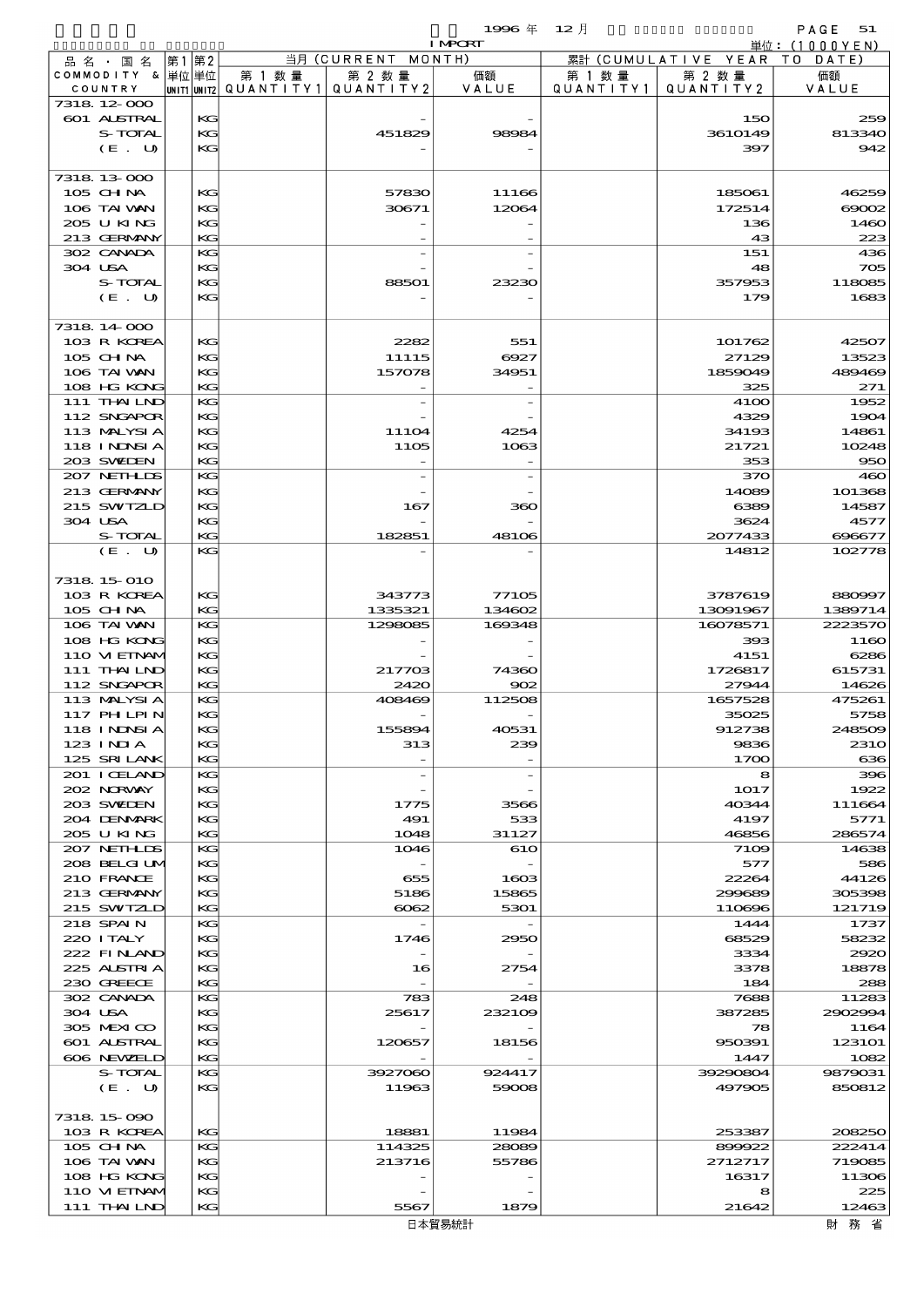|         |                            |             |           |                          | 1996年          | $12$ 月    |                                | PAGE<br>52      |
|---------|----------------------------|-------------|-----------|--------------------------|----------------|-----------|--------------------------------|-----------------|
|         |                            |             |           |                          | <b>I MPORT</b> |           |                                | 単位:(1000YEN)    |
|         | 品 名 ・ 国 名                  | 第1第2        |           | 当月 (CURRENT MONTH)       |                |           | 累計 (CUMULATIVE YEAR TO DATE)   |                 |
|         | COMMODITY & 单位 单位          |             | 第 1 数 量   | 第 2 数量                   | 価額             | 第 1 数 量   | 第 2 数量                         | 価額              |
|         | COUNTRY                    | UNIT1 UNIT2 | QUANTITY1 | QUANTITY2                | VALUE          | QUANTITY1 | QUANTITY2                      | VALUE           |
|         | 7318 15 090                |             |           |                          |                |           |                                | 14847           |
|         | 112 SNGAPOR<br>113 MALYSIA | KG<br>KG    |           | 431                      | 892            |           | 5719<br>63529                  | 35654           |
|         | 117 PHLPIN                 | KG          |           |                          |                |           | 1321                           | 41445           |
|         | <b>118 INDSIA</b>          | KG          |           | 12571                    | 2837           |           | 90639                          | 41135           |
|         | $123$ INIA                 | KG          |           | 120                      | 422            |           | 11158                          | 1972            |
|         | 125 SRILANK                | KG          |           |                          |                |           | 9961                           | 6250            |
|         | 143 ISRAEL                 | KG          |           |                          |                |           | 5                              | 201             |
|         | 202 NRWAY                  | KG          |           |                          |                |           | 300                            | 1939            |
|         | 203 SWIEN                  | KG          |           | 2056                     | 7075           |           | 9896                           | 46966           |
|         | 204 DENMARK<br>205 U KING  | KG<br>KG    |           | 641<br>229               | 769<br>3089    |           | 6965<br>4771                   | 10581<br>36746  |
|         | 206 I RELAND               | KG          |           | 6043                     | 6580           |           | 77471                          | 79957           |
|         | 207 NETHLIS                | KG          |           |                          |                |           | 2495                           | 5064            |
|         | 208 BELGI UM               | KG          |           |                          |                |           | 1877                           | 4512            |
|         | 210 FRANCE                 | KG          |           | 1757                     | 1695           |           | 19424                          | 49691           |
|         | 213 GERMANY                | KG          |           | 10237                    | 24456          |           | 90796                          | 263831          |
|         | 215 SWIZLD                 | KG          |           | 2402                     | 11439          |           | 3861O                          | 149423          |
|         | 218 SPAIN                  | KG          |           |                          |                |           | 329                            | 1242            |
|         | 220 I TALY<br>222 FINAND   | KG<br>KG    |           | 794                      | 1194           |           | 6235<br>897                    | 13302           |
|         | 225 ALSTRIA                | KG          |           | 689                      | 1098           |           | 2155                           | 2315<br>8073    |
|         | 227 H.NGARY                | KG          |           |                          |                |           | 472                            | 1746            |
|         | 302 CANADA                 | KG          |           | $\mathbf o$              | 216            |           | 4                              | 3332            |
| 304 USA |                            | KG          |           | 8771                     | 55881          |           | 132891                         | 1067413         |
|         | 305 MEXICO                 | KG          |           | 783                      | 737            |           | 856                            | 1707            |
|         | <b>601 ALSTRAL</b>         | KG          |           |                          |                |           | 1306                           | 3152            |
|         | 606 NEWELD                 | KG          |           | 5599                     | 1688           |           | 5970                           | 2984            |
|         | S-TOTAL                    | KG          |           | 405612                   | 217806         |           | 4490045                        | 3069223         |
|         | (E. U)                     | KG          |           | 22446                    | 45956          |           | 223311                         | 522280          |
|         | 7318 16 000                |             |           |                          |                |           |                                |                 |
|         | 103 R KOREA                | KG          |           | 9894                     | 5878           |           | 477315                         | 142228          |
|         | 105 CH NA                  | KG          |           | 234246                   | 70613          |           | 2956962                        | 867431          |
|         | 106 TAI WAN                | KG          |           | 964228                   | 231085         |           | 8869423                        | 2094652         |
|         | 108 HG KONG                | KG          |           |                          |                |           | 78                             | 224             |
|         | 110 VI EINAM               | KG          |           |                          |                |           | 5837                           | 6402            |
|         | 111 THAILND<br>112 SNGAPOR | KG<br>КG    |           | з<br>57481               | 20B<br>20356   |           | 103093<br>536668               | 29541<br>210350 |
|         | 113 MALYSIA                | КG          |           | 224616                   | 80744          |           | 1758660                        | 662989          |
|         | 117 PH LPIN                | KG          |           |                          |                |           | 2395                           | 3535            |
|         | <b>118 INDSIA</b>          | КG          |           | 13571                    | 5697           |           | 174925                         | 71677           |
|         | 123 INIA                   | KG          |           | 1483                     | 874            |           | 18179                          | 5028            |
|         | 125 SRILANK                | KG          |           |                          |                |           | 6                              | 259             |
|         | 143 ISRAEL                 | KG          |           |                          |                |           | 25                             | 751             |
|         | 202 NORWAY<br>203 SWIDEN   | KG<br>KG    |           | 686                      | 1597           |           | 3991<br>23692                  | 5831<br>31583   |
|         | 204 DENMARK                | KG          |           | 100                      | 252            |           | 2248                           | 8184            |
|         | 205 U KING                 | КG          |           | 21728                    | 30900          |           | 387673                         | 449804          |
|         | 207 NETHLIS                | KG          |           |                          |                |           | 720                            | 3335            |
|         | 208 BELGI UM               | KG          |           | $\overline{\phantom{a}}$ |                |           | 1                              | 227             |
|         | 210 FRANCE                 | KG          |           | 150                      | 5162           |           | 7486                           | 40549           |
|         | 213 GERMANY                | KG          |           | 2473                     | 7908           |           | 58183                          | 141O11          |
|         | 215 SWIZLD<br>218 SPAIN    | КG<br>KG    |           | 597                      | 1896           |           | 3308                           | 34414<br>445    |
|         | 220 I TALY                 | KG          |           | 944                      | 1228           |           | $\boldsymbol{\infty}$<br>56286 | 34796           |
|         | 222 FINLAND                | КG          |           | 91                       | 402            |           | 412                            | 1905            |
|         | 225 ALSTRIA                | KG          |           | 40                       | 258            |           | 429                            | 3087            |
|         | 302 CANADA                 | KG          |           |                          |                |           | 1930                           | 3992            |
| 304 USA |                            | KG          |           | 8560                     | 200976         |           | 293197                         | 2353863         |
|         | 305 MEXICO                 | KG          |           |                          |                |           | 16                             | 224             |
|         | 509 MARI TAN               | KG          |           | 1995                     | 799            |           | 1995                           | 799             |
|         | 601 ALSTRAL                | KG          |           |                          |                |           | 2373                           | 3342            |

7318.19-000

 606 NEWZELD KG - - 1063 684 S-TOTAL KG 1542886 666828 15748629 7213142 (E. U) KG 26212 47707 537190 714926

 $103 \text{ R K OFA}$   $| \text{KG} |$  110721 26667 734673 185103 105 CHINA KG 66691 11719 594731 110492 106 TAI WAN KG 60008 11684 361892 95121  $108 \text{ HG} \quad \text{KG}$   $\begin{array}{|l|l|} \hline \end{array}$   $\begin{array}{|l|l|} \hline \end{array}$   $\begin{array}{|l|l|} \hline \end{array}$   $\begin{array}{|l|l|} \hline \end{array}$   $\begin{array}{|l|l|} \hline \end{array}$   $\begin{array}{|l|l|} \hline \end{array}$   $\begin{array}{|l|l|} \hline \end{array}$   $\begin{array}{|l|l|} \hline \end{array}$   $\begin{array}{|l|l|} \hline \end{array}$   $\begin$ 108 HG KG KG - - - 0 404<br>111 THAILND KG - - 203550 66650  $112$  SNGAPOR KG -  $100$  507 117 PHILPIN  $\begin{array}{|c|c|c|c|c|c|c|c|}\n\hline\n117 & 126 & & 231\n\end{array}$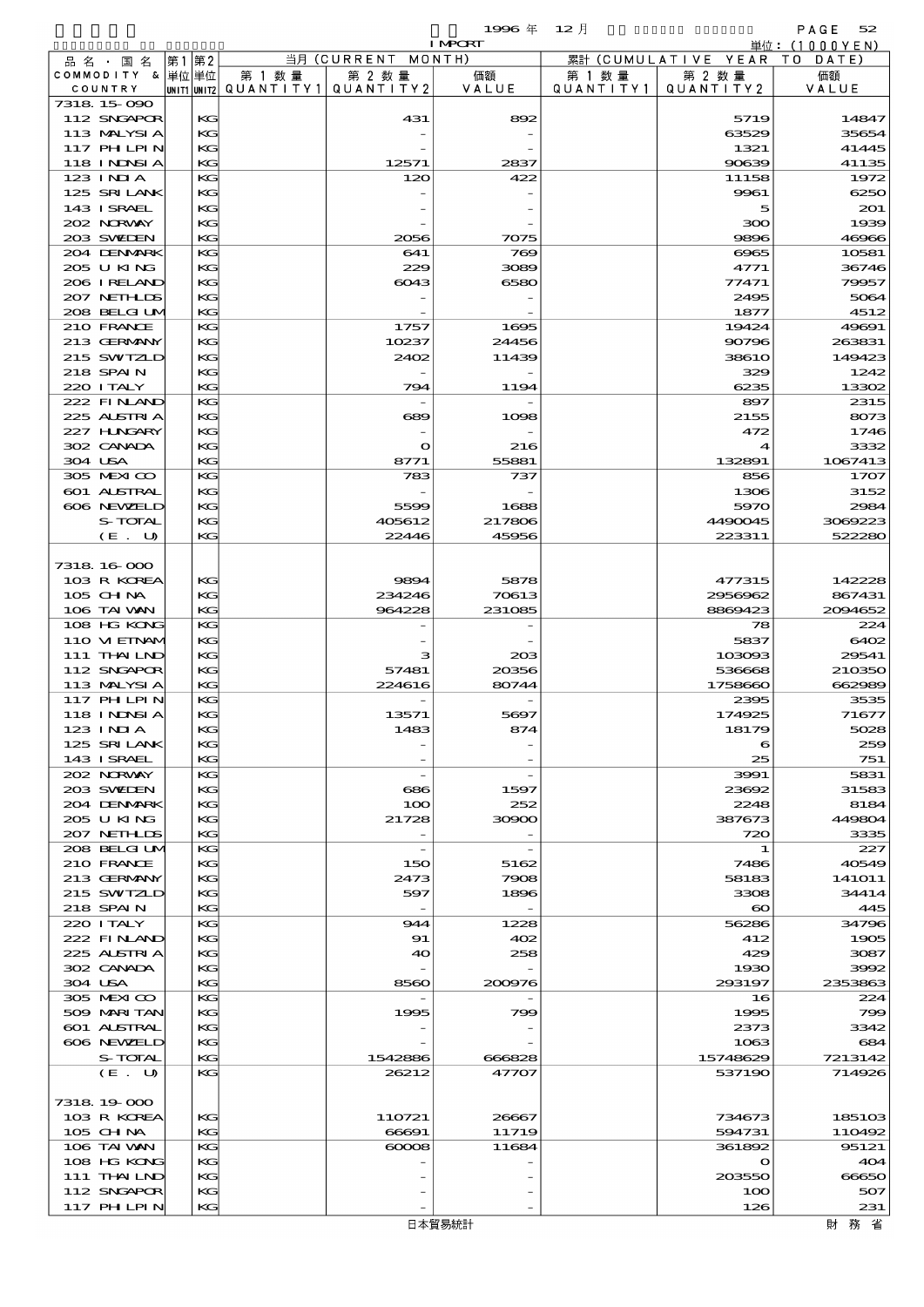$1996 \nleftrightarrow 12 \nparallel$  PAGE 53

|                                  |      |          |                                       |                          | <b>I MPORT</b> |         |                              | 単位: (1000YEN)   |
|----------------------------------|------|----------|---------------------------------------|--------------------------|----------------|---------|------------------------------|-----------------|
| 品名・国名                            | 第1第2 |          |                                       | 当月 (CURRENT MONTH)       |                |         | 累計 (CUMULATIVE YEAR TO DATE) |                 |
| COMMODITY & 単位単位                 |      |          | 第 1 数量                                | 第 2 数量                   | 価額             | 第 1 数 量 | 第 2 数量                       | 価額              |
| COUNTRY                          |      |          | UNIT1 UNIT2  QUANT I TY1  QUANT I TY2 |                          | VALUE          |         | QUANTITY1   QUANTITY2        | VALUE           |
| 7318 19 000<br><b>118 INNSIA</b> |      | KG       |                                       |                          |                |         | 2175                         | 3704            |
| 202 NORWAY                       |      | KG       |                                       |                          |                |         | 147                          | 486             |
| 204 DENMARK                      |      | KG       |                                       | 10                       | 231            |         | 10                           | 231             |
| 205 U KING                       |      | KG       |                                       | 9                        | 5807           |         | 11275                        | 55029           |
| 206 IRELAND                      |      | KG       |                                       | 133                      | 1246           |         | 473                          | 3317            |
| 210 FRANCE                       |      | KG       |                                       | 24                       | 264            |         | 352                          | 1776            |
| 213 GERMANY                      |      | KG       |                                       | 87                       | 2004           |         | 5177                         | 41903           |
| 215 SWIZLD                       |      | KG       |                                       | 2869                     | 8730           |         | 28530                        | 55889           |
| 220 I TALY                       |      | $K$ $G$  |                                       |                          |                |         | 98                           | 242             |
| 225 ALSTRIA                      |      | KG       |                                       | 113                      | 260            |         | 960                          | 2168            |
| 242 SLOVEN<br>304 USA            |      | KG<br>KG |                                       | 925                      | 26321          |         | 6494<br>13373                | 39680<br>224504 |
| 601 ALSTRAL                      |      | KG       |                                       |                          |                |         | 588                          | 498             |
| 606 NEWELD                       |      | KG       |                                       |                          |                |         | 2676                         | 446             |
| S-TOTAL                          |      | KG       |                                       | 241590                   | 94933          |         | 1967400                      | 888381          |
| (E. U)                           |      | KG       |                                       | 376                      | 9812           |         | 18345                        | 104666          |
|                                  |      |          |                                       |                          |                |         |                              |                 |
| 7318 21-000                      |      |          |                                       |                          |                |         |                              |                 |
| 103 R KOREA                      |      | $K$ $G$  |                                       | 32950                    | 4128           |         | 490732                       | 67303           |
| 105 CH NA                        |      | KG       |                                       | 222245                   | 29243          |         | 2332518                      | 294978          |
| 106 TAI VAN                      |      | KG       |                                       |                          |                |         | 23075                        | 13511           |
| 111 THAILND                      |      | KG       |                                       | 3697                     | <b>4710</b>    |         | 12063                        | 15587           |
| 113 MALYSIA                      |      | KG<br>KG |                                       |                          |                |         | 83                           | 1048            |
| 203 SWIEN<br>205 U KING          |      | KG       |                                       | 151                      | 1560           |         | 1250<br>1384                 | 5770<br>7958    |
| 207 NETHLIS                      |      | KG       |                                       |                          |                |         | 15                           | 413             |
| 210 FRANCE                       |      | KG       |                                       |                          |                |         | 5                            | 1075            |
| 213 GERMANY                      |      | KG       |                                       | 5938                     | 8420           |         | 11220                        | 29538           |
| 220 I TALY                       |      | $K$ $G$  |                                       |                          |                |         | 116                          | 1349            |
| 225 ALSTRIA                      |      | KG       |                                       |                          |                |         | 11O                          | 1081            |
| 304 USA                          |      | KG       |                                       | 186                      | 13176          |         | 5378                         | 89109           |
| S-TOTAL                          |      | KG       |                                       | 265167                   | 61237          |         | 2877949                      | 528720          |
| (E. U)                           |      | KG       |                                       | $\infty$                 | 9980           |         | 14100                        | 47184           |
|                                  |      |          |                                       |                          |                |         |                              |                 |
| 7318 22 000                      |      |          |                                       |                          |                |         |                              | 24174           |
| 103 R KOREA<br>105 CH NA         |      | KG<br>KG |                                       | 18860<br>453726          | 3034<br>56853  |         | 153082<br>3216505            | 382605          |
| 106 TAI VAN                      |      | KG       |                                       | 137026                   | 39363          |         | 1493369                      | 432522          |
| 108 HG KONG                      |      | KG       |                                       |                          |                |         | 749                          | 2346            |
| 110 VIEINAM                      |      | KG       |                                       |                          |                |         | 8                            | 221             |
| 111 THAILND                      |      | KG       |                                       | 22218                    | 2879           |         | 456307                       | 58285           |
| 112 SNGAPOR                      |      | KG       |                                       | $\circ$                  | 405            |         | 396                          | 6800            |
| 113 MALYSIA                      |      | KG       |                                       | 470                      | 776            |         | 2026                         | 4850            |
| <b>117 PHLPIN</b>                |      | KG       |                                       |                          |                |         | 414                          | 2645            |
| <b>118 INNSIA</b>                |      | KG       |                                       | $\overline{\phantom{0}}$ |                |         | 2152                         | 343             |
| 127 BANCLA                       |      | KG       |                                       |                          |                |         | 223                          | 1965            |
| 202 NORWAY<br>203 SWIEN          |      | KG<br>KG |                                       | 245                      | 353            |         | 50<br>2788                   | 218<br>5466     |
| 204 DENMRK                       |      | KG       |                                       | $30^{\circ}$             | 460            |         | 143                          | 798             |
| 205 U KING                       |      | KG       |                                       | 351                      | 5714           |         | 1118                         | 85719           |
| 208 BELGI UM                     |      | KG       |                                       |                          |                |         | 144                          | $\bf{666}$      |
| 210 FRANCE                       |      | KG       |                                       | 6                        | 804            |         | 199                          | 12733           |
| 213 GERMANY                      |      | KG       |                                       | 118                      | 1372           |         | 9955                         | 46221           |
| 215 SWIZLD                       |      | KG       |                                       | 25                       | 864            |         | 2593                         | 10579           |
| 220 I TALY                       |      | KG       |                                       | 458                      | 787            |         | 11895                        | 7204            |
| 225 ALSTRIA                      |      | KG       |                                       | 150                      | 1052           |         | 800                          | 4951            |
| 236 LATM A                       |      | KG       |                                       |                          |                |         | 14                           | 235             |
| 302 CANADA                       |      | KG       |                                       |                          |                |         | 2                            | 850             |
| 304 USA<br>601 ALSTRAL           |      | KG<br>KG |                                       | 7695                     | 51760          |         | 138306                       | 789838          |
| S-TOTAL                          |      | KG       |                                       | 641387                   | 166476         |         | 3900<br>5497138              | 713<br>1882947  |
| (E. U)                           |      | KG       |                                       | 1358                     | 10542          |         | 27042                        | 163758          |
|                                  |      |          |                                       |                          |                |         |                              |                 |
| 7318 23 000                      |      |          |                                       |                          |                |         |                              |                 |
| 103 R KOREA                      |      | KG       |                                       | 29888                    | 4427           |         | 356591                       | 59387           |
| 105 CHNA                         |      | KG       |                                       |                          |                |         | 1490                         | 1480            |
| 106 TAI VAN                      |      | KG       |                                       | 3534                     | 1759           |         | 11084                        | 5730            |
| 111 THAILND                      |      | KG       |                                       | 475                      | 970            |         | 717                          | 1246            |
| 112 SNGAPOR                      |      | KG       |                                       | 10                       | 219            |         | 57                           | 1724            |
| 143 ISRAEL                       |      | KG       |                                       |                          |                |         | <b>2310</b>                  | 1972            |
| 203 SWIDEN                       |      | KG       |                                       |                          |                |         | 392                          | 1588            |
| 204 DENMARK<br>205 U KING        |      | KG<br>KG |                                       |                          |                |         | 142                          | 367<br>35217    |
| 207 NETHLIS                      |      | KG       |                                       | 241                      | 1111           |         | 10587<br>8                   | 579             |
|                                  |      |          |                                       |                          |                |         |                              |                 |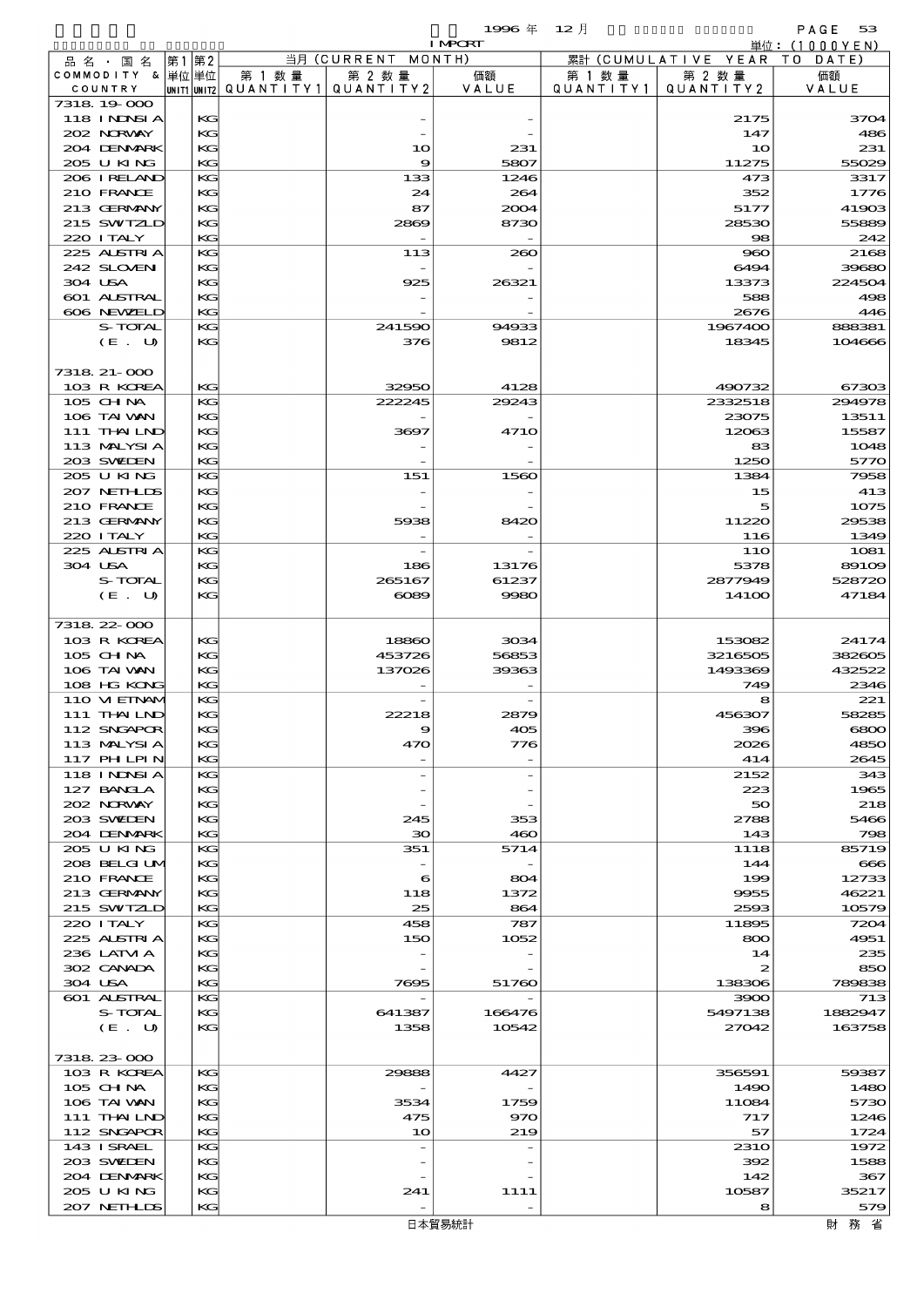$1996 \nless 12 \nless 12$ 

| <b>I MPORT</b> |                             |    |          |                                                  |                |                 | 単位: (1000YEN)        |                              |                   |
|----------------|-----------------------------|----|----------|--------------------------------------------------|----------------|-----------------|----------------------|------------------------------|-------------------|
|                | 品名・国名                       | 第1 | 第2       |                                                  | 当月(CURRENT     | MONTH)          |                      | 累計 (CUMULATIVE YEAR TO DATE) |                   |
|                | COMMODITY & 単位単位<br>COUNTRY |    |          | 第 1 数量<br> unit1 unit2  QUANT   TY1  QUANT   TY2 | 第 2 数量         | 価額<br>VALUE     | 第 1 数 量<br>QUANTITY1 | 第 2 数量<br>QUANTITY 2         | 価額<br>VALUE       |
|                | 7318 23 000                 |    |          |                                                  |                |                 |                      |                              |                   |
|                | 210 FRANCE                  |    | КG       |                                                  |                |                 |                      | 2761                         | 4587              |
|                | 213 GERMANY                 |    | KG       |                                                  | 220            | 2032            |                      | 2893                         | 15498             |
|                | 220 I TALY                  |    | KG       |                                                  | 223            | 548             |                      | 679                          | 1139              |
|                | 304 USA                     |    | KG       |                                                  | 2845           | 42120           |                      | 19316                        | 284219            |
|                | S-TOTAL<br>(E. U)           |    | KG<br>KG |                                                  | 37436<br>684   | 53186<br>3691   |                      | 409027<br>17462              | 414733<br>58975   |
|                |                             |    |          |                                                  |                |                 |                      |                              |                   |
|                | 7318 24 000                 |    |          |                                                  |                |                 |                      |                              |                   |
|                | 103 R KOREA                 |    | KG       |                                                  |                |                 |                      | 26301                        | 10316             |
|                | 105 CHNA                    |    | KG       |                                                  |                |                 |                      | 40836                        | 20292             |
|                | 106 TAI VAN                 |    | KG       |                                                  | 982            | 1303            |                      | 20184                        | 5237              |
|                | 113 MALYSIA<br>203 SWIDEN   |    | KG<br>KG |                                                  |                |                 |                      | 92<br>5                      | 792<br>230        |
|                | 204 DENMARK                 |    | KG       |                                                  | 400            | 291             |                      | 3816                         | 1713              |
|                | 205 U KING                  |    | KG       |                                                  | 238            | 700             |                      | 6625                         | 12668             |
|                | 207 NETHLIS                 |    | KG       |                                                  |                |                 |                      | $\boldsymbol{\infty}$        | 439               |
|                | 208 BELGI UM                |    | KG       |                                                  |                |                 |                      | 272                          | 201               |
|                | 210 FRANCE                  |    | KG       |                                                  |                |                 |                      | 74                           | 383               |
|                | 213 GERMANY<br>215 SWIZLD   |    | KG<br>KG |                                                  | 1902           | 3006            |                      | 13929                        | 28864<br>1215     |
|                | 220 I TALY                  |    | KG       |                                                  |                |                 |                      | $\boldsymbol{\infty}$<br>129 | 3593              |
|                | 304 USA                     |    | KG       |                                                  | 92             | 5658            |                      | 9695                         | 89605             |
|                | 410 BRAZIL                  |    | KG       |                                                  |                |                 |                      | 193                          | 225               |
|                | S-TOTAL                     |    | KG       |                                                  | 3614           | 10958           |                      | 122271                       | 175773            |
|                | (E. U)                      |    | KG       |                                                  | 2540           | 3997            |                      | 2491O                        | 48091             |
|                |                             |    |          |                                                  |                |                 |                      |                              |                   |
|                | 7318 29 000<br>103 R KOREA  |    | КG       |                                                  | 37914          | 3377            |                      | 193740                       | 29973             |
|                | 105 CH NA                   |    | KG       |                                                  | 47685          | 24549           |                      | 525988                       | 201779            |
|                | 106 TAI VAN                 |    | KG       |                                                  | 47571          | 19806           |                      | 348059                       | 166374            |
|                | 108 HG KONG                 |    | KG       |                                                  |                |                 |                      | $\infty$                     | 268               |
|                | 111 THAILND                 |    | KG       |                                                  | 63070          | 8089            |                      | 641651                       | 78063             |
|                | 112 SNGAPOR                 |    | KG       |                                                  |                |                 |                      | 910                          | 1968              |
|                | 113 MALYSIA                 |    | KG       |                                                  | 95             | 761             |                      | 980                          | 2057              |
|                | 125 SRILANK<br>127 BANCLA   |    | KG<br>KG |                                                  | 1545<br>983    | 527<br>384      |                      | 8751<br>10376                | 3191<br>3632      |
|                | 202 NRWAY                   |    | KG       |                                                  | 126            | 230             |                      | 126                          | 230               |
|                | 203 SWIEN                   |    | KG       |                                                  | 10             | 203             |                      | 2957                         | 5372              |
|                | 204 DENMARK                 |    | KG       |                                                  |                |                 |                      | 20                           | 234               |
|                | 205 U KING                  |    | KG       |                                                  | 1983           | 18767           |                      | 16133                        | 145320            |
|                | 206 IRELAND<br>207 NETHLIS  |    | KG<br>KG |                                                  | $\infty$       | 208             |                      | 20<br>738                    | 686<br>1952       |
|                | 210 FRANCE                  |    | KG       |                                                  | 10             | 1477            |                      | 10193                        | 34779             |
|                | 213 GERMANY                 |    | KG       |                                                  | 104            | 2262            |                      | 16182                        | 49095             |
|                | 215 SWIZLD                  |    | KG       |                                                  | 3033           | 3702            |                      | 7803                         | 20090             |
|                | 218 SPAIN                   |    | KG       |                                                  |                |                 |                      | 88                           | 346               |
|                | 220 I TALY                  |    | KG       |                                                  |                |                 |                      | 1219                         | 5844              |
|                | 222 FINAND<br>225 ALSTRIA   |    | KG<br>KG |                                                  | 464            | 1244            |                      | 1229<br>252                  | 5132<br>4282      |
|                | 245 CZECH                   |    | KG       |                                                  |                |                 |                      | $\boldsymbol{\infty}$        | 253               |
|                | 302 CANADA                  |    | KG       |                                                  |                |                 |                      | 21                           | 1238              |
|                | 304 USA                     |    | KG       |                                                  | 7238           | 57839           |                      | 61190                        | 816619            |
|                | 410 BRAZIL                  |    | KG       |                                                  |                |                 |                      | 16                           | 331               |
|                | 601 ALSTRAL                 |    | KG       |                                                  | 312            | 3299            |                      | 6875                         | 31061             |
|                | S-TOTAL                     |    | KG<br>KG |                                                  | 212163<br>2591 | 146719<br>24156 |                      | 1855597<br>49031             | 1610169<br>253042 |
|                | (E. U)                      |    |          |                                                  |                |                 |                      |                              |                   |
|                | 7319 10 000                 |    |          |                                                  |                |                 |                      |                              |                   |
|                | 103 R KOREA                 |    | KG       |                                                  |                |                 |                      | 22                           | 237               |
|                | 105 CHNA                    |    | KG       |                                                  | 5498           | 7097            |                      | 47416                        | 55956             |
|                | 106 TAI VAN                 |    | KG       |                                                  | 1050           | <b>11O4</b>     |                      | 6965                         | 9676              |
|                | 108 HG KONG<br>117 PHLPIN   |    | KG<br>KG |                                                  |                |                 |                      | 64<br>$\boldsymbol{\infty}$  | 2191<br>288       |
|                | $123$ INIA                  |    | KG       |                                                  |                |                 |                      | 1141                         | 6843              |
|                | 205 U KING                  |    | KG       |                                                  |                |                 |                      | 966                          | 5687              |
|                | 210 FRANCE                  |    | KG       |                                                  |                |                 |                      | 178                          | 1085              |
|                | 213 GERMANY                 |    | KG       |                                                  |                |                 |                      | 776                          | 1949              |
|                | 304 USA                     |    | KG       |                                                  |                |                 |                      | 385                          | 1275              |
|                | S-TOTAL                     |    | KG       |                                                  | 6548           | 8201            |                      | 57973                        | 85187             |
|                | (E. U)                      |    | KG       |                                                  |                |                 |                      | 1920                         | 8721              |
|                | 7319 20 000                 |    |          |                                                  |                |                 |                      |                              |                   |
|                | 103 R KOREA                 |    | KG       |                                                  | 2259           | 2586            |                      | 22753                        | 19690             |
|                | 105 CHNA                    |    | KG       |                                                  | 950            | 3127            |                      | 26069                        | 19780             |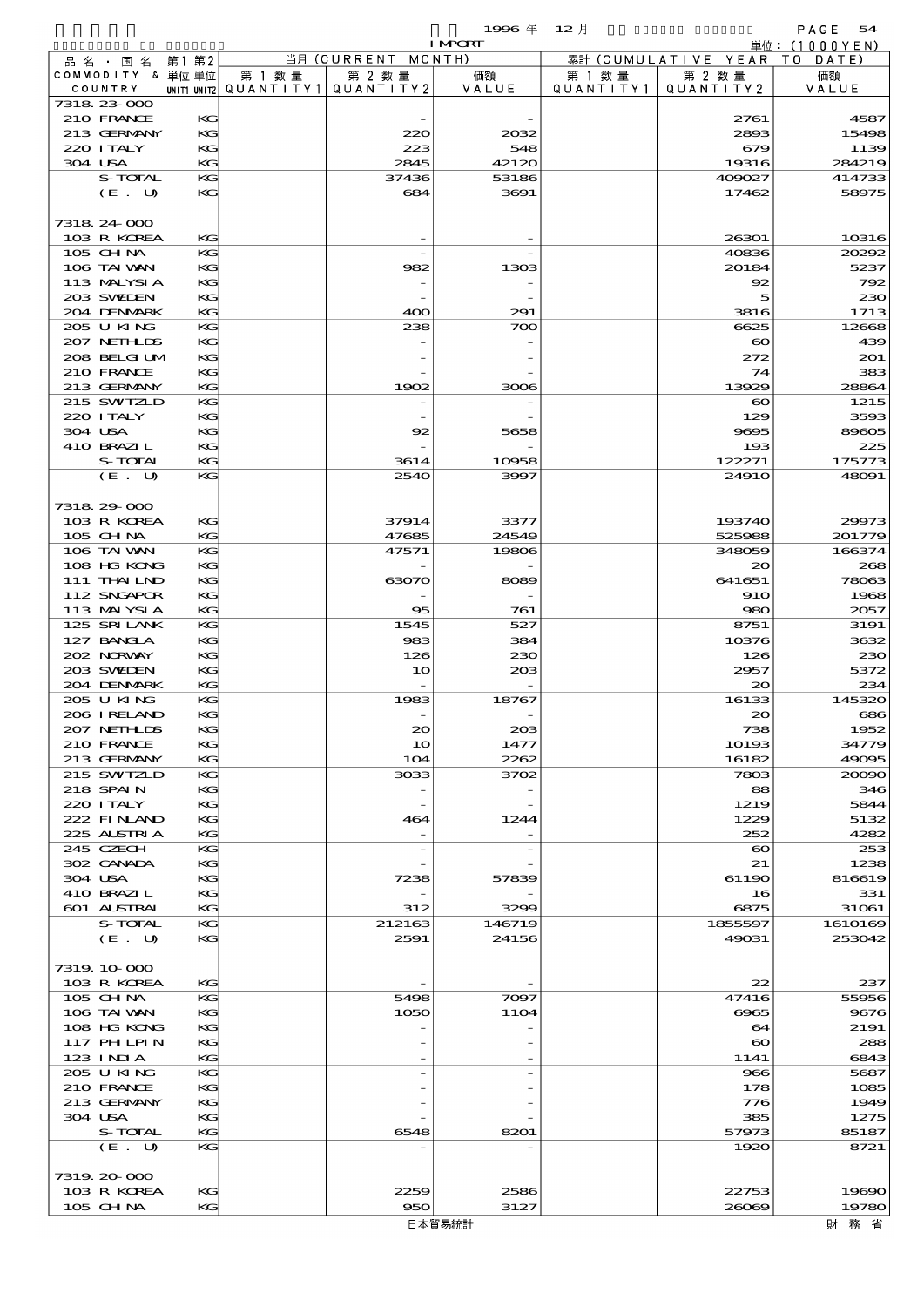$\begin{array}{ccccc} \mathsf{PAGE} & \mathsf{S5} \end{array}$ 

 $1996 \text{ } \text{\textsterling} \text{ } 12 \text{ } \text{\textsterling}$ 

|         |                   |    |         |                                          |                          | <b>IMPORT</b> |         |                              | <u> 単位:(1000YEN)</u>  |
|---------|-------------------|----|---------|------------------------------------------|--------------------------|---------------|---------|------------------------------|-----------------------|
|         | 品名・国名             | 第1 | 第2      |                                          | 当月 (CURRENT MONTH)       |               |         | 累計 (CUMULATIVE YEAR TO DATE) |                       |
|         | COMMODITY & 単位単位  |    |         | 第 1 数 量                                  | 第 2 数量                   | 価額            | 第 1 数 量 | 第 2 数量                       | 価額                    |
|         | COUNTRY           |    |         | UNIT1 UNIT2  QUANT I TY 1   QUANT I TY 2 |                          | VALUE         |         | QUANTITY1   QUANTITY2        | VALUE                 |
|         | 7319 20 000       |    |         |                                          |                          |               |         |                              |                       |
|         | 106 TAI WAN       |    | KG      |                                          |                          |               |         | 1120                         | 3046                  |
|         | 113 MALYSIA       |    | KG      |                                          | 527                      | 734           |         | 7113                         | 9078                  |
| 304 USA |                   |    | KG      |                                          |                          |               |         | 149                          | 991                   |
|         | S-TOTAL           |    | KG      |                                          |                          | 6447          |         |                              | 52585                 |
|         |                   |    |         |                                          | 3736                     |               |         | 57204                        |                       |
|         |                   |    |         |                                          |                          |               |         |                              |                       |
|         | 7319.30-000       |    |         |                                          |                          |               |         |                              |                       |
|         | 103 R KOREA       |    | KG      |                                          | 7500                     | 1340          |         | 74559                        | 16898                 |
|         | 105 CH NA         |    | KG      |                                          | 8279                     | 6597          |         | 76112                        | 55419                 |
|         | 106 TAI VAN       |    | KG      |                                          | 207                      | 567           |         | 5814                         | 17474                 |
|         | 108 HG KONG       |    | KG      |                                          |                          |               |         | $\infty$                     | 1561                  |
|         |                   |    |         |                                          |                          |               |         |                              |                       |
|         | 112 SNGAPOR       |    | KG      |                                          | 10                       | 463           |         | 14                           | 772                   |
|         | 113 MALYSIA       |    | KG      |                                          | 2000                     | 1353          |         | 9352                         | 6971                  |
|         | 117 PHLPIN        |    | KG      |                                          |                          |               |         | 275                          | 271                   |
|         | <b>118 INNSIA</b> |    | KG      |                                          |                          |               |         | 6                            | 665                   |
|         | 207 NETHLIS       |    | KG      |                                          | $\overline{\phantom{a}}$ |               |         | з                            | 291                   |
|         | 213 GERMANY       |    | KG      |                                          | 10                       | 269           |         | 3960                         | 15877                 |
|         | 215 SWIZLD        |    | KG      |                                          |                          |               |         | 15                           | 205                   |
|         |                   |    |         |                                          |                          |               |         |                              |                       |
|         | 220 ITALY         |    | KG      |                                          |                          |               |         | 90                           | 579                   |
|         | 302 CANADA        |    | KG      |                                          |                          |               |         | 25                           | 1230                  |
| 304 USA |                   |    | KG      |                                          | 721                      | 2474          |         | 10231                        | 47066                 |
|         | S-TOTAL           |    | КC      |                                          | 18727                    | 13063         |         | 180476                       | 165279                |
|         | (E. U)            |    | KG      |                                          | 10                       | 269           |         | 4053                         | 16747                 |
|         |                   |    |         |                                          |                          |               |         |                              |                       |
|         | 7319.90-000       |    |         |                                          |                          |               |         |                              |                       |
|         |                   |    |         |                                          |                          |               |         |                              |                       |
|         | 105 CHNA          |    | KG      |                                          | $\overline{\phantom{a}}$ |               |         | 1514                         | 2212                  |
|         | 106 TAI VAN       |    | KG      |                                          | 88                       | 271           |         | 445                          | 1015                  |
|         | 108 HG KONG       |    | KG      |                                          |                          |               |         | 5                            | 258                   |
|         | 112 SNGAPOR       |    | KG      |                                          |                          |               |         | 229                          | 2533                  |
|         | 143 I SRAEL       |    | KG      |                                          |                          |               |         | 1                            | $\boldsymbol{\alpha}$ |
|         | 213 GERMANY       |    | KG      |                                          |                          |               |         | 412                          | 4388                  |
|         |                   |    |         |                                          |                          |               |         |                              |                       |
|         | 215 SWIZLD        |    | KG      |                                          |                          |               |         | 14                           | 1597                  |
|         | 220 I TALY        |    | KG      |                                          |                          |               |         | 624                          | 776                   |
|         | 225 ALSTRIA       |    | KG      |                                          |                          |               |         | $\boldsymbol{z}$             | 214                   |
| 304 USA |                   |    | KG      |                                          | 9                        | 1643          |         | 323                          | 23934                 |
|         | S-TOTAL           |    | KG      |                                          | 97                       | 1914          |         | 3569                         | 37620                 |
|         | (E. U)            |    | $K$ $G$ |                                          |                          |               |         | 1038                         | 5378                  |
|         |                   |    |         |                                          |                          |               |         |                              |                       |
|         |                   |    |         |                                          |                          |               |         |                              |                       |
|         | 7320 10 010       |    |         |                                          |                          |               |         |                              |                       |
|         | 103 R KOREA       |    | KG      |                                          |                          |               |         | 14O                          | 287                   |
|         | 106 TAI VAN       |    | KG      |                                          | 21908                    | 3482          |         | 351485                       | 56224                 |
|         | 111 THAILND       |    | KG      |                                          |                          |               |         | 414                          | 599                   |
|         | 112 SNGAPOR       |    | KG      |                                          |                          |               |         | 588                          | 278                   |
|         | 113 MALYSI A      |    | KG      |                                          | 9863                     | 1561          |         | 106592                       | 17396                 |
|         | <b>118 INNSIA</b> |    | KG      |                                          | 193278                   | 24206         |         | 2510630                      | 300340                |
|         |                   |    |         |                                          |                          |               |         |                              |                       |
|         | 203 SWIDEN        |    | KG      |                                          |                          |               |         | 471                          | 911                   |
|         | 205 U KING        |    | KG      |                                          | 1000                     | 2052          |         | 1098                         | 2843                  |
|         | 210 FRANCE        |    | KG      |                                          | 400                      | 283           |         | 1974                         | 3504                  |
|         | 213 GERMANY       |    | KG      |                                          | 142                      | 216           |         | 2521                         | 8653                  |
|         | 222 FINAND        |    | KG      |                                          |                          |               |         | 564                          | 480                   |
|         | 302 CANADA        |    | KG      |                                          | 127                      | 31O           |         | 10185                        | 7689                  |
| 304 USA |                   |    | KG      |                                          | 334165                   | 102712        |         | 815367                       | 378180                |
|         | 305 MEXICO        |    | KG      |                                          |                          |               |         | 516                          | 396                   |
|         |                   |    |         |                                          |                          |               |         |                              |                       |
|         | 401 COLMBIA       |    | KG      |                                          |                          |               |         | 516                          | <b>41O</b>            |
|         | 504 TUN SI A      |    | KG      |                                          |                          |               |         | 398                          | 300                   |
|         | 601 ALSTRAL       |    | KG      |                                          |                          |               |         | 121112                       | 19067                 |
|         | S-TOTAL           |    | KG      |                                          | 560883                   | 134822        |         | 3924571                      | 797566                |
|         | (E. U)            |    | KG      |                                          | 1542                     | 2551          |         | 6628                         | 16391                 |
|         |                   |    |         |                                          |                          |               |         |                              |                       |
|         | 7320.10-090       |    |         |                                          |                          |               |         |                              |                       |
|         |                   |    |         |                                          |                          |               |         |                              |                       |
|         | 103 R KOREA       |    | KG      |                                          |                          |               |         | 18629                        | 18422                 |
|         | $105$ CHNA        |    | KG      |                                          | 7647                     | 6174          |         | 90657                        | 64196                 |
|         | 106 TAI VAN       |    | KG      |                                          | 47                       | 244           |         | 259                          | 452                   |
|         | 108 HG KONG       |    | KG      |                                          | 800                      | 872           |         | 8140                         | 9448                  |
|         | 111 THAILND       |    | KG      |                                          |                          |               |         | 774                          | 1836                  |
|         | 112 SNGAPOR       |    | KG      |                                          | $\overline{\phantom{a}}$ |               |         | 569                          | 2077                  |
|         | 113 MALYSIA       |    | KG      |                                          | 50                       | 228           |         | 859                          | 5141                  |
|         |                   |    |         |                                          |                          |               |         |                              |                       |
|         | 117 PH LPIN       |    | KG      |                                          |                          |               |         | 5                            | 477                   |
|         | 202 NORWAY        |    | KG      |                                          |                          |               |         | 18                           | 2427                  |
|         | 203 SWIEN         |    | KG      |                                          |                          |               |         | 249                          | 500                   |
|         | 205 U KING        |    | KG      |                                          |                          |               |         | 513                          | 3904                  |
|         | 210 FRANCE        |    | KG      |                                          |                          |               |         | 413                          | 2779                  |
|         | 213 GERMANY       |    | KG      |                                          | 24                       | 950           |         | ൈ                            | 4314                  |
|         | 215 SWIZLD        |    | KG      |                                          |                          |               |         | 35                           | 300                   |
|         |                   |    |         |                                          |                          |               |         |                              |                       |
|         | 220 I TALY        |    | KG      |                                          |                          |               |         | 6                            | 214                   |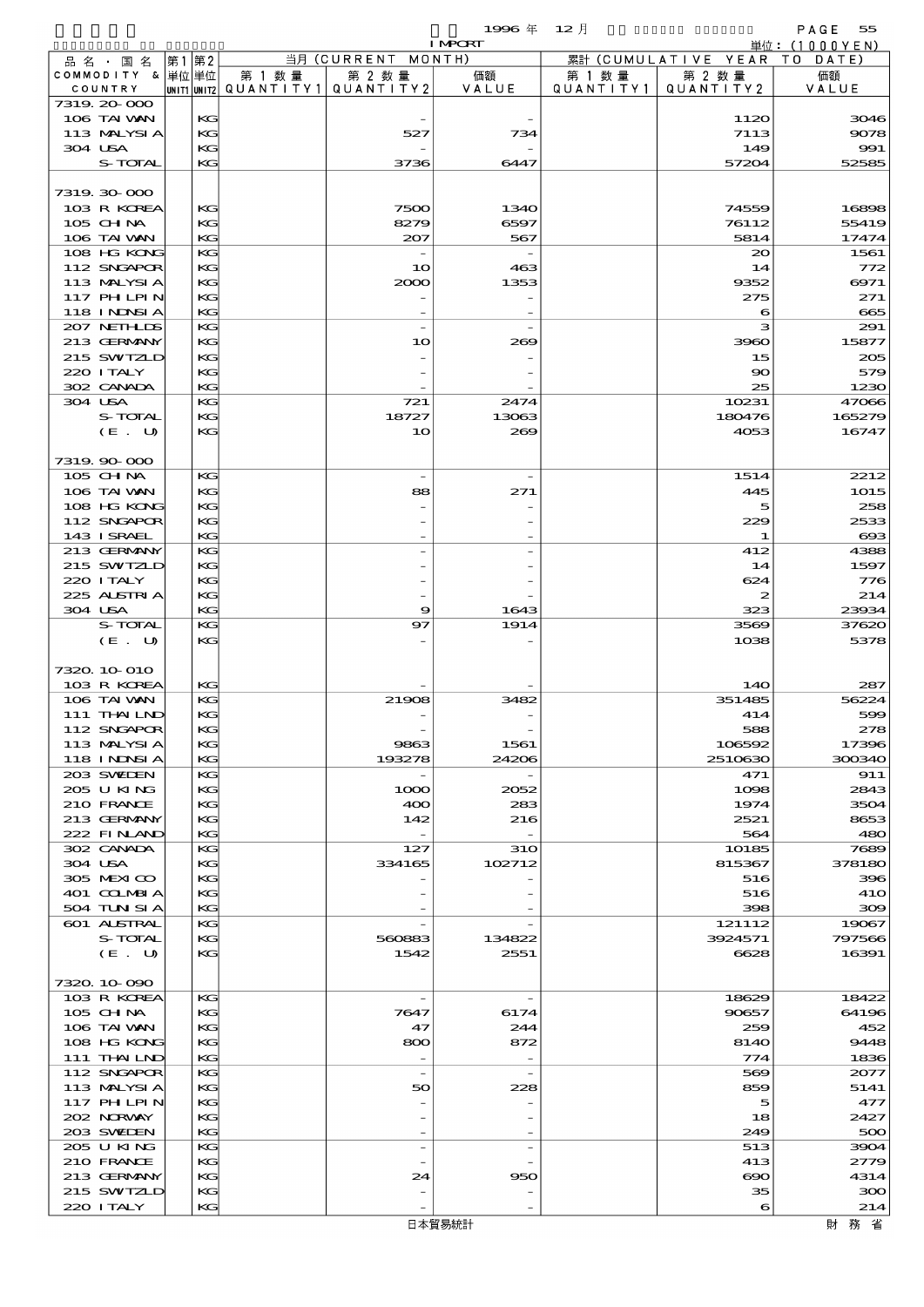|     |                         |             |            |            |            | 1996年          | $12$ 月     |                     | PAGE<br>56    |
|-----|-------------------------|-------------|------------|------------|------------|----------------|------------|---------------------|---------------|
|     |                         |             |            |            |            | <b>I MPORT</b> |            | 単位:                 | 0 0 0 Y E N ) |
| 品名・ | 国 名                     | 第1          | 第2         |            | 当月(CURRENT | MONTH)         |            | 累計 (CUMULATIVE YEAR | T 0<br>DATE)  |
|     | <b>COMMODITY</b><br>δ.  | 単位 単位       |            | 第 1<br>数 量 | 第 2 数量     | 価額             | 数 量<br>第 1 | 第 2 数量              | 価額            |
|     | COUNTRY                 | UNIT1 UNIT2 |            | QUANTITY1  | QUANTITY 2 | VALUE          | QUANTITY1  | QUANTITY 2          | VALUE         |
|     | 7320 10 090             |             |            |            |            |                |            |                     |               |
|     | $222$ FIN AND           |             | KG         |            | $\sim$     |                |            | 83                  | 9059          |
|     | 225 ALSTRIA             |             | KG         |            | 49         | 1330           |            | 451                 | 14520         |
|     | 245 CZECH               |             | KG         |            |            |                |            | 20                  | 260           |
|     | 304 USA                 |             | KG         |            | 14         | 1159           |            | 21748               | 35195         |
|     | S-TOTAL                 |             | $K$ $G$    |            | 8631       | 10957          |            | 144118              | 175521        |
|     | $\sqrt{12}$ $\sqrt{13}$ |             | <b>TAN</b> |            | $\sim$     | $\sim$         |            | $\sim$ $\sim$       | $\sim$        |

| 245 CZECH          | KG |                       |        | zv            | za          |
|--------------------|----|-----------------------|--------|---------------|-------------|
| 304 USA            | KG | 14                    | 1159   | 21748         | 35195       |
|                    |    |                       |        |               |             |
| S-TOTAL            | KG | 8631                  | 10957  | 144118        | 175521      |
| (E. U)             | KG | 73                    | 2280   | 2405          | 35290       |
|                    |    |                       |        |               |             |
|                    |    |                       |        |               |             |
| 7320 20 010        |    |                       |        |               |             |
|                    |    |                       |        |               |             |
| 105 CH NA          | KG |                       |        | 3382          | 1031        |
| 106 TAI VAN        | KG | 3694                  | 954    | 40681         | 10387       |
|                    |    |                       |        |               |             |
| 111 THAILND        | KG |                       |        | 196           | 529         |
| 113 MALYSIA        | KG | 22044                 | 5825   | 90261         | 23866       |
|                    |    |                       |        |               |             |
| 118 I NDSI A       | KG |                       |        | 55600         | 8800        |
| 203 SWIEN          | KG | 24                    | 253    | 1166          | 3799        |
|                    |    |                       |        |               |             |
| 205 U KING         | KG | 115                   | 689    | 1588          | 5958        |
| 207 NETHLIS        | KG | 4794                  | 8413   | 19263         | 35916       |
|                    |    |                       |        |               |             |
| 210 FRANCE         | KG | 16299                 | 3973   | 98387         | 32123       |
| 213 GERMANY        | KG | 12711                 | 22039  | 152475        | 200027      |
|                    |    |                       |        |               |             |
| 217 PORTUGL        | KG |                       |        | 300           | 253         |
| 218 SPAIN          | KG | 27345                 | $\cos$ | <b>450101</b> | 100181      |
|                    |    |                       |        |               |             |
| 220 I TALY         | KG |                       |        | 711           | 1606        |
| 222 FINAND         | KG |                       |        | 567           | 777         |
|                    |    |                       |        |               |             |
| 302 CANADA         | KG |                       |        | 1469          | 2727        |
| 304 USA            | KG | 6684                  | 11841  | 124812        | 149456      |
|                    |    |                       |        |               |             |
| 551 S AFRCA        | KG | 543                   | 561    | 543           | 561         |
| 601 ALSTRAL        | KG | 2603                  | 1146   | 12340         | 7207        |
|                    |    |                       |        |               |             |
| 606 NEWELD         | KG |                       |        | 1200          | 1474        |
| S-TOTAL            | KG | 96856                 | 61782  | 1055042       | 595678      |
|                    |    |                       |        |               |             |
| (E. U)             | KG | 61288                 | 41455  | 724558        | 389640      |
|                    |    |                       |        |               |             |
|                    |    |                       |        |               |             |
| 7320, 20-090       |    |                       |        |               |             |
| 103 R KOREA        | KG | 9178                  | 5356   | 89383         | 41732       |
|                    |    |                       |        |               |             |
| $105$ CHNA         | KG | 6432                  | 2054   | 157755        | 72152       |
| 106 TAI VAN        | KG | 2327                  | 4252   | 106427        | 112843      |
|                    |    |                       |        |               |             |
| 108 HG KONG        | KG |                       |        | 144           | 4329        |
| 111 THAILND        | KG | 4082                  | 3698   | 14014         | 11830       |
|                    |    |                       |        |               |             |
| 112 SNGAPOR        | KG | 3973                  | 2879   | 22357         | 19307       |
| 113 MALYSIA        | KG | 74                    | 1023   | 9285          | 27802       |
|                    |    |                       |        |               |             |
| 117 PH LPIN        | KG |                       |        | 153           | 1792        |
| <b>118 INNSIA</b>  | KG | 27850                 | 4400   | $\Theta$ 777  | 12574       |
|                    |    |                       |        |               |             |
| 125 SRILANK        | KG | 5740                  | 2392   | 52667         | 22092       |
| 202 NORWAY         | KG |                       |        |               | 215         |
|                    |    |                       |        | 4             |             |
| 203 SWIDEN         | KG | $\tau\tau$            | 1099   | 621           | 6198        |
|                    |    |                       |        |               |             |
| 204 DENMARK        | KG |                       |        | 45492         | 16293       |
| 205 U KING         | KG | 3226                  | 8368   | 35981         | 59831       |
|                    |    |                       |        |               |             |
| 206 IRELAND        | KG |                       |        | 1             | 593         |
| 207 NETHLIS        | KG | 114                   | 1017   | 491           | 4948        |
|                    |    |                       |        |               |             |
| 208 BELGI UM       | KG | 35                    | 1234   | 10792         | 21621       |
| 210 FRANCE         | KG | 421                   | 3284   | 5068          | 24073       |
|                    |    |                       |        |               |             |
| 213 GERMANY        | KG | 10800                 | 14597  | 102325        | 122060      |
| 215 SWIZLD         | KG | 154                   | 1375   | 2765          | 17480       |
|                    |    |                       |        |               |             |
| 220 I TALY         | KG | 147                   | 352    | 749           | 3071        |
| 222 FINAND         | KG |                       |        | 150           | 257         |
|                    |    |                       |        |               |             |
| 225 ALSTRIA        | KG |                       |        | 108           | 506         |
| 227 HNGARY         | KG |                       |        | 5497          | 6775        |
|                    |    |                       |        |               |             |
| 231 ROMANIA        | KG |                       |        | 1965          | 222         |
| 302 CANADA         | KG |                       |        | 257           | 4255        |
|                    |    |                       |        |               |             |
| 304 USA            | KG | 46812                 | 46430  | 571504        | 481931      |
| 305 MEXICO         | KG | $\boldsymbol{\infty}$ | 229    | 628           | 2212        |
| 601 ALSTRAL        | KG |                       |        |               |             |
|                    |    |                       |        | 351           | 1255        |
| 606 NEWELD         | KG |                       |        | 2146          | 2502        |
|                    |    |                       |        |               |             |
| S-TOTAL            | КG | 121502                | 104039 | 1308857       | 1102751     |
| (E. U)             | KG | 14820                 | 29951  | 201778        | 259451      |
|                    |    |                       |        |               |             |
|                    |    |                       |        |               |             |
| 7320.90-010        |    |                       |        |               |             |
|                    |    |                       |        |               |             |
| 113 MALYSIA        | KG |                       |        | 821           | <b>1105</b> |
| 205 U KING         | КG |                       |        | 195           | 1053        |
|                    |    |                       |        |               |             |
| 207 NETHLIDS       | KG |                       |        | 2498          | 3812        |
| 208 BELGI UM       | KG |                       |        | 434           | 759         |
|                    | KG |                       |        |               | 242         |
| 210 FRANCE         |    |                       |        | $\bf{8}$      |             |
| 213 GERMANY        | KG |                       |        | 234           | 1660        |
|                    |    |                       |        |               |             |
|                    |    |                       |        |               |             |
| 220 I TALY         | KG |                       |        | 86            | 491         |
| 304 USA            | KG |                       |        | 3864          | 4496        |
| <b>601 ALSTRAL</b> | KG |                       |        | 1240          | 713         |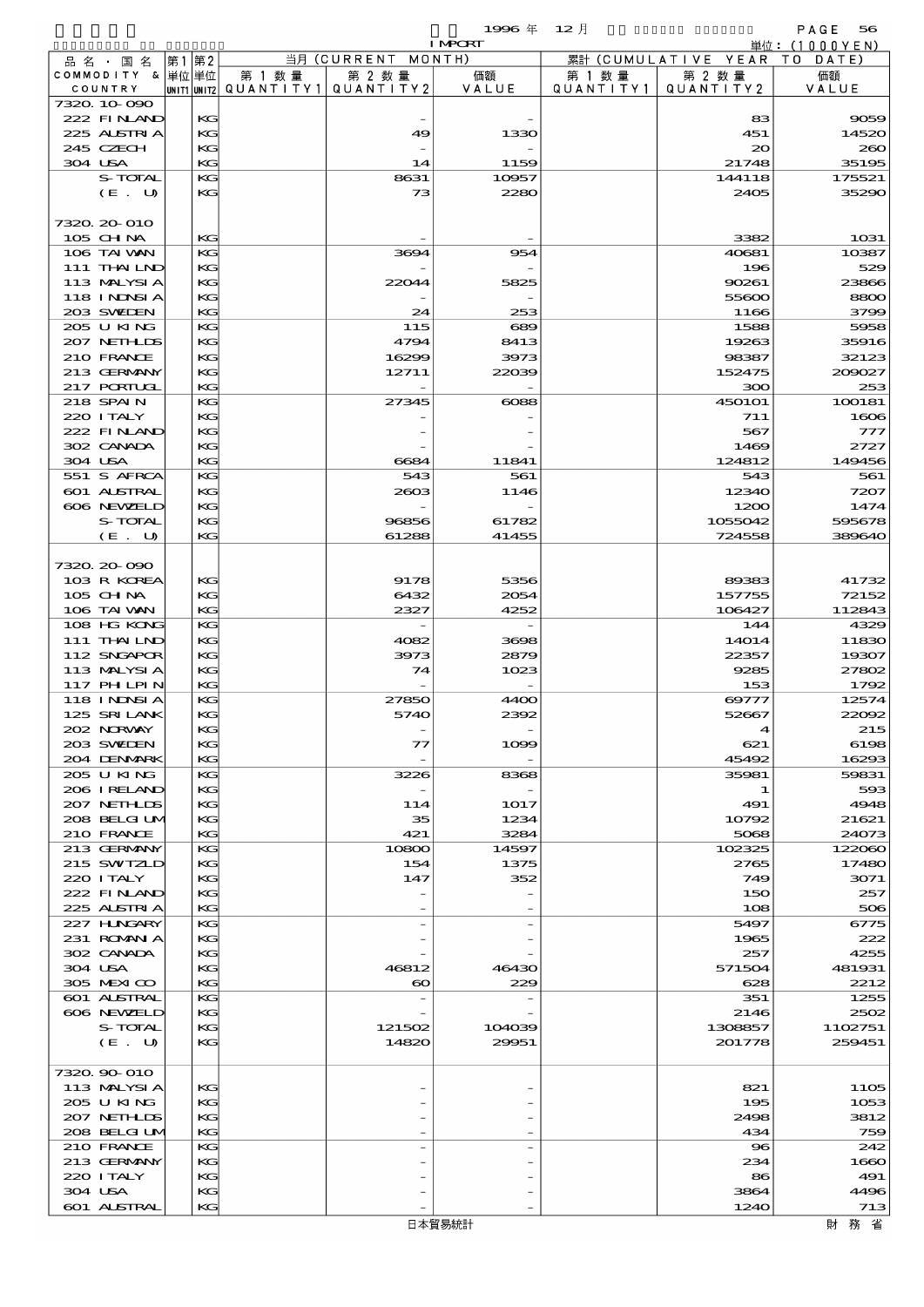品別国別表 輸 入 1996 12 確定 (Fixed Annual) 57

|                            |          |        |                                          | <b>I MPCRT</b> |           |                              | 単位: (1000 Y E N ) |
|----------------------------|----------|--------|------------------------------------------|----------------|-----------|------------------------------|-------------------|
| 品名・国名                      | 第1 第2    |        | 当月 (CURRENT MONTH)                       |                |           | 累計 (CUMULATIVE YEAR TO DATE) |                   |
| COMMODITY & 単位単位           |          | 第 1 数量 | 第 2 数量                                   | 価額             | 第 1 数量    | 第 2 数量                       | 価額                |
| COUNTRY                    |          |        | UNIT1  UNIT2   QUANT I TY1   QUANT I TY2 | VALUE          | QUANTITY1 | QUANTITY 2                   | VALUE             |
| 7320.90-010<br>S-TOTAL     | KG       |        |                                          |                |           | 9468                         | 14331             |
| (E. U)                     | KG       |        |                                          |                |           | 3543                         | 8017              |
|                            |          |        |                                          |                |           |                              |                   |
| 7320.90-090                |          |        |                                          |                |           |                              |                   |
| 103 R KOREA                | KG       |        | 187                                      | 446            |           | 14409                        | 10539             |
| 105 CHNA                   | КC       |        | 1540                                     | 2182           |           | 41888                        | 42020             |
| 106 TAI VAN                | KG       |        | 2145                                     | 1478           |           | 56399                        | 42064             |
| 108 HG KONG<br>111 THAILND | KG<br>KG |        |                                          |                |           | 295<br>5279                  | 2606<br>3621      |
| 112 SNGAPOR                | KG       |        | 245                                      | 325            |           | 2311                         | 2924              |
| 113 MALYSIA                | KG       |        | 458                                      | 1541           |           | 2071                         | 9531              |
| 117 PHLPIN                 | KG       |        | 220                                      | 471            |           | 1166                         | 5335              |
| 203 SWIDEN                 | KG       |        | 1                                        | <b>910</b>     |           | 252                          | 2145              |
| 204 DENMARK                | KG       |        |                                          |                |           | 390                          | 1593              |
| 205 U KING                 | KG       |        | 18                                       | 597            |           | 7177                         | 13909             |
| 207 NETHLIS                | KG       |        |                                          |                |           | 70                           | 242               |
| 208 BELGI UM<br>210 FRANCE | KG<br>KG |        |                                          |                |           | 366<br>3181                  | 922<br>14505      |
| 213 GERMANY                | KG       |        | <b>1015</b>                              | 5575           |           | 34908                        | 100047            |
| 215 SWIZLD                 | KG       |        | 100                                      | 8600           |           | 1148                         | 15585             |
| 220 I TALY                 | KG       |        |                                          |                |           | <b>3010</b>                  | 4619              |
| 222 FINAND                 | KG       |        | 137                                      | 308            |           | 195                          | 2741              |
| 225 ALSTRIA                | KG       |        |                                          |                |           | 33                           | 927               |
| 302 CANADA                 | KG       |        | $\infty$                                 | 370            |           | 220                          | 4794              |
| 304 USA                    | KG       |        | 1228                                     | 21141          |           | 20655                        | 211336            |
| 601 ALSTRAL                | KG       |        |                                          |                |           | 574                          | 813               |
| S-TOTAL<br>(E. U)          | KG<br>KG |        | 7314<br>1171                             | 43944<br>7390  |           | 195997<br>49582              | 492818<br>141650  |
|                            |          |        |                                          |                |           |                              |                   |
| 7321. 11-000               |          |        |                                          |                |           |                              |                   |
| 103 R KOREA                | NO       |        | 16933                                    | 25626          |           | 152817                       | 259337            |
| 105 CHNA                   | NO       |        |                                          |                |           | 139099                       | 129308            |
| 106 TAI VAN                | NO       |        |                                          |                |           | 34653                        | 67834             |
| 108 HG KONG                | NO       |        | 13800                                    | 19752          |           | 18362                        | 26531             |
| 117 PHLPIN                 | NO       |        |                                          |                |           | 13                           | 972               |
| 123 INIA<br>124 PAKI STN   | NO<br>NO |        |                                          |                |           | 24                           | 1268              |
| 147 U ARB E                | NO       |        |                                          |                |           | 1<br>2                       | 265<br>331        |
| 203 SWIDEN                 | NO       |        |                                          |                |           | 51987                        | 141097            |
| 204 DENMARK                | NO       |        |                                          |                |           | 2                            | $\infty$          |
| 205 U KING                 | NO       |        |                                          |                |           | 27892                        | 93176             |
| 210 FRANCE                 | NO       |        |                                          |                |           | 89670                        | 154975            |
| 213 GERMANY                | NO       |        | 122                                      | 1037           |           | 15845                        | 99334             |
| 220 I TALY                 | NO       |        |                                          |                |           | 1205                         | 7641              |
| 222 FINAND<br>230 GREECE   | NO<br>NO |        |                                          |                |           | 1<br>5                       | 631<br>338        |
| 302 CANADA                 | NO       |        |                                          |                |           | 1 <sub>O</sub>               | 1718              |
| 304 USA                    | NO       |        | 235                                      | 2609           |           | 20328                        | 129169            |
| 410 BRAZIL                 | NO       |        |                                          |                |           | 1                            | $\infty$          |
| 601 ALSTRAL                | NO       |        | $\boldsymbol{z}$                         | 830            |           | 13                           | 1587              |
| S-TOTAL                    | NO       |        | 31092                                    | 49854          |           | 551930                       | 1116722           |
| (E. U)                     | NO       |        | 122                                      | 1037           |           | 186607                       | 497793            |
| 7321.12-000                |          |        |                                          |                |           |                              |                   |
| 103 R KOREA                | NO       |        | $\overline{\phantom{a}}$                 |                |           | 18432                        | 53842             |
| 106 TAI VAN                | NO       |        |                                          |                |           | 3639                         | 4524              |
| 203 SWIDEN                 | NO       |        | 400                                      | 291            |           | 8601                         | 26088             |
| 205 U KING                 | NO       |        |                                          |                |           | 20342                        | 68004             |
| 210 FRANCE                 | NO       |        | $\overline{\phantom{a}}$                 |                |           | 520                          | 515               |
| 215 SWIZLD                 | NO       |        | 315                                      | 1663           |           | 2089                         | 10837             |
| 220 I TALY                 | NO       |        |                                          |                |           | 831                          | 4756              |
| 222 FINAND                 | NO       |        |                                          |                |           | 550                          | 2018              |
| 304 USA<br>606 NEWELD      | NO<br>NO |        | 100<br>$\overline{\phantom{a}}$          | 505            |           | 217036<br>10                 | 1027824<br>226    |
| S-TOTAL                    | NO       |        | 815                                      | 2459           |           | 272050                       | 1198634           |
| (E. U)                     | NO       |        | 400                                      | 291            |           | 30844                        | 101381            |
|                            |          |        |                                          |                |           |                              |                   |
| 7321.13-000                |          |        |                                          |                |           |                              |                   |
| 103 R KOREA                | NO       |        |                                          |                |           | 31321                        | 42688             |
| 105 CH NA                  | NO       |        | 1346                                     | 3278           |           | 404838                       | 229082            |
| 106 TAI VAN                | NO       |        | 5892                                     | 7349           |           | 717567                       | 919716            |
| 113 MALYSIA<br>118 INNSI A | NO<br>NO |        |                                          |                |           | 20084<br>37290               | 7546<br>4755      |
| 123 INIA                   | NO       |        |                                          |                |           | 5150                         | 590               |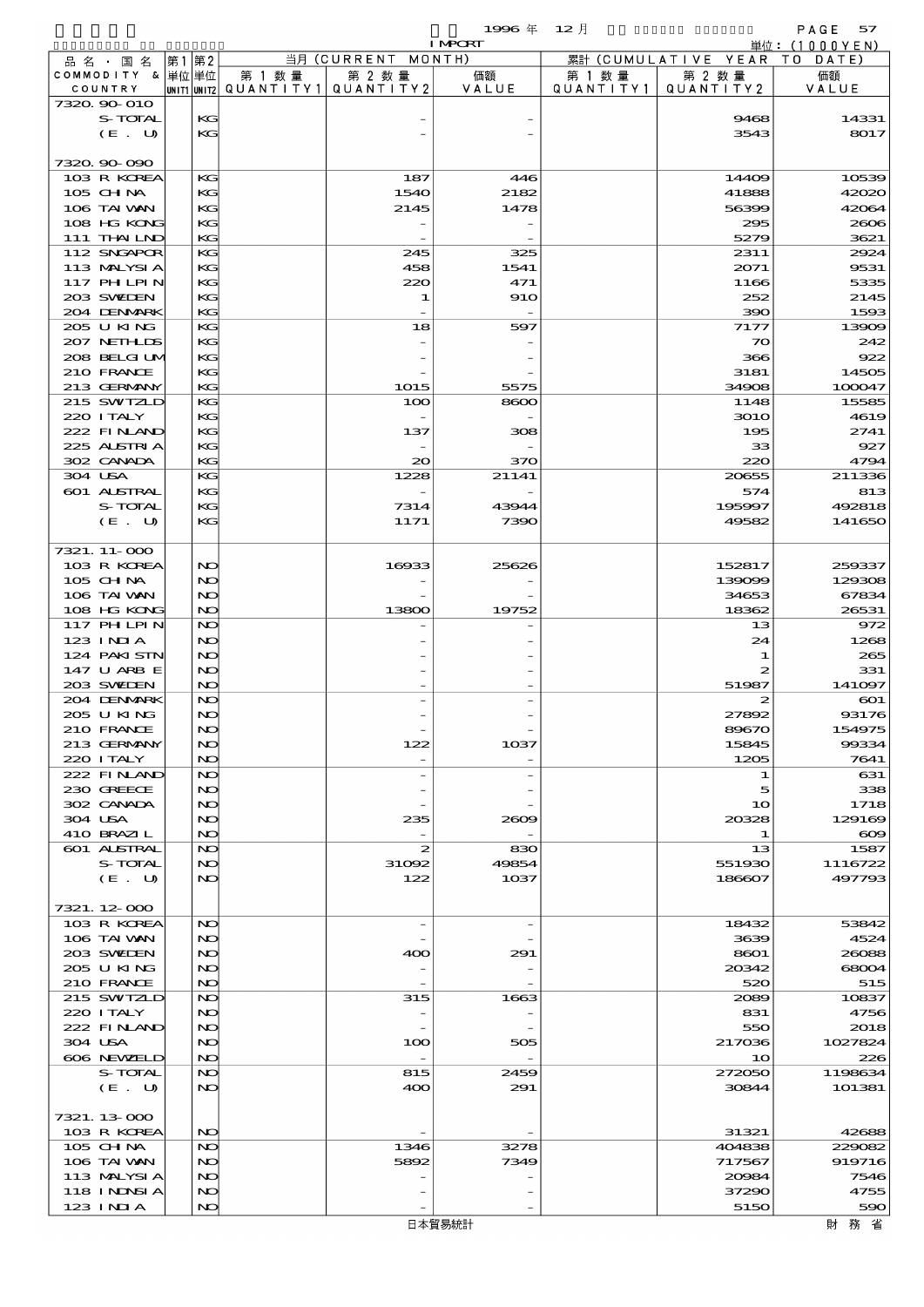$1996 \n& 12 \nparallel$  PAGE 58

| <b>I MPCRT</b>             |  |          |        |                                       |       | 単位: (1000YEN)     |                              |                |
|----------------------------|--|----------|--------|---------------------------------------|-------|-------------------|------------------------------|----------------|
| 品名・国名                      |  | 第1 第2    |        | 当月 (CURRENT MONTH)                    |       |                   | 累計 (CUMULATIVE YEAR TO DATE) |                |
| COMMODITY & 単位単位           |  |          | 第 1 数量 | 第 2 数量                                | 価額    | 第 1 数 量           | 第 2 数量                       | 価額             |
| COUNTRY<br>7321. 13-000    |  |          |        | UNIT1 UNIT2  QUANT   TY1  QUANT   TY2 | VALUE | Q U A N T I T Y 1 | QUANTITY 2                   | VALUE          |
| 202 NORWAY                 |  | NO       |        |                                       |       |                   | 108                          | 5647           |
| 205 U KING                 |  | NO       |        | 270                                   | 759   |                   | 270                          | 759            |
| 207 NETH IDS               |  | NC       |        |                                       |       |                   | 8                            | 725            |
| 210 FRANCE                 |  | NO       |        |                                       |       |                   | $\boldsymbol{z}$             | 280            |
| 213 GERMANY<br>218 SPAIN   |  | NO<br>NO |        |                                       |       |                   | 5560<br>7                    | 5681<br>287    |
| 220 I TALY                 |  | NO       |        |                                       |       |                   | 1371                         | 3562           |
| 222 FINAND                 |  | NC       |        |                                       |       |                   | 15                           | 1292           |
| 302 CANADA                 |  | NO       |        |                                       |       |                   | 3201                         | 6340           |
| 304 USA                    |  | NO       |        | 102                                   | 1801  |                   | 109962                       | 93902          |
| 601 ALSTRAL                |  | NO       |        |                                       |       |                   | 8                            | 760            |
| S-TOTAL                    |  | NO       |        | <b>7610</b>                           | 13187 |                   | 1337662                      | 1323612        |
| (E. U)                     |  | NO       |        | 270                                   | 759   |                   | 7233                         | 12586          |
| 7321. 81-000               |  |          |        |                                       |       |                   |                              |                |
| 103 R KOREA                |  | NO       |        |                                       |       |                   | 4680                         | 12784          |
| 205 U KING                 |  | NO       |        |                                       |       |                   | 2875                         | 21384          |
| 207 NETHLIS                |  | NC       |        | 650                                   | 3367  |                   | 650                          | 3367           |
| 210 FRANCE                 |  | NO       |        |                                       |       |                   | 94                           | 1690           |
| 213 GERMANY                |  | NC       |        | 40                                    | 1493  |                   | 111                          | 5772           |
| 215 SWIZLD                 |  | NO       |        |                                       |       |                   | 100                          | 552            |
| 220 I TALY<br>302 CANADA   |  | NO<br>NC |        | 5                                     | 1059  |                   | 6085<br>17                   | 29198<br>3535  |
| 304 USA                    |  | NO       |        | 17                                    | 1515  |                   | 1742                         | 24131          |
| 601 ALSTRAL                |  | NO       |        |                                       |       |                   | з                            | 513            |
| S-TOTAL                    |  | NO       |        | 712                                   | 7434  |                   | 16357                        | 102926         |
| (E. U)                     |  | NO       |        | 695                                   | 5919  |                   | 9815                         | 61411          |
|                            |  |          |        |                                       |       |                   |                              |                |
| 7321.82-000                |  |          |        |                                       |       |                   |                              |                |
| 103 R KOREA                |  | NO       |        | 1528                                  | 33267 |                   | 4298                         | 94830          |
| 203 SWIEN<br>205 U KING    |  | NO<br>NO |        | 81                                    | 500   |                   | 1695<br>4083                 | 10791<br>14143 |
| 208 BELGI UM               |  | NC       |        |                                       |       |                   | 9                            | 299            |
| 213 GERMANY                |  | NO       |        |                                       |       |                   | 8                            | 512            |
| 217 PORTUGL                |  | NO       |        |                                       |       |                   | 1500                         | 8176           |
| 304 USA                    |  | NO       |        | 178                                   | 7394  |                   | 7340                         | 67753          |
| S-TOTAL                    |  | NO       |        | 1787                                  | 41161 |                   | 18933                        | 196504         |
| (E. U)                     |  | NO       |        | 81                                    | 500   |                   | 7295                         | 33921          |
| 7321.83-000                |  |          |        |                                       |       |                   |                              |                |
| 103 R KOREA                |  | NO       |        |                                       |       |                   | 4000                         | 1601           |
| 105 CH NA                  |  | NO       |        | ææ                                    | 8448  |                   | 49910                        | 97608          |
| 106 TAI VAN                |  | NC       |        | 500                                   | 717   |                   | 47754                        | 58233          |
| 202 NORWAY                 |  | NO       |        | 28                                    | 1788  |                   | 366                          | 22351          |
| 203 SWIDEN                 |  | NO       |        | 18                                    | 2522  |                   | 140                          | 21349          |
| 204 DENMARK<br>205 U KING  |  | NO<br>NO |        | 202                                   | 13541 |                   | 887<br>28                    | 65237<br>2700  |
| 206 IRELAND                |  | NC       |        |                                       |       |                   | $\tau$                       | 4762           |
| 207 NETHLIS                |  | NO       |        |                                       |       |                   | 138                          | 8536           |
| 208 BELGI UM               |  | NO       |        | 57                                    | 3944  |                   | 282                          | 18421          |
| 210 FRANCE                 |  | NO       |        |                                       |       |                   | 75                           | 10729          |
| 213 GERMANY                |  | NO       |        |                                       |       |                   | 85                           | 10096          |
| 218 SPAIN                  |  | NC       |        |                                       |       |                   | 29                           | 1734           |
| 220 I TALY<br>222 FINAND   |  | NO<br>NC |        | 1                                     | 226   |                   | 39<br>46                     | 9706<br>3672   |
| 225 ALSTRIA                |  | NO       |        |                                       |       |                   | 2                            | 241            |
| 302 CANADA                 |  | NO       |        | 16                                    | 3296  |                   | 1579                         | 43500          |
| 304 USA                    |  | NC       |        | 336                                   | 20803 |                   | 1381O                        | 253406         |
| 601 ALSTRAL                |  | NO       |        | 65                                    | 3707  |                   | 109                          | 6562           |
| 606 NEWELD                 |  | NO       |        | 2                                     | 535   |                   | 80                           | 4495           |
| S-TOTAL                    |  | NO       |        | 2120                                  | 59527 |                   | 119436                       | 644939         |
| (E. U)                     |  | NO       |        | 278                                   | 20233 |                   | 1828                         | 157183         |
| 7321.90000                 |  |          |        |                                       |       |                   |                              |                |
| 103 R KOREA                |  | KG       |        |                                       |       |                   | 32851                        | 18506          |
| 105 CHNA                   |  | KG       |        | 111248                                | 20154 |                   | 1654038                      | 242587         |
| 106 TAI VAN                |  | KG       |        | 47554                                 | 11400 |                   | 638264                       | 188398         |
| 108 HG KONG                |  | KG       |        |                                       |       |                   | 1150                         | 13682          |
| 110 VIEINAM                |  | KС       |        | 14571                                 | 1346  |                   | 207275                       | 19783          |
| 111 THAILND                |  | KС       |        | 52984                                 | 7544  |                   | 857181                       | 103605         |
| 112 SNGAPOR<br>113 MALYSIA |  | KG       |        | 1881O                                 |       |                   | 48900<br>113195              | 14796<br>31895 |
| 117 PHLPIN                 |  | KG<br>KG |        |                                       | 5372  |                   | 1341                         | 671            |
| 118 I NDSI A               |  | KG       |        | 9926                                  | 14807 |                   | 61728                        | $\alpha$ 366   |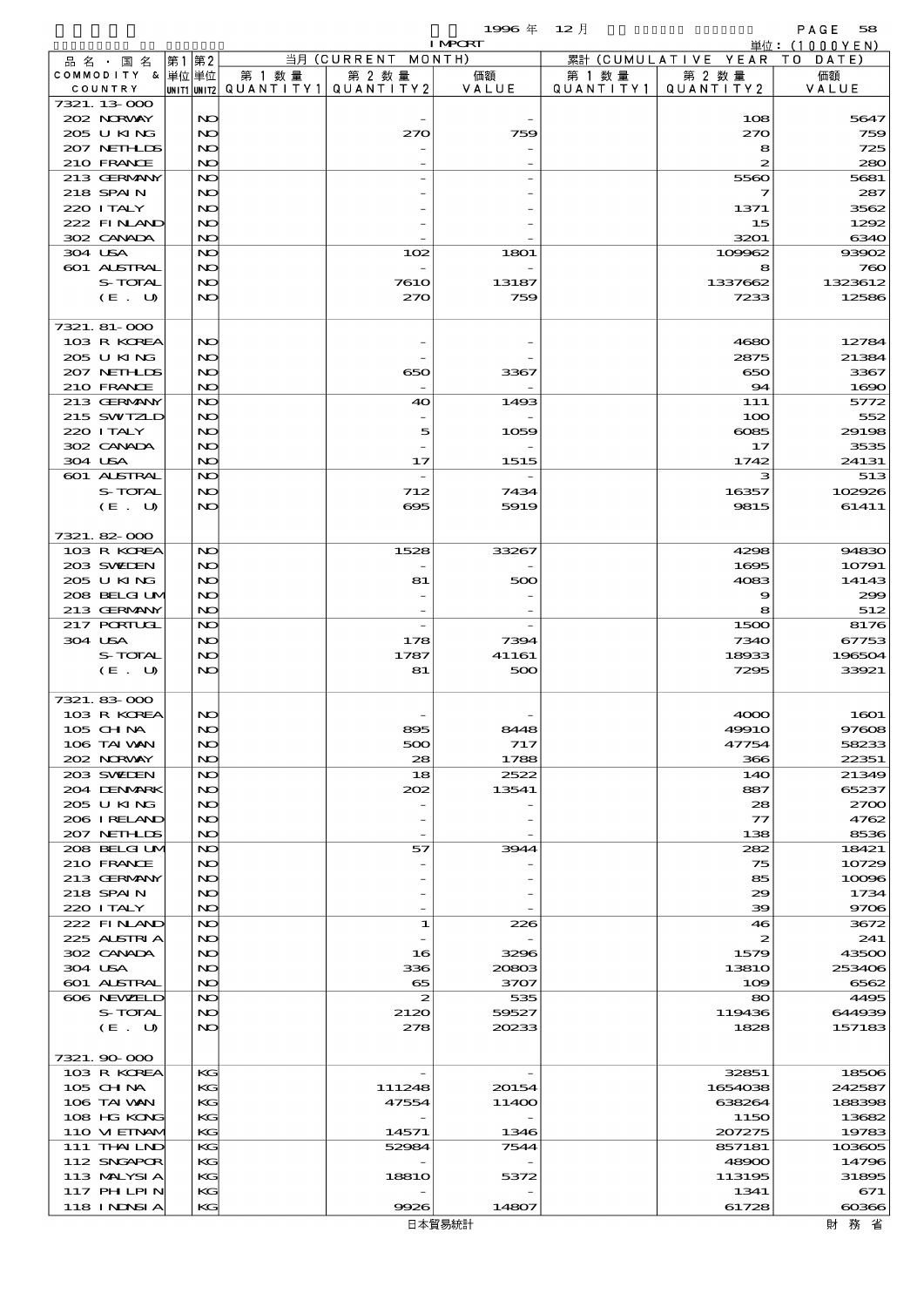$\begin{array}{ccccccccc}\n 1996 & \# & 12 & \end{array}$ 

|                        |                   |    |          |                                       |                    | <b>I MPCRT</b>  |           |                              | 単位: <u>(1000YEN)</u> |
|------------------------|-------------------|----|----------|---------------------------------------|--------------------|-----------------|-----------|------------------------------|----------------------|
| 品名・国名                  |                   | 第1 | 第2       |                                       | 当月 (CURRENT MONTH) |                 |           | 累計 (CUMULATIVE YEAR TO DATE) |                      |
| COMMODITY & 単位単位       |                   |    |          | 第 1 数量                                | 第 2 数量             | 価額<br>VALUE     | 第 1 数 量   | 第 2 数量                       | 価額                   |
| COUNTRY<br>7321.90 000 |                   |    |          | unit1 unit2  Q∪ANT   TY1  Q∪ANT   TY2 |                    |                 | QUANTITY1 | QUANTITY 2                   | VALUE                |
| 202 NORWAY             |                   |    | KG       |                                       | 1196               | 674             |           | 13737                        | 4035                 |
| 203 SWIEN              |                   |    | KG       |                                       |                    |                 |           | 12102                        | 46345                |
|                        | 204 DENMARK       |    | KG       |                                       | 1381               | 966             |           | 17138                        | 26314                |
| 205 U KING             |                   |    | KG       |                                       | 6651               | 5416            |           | 60827                        | 85464                |
|                        | 206 IRELAND       |    | KG       |                                       |                    |                 |           | 771                          | 425                  |
|                        | 207 NETHLIS       |    | KG       |                                       | 918                | 1690            |           | 7913                         | 10114                |
| 210 FRANCE             | 213 GERMANY       |    | KG<br>KG |                                       | 92                 | 208             |           | 1316<br>8464                 | 3969<br>15582        |
|                        | 215 SWIZLD        |    | KG       |                                       |                    |                 |           | 11                           | 214                  |
| 220 I TALY             |                   |    | KG       |                                       | 13                 | 254             |           | 5585                         | 4551                 |
|                        | 222 FINLAND       |    | KG       |                                       |                    |                 |           | 882                          | 924                  |
| 302 CANADA             |                   |    | KG       |                                       |                    |                 |           | 36189                        | 16018                |
| 304 USA                |                   |    | KG       |                                       | 3562               | 1503            |           | 95822                        | 65719                |
|                        | S-TOTAL           |    | KG       |                                       | 268906             | 71334           |           | 3876680                      | 973963               |
|                        | (E. U)            |    | KG       |                                       | 9055               | 8534            |           | 114998                       | 193688               |
| 7322. 11-000           |                   |    |          |                                       |                    |                 |           |                              |                      |
|                        | 103 R KOREA       |    | KG       |                                       | 151 <sub>0</sub>   | 2385            |           | 15311O                       | 25452                |
|                        | 111 THAILND       |    | KG       |                                       |                    |                 |           | 3318                         | 2746                 |
|                        | 206 IRELAND       |    | KG       |                                       |                    |                 |           | 17500                        | 11833                |
|                        | 208 BELGI UM      |    | KG       |                                       |                    |                 |           | 7996                         | 2577                 |
|                        | 213 GERMANY       |    | KG       |                                       | 1256               | 1405            |           | 62276                        | 5669E                |
|                        | 215 SWIZLD        |    | KG       |                                       | 320                | 512             |           | 45902                        | 58487                |
| 220 I TALY             |                   |    | KG       |                                       |                    |                 |           | 120727                       | 19259                |
| 304 USA                | 225 ALSTRIA       |    | KG<br>KG |                                       |                    |                 |           | 1476<br>5331                 | 2913<br>2495         |
|                        | S-TOTAL           |    | KG       |                                       | 16676              | 4302            |           | 417636                       | 182461               |
|                        | (E. U)            |    | KG       |                                       | 1256               | 1405            |           | 209975                       | 93281                |
|                        |                   |    |          |                                       |                    |                 |           |                              |                      |
| 7322.19000             |                   |    |          |                                       |                    |                 |           |                              |                      |
| 203 SWIDEN             |                   |    | KG       |                                       | 67720              | 36675           |           | 860812                       | 431507               |
|                        | 204 DENMARK       |    | KG       |                                       |                    |                 |           | 11004                        | 5482                 |
|                        | 208 BELGI UM      |    | KG       |                                       | 9534               | 11431           |           | 67195                        | 61786                |
| 210 FRANCE             | 213 GERMANY       |    | KG<br>KG |                                       | 670<br>20016       | 4474<br>10933   |           | 1626<br>332788               | 11260<br>184678      |
|                        | 215 SWIZLD        |    | KG       |                                       |                    |                 |           | 46370                        | 43345                |
| 218 SPAIN              |                   |    | KG       |                                       | 134                | 294             |           | 134                          | 294                  |
| 220 I TALY             |                   |    | KG       |                                       | 109500             | 46371           |           | 277175                       | 123427               |
|                        | 222 FINLAND       |    | KG       |                                       | 7500               | 5842            |           | 39616                        | 32291                |
| 304 USA                |                   |    | KG       |                                       |                    |                 |           | 140                          | 1000                 |
|                        | S-TOTAL           |    | KG       |                                       | 215074             | 116020          |           | 1636860                      | 895079               |
|                        | (E. U)            |    | KG       |                                       | 215074             | 116020          |           | 1590350                      | 850725               |
| 7322.90.000            |                   |    |          |                                       |                    |                 |           |                              |                      |
|                        | 103 R KOREA       |    | КG       |                                       |                    |                 |           | 44526                        | 43587                |
| $105$ CHNA             |                   |    | KG       |                                       | 1921               | 1921            |           | 50666                        | 2367C                |
| 106 TAI VAN            |                   |    | KG       |                                       |                    |                 |           | 7500                         | 6760                 |
| 203 SWIDEN             |                   |    | KG       |                                       |                    |                 |           | 376                          | 2016                 |
|                        | 204 DENMARK       |    | KG       |                                       |                    |                 |           | 2406                         | 6230                 |
| 205 U KING             |                   |    | KG       |                                       |                    |                 |           | 2532                         | 397C                 |
| 210 FRANCE             | 213 GERMANY       |    | KG       |                                       | 1594               | 841             |           | 29211                        | 43276<br>15577       |
|                        | 215 SWIZLD        |    | KG<br>KG |                                       |                    |                 |           | 11392<br>380                 | 529                  |
| 220 I TALY             |                   |    | KG       |                                       | 2489               | 1604            |           | 13509                        | 7812                 |
| 302 CANADA             |                   |    | KG       |                                       |                    |                 |           | 7324                         | 7764                 |
| 304 USA                |                   |    | KG       |                                       | 3280               | 4214            |           | 56235                        | 74483                |
|                        | S-TOTAL           |    | KG       |                                       | 9284               | 8580            |           | 226057                       | 235674               |
|                        | (E. U)            |    | KG       |                                       | 4083               | 2445            |           | 59426                        | 78881                |
|                        |                   |    |          |                                       |                    |                 |           |                              |                      |
| 7323 10 000            |                   |    |          |                                       |                    |                 |           |                              |                      |
| $105$ CHNA             | 103 R KOREA       |    | KG<br>KG |                                       | 14093<br>44978     | 9090<br>36440   |           | 306322<br>422077             | 285385<br>309317     |
| 106 TAI VAN            |                   |    | KG       |                                       | 17788              | 13002           |           | 137609                       | 108990               |
|                        | 111 THAILND       |    | KG       |                                       | 1584               | 1470            |           | 3968                         | 3388                 |
|                        | 118 I NDNSI A     |    | KG       |                                       |                    |                 |           | 431O                         | 347C                 |
|                        | 207 NETHLIDS      |    | KG       |                                       |                    |                 |           | 7221                         | 7171                 |
| 210 FRANCE             |                   |    | KG       |                                       | 58                 | 2076            |           | 283                          | 8051                 |
|                        | 213 GERMANY       |    | KG       |                                       | 24222              | 25148           |           | 531468                       | 453492               |
| 220 I TALY             |                   |    | KG       |                                       | 12000              | 9133            |           | 38300                        | 30306                |
| 304 USA                |                   |    | KG       |                                       | 9976               | 10016           |           | 55427                        | 56298                |
|                        | S-TOTAL<br>(E. U) |    | KG<br>KG |                                       | 124609<br>36280    | 106375<br>36357 |           | 1506985<br>577272            | 1265870<br>499022    |
|                        |                   |    |          |                                       |                    |                 |           |                              |                      |

7323.91-000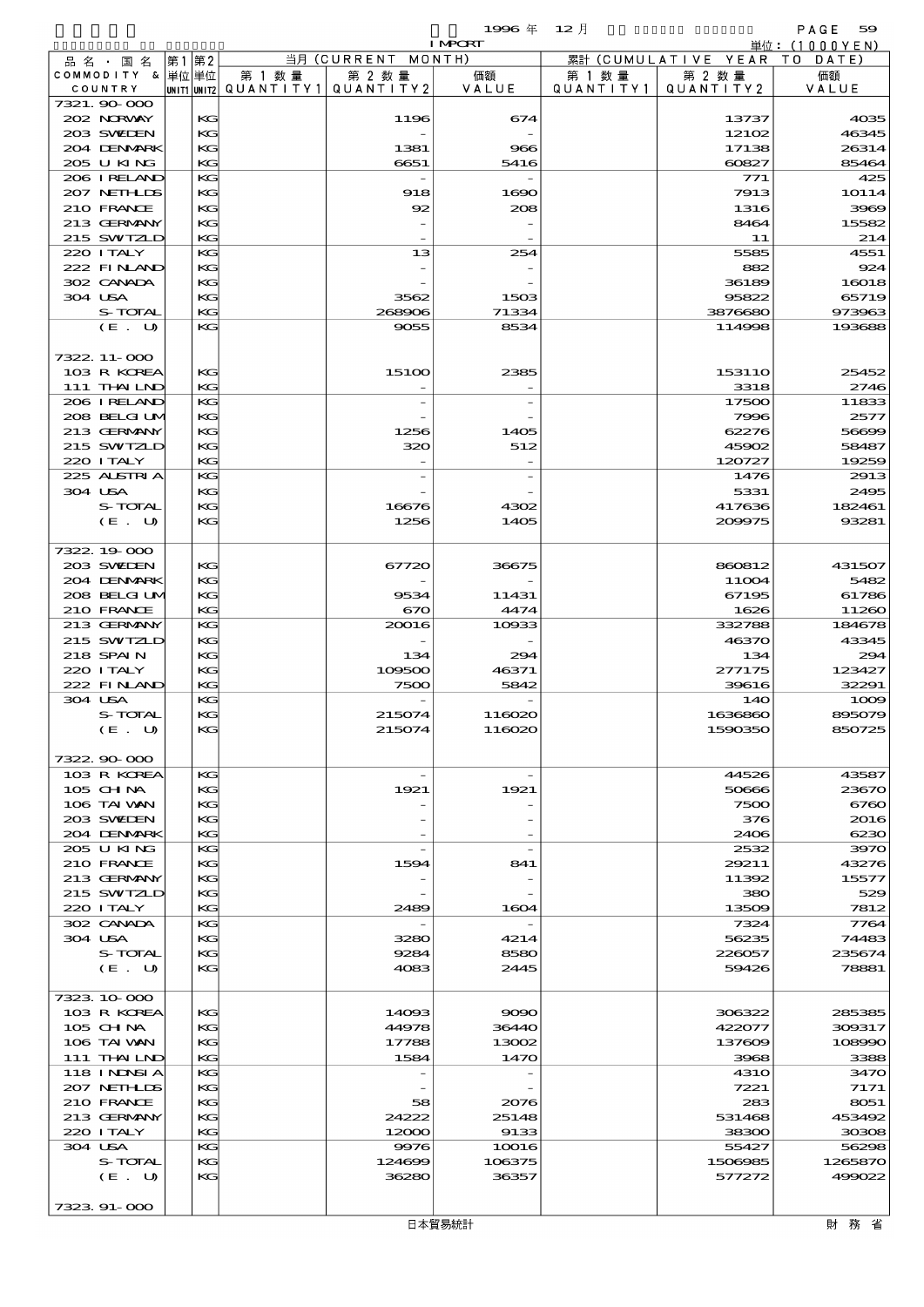$1996 \n& 12 \nparallel$  PAGE  $\infty$ 

|                                  |          |                                       |                                         | <b>I MPCRT</b>                   |           |                              | 単位: (1000 Y E N)     |
|----------------------------------|----------|---------------------------------------|-----------------------------------------|----------------------------------|-----------|------------------------------|----------------------|
| 品 名 ・ 国 名                        | 第1 第2    |                                       | 当月 (CURRENT MONTH)                      |                                  |           | 累計 (CUMULATIVE YEAR TO DATE) |                      |
| COMMODITY & 単位単位                 |          | 第 1 数量                                | 第 2 数量                                  | 価額                               | 第 1 数 量   | 第 2 数量                       | 価額                   |
| COUNTRY<br>7323.91-000           |          | unit1 unit2  QUANT   TY1  QUANT   TY2 |                                         | VALUE                            | QUANTITY1 | QUANTITY 2                   | VALUE                |
| 103 R KOREA                      | KG       |                                       | 18300                                   | 2521                             |           | 74490                        | 13830                |
| 105 CHNA                         | KG       |                                       | 141916                                  | 19583                            |           | 2299160                      | 266408               |
| 106 TAI VAN                      | KG       |                                       | 82847                                   | 22013                            |           | 363247                       | 94379                |
| 108 HG KONG                      | KG       |                                       |                                         |                                  |           | 2772                         | 2367                 |
| 111 THAILND                      | KG       |                                       |                                         |                                  |           | 2275                         | 461                  |
| 204 DENMARK                      | КG       |                                       |                                         |                                  |           | 1046                         | 1062                 |
| 205 U KING                       | KG       |                                       |                                         |                                  |           | 250                          | 296                  |
| 210 FRANCE<br>215 SWIZLD         | KG<br>KG |                                       | 120                                     | 304                              |           | 14268<br>480                 | 12520<br>405         |
| 220 I TALY                       | KG       |                                       |                                         |                                  |           | 6458                         | 3940                 |
| 304 USA                          | KG       |                                       | 4611                                    | 1828                             |           | 24322                        | 16116                |
| S-TOTAL                          | KG       |                                       | 247794                                  | 46249                            |           | 2788768                      | 411784               |
| (E. U)                           | KG       |                                       | 120                                     | 304                              |           | 22022                        | 17818                |
|                                  |          |                                       |                                         |                                  |           |                              |                      |
| 732392000                        |          |                                       |                                         |                                  |           |                              |                      |
| 103 R KOREA                      | КG       |                                       |                                         |                                  |           | 924                          | 319                  |
| 105 CHNA                         | KG       |                                       | 24082                                   | 9390                             |           | 125258                       | 46486                |
| 106 TAI VAN                      | KG       |                                       | 1616                                    | 1356                             |           | 137157                       | 89812                |
| 111 THAILND<br><b>118 INNSIA</b> | KG<br>KG |                                       | 425<br>15627                            | 311<br>6440                      |           | 38690<br>87439               | 17082<br>36833       |
| 205 U KING                       | КG       |                                       |                                         |                                  |           | 126                          | 248                  |
| 207 NETHLIS                      | KG       |                                       |                                         |                                  |           | <b>11O4</b>                  | 1332                 |
| 208 BELGI UM                     | KG       |                                       |                                         |                                  |           | 224                          | 455                  |
| 210 FRANCE                       | KG       |                                       | 9040                                    | 8999                             |           | 103168                       | 88851                |
| 213 GERMANY                      | KG       |                                       | 179                                     | 629                              |           | 9708                         | 14292                |
| 218 SPAIN                        | KG       |                                       |                                         |                                  |           | 4573                         | 2528                 |
| 220 I TALY                       | KG       |                                       |                                         |                                  |           | 103                          | 290                  |
| 304 USA                          | KG       |                                       |                                         |                                  |           | 5714                         | 7311                 |
| 305 MEXICO                       | KG       |                                       |                                         |                                  |           | 8215                         | 5809                 |
| 413 ARGENT<br>S-TOTAL            | KG<br>KG |                                       | 50969                                   | 27125                            |           | 156<br>522559                | <b>310</b><br>311958 |
| (E. U)                           | KG       |                                       | 9219                                    | 9628                             |           | 119006                       | 107996               |
|                                  |          |                                       |                                         |                                  |           |                              |                      |
| 7323.93-000                      |          |                                       |                                         |                                  |           |                              |                      |
| 103 R KOREA                      | KG       |                                       | 176032                                  | 168968                           |           | 1646857                      | 1703395              |
| 105 CH NA                        | KG       |                                       | 411021                                  | 223255                           |           | 3324557                      | 2105444              |
| 106 TAI VAN                      | KG       |                                       | 29653                                   | 23919                            |           | 578736                       | 390391               |
| 108 HG KONG                      | KG       |                                       | 4825                                    | 6086                             |           | 50100                        | 61260                |
| 110 VIEINAM<br>111 THAILND       | KG<br>KG |                                       | 182820                                  | 167474                           |           | 16028                        | 8877                 |
| 113 MALYSIA                      | KG       |                                       | 15417                                   | 19373                            |           | 2422630<br>126689            | 2261445<br>173904    |
| 117 PHLPIN                       | KG       |                                       |                                         |                                  |           | 174687                       | 72424                |
| 118 I NINSI A                    | KG       |                                       | 20149                                   | 20215                            |           | 194044                       | 168902               |
| 123 INIA                         | KG       |                                       | 31502                                   | 22080                            |           | 531963                       | 274398               |
| 124 PAKI STN                     | KG       |                                       |                                         |                                  |           | 580                          | 1923                 |
| 202 NORVAY                       | KG       |                                       |                                         |                                  |           | 2771                         | 2035                 |
| 203 SWIDEN                       | KG       |                                       |                                         |                                  |           | 10900                        | 4181                 |
| 204 DENMARK                      | KG       |                                       | 242                                     | 636                              |           | 2486                         | 8906                 |
| 205 U KING<br>207 NETHLIS        | KG<br>KG |                                       | <b>11O1</b><br>$\overline{\phantom{a}}$ | 3616<br>$\overline{\phantom{a}}$ |           | 6079<br>204                  | 27439<br>1757        |
| 208 BELGI UM                     | KG       |                                       | 4469                                    | 8490                             |           | 31034                        | 58931                |
| 210 FRANCE                       | KG       |                                       | 16223                                   | 33137                            |           | 233565                       | 462951               |
| 213 GERMANY                      | KG       |                                       | 37335                                   | 98469                            |           | 244577                       | 552037               |
| 215 SWIZLD                       | KG       |                                       | 185                                     | $_{668}$                         |           | 45598                        | 114011               |
| <b>217 PORTUGL</b>               | KG       |                                       |                                         |                                  |           | 850                          | 2764                 |
| 218 SPAIN                        | KG       |                                       |                                         |                                  |           | 2377                         | 4782                 |
| 220 I TALY                       | KG       |                                       | 6585                                    | 21126                            |           | 103519                       | 290671               |
| 225 ALSTRIA                      | KG       |                                       |                                         |                                  |           | 112                          | 694                  |
| 234 TURKEY<br>302 CANADA         | KG<br>KG |                                       |                                         |                                  |           | 5854<br>185                  | 4285<br>558          |
| 304 USA                          | KG       |                                       | 128487                                  | 319371                           |           | 3764218                      | 7768667              |
| 305 MEXICO                       | KG       |                                       |                                         |                                  |           | 1147                         | 962                  |
| 410 BRAZIL                       | KG       |                                       | 1329                                    | 1335                             |           | 3772                         | 6601                 |
| S-TOTAL                          | KG       |                                       | 1067375                                 | 1138218                          |           | 13526119                     | 16534595             |
| (E. U)                           | KG       |                                       | 65955                                   | 165474                           |           | 635703                       | 1415113              |
|                                  |          |                                       |                                         |                                  |           |                              |                      |
| 7323.94.000                      |          |                                       |                                         |                                  |           |                              |                      |
| 103 R KOREA<br>104 N KOREA       | KG<br>KG |                                       |                                         |                                  |           | 23578<br>114                 | 14722<br>241         |
| 105 CH NA                        | KG       |                                       | 1771O                                   | 5016                             |           | 447515                       | 145329               |
| 106 TAI VAN                      | KG       |                                       | 1900                                    | 1695                             |           | 266288                       | 195631               |
| 111 THAILND                      | KG       |                                       | 85297                                   | 47469                            |           | 1095223                      | 562570               |
| 113 MALYSIA                      | KG       |                                       |                                         |                                  |           | 3080                         | 1199                 |
| 118 INNSI A                      | KG       |                                       | 57128                                   | 18017                            |           | 362808                       | 122055               |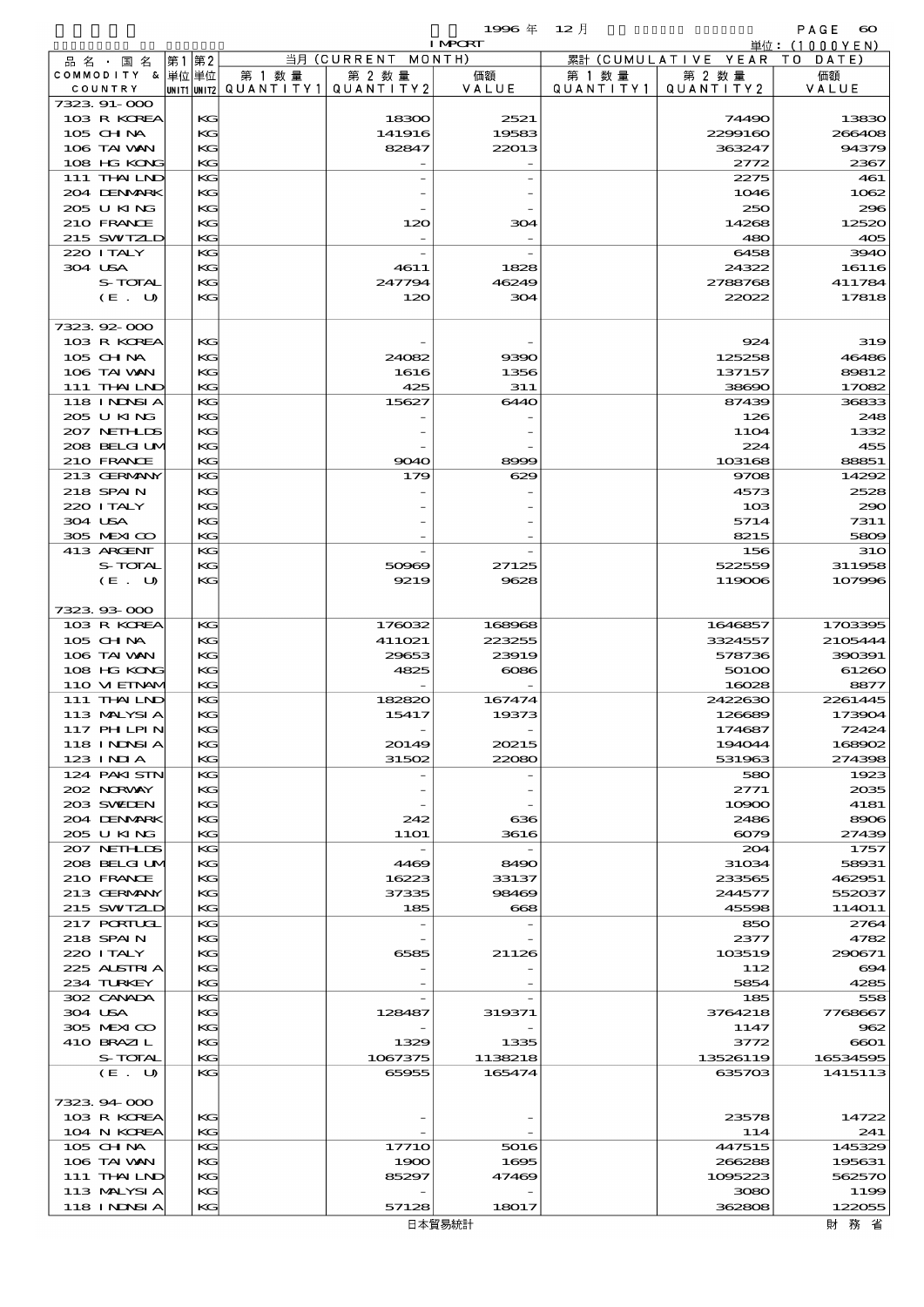$1996 \text{ } \#$   $12 \text{ } \frac{1}{2}$  and  $2 \text{ } \frac{1}{2}$  and  $2 \text{ } \frac{1}{2}$  and  $2 \text{ } \frac{1}{2}$  and  $2 \text{ } \frac{1}{2}$  and  $2 \text{ } \frac{1}{2}$  and  $2 \text{ } \frac{1}{2}$  and  $2 \text{ } \frac{1}{2}$  and  $2 \text{ } \frac{1}{2}$  and  $2 \text{ } \frac{1}{2}$  and  $2 \text{ } \frac{1}{2}$  an

|                            |          |        |                                       | <b>I MPORT</b> |           |                              | 単位: (1000YEN)    |
|----------------------------|----------|--------|---------------------------------------|----------------|-----------|------------------------------|------------------|
| 品名・国名                      | 第1 第2    |        | 当月 (CURRENT MONTH)                    |                |           | 累計 (CUMULATIVE YEAR TO DATE) |                  |
| COMMODITY & 単位単位           |          | 第 1 数量 | 第 2 数量                                | 価額             | 第 1 数量    | 第 2 数量                       | 価額               |
| COUNTRY                    |          |        | UNIT1 UNIT2  QUANT   TY1  QUANT   TY2 | VALUE          | QUANTITY1 | QUANTITY2                    | VALUE            |
| 7323.94-000                |          |        |                                       |                |           |                              |                  |
| 205 U KING                 | KG       |        |                                       |                |           | 3996                         | 5371             |
| 208 BELGI UM               | KG       |        | 1646                                  | 1061           |           | 1646                         | 1061             |
| 210 FRANCE                 | KG       |        |                                       |                |           | 634                          | 1873             |
| 213 GERMANY                | KG       |        | 1893                                  | $\infty$       |           | 7038                         | 16795            |
| 220 I TALY                 | KG       |        |                                       |                |           | 335                          | $\infty$         |
| 223 POLAND                 | KG       |        |                                       |                |           | 54355                        | 25040            |
| 225 ALSTRIA                | KG       |        |                                       |                |           | 1190                         | 1720             |
| 244 MACEDON                | KG       |        |                                       |                |           | 1178                         | 850              |
| 304 USA                    | KG       |        | 548                                   | 761            |           | 5160                         | 71 <sub>OS</sub> |
| 305 MEXICO                 | KG       |        |                                       |                |           | 286                          | 211              |
| S-TOTAL                    | КG       |        | 166122                                | 80619          |           | 2274424                      | 1102376          |
| (E. U)                     | KG       |        | 3539                                  | 7661           |           | 14839                        | 27425            |
|                            |          |        |                                       |                |           |                              |                  |
| 7323.99-000                |          |        |                                       |                |           |                              |                  |
| 103 R KOREA                | KG       |        | 9963                                  | 7541           |           | 168166                       | 102613           |
| 105 CH NA                  | KG       |        | 274992                                | 84202          |           | 4313991                      | 1296520          |
| 106 TAI VAN                | KG       |        | 269462                                | 96554          |           | 2918118                      | 977106           |
| 108 HG KONG<br>111 THAILND | KG       |        |                                       | 28516          |           | 28181                        | 12127            |
|                            | KG<br>KG |        | $\infty$                              |                |           | 657954                       | 295567           |
| <b>117 PHLPIN</b>          | KG       |        | 32251                                 | 9644           |           | 286106                       | 101163           |
| <b>118 INNSIA</b>          |          |        |                                       |                |           | 43361                        | 39554            |
| 123 INIA<br>133 I RAN      | KG       |        | <b>1710</b>                           | 1813           |           | 3472                         | 4585             |
| 203 SWIDEN                 | KG<br>KG |        | $\boldsymbol{\infty}$<br>3108         | 200            |           | 163                          | 446              |
| 204 DENMARK                | KG       |        |                                       | 1174           |           | 5176<br>1335                 | 2755<br>738      |
| 205 U KING                 | KG       |        |                                       |                |           | 45184                        | 75493            |
| 207 NETHLIS                | KG       |        | 3025<br>240                           | 5493<br>217    |           | 6268                         | 7118             |
| 208 BELGI UM               | KG       |        |                                       |                |           | 4425                         | 8772             |
| 210 FRANCE                 | KG       |        | 2721                                  | 8800           |           | 32437                        | 77897            |
| 213 GERMANY                | KG       |        | 44083                                 | 39893          |           | 378048                       | 287145           |
| 215 SWIZLD                 | KG       |        |                                       |                |           | 263                          | 911              |
| 217 PORTUGL                | KG       |        | $\infty$                              | 1295           |           | 1175                         | 2761             |
| 218 SPAIN                  | KG       |        |                                       |                |           | 3907                         | 3684             |
| 220 I TALY                 | KG       |        | 880                                   | 1314           |           | 84623                        | 60070            |
| 222 FINAND                 | KG       |        | 229                                   | 312            |           | 2005                         | 2328             |
| 223 POLAND                 | KG       |        |                                       |                |           | 7839                         | 4095             |
| 225 ALSTRIA                | KG       |        |                                       |                |           | 171                          | 387              |
| 230 GREECE                 | KG       |        |                                       |                |           | 707                          | 1696             |
| 234 TURKEY                 | KG       |        |                                       |                |           | 13396                        | 9564             |
| 302 CANADA                 | KG       |        |                                       |                |           | 1420                         | 1428             |
| 304 USA                    | KG       |        | 4775                                  | 5034           |           | 92395                        | 93766            |
| 305 MEXICO                 | KG       |        |                                       |                |           | 10922                        | 4607             |
| 525 N GER                  | KG       |        |                                       |                |           | 749                          | 565              |
| 601 ALSTRAL                | KG       |        |                                       |                |           | 2195                         | 3123             |
| S-TOTAL                    | KG       |        | <b>708110</b>                         | 292011         |           | 9114152                      | 3478584          |
| (E. U)                     | KG       |        | 54887                                 | 58498          |           | 565461                       | 530844           |
|                            |          |        |                                       |                |           |                              |                  |
| 7324.10.000                |          |        |                                       |                |           |                              |                  |
| 103 R KOREA                | KG       |        |                                       |                |           | 43608                        | 22974            |
| $105$ CHNA                 | КG       |        |                                       |                |           | 28975                        | 14437            |
| 106 TAI VAN                | KG       |        |                                       |                |           | 20235                        | 19210            |
| <b>117 PHLPIN</b>          | KG       |        |                                       |                |           | 30                           | 277              |
| 203 SWIDEN                 | KG       |        |                                       |                |           | 11528                        | 10809            |
| 204 DENMARK                | KG       |        |                                       |                |           | 523                          | 1249             |
| 207 NETHLIS                | КG       |        | 604                                   | 3373           |           | 604                          | 3373             |
| 210 FRANCE                 | KG       |        |                                       |                |           | 63                           | 373              |
| 213 GERMANY                | KG       |        | 312                                   | 820            |           | 2698                         | 7540             |
| 220 I TALY                 | КG       |        | 105                                   | $\infty$       |           | 6602                         | 5222             |
| 302 CANADA                 | KG       |        | $\overline{\phantom{a}}$              |                |           | 13231                        | 12673            |
| 304 USA                    | KG       |        | 658                                   | 2422           |           | 26706                        | 31976            |
| 601 ALSTRAL                | KG       |        | 220                                   | 324            |           | 220                          | 324              |
| 606 NEWELD                 | KG       |        |                                       |                |           | 50                           | 637              |
| S-TOTAL                    | KG       |        | 1899                                  | 7638           |           | 155073                       | 130874           |
| (E. U)                     | KG       |        | 1021                                  | 4892           |           | 22018                        | 28366            |
|                            |          |        |                                       |                |           |                              |                  |
| 7324. 21-000               |          |        |                                       |                |           |                              |                  |
| 103 R KOREA                | KG       |        |                                       |                |           | 3060                         | 2408             |
| 205 U KING                 | KG       |        |                                       |                |           | 396                          | 717              |
| 207 NETHLIS                | KG       |        |                                       |                |           | 1200                         | 1241             |
| 210 FRANCE                 | KG       |        |                                       |                |           | 473                          | 217              |
| 213 GERMANY                | KG       |        |                                       |                |           | 26058                        | 13486            |
| 218 SPAIN                  | KG       |        |                                       |                |           | 29980                        | 9115             |
| 220 I TALY                 | КG       |        |                                       |                |           | 3662                         | 4804             |
| 302 CANADA                 | KG       |        |                                       |                |           | 5300                         | 2368             |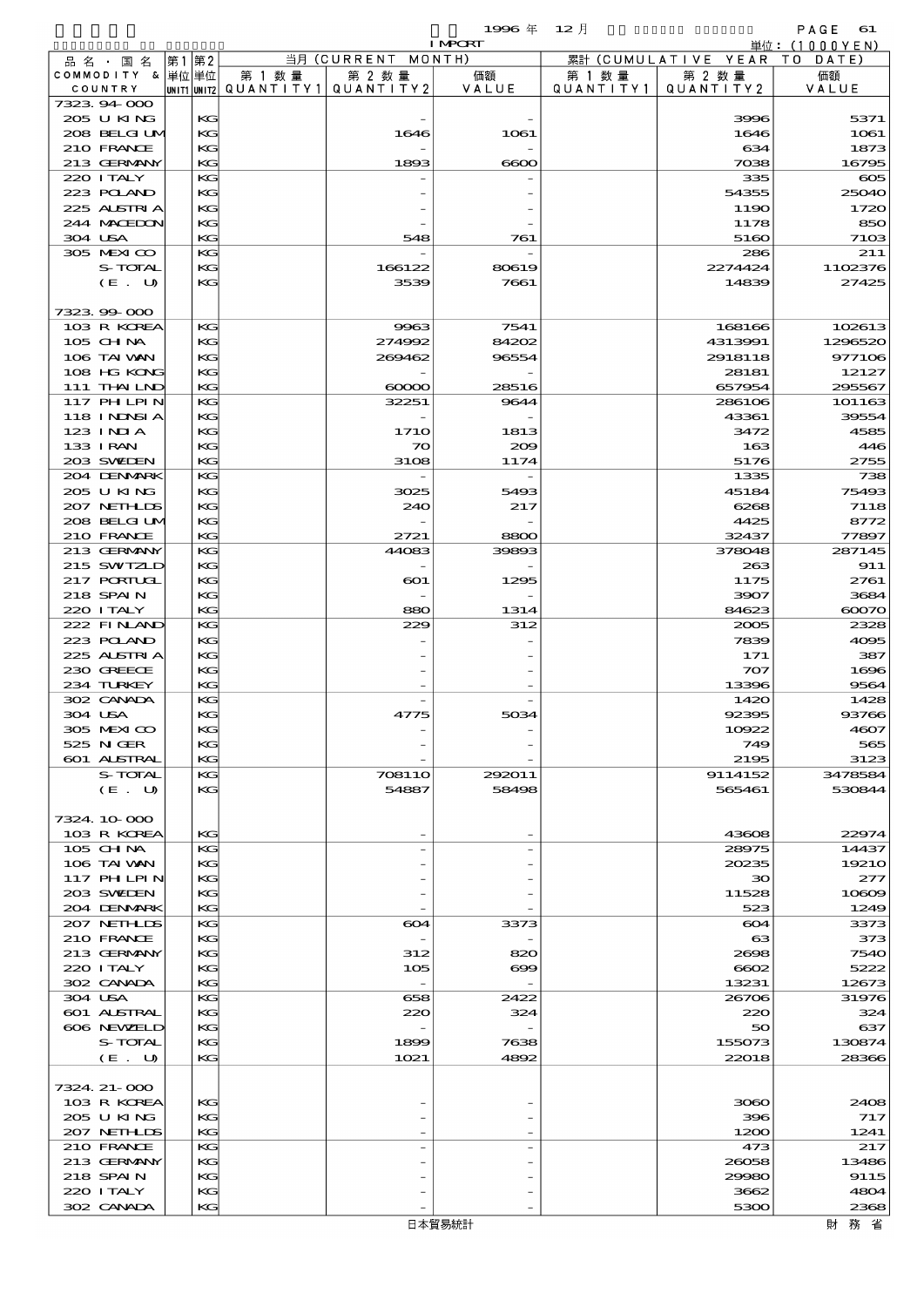|                               |       |              |                                       |                              | 1996 $#$        | $12$ 月    |                                | PAGE $62$         |
|-------------------------------|-------|--------------|---------------------------------------|------------------------------|-----------------|-----------|--------------------------------|-------------------|
|                               |       |              |                                       |                              | <b>I MPORT</b>  |           |                                | 単位:(1000YEN)      |
| 品 名 ・ 国 名<br>COMMODITY & 単位単位 | 第1 第2 |              | 第 1 数量                                | 当月 (CURRENT MONTH)<br>第 2 数量 | 価額              | 第 1 数 量   | 累計 (CUMULATIVE YEAR)<br>第 2 数量 | TO DATE)<br>価額    |
| COUNTRY                       |       |              | unit1 unit2  QUANT   TY1  QUANT   TY2 |                              | VALUE           | QUANTITY1 | QUANTITY 2                     | VALUE             |
| 7324. 21-000                  |       |              |                                       |                              |                 |           |                                |                   |
| 304 USA                       |       | KG           |                                       | 1235                         | 1172            |           | 20010                          | 16483             |
| 601 ALSTRAL                   |       | KG           |                                       |                              |                 |           | 2080                           | 3005              |
| 606 NEWELD<br>S-TOTAL         |       | KG<br>KG     |                                       | 1235                         | 1172            |           | 32<br>92251                    | 236<br>54080      |
| (E. U)                        |       | KG           |                                       |                              |                 |           | 61769                          | 29580             |
|                               |       |              |                                       |                              |                 |           |                                |                   |
| 7324.29-000                   |       |              |                                       |                              |                 |           |                                |                   |
| 105 CH NA                     |       | KG           |                                       |                              |                 |           | 790                            | 477               |
| 106 TAI VAN                   |       | KG           |                                       | 385                          | $\infty$        |           | 7046                           | 5287              |
| 203 SWEDEN                    |       | KG           |                                       |                              |                 |           | 150                            | 954               |
| 205 U KING<br>213 GERMANY     |       | KG<br>KG     |                                       |                              |                 |           | 107<br>43                      | 405<br>1369       |
| 302 CANADA                    |       | KG           |                                       |                              |                 |           | 1578                           | 1157              |
| 304 USA                       |       | KG           |                                       | 280                          | 610             |           | 37309                          | 32806             |
| 606 NEWELD                    |       | KG           |                                       |                              |                 |           | 1080                           | 2820              |
| S-TOTAL                       |       | KG           |                                       | 665                          | 1512            |           | 48103                          | 45275             |
| $(E_U U)$                     |       | KG           |                                       |                              |                 |           | 300                            | 2728              |
|                               |       |              |                                       |                              |                 |           |                                |                   |
| 7324 90 000<br>103 R KOREA    |       | KG           |                                       |                              |                 |           | 44328                          | 25436             |
| 105 CH NA                     |       | KG           |                                       | 3627                         | 3324            |           | 41085                          | 31571             |
| 106 TAI VAN                   |       | KG           |                                       | 4686                         | 5387            |           | 34888                          | 35320             |
| 111 THAILND                   |       | KG           |                                       | 2637                         | 2519            |           | 27139                          | 33592             |
| <b>117 PHLPIN</b>             |       | KG           |                                       | $\overline{\phantom{a}}$     |                 |           | 31613                          | 26805             |
| $123$ INIA                    |       | KG           |                                       | $\overline{\phantom{a}}$     |                 |           | 91                             | 216               |
| 202 NORWAY                    |       | KG           |                                       |                              |                 |           | 327                            | 530               |
| 203 SWIEN<br>204 DENMRK       |       | KG<br>KG     |                                       | 744<br>477                   | 8244<br>966     |           | 61142<br>685                   | 268118<br>2419    |
| 205 U KING                    |       | KG           |                                       | 145                          | 425             |           | 1786                           | 3930              |
| 210 FRANCE                    |       | KG           |                                       |                              |                 |           | 1739                           | 7472              |
| 213 GERMANY                   |       | KG           |                                       | 865                          | 4368            |           | 12120                          | 45864             |
| 215 SWIZLD                    |       | KG           |                                       |                              |                 |           | 111O                           | 3969              |
| 218 SPAIN                     |       | KG           |                                       |                              |                 |           | 190                            | 355               |
| 220 I TALY                    |       | KG           |                                       | 280                          | 886             |           | 15578                          | 11745             |
| 225 ALSTRIA<br>302 CANADA     |       | KG<br>KG     |                                       | 414                          | 411             |           | 300<br>734                     | 497<br>1225       |
| 304 USA                       |       | KG           |                                       | 3470                         | 3115            |           | 72674                          | 90382             |
| S-TOTAL                       |       | KG           |                                       | 17345                        | 29645           |           | 347529                         | 589446            |
| (E. U)                        |       | KG           |                                       | 2511                         | 14889           |           | 93540                          | 340400            |
|                               |       |              |                                       |                              |                 |           |                                |                   |
| 7325, 10, 000                 |       |              |                                       |                              |                 |           |                                |                   |
| 103 R KOREA                   |       | KG           |                                       | 260530<br>5567889            | 42664           |           | 2264893                        | 433140            |
| 105 CH NA<br>106 TAI VAN      |       | KG<br>KG     |                                       | 152072                       | 422754<br>27539 |           | 61083379<br>1907204            | 4304379<br>352349 |
| 111 THAILND                   |       | KG           |                                       | 20125                        | 2242            |           | 268163                         | 30278             |
| 117 PHLPIN                    |       | KG           |                                       | 72580                        | 10863           |           | 144482                         | 21495             |
| 118 I NINSI A                 |       | KG           |                                       |                              |                 |           | 127680                         | 16118             |
| 122 MYANAR                    |       | KG           |                                       |                              |                 |           | 30105                          | 2264              |
| $123$ INIA                    |       | KG           |                                       |                              |                 |           | 100199                         | 41820             |
| 204 DENMARK<br>205 U KING     |       | KG<br>KG     |                                       |                              |                 |           | 7219                           | 3102<br>454       |
| 208 BELGI UM                  |       | KG           |                                       |                              |                 |           | 200<br>10000                   | 1370              |
| 210 FRANCE                    |       | KG           |                                       |                              |                 |           | 4827                           | 5902              |
| 213 GERMANY                   |       | KG           |                                       |                              |                 |           | 79                             | 208               |
| 215 SWIZLD                    |       | KG           |                                       |                              |                 |           | 44380                          | 4640              |
| 302 CANADA                    |       | KG           |                                       |                              |                 |           | 4003                           | 940               |
| 304 USA                       |       | KG           |                                       |                              |                 |           | 9706                           | 6553              |
| S-TOTAL<br>(E. U)             |       | KG<br>KG     |                                       | 6073196                      | 508062          |           | 66006519<br>22325              | 5225007<br>11031  |
|                               |       |              |                                       |                              |                 |           |                                |                   |
| 7325.91-000                   |       |              |                                       |                              |                 |           |                                |                   |
| 103 R KOREA                   |       | M            |                                       | 5                            | 758             |           | 1086                           | 136630            |
| 105 CH NA                     |       | M            |                                       | 70                           | 4131            |           | 666                            | 51325             |
| 106 TAI VAN                   |       | $\mathbf{M}$ |                                       | $\overline{\phantom{a}}$     |                 |           | 17                             | 3845              |
| 111 THAILND<br>118 I NDSI A   |       | M<br>M       |                                       | $\overline{\phantom{a}}$     |                 |           | $\boldsymbol{\infty}$<br>17    | 6794              |
| 123 INIA                      |       | M            |                                       | 17                           | 3709            |           | 727                            | 4664<br>115974    |
| 208 BELGI UM                  |       | M            |                                       |                              |                 |           | 106                            | 15169             |
| 410 BRAZIL                    |       | $\mathbf{M}$ |                                       |                              |                 |           | 120                            | 13004             |
| S-TOTAL                       |       | M            |                                       | 92                           | 8598            |           | 2799                           | 347405            |
| (E. U)                        |       | M            |                                       |                              |                 |           | 106                            | 15169             |
|                               |       |              |                                       |                              |                 |           |                                |                   |
| 7325.99-000<br>103 R KOREA    |       | $\mathbf{M}$ |                                       | 482                          | 84722           |           | 6283                           | 1162827           |
|                               |       |              |                                       |                              |                 |           |                                |                   |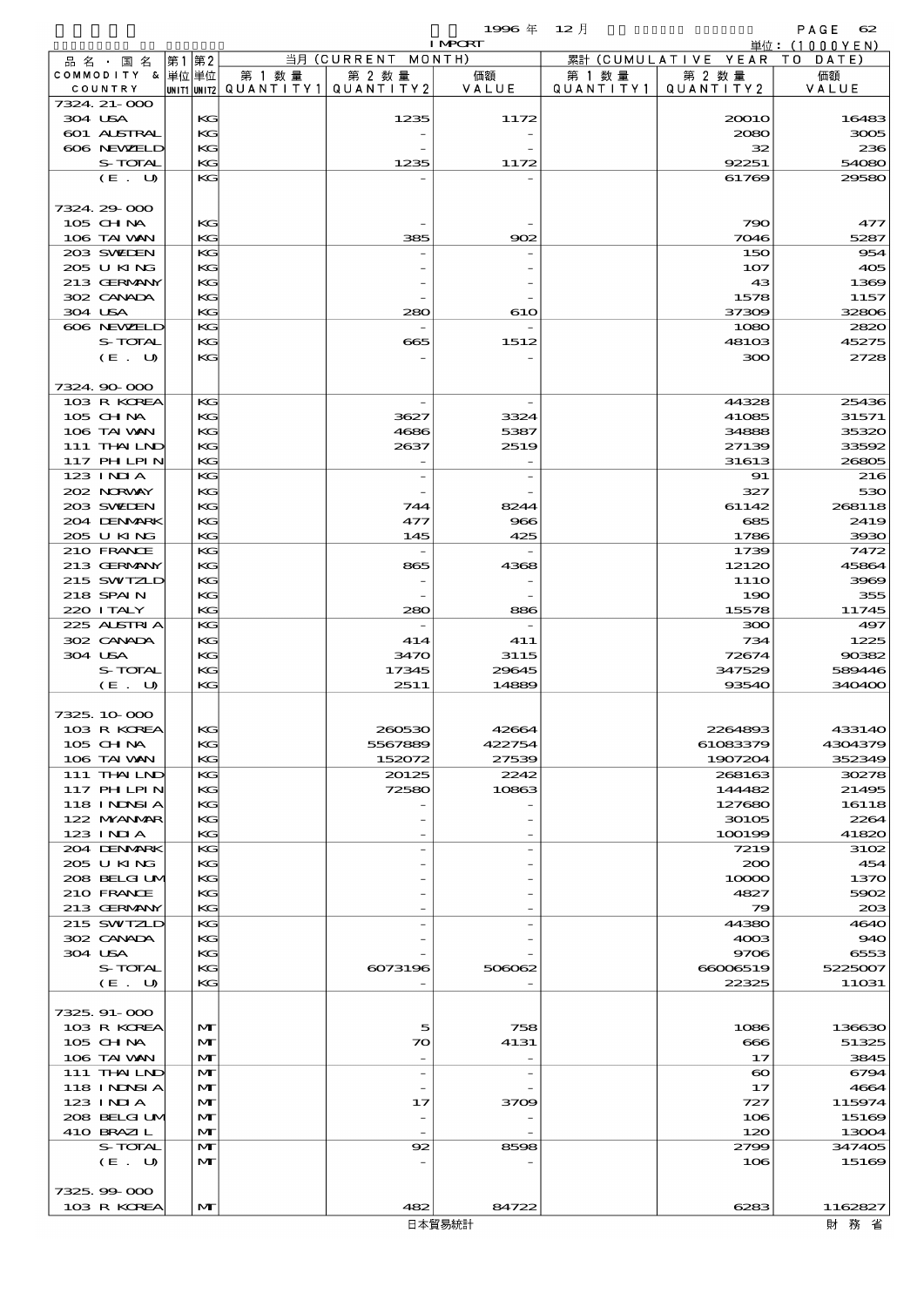|                                         |       |                   |                          |                            | 1996 $#$        | $12$ 月    |                          | PAGE<br>- 63                    |
|-----------------------------------------|-------|-------------------|--------------------------|----------------------------|-----------------|-----------|--------------------------|---------------------------------|
| 品 名 ・ 国 名                               | 第1 第2 |                   |                          | 当月 (CURRENT MONTH)         | <b>I MPORT</b>  |           | 累計 (CUMULATIVE YEAR)     | 単位: $(1000YEN)$<br>T O<br>DATE) |
| COMMODITY & 単位単位                        |       |                   | 第 1 数量                   | 第 2 数量                     | 価額              | 第 1 数 量   | 第 2 数量                   | 価額                              |
| COUNTRY                                 |       |                   | unit1 unit2  Q∪ANT   TY1 | QUANTITY 2                 | VALUE           | QUANTITY1 | QUANTITY 2               | VALUE                           |
| 7325,99000                              |       |                   |                          |                            |                 |           |                          |                                 |
| $105$ CHNA<br>106 TAI VAN               |       | M<br>$\mathbf{M}$ |                          | 1543<br>104                | 139321<br>32833 |           | 17447<br>1590            | 1523502<br>340828               |
| 108 HG KONG                             |       | $\mathbf{M}$      |                          | 1                          | 674             |           | 12                       | 3900                            |
| 110 VIEINAM                             |       | $\mathbf{M}$      |                          | 39                         | 1369            |           | 194                      | 6592                            |
| 111 THAILND                             |       | $\mathbf{M}$      |                          | 68                         | 20198           |           | 634                      | 193249                          |
| 112 SNGAPOR                             |       | M                 |                          |                            |                 |           | 14                       | 7284                            |
| 113 MALYSIA                             |       | $\mathbf{M}$      |                          |                            |                 |           | 51                       | 7586                            |
| <b>117 PHLPIN</b><br><b>118 INNSI A</b> |       | M<br>M            |                          | 42                         | 10732           |           | 23<br>118                | 10143<br>25880                  |
| $123$ INIA                              |       | $\mathbf{M}$      |                          | 2                          | 534             |           | 19                       | 2346                            |
| 127 BANCLA                              |       | M                 |                          | 20                         | 2315            |           | 260                      | 29210                           |
| 205 U KING                              |       | $\mathbf{M}$      |                          | $\mathbf{\Omega}$          | 1777            |           | 20                       | 23079                           |
| 207 NEIHLIS                             |       | M                 |                          |                            |                 |           | $\mathbf{o}$             | 277                             |
| 210 FRANCE                              |       | M                 |                          |                            |                 |           | 26                       | 37712                           |
| 213 GERMANY<br>220 I TALY               |       | M<br>M            |                          | з                          | 519             |           | 71<br>$\boldsymbol{z}$   | 31324<br><b>4810</b>            |
| 225 ALSTRIA                             |       | $\mathbf{M}$      |                          | 1                          | 2800            |           | 1                        | 2800                            |
| 302 CANADA                              |       | M                 |                          | O                          | 419             |           | $\mathbf o$              | 1589                            |
| 304 USA                                 |       | M                 |                          | O                          | 407             |           | 58                       | 18297                           |
| 305 MEXICO                              |       | M                 |                          |                            |                 |           | 7                        | 1815                            |
| 410 BRAZIL                              |       | M                 |                          |                            |                 |           | 299                      | 79365                           |
| 601 ALSTRAL                             |       | $\mathbf{M}$      |                          |                            |                 |           | $\mathbf o$              | 352                             |
| S-TOTAL<br>$(E_U U)$                    |       | M<br>M            |                          | 2305<br>4                  | 298620<br>5096  |           | 27129<br>120             | 3514767<br>100002               |
|                                         |       |                   |                          |                            |                 |           |                          |                                 |
| 7326, 11-000                            |       |                   |                          |                            |                 |           |                          |                                 |
| 103 R KOREA                             |       | M                 |                          |                            |                 |           | 75                       | 28239                           |
| 105 CHNA                                |       | M                 |                          | 100                        | 15980           |           | 308                      | 52289                           |
| 106 TAI VAN                             |       | M                 |                          | 62                         | 22479           |           | 684                      | 238317                          |
| $123$ INJA                              |       | M                 |                          |                            |                 |           | 2                        | 897                             |
| 213 GERMANY<br>304 USA                  |       | M<br>$\mathbf{M}$ |                          |                            |                 |           | $\bullet$                | 846                             |
| S-TOTAL                                 |       | M                 |                          | 162                        | 38459           |           | з<br>1072                | 6135<br>326723                  |
| (E. U)                                  |       | $\mathbf{M}$      |                          |                            |                 |           | $\mathbf o$              | 846                             |
|                                         |       |                   |                          |                            |                 |           |                          |                                 |
| 7326, 19000                             |       |                   |                          |                            |                 |           |                          |                                 |
| 103 R KOREA                             |       | M                 |                          | $\boldsymbol{\mathcal{A}}$ | 299             |           | 435                      | 89666                           |
| 105 CH NA                               |       | M                 |                          | 31                         | 9204            |           | 648                      | 153800                          |
| 106 TAI VAN<br>108 HG KONG              |       | M<br>M            |                          | 45                         | 17011           |           | 317<br>1                 | 119464<br>902                   |
| 111 THAIND                              |       | $\mathbf{M}$      |                          |                            |                 |           |                          | 4576                            |
| 113 MALYSIA                             |       | M                 |                          | 5                          | 4211            |           | 5                        | 4211                            |
| 117 PHLPIN                              |       | M                 |                          |                            |                 |           | 6                        | 967                             |
| <b>118 INNSIA</b>                       |       | $\mathbf{M}$      |                          | 74                         | 21772           |           | 352                      | 87436                           |
| 123 INIA                                |       | M                 |                          |                            |                 |           | 2                        | 428                             |
| 204 DENMARK                             |       | M                 |                          | 15                         | 4782            |           | 109                      | 36405                           |
| 2005 U KING<br>208 BELGI UM             |       | M<br>M            |                          |                            |                 |           | $\mathbf o$<br>з         | 222<br>229                      |
| 210 FRANCE                              |       | $\mathbf{M}$      |                          | 29                         | 8782            |           | 196                      | 104244                          |
| 213 GERMANY                             |       | M                 |                          | 79                         | 10459           |           | 161                      | 30258                           |
| 215 SWIZLD                              |       | M                 |                          |                            |                 |           | $\bullet$                | 16460                           |
| 218 SPAIN                               |       | M                 |                          |                            |                 |           | $\mathbf o$              | 354                             |
| 220 I TALY                              |       | M                 |                          |                            |                 |           | 21                       | 4265                            |
| 224 RUSSI AN                            |       | M                 |                          | 34                         | 2711            |           | 72                       | $\cos\!4$                       |
| 245 CZECH<br>302 CANADA                 |       | M<br>M            |                          |                            |                 |           | $\mathbf o$<br>$\bullet$ | 257<br><b>210</b>               |
| 304 USA                                 |       | M                 |                          | 8                          | 3997            |           | 73                       | 55477                           |
| 601 ALSTRAL                             |       | M                 |                          | 1                          | 1199            |           | 1                        | 1846                            |
| 606 NEWELD                              |       | $\mathbf{M}$      |                          |                            |                 |           | $\mathbf o$              | 212                             |
| S-TOTAL                                 |       | M                 |                          | 325                        | 84427           |           | 2406                     | 717923                          |
| (E. U)                                  |       | M                 |                          | 123                        | 24023           |           | 490                      | 175977                          |
| 7326.20-000                             |       |                   |                          |                            |                 |           |                          |                                 |
| 103 R KOREA                             |       | M                 |                          | 14                         | 6824            |           | 132                      | 87063                           |
| 105 CHNA                                |       | M                 |                          | 473                        | 91591           |           | 5044                     | 1143576                         |
| 106 TAI VAN                             |       | M                 |                          | 250                        | 98007           |           | 2481                     | 863107                          |
| 108 HG KONG                             |       | M                 |                          |                            |                 |           | 22                       | <b>7101</b>                     |
| 110 VI EINAM                            |       | M                 |                          |                            |                 |           | 10                       | 8928                            |
| 111 THAILND                             |       | M                 |                          | 49                         | 16919           |           | 1113                     | 361175                          |
| 113 MALYSIA<br>117 PH LPIN              |       | M<br>M            |                          | 5<br>з                     | 2628<br>2518    |           | 92<br>86                 | 50022<br>73970                  |
| 118 I NDSI A                            |       | M                 |                          | 2                          | 715             |           | 8                        | 4538                            |
| 123 INIA                                |       | M                 |                          |                            |                 |           | 1                        | 351                             |
| 202 N.RVAY                              |       | M                 |                          |                            |                 |           | 2                        | 1677                            |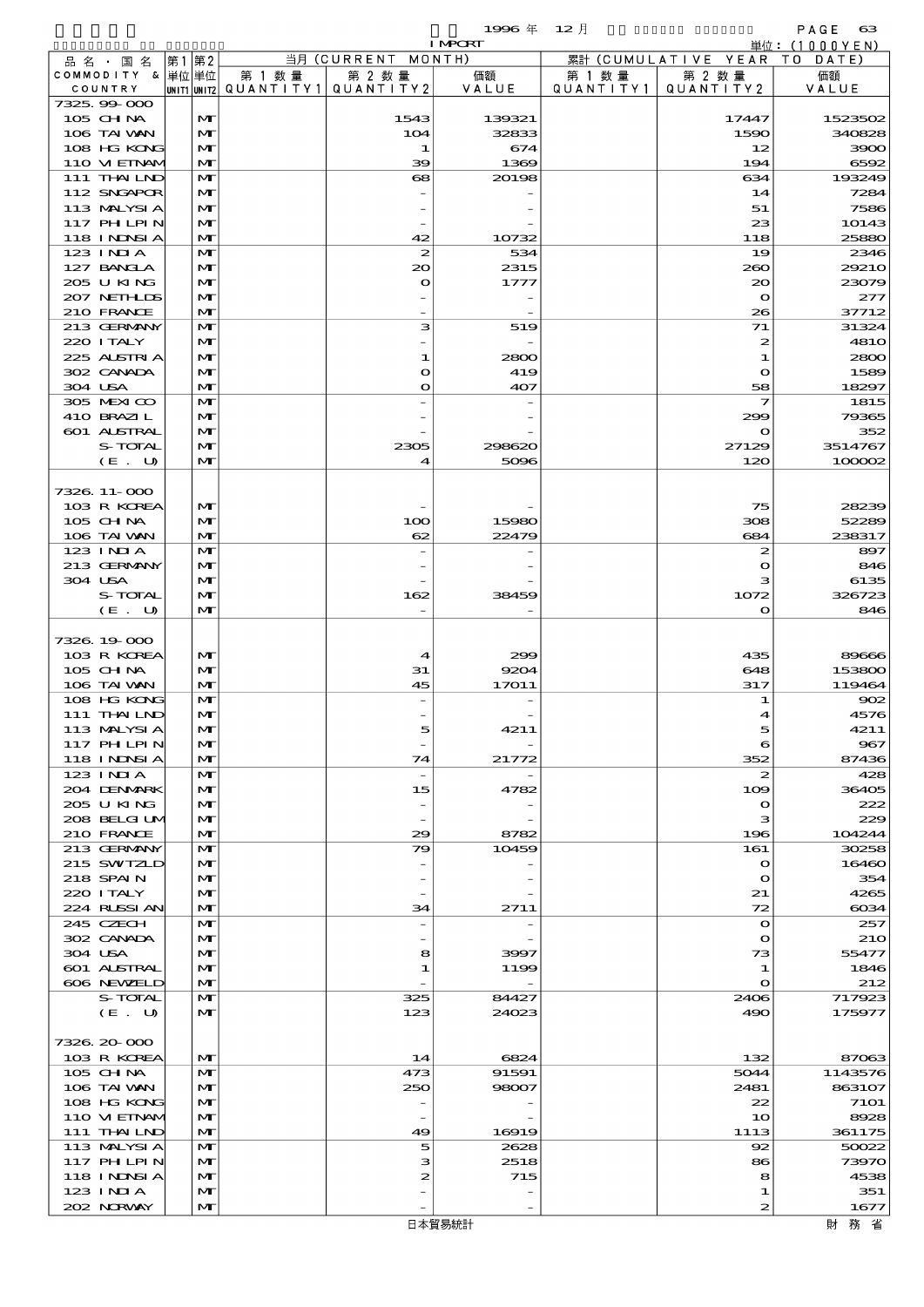$1996 \nexists$   $\begin{matrix} 12 \end{matrix}$   $\begin{matrix} 12 \end{matrix}$   $\begin{matrix} 12 \end{matrix}$   $\begin{matrix} 0 & 0 \end{matrix}$ 

|                            |       |              |                                       |                    | <b>I MPCRT</b> |           |                              | 単位: (1000 Y E N) |
|----------------------------|-------|--------------|---------------------------------------|--------------------|----------------|-----------|------------------------------|------------------|
| 品名・国名                      | 第1 第2 |              |                                       | 当月 (CURRENT MONTH) |                |           | 累計 (CUMULATIVE YEAR TO DATE) |                  |
| COMMODITY & 単位単位           |       |              | 第 1 数量                                | 第 2 数量             | 価額             | 第 1 数量    | 第 2 数量                       | 価額               |
| COUNTRY<br>7326.20-000     |       |              | UNIT1 UNIT2  QUANT I TY1  QUANT I TY2 |                    | VALUE          | QUANTITY1 | QUANTITY 2                   | VALUE            |
| 203 SWIDEN                 |       | M            |                                       |                    |                |           | 21                           | 14471            |
| 204 DENMARK                |       | M            |                                       |                    |                |           | $\mathbf{o}$                 | 596              |
| 205 U KING                 |       | M            |                                       | 18                 | 7449           |           | 545                          | 163020           |
| 206 I RELAND               |       | M            |                                       |                    |                |           | $\mathbf{\Omega}$            | 426              |
| 207 NETHLIS                |       | M            |                                       |                    |                |           | 1                            | 3794             |
| 208 BELGI UM<br>210 FRANCE |       | M            |                                       |                    |                |           | 1                            | 1864             |
| 213 GERMANY                |       | M<br>M       |                                       | 8<br>1             | 5820<br>1621   |           | 45<br>15                     | 44327<br>23715   |
| 215 SWIZLD                 |       | M            |                                       |                    |                |           | 1                            | 29931            |
| 218 SPAIN                  |       | M            |                                       | $\overline{a}$     |                |           | $\mathbf 1$                  | 949              |
| 220 I TALY                 |       | M            |                                       | 11                 | 8770           |           | 191                          | 141224           |
| 302 CANADA                 |       | M            |                                       | 38                 | 20771          |           | 562                          | 291643           |
| 304 USA                    |       | M            |                                       | 44                 | 23436          |           | 776                          | 373012           |
| 305 MEXICO                 |       | M            |                                       |                    |                |           | 1                            | 3174             |
| 601 ALSTRAL<br>606 NEWELD  |       | M<br>M       |                                       |                    |                |           | 5<br>6                       | 1594<br>3566     |
| S-TOTAL                    |       | M            |                                       | 916                | 287069         |           | 11162                        | 3698814          |
| (E. U)                     |       | $\mathbf{M}$ |                                       | 38                 | 23660          |           | 820                          | 394386           |
|                            |       |              |                                       |                    |                |           |                              |                  |
| 7326 90 010                |       |              |                                       |                    |                |           |                              |                  |
| 103 R KOREA                |       | КG           |                                       | 1800               | 1083           |           | 1800                         | 1083             |
| 106 TAI VAN                |       | KG           |                                       |                    |                |           | 481                          | 1940             |
| 203 SVELEN                 |       | KG           |                                       | 2350               | 21119          |           | <b>3510</b>                  | 29756            |
| 204 DENMARK<br>207 NETHLIS |       | KG<br>KG     |                                       | 150                | 208            |           | 553<br>204                   | 801<br>1341      |
| 208 BELGI UM               |       | KG           |                                       |                    |                |           | 25                           | 352              |
| 210 FRANCE                 |       | KG           |                                       |                    |                |           | 3512                         | 4678             |
| 213 GERMANY                |       | KG           |                                       |                    |                |           | 166                          | 829              |
| 215 SWIZLD                 |       | KG           |                                       | 366                | 8490           |           | 366                          | 8490             |
| 220 I TALY                 |       | KG           |                                       |                    |                |           | 80                           | 342              |
| 225 ALSTRIA                |       | KG           |                                       | 1070               | 16924          |           | 19438                        | 219728           |
| 304 USA<br>S-TOTAL         |       | KG<br>KG     |                                       | 6870               | 11281          |           | 216725                       | 293270<br>562610 |
| (E. U)                     |       | KG           |                                       | 12606<br>3570      | 59105<br>38251 |           | 246860<br>27488              | 257827           |
|                            |       |              |                                       |                    |                |           |                              |                  |
| 7326.90-030                |       |              |                                       |                    |                |           |                              |                  |
| 103 R KOREA                |       | KG           |                                       | 27602              | 6219           |           | 130827                       | 34739            |
| 105 CH NA                  |       | KG           |                                       | 67692              | 8672           |           | 623502                       | 117286           |
| 106 TAI VAN                |       | KG           |                                       | 58942              | 11829          |           | 711397                       | 156809           |
| 108 HG KONG                |       | KG           |                                       |                    |                |           | 25200                        | 1818             |
| 111 THAILND<br>112 SNGAPOR |       | KG<br>KG     |                                       |                    |                |           | 2932<br>487                  | 2550<br>1631     |
| 117 PHLPIN                 |       | KG           |                                       |                    |                |           | 36635                        | 20046            |
| 118 I NDSI A               |       | KG           |                                       |                    |                |           | 117881                       | 15280            |
| $123$ INIA                 |       | KG           |                                       |                    |                |           | 96                           | 322              |
| 202 N.RWAY                 |       | KG           |                                       |                    |                |           | 350                          | 1300             |
| 203 SWIDEN                 |       | KG           |                                       | 63807              | 63957          |           | 265689                       | 428393           |
| 204 DENMARK                |       | KС           |                                       |                    |                |           | 559                          | 240              |
| 205 U KING<br>207 NETHLIS  |       | KG<br>KG     |                                       | 329                | 564            |           | 1547<br>3278                 | 2954<br>1716     |
| 210 FRANCE                 |       | KG           |                                       |                    |                |           | 13996                        | 20101            |
| 213 GERMANY                |       | KG           |                                       |                    |                |           | 116136                       | 55412            |
| 218 SPAIN                  |       | КG           |                                       |                    |                |           | $\bullet$                    | 827              |
| 220 I TALY                 |       | KG           |                                       | 2624               | 9123           |           | 24671                        | <b>26010</b>     |
| 222 FINAND                 |       | KG           |                                       |                    |                |           | 5086                         | 2732             |
| 225 ALSTRIA                |       | KG           |                                       |                    |                |           | 5320                         | 11169            |
| 302 CANADA<br>304 USA      |       | KG<br>КG     |                                       | 26<br>10825        | 205<br>4991    |           | 26<br>214549                 | 205<br>104906    |
| <b>S-TOTAL</b>             |       | KG           |                                       | 231847             | 105560         |           | 2300230                      | 1007346          |
| (E. U)                     |       | KG           |                                       | 66760              | 73644          |           | 436348                       | 549554           |
|                            |       |              |                                       |                    |                |           |                              |                  |
| 7326.90-040                |       |              |                                       |                    |                |           |                              |                  |
| 103 R KOREA                |       | КG           |                                       |                    |                |           | 1782                         | 2006             |
| $105$ CHNA                 |       | KG           |                                       | 23457              | 3483           |           | 46211                        | 15671            |
| 106 TAI VAN<br>108 HG KONG |       | KG<br>KG     |                                       | 41O                | 3624           |           | 4858<br>47                   | 24559<br>206     |
| 112 SNGAPOR                |       | KG           |                                       |                    |                |           | 535                          | 2173             |
| 113 MALYSIA                |       | КG           |                                       | 10                 | 349            |           | 13512                        | 19287            |
| 117 PHLPIN                 |       | KG           |                                       | 1018               | 307            |           | 3542                         | 2303             |
| 204 DENMARK                |       | KС           |                                       |                    |                |           | 38                           | 2261             |
| 205 U KING                 |       | KG           |                                       |                    |                |           | 102                          | 562              |
| 207 NETHLIS                |       | KG           |                                       |                    |                |           | 156                          | 235              |
| 213 GERMANY                |       | КG           |                                       |                    |                |           | з                            | 212              |
| 215 SWIZLD                 |       | KG           |                                       |                    |                |           | 20                           | 220              |
|                            |       |              |                                       |                    | 日本貿易統計         |           |                              | 財務省              |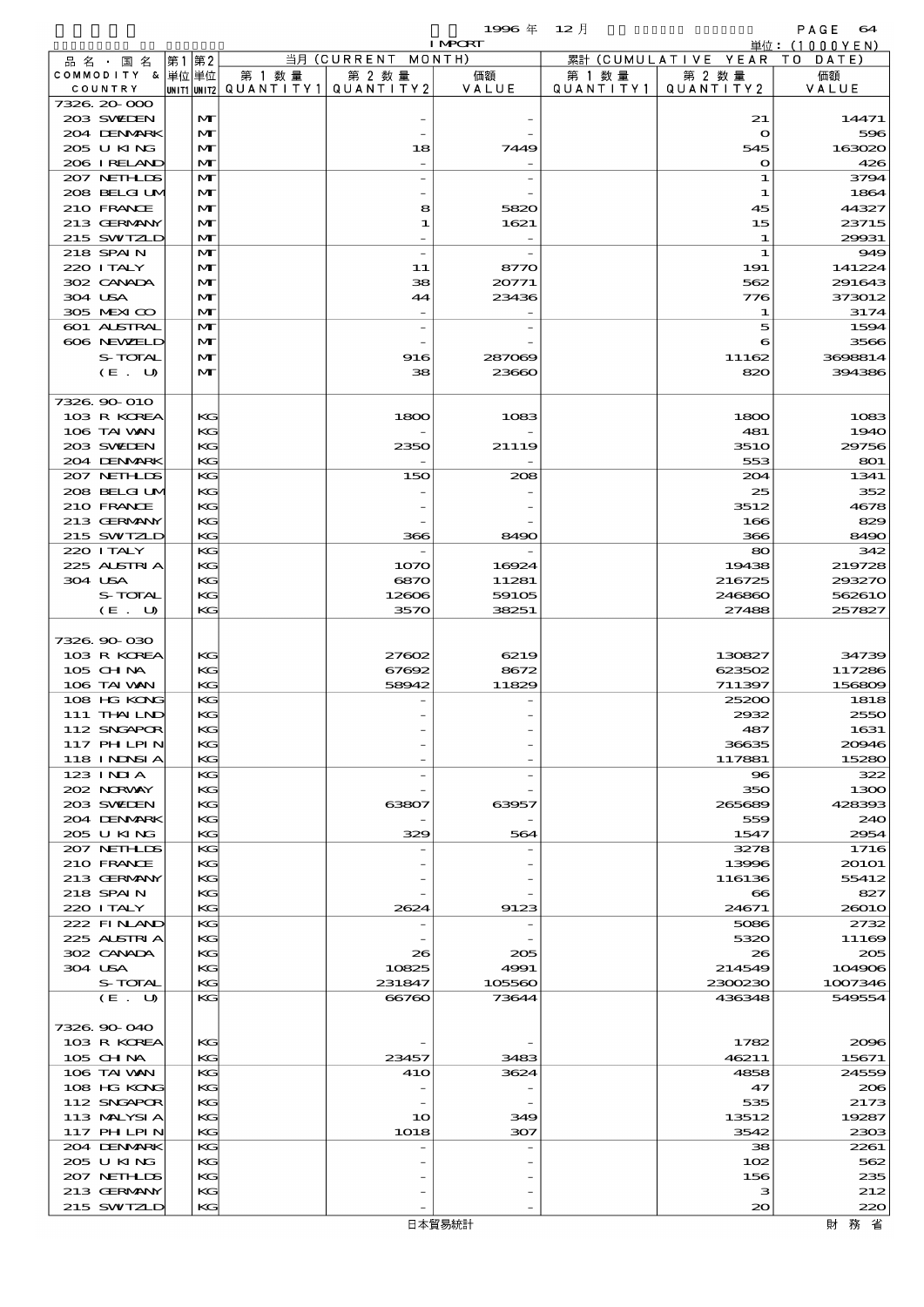$1996 \& 12 \rightarrow$ 

|                            |    |               |                                       | <b>I MPORT</b> | 単位:(1000YEN) |           |                              |                |
|----------------------------|----|---------------|---------------------------------------|----------------|--------------|-----------|------------------------------|----------------|
| 品 名 ・ 国 名                  | 第1 | 第2            |                                       | 当月(CURRENT     | MONTH)       |           | 累計 (CUMULATIVE YEAR TO DATE) |                |
| COMMODITY & 単位単位           |    |               | 第 1 数量                                | 第 2 数量         | 価額           | 第 1 数 量   | 第 2 数量                       | 価額             |
| COUNTRY                    |    |               | UNIT1 UNIT2  QUANT   TY1  QUANT   TY2 |                | VALUE        | QUANTITY1 | QUANTITY 2                   | VALUE          |
| 7326.90-040                |    |               |                                       |                |              |           |                              |                |
| 220 I TALY<br>245 CZECH    |    | KG<br>KG      |                                       |                |              |           | $\boldsymbol{\infty}$<br>116 | 259<br>413     |
| 304 USA                    |    | KG            |                                       |                |              |           | 94                           | 1028           |
| S-TOTAL                    |    | KG            |                                       | 24895          | 7763         |           | 71076                        | 71485          |
| (E. U)                     |    | KG            |                                       |                |              |           | 359                          | 3529           |
|                            |    |               |                                       |                |              |           |                              |                |
| 7326.90-090                |    |               |                                       |                |              |           |                              |                |
| 103 R KOREA                |    | KG            |                                       | 1744960        | 367181       |           | 19064010                     | 4257601        |
| $105$ CHNA                 |    | $K$ $G$       |                                       | 5580044        | 1286670      |           | 57825794                     | 14230444       |
| 106 TAI VAN                |    | KG            |                                       | 1044380        | 498547       |           | 11266342                     | 5371380        |
| 108 HG KONG                |    | KG            |                                       | 25860          | 24637        |           | 480227                       | 305059         |
| 110 VIEINAM                |    | KG            |                                       | 41158          | 27677        |           | 263138                       | 167272         |
| 111 THAILND                |    | KG            |                                       | 319362         | 105782       |           | 4321929                      | 1216443        |
| 112 SNGAPOR                |    | KG.           |                                       | 30142          | 14751        |           | 416375                       | 236118         |
| 113 MALYSIA                |    | KG            |                                       | 119992         | 46251        |           | 1749652                      | 534817         |
| 117 PHLPIN                 |    | КG            |                                       | 596731         | 115136       |           | 8978496                      | 1515397        |
| 118 INNSI A                |    | KG            |                                       | 95606          | 24540        |           | 1345283                      | 401221         |
| $123$ INJA                 |    | KG            |                                       | 739            | 925          |           | 199070                       | 101304         |
| 124 PAKISTN                |    | $K$ $G$       |                                       |                |              |           | 244                          | 319            |
| 125 SRILANK                |    | KG            |                                       | 750            | 7163         |           | 15287                        | 26900          |
| 127 BANCLA                 |    | КG            |                                       |                |              |           | 65                           | 408            |
| 129 MACAO                  |    | KG            |                                       |                |              |           | 1150                         | 1709           |
| 133 I RAN                  |    | KG<br>$K$ $G$ |                                       |                |              |           | 5630<br>$\tau$               | 1911<br>2225   |
| 137 SU ARAB<br>143 I SRAEL |    | KG            |                                       | 15             |              |           | 3890                         | 9706           |
| 157 GEORGIA                |    | KG            |                                       |                | 651          |           | 990                          | 840            |
| 202 NRWAY                  |    | KG            |                                       | 9192           | 9023         |           | 156153                       | 165987         |
| 203 SWIJEN                 |    | KG            |                                       | 89890          | 95576        |           | 1018461                      | 1003836        |
| 204 DENMARK                |    | $K$ $G$       |                                       | 25923          | 6485         |           | 133968                       | 419352         |
| 205 U KING                 |    | KG            |                                       | 122565         | 153780       |           | 1047346                      | 1406249        |
| 206 IRELAND                |    | KG            |                                       | 481            | 3978         |           | 2011                         | 16956          |
| 207 NETHLIS                |    | KG            |                                       | 1581O          | 29925        |           | 397869                       | 406105         |
| 208 BELGI UM               |    | KG            |                                       | 4672           | 37515        |           | 303913                       | 563495         |
| 210 FRANCE                 |    | $K$ $G$       |                                       | 12333          | 32252        |           | 417680                       | 651097         |
| 213 GERMANY                |    | KG            |                                       | 240893         | 203172       |           | 1993987                      | 2119958        |
| 215 SWIZLD                 |    | KG            |                                       | 3894           | 51259        |           | 35562                        | 371929         |
| 217 PORTUGL                |    | KG            |                                       |                |              |           | 1211                         | 2570           |
| 218 SPAIN                  |    | KG            |                                       | 3163           | 5137         |           | 28442                        | 70844          |
| 220 I TALY                 |    | KG            |                                       | 28854          | 52897        |           | 515504                       | 656986         |
| 222 FINAND                 |    | KG            |                                       | 540            | 916          |           | 32177                        | 46855          |
| 223 POLAND                 |    | KG            |                                       |                |              |           | 84913                        | 24095          |
| 224 RUSSI AN               |    | KG            |                                       |                |              |           | 100                          | 715            |
| 225 ALSTRIA                |    | КG            |                                       | 91             | 857          |           | 25911                        | 60357          |
| 227 H.NGARY                |    | KG            |                                       |                |              |           | 1292                         | 2604           |
| 230 GREECE                 |    | KG            |                                       |                |              |           | 3594                         | 2555           |
| 231 ROMANIA<br>234 TURKEY  |    | KG            |                                       |                |              |           | 290                          | 304            |
|                            |    | KG            |                                       |                |              |           | 4771                         | 7060           |
| 238 UKRAINE<br>245 CZECH   |    | KG<br>KG      |                                       |                |              |           | 82<br>549                    | 460            |
| 302 CANADA                 |    | KG            |                                       | 24070          | 16323        |           | 223730                       | 3266<br>137198 |
| 304 USA                    |    | KG            |                                       | 743894         | 690083       |           | 10454282                     | 8902080        |
| 305 MEXICO                 |    | KG            |                                       | 67972          | 5644         |           | 290116                       | 59202          |
| 322 HN TI                  |    | KG            |                                       |                |              |           | 350                          | 549            |
| 324 PRIRICO                |    | KG            |                                       |                |              |           | 91                           | 283            |
| 333 C DOMAC                |    | KG            |                                       |                |              |           | 625                          | 1188           |
| 407 PERU                   |    | KG            |                                       |                |              |           | 166                          | 467            |
| 409 CHLE                   |    | KG            |                                       |                |              |           | 200                          | 675            |
| 410 BRAZIL                 |    | KG            |                                       |                |              |           | 37320                        | 16160          |
| 504 TUN SI A               |    | KG            |                                       |                |              |           | 80                           | 966            |
| 520 MAI I                  |    | KG            |                                       |                |              |           | 107                          | 514            |
| 533 ZAIRE                  |    | KG            |                                       | зо             | 286          |           | 30                           | 286            |
| 541 KENYA                  |    | KG            |                                       |                |              |           | 75                           | 343            |
| 551 S AFRCA                |    | KG            |                                       | 68013          | 20793        |           | 479307                       | 138693         |
| 601 ALSTRAL                |    | KG            |                                       | 47372          | 10156        |           | 516918                       | 103318         |
| 606 NEWELD                 |    | КG            |                                       | 23491          | 1490         |           | 78378                        | 9852           |
| S-TOTAL                    |    | KG            |                                       | 11132882       | 3947458      |           | 124225210                    | 45756483       |
| (E. U)                     |    | KG            |                                       | 545215         | 622490       |           | 5922074                      | 7427215        |
| 7401. 10-000               |    |               |                                       |                |              |           |                              |                |
| <b>118 INNSIA</b>          |    | M             |                                       |                |              |           | $\mathbf o$                  | 3266           |
| 210 FRANCE                 |    | M             |                                       |                |              |           | 496                          | 61896          |
| 304 USA                    |    | $\mathbf{M}$  |                                       |                |              |           | 4968                         | 785359         |
| S-TOTAL                    |    | M             |                                       |                |              |           | 5464                         | 850521         |

 $304$  USA  $\boxed{M}$  -  $\boxed{}$  -  $\boxed{}$  -  $\boxed{}$  4968 785359  $S$ -TOTAL  $\begin{vmatrix} 11 \\ M \end{vmatrix}$   $\begin{vmatrix} 11 \\ M \end{vmatrix}$   $\begin{vmatrix} 11 \\ 11 \end{vmatrix}$   $\begin{vmatrix} 11 \\ 11 \end{vmatrix}$   $\begin{vmatrix} 11 \\ 11 \end{vmatrix}$   $\begin{vmatrix} 11 \\ 11 \end{vmatrix}$   $\begin{vmatrix} 11 \\ 11 \end{vmatrix}$   $\begin{vmatrix} 11 \\ 11 \end{vmatrix}$   $\begin{vmatrix} 11 \\ 11 \end{vmatrix}$   $\begin{vmatrix} 11 \\ 11 \end{$  $(E. U)$   $M$  -  $496$  61896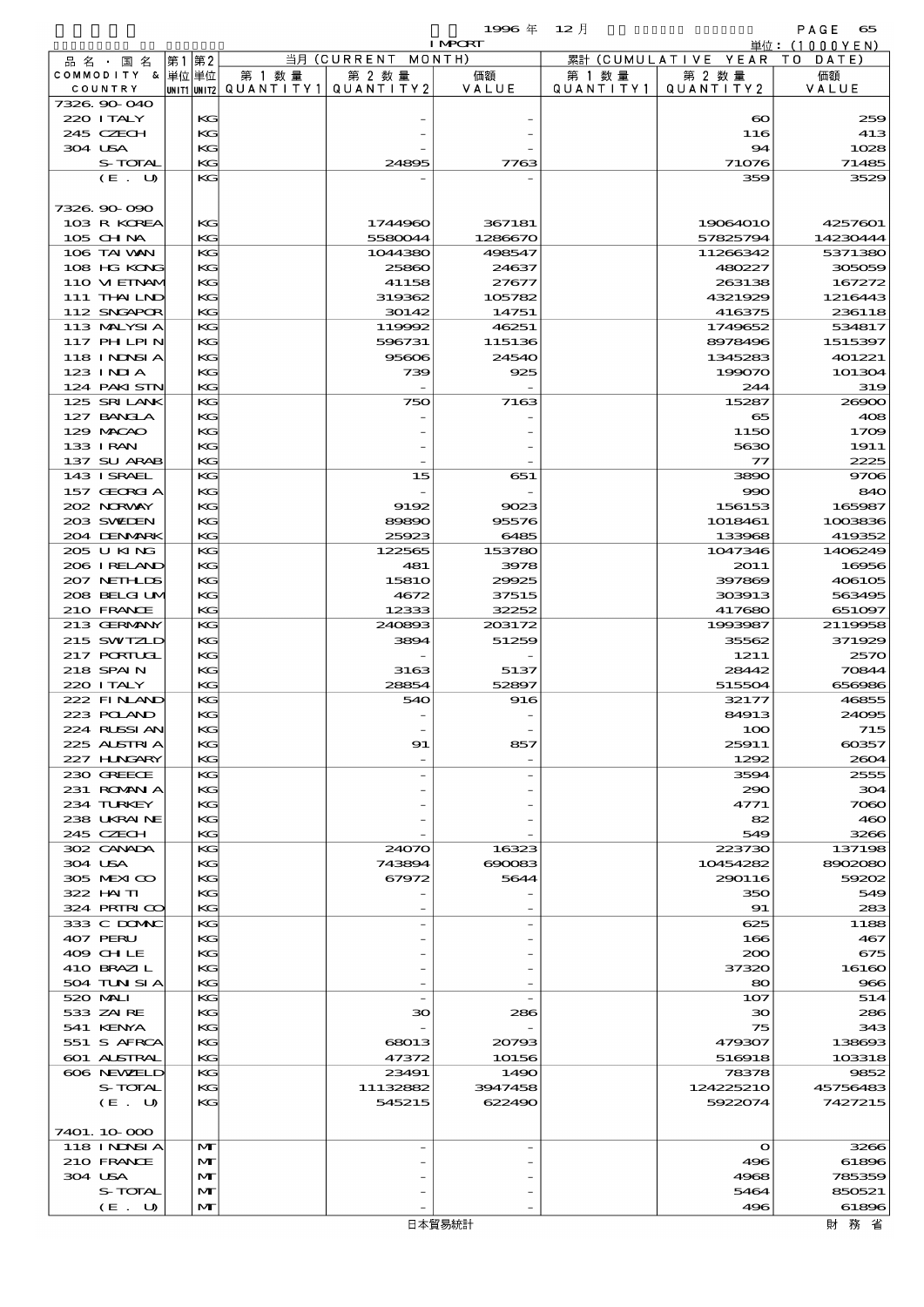|                   |      |              |                 |                    | 1996 年         | 12 月            |                        | PAGE<br>$\alpha$ |
|-------------------|------|--------------|-----------------|--------------------|----------------|-----------------|------------------------|------------------|
|                   |      |              |                 |                    | <b>I MPORT</b> |                 |                        | 単位: (1000YEN)    |
| 品名・<br>国 名        | 第1第2 |              |                 | 当月 (CURRENT MONTH) |                |                 | 累計 (CUMULATIVE YEAR TO | DATE)            |
| COMMODITY & 単位 単位 |      |              | 第<br>数 暈        | 第 2 数量             | 価額             | 教量<br>第         | 第 2 数量                 | 価額               |
| COUNTRY           |      | UNIT1 UNIT2  | ' QUANT I T Y 1 | QUANTITY2          | VALUE          | <b>QUANTITY</b> | QUANTITY 2             | VALUE            |
| 7401. 20-000      |      |              |                 |                    |                |                 |                        |                  |
| 106 TAI WAN       |      | $\mathbf{M}$ |                 | 119                | 15908          |                 | 1193                   | 13895            |

|         | 品名・国名                       | 第1 第2 |                   |                                          | 当月 (CURRENI MONIH)    |                |                      | 累計 (CUMULATIVE YEAR) | T O<br>DATE)      |
|---------|-----------------------------|-------|-------------------|------------------------------------------|-----------------------|----------------|----------------------|----------------------|-------------------|
|         | COMMODITY & 単位単位            |       |                   | 第 1 数 量                                  | 第 2 数量                | 価額             | 第 1 数 量<br>QUANTITY1 | 第 2 数量               | 価額<br>VALUE       |
|         | COUNTRY<br>7401. 20-000     |       |                   | UNIT1 UNIT2  QUANT I TY 1   QUANT I TY 2 |                       | VALUE          |                      | QUANTITY 2           |                   |
|         | 106 TAI VAN                 |       | M                 |                                          | 119                   | 15908          |                      | 1193                 | 138959            |
|         | 108 HG KONG                 |       | M                 |                                          |                       |                |                      | 21                   | 3428              |
|         | 113 MALYSIA                 |       | M                 |                                          | $\boldsymbol{\infty}$ | 3342           |                      | 340                  | 22060             |
|         | 118 INNSI A                 |       | $\mathbf{M}$      |                                          |                       |                |                      | 47                   | 7446              |
|         | S-TOTAL                     |       | M                 |                                          | 179                   | 19250          |                      | 1601                 | 171893            |
|         | 7402 00 010                 |       |                   |                                          |                       |                |                      |                      |                   |
|         | 106 TAI VAN                 |       | M                 |                                          |                       |                |                      | 34                   | 12558             |
|         | <b>117 PHLPIN</b>           |       | M                 |                                          |                       |                |                      | 999                  | 279175            |
|         | 305 MEXICO                  |       | M                 |                                          |                       |                |                      | 1024                 | 255835            |
|         | 407 PERU                    |       | M                 |                                          |                       |                |                      | 1003                 | 286255            |
|         | 409 CHLE                    |       | M                 |                                          |                       |                |                      | 1996                 | 522223            |
|         | 549 ZMBABVE<br>551 S AFRCA  |       | M<br>$\mathbf{M}$ |                                          | 21<br>407             | 4655<br>80880  |                      | 21<br>1006           | 4655<br>194468    |
|         | S-TOTAL                     |       | $\mathbf{M}$      |                                          | 428                   | 85535          |                      | $\cos$               | 1555169           |
|         |                             |       |                   |                                          |                       |                |                      |                      |                   |
|         | 7403 11-010                 |       |                   |                                          |                       |                |                      |                      |                   |
|         | 105 CHNA                    |       | $\mathbf{M}$      |                                          | 237                   | 61086          |                      | 275                  | 69875             |
|         | 112 SNGAPOR                 |       | M                 |                                          |                       |                |                      | 100                  | 28067             |
|         | 117 PH LPIN                 |       | M                 |                                          | 2417                  | 577372         |                      | 36806                | 9838922           |
|         | 133 I RAN<br>141 <b>OMN</b> |       | M<br>M            |                                          | 501<br>$\infty$       | 130913<br>5445 |                      | 501<br>4449          | 130913<br>1227765 |
|         | 147 U ARB E                 |       | M                 |                                          | 39                    | 8954           |                      | 39                   | 8954              |
|         | 153 KAZAKI S                |       | M                 |                                          | 315                   | 77559          |                      | 3827                 | 972775            |
|         | 224 RUSSIAN                 |       | M                 |                                          |                       |                |                      | 1085                 | 296019            |
|         | 302 CANADA                  |       | M                 |                                          | 352                   | 76731          |                      | 3247                 | 890789            |
| 304 USA |                             |       | M                 |                                          | 3448                  | 846456         |                      | 51053                | 13785248          |
|         | 305 MEXICO                  |       | $\mathbf{M}$      |                                          | 102                   | 22637          |                      | 449                  | 106237            |
|         | 407 PERU                    |       | M                 |                                          | 3746                  | 886800         |                      | 48431                | 13105459          |
|         | 409 CHLE                    |       | M                 |                                          | 13198                 | 3115578        |                      | 130722               | 35676884          |
|         | 533 ZAIRE                   |       | M                 |                                          | 149                   | 31555          |                      | 2025                 | 524848            |
|         | 543 TANZN A                 |       | M                 |                                          |                       |                |                      | 298                  | 90830             |
|         | 549 ZNBABVE                 |       | M                 |                                          |                       |                |                      | 516                  | 138463            |
|         | 551 S AFRCA                 |       | M                 |                                          | 1548                  | 344498         |                      | 17444                | 4617740           |
|         | 554 ZAMBIA                  |       | M                 |                                          | 2686                  | 625499         |                      | 52446                | 13938326          |
|         | 601 ALSTRAL                 |       | M                 |                                          | 100                   | 23642          |                      | 4311                 | 1254033           |
|         | S-TOTAL                     |       | $\mathbf{M}$      |                                          | 28858                 | 6834725        |                      | 358024               | 96702147          |
|         | 7403 11-030                 |       |                   |                                          |                       |                |                      |                      |                   |
|         | 210 FRANCE                  |       | M                 |                                          |                       |                |                      | $\mathbf o$          | 493               |
|         | S-TOTAL                     |       | M                 |                                          |                       |                |                      | $\mathbf{o}$         | 493               |
|         | (E. U)                      |       | M                 |                                          |                       |                |                      | $\mathbf{o}$         | 493               |
|         |                             |       |                   |                                          |                       |                |                      |                      |                   |
|         | 7403 13 010                 |       |                   |                                          |                       |                |                      |                      |                   |
|         | 224 RUSSIAN                 |       | M                 |                                          | 130                   | 30914          |                      | 495                  | 115828            |
| 304 USA |                             |       | $\mathbf{M}$      |                                          |                       |                |                      | 12                   | 5553              |
|         | S-TOTAL                     |       | M                 |                                          | 130                   | 30914          |                      | 507                  | 121381            |
|         |                             |       |                   |                                          |                       |                |                      |                      |                   |
|         | 7403 13 030                 |       |                   |                                          |                       |                |                      |                      | 2830              |
| 304 USA | S-TOTAL                     |       | M<br>$\mathbf{M}$ |                                          |                       |                |                      | 4<br>4               | 2830              |
|         |                             |       |                   |                                          |                       |                |                      |                      |                   |
|         | 7403 19 019                 |       |                   |                                          |                       |                |                      |                      |                   |
|         | 409 CHLE                    |       | M                 |                                          |                       |                |                      | 1484                 | 388487            |
|         | S-TOTAL                     |       | $\mathbf{M}$      |                                          |                       |                |                      | 1484                 | 388487            |
|         |                             |       |                   |                                          |                       |                |                      |                      |                   |
|         | 7403 19 039                 |       |                   |                                          |                       |                |                      |                      |                   |
|         | 213 GERMANY                 |       | M                 |                                          |                       |                |                      | $\mathbf o$          | 908               |
|         | 215 SWIZLD                  |       | M                 |                                          |                       |                |                      | 1                    | 676               |
|         | S-TOTAL                     |       | M                 |                                          |                       |                |                      | 1                    | 1584              |
|         | (E U)                       |       | $\mathbf{M}$      |                                          |                       |                |                      | $\Omega$             | 908               |
|         | 7403 21-000                 |       |                   |                                          |                       |                |                      |                      |                   |
|         | 103 R KOREA                 |       | M                 |                                          |                       |                |                      | 121                  | 2541 <sub>O</sub> |
|         | 105 CH NA                   |       | M                 |                                          |                       |                |                      | 81                   | 13432             |
|         | 108 HG KONG                 |       | M                 |                                          | 117                   | 19239          |                      | 215                  | 36174             |
|         | 224 RUSSIAN                 |       | M                 |                                          | 142                   | 19279          |                      | 3001                 | 481250            |
|         | 232 BULGAR                  |       | M                 |                                          |                       |                |                      | 139                  | 25067             |
| 304 USA |                             |       | M                 |                                          |                       |                |                      | 5                    | 6169              |
|         | <b>601 ALSTRAL</b>          |       | M                 |                                          |                       |                |                      | $\mathbf{o}$         | $\bf{660}$        |
|         | S-TOTAL                     |       | $\mathbf{M}$      |                                          | 259                   | 38518          |                      | 3562                 | 588162            |
|         |                             |       |                   |                                          |                       |                |                      |                      |                   |
|         | 7403 22 010                 |       |                   |                                          |                       |                |                      |                      |                   |
|         | 105 CH NA                   |       | $\mathbf{M}$      |                                          |                       |                |                      | 566                  | 156187            |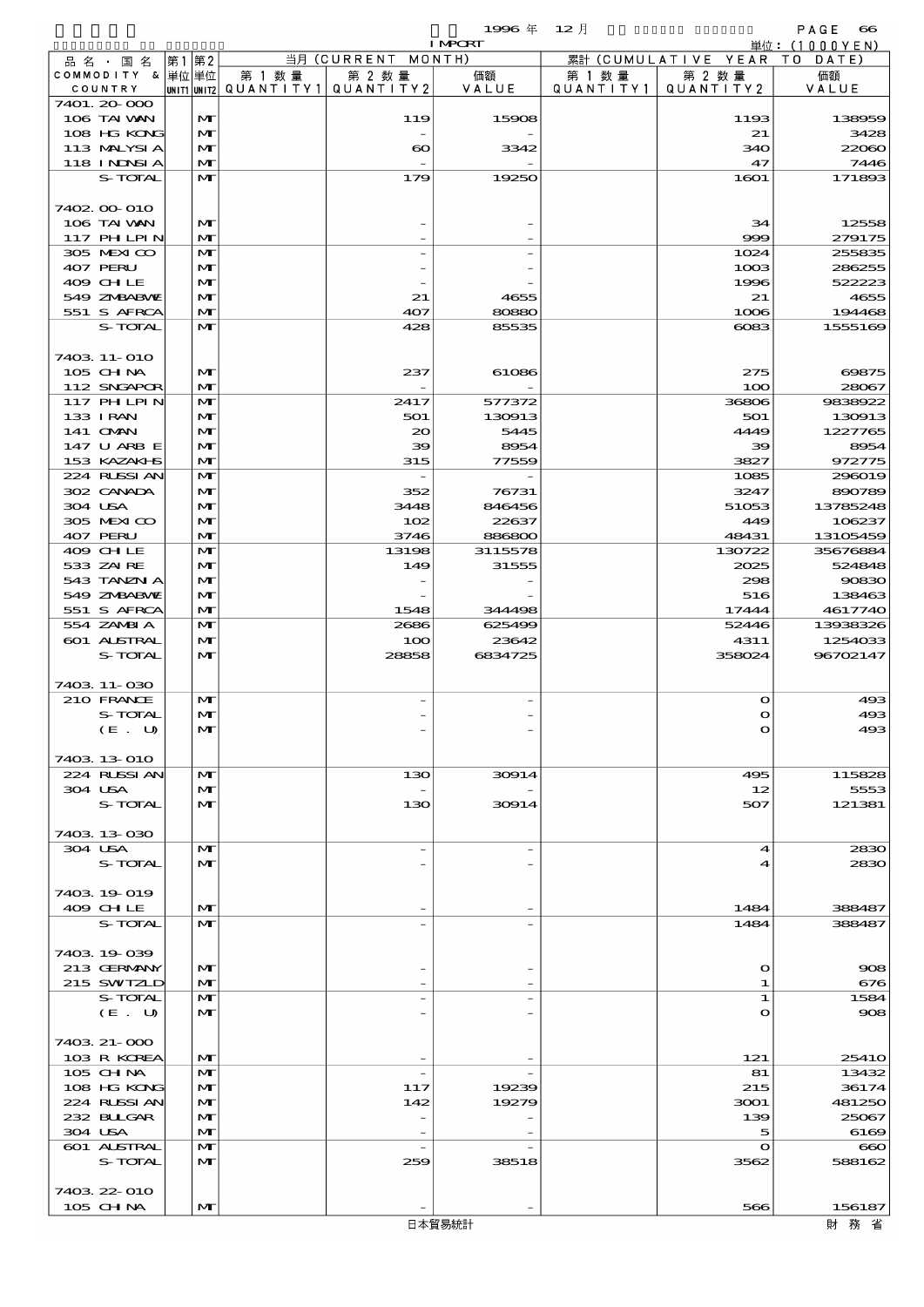$1996 \n& 12 \nparallel$  PAGE 67

|                             |                              |        |                                                  | <b>I MPORT</b> |        |                                 | 単位: (1000YEN)     |
|-----------------------------|------------------------------|--------|--------------------------------------------------|----------------|--------|---------------------------------|-------------------|
| 品名・国名                       | 第1 第2                        |        | 当月 (CURRENT MONTH)                               |                |        | 累計 (CUMULATIVE YEAR TO DATE)    |                   |
| COMMODITY & 単位単位<br>COUNTRY |                              | 第 1 数量 | 第 2 数量<br> UNIT1 UNIT2  QUANT   TY1  QUANT   TY2 | 価額<br>VALUE    | 第 1 数量 | 第 2 数量<br>QUANTITY1   QUANTITY2 | 価額<br>VALUE       |
| 7403 22 010                 |                              |        |                                                  |                |        |                                 |                   |
| 549 ZMBABMU                 | $\mathbf{M}$                 |        |                                                  |                |        | 105                             | 24006             |
| S-TOTAL                     | $\mathbf{M}$                 |        |                                                  |                |        | 671                             | 180193            |
|                             |                              |        |                                                  |                |        |                                 |                   |
| 7403 22 030                 | $\mathbf{M}$                 |        |                                                  |                |        |                                 |                   |
| 304 USA<br>S-TOTAL          | $\mathbf{M}$                 |        |                                                  |                |        | $\bullet$<br>$\mathbf o$        | 208<br>208        |
|                             |                              |        |                                                  |                |        |                                 |                   |
| 7403 23 010                 |                              |        |                                                  |                |        |                                 |                   |
| 105 CHNA                    | $\mathbf{M}$                 |        |                                                  |                |        | $_{\infty}$                     | 5108              |
| 106 TAI VAN                 | $\mathbf{M}$                 |        |                                                  |                |        | 71                              | 15115             |
| S-TOTAL                     | $\mathbf{M}$                 |        |                                                  |                |        | 91                              | 20223             |
|                             |                              |        |                                                  |                |        |                                 |                   |
| 7403 23 030                 |                              |        |                                                  |                |        |                                 |                   |
| 210 FRANCE<br>S-TOTAL       | $\mathbf{M}$<br>$\mathbf{M}$ |        |                                                  |                |        | $\mathbf o$<br>$\bullet$        | 2000<br>2000      |
| (E. U)                      | $\mathbf{M}$                 |        |                                                  |                |        | $\mathbf o$                     | 2000              |
|                             |                              |        |                                                  |                |        |                                 |                   |
| 7403 29 010                 |                              |        |                                                  |                |        |                                 |                   |
| 103 R KOREA                 | $\mathbf{M}$                 |        | 4                                                | 1771           |        | 51                              | 22226             |
| 105 CHNA                    | $\mathbf{M}$                 |        |                                                  |                |        | 291                             | 97879             |
| 123 INIA                    | $\mathbf{M}$                 |        | 21                                               | 4565           |        | 21                              | 4565              |
| 205 U KING                  | $\mathbf{M}$                 |        |                                                  |                |        | 35                              | 12803             |
| 304 USA<br>601 ALSTRAL      | $\mathbf{M}$<br>$\mathbf{M}$ |        | 17                                               | 7450           |        | <b>1O1</b><br>152               | 44082<br>47543    |
| S-TOTAL                     | $\mathbf{M}$                 |        | 42                                               | 13786          |        | 651                             | 229098            |
| (E. U)                      | $\mathbf{M}$                 |        |                                                  |                |        | 35                              | 12803             |
|                             |                              |        |                                                  |                |        |                                 |                   |
| 7403 29 020                 |                              |        |                                                  |                |        |                                 |                   |
| 304 USA                     | $\mathbf{M}$                 |        |                                                  |                |        | 18                              | 8981              |
| S-TOTAL                     | $\mathbf{M}$                 |        |                                                  |                |        | 18                              | 8981              |
|                             |                              |        |                                                  |                |        |                                 |                   |
| 7403 29 030<br>105 CH NA    | $\mathbf{M}$                 |        |                                                  |                |        | $\boldsymbol{z}$                | 2158              |
| 108 HG KONG                 | $\mathbf{M}$                 |        |                                                  |                |        | 5                               | 5515              |
| 112 SNGAPOR                 | $\mathbf{M}$                 |        | 16                                               | 32560          |        | 49                              | 85225             |
| 213 GERMANY                 | $\mathbf{M}$                 |        |                                                  |                |        | $\mathbf o$                     | 1631              |
| 304 USA                     | $\mathbf{M}$                 |        | 8                                                | 15812          |        | 212                             | 442481            |
| S-TOTAL                     | $\mathbf{M}$                 |        | 24                                               | 48372          |        | 268                             | 537010            |
| (E. U)                      | $\mathbf{M}$                 |        |                                                  |                |        | $\mathbf o$                     | 1631              |
|                             |                              |        |                                                  |                |        |                                 |                   |
| 7404.00-010<br>103 R KOREA  | $\mathbf{M}$                 |        | $_{\rm 200}$                                     | 50727          |        | 1091                            | 258872            |
| 105 CH NA                   | M                            |        | 81                                               | 15549          |        | 813                             | 188974            |
| 106 TAI VAN                 | $\mathbf{M}$                 |        | 224                                              | 52943          |        | 4469                            | 1166088           |
| 108 HG KONG                 | $\mathbf{M}$                 |        | 148                                              | 37032          |        | 664                             | 179204            |
| 110 VIEINAM                 | $\mathbf{M}$                 |        | 109                                              | 7897           |        | 1633                            | 144403            |
| 111 THAILND                 | $\mathbf{M}$                 |        | 219                                              | 47066          |        | 2572                            | 610253            |
| 112 SNGAPOR                 | M                            |        | 1638                                             | 396422         |        | 12445                           | 3259179           |
| 113 MALYSIA<br>116 BRUNEI   | M<br>$\mathbf{M}$            |        | 1091<br>$\overline{\phantom{a}}$                 | 259913         |        | 11712<br>84                     | 3009542<br>18682  |
| 117 PHLPIN                  | $\mathbf{M}$                 |        | 862                                              | 202719         |        | 7089                            | 1752359           |
| <b>118 INNSIA</b>           | $\mathbf{M}$                 |        |                                                  |                |        | 200                             | 42351             |
| 121 LAOS                    | M                            |        |                                                  |                |        | 16                              | 4472              |
| 124 PAKI STN                | $\mathbf{M}$                 |        |                                                  |                |        | 132                             | 34997             |
| 125 SRILANK                 | M                            |        | 42                                               | 10227          |        | 188                             | 43903             |
| 135 BAHRAIN                 | $\mathbf{M}$                 |        |                                                  |                |        | 36                              | 9578              |
| 137 SU ARAB<br>138 KUWAIT   | $\mathbf{M}$<br>M            |        | 664<br>19                                        | 143877<br>4116 |        | 7022<br>664                     | 1869094<br>182438 |
| 143 I SRAEL                 | $\mathbf{M}$                 |        | 151                                              | 35837          |        | 1333                            | 353580            |
| 144 JORDAN                  | M                            |        | 19                                               | 4698           |        | 129                             | 33721             |
| 146 LEBANON                 | $\mathbf{M}$                 |        | 36                                               | 8518           |        | 339                             | 93109             |
| 147 U ARB E                 | $\mathbf{M}$                 |        | 485                                              | 118052         |        | 4654                            | 1276308           |
| 205 U KING                  | M                            |        | 258                                              | 54509          |        | 2225                            | 555282            |
| 207 NETHLIS                 | M                            |        |                                                  |                |        | 59                              | 13798             |
| 208 BELGI UM                | M                            |        | $_{\infty}$                                      | 4839           |        | 100                             | 24040             |
| 213 GERMANY<br>218 SPAIN    | M<br>$\mathbf{M}$            |        | 21                                               | 5104           |        | 104<br>21                       | 27328<br>5722     |
| 224 RUSSI AN                | M                            |        |                                                  |                |        | $\bf{85}$                       | 23651             |
| 230 GREECE                  | M                            |        |                                                  |                |        | $\infty$                        | 5983              |
| 232 BULGAR                  | M                            |        | 38                                               | 8628           |        | 38                              | 8628              |
| 233 CYPRUS                  | M                            |        | 17                                               | 3674           |        | 71                              | 18666             |
| 302 CANADA                  | $\mathbf{M}$                 |        |                                                  |                |        | 778                             | 213921            |
| 304 USA                     | M                            |        | 2465                                             | 586564         |        | 26920                           | 7108903           |
| 305 MEXICO                  | $\mathbf{M}$                 |        |                                                  |                |        | $\boldsymbol{\infty}$           | 12891             |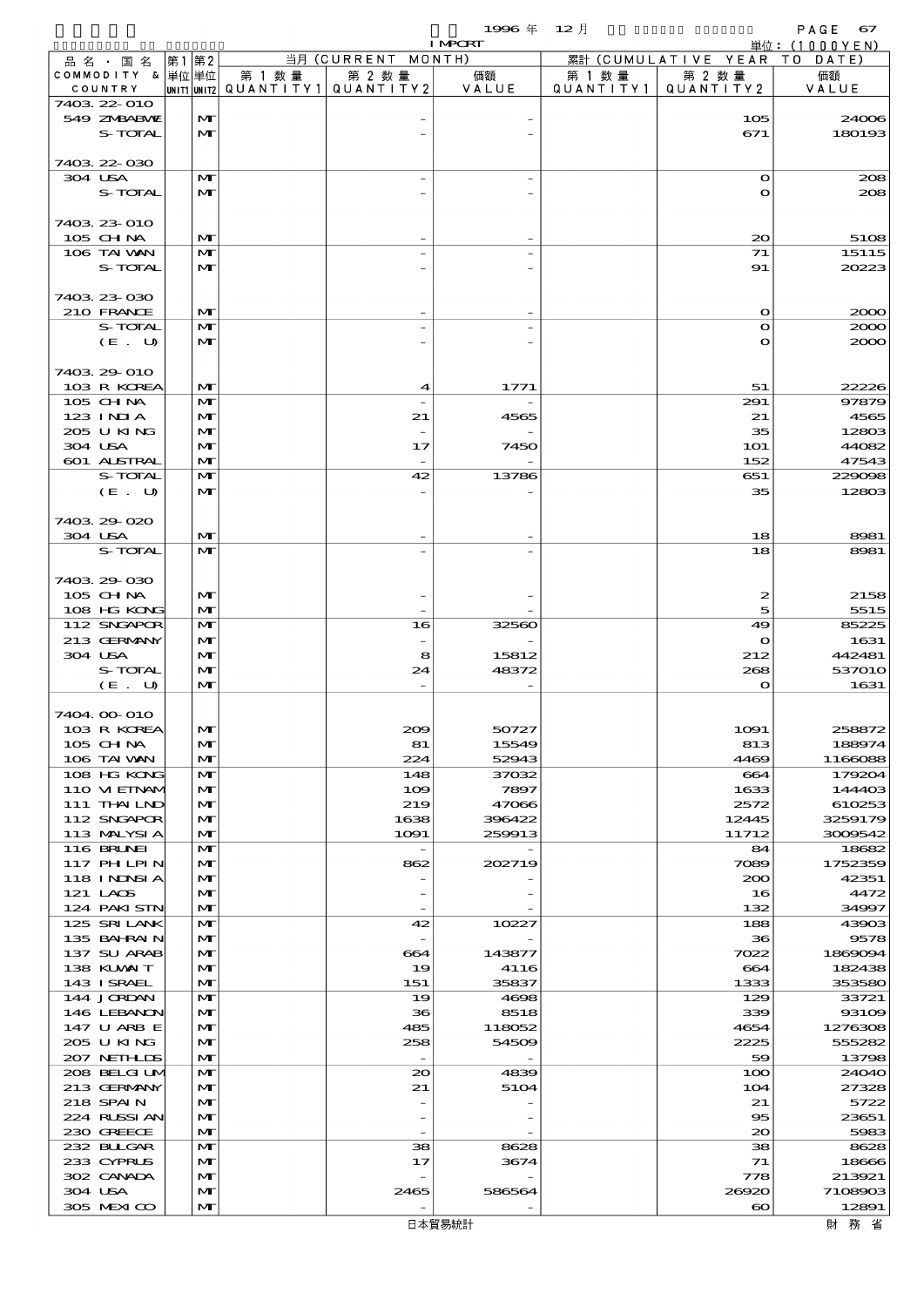|                               |                   |        |                                   | 1996 $#$         | $12$ 月    |                      | PAGE<br>68         |
|-------------------------------|-------------------|--------|-----------------------------------|------------------|-----------|----------------------|--------------------|
|                               |                   |        |                                   | <b>I MPORT</b>   |           |                      | 単位:(1000YEN)       |
| 品 名 ・ 国 名<br>COMMODITY & 単位単位 | 第1 第2             | 第 1 数量 | 当月 (CURRENT MONTH)<br>第 2 数量      | 価額               | 第 1 数 量   | 累計 (CUMULATIVE YEAR  | T O<br>DATE<br>価額  |
| COUNTRY                       |                   |        | UNIT1 UNIT2 QUANTITY 1 QUANTITY 2 | VALUE            | QUANTITY1 | 第 2 数 量<br>QUANTITY2 | VALUE              |
| 7404 00 010                   |                   |        |                                   |                  |           |                      |                    |
| 401 COLMBIA                   | M                 |        |                                   |                  |           | 19                   | 5991               |
| 402 VENEZLA                   | $\mathbf{M}$      |        | 56                                | 13487            |           | 200                  | 53364              |
| 406 ECUADOR<br>407 PERU       | M<br>$\mathbf{M}$ |        | 62                                | 14739            |           | 43<br>62             | 9495<br>14739      |
| 409 CHLE                      | M                 |        | 22                                | 5118             |           | 81                   | 22635              |
| 412 URUCLAY                   | M                 |        |                                   |                  |           | 15                   | 2008               |
| 413 ARCENT                    | M                 |        |                                   |                  |           | 134                  | 39027              |
| 501 MROCCO                    | M                 |        | $\infty$                          | 4756             |           | 62                   | 13655              |
| 506 EGYPT                     | $\mathbf{M}$      |        | 21                                | 4657             |           | 80                   | 19208              |
| 547 MALRIUS<br>551 S AFRCA    | M<br>M            |        | 162                               | 37089            |           | 19<br>1549           | 3526<br>387691     |
| 601 ALSTRAL                   | M                 |        | 241                               | 56357            |           | 2807                 | 715368             |
| 606 NEWELD                    | M                 |        |                                   |                  |           | $\infty$             | 4544               |
| 620 GLAM                      | M                 |        | $\infty$                          | 23968            |           | 425                  | 96025              |
| 626 MICRONE                   | M                 |        |                                   |                  |           | 5                    | 589                |
| S-TOTAL                       | M<br>$\mathbf{M}$ |        | 9499                              | 2219082<br>64452 |           | 93297                | 23937875<br>632153 |
| (E. U)                        |                   |        | 299                               |                  |           | 2529                 |                    |
| 7404.00-091                   |                   |        |                                   |                  |           |                      |                    |
| 103 R KOREA                   | $\mathbf{M}$      |        | 18                                | 4169             |           | 178                  | 39523              |
| 105 CH NA                     | M                 |        | 229                               | 42664            |           | 3137                 | 588832             |
| 106 TAI VAN                   | M                 |        | 847                               | 178973           |           | $\cos 1$             | 1300568            |
| 108 HG KONG<br>110 VIEINAM    | M<br>M            |        | 1229<br>$\overline{\phantom{0}}$  | 217868           |           | 11666<br>28          | 2028027<br>5076    |
| 111 THAILND                   | M                 |        | 11                                | 1979             |           | 54                   | 8326               |
| 112 SNGAPOR                   | M                 |        | 412                               | 81789            |           | 3621                 | 696995             |
| 113 MALYSIA                   | M                 |        | 277                               | 48273            |           | 2764                 | 518119             |
| 117 PHLPIN                    | M                 |        | 119                               | 19252            |           | 1414                 | 263676             |
| 118 I NJNSI A                 | $\mathbf{M}$      |        | $\overline{\phantom{a}}$          |                  |           | 33                   | 5681               |
| 124 PAKISTN                   | M                 |        | 42                                | 10093<br>5858    |           | 622                  | 156762             |
| 137 SU ARAB<br>138 KLVXIT     | $\mathbf{M}$<br>M |        | 42                                |                  |           | 264<br>38            | 38143<br>5678      |
| 144 JORDAN                    | M                 |        |                                   |                  |           | $\infty$             | 3049               |
| 147 U ARB E                   | $\mathbf{M}$      |        | $\infty$                          | 2869             |           | 159                  | 23461              |
| 205 U KING                    | M                 |        |                                   |                  |           | 258                  | 37975              |
| 222 FINAND                    | M                 |        | $\infty$                          | 3136             |           | 79                   | 12822              |
| 224 RLSSIAN<br>233 CYPRUS     | $\mathbf{M}$<br>M |        | 18                                | 1867             |           | 216<br>16            | 25239<br>2059      |
| 302 CANADA                    | M                 |        | $\boldsymbol{\infty}$             | 11929            |           | 265                  | 44089              |
| 304 USA                       | M                 |        | 1066                              | 183598           |           | 8430                 | 1525784            |
| 305 MEXICO                    | $\mathbf{M}$      |        |                                   |                  |           | $\mathbf{R}$         | 32637              |
| 506 EGYPT                     | $\mathbf{M}$      |        |                                   |                  |           | 19                   | 2494               |
| 551 S AFRCA<br>601 ALSTRAL    | M<br>M            |        | 41<br>93                          | 5677<br>15495    |           | 158<br><b>2010</b>   | 24071<br>328507    |
| 606 NEWELD                    | M                 |        | 18                                | 1530             |           | 183                  | 16799              |
| S-TOTAL                       | M                 |        | 4562                              | 837019           |           | 41805                | 7734392            |
| (E. U)                        | $\mathbf{M}$      |        | $\infty$                          | 3136             |           | 337                  | 50797              |
|                               |                   |        |                                   |                  |           |                      |                    |
| 7404.00-099<br>103 R KOREA    | M                 |        |                                   |                  |           | 31                   | 4284               |
| $105$ CHNA                    | M                 |        | 9                                 | 2002             |           | 242                  | 47723              |
| 106 TAI VAN                   | M                 |        | 135                               | 29490            |           | 1236                 | 296996             |
| 108 HG KONG                   | M                 |        | 108                               | 22635            |           | 471                  | 114079             |
| 110 VIEINAM                   | M                 |        | $\overline{\phantom{a}}$          |                  |           | 19                   | 3618               |
| 111 THAILND                   | M                 |        | 16                                | 1654             |           | 396                  | 44163              |
| 112 SNGAPOR<br>113 MALYSIA    | M<br>M            |        | 377<br>30                         | 71469<br>5842    |           | 2920<br>684          | 584498<br>144002   |
| 117 PHLPIN                    | M                 |        | 14                                | 1391             |           | 264                  | 45519              |
| 118 I NJNSI A                 | M                 |        | 22                                | 5404             |           | 135                  | 38705              |
| 124 PAKISTN                   | M                 |        | 38                                | 10585            |           | 387                  | 106534             |
| 137 SU ARAB                   | M                 |        |                                   |                  |           | 59                   | 15849              |
| 138 KUWAIT<br>147 U ARB E     | M<br>M            |        |                                   |                  |           | 13<br>8              | 4416<br>2057       |
| 205 U KING                    | M                 |        | 39                                | 11512            |           | 74                   | 23077              |
| 210 FRANCE                    | M                 |        | 16                                | 5899             |           | 32                   | 12671              |
| 213 GERMANY                   | M                 |        |                                   |                  |           | 1                    | 341                |
| 222 FINAND                    | M                 |        |                                   |                  |           | 39                   | 13750              |
| 302 CANADA<br>304 USA         | M                 |        | 377                               |                  |           | 74                   | 13304              |
| 305 MEXICO                    | M<br>M            |        |                                   | 111923           |           | 3312<br>166          | 983250<br>$\cos 1$ |
| 312 PANAMA                    | M                 |        |                                   |                  |           | 12                   | 1237               |
| 402 VENEZIA                   | M                 |        |                                   |                  |           | 37                   | 13509              |
| 413 ARGENT                    | M                 |        |                                   |                  |           | 18                   | 4711               |
| 506 EGYPT                     | $\mathbf{M}$      |        |                                   |                  |           | 36                   | 8448               |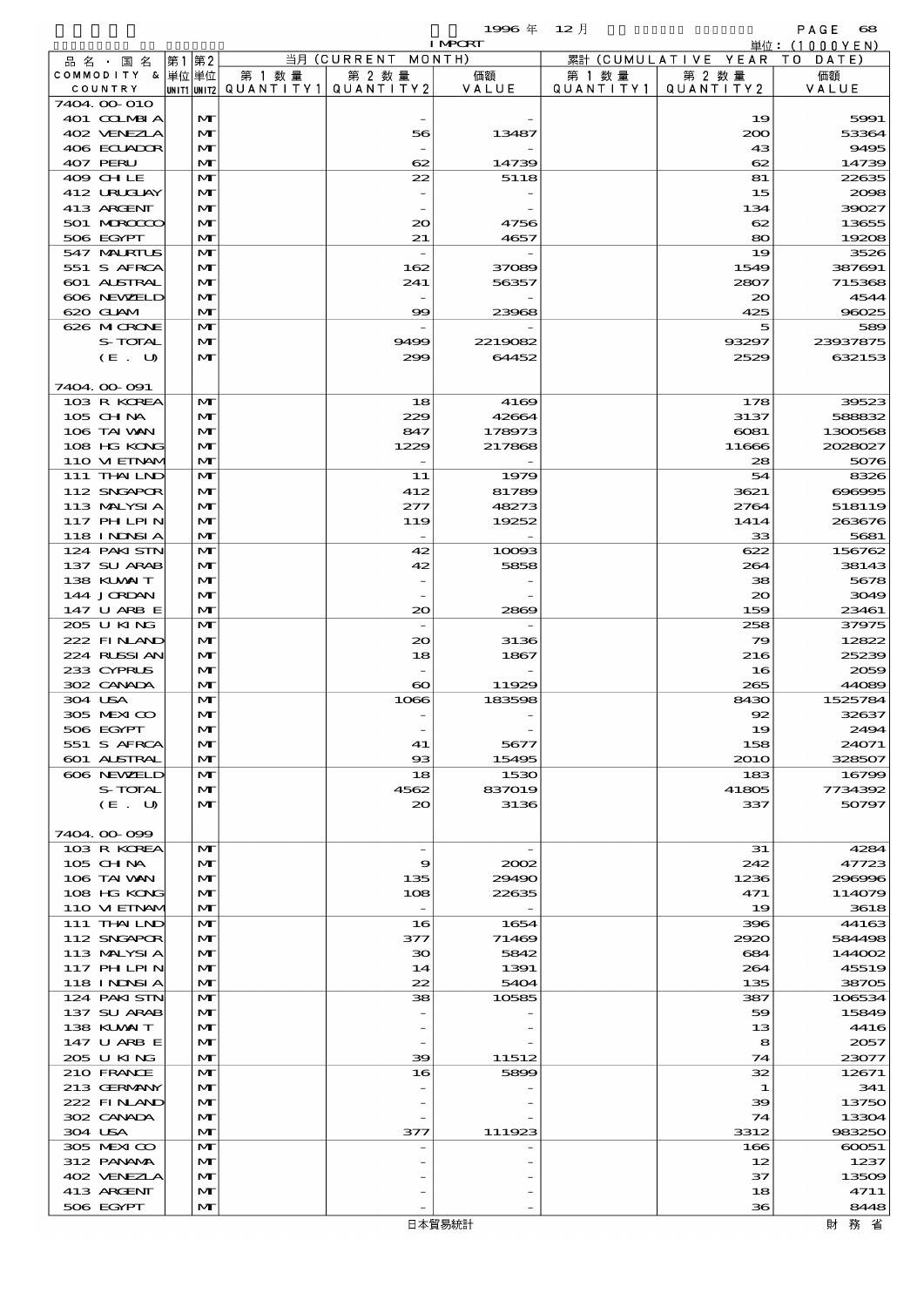- 1999年 12月 - PAGE <del>OO</del><br>Training - Hotel Annual 単位:(1000YEN)

|                  |    |              |         |                                       | <b>I MPORT</b> |           |                        | 単位: (1000 Y E N) |
|------------------|----|--------------|---------|---------------------------------------|----------------|-----------|------------------------|------------------|
| 品名・国名            | 第1 | 第2           |         | 当月 (CURRENT                           | MONTH)         |           | 累計 (CUMULATIVE YEAR TO | DATE)            |
| COMMODITY & 単位単位 |    |              | 第 1 数 量 | 第 2 数量                                | 価額             | 第 1 数 量   | 第 2 数量                 | 価額               |
| COUNTRY          |    |              |         | UNIT1 UNIT2  QUANT   TY1  QUANT   TY2 | VALUE          | QUANTITY1 | QUANTITY 2             | VALUE            |
| 7404.00-099      |    |              |         |                                       |                |           |                        |                  |
| 601 ALSTRAL      |    | M            |         |                                       |                |           | 9                      | 1850             |
| 626 MCRONE       |    | $\mathbf{M}$ |         |                                       |                |           | 6                      | 565              |
| S-TOTAL          |    | M            |         | 1181                                  | 279806         |           | 10681                  | 2589207          |
| (E. U)           |    | $\mathbf{M}$ |         | 55                                    | 17411          |           | 146                    | 49839            |
|                  |    |              |         |                                       |                |           |                        |                  |
| 7405.00-000      |    |              |         |                                       |                |           |                        |                  |
| 103 R KOREA      |    | M            |         |                                       |                |           | $\mathbf o$            | 315              |
| 105 CH NA        |    | $\mathbf{M}$ |         |                                       |                |           | 10                     | 10613            |
| 205 U KING       |    | $\mathbf{M}$ |         | 31                                    | 9789           |           | 543                    | 195508           |
| 208 BELGI UM     |    | M            |         |                                       |                |           | 37                     | 21334            |
| 238 UKRAINE      |    | M            |         |                                       |                |           | 10                     | 3732             |
| 304 USA          |    | M            |         | 7                                     | 4068           |           | 144                    | 77093            |
| 549 ZNBABVE      |    | M            |         |                                       |                |           | 21                     | 7815             |
| S-TOTAL          |    | $\mathbf{M}$ |         | 38                                    | 13857          |           | 765                    | 31641O           |
| (E. U)           |    | $\mathbf{M}$ |         | 31                                    | 9789           |           | 580                    | 216842           |
|                  |    |              |         |                                       |                |           |                        |                  |
| 7406 10 000      |    |              |         |                                       |                |           |                        |                  |
| 105 CHNA         |    | KG           |         |                                       |                |           | 47022                  | 13940            |
| 117 PHLPIN       |    | KG           |         |                                       |                |           | 7000                   | 350              |
| 203 SWIEN        |    | KG           |         | 2000                                  | 728            |           | 2600                   | 1178             |
| 205 U KING       |    | KG           |         | 19000                                 | 7882           |           | 419140                 | 217685           |
| 213 GERMANY      |    | KG           |         | 3600                                  | 5231           |           | 110640                 | 108014           |
| 220 I TALY       |    | KG           |         | 2                                     | 397            |           | 10224                  | 7804             |
| 224 RUSSI AN     |    | KG           |         |                                       |                |           | 18000                  | 8321             |
| 242 SLOVEN       |    | KG           |         |                                       |                |           | 1000                   | 436              |
| 302 CANADA       |    | KG           |         |                                       |                |           | 234                    | 781              |
| 304 USA          |    | KG           |         | 9537                                  | 12367          |           | 191975                 | 174185           |
| 324 PRIRICO      |    | KG           |         |                                       |                |           | 798                    | 16973            |
| 410 BRAZIL       |    | KG           |         | 4400                                  | 4586           |           | 19800                  | 19917            |
| 601 ALSTRAL      |    | KG           |         | 9800                                  | 3874           |           | 124600                 | 51728            |
| S-TOTAL          |    | KG           |         | 48339                                 | 35065          |           | 953033                 | 621312           |
| (E. U)           |    | KG           |         | 24602                                 | 14238          |           | 542604                 | 334681           |
|                  |    |              |         |                                       |                |           |                        |                  |
| 7406.20-000      |    |              |         |                                       |                |           |                        |                  |
| 105 CHNA         |    | KG           |         |                                       |                |           | 270                    | 1049             |
| 111 THAILND      |    | KG           |         |                                       |                |           | 1000                   | 557              |
| 205 U KING       |    | KG           |         |                                       |                |           | 700                    | 1360             |
| 213 GERMANY      |    | KG           |         | 5000                                  | 6948           |           | 18000                  | 25039            |
| 220 I TALY       |    | KG           |         |                                       |                |           | $\mathbf{\Omega}$      | 686              |
| 304 USA          |    | KG           |         | 199                                   | 459            |           | 49288                  | 33919            |
| <b>S-TOTAL</b>   |    | KG           |         | 5199                                  | 7407           |           | 69258                  | 62610            |
| (E. U)           |    | K            |         | 5000                                  | 6948           |           | 18700                  | 27085            |
|                  |    |              |         |                                       |                |           |                        |                  |
| 7407.10-000      |    |              |         |                                       |                |           |                        |                  |
| 103 R KOREA      |    | KG           |         |                                       |                |           | 24493                  | 16113            |
| $105$ CHNA       |    | KG           |         |                                       |                |           | 130                    | 947              |
| 106 TAI VAN      |    | KG           |         |                                       |                |           | 56500                  | 21847            |
| 203 SWIDEN       |    | KG           |         |                                       |                |           | 152                    | 5241             |
| 205 U KING       |    | KG           |         |                                       |                |           | 55169                  | 21336            |
| 210 FRANCE       |    | KG           |         | 30764                                 | 12327          |           | 998868                 | 389211           |
| 213 GERMANY      |    | КG           |         |                                       |                |           | з                      | 271              |
| 304 USA          |    | KG           |         | 722                                   | 2056           |           | 32304                  | 42589            |
|                  |    | KG           |         |                                       |                |           |                        |                  |
| 407 PERU         |    | KG           |         | 9511<br>40997                         | 3152           |           | 43062                  | 15808<br>513363  |
| S-TOTAL          |    | KG           |         |                                       | 17535          |           | 1210681                |                  |
| (E. U)           |    |              |         | 30764                                 | 12327          |           | 1054192                | 416059           |
|                  |    |              |         |                                       |                |           |                        |                  |
| 7407. 21-000     |    |              |         |                                       |                |           |                        |                  |
| 103 R KOREA      |    | KG           |         |                                       |                |           | 1002                   | 243              |
| $105$ CHNA       |    | KG           |         |                                       |                |           | 2412                   | 15932            |
| 205 U KING       |    | KG           |         |                                       |                |           | 955                    | 460              |
| 210 FRANCE       |    | КG           |         | 229                                   | 238            |           | 711                    | 1331             |
| 213 GERMANY      |    | KG           |         |                                       |                |           | 120                    | 204              |
| 223 POLAND       |    | KG           |         |                                       |                |           | 21996                  | 5662             |
| 304 USA          |    | KG           |         |                                       |                |           | 7368                   | 7130             |
| 606 NEWELD       |    | KG           |         | 17930                                 | 6077           |           | 57942                  | 20029            |
| S-TOTAL          |    | КG           |         | 18159                                 | 6315           |           | 92506                  | 51891            |
| (E. U)           |    | KG           |         | 229                                   | 238            |           | 1786                   | 1995             |
|                  |    |              |         |                                       |                |           |                        |                  |
| 7407.22-000      |    |              |         |                                       |                |           |                        |                  |
| 103 R KOREA      |    | KG           |         |                                       |                |           | $\boldsymbol{\alpha}$  | 464              |
| 205 U KING       |    | KG           |         |                                       |                |           | 150                    | 1314             |
| 210 FRANCE       |    | KG           |         |                                       |                |           | 100                    | 289              |
| 215 SWIZLD       |    | KG           |         |                                       |                |           | 3260                   | 6764             |
| 302 CANADA       |    | KG           |         |                                       |                |           | 300                    | 360              |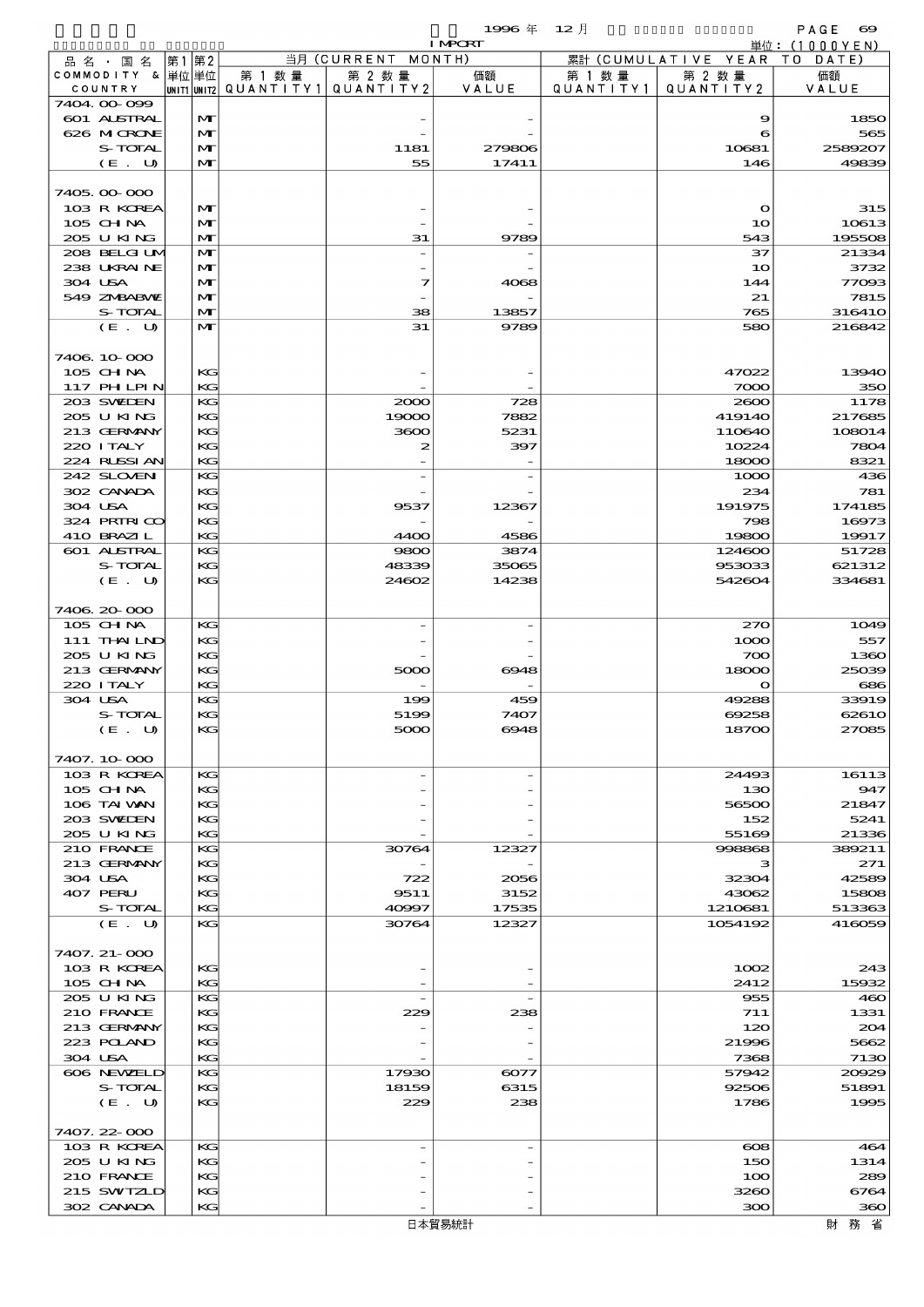$1$ 996 年  $12 \text{ }\overline{)}$  PAGE  $\alpha$ 

|                             |          |                                       |                          | <b>I MPORT</b> |           |                              | 単位:(1000YEN) |
|-----------------------------|----------|---------------------------------------|--------------------------|----------------|-----------|------------------------------|--------------|
| 品名・国名                       | 第1第2     |                                       | 当月 (CURRENT MONTH)       |                |           | 累計 (CUMULATIVE YEAR TO DATE) |              |
| COMMODITY & 単位単位            |          | 第 1 数量                                | 第 2 数量                   | 価額             | 第 1 数量    | 第 2 数量                       | 価額           |
| COUNTRY                     |          | UNIT1 UNIT2  QUANT I TY1  QUANT I TY2 |                          | VALUE          | QUANTITY1 | QUANTITY 2                   | VALUE        |
| 7407.22-000                 |          |                                       |                          |                |           |                              |              |
| 304 USA                     | KG       |                                       |                          |                |           | 3394                         | 8485         |
| 601 ALSTRAL                 | KG       |                                       |                          |                |           | 6117                         | 3673         |
| 606 NEWELD                  | KG       |                                       |                          |                |           | 2000                         | 1120         |
| S-TOTAL                     | KG       |                                       |                          |                |           | 15929                        | 22472        |
| (E. U)                      | KG       |                                       |                          |                |           | 250                          | 1600         |
| 7407. 29-010                |          |                                       |                          |                |           |                              |              |
| 105 CH NA                   | KG       |                                       |                          |                |           | 322                          | 1600         |
| 304 USA                     | KG       |                                       | 45                       | 235            |           | 5747                         | 957C         |
| 601 ALSTRAL                 | KG       |                                       | 2773                     | 813            |           | 26082                        | 7523         |
| S-TOTAL                     | KG       |                                       | 2818                     | 1048           |           | 33051                        | 18792        |
|                             |          |                                       |                          |                |           |                              |              |
| 7407.29-090                 |          |                                       |                          |                |           |                              |              |
| 103 R KOREA                 | KG       |                                       | 21000                    | 13860          |           | 258505                       | 207443       |
| 105 CH NA                   | KG       |                                       |                          |                |           | 3027                         | 2154         |
| 106 TAI VAN                 | KG       |                                       | 7750                     | 9583           |           | 100860                       | 113296       |
| 113 MALYSIA                 | KG       |                                       |                          |                |           | 5370                         | 6647         |
| 205 U KING                  | KG       |                                       |                          |                |           | 46                           | 480          |
| 213 GERMANY                 | KG       |                                       |                          |                |           | $\cos$                       | 6515         |
| 222 FINAND                  | KG       |                                       |                          |                |           | 2005                         | 1094         |
| 302 CANADA                  | KG       |                                       |                          |                |           | 191                          | 389          |
| 304 USA                     | KG       |                                       | 12984                    | 22392          |           | 202632                       | 423134       |
| S-TOTAL                     | KG       |                                       | 41734                    | 45835          |           | 578723                       | 761160       |
| (E. U)                      | KG       |                                       |                          |                |           | 8138                         | 8005         |
|                             |          |                                       |                          |                |           |                              |              |
| 7408 11-000                 |          |                                       |                          |                |           |                              |              |
| 103 R KOREA                 | KG       |                                       |                          |                |           | 3992056                      | 1087821      |
| 105 CHNA                    | KG       |                                       |                          |                |           | 48620                        | 17630        |
| 106 TAI VAN                 | KG       |                                       | 100000                   | 27700          |           | 5623041                      | 1656487      |
| 111 THAILND                 | KG       |                                       | 14027                    | 3574           |           | 14027                        | 3574         |
| 112 SNGAPOR                 | KG       |                                       |                          |                |           | 231                          | 284          |
| 113 MALYSIA                 | KG       |                                       | 19838                    | $\cos\!4$      |           | 240721                       | <b>70595</b> |
| 118 I NDSI A                | KG       |                                       |                          |                |           | 385373                       | 110352       |
| 205 U KING                  | KG       |                                       |                          |                |           | 100                          | 222          |
| 210 FRANCE                  | KG       |                                       | 2041                     | 793            |           | 79286                        | 31515        |
| 222 FINAND                  | KG       |                                       |                          |                |           | 1984                         | 1725         |
| 234 TURKEY                  | KG       |                                       | 40000                    | 9452           |           | 422500                       | 118135       |
| 304 USA                     | KG       |                                       | 142263                   | 40554          |           | 1846986                      | 515796       |
| 410 BRAZIL                  | KG       |                                       |                          |                |           | 17532                        | 23316        |
| S-TOTAL                     | KG       |                                       | 318169                   | 88107          |           | 12672457                     | 3637456      |
| (E. U)                      | KG       |                                       | 2041                     | 793            |           | 81370                        | 33466        |
|                             |          |                                       |                          |                |           |                              |              |
| 7408.19.000                 |          |                                       |                          |                |           |                              |              |
| 103 R KOREA                 | KG       |                                       | 1000                     | 551            |           | 19429                        | 10019        |
| 105 CH NA                   | KG       |                                       | 3000                     | 1787           |           | 23693                        | 16413        |
| 106 TAI VAN                 | KG       |                                       | 22046                    | 10006          |           | 256455                       | 135584       |
| 108 HG KONG                 | KG       |                                       |                          |                |           | 331                          | 1031         |
| 111 THAILND                 | KG       |                                       |                          |                |           | 3423                         | 2352         |
| 112 SNGAPOR                 | KG       |                                       | 28009                    | 15977          |           | 157398                       | 100417       |
| 113 MALYSIA                 | KG       |                                       | 76024                    | 22716          |           | 523968                       | 166490       |
| <b>118 INNSIA</b>           | KG       |                                       |                          |                |           | 3782                         | 1221         |
| 210 FRANCE                  | KG       |                                       |                          |                |           | 48337                        | 23383        |
| 213 GERMANY                 | KG       |                                       | 662                      | 958            |           | 24423                        | 44528        |
| 217 PORTUGL                 | KG       |                                       |                          |                |           | 11709                        | 12434        |
| 220 I TALY                  | KG       |                                       | $\overline{\phantom{a}}$ |                |           | 569785                       | 200466       |
| 304 USA                     | KG       |                                       | 435                      | 1243           |           | 2174                         | 7491         |
| S-TOTAL                     | KG       |                                       | 131176                   | 53238          |           | 1644907                      | 721829       |
| (E. U)                      | KG       |                                       | 662                      | 958            |           | 654254                       | 280811       |
|                             |          |                                       |                          |                |           |                              |              |
| 7408 21-000                 |          |                                       |                          |                |           |                              |              |
| 103 R KOREA                 | KG       |                                       | 4320                     | 2030           |           | 274052                       | 129378       |
| $105$ CHNA                  | KG<br>KG |                                       |                          |                |           | 294                          | 347<br>59988 |
| 106 TAI VAN                 | KG       |                                       |                          |                |           | 182417                       |              |
| 108 HG KONG<br>207 NETHLIDS | KG       |                                       |                          |                |           | 120<br>6232                  | 543<br>5902  |
| 210 FRANCE                  | KG       |                                       |                          |                |           | 17367                        | 10123        |
| 213 GERMANY                 | KG       |                                       | 4919                     | 8864           |           | 53433                        | 95526        |
| 304 USA                     | KG       |                                       |                          |                |           | 817                          | 780          |
| 606 NEWELD                  | KG       |                                       |                          |                |           | 7126                         | 3161         |
| S-TOTAL                     | KG       |                                       | 9239                     | 10894          |           | 541858                       | 305757       |
| (E. U)                      | KG       |                                       | 4919                     | 8864           |           | 77032                        | 111551       |

7408.22-000

 $103 \text{ R KOREA}$   $| \text{KG} |$   $| \text{KG} |$   $| \text{GOS} |$   $| \text{GOS} |$   $| \text{GOS} |$   $| \text{GOS} |$   $| \text{GOS} |$   $| \text{GOS} |$   $| \text{GOS} |$   $| \text{GOS} |$   $| \text{GOS} |$   $| \text{GOS} |$   $| \text{GOS} |$   $| \text{GOS} |$   $| \text{GOS} |$   $| \text{GOS} |$   $| \text{GOS} |$   $| \text{GOS} |$   $| \text{GOS} |$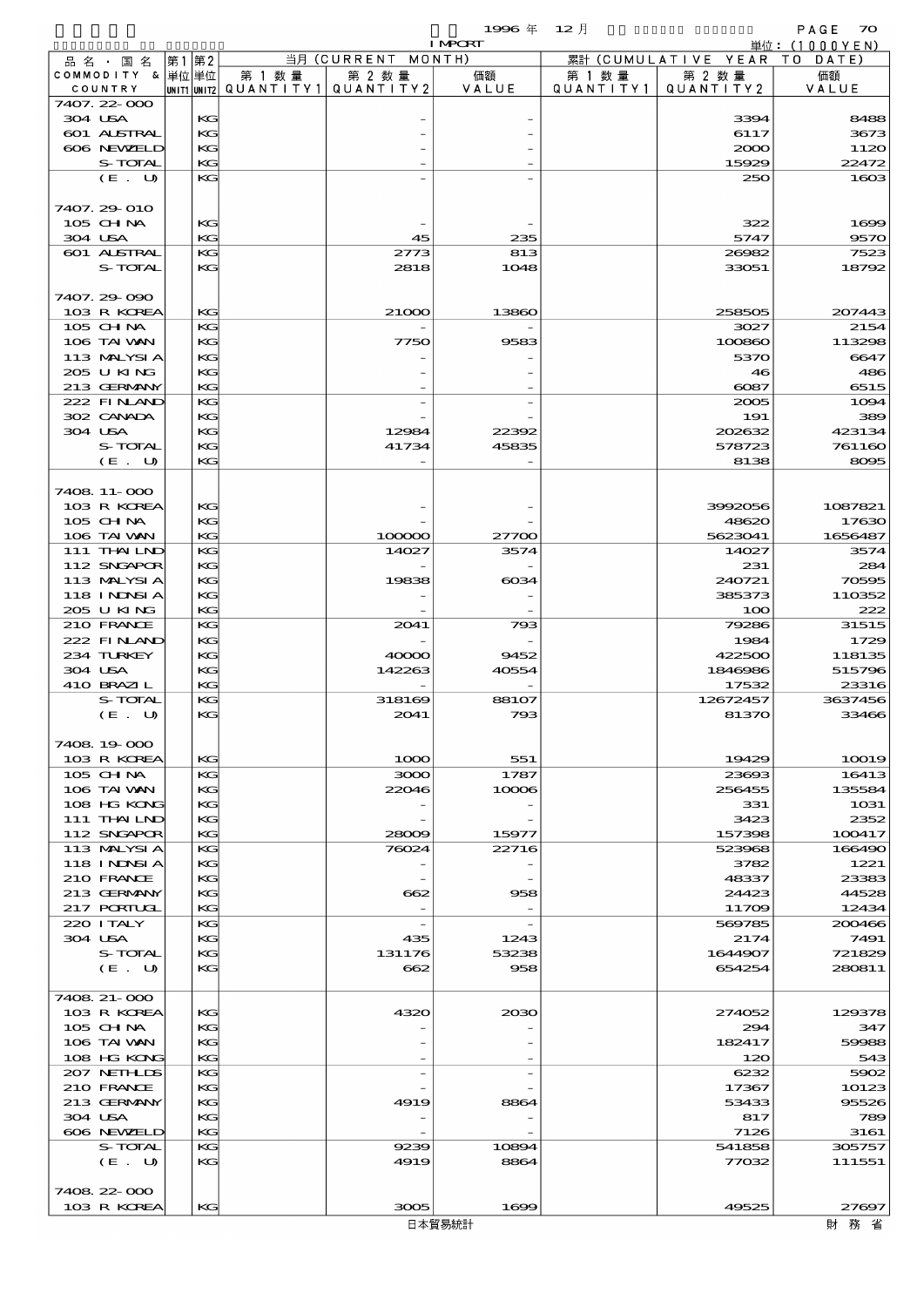|                               |      |          |                                       |                              | 1996年           | $12$ 月    |                                | PAGE 71                         |
|-------------------------------|------|----------|---------------------------------------|------------------------------|-----------------|-----------|--------------------------------|---------------------------------|
|                               |      |          |                                       |                              | <b>I MPORT</b>  |           |                                | $\dot{\mathbb{H}}$ 位: (1000YEN) |
| 品 名 ・ 国 名<br>COMMODITY & 単位単位 | 第1第2 |          | 第 1 数量                                | 当月 (CURRENT MONTH)<br>第 2 数量 | 価額              | 第 1 数 量   | 累計 (CUMULATIVE YEAR<br>第 2 数 量 | T O<br>DATE<br>価額               |
| COUNTRY                       |      |          | unit1 unit2  QUANT   TY1  QUANT   TY2 |                              | VALUE           | QUANTITY1 | QUANTITY2                      | VALUE                           |
| 7408 22 000                   |      |          |                                       |                              |                 |           |                                |                                 |
| 205 U KING                    |      | KG       |                                       | 2003                         | 2577            |           | 8601                           | 10646                           |
| 210 FRANCE                    |      | KG       |                                       |                              |                 |           | 512                            | 582                             |
| 213 GERMANY<br>218 SPAIN      |      | KG<br>KG |                                       |                              |                 |           | 18205<br>906                   | 41618<br>1893                   |
| 220 I TALY                    |      | KG       |                                       | 1686                         | 2283            |           | 13756                          | 18668                           |
| 223 POLAND                    |      | KG       |                                       |                              |                 |           | 45                             | 247                             |
| 225 ALSTRIA                   |      | KG       |                                       |                              |                 |           | 115                            | $\infty$                        |
| 304 USA                       |      | KG       |                                       | <b>14O</b>                   | 862             |           | 44767                          | 45206                           |
| S-TOTAL                       |      | KG       |                                       | 6834                         | 7421            |           | 136432                         | 147256                          |
| (E. U)                        |      | KG       |                                       | 3689                         | 4860            |           | 42095                          | 74106                           |
| 7408 29 010                   |      |          |                                       |                              |                 |           |                                |                                 |
| 112 SNGAPOR                   |      | KG       |                                       |                              |                 |           | 417                            | 208                             |
| 213 GERMANY                   |      | KG       |                                       | 163                          | 407             |           | 1119                           | 4788                            |
| 304 USA                       |      | KG       |                                       | $\infty$                     | 3788            |           | 41061                          | 36998                           |
| S-TOTAL                       |      | KG       |                                       | 6163                         | 4195            |           | 42597                          | 41994                           |
| (E. U)                        |      | KG       |                                       | 163                          | 407             |           | 1119                           | 4788                            |
|                               |      |          |                                       |                              |                 |           |                                |                                 |
| 7408 29 090                   |      |          |                                       |                              |                 |           |                                |                                 |
| 103 R KOREA<br>105 CHNA       |      | KG<br>KG |                                       | 12000                        | 7304            |           | 104500<br>56974                | 63060<br>37757                  |
| 106 TAI VAN                   |      | KG       |                                       | 12050                        | 9359            |           | 127024                         | 94459                           |
| 108 HG KONG                   |      | KG       |                                       |                              |                 |           | 100                            | 370                             |
| 112 SNGAPOR                   |      | KG       |                                       |                              |                 |           | 400                            | 2132                            |
| 113 MALYSIA                   |      | KG       |                                       |                              |                 |           | 9887                           | 10356                           |
| 205 U KING                    |      | KG       |                                       |                              |                 |           | 8323                           | 9894                            |
| 210 FRANCE                    |      | KG       |                                       |                              |                 |           | 2060                           | 2005                            |
| 213 GERMANY<br>222 FINAND     |      | KG<br>KG |                                       |                              |                 |           | 11675                          | 16352<br>46150                  |
| 223 POLAND                    |      | KG       |                                       |                              |                 |           | 5176<br>194                    | 1020                            |
| 225 ALSTRIA                   |      | KG       |                                       | 994                          | 1067            |           | 1997                           | 2508                            |
| 304 USA                       |      | KG       |                                       | 14777                        | 23315           |           | 196079                         | 255701                          |
| S-TOTAL                       |      | KG       |                                       | 39821                        | 41045           |           | 524389                         | 541854                          |
| (E. U)                        |      | KG       |                                       | 994                          | 1067            |           | 29231                          | 76999                           |
|                               |      |          |                                       |                              |                 |           |                                |                                 |
| 7409. 11-000                  |      |          |                                       |                              |                 |           |                                |                                 |
| 103 R KOREA<br>108 HG KONG    |      | KG<br>KG |                                       | 12691                        | 4227            |           | 229368<br>59355                | 86993<br>33954                  |
| 112 SNGAPOR                   |      | KG       |                                       |                              |                 |           | 1986                           | 1489                            |
| 113 MALYSIA                   |      | KG       |                                       |                              |                 |           | 102                            | 575                             |
| 205 U KING                    |      | KG       |                                       |                              |                 |           | 121O                           | 1031                            |
| 208 BELGI UM                  |      | KG       |                                       |                              |                 |           | 111730                         | 35167                           |
| 210 FRANCE                    |      | KG       |                                       | 2072                         | 805             |           | 50116                          | 19224                           |
| 213 GERMANY<br>222 FINAND     |      | KG<br>KG |                                       | 458293<br>22035              | 129540<br>10238 |           | 537454<br>248739               | 154489<br>123200                |
| 223 POLAND                    |      | KG       |                                       |                              |                 |           | 970                            | 342                             |
| 304 USA                       |      | KG       |                                       | 17313                        | 9052            |           | 417481                         | 262704                          |
| S-TOTAL                       |      | KG       |                                       | 512404                       | 153862          |           | 1658511                        | 719168                          |
| (E. U)                        |      | KG       |                                       | 482400                       | 140583          |           | 949249                         | 333111                          |
|                               |      |          |                                       |                              |                 |           |                                |                                 |
| 7409.19000                    |      |          |                                       |                              |                 |           |                                |                                 |
| 103 R KOREA<br>106 TAI VAN    |      | KG       |                                       | 24235                        | 21308           |           | 297107                         | 237257                          |
| 108 HG KONG                   |      | KG<br>KG |                                       | 16400                        | 7029            |           | 76455<br>39336                 | 34847<br>18114                  |
| 112 SNGAPOR                   |      | KG       |                                       |                              |                 |           | 72                             | 533                             |
| 113 MALYSIA                   |      | KG       |                                       |                              |                 |           | 9987                           | 9615                            |
| 205 U KING                    |      | KG       |                                       |                              |                 |           | 5001                           | 5750                            |
| 2009 LUNABRG                  |      | KG       |                                       |                              |                 |           | 474                            | 762                             |
| 210 FRANCE                    |      | KG       |                                       | 7155                         | 2164            |           | 114084                         | 43094                           |
| 213 GERMANY                   |      | KG       |                                       |                              |                 |           | 1049                           | 2587                            |
| 304 USA<br>407 PERU           |      | KG<br>KG |                                       | 72                           | 1854            |           | 1725<br>18630                  | 22686<br>6083                   |
| S-TOTAL                       |      | KG       |                                       | 47862                        | 32355           |           | 563920                         | 382228                          |
| (E. U)                        |      | KG       |                                       | 7155                         | 2164            |           | 120608                         | 52193                           |
|                               |      |          |                                       |                              |                 |           |                                |                                 |
| 7409. 21-000                  |      |          |                                       |                              |                 |           |                                |                                 |
| 103 R KOREA                   |      | КG       |                                       | 153867                       | 47628           |           | 3168294                        | 992728                          |
| $105$ CHNA                    |      | KG       |                                       |                              |                 |           | 68212                          | 21525                           |
| 106 TAI VAN<br>108 HG KONG    |      | KG<br>KG |                                       |                              |                 |           | 977<br>3000                    | 302<br>1069                     |
| 112 SNGAPOR                   |      | KG       |                                       | 6561                         | 1566            |           | 23052                          | 7471                            |
| 207 NETHLIS                   |      | KG       |                                       |                              |                 |           | 180925                         | 47936                           |
| 208 BELGI UM                  |      | KG       |                                       |                              |                 |           | 743375                         | 182971                          |
| 213 GERMANY                   |      | KG       |                                       | 337220                       | 77366           |           | 1473315                        | 402095                          |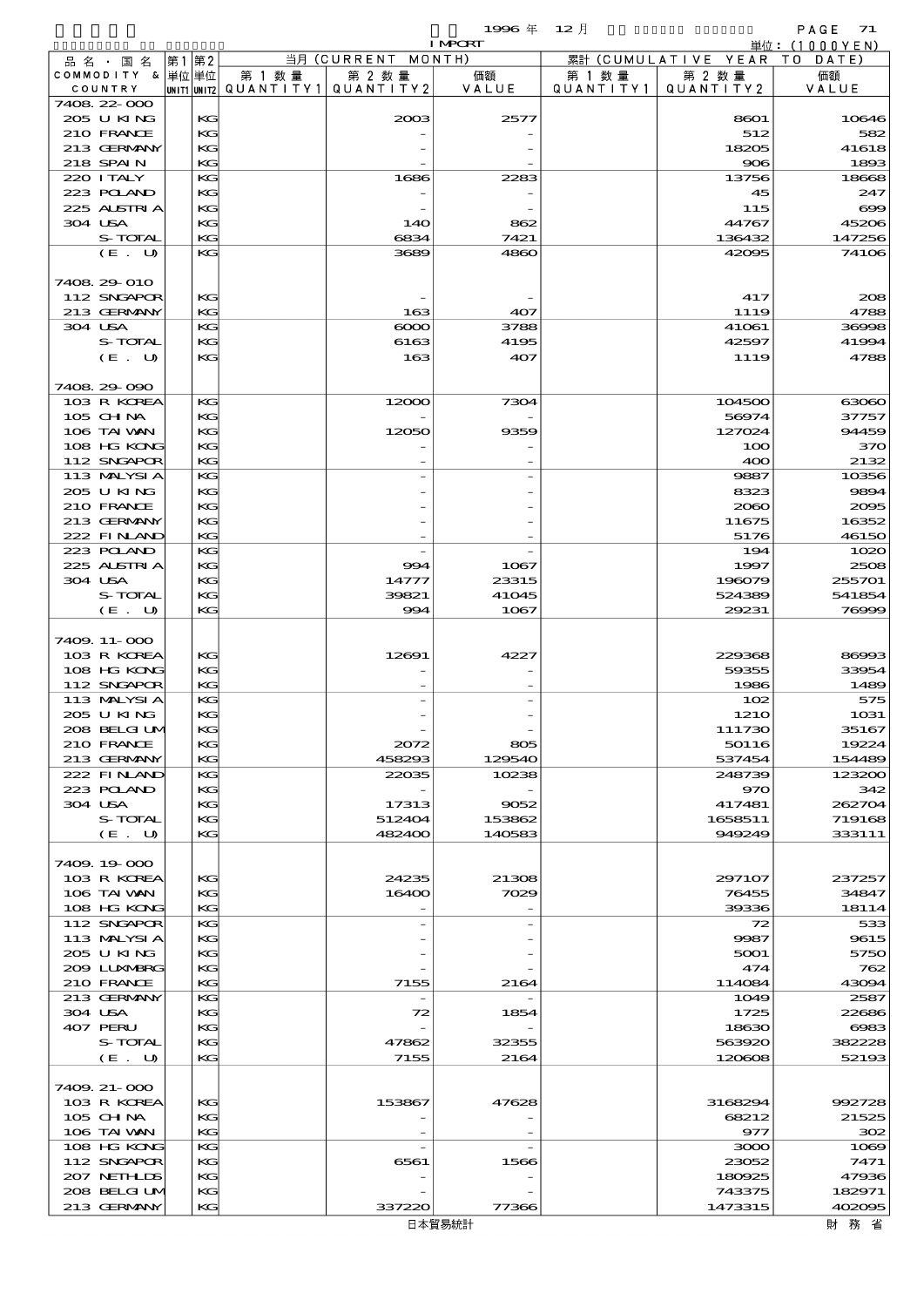|                            |    |          |        |                                       | <b>I MPORT</b> |           |                              | 単位: (1000YEN)    |
|----------------------------|----|----------|--------|---------------------------------------|----------------|-----------|------------------------------|------------------|
| 品名・国名                      | 第1 | 第2       |        | 当月 (CURRENT MONTH)                    |                |           | 累計 (CUMULATIVE YEAR TO DATE) |                  |
| COMMODITY & 単位単位           |    |          | 第 1 数量 | 第 2 数量                                | 価額             | 第 1 数 量   | 第 2 数量                       | 価額               |
| COUNTRY                    |    |          |        | unit1 unit2  QUANT   TY1  QUANT   TY2 | VALUE          | QUANTITY1 | QUANTITY2                    | VALUE            |
| 7409. 21-000<br>304 USA    |    | KG       |        |                                       |                |           | 150873                       | 48299            |
| S-TOTAL                    |    | KG       |        | 497648                                | 126560         |           | 5812023                      | 1704396          |
| (E. U)                     |    | KG       |        | 337220                                | 77366          |           | 2397615                      | 633002           |
|                            |    |          |        |                                       |                |           |                              |                  |
| 7409 29 000                |    |          |        |                                       |                |           |                              |                  |
| 113 MALYSIA                |    | KG       |        |                                       |                |           | 81                           | 312              |
| 205 U KING                 |    | KG       |        |                                       |                |           | 331450                       | 161163           |
| 210 FRANCE                 |    | KG       |        | 1050                                  | 599            |           | 6322                         | 3850             |
| 213 GERMANY                |    | KG       |        | 806                                   | 239            |           | 2684                         | 11860            |
| 304 USA<br>S-TOTAL         |    | KG<br>KG |        | 283                                   | 871            |           | 54023                        | 40825            |
| (E. U)                     |    | KG       |        | 2139<br>1856                          | 1709<br>838    |           | 394560<br>340456             | 218010<br>176873 |
|                            |    |          |        |                                       |                |           |                              |                  |
| 7409. 31-000               |    |          |        |                                       |                |           |                              |                  |
| 103 R KOREA                |    | KG       |        | 153501                                | 68870          |           | 1925322                      | 908472           |
| $105$ CHNA                 |    | KG       |        |                                       |                |           | 22249                        | 11898            |
| 106 TAI VAN                |    | KG       |        | 3730                                  | 1472           |           | 5455                         | 3153             |
| 111 THAILND                |    | KG       |        |                                       |                |           | 367                          | 665              |
| 112 SNGAPOR                |    | KG       |        |                                       |                |           | 2060                         | 1542             |
| 113 MALYSIA<br>213 GERMANY |    | KG<br>KG |        | 132                                   | 2132           |           | 4876<br>43592                | 3514<br>20350    |
| 304 USA                    |    | KG       |        |                                       |                |           | 12770                        | 8782             |
| S-TOTAL                    |    | KG       |        | 157363                                | 72474          |           | 2016691                      | 958376           |
| (E. U)                     |    | KG       |        |                                       |                |           | 43592                        | 20350            |
|                            |    |          |        |                                       |                |           |                              |                  |
| 7409.39-000                |    |          |        |                                       |                |           |                              |                  |
| 113 MALYSIA                |    | KG       |        |                                       |                |           | 1074                         | 1051             |
| 205 U KING                 |    | KG       |        |                                       |                |           | 120                          | 640              |
| 304 USA                    |    | KG       |        |                                       |                |           | $\Theta$ $\Theta$ 7          | 4260             |
| S-TOTAL                    |    | KG<br>KG |        |                                       |                |           | 8191                         | 5951             |
| (E. U)                     |    |          |        |                                       |                |           | 120                          | 640              |
| 7409.40-000                |    |          |        |                                       |                |           |                              |                  |
| 103 R KOREA                |    | KG       |        | 18395                                 | 10826          |           | 439156                       | 272172           |
| 105 CHNA                   |    | KG       |        |                                       |                |           | 1569                         | 860              |
| 106 TAI VAN                |    | KG       |        |                                       |                |           | 8                            | 208              |
| 213 GERMANY                |    | KG       |        |                                       |                |           | 52839                        | 50387            |
| 304 USA                    |    | KG       |        | 20132                                 | 12960          |           | 172151                       | 127144           |
| S-TOTAL                    |    | KG<br>KG |        | 38527                                 | 23786          |           | 665723<br>52839              | 450771           |
| (E. U)                     |    |          |        |                                       |                |           |                              | 50387            |
| 7409.90.000                |    |          |        |                                       |                |           |                              |                  |
| 103 R KOREA                |    | КG       |        | 16600                                 | 11580          |           | 21346                        | 15250            |
| 106 TAI VAN                |    | KG       |        |                                       |                |           | 6621                         | 5609             |
| 108 HG KONG                |    | KG       |        |                                       |                |           | 5157                         | 3264             |
| 110 VI EINAM               |    | KG       |        |                                       |                |           | 550                          | 559              |
| 112 SNGAPOR                |    | KG       |        |                                       |                |           | 1193                         | 1540             |
| 113 MALYSIA                |    | KG       |        | 2676                                  | 1626           |           | 2676                         | 1626             |
| 205 U KING<br>207 NETHLIS  |    | KG<br>KG |        |                                       |                |           | $\infty$                     | 298<br>375       |
| 210 FRANCE                 |    | KG       |        |                                       |                |           | 14<br>547                    | 2136             |
| 213 GERMANY                |    | KG       |        |                                       |                |           | 7920                         | 7722             |
| 215 SWIZLD                 |    | KG       |        | 50                                    | 646            |           | 117                          | 1457             |
| 222 FINAND                 |    | KG       |        |                                       |                |           | 3079                         | 1443             |
| 304 USA                    |    | KG       |        | 18220                                 | 37399          |           | 623034                       | 1027429          |
| S-TOTAL                    |    | KG       |        | 37546                                 | 51251          |           | 672274                       | 1068708          |
| (E. U)                     |    | KG       |        |                                       |                |           | 11580                        | 11974            |
|                            |    |          |        |                                       |                |           |                              |                  |
| 7410 11-000<br>103 R KOREA |    | KG       |        | 11329                                 | 4519           |           | 119606                       | 51756            |
| $105$ CHNA                 |    | KG       |        | 15087                                 | <b>13410</b>   |           | 16380                        | 14478            |
| 106 TAI VAN                |    | KG       |        |                                       |                |           | 671788                       | 559541           |
| 108 HG KONG                |    | KG       |        | 1075                                  | 960            |           | 18261                        | 16853            |
| 113 MALYSIA                |    | KG       |        |                                       |                |           | 63470                        | 14742            |
| 203 SWIDEN                 |    | KG       |        | 192170                                | 90753          |           | 2126162                      | 1016596          |
| 205 U KING                 |    | KG       |        |                                       |                |           | $\mathbf o$                  | 20B              |
| 2009 LUNABRG               |    | KG       |        | 6778                                  | 15187          |           | $\infty$                     | 129471           |
| 213 GERMANY<br>304 USA     |    | KG<br>KG |        |                                       |                |           | 35631<br>49668               | 16629            |
| 409 CHLE                   |    | KG       |        | 620                                   | 2997           |           | 752                          | 112095<br>305    |
| 606 NEWELD                 |    | KG       |        | 1268                                  | 2163           |           | 4942                         | 12513            |
| S-TOTAL                    |    | KG       |        | 228327                                | 129989         |           | 3166662                      | 1945182          |
| (E. U)                     |    | KG       |        | 198948                                | 105940         |           | 2221795                      | 1162899          |
|                            |    |          |        |                                       |                |           |                              |                  |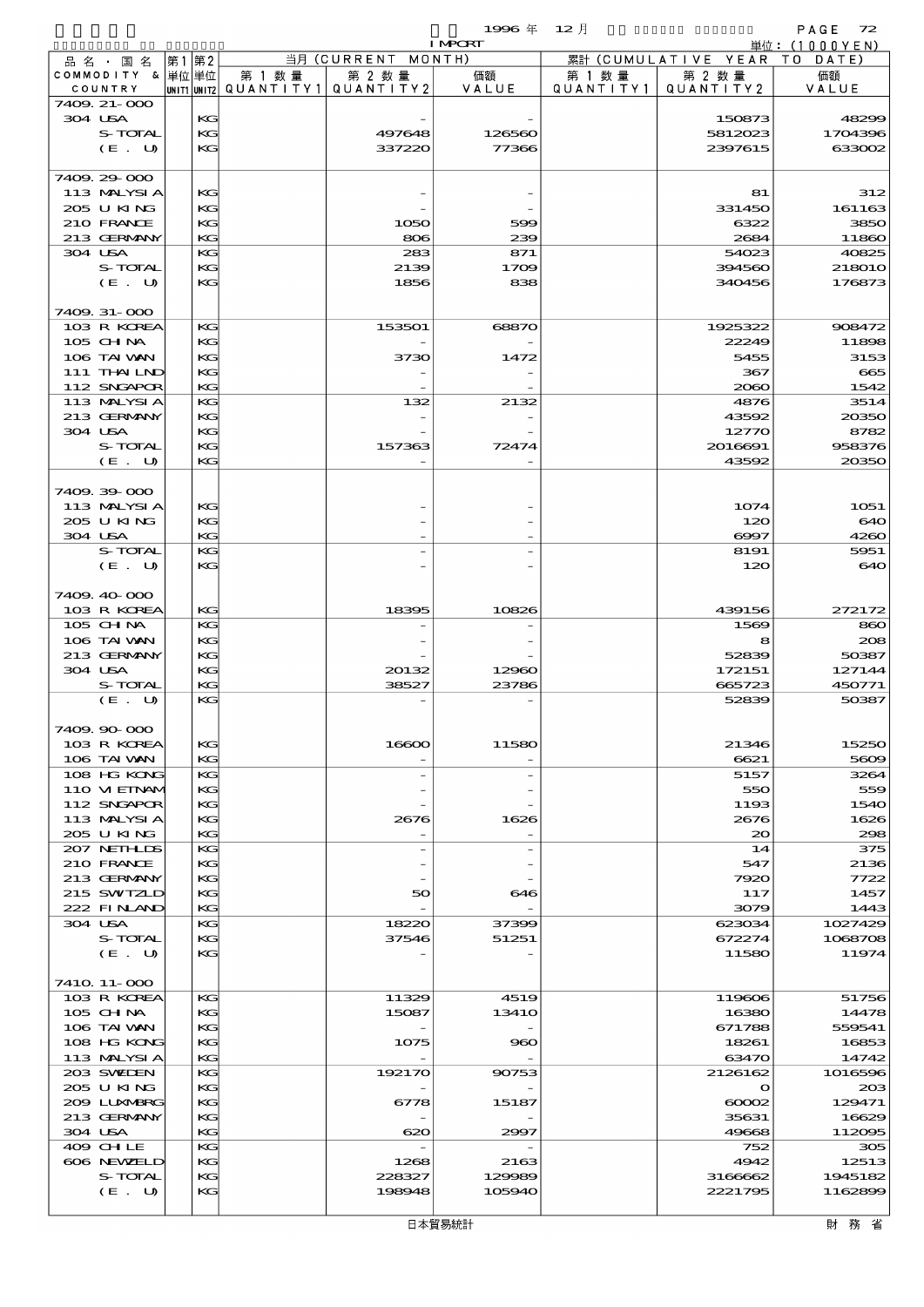| <b>I MPORT</b><br>当月 (CURRENT MONTH)<br>累計 (CUMULATIVE YEAR TO DATE)<br> 第1 第2 <br>品名・国名<br>COMMODITY & 単位単位<br>第 1 数量<br>第 2 数量<br>価額<br>第 1 数 量<br> unit1 unit2  QUANT   TY1  QUANT   TY2<br>VALUE<br>QUANTITY1<br>COUNTRY<br>7410 12 000<br>103 R KOREA<br>KG<br>8832<br>5036<br>105 CHNA<br>KG<br>314<br>2432<br>106 TAI VAN<br>KG<br>616<br>5742<br>KG<br>113 MALYSIA<br><b>118 INDSIA</b><br>KG<br>203 SWIDEN<br>KG<br>207 NETHLIS<br>KG<br>17797<br>6112<br>KG<br>213 GERMANY<br>220 I TALY<br>KG<br><b>11O</b><br>1817<br>304 USA<br>KG<br>6648<br>29108<br>606 NEWELD<br>KG<br>391<br>1135<br>S-TOTAL<br>KG<br>34708<br>51382<br>KG<br>$(E_U U)$<br>17907<br>7929<br>7410 21-000<br>103 R KOREA<br>KG<br>255010<br>114533<br>105 CHNA<br>KG<br>211301<br>97517<br>KG<br>106 TAI WAN<br>694275<br>371016<br>108 HG KONG<br>KG<br>111 THAILND<br>KG<br>242436<br>110852<br>113 MALYSIA<br>KG<br>519977<br>256062<br>117 PH LPIN<br>KG<br>207 NETHLIS<br>KG<br>530<br>425<br>213 GERMANY<br>KG<br>423<br>2<br>304 USA<br>KG<br>10115<br>106972<br>606 NEWELD<br>KG<br>S-TOTAL<br>KG<br>1933646<br>1057800<br>KG<br>$(E_U U)$<br>532<br>848<br>7410 22 000<br>103 R KOREA<br>KG<br>105 CHNA<br>KG<br>KG<br>106 TAI WAN<br>205 U KING<br>KG<br>304 USA<br>KG<br>606 NEWELD<br>KG<br>386<br>1278<br>S-TOTAL<br>KG<br>386<br>1278<br>KG<br>(E. U)<br>7411.10.000<br>103 R KOREA<br>KG<br>38958<br>22610<br>106 TAI VAN<br>KG<br>3149<br>1958<br>111 THAILND<br>KG<br>113 MALYSIA<br>KG<br>16733<br>9387<br>205 U KING<br>KG<br>210 FRANCE<br>KG<br>KG<br>213 GERMANY<br>682<br>5681<br>220 I TALY<br>KG<br>222 FINAND<br>KG<br>38112<br>15848<br>230 GREECE<br>KG | 第 2 数量<br>QUANTITY 2<br>167286<br>5150<br>3015<br>72<br>4547<br>54593<br>96925<br>1049<br>320<br>124005<br>2596<br>459648<br>152887 | 単位:(1000YEN)<br>価額<br>VALUE<br>92846<br>8411<br>25906<br>277<br>1882<br>21413<br>34821<br>626C<br>5471 |
|---------------------------------------------------------------------------------------------------------------------------------------------------------------------------------------------------------------------------------------------------------------------------------------------------------------------------------------------------------------------------------------------------------------------------------------------------------------------------------------------------------------------------------------------------------------------------------------------------------------------------------------------------------------------------------------------------------------------------------------------------------------------------------------------------------------------------------------------------------------------------------------------------------------------------------------------------------------------------------------------------------------------------------------------------------------------------------------------------------------------------------------------------------------------------------------------------------------------------------------------------------------------------------------------------------------------------------------------------------------------------------------------------------------------------------------------------------------------------------------------------------------------------------------------------------------------------------------------------------------------------------------------------------------------|-------------------------------------------------------------------------------------------------------------------------------------|--------------------------------------------------------------------------------------------------------|
|                                                                                                                                                                                                                                                                                                                                                                                                                                                                                                                                                                                                                                                                                                                                                                                                                                                                                                                                                                                                                                                                                                                                                                                                                                                                                                                                                                                                                                                                                                                                                                                                                                                                     |                                                                                                                                     |                                                                                                        |
|                                                                                                                                                                                                                                                                                                                                                                                                                                                                                                                                                                                                                                                                                                                                                                                                                                                                                                                                                                                                                                                                                                                                                                                                                                                                                                                                                                                                                                                                                                                                                                                                                                                                     |                                                                                                                                     |                                                                                                        |
|                                                                                                                                                                                                                                                                                                                                                                                                                                                                                                                                                                                                                                                                                                                                                                                                                                                                                                                                                                                                                                                                                                                                                                                                                                                                                                                                                                                                                                                                                                                                                                                                                                                                     |                                                                                                                                     |                                                                                                        |
|                                                                                                                                                                                                                                                                                                                                                                                                                                                                                                                                                                                                                                                                                                                                                                                                                                                                                                                                                                                                                                                                                                                                                                                                                                                                                                                                                                                                                                                                                                                                                                                                                                                                     |                                                                                                                                     |                                                                                                        |
|                                                                                                                                                                                                                                                                                                                                                                                                                                                                                                                                                                                                                                                                                                                                                                                                                                                                                                                                                                                                                                                                                                                                                                                                                                                                                                                                                                                                                                                                                                                                                                                                                                                                     |                                                                                                                                     |                                                                                                        |
|                                                                                                                                                                                                                                                                                                                                                                                                                                                                                                                                                                                                                                                                                                                                                                                                                                                                                                                                                                                                                                                                                                                                                                                                                                                                                                                                                                                                                                                                                                                                                                                                                                                                     |                                                                                                                                     |                                                                                                        |
|                                                                                                                                                                                                                                                                                                                                                                                                                                                                                                                                                                                                                                                                                                                                                                                                                                                                                                                                                                                                                                                                                                                                                                                                                                                                                                                                                                                                                                                                                                                                                                                                                                                                     |                                                                                                                                     |                                                                                                        |
|                                                                                                                                                                                                                                                                                                                                                                                                                                                                                                                                                                                                                                                                                                                                                                                                                                                                                                                                                                                                                                                                                                                                                                                                                                                                                                                                                                                                                                                                                                                                                                                                                                                                     |                                                                                                                                     |                                                                                                        |
|                                                                                                                                                                                                                                                                                                                                                                                                                                                                                                                                                                                                                                                                                                                                                                                                                                                                                                                                                                                                                                                                                                                                                                                                                                                                                                                                                                                                                                                                                                                                                                                                                                                                     |                                                                                                                                     |                                                                                                        |
|                                                                                                                                                                                                                                                                                                                                                                                                                                                                                                                                                                                                                                                                                                                                                                                                                                                                                                                                                                                                                                                                                                                                                                                                                                                                                                                                                                                                                                                                                                                                                                                                                                                                     |                                                                                                                                     |                                                                                                        |
|                                                                                                                                                                                                                                                                                                                                                                                                                                                                                                                                                                                                                                                                                                                                                                                                                                                                                                                                                                                                                                                                                                                                                                                                                                                                                                                                                                                                                                                                                                                                                                                                                                                                     |                                                                                                                                     |                                                                                                        |
|                                                                                                                                                                                                                                                                                                                                                                                                                                                                                                                                                                                                                                                                                                                                                                                                                                                                                                                                                                                                                                                                                                                                                                                                                                                                                                                                                                                                                                                                                                                                                                                                                                                                     |                                                                                                                                     |                                                                                                        |
|                                                                                                                                                                                                                                                                                                                                                                                                                                                                                                                                                                                                                                                                                                                                                                                                                                                                                                                                                                                                                                                                                                                                                                                                                                                                                                                                                                                                                                                                                                                                                                                                                                                                     |                                                                                                                                     |                                                                                                        |
|                                                                                                                                                                                                                                                                                                                                                                                                                                                                                                                                                                                                                                                                                                                                                                                                                                                                                                                                                                                                                                                                                                                                                                                                                                                                                                                                                                                                                                                                                                                                                                                                                                                                     |                                                                                                                                     | 377104<br>7452                                                                                         |
|                                                                                                                                                                                                                                                                                                                                                                                                                                                                                                                                                                                                                                                                                                                                                                                                                                                                                                                                                                                                                                                                                                                                                                                                                                                                                                                                                                                                                                                                                                                                                                                                                                                                     |                                                                                                                                     | 581843                                                                                                 |
|                                                                                                                                                                                                                                                                                                                                                                                                                                                                                                                                                                                                                                                                                                                                                                                                                                                                                                                                                                                                                                                                                                                                                                                                                                                                                                                                                                                                                                                                                                                                                                                                                                                                     |                                                                                                                                     | 67965                                                                                                  |
|                                                                                                                                                                                                                                                                                                                                                                                                                                                                                                                                                                                                                                                                                                                                                                                                                                                                                                                                                                                                                                                                                                                                                                                                                                                                                                                                                                                                                                                                                                                                                                                                                                                                     |                                                                                                                                     |                                                                                                        |
|                                                                                                                                                                                                                                                                                                                                                                                                                                                                                                                                                                                                                                                                                                                                                                                                                                                                                                                                                                                                                                                                                                                                                                                                                                                                                                                                                                                                                                                                                                                                                                                                                                                                     |                                                                                                                                     |                                                                                                        |
|                                                                                                                                                                                                                                                                                                                                                                                                                                                                                                                                                                                                                                                                                                                                                                                                                                                                                                                                                                                                                                                                                                                                                                                                                                                                                                                                                                                                                                                                                                                                                                                                                                                                     | 1867633                                                                                                                             | 886188                                                                                                 |
|                                                                                                                                                                                                                                                                                                                                                                                                                                                                                                                                                                                                                                                                                                                                                                                                                                                                                                                                                                                                                                                                                                                                                                                                                                                                                                                                                                                                                                                                                                                                                                                                                                                                     | 830998                                                                                                                              | 396437                                                                                                 |
|                                                                                                                                                                                                                                                                                                                                                                                                                                                                                                                                                                                                                                                                                                                                                                                                                                                                                                                                                                                                                                                                                                                                                                                                                                                                                                                                                                                                                                                                                                                                                                                                                                                                     | 9371887                                                                                                                             | 5193871                                                                                                |
|                                                                                                                                                                                                                                                                                                                                                                                                                                                                                                                                                                                                                                                                                                                                                                                                                                                                                                                                                                                                                                                                                                                                                                                                                                                                                                                                                                                                                                                                                                                                                                                                                                                                     | 3000                                                                                                                                | 2536                                                                                                   |
|                                                                                                                                                                                                                                                                                                                                                                                                                                                                                                                                                                                                                                                                                                                                                                                                                                                                                                                                                                                                                                                                                                                                                                                                                                                                                                                                                                                                                                                                                                                                                                                                                                                                     | 846095                                                                                                                              | 36875C                                                                                                 |
|                                                                                                                                                                                                                                                                                                                                                                                                                                                                                                                                                                                                                                                                                                                                                                                                                                                                                                                                                                                                                                                                                                                                                                                                                                                                                                                                                                                                                                                                                                                                                                                                                                                                     | 3807234                                                                                                                             | 1972743                                                                                                |
|                                                                                                                                                                                                                                                                                                                                                                                                                                                                                                                                                                                                                                                                                                                                                                                                                                                                                                                                                                                                                                                                                                                                                                                                                                                                                                                                                                                                                                                                                                                                                                                                                                                                     | 678                                                                                                                                 | 1465                                                                                                   |
|                                                                                                                                                                                                                                                                                                                                                                                                                                                                                                                                                                                                                                                                                                                                                                                                                                                                                                                                                                                                                                                                                                                                                                                                                                                                                                                                                                                                                                                                                                                                                                                                                                                                     | 530                                                                                                                                 | 425                                                                                                    |
|                                                                                                                                                                                                                                                                                                                                                                                                                                                                                                                                                                                                                                                                                                                                                                                                                                                                                                                                                                                                                                                                                                                                                                                                                                                                                                                                                                                                                                                                                                                                                                                                                                                                     | 74322                                                                                                                               | 8054C                                                                                                  |
|                                                                                                                                                                                                                                                                                                                                                                                                                                                                                                                                                                                                                                                                                                                                                                                                                                                                                                                                                                                                                                                                                                                                                                                                                                                                                                                                                                                                                                                                                                                                                                                                                                                                     | 89406                                                                                                                               | 717917                                                                                                 |
|                                                                                                                                                                                                                                                                                                                                                                                                                                                                                                                                                                                                                                                                                                                                                                                                                                                                                                                                                                                                                                                                                                                                                                                                                                                                                                                                                                                                                                                                                                                                                                                                                                                                     | 240                                                                                                                                 | 733                                                                                                    |
|                                                                                                                                                                                                                                                                                                                                                                                                                                                                                                                                                                                                                                                                                                                                                                                                                                                                                                                                                                                                                                                                                                                                                                                                                                                                                                                                                                                                                                                                                                                                                                                                                                                                     | 16892023                                                                                                                            | 9621605                                                                                                |
|                                                                                                                                                                                                                                                                                                                                                                                                                                                                                                                                                                                                                                                                                                                                                                                                                                                                                                                                                                                                                                                                                                                                                                                                                                                                                                                                                                                                                                                                                                                                                                                                                                                                     | 74852                                                                                                                               | 80965                                                                                                  |
|                                                                                                                                                                                                                                                                                                                                                                                                                                                                                                                                                                                                                                                                                                                                                                                                                                                                                                                                                                                                                                                                                                                                                                                                                                                                                                                                                                                                                                                                                                                                                                                                                                                                     |                                                                                                                                     |                                                                                                        |
|                                                                                                                                                                                                                                                                                                                                                                                                                                                                                                                                                                                                                                                                                                                                                                                                                                                                                                                                                                                                                                                                                                                                                                                                                                                                                                                                                                                                                                                                                                                                                                                                                                                                     |                                                                                                                                     |                                                                                                        |
|                                                                                                                                                                                                                                                                                                                                                                                                                                                                                                                                                                                                                                                                                                                                                                                                                                                                                                                                                                                                                                                                                                                                                                                                                                                                                                                                                                                                                                                                                                                                                                                                                                                                     | 21905<br>45                                                                                                                         | 17048<br>491                                                                                           |
|                                                                                                                                                                                                                                                                                                                                                                                                                                                                                                                                                                                                                                                                                                                                                                                                                                                                                                                                                                                                                                                                                                                                                                                                                                                                                                                                                                                                                                                                                                                                                                                                                                                                     | 77675                                                                                                                               | 35033                                                                                                  |
|                                                                                                                                                                                                                                                                                                                                                                                                                                                                                                                                                                                                                                                                                                                                                                                                                                                                                                                                                                                                                                                                                                                                                                                                                                                                                                                                                                                                                                                                                                                                                                                                                                                                     | 1                                                                                                                                   | 324                                                                                                    |
|                                                                                                                                                                                                                                                                                                                                                                                                                                                                                                                                                                                                                                                                                                                                                                                                                                                                                                                                                                                                                                                                                                                                                                                                                                                                                                                                                                                                                                                                                                                                                                                                                                                                     | 9095                                                                                                                                | 22035                                                                                                  |
|                                                                                                                                                                                                                                                                                                                                                                                                                                                                                                                                                                                                                                                                                                                                                                                                                                                                                                                                                                                                                                                                                                                                                                                                                                                                                                                                                                                                                                                                                                                                                                                                                                                                     | 505                                                                                                                                 | 1652                                                                                                   |
|                                                                                                                                                                                                                                                                                                                                                                                                                                                                                                                                                                                                                                                                                                                                                                                                                                                                                                                                                                                                                                                                                                                                                                                                                                                                                                                                                                                                                                                                                                                                                                                                                                                                     | 109226                                                                                                                              | 76583                                                                                                  |
|                                                                                                                                                                                                                                                                                                                                                                                                                                                                                                                                                                                                                                                                                                                                                                                                                                                                                                                                                                                                                                                                                                                                                                                                                                                                                                                                                                                                                                                                                                                                                                                                                                                                     | 1                                                                                                                                   | 324                                                                                                    |
|                                                                                                                                                                                                                                                                                                                                                                                                                                                                                                                                                                                                                                                                                                                                                                                                                                                                                                                                                                                                                                                                                                                                                                                                                                                                                                                                                                                                                                                                                                                                                                                                                                                                     |                                                                                                                                     |                                                                                                        |
|                                                                                                                                                                                                                                                                                                                                                                                                                                                                                                                                                                                                                                                                                                                                                                                                                                                                                                                                                                                                                                                                                                                                                                                                                                                                                                                                                                                                                                                                                                                                                                                                                                                                     |                                                                                                                                     |                                                                                                        |
|                                                                                                                                                                                                                                                                                                                                                                                                                                                                                                                                                                                                                                                                                                                                                                                                                                                                                                                                                                                                                                                                                                                                                                                                                                                                                                                                                                                                                                                                                                                                                                                                                                                                     | 1020887                                                                                                                             | 577618                                                                                                 |
|                                                                                                                                                                                                                                                                                                                                                                                                                                                                                                                                                                                                                                                                                                                                                                                                                                                                                                                                                                                                                                                                                                                                                                                                                                                                                                                                                                                                                                                                                                                                                                                                                                                                     | 21565                                                                                                                               | 13832                                                                                                  |
|                                                                                                                                                                                                                                                                                                                                                                                                                                                                                                                                                                                                                                                                                                                                                                                                                                                                                                                                                                                                                                                                                                                                                                                                                                                                                                                                                                                                                                                                                                                                                                                                                                                                     | 83962                                                                                                                               | 44356                                                                                                  |
|                                                                                                                                                                                                                                                                                                                                                                                                                                                                                                                                                                                                                                                                                                                                                                                                                                                                                                                                                                                                                                                                                                                                                                                                                                                                                                                                                                                                                                                                                                                                                                                                                                                                     | 429746                                                                                                                              | 251385                                                                                                 |
|                                                                                                                                                                                                                                                                                                                                                                                                                                                                                                                                                                                                                                                                                                                                                                                                                                                                                                                                                                                                                                                                                                                                                                                                                                                                                                                                                                                                                                                                                                                                                                                                                                                                     | 1095                                                                                                                                | 953                                                                                                    |
|                                                                                                                                                                                                                                                                                                                                                                                                                                                                                                                                                                                                                                                                                                                                                                                                                                                                                                                                                                                                                                                                                                                                                                                                                                                                                                                                                                                                                                                                                                                                                                                                                                                                     | 67044                                                                                                                               | 36308                                                                                                  |
|                                                                                                                                                                                                                                                                                                                                                                                                                                                                                                                                                                                                                                                                                                                                                                                                                                                                                                                                                                                                                                                                                                                                                                                                                                                                                                                                                                                                                                                                                                                                                                                                                                                                     | 15321                                                                                                                               | 13754                                                                                                  |
|                                                                                                                                                                                                                                                                                                                                                                                                                                                                                                                                                                                                                                                                                                                                                                                                                                                                                                                                                                                                                                                                                                                                                                                                                                                                                                                                                                                                                                                                                                                                                                                                                                                                     | 12413                                                                                                                               | 7991                                                                                                   |
|                                                                                                                                                                                                                                                                                                                                                                                                                                                                                                                                                                                                                                                                                                                                                                                                                                                                                                                                                                                                                                                                                                                                                                                                                                                                                                                                                                                                                                                                                                                                                                                                                                                                     | 210914                                                                                                                              | 112832                                                                                                 |
|                                                                                                                                                                                                                                                                                                                                                                                                                                                                                                                                                                                                                                                                                                                                                                                                                                                                                                                                                                                                                                                                                                                                                                                                                                                                                                                                                                                                                                                                                                                                                                                                                                                                     | 16849                                                                                                                               | 7634                                                                                                   |
| 304 USA<br>KG<br>50419<br>21205                                                                                                                                                                                                                                                                                                                                                                                                                                                                                                                                                                                                                                                                                                                                                                                                                                                                                                                                                                                                                                                                                                                                                                                                                                                                                                                                                                                                                                                                                                                                                                                                                                     | 496017                                                                                                                              | 266931                                                                                                 |
| 541 KENYA<br>KG                                                                                                                                                                                                                                                                                                                                                                                                                                                                                                                                                                                                                                                                                                                                                                                                                                                                                                                                                                                                                                                                                                                                                                                                                                                                                                                                                                                                                                                                                                                                                                                                                                                     | 2000                                                                                                                                | 1474                                                                                                   |
| 601 ALSTRAL<br>KG<br>S-TOTAL<br>KG<br>148053<br>76689                                                                                                                                                                                                                                                                                                                                                                                                                                                                                                                                                                                                                                                                                                                                                                                                                                                                                                                                                                                                                                                                                                                                                                                                                                                                                                                                                                                                                                                                                                                                                                                                               | 37727<br>2415540                                                                                                                    | 15974<br>1351042                                                                                       |
| (E. U)<br>KG<br>38794<br>21529                                                                                                                                                                                                                                                                                                                                                                                                                                                                                                                                                                                                                                                                                                                                                                                                                                                                                                                                                                                                                                                                                                                                                                                                                                                                                                                                                                                                                                                                                                                                                                                                                                      | 323636                                                                                                                              | 179472                                                                                                 |
|                                                                                                                                                                                                                                                                                                                                                                                                                                                                                                                                                                                                                                                                                                                                                                                                                                                                                                                                                                                                                                                                                                                                                                                                                                                                                                                                                                                                                                                                                                                                                                                                                                                                     |                                                                                                                                     |                                                                                                        |
| 7411. 21-000                                                                                                                                                                                                                                                                                                                                                                                                                                                                                                                                                                                                                                                                                                                                                                                                                                                                                                                                                                                                                                                                                                                                                                                                                                                                                                                                                                                                                                                                                                                                                                                                                                                        |                                                                                                                                     |                                                                                                        |
| 103 R KOREA<br>KC<br>510<br>15 <sup>2</sup>                                                                                                                                                                                                                                                                                                                                                                                                                                                                                                                                                                                                                                                                                                                                                                                                                                                                                                                                                                                                                                                                                                                                                                                                                                                                                                                                                                                                                                                                                                                                                                                                                         | 1115                                                                                                                                | 1446                                                                                                   |
| 105 CH NA<br>KG                                                                                                                                                                                                                                                                                                                                                                                                                                                                                                                                                                                                                                                                                                                                                                                                                                                                                                                                                                                                                                                                                                                                                                                                                                                                                                                                                                                                                                                                                                                                                                                                                                                     | 1003                                                                                                                                | 853                                                                                                    |
| 106 TAI WAN<br>KG<br>1819<br>1214                                                                                                                                                                                                                                                                                                                                                                                                                                                                                                                                                                                                                                                                                                                                                                                                                                                                                                                                                                                                                                                                                                                                                                                                                                                                                                                                                                                                                                                                                                                                                                                                                                   | 17587                                                                                                                               | 1499C                                                                                                  |
| 203 SWIDEN<br>KG                                                                                                                                                                                                                                                                                                                                                                                                                                                                                                                                                                                                                                                                                                                                                                                                                                                                                                                                                                                                                                                                                                                                                                                                                                                                                                                                                                                                                                                                                                                                                                                                                                                    | 221                                                                                                                                 | 272                                                                                                    |
| 205 U KING<br>KG<br>23343<br>10138                                                                                                                                                                                                                                                                                                                                                                                                                                                                                                                                                                                                                                                                                                                                                                                                                                                                                                                                                                                                                                                                                                                                                                                                                                                                                                                                                                                                                                                                                                                                                                                                                                  | 68078                                                                                                                               | 32068                                                                                                  |
| 207 NETHLIS<br>KG                                                                                                                                                                                                                                                                                                                                                                                                                                                                                                                                                                                                                                                                                                                                                                                                                                                                                                                                                                                                                                                                                                                                                                                                                                                                                                                                                                                                                                                                                                                                                                                                                                                   | 31                                                                                                                                  | 500                                                                                                    |
| 210 FRANCE<br>KG                                                                                                                                                                                                                                                                                                                                                                                                                                                                                                                                                                                                                                                                                                                                                                                                                                                                                                                                                                                                                                                                                                                                                                                                                                                                                                                                                                                                                                                                                                                                                                                                                                                    | 261                                                                                                                                 | 727                                                                                                    |
| KG<br>213 GERMANY<br>190<br>215                                                                                                                                                                                                                                                                                                                                                                                                                                                                                                                                                                                                                                                                                                                                                                                                                                                                                                                                                                                                                                                                                                                                                                                                                                                                                                                                                                                                                                                                                                                                                                                                                                     | 9792                                                                                                                                | 115OC                                                                                                  |
| 220 I TALY<br>KG<br>731<br>1437                                                                                                                                                                                                                                                                                                                                                                                                                                                                                                                                                                                                                                                                                                                                                                                                                                                                                                                                                                                                                                                                                                                                                                                                                                                                                                                                                                                                                                                                                                                                                                                                                                     | 13845                                                                                                                               | 12956                                                                                                  |
| 304 USA<br>KG                                                                                                                                                                                                                                                                                                                                                                                                                                                                                                                                                                                                                                                                                                                                                                                                                                                                                                                                                                                                                                                                                                                                                                                                                                                                                                                                                                                                                                                                                                                                                                                                                                                       | 2672                                                                                                                                | 6278                                                                                                   |
| 409 CHLE<br>KG                                                                                                                                                                                                                                                                                                                                                                                                                                                                                                                                                                                                                                                                                                                                                                                                                                                                                                                                                                                                                                                                                                                                                                                                                                                                                                                                                                                                                                                                                                                                                                                                                                                      | $\infty$                                                                                                                            | 222                                                                                                    |
| S-TOTAL<br>KG<br>26098<br>13514                                                                                                                                                                                                                                                                                                                                                                                                                                                                                                                                                                                                                                                                                                                                                                                                                                                                                                                                                                                                                                                                                                                                                                                                                                                                                                                                                                                                                                                                                                                                                                                                                                     | 114695                                                                                                                              | 81821                                                                                                  |
| (E. U)<br>KG<br>24264<br>11790                                                                                                                                                                                                                                                                                                                                                                                                                                                                                                                                                                                                                                                                                                                                                                                                                                                                                                                                                                                                                                                                                                                                                                                                                                                                                                                                                                                                                                                                                                                                                                                                                                      |                                                                                                                                     | 58032                                                                                                  |
|                                                                                                                                                                                                                                                                                                                                                                                                                                                                                                                                                                                                                                                                                                                                                                                                                                                                                                                                                                                                                                                                                                                                                                                                                                                                                                                                                                                                                                                                                                                                                                                                                                                                     | 92228                                                                                                                               |                                                                                                        |
| 7411.22-000<br>105 CH NA<br>KC                                                                                                                                                                                                                                                                                                                                                                                                                                                                                                                                                                                                                                                                                                                                                                                                                                                                                                                                                                                                                                                                                                                                                                                                                                                                                                                                                                                                                                                                                                                                                                                                                                      |                                                                                                                                     |                                                                                                        |
| 205 U KING<br>KC                                                                                                                                                                                                                                                                                                                                                                                                                                                                                                                                                                                                                                                                                                                                                                                                                                                                                                                                                                                                                                                                                                                                                                                                                                                                                                                                                                                                                                                                                                                                                                                                                                                    | 5592                                                                                                                                | 1002                                                                                                   |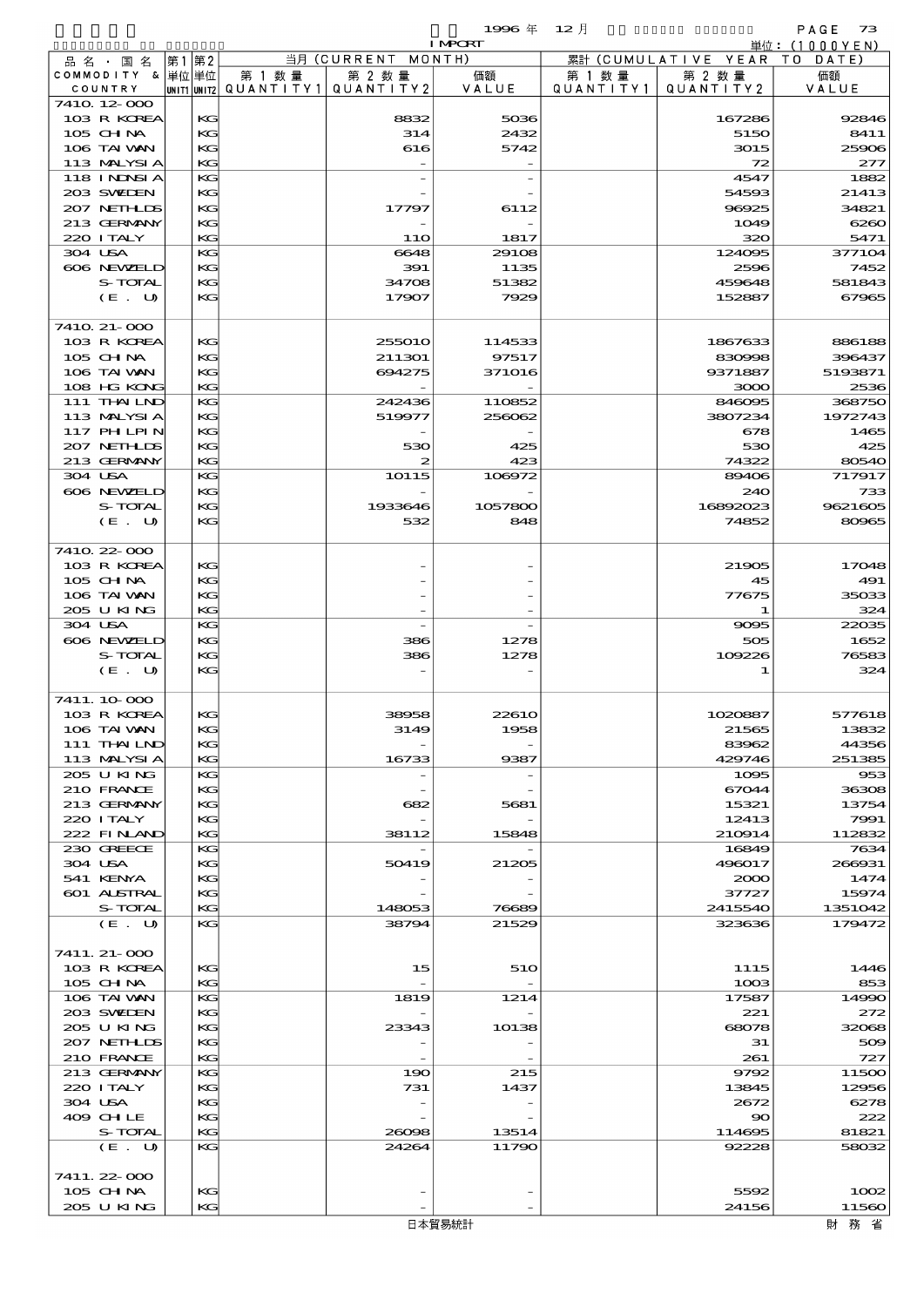|                            |    |          |                        |                          | 1996年          | $12$ 月    |                     | PAGE<br>74                     |
|----------------------------|----|----------|------------------------|--------------------------|----------------|-----------|---------------------|--------------------------------|
| 品 名 ・ 国 名                  | 第1 | 第2       |                        | 当月 (CURRENT MONTH)       | <b>I MPCRT</b> |           | 累計 (CUMULATIVE YEAR | 単位: $(1000YEN)$<br>T O<br>DATE |
| COMMODITY & 単位単位           |    |          | 第 1 数 量                | 第 2 数 量                  | 価額             | 第 1 数 量   | 第 2 数量              | 価額                             |
| COUNTRY                    |    |          | UNIT1 UNIT2 QUANTITY 1 | QUANTITY2                | VALUE          | QUANTITY1 | QUANTITY2           | VALUE                          |
| 7411.22-000                |    |          |                        |                          |                |           |                     |                                |
| 213 GERMANY<br>220 I TALY  |    | KG<br>KG |                        | 972                      | 1074           |           | 3713<br>57          | 7082<br>769                    |
| 304 USA                    |    | KG       |                        | 934                      | 1994           |           | 8358                | 14361                          |
| S-TOTAL                    |    | KG       |                        | 1906                     | 3068           |           | 41876               | 34774                          |
| (E. U)                     |    | KG       |                        | 972                      | 1074           |           | 27926               | 19411                          |
|                            |    |          |                        |                          |                |           |                     |                                |
| 7411.29 010<br>103 R KOREA |    | КG       |                        |                          |                |           | 610                 | 449                            |
| 106 TAI VAN                |    | KG       |                        | 246                      | 961            |           | 726                 | 1576                           |
| 205 U KING                 |    | KG       |                        |                          |                |           | 329                 | 1293                           |
| 304 USA                    |    | KG       |                        | 11                       | 1529           |           | 646                 | 4107                           |
| <b>601 ALSTRAL</b>         |    | KG       |                        | 36646                    | 10767          |           | 74574               | 22130                          |
| S-TOTAL<br>(E. U)          |    | KG<br>KG |                        | 36903                    | 13257          |           | 76885<br>329        | 29555<br>1293                  |
|                            |    |          |                        |                          |                |           |                     |                                |
| 7411.29-090                |    |          |                        |                          |                |           |                     |                                |
| 106 TAI WAN                |    | KG       |                        |                          |                |           | 981                 | 1879                           |
| 111 THAILND                |    | КG       |                        |                          |                |           | 25                  | 259                            |
| 113 MALYSIA<br>205 U KING  |    | KG<br>KG |                        |                          |                |           | 18536<br>828        | 12811<br>7170                  |
| 210 FRANCE                 |    | KG       |                        |                          |                |           | 145                 | 422                            |
| 213 GERMANY                |    | KG       |                        |                          |                |           | 41                  | 1479                           |
| 215 SWIZLD                 |    | KG       |                        |                          |                |           | 62                  | 3179                           |
| 304 USA                    |    | KG       |                        | 706                      | 2064           |           | 23644               | 65489                          |
| S-TOTAL                    |    | KG       |                        | 706                      | 2064           |           | 44262               | 92688                          |
| (E. U)                     |    | KG       |                        |                          |                |           | 1014                | 9071                           |
| 7412 10 000                |    |          |                        |                          |                |           |                     |                                |
| 103 R KOREA                |    | KG       |                        | 1435                     | 1292           |           | 24415               | 54991                          |
| 105 CHNA                   |    | KG       |                        | 2530                     | 4780           |           | 24842               | 50071                          |
| 106 TAI VAN                |    | KG       |                        | 867                      | 2958           |           | 9965                | 24030                          |
| 111 THAILND<br>113 MALYSIA |    | KG<br>КG |                        | 1383<br>130              | 1832<br>1188   |           | 55490<br>130        | 86588<br>1188                  |
| 118 I NJNSI A              |    | KG       |                        | 11052                    | 7767           |           | 65631               | 53212                          |
| 203 SWIEN                  |    | KG       |                        |                          |                |           | 47                  | 275                            |
| 213 GERMANY                |    | KG       |                        |                          |                |           | 478                 | 3000                           |
| 220 I TALY                 |    | KG       |                        |                          |                |           | 750                 | 1044                           |
| 304 USA<br>S-TOTAL         |    | KG<br>KG |                        | 3267<br>20664            | 3630<br>23447  |           | 599060<br>780808    | 535331<br>809730               |
| (E. U)                     |    | KG       |                        |                          |                |           | 1275                | 4319                           |
|                            |    |          |                        |                          |                |           |                     |                                |
| 7412 20 000                |    |          |                        |                          |                |           |                     |                                |
| 103 R KOREA                |    | KG       |                        |                          |                |           | 53335               | 82949                          |
| 104 N KOREA<br>105 CH NA   |    | KG<br>KG |                        | 1004<br>24969            | 426<br>25281   |           | 2351<br>293844      | 1029<br>256068                 |
| 106 TAI VAN                |    | KG       |                        | 26039                    | 40641          |           | 371976              | 486910                         |
| 111 THAILND                |    | KG       |                        | 10667                    | 10560          |           | 85188               | 80099                          |
| 112 SNGAPOR                |    | KG       |                        | 25611                    | 105157         |           | 287319              | 1211160                        |
| <b>118 INNSIA</b>          |    | KG       |                        | 515                      | 480            |           | 515                 | 480                            |
| 143 ISRAEL                 |    | KG       |                        | $\overline{\phantom{a}}$ |                |           | з                   | 206                            |
| 202 NORWAY<br>203 SWIDEN   |    | KG<br>KG |                        | 1303                     | 921            |           | 4<br>12345          | 338<br>22292                   |
| 204 DENMARK                |    | KG       |                        |                          |                |           | 295                 | 1278                           |
| 205 U KING                 |    | KG       |                        | 130                      | 2585           |           | 1424                | 15608                          |
| 208 BELGI UM               |    | KG       |                        |                          |                |           | 389                 | 927                            |
| 210 FRANCE                 |    | KG       |                        |                          |                |           | 4352                | 16127                          |
| 213 GERMANY<br>215 SWIZLD  |    | KG<br>KG |                        | 1186<br>21               | 4582<br>484    |           | 12866<br>942        | 57603<br>7280                  |
| 217 PORTUGL                |    | KG       |                        | $\sim$                   |                |           | 11O                 | 299                            |
| 220 I TALY                 |    | KG       |                        | 4551                     | 12692          |           | 11044               | 27197                          |
| 227 HNGARY                 |    | KG       |                        | 55                       | 245            |           | 305                 | 622                            |
| 302 CANADA                 |    | KG       |                        |                          |                |           | 46                  | 1022                           |
| 304 USA<br>410 BRAZIL      |    | KG<br>KG |                        | 1474                     | 18063          |           | 126821<br>859       | 400806<br>4289                 |
| 527 CAMROLN                |    | KG       |                        | $\overline{\phantom{a}}$ |                |           | 5921                | 2801                           |
| <b>601 ALSTRAL</b>         |    | KG       |                        |                          |                |           | 16                  | 742                            |
| S-TOTAL                    |    | KG       |                        | 97525                    | 222117         |           | 1272270             | 2678132                        |
| (E. U)                     |    | КG       |                        | 7170                     | 20780          |           | 42825               | 141331                         |
| 7413 00 000                |    |          |                        |                          |                |           |                     |                                |
| 103 R KOREA                |    | КG       |                        | 2002                     | 719            |           | 185184              | 69815                          |
| 105 CHNA                   |    | KG       |                        |                          |                |           | 1948                | 2062                           |
| 106 TAI VAN                |    | KG       |                        | 3216                     | 3560           |           | 65808               | 43239                          |
| 108 HG KONG                |    | KG       |                        |                          |                |           | 140                 | 578                            |

財務省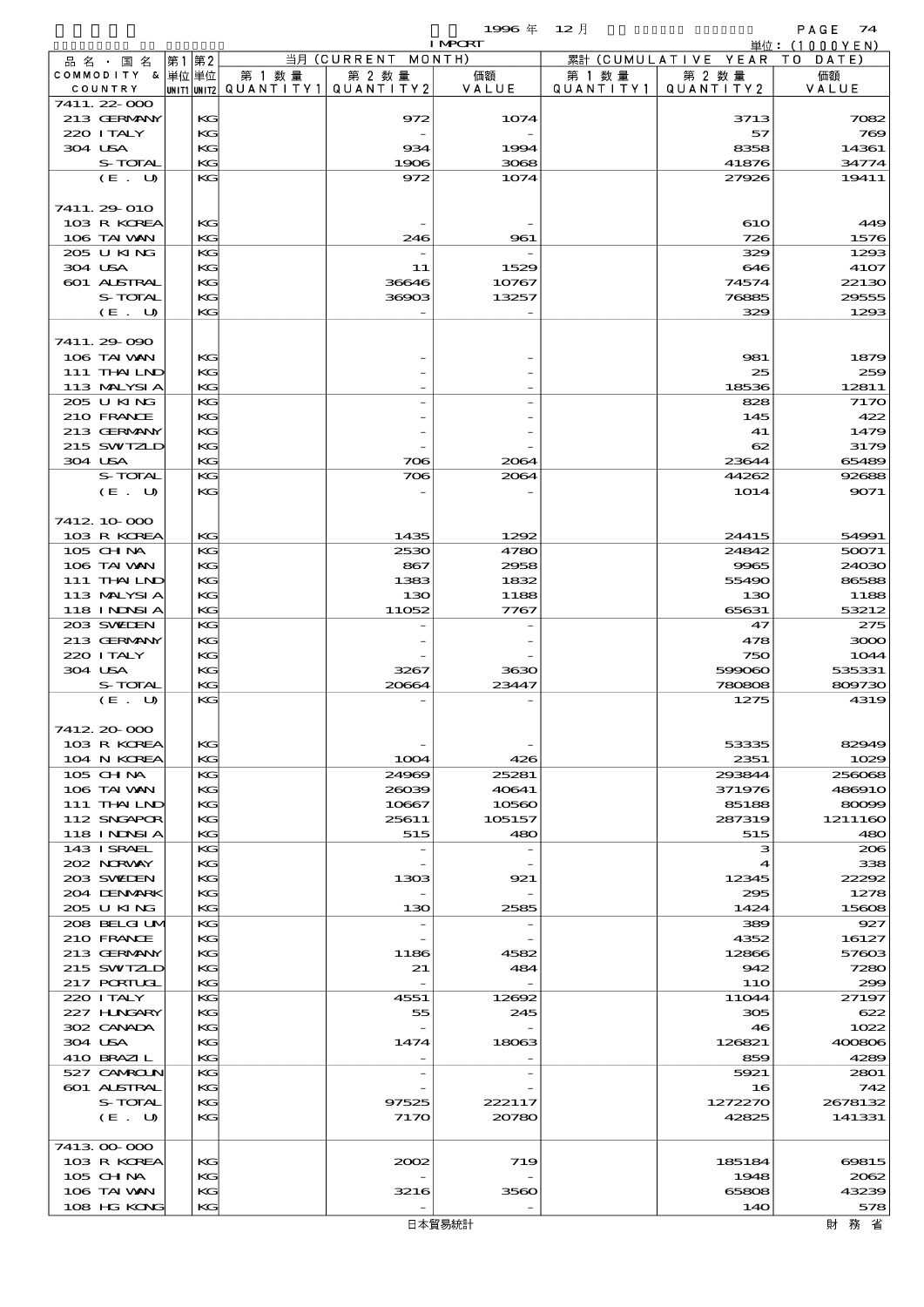$1996 \& 12 \cancel{1}$ 

|                             |      |          |        |                                                  | <b>I MPORT</b> |                     |                              | 単位: (1000YEN)  |
|-----------------------------|------|----------|--------|--------------------------------------------------|----------------|---------------------|------------------------------|----------------|
| 品名・国名                       | 第1第2 |          |        | 当月 (CURRENT MONTH)                               |                |                     | 累計 (CUMULATIVE YEAR TO DATE) |                |
| COMMODITY & 単位単位<br>COUNTRY |      |          | 第 1 数量 | 第 2 数量<br> UNIT1 UNIT2  QUANT   TY1  QUANT   TY2 | 価額<br>VALUE    | 第 1 数量<br>QUANTITY1 | 第 2 数量<br>QUANTITY 2         | 価額<br>VALUE    |
| 7413 00 000                 |      |          |        |                                                  |                |                     |                              |                |
| 112 SNGAPOR                 |      | KG       |        |                                                  |                |                     | 5189                         | 4044           |
| 113 MALYSIA                 |      | KG       |        |                                                  |                |                     | 13000                        | 8836           |
| 117 PH LPIN                 |      | KG       |        |                                                  |                |                     | 12                           | 424            |
| 210 FRANCE                  |      | KG       |        |                                                  |                |                     | 276                          | 4342           |
| 213 GERMANY<br>220 I TALY   |      | KG<br>KG |        | 314                                              | 523            |                     | 26188<br>1512                | 51632<br>19091 |
| 225 ALSTRIA                 |      | KG       |        |                                                  |                |                     | 264                          | 1454           |
| 304 USA                     |      | KG       |        | 694                                              | 864            |                     | 15411                        | 72184          |
| S-TOTAL                     |      | KG       |        | 6226                                             | 5666           |                     | 314932                       | 277701         |
| (E. U)                      |      | KG       |        | 314                                              | 523            |                     | 28240                        | 76519          |
|                             |      |          |        |                                                  |                |                     |                              |                |
| 7414 20 000                 |      |          |        |                                                  |                |                     |                              |                |
| 213 GERMANY<br>304 USA      |      | KG<br>KG |        |                                                  |                |                     | 98<br>3622                   | 819<br>10507   |
| S-TOTAL                     |      | KG       |        |                                                  |                |                     | 3720                         | 11326          |
| (E. U)                      |      | KG       |        |                                                  |                |                     | 98                           | 819            |
|                             |      |          |        |                                                  |                |                     |                              |                |
| 7414 90 000                 |      |          |        |                                                  |                |                     |                              |                |
| 105 CH NA                   |      | KG       |        | 1039                                             | 604            |                     | 1014O                        | 5961           |
| 207 NETHLIS                 |      | KG       |        |                                                  |                |                     | 34                           | 386            |
| 208 BELGI UM                |      | KG       |        |                                                  |                |                     | 1204                         | 248            |
| 213 GERMANY                 |      | KG       |        | 1905                                             | 6625           |                     | 40029                        | 139180         |
| 215 SWIZLD<br>304 USA       |      | KG<br>KG |        | 40                                               | 300            |                     | 39<br>3091                   | 332<br>14717   |
| S-TOTAL                     |      | KG       |        | 2984                                             | 7529           |                     | 54537                        | 160824         |
| (E. U)                      |      | KG       |        | 1905                                             | 6625           |                     | 41267                        | 139814         |
|                             |      |          |        |                                                  |                |                     |                              |                |
| 7415 10 000                 |      |          |        |                                                  |                |                     |                              |                |
| 105 CH NA                   |      | KG       |        | 6                                                | 243            |                     | $_{\rm ss}$                  | 3324           |
| 106 TAI VAN                 |      | KG       |        | 792                                              | <b>2310</b>    |                     | 7469                         | 21555          |
| 117 PH LPIN                 |      | KG       |        |                                                  |                |                     | 36                           | 204            |
| 213 GERMANY<br>220 I TALY   |      | KG<br>KG |        |                                                  |                |                     | 780<br>52                    | 1618<br>1601   |
| 302 CANADA                  |      | KG       |        |                                                  |                |                     | 515                          | 225            |
| 304 USA                     |      | KG       |        |                                                  |                |                     | 2533                         | 7090           |
| S-TOTAL                     |      | KG       |        | 798                                              | 2553           |                     | 11478                        | 35617          |
| (E. U)                      |      | KG       |        |                                                  |                |                     | 832                          | 3219           |
|                             |      |          |        |                                                  |                |                     |                              |                |
| 7415, 21-000                |      |          |        |                                                  |                |                     |                              |                |
| 103 R KOREA                 |      | KG       |        | 11                                               | 387            |                     | $\mathcal{T}$                | 2068           |
| 105 CHNA<br>106 TAI VAN     |      | KG<br>KG |        |                                                  | 216            |                     | 154<br>5                     | 1076<br>216    |
| 125 SRILANK                 |      | KG       |        |                                                  |                |                     | 104                          | 1647           |
| 215 SWIZLD                  |      | KG       |        |                                                  |                |                     | 5                            | 231            |
| 220 I TALY                  |      | KG       |        |                                                  |                |                     | $\mathcal I$                 | 302            |
| 304 USA                     |      | KG       |        |                                                  |                |                     | 15                           | 1752           |
| S-TOTAL                     |      | KG       |        | 16                                               | ങ              |                     | 367                          | 7292           |
| (E. U)                      |      | KG       |        |                                                  |                |                     | 7                            | 302            |
| 7415 29 000                 |      |          |        |                                                  |                |                     |                              |                |
| $105$ CHNA                  |      | KG       |        |                                                  |                |                     | 15                           | 343            |
| 106 TAI VAN                 |      | KG       |        | <b>1O1O</b>                                      | 3000           |                     | 3463                         | 11223          |
| 112 SNGAPOR                 |      | KG       |        |                                                  |                |                     | 11                           | 243            |
| 113 MALYSIA                 |      | KG       |        |                                                  |                |                     | 9                            | 240            |
| <b>118 INNSIA</b>           |      | KG       |        | $\overline{a}$                                   |                |                     | 11                           | 479            |
| 203 SWIDEN                  |      | KG       |        |                                                  |                |                     | 10                           | 721            |
| 213 GERMANY                 |      | KG       |        | 28                                               | 379            |                     | 147                          | 1523           |
| 215 SWIZLD<br>304 USA       |      | KG<br>KG |        | з                                                | 207            |                     | 83<br>$\infty$               | 5005<br>1795   |
| S-TOTAL                     |      | KG       |        | 1041                                             | 3586           |                     | 3848                         | 21572          |
| (E. U)                      |      | KG       |        | 28                                               | 379            |                     | 157                          | 2244           |
|                             |      |          |        |                                                  |                |                     |                              |                |
| 7415 32 000                 |      |          |        |                                                  |                |                     |                              |                |
| 103 R KOREA                 |      | KG       |        |                                                  |                |                     | 6384                         | 7696           |
| 105 CH NA                   |      | KG       |        | 20550                                            | 13154          |                     | 94026                        | 68377          |
| 106 TAI VAN<br>108 HG KONG  |      | KG<br>KG |        | 4235<br>1458                                     | 18659<br>449   |                     | 30551<br>11467               | 85962<br>3745  |
| 111 THAILND                 |      | KG       |        |                                                  |                |                     | 16998                        | 28838          |
| <b>117 PHLPIN</b>           |      | KG       |        |                                                  |                |                     | 180                          | 1352           |
| 203 SWIDEN                  |      | KG       |        | $\overline{\phantom{a}}$                         |                |                     | 192                          | 588            |
| 204 DENMARK                 |      | KG       |        | 277                                              | 761            |                     | 659                          | 2373           |
| 205 U KING                  |      | KG       |        | ങ്ക                                              | 2454           |                     | 6360                         | 26687          |
| 210 FRANCE                  |      | KG       |        |                                                  |                |                     | 1395                         | 7623           |
| 213 GERMANY                 |      | KG       |        | 37                                               | 507            |                     | 2907                         | 16691          |

財務省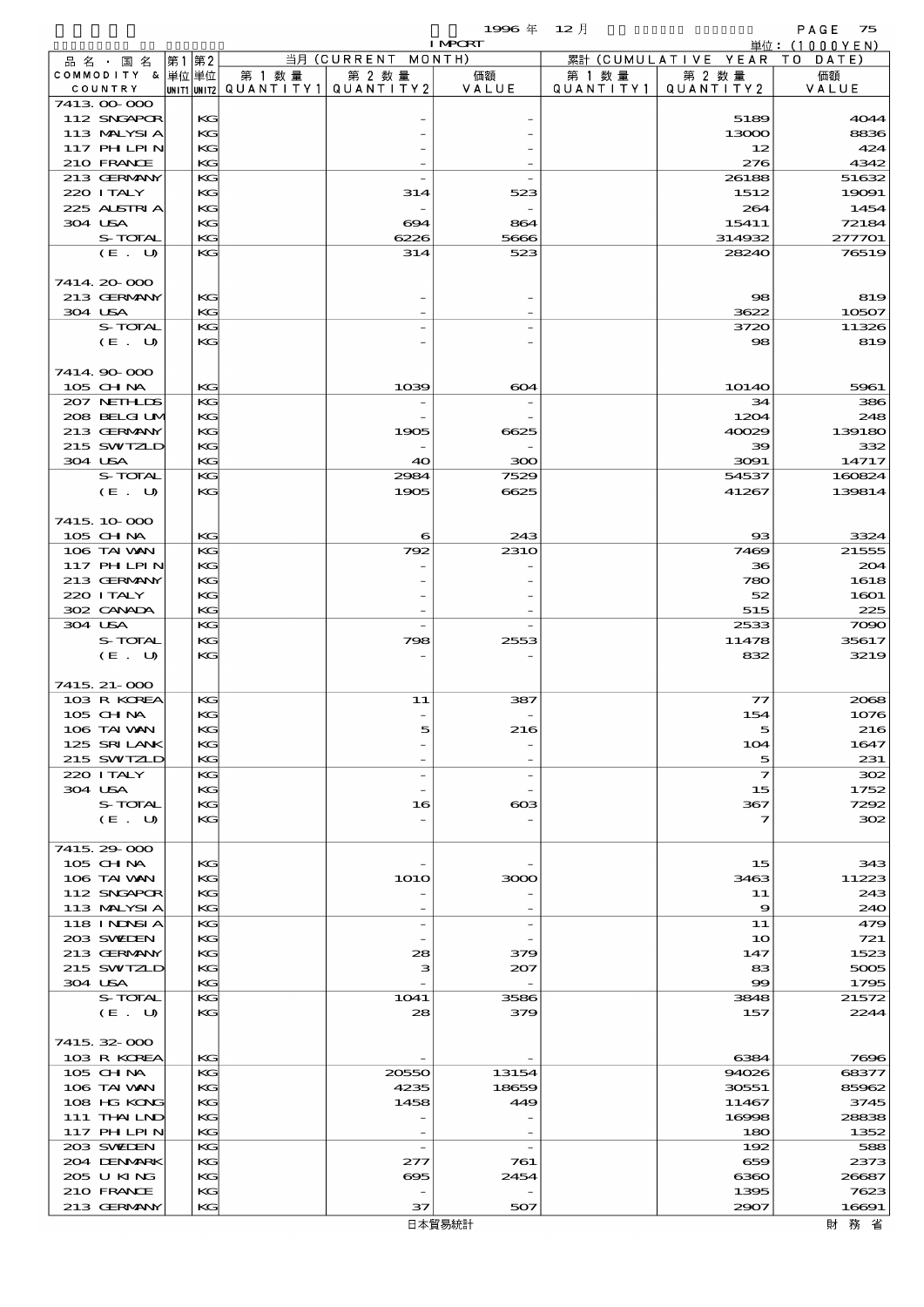|                             |                   |             |          |                     |                                 | 1996年            | $12$ 月               |                      | PAGE<br>76      |
|-----------------------------|-------------------|-------------|----------|---------------------|---------------------------------|------------------|----------------------|----------------------|-----------------|
|                             |                   |             |          |                     |                                 | <b>I MPCRT</b>   |                      |                      | 単位: (1000YEN)   |
| 品名・国名                       |                   | 第1          | 第2       |                     | 当月 (CURRENT MONTH)              |                  |                      | 累計 (CUMULATIVE YEAR) | T O<br>DATE     |
| COMMODITY & 単位単位<br>COUNTRY |                   | UNIT1 UNIT2 |          | 第 1 数量<br>QUANTITY1 | 第 2 数量<br>QUANTITY 2            | 価額<br>VALUE      | 第 1 数 量<br>QUANTITY1 | 第 2 数量<br>QUANTITY2  | 価額<br>VALUE     |
| 7415, 32, 000               |                   |             |          |                     |                                 |                  |                      |                      |                 |
| 215 SWIZLD                  |                   |             | KG       |                     |                                 |                  |                      | 246                  | 3678            |
| 220 I TALY                  |                   |             | KG       |                     |                                 |                  |                      | 164                  | 314             |
| 304 USA                     |                   |             | KG       |                     | 1649                            | 2929             |                      | 24128                | 72415           |
|                             | S-TOTAL<br>(E. U) |             | KG<br>KG |                     | 28901<br>1009                   | 38913<br>3722    |                      | 195657<br>11677      | 326339<br>54276 |
|                             |                   |             |          |                     |                                 |                  |                      |                      |                 |
| 7415 39 000                 |                   |             |          |                     |                                 |                  |                      |                      |                 |
| 103 R KOREA                 |                   |             | KG       |                     |                                 |                  |                      | 345                  | 1045            |
| 105 CHNA                    |                   |             | KG       |                     | 4917                            | 4721             |                      | 21854                | 25919           |
| 106 TAI VAN                 |                   |             | KG       |                     | 1170                            | 1555             |                      | 49684                | 90818           |
| 108 HG KONG                 |                   |             | KG       |                     |                                 |                  |                      | 38                   | 339             |
| 205 U KING<br>213 GERMANY   |                   |             | KG<br>KG |                     | 28                              | 301              |                      | 6305<br>495          | 26359<br>3619   |
| 304 USA                     |                   |             | KG       |                     |                                 |                  |                      | 1342                 | 3755            |
|                             | S-TOTAL           |             | KG       |                     | 6115                            | 6577             |                      | 80063                | 151854          |
|                             | (E. U)            |             | KG       |                     | 28                              | 301              |                      | 6800                 | 29978           |
|                             |                   |             |          |                     |                                 |                  |                      |                      |                 |
| 7416 00 000                 |                   |             |          |                     |                                 |                  |                      |                      |                 |
| 105 CHNA                    |                   |             | KG       |                     | 758                             | 6578             |                      | 6815                 | 54795           |
| 106 TAI WAN<br>113 MALYSIA  |                   |             | KG<br>KG |                     |                                 |                  |                      | 394<br>23            | 612<br>1200     |
| 117 PH LPIN                 |                   |             | KG       |                     | 411                             | 6335             |                      | 2084                 | 37779           |
| 125 SRILANK                 |                   |             | KG       |                     |                                 |                  |                      | 26                   | 272             |
| 213 GERMANY                 |                   |             | KG       |                     | $\overline{\phantom{a}}$        |                  |                      | 156                  | 8137            |
| 304 USA                     |                   |             | KG       |                     | 50                              | 2395             |                      | 113                  | 3362            |
|                             | S-TOTAL           |             | KG       |                     | 1219                            | 15308            |                      | 9611                 | 106157          |
|                             | (E. U)            |             | KG       |                     |                                 |                  |                      | 156                  | 8137            |
|                             |                   |             |          |                     |                                 |                  |                      |                      |                 |
| 7417.00-000<br>103 R KOREA  |                   |             | KG       |                     |                                 |                  |                      | 42894                | 26898           |
| 105 CH NA                   |                   |             | KG       |                     |                                 |                  |                      | 2149                 | 1275            |
| 106 TAI VAN                 |                   |             | KG       |                     | 2395                            | 2059             |                      | 2395                 | 2059            |
| 203 SWIDEN                  |                   |             | KG       |                     |                                 |                  |                      | 87                   | 238             |
| 210 FRANCE                  |                   |             | KG       |                     |                                 |                  |                      | 653                  | 3348            |
| 601 ALSTRAL                 |                   |             | KG       |                     | 5408                            | 525              |                      | 5408                 | 525             |
|                             | S-TOTAL           |             | KG       |                     | 7803                            | 2584             |                      | 53586                | 34343           |
|                             | (E. U)            |             | KG       |                     |                                 |                  |                      | 740                  | 3586            |
| 7418 11-000                 |                   |             |          |                     |                                 |                  |                      |                      |                 |
| 103 R KOREA                 |                   |             | KG       |                     | 360                             | 573              |                      | 8331                 | 7432            |
| 105 CH NA                   |                   |             | KG       |                     | 2100                            | 151O             |                      | 16115                | 12032           |
| 108 HG KONG                 |                   |             | KG       |                     |                                 |                  |                      | 133                  | 249             |
| 210 FRANCE                  |                   |             | KC       |                     |                                 |                  |                      | 295                  | 1201            |
| 220 I TALY                  |                   |             | KG       |                     |                                 |                  |                      | 131                  | 308             |
| 304 USA                     | S-TOTAL           |             | KG<br>KG |                     | 146<br>2606                     | $_{203}$<br>2286 |                      | 146<br>25151         | 20B<br>21420    |
|                             | (E. U)            |             | KG       |                     |                                 |                  |                      | 426                  | 1504            |
|                             |                   |             |          |                     |                                 |                  |                      |                      |                 |
| 7418 19 000                 |                   |             |          |                     |                                 |                  |                      |                      |                 |
| 103 R KOREA                 |                   |             | KG       |                     | 17540                           | 30274            |                      | 120432               | 172812          |
| 105 CHNA                    |                   |             | KG       |                     | 5124                            | 5748             |                      | 60548                | 67024           |
| 106 TAI VAN                 |                   |             | KG       |                     | 312                             | $\infty$         |                      | 9575                 | 16462<br>12764  |
| 108 HG KONG<br>111 THAILND  |                   |             | KC<br>KG |                     | 870<br>$\overline{\phantom{a}}$ | 1911             |                      | $\infty$<br>$\infty$ | 1646            |
| 112 SNGAPOR                 |                   |             | KG       |                     |                                 |                  |                      | 11O                  | 251             |
| 123 INIA                    |                   |             | KG       |                     | 984                             | 1396             |                      | 22272                | 26406           |
| 205 U KING                  |                   |             | KG       |                     | 1339                            | 5898             |                      | 8033                 | 56575           |
| 208 BELGI UM                |                   |             | KG       |                     |                                 |                  |                      | 235                  | 237             |
| 210 FRANCE                  |                   |             | KG       |                     | 120                             | 2302             |                      | 13652                | 85938           |
| 213 GERMANY                 |                   |             | KG       |                     | 330                             | 11 <sub>10</sub> |                      | 3575                 | 16415           |
| 217 PORTUGL<br>218 SPAIN    |                   |             | KC<br>KG |                     |                                 |                  |                      | 200<br>2087          | 798<br>5816     |
| 220 I TALY                  |                   |             | KG       |                     |                                 |                  |                      | 21998                | 57298           |
| 230 GREECE                  |                   |             | KG       |                     |                                 |                  |                      | 805                  | 3044            |
| 234 TURKEY                  |                   |             | KG       |                     |                                 |                  |                      | 2395                 | 5039            |
| 304 USA                     |                   |             | KG       |                     | 316                             | 623              |                      | 4904                 | 13112           |
|                             | S-TOTAL           |             | KG       |                     | 26935                           | 49954            |                      | 277481               | 541637          |
|                             | (E. U)            |             | KG       |                     | 1789                            | <b>9310</b>      |                      | 50645                | 226121          |
| 7418 20 000                 |                   |             |          |                     |                                 |                  |                      |                      |                 |
| 103 R KOREA                 |                   |             | KC       |                     | 490                             | 974              |                      | 4284                 | 7736            |
| $105$ CHNA                  |                   |             | KG       |                     |                                 |                  |                      | 42                   | 221             |
| 106 TAI VAN                 |                   |             | KG       |                     | 1002                            | 1722             |                      | 6306                 | 11269           |
| 111 THAILND                 |                   |             | KG       |                     | 11758                           | 12194            |                      | 203631               | 237560          |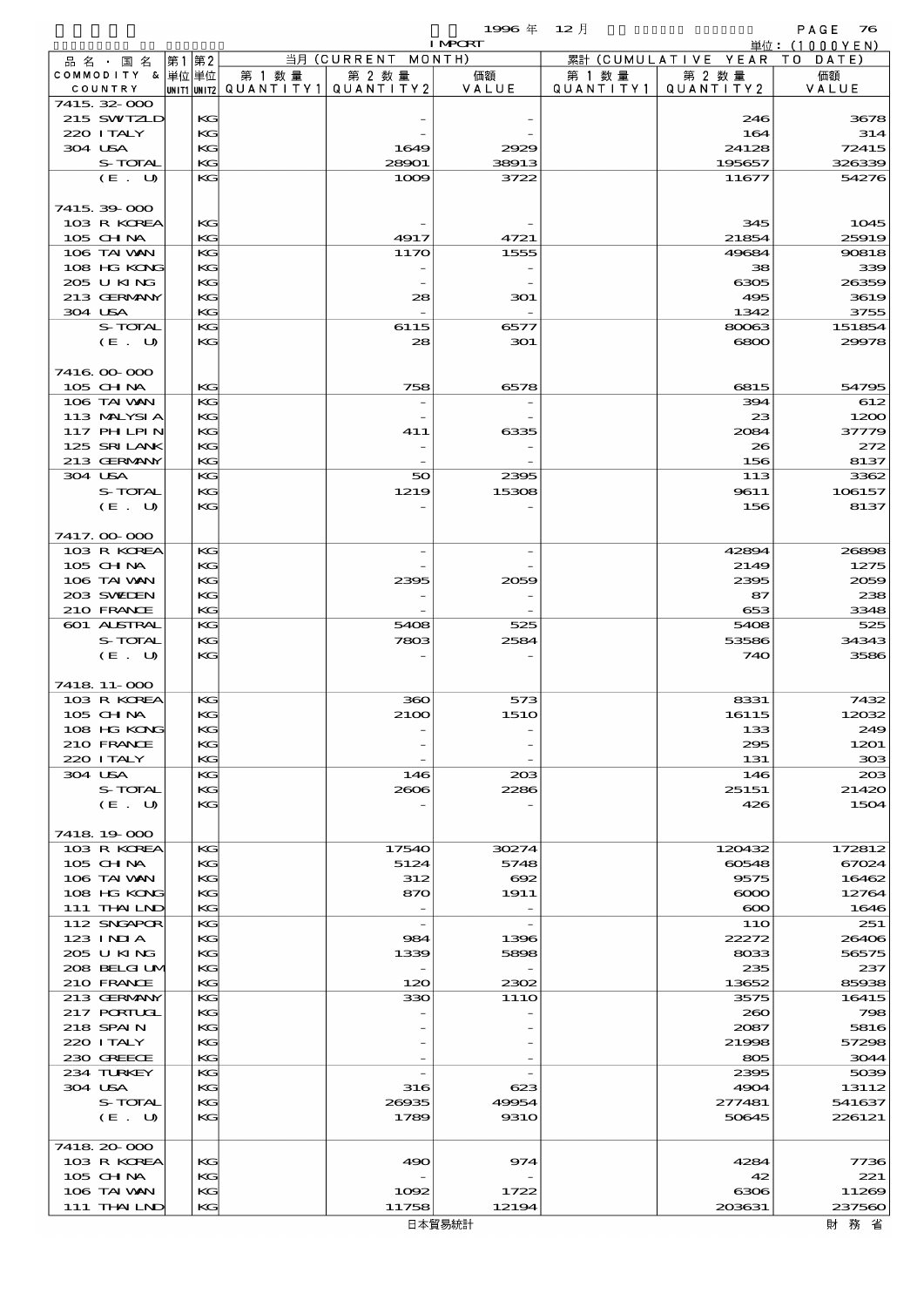$1996 \nrightarrow \quad 12 \nrightarrow$  PAGE 77

|                               |          |                                       |                                 | <b>I MPORT</b> |           |                              | 単位: (1000YEN)         |
|-------------------------------|----------|---------------------------------------|---------------------------------|----------------|-----------|------------------------------|-----------------------|
| 品名・国名                         | 第1 第2    |                                       | 当月 (CURRENT MONTH)              |                |           | 累計 (CUMULATIVE YEAR TO DATE) |                       |
| COMMODITY & 単位単位              |          | 第 1 数量                                | 第 2 数量                          | 価額             | 第 1 数 量   | 第 2 数量                       | 価額                    |
| COUNTRY                       |          | UNIT1 UNIT2  QUANT   TY1  QUANT   TY2 |                                 | VALUE          | QUANTITY1 | QUANTITY 2                   | VALUE                 |
| 7418 20 000                   |          |                                       |                                 |                |           |                              |                       |
| <b>118 INNSIA</b><br>123 INIA | KG<br>KG |                                       | 11885<br>84                     | 18448<br>204   |           | 140383<br>359                | 201773<br>675         |
| 204 DENMARK                   | KG       |                                       |                                 |                |           | 491                          | 2234                  |
| 205 U KING                    | KG       |                                       |                                 |                |           | 279                          | 3307                  |
| 210 FRANCE                    | KG       |                                       |                                 |                |           | 595                          | 5092                  |
| 213 GERMANY                   | KG       |                                       | 2814                            | 22212          |           | 47437                        | 293088                |
| 218 SPAIN                     | KG       |                                       | 386                             | 966            |           | 2811                         | 5762                  |
| 220 I TALY                    | KG       |                                       |                                 |                |           | 2956                         | 7380                  |
| 302 CANADA                    | KG       |                                       |                                 |                |           | 194                          | 354                   |
| 304 USA<br>S-TOTAL            | KG<br>KG |                                       | 4774<br>33283                   | 10328<br>67048 |           | 31368<br>441136              | $\cos 35$<br>837386   |
| (E. U)                        | KG       |                                       | 3200                            | 23178          |           | 54569                        | 316863                |
|                               |          |                                       |                                 |                |           |                              |                       |
| 7419 10 000                   |          |                                       |                                 |                |           |                              |                       |
| 103 R KOREA                   | KG       |                                       | 3857                            | 10323          |           | 39633                        | 124819                |
| 105 CHNA                      | KG       |                                       |                                 |                |           | 5598                         | 11368                 |
| 106 TAI VAN                   | KG       |                                       | 264                             | 2096           |           | 10423                        | 43492                 |
| 108 HG KONG                   | KG       |                                       | 200                             | 2482           |           | 3475                         | 12272                 |
| 112 SNGAPOR                   | KG       |                                       |                                 |                |           | 105                          | 716                   |
| 118 I NJNSI A<br>125 SRILANK  | KG<br>KG |                                       | 18                              | 318            |           | 167<br>2837                  | 1079<br>8317          |
| 205 U KING                    | KG       |                                       | 5                               | 412            |           | 51                           | 3219                  |
| 213 GERMANY                   | KG       |                                       | 348                             | 2086           |           | 1154                         | 8070                  |
| 220 I TALY                    | KG       |                                       |                                 |                |           | 220                          | 2027                  |
| 225 ALSTRIA                   | KG       |                                       | $\overline{\phantom{a}}$        |                |           | 17                           | <b>401</b>            |
| 304 USA                       | KG       |                                       | 173                             | 560            |           | 1617                         | 4827                  |
| S-TOTAL                       | KG       |                                       | 4865                            | 18277          |           | 65297                        | 220607                |
| (E. U)                        | KG       |                                       | 353                             | 2498           |           | 1442                         | 13717                 |
|                               |          |                                       |                                 |                |           |                              |                       |
| 7419. 91-000<br>105 CH NA     | KG       |                                       |                                 |                |           | 29528                        | 11288                 |
| 106 TAI VAN                   | KG       |                                       | 510                             | 795            |           | 10592                        | 19638                 |
| 108 HG KONG                   | KG       |                                       |                                 |                |           | 122                          | 360                   |
| 111 THAILND                   | KG       |                                       |                                 |                |           | 23386                        | 9271                  |
| 205 U KING                    | KG       |                                       | 50                              | 261            |           | 160                          | 834                   |
| 207 NETHLIS                   | KG       |                                       |                                 |                |           | 120                          | 765                   |
| 210 FRANCE                    | KG       |                                       |                                 |                |           | 84                           | 406                   |
| 213 GERMANY                   | KG       |                                       | 35                              | 202            |           | 241                          | 910                   |
| 220 I TALY<br>234 TURKEY      | KG<br>KG |                                       |                                 |                |           | 658<br>24                    | 2316<br>512           |
| 304 USA                       | KG       |                                       | 38393                           | 13881          |           | 559709                       | 200230                |
| S-TOTAL                       | KG       |                                       | 38988                           | 15139          |           | 624624                       | 246530                |
| $(E_U U)$                     | KG       |                                       | 85                              | 463            |           | 1263                         | 5231                  |
|                               |          |                                       |                                 |                |           |                              |                       |
| 7419.99-010                   |          |                                       |                                 |                |           |                              |                       |
| 103 R KOREA                   | KG       |                                       | 408                             | 4039           |           | 4082                         | 21328                 |
| 105 CH NA                     | KG       |                                       | $\bf{60}$                       | 2002           |           | 21446                        | 54812                 |
| 106 TAI VAN<br>108 HG KONG    | KG<br>KG |                                       | 428<br>$\overline{\phantom{a}}$ | 2266           |           | 6786<br>1774                 | <b>30140</b><br>5536  |
| $111$ THAILND                 | KG       |                                       | 72                              | 832            |           | 269                          | 4466                  |
| 112 SNGAPOR                   | KG       |                                       |                                 |                |           | 341                          | 2348                  |
| 113 MALYSIA                   | KG       |                                       |                                 |                |           | 1408                         | 2766                  |
| $123$ INIA                    | KG       |                                       |                                 |                |           | 275                          | 1681                  |
| 125 SRILANK                   | KG       |                                       |                                 |                |           | 40                           | $\boldsymbol{\alpha}$ |
| 131 NEPAL                     | KG       |                                       |                                 |                |           | 474                          | <b>31O</b>            |
| 203 SWIDEN<br>205 U KING      | KG<br>KG |                                       | 7                               | 341            |           | 5<br>389                     | 206<br>8777           |
| 207 NETHLIS                   | KG       |                                       |                                 |                |           | 189                          | 473                   |
| 208 BELGI UM                  | KG       |                                       |                                 |                |           | 221                          | 661                   |
| 210 FRANCE                    | KG       |                                       | 12                              | 5828           |           | 1215                         | 41117                 |
| 213 GERMANY                   | KG       |                                       |                                 |                |           | 971                          | 8207                  |
| 215 SWIZLD                    | KG       |                                       |                                 |                |           | 105                          | 637                   |
| 218 SPAIN                     | KG       |                                       | 107                             | 646            |           | 784                          | 30607                 |
| 220 I TALY                    | KG       |                                       | 518                             | 7014           |           | 4073                         | 76439                 |
| 225 ALSTRIA<br>304 USA        | KG<br>KG |                                       | 85<br>26                        | 3176<br>426    |           | 302<br>1681                  | 10998<br>20467        |
| 305 MEXICO                    | KG       |                                       |                                 |                |           | $\infty$                     | 18501                 |
| 551 S AFRCA                   | КG       |                                       |                                 |                |           | 5                            | 342                   |
| S-TOTAL                       | KG       |                                       | 2323                            | 26570          |           | 47444                        | 341512                |
| (E. U)                        | KG       |                                       | 729                             | 17005          |           | 8149                         | 177485                |
|                               |          |                                       |                                 |                |           |                              |                       |
| 7419.99-090                   |          |                                       |                                 |                |           |                              |                       |
| 103 R KOREA                   | KG       |                                       | 8474                            | 25652          |           | 151965                       | 367519                |

 $105 \text{ GHM}$   $| \text{KG} |$   $| \text{FG} |$   $| 19032 |$   $| 27041 |$   $| 355098 |$   $| 436603 |$ 

財務省